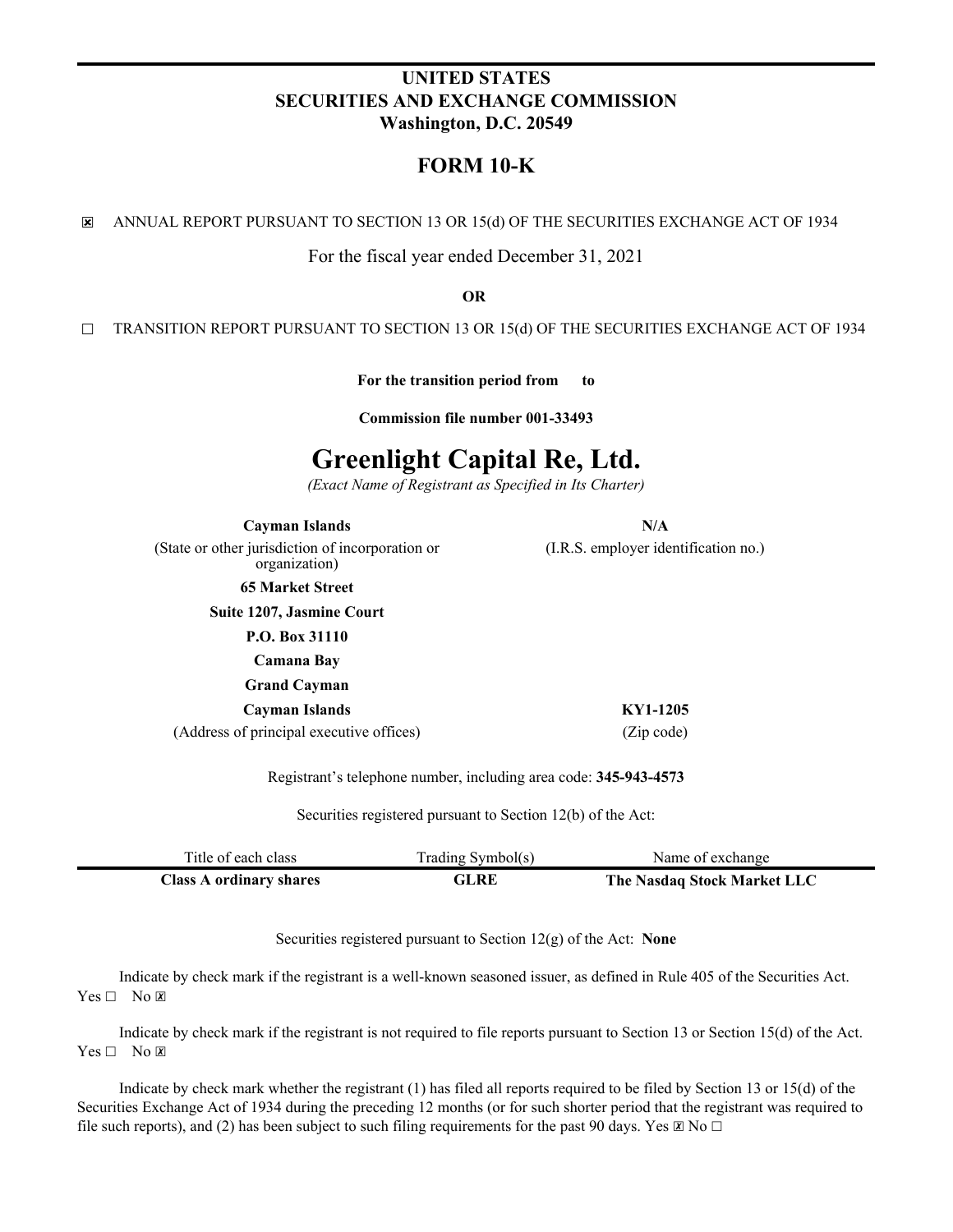Indicate by check mark whether the registrant has submitted electronically every Interactive Data File required to be submitted pursuant to Rule 405 of Regulation S-T (§ 232.405 of this chapter) during the preceding 12 months (or for such shorter period that the registrant was required to submit such files). Yes  $\boxtimes$  No  $\Box$ 

Indicate by check mark whether the registrant is a large accelerated filer, an accelerated filer, a non-accelerated filer, a smaller reporting company, or an emerging growth company. See the definitions of "large accelerated filer," "accelerated filer," "smaller reporting company" and "emerging growth company" in Rule 12b-2 of the Exchange Act. Large accelerated filer  $\Box$  Accelerated filer  $\boxtimes$  Non-accelerated filer  $\Box$  Smaller reporting company  $\Box$ Emerging Growth Company □

If an emerging growth company, indicate by check mark if the registrant has elected not to use the extended transition period for complying with any new or revised financial accounting standards provided pursuant to Section 13(a) of the Exchange Act. ☐

Indicate by check mark whether the registrant has filed a report on and attestation to its management's assessment of the effectiveness of its internal control over financial reporting under Section 404(b) of the Sarbanes-Oxley Act (15 U.S.C. 7262(b)) by the registered public accounting firm that prepared or issued its audit report.  $\mathbb{Z}$ 

Indicate by check mark whether the registrant is a shell company (as defined in Rule 12b-2 of the Act). Yes  $\Box$  No  $\Box$ 

The aggregate market value of voting and non-voting Class A ordinary shares held by non-affiliates of the registrant at June 30, 2021, was \$238,703,667, based on the closing price of the registrant's Class A ordinary shares reported on the Nasdaq Global Select Market on June 30, 2021, the last business day of the registrant's most recently completed second fiscal quarter. Solely for the purpose of this calculation and for no other purpose, the non-affiliates of the registrant are assumed to be all shareholders of the registrant other than (i) directors of the registrant, (ii) executive officers of the registrant who are identified as ''named executives'' pursuant to Item 11 of this Form 10-K, (iii) any shareholder that beneficially owns 10% or more of the registrant's common shares and (iv) any shareholder that has one or more of its affiliates on the registrant's board of directors. Such exclusion is not intended, nor shall it be deemed, to be an admission that such persons are affiliates of the registrant.

Class A Ordinary Shares, \$0.10 par value 27,589,731 Class B Ordinary Shares, \$0.10 par value 6,254,715 (Class) Outstanding at March 4, 2022

### **DOCUMENTS INCORPORATED BY REFERENCE**

Portions of the proxy statement for the registrant's 2022 annual meeting of shareholders, to be filed subsequently with the Securities and Exchange Commission, or the SEC, pursuant to Regulation 14A, under the Securities Exchange Act of 1934, as amended, or the Exchange Act, relating to the registrant's annual general meeting of shareholders scheduled to be held on July 26, 2022 are incorporated by reference in Part III of this Annual Report on Form 10-K.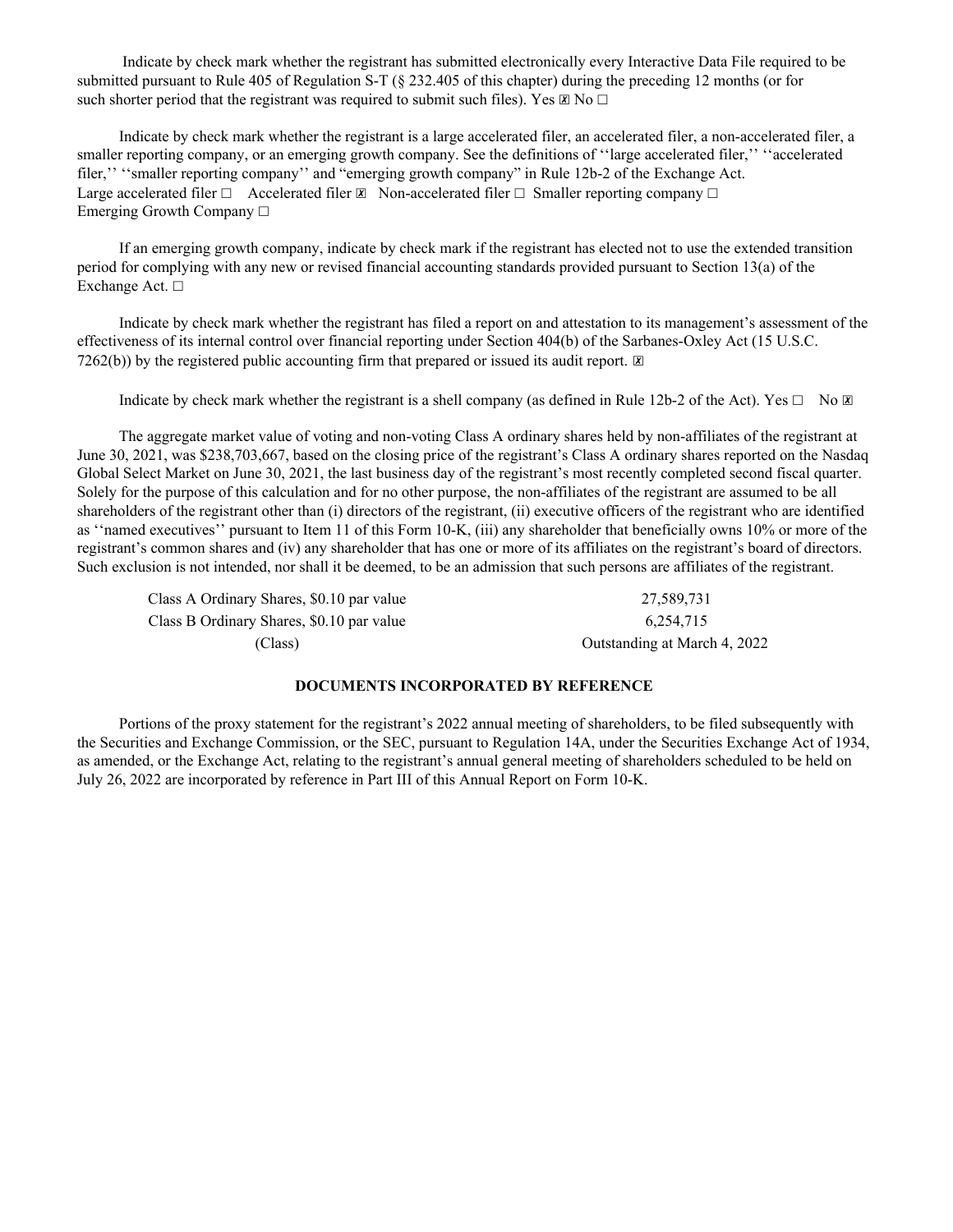## **GREENLIGHT CAPITAL RE, LTD.**

# **TABLE OF CONTENTS**

<span id="page-2-0"></span>

|                      |                                                                                                                         | Page                    |
|----------------------|-------------------------------------------------------------------------------------------------------------------------|-------------------------|
| <b>PART I</b>        |                                                                                                                         | $\overline{3}$          |
| ITEM 1.              | <b>BUSINESS</b>                                                                                                         | $\overline{\mathbf{4}}$ |
|                      | <b>GLOSSARY OF SELECTED REINSURANCE TERMS</b>                                                                           | 18                      |
| ITEM 1A.             | <b>RISK FACTORS</b>                                                                                                     | 21                      |
| ITEM 1B.             | <b>UNRESOLVED STAFF COMMENTS</b>                                                                                        | 47                      |
| ITEM 2.              | <b>PROPERTIES</b>                                                                                                       | 47                      |
| ITEM 3.              | <b>LEGAL PROCEEDINGS</b>                                                                                                | 47                      |
| ITEM 4.              | <b>MINE SAFETY DISCLOSURES</b>                                                                                          | <b>48</b>               |
| <b>PART II</b>       |                                                                                                                         | 48                      |
| ITEM 5.              | MARKET FOR REGISTRANT'S COMMON EQUITY, RELATED STOCKHOLDER<br><b>MATTERS, AND ISSUER PURCHASES OF EQUITY SECURITIES</b> | 48                      |
| ITEM 6.              | [RESERVED]                                                                                                              | 50                      |
| ITEM 7.              | <b>MANAGEMENT'S DISCUSSION AND ANALYSIS OF FINANCIAL CONDITION AND</b><br><b>RESULTS OF OPERATIONS</b>                  | 50                      |
| ITEM 7A.             | <b>OUANTITATIVE AND OUALITATIVE DISCLOSURES ABOUT MARKET RISK</b>                                                       | 72                      |
| ITEM 8.              | FINANCIAL STATEMENTS AND SUPPLEMENTARY DATA                                                                             | 74                      |
| ITEM 9.              | CHANGES IN AND DISAGREEMENTS WITH ACCOUNTANTS ON ACCOUNTING<br><b>AND FINANCIAL DISCLOSURE</b>                          | 74                      |
| ITEM 9A.             | <b>CONTROLS AND PROCEDURES</b>                                                                                          | 74                      |
| ITEM 9B.             | <b>OTHER INFORMATION</b>                                                                                                | 75                      |
| <b>PART III</b>      |                                                                                                                         | 75                      |
| ITEM 10.             | DIRECTORS, EXECUTIVE OFFICERS AND CORPORATE GOVERNANCE                                                                  | 75                      |
| ITEM 11.             | <b>EXECUTIVE COMPENSATION</b>                                                                                           | 75                      |
| <b>ITEM 12.</b>      | SECURITY OWNERSHIP OF CERTAIN BENEFICIAL OWNERS AND MANAGEMENT<br>AND RELATED STOCKHOLDER MATTERS                       | 75                      |
| ITEM 13.             | CERTAIN RELATIONSHIPS AND RELATED TRANSACTIONS, AND DIRECTOR<br><b>INDEPENDENCE</b>                                     | 75                      |
| ITEM 14.             | PRINCIPAL ACCOUNTING FEES AND SERVICES                                                                                  | 75                      |
| <b>PART IV</b>       |                                                                                                                         | 76                      |
| ITEM 15.             | <b>EXHIBITS AND FINANCIAL STATEMENT SCHEDULES</b>                                                                       | 76                      |
| ITEM 16.             | <b>10-K SUMMARY</b>                                                                                                     | 76                      |
| <b>EXHIBIT INDEX</b> |                                                                                                                         | 77                      |
| <b>SIGNATURES</b>    |                                                                                                                         | 80                      |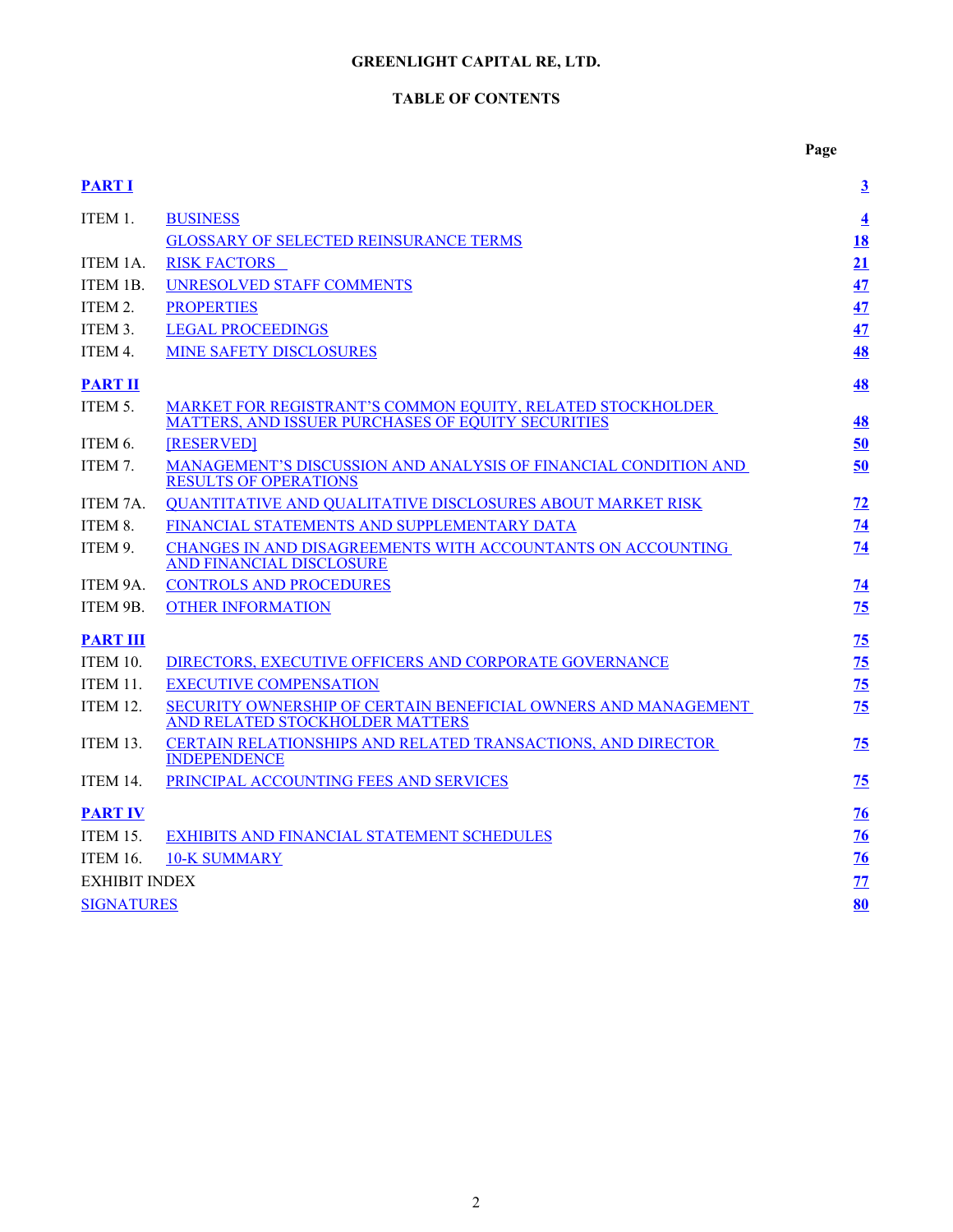### **PART I**

### <span id="page-3-0"></span>**Special Note About Forward-Looking Statements**

Certain statements in Management's Discussion and Analysis, other than purely historical information, including estimates, projections, statements relating to our business plans, objectives, and expected operating results, and the assumptions upon which those statements are based, are "forward-looking statements" within the meaning of the Private Securities Litigation Reform Act of 1995, Section 27A of the Securities Act of 1933 and Section 21E of the Securities Exchange Act of 1934, as amended (the "Exchange Act"). These forward-looking statements generally are identified by the words "believe," "project," "predict," "expect," "anticipate," "estimate," "intend," "plan," "may," "should," "will," "would," "will be," "will continue," "will likely result," and similar expressions. Forward-looking statements are based on current expectations and assumptions subject to risks and uncertainties, which may cause actual results to differ materially from the forward-looking statements. A detailed discussion of risks and uncertainties that could cause actual results and events to differ materially from such forward-looking statements is included in the section entitled "Risk Factors" (refer to Part I, Item 1A) and include but are not limited to:

- A.M. Best may downgrade or withdraw either of our ratings;
- Our results of operations will likely fluctuate from period to period and may not be indicative of our long-term prospects;
- Under our investment management structure, we have limited control over Solasglas Investments, LP ("SILP");
- SILP may be concentrated in a few large positions, which could result in material valuation movements;
- The impact of disruptions to commerce, reduced economic activity, and other consequences of a pandemic, including the novel coronavirus ("COVID-19"), is unknown;
- Competitors with greater resources may make it difficult for us to effectively market our products or offer our products at a profit;
- If our losses and loss adjustment expenses greatly exceed our loss reserves, our financial condition may be significantly and negatively affected;
- We may face risks from future strategic transactions such as acquisitions, dispositions, mergers, or joint ventures;
- The effect of emerging claim and coverage issues on our business is uncertain;
- The property and casualty reinsurance market may be affected by cyclical trends;
- Loss of key executives could adversely impact our ability to implement our business strategy; and
- Currency fluctuations could result in exchange rate losses and negatively impact our business.

We caution that the foregoing list of important factors is not intended to be and is not exhaustive. We undertake no obligation to publicly update or revise any forward-looking statements, whether as a result of new information, future events, or otherwise, and all subsequent written and oral forward-looking statements attributable to us or individuals acting on our behalf are expressly qualified in their entirety by this paragraph. If one or more risks or uncertainties materialize, or if our underlying assumptions prove to be incorrect, actual results may vary materially from what we projected. Any forward-looking statements in this Form 10-K reflect our current view with respect to future events and are subject to these and other risks, uncertainties, and assumptions relating to our operations, results of operations, growth, strategy, and liquidity. Readers are cautioned not to place undue reliance on the forward-looking statements, which speak only to the dates on which they were made.

We intend to communicate certain events that we believe may have a material adverse impact on our operations or financial position, including property and casualty catastrophic events and material losses in our investment portfolio, in a timely manner through a public announcement. Other than as required by the Exchange Act, we do not intend to make public announcements regarding reinsurance or investment events that we do not believe, based on management's estimates and current information, will have a material adverse impact on our operations or financial position.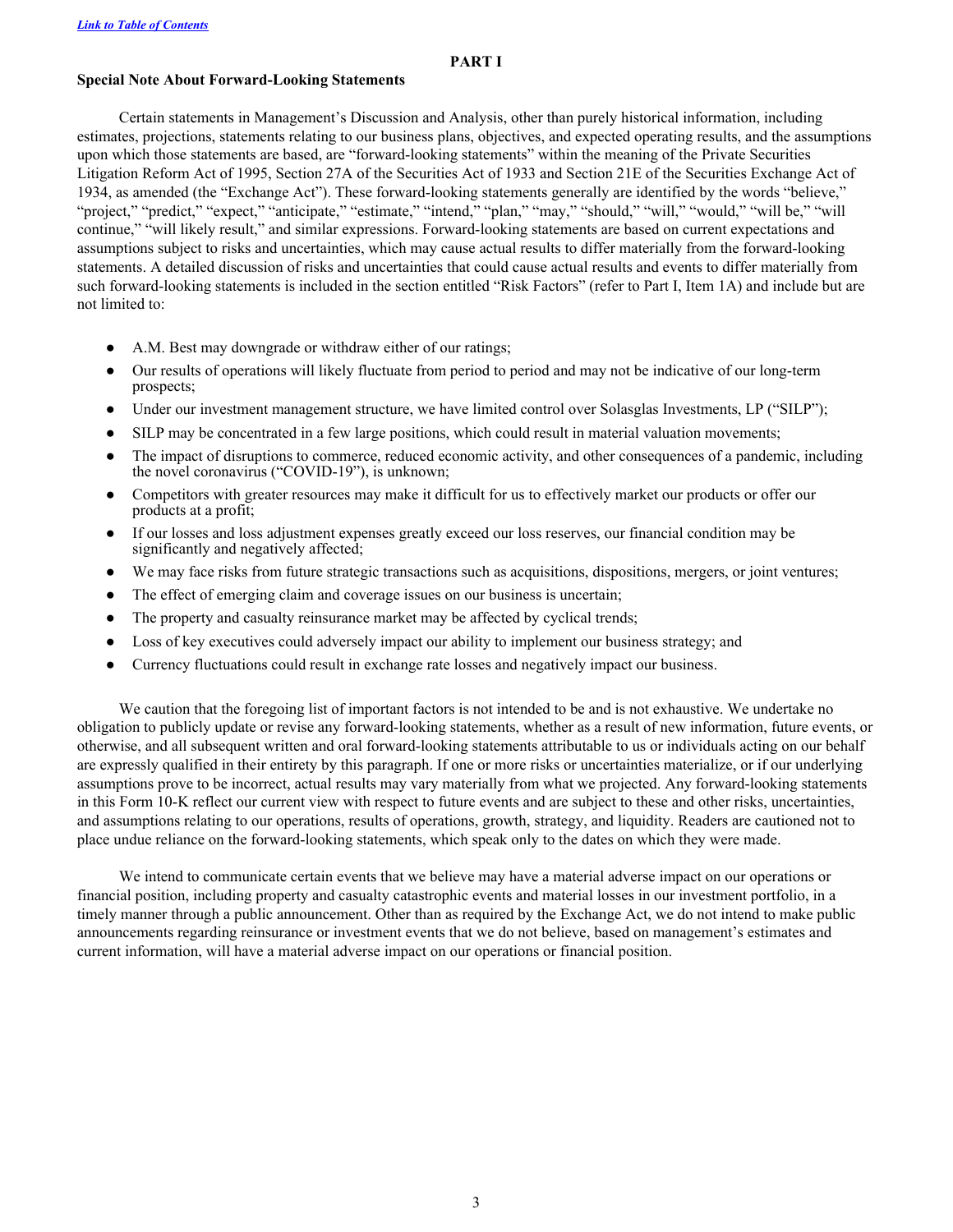### <span id="page-4-0"></span>**Item 1. BUSINESS**

Unless otherwise indicated or unless the context otherwise requires, all references in this annual report on Form 10-K to "the Company," "we," "us," "our," and similar expressions are references to Greenlight Capital Re, Ltd. and its consolidated subsidiaries. Unless otherwise indicated or unless the context otherwise requires, all references in this annual report to entity names are as set forth in the following table:

| Reference             | Entity's legal name                                         |
|-----------------------|-------------------------------------------------------------|
| Greenlight Capital Re | Greenlight Capital Re, Ltd.                                 |
| Greenlight Re         | Greenlight Reinsurance, Ltd.                                |
| <b>GRIL</b>           | Greenlight Reinsurance Ireland, Designated Activity Company |
| Verdant               | Verdant Holding Company, Ltd.                               |
| Greenlight Re UK      | Greenlight Re Marketing (UK) Limited                        |

We have included a Glossary of Selected Reinsurance Terms at the end of "Part 1, Item 1. Business" of this Form 10-K.

#### **Company Overview**

Greenlight Capital Re is a holding company incorporated in July 2004 under the laws of the Cayman Islands. In August 2004, we raised gross proceeds of \$212.2 million from private placements of Greenlight Capital Re's Class A ordinary shares and Class B ordinary shares, or, collectively, the ordinary shares. On May 24, 2007, Greenlight Capital Re raised proceeds of \$208.3 million, net of underwriting fees, in an initial public offering of Class A ordinary shares, as well as an additional \$50.0 million from a private placement of Class B ordinary shares.

We are a global specialty property and casualty reinsurer headquartered in the Cayman Islands, with a reinsurance and investment strategy that we believe differentiates us from our competitors. We conduct our reinsurance operations through two licensed and regulated entities: Greenlight Re, based in the Cayman Islands, and GRIL, based in Dublin, Ireland. Greenlight Re provides multi-line property and casualty reinsurance globally, while GRIL focuses mainly on the European market. Our goal is to build long-term shareholder value by providing risk management products and services to the insurance, reinsurance, and other risk marketplaces. We focus on delivering risk solutions to clients and brokers who value our expertise, analytics, and customer service offerings. In 2018, we launched our Greenlight Re Innovations unit, which supports technology innovators in the (re)insurance market by providing investment, risk capacity, and access to a broad insurance network.

We aim to complement our underwriting results with a non-traditional investment approach to achieve higher rates of return over the long term than reinsurance companies that exclusively employ more traditional investment strategies. Our investment portfolio is managed according to a value-oriented philosophy, in which our investment advisor takes long positions in perceived undervalued securities and short positions in perceived overvalued securities.

From time to time, we make long-term strategic investments in insurance companies and general agents to complement our strategy and strengthen our client relationships. In certain instances, we utilize Verdant to facilitate strategic investments in property and casualty insurers, general agents, and other entities domiciled in the United States.

In 2020, we established a UK marketing Company, Greenlight Re UK, to increase our London market presence. The London market specialty business is now central to our underwriting portfolio, and we believe Greenlight Re UK will facilitate continued growth in this market.

#### **Description of Business**

Greenlight Re is licensed and regulated by the Cayman Islands Monetary Authority ("CIMA") to write property and casualty reinsurance business as well as long-term business (e.g., life insurance, long term disability, long term care, etc.) To date, we have not written any long-term business. GRIL is licensed and regulated by the Central Bank of Ireland ("CBI") to write property and casualty reinsurance business. Currently, we have one operating segment: property and casualty reinsurance. Within that segment, we employ a two-pillar strategy:

1. Traditional property and casualty reinsurance

We offer excess of loss and quota share products across a range of classes in the property and casualty market. Our underwriting approach varies by class and type of opportunity: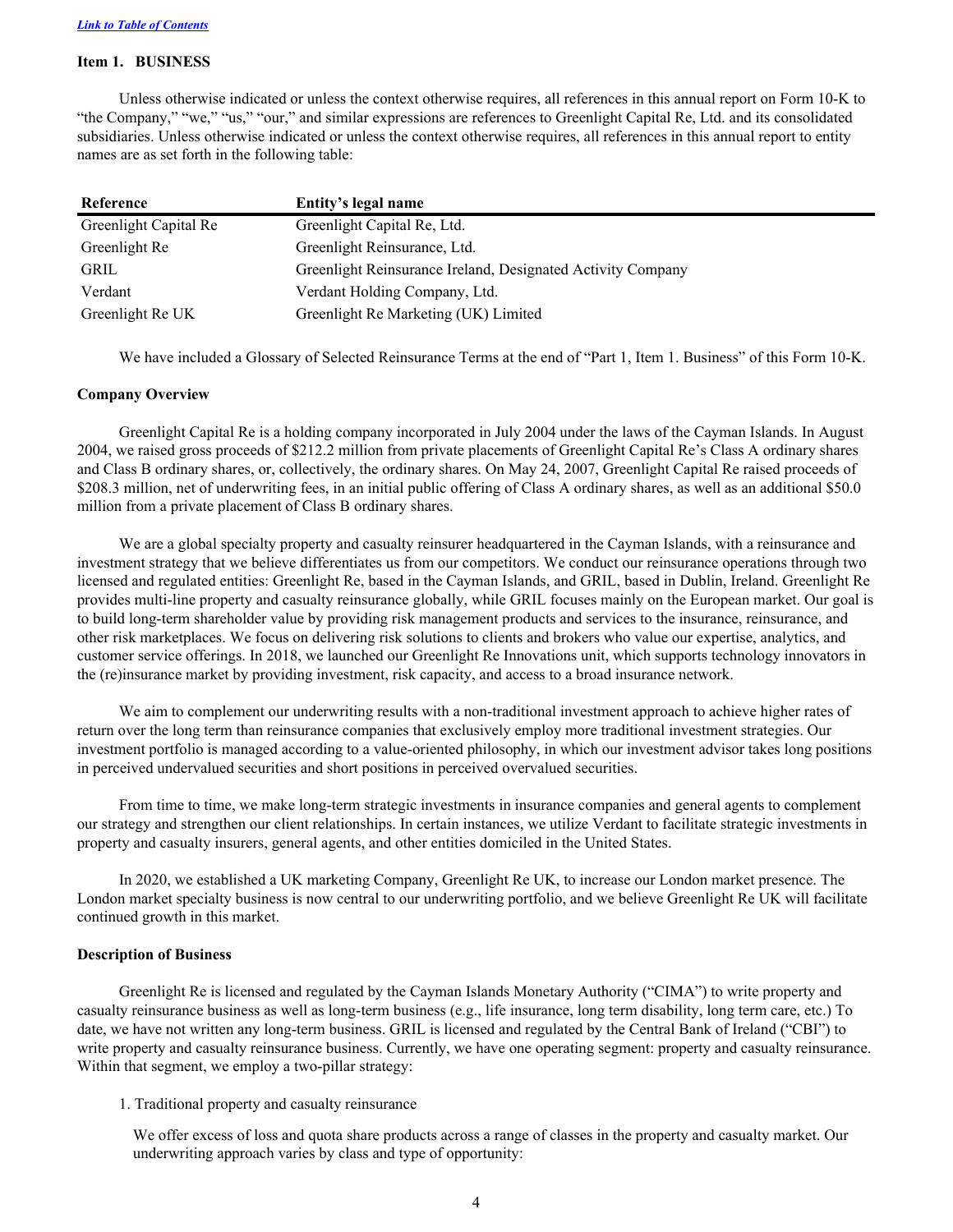- Where we have domain-specific expertise and a high level of market access, we may seek to act as the lead underwriter to achieve greater influence in negotiating pricing, terms, and conditions;
- Where our expertise is sufficient to evaluate the risk thoroughly, we will generally seek to participate in syndicated placements negotiated and priced by another party that we judge to have market-leading expertise in the class or as a quota share retrocessionaire of a market-leading reinsurer.
- 2. Risk innovation and strategic partnerships

We seek to develop a range of risk products via strategic partnerships and other methods to access fee income, a stream of underwriting business, and investment upside potential. We refer to this pillar as Greenlight Re Innovations ("Innovations").

In evaluating Innovations opportunities, we generally ensure that each investment meets at least one of the following criteria:

- The value we add to a partnership primarily comes from the application of our risk expertise, not solely capital or reinsurance support;
- The partnership approach adds expertise to our company in specific risk areas, technology, product innovation, or other areas;
- The partnership approach provides access to a pool of capital, to products, or distribution;
- Overall, the partnership approach creates a combined effort that generates a durable strategic or competitive position in one or more markets and increases our opportunities to achieve revenue growth and margin expansion.

Our investment strategy, like our reinsurance strategy, is designed to maximize returns over the long term while minimizing the risk of capital loss. Unlike the investment strategies of many of our traditional competitors, which invest primarily in fixed-income securities either directly or through fixed-fee arrangements with one or more investment managers, our investment strategy is focused primarily on long and short positions, primarily in publicly-traded equity and corporate debt instruments.

We measure our success by long-term growth in book value per share, which we believe is the most comprehensive gauge of our performance. Accordingly, we design our incentive compensation plan to align employee and shareholder interests.

We seek to grow and diversify our underwriting portfolio. Our allocation of risk will vary based on our perception of the opportunities available in each line of business at each point in time. As our focus on certain lines fluctuates based upon market conditions, we may only offer or underwrite a limited number of lines in any given period. We seek to:

- target markets and lines of business where we believe an appropriate risk/reward profile exists;
- attract and retain clients with expertise in their respective lines of business;
- employ strict underwriting discipline; and
- select reinsurance opportunities with anticipated favorable returns on capital.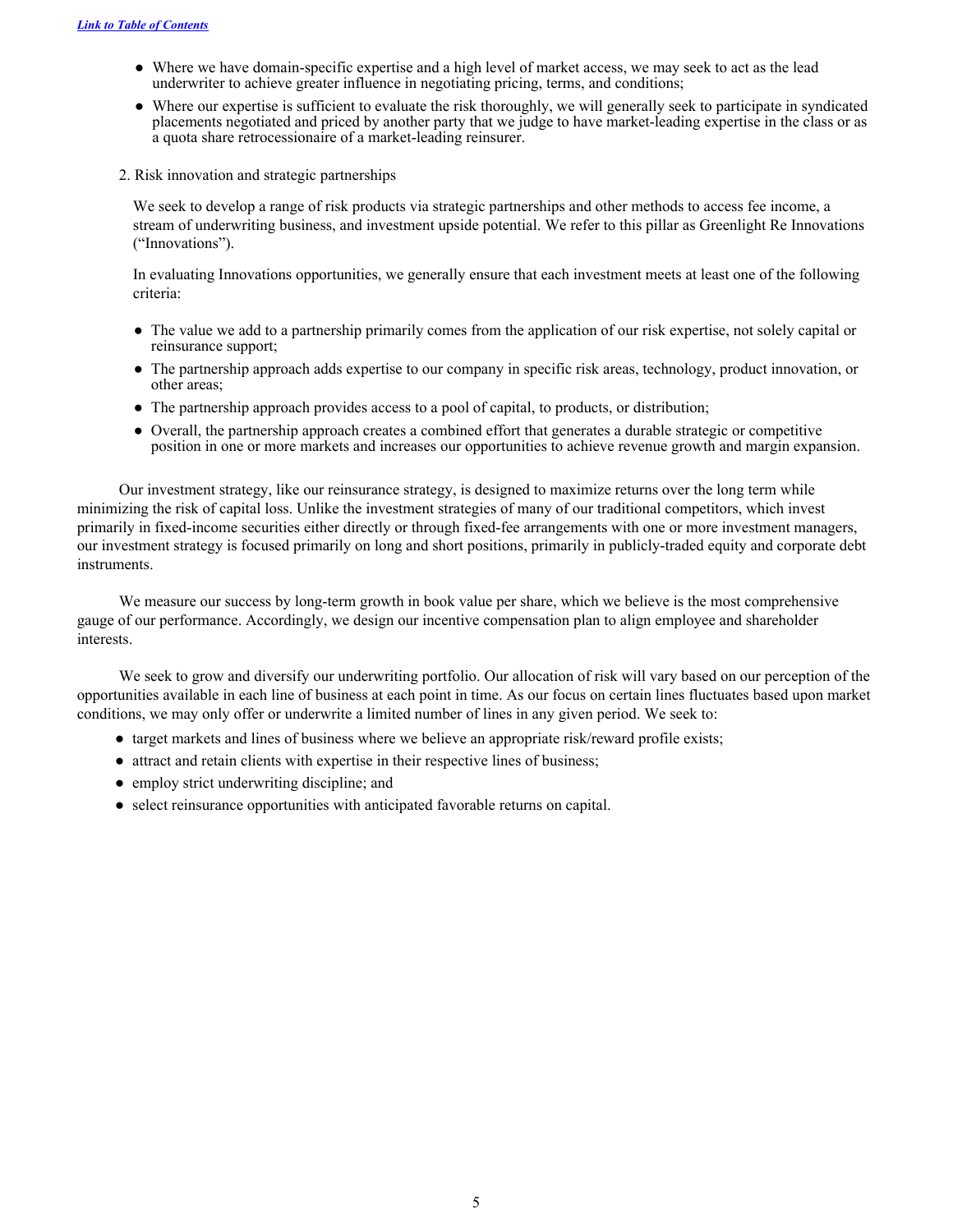The following table sets forth our gross premiums written by line of business, further broken down by class of business:

|                                       |                         |             | <b>Year ended December 31</b> |             |           |         |
|---------------------------------------|-------------------------|-------------|-------------------------------|-------------|-----------|---------|
|                                       | 2021                    |             | 2020                          |             | 2019      |         |
|                                       |                         |             | (\$ in thousands)             |             |           |         |
| <b>Property</b>                       |                         |             |                               |             |           |         |
| Commercial                            | $\mathcal{S}$<br>10,853 | $1.9 \%$ \$ | 11,190                        | $2.3 \%$ \$ | 14,165    | 2.7%    |
| Motor                                 | 29,953                  | 5.3         | 33,054                        | 6.9         | 59,402    | 11.3    |
| Personal                              | 12,141                  | 2.1         | 14,219                        | 3.0         | 12,390    | 2.4     |
| <b>Total Property</b>                 | 52,947                  | 9.4         | 58,463                        | 12.2        | 85,957    | 16.4    |
| <b>Casualty</b>                       |                         |             |                               |             |           |         |
| General Liability                     | 18,037                  | 3.2         | 4,228                         | 0.9         | 2,401     | 0.5     |
| Motor Liability                       | 118,251                 | 20.9        | 127,379                       | 26.5        | 233,591   | 44.6    |
| Professional Liability <sup>(1)</sup> | 316                     | 0.1         | 204                           |             | (448)     | (0.1)   |
| Workers' Compensation                 | 62,188                  | 11.0        | 82,189                        | 17.1        | 50,369    | 9.6     |
| Multi-line                            | 180,321                 | 31.9        | 88,237                        | 18.4        | 76,461    | 14.6    |
| <b>Total Casualty</b>                 | 379,113                 | 67.1        | 302,237                       | 63.0        | 362,374   | 69.2    |
| Other                                 |                         |             |                               |             |           |         |
| Accident & Health                     | 31,612                  | 5.6         | 56,284                        | 11.7        | 39,175    | 7.5     |
| Financial                             | 66,612                  | 11.8        | 23,231                        | 4.8         | 23,087    | 4.4     |
| Marine                                | 10,652                  | 1.9         | 770                           | 0.2         | 160       |         |
| Other Specialty                       | 24,457                  | 4.3         | 38,806                        | 8.1         | 13,224    | 2.5     |
| <b>Total Other</b>                    | 133,333                 | 23.6        | 119,091                       | 24.8        | 75,646    | 14.4    |
|                                       | \$565,393               | $100.0 \%$  | \$479,791                     | $100.0 \%$  | \$523,977 | 100.0 % |

(1) Negative balances reflect premium adjustments and premium returned upon contracts' termination, novation, or commutation.

The following table sets forth our gross premiums written by the geographic area of the risk insured:

|                                    | <b>Year ended December 31</b> |      |                   |      |                       |         |
|------------------------------------|-------------------------------|------|-------------------|------|-----------------------|---------|
|                                    |                               | 2021 |                   | 2020 | 2019                  |         |
|                                    |                               |      | (\$ in thousands) |      |                       |         |
| U.S. and Caribbean                 | \$316,015                     |      | 55.9 % \$ 390,000 |      | 81.3 % \$435,458      | 83.1 %  |
| Worldwide <sup>(1)</sup>           | 240,285                       | 42.5 | 84.204            | 17.5 | 84.728                | 16.2    |
| Europe <sup><math>(2)</math></sup> | 4,484                         | 0.8  |                   |      | (13)                  |         |
| Asia                               | 4,609                         | 0.8  | 5,587             | 1.2  | 3,804                 | 0.7     |
|                                    | \$565,393                     |      | 100.0 % \$479,791 |      | $100.0 \%$ \$ 523,977 | 100.0 % |

(1) "Worldwide" comprises contracts that reinsure risks in more than one geographic area and may include risks in the U.S.

<sup>(2)</sup> Negative balances reflect premium adjustments and premium returned upon contract's termination, novation, or commutation.

Additional information about our business is set forth in "Item 7 — Management's Discussion and Analysis of Financial Condition and Results of Operations".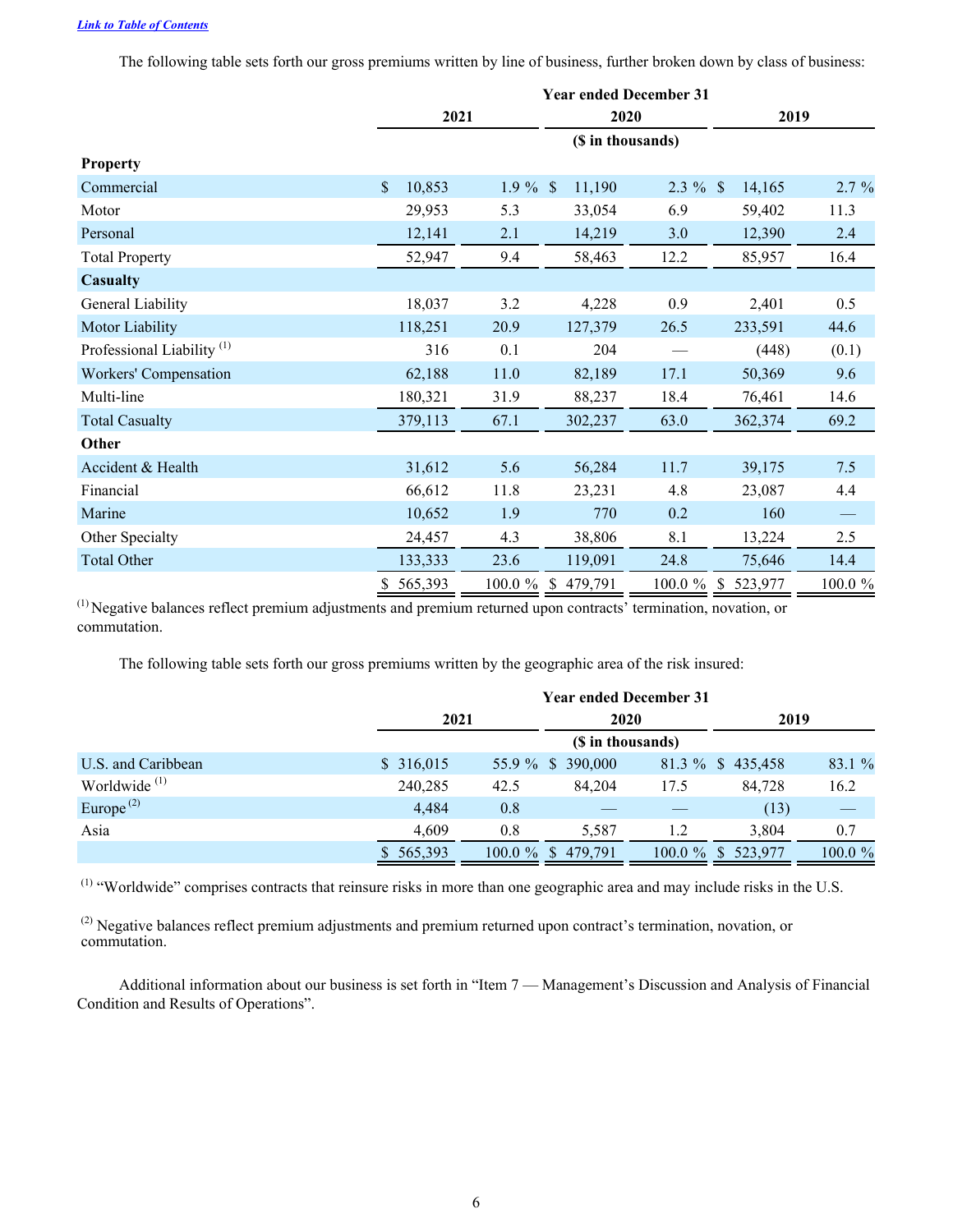### **Marketing and Distribution**

### Business transacted using intermediaries

We source a majority of our business through reinsurance brokers. Brokerage distribution channels provide us with access to an efficient, variable cost and global distribution system without the significant time and expense that would be incurred in creating a wholly-owned distribution network. In some cases, intermediaries also provide other valuable services, including risk analytics, processing, and clearing.

We aim to build and strengthen long-term relationships with global reinsurance brokers. Our management team has relationships with most primary and specialty broker intermediaries in the reinsurance marketplace. By maintaining close relationships with brokers, we believe that we will continue to obtain access to a broad range of reinsurance clients and opportunities.

We seek to strengthen our broker relationships and become the preferred choice of brokers and clients by providing, where applicable:

- customized solutions that address the specific business needs of our clients;
- demonstrated expertise in the underlying reinsured exposures and the operation of the contracts;
- rapid responses to risk submissions;
- timely claims payments;
- financial security; and
- a clear indication of risks we will and will not underwrite.

We focus on the quality and financial strength of any brokerage firm we do business with. Brokers do not have the authority to bind us to any reinsurance contract. Reinsurance brokers receive a brokerage commission, usually a percentage of gross premiums written.

The following table sets forth the premiums generated through our largest brokers and their subsidiaries and affiliates:

| <b>Year ended December 31</b> |         |      |      |                               |            |                           |              |            |
|-------------------------------|---------|------|------|-------------------------------|------------|---------------------------|--------------|------------|
|                               |         |      |      |                               |            |                           |              |            |
|                               |         |      |      |                               |            |                           |              |            |
| S                             | 178,336 |      |      | 195,274                       |            |                           | 297,150      | 56.7 %     |
|                               | 139,044 | 24.6 |      | 29,032                        | 6.0        |                           | 41,071       | 7.8        |
|                               | 63,958  | 11.3 |      | 112,659                       | 23.5       |                           | 85,323       | 16.3       |
|                               | 381,338 | 67.4 |      | 336,965                       | 70.2       |                           | 423,544      | 80.7       |
|                               | 184,055 | 32.6 |      | 142,826                       | 29.8       |                           | 100,433      | 19.3       |
|                               | 565,393 |      |      | 479,791                       | $100.0 \%$ |                           | 523,977      | $100.0 \%$ |
|                               |         |      | 2021 | $31.5 \%$ \$<br>$100.0 \%$ \$ |            | 2020<br>(\$ in thousands) | 40.7 $\%$ \$ | 2019       |

We frequently meet in the Cayman Islands, Ireland, and elsewhere with brokers and senior representatives of clients and prospective clients. We review and (when we deem appropriate) approve all contract submissions in the Cayman Islands or Ireland. Due to our dependence on brokers, the inability to obtain business from them could adversely affect our business strategy. See "Item 1A. Risk Factors — Risks Related to Our Business — *The inability to obtain business provided from brokers could materially and adversely affect our ability to implement our business strategy and results of operations.*" We may assume a degree of the credit risk of our reinsurance brokers. See "Item 1A. Risk Factors — Risks Related to Our Business — *We are subject to the credit risk of our brokers, cedents, agents and other counterparties.*"

### **Underwriting and Risk Management**

We have established an underwriting platform composed of experienced underwriters and actuaries. We have underwriting operations in two locations, Cayman Islands and Dublin, Ireland, that respectively provide proximity to key markets in the U.S. and Europe. Our experienced team allows us to deploy our capital in a variety of lines of business and capitalize on opportunities that we believe offer favorable returns on equity over the long term. Our underwriters and actuaries have expertise in multiple lines of business. We generally apply the following underwriting and risk management principles: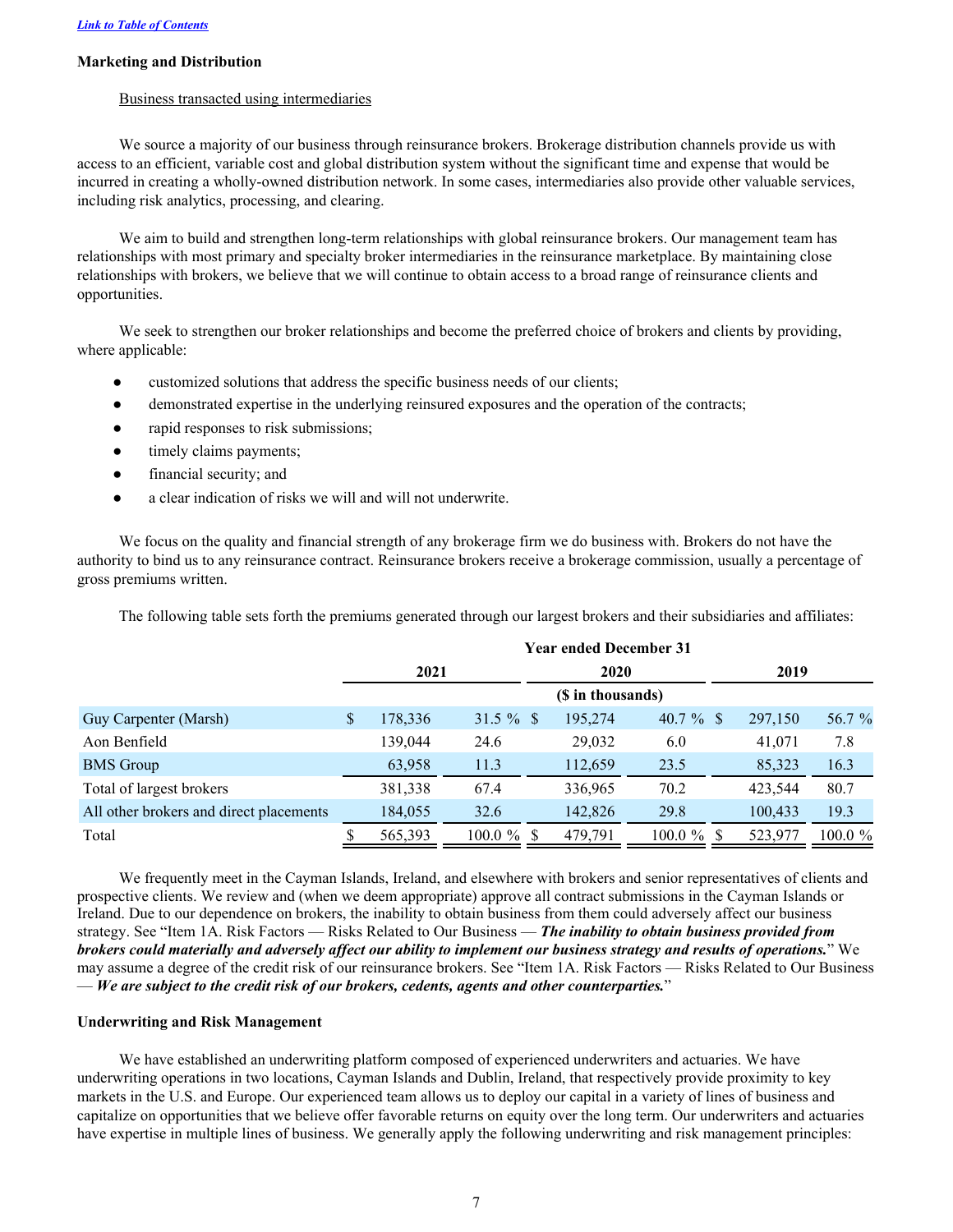### *Economics of Results*

Our primary underwriting goal is to build a reinsurance portfolio that maximizes profitability, subject to risk and volatility constraints.

### *Underwriting Analysis*

Our approach to underwriting analysis begins at the class-of-business level. This analysis includes identifying and assessing the structural drivers of risk and emerging loss trends and understanding the market participants and results, capacity conditions for supply and demand, and other factors. Our underwriting professionals specialize in business lines, and our quantitative professionals assist in evaluating all risks we underwrite. Combined with cross-line management, we believe this approach enables us to build and deploy expertise and insight into the business line's risk dynamics and external risk factors that will affect each transaction.

We assign a deal team composed of underwriting and quantitative professionals to evaluate each potential transaction's pricing and structure. Before committing capital to any transaction, the deal team must obtain approval from the Chief Executive Officer/Chief Underwriting Officer. In seeking this approval, the deal team presents the key components of the proposed transaction, including assumptions and threats, market and individual deal risk factors, market capacity dynamics, transaction structure and pricing, maximum downside, and other factors.

We collaborate with our current and prospective clients and brokers to understand the risks associated with each potential transaction. For most of our business, we follow terms set by recognised market leads. The remainder of our business is considered lead business, including business linked to our Innovations portfolio or in areas where we have significant market expertise. We generally use contract structure to ensure alignment of interest where we lead the business. Where appropriate, we conduct or contract for on-site audits or reviews of the clients' underwriting files, systems, and operations. We usually obtain substantial data from our clients to conduct a thorough actuarial modeling analysis. As part of our pricing and underwriting process, we assess, among other factors:

- the client's and industry's historical loss data;
- the expected duration for claims to fully develop;
- the client's pricing and underwriting strategies;
- the geographic areas in which the client is doing business and its market share;
- the reputation and financial strength of the client and its management and underwriting teams;
- the reputation and expertise of the broker; and
- reports provided by independent industry specialists.

We develop and use proprietary quantitative models and use several commercially available tools to price our business. Our models consider conventional underwriting and risk metrics and incorporate various class-specific and market-specific aspects from our line-of-business analyses. We use models to evaluate the quantitative work's quality and predictive power and undertake a detailed assessment of the data quality.

#### *Underwriting Authorities*

The Underwriting Committee of our Board of Directors, which we refer to as the Underwriting Committee, sets parameters for aggregate property catastrophic caps and limits for maximum loss potential under any individual contract. The Underwriting Committee must approve any exceptions to the established limits. The Underwriting Committee may amend the maximum underwriting authorities periodically to align with our capital base. The Underwriting Committee designs our underwriting authorities to ensure the underwriting portfolio is appropriate on a risk-adjusted basis.

#### *Retrocessional Coverage*

We opportunistically purchase retrocessional coverage for one or more of the following reasons: to manage our overall catastrophe events or aggregate exposure, reduce our net liability on individual risks, obtain additional underwriting capacity, and balance our underwriting portfolio.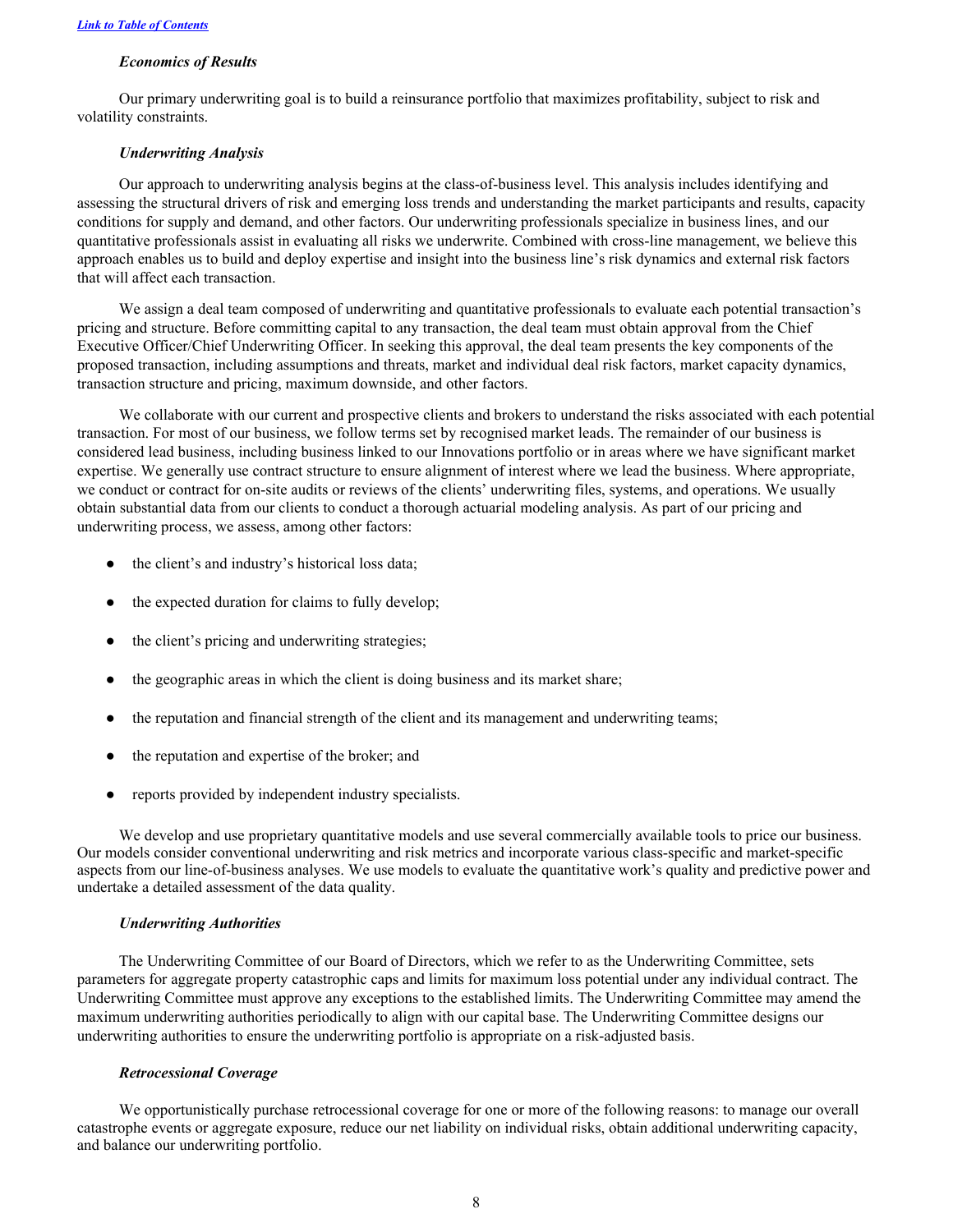The amount of retrocessional coverage that we purchase varies based on numerous factors, including the inherent volatility and risk accumulation of the portfolio of business we write and our capital base. Our portfolio, and by extension our gross risk position, will change in size from year to year depending on market opportunities, so it is difficult to predict the level of retrocessional coverage that we will purchase in any future year.

We generally purchase uncollateralized retrocessional coverage from reinsurers with a minimum financial strength rating of "A- (Excellent)" from A.M. Best Company, Inc. ("A.M. Best") or an equivalent rating from a recognized rating service. For lower-rated or non-rated reinsurers, we endeavor to obtain and monitor collateral in the form of cash, funds withheld, letters of credit, regulatory trusts, or other collateral in the form of guarantees. At December 31, 2021, the aggregate amount due from reinsurers from retrocessional coverages represents 2.1% (December 31, 2020: 3.4%) of our gross loss reserves. For further details, please see Note 8 to the consolidated financial statements. We regularly evaluate the financial condition of our reinsurers to assess their ability to honor their obligations. At December 31, 2021, the Company had recorded an allowance for expected credit losses of \$0.1 million (December 31, 2020: \$0.1 million).

### **Claims Management**

Our claims management process begins upon receiving claims notifications from our clients or third-party administrators. We review reserving and settlement authority under the individual contract requirements and, as necessary, discuss with the contract's underwriter. Our in-house claims officer oversees claims reviews and provides approval for complex or large claim settlements. Claims above the claims officer's authority are referred to the general counsel, together with the claims officer's recommendations, for secondary approval. Our Chief Executive Officer must approve claim payments above a certain threshold. We believe that this process ensures that we pay claims in accordance with each contract's terms and conditions.

Where appropriate, we conduct or contract for on-site claims audits at cedents and third-party administrators, particularly for large accounts and for those whose performance differs from our expectations. We evaluate and monitor the third-party administrators' and ceding companies' organization and claims-handling practices through these audits. These practices include:

- fact-finding and investigation techniques;
- loss notifications;
- reserving;
- claims negotiation and settlement;
- adherence to claims-handling guidelines.

We recognize that the fair interpretation of our reinsurance agreements and timely payment of covered claims are essential components of the service we provide to our clients.

#### **Reserves**

Our reserving philosophy is to set reserves that represent our best estimate of the amount we will ultimately be required to pay in connection with risks we have underwritten. Our actuarial staff performs quarterly reviews of our portfolio and provides reserving estimates according to our stated reserving philosophy. In doing so, our actuarial staff groups our portfolio of business into reserving analysis segments based primarily on homogeneity considerations. Currently, this process involves analysis at the individual client or transaction level.

We engage independent external actuaries who review and provide opinions on these reserve estimates at least once a year. Due to the use of different assumptions and loss experience, the amount we establish as reserves with respect to individual risks, clients, transactions, or business lines may be greater or less than those set by our clients or ceding companies. Reserves include claims reported but not yet paid, claims incurred but not reported, and claims in the process of settlement. Additional underwriting liabilities include unearned premiums, premium deposits, and profit commissions earned but not yet paid.

Reserves represent an estimate rather than an exact quantification. Although the methods for establishing reserves are well established, many assumptions about anticipated loss emergence patterns are subject to unanticipated fluctuation. We base our estimates on our assessment of facts and circumstances, future trends in claim severity and frequency, judicial theories of liability, and other factors, including the actions of third parties, which are beyond our control. See Note 7 of the accompanying consolidated financial statements for a reconciliation of claims reserves, loss development tables by accident year, and explanations of significant prior period loss development movements. See "Item 1A. Risk Factors — Risks Relating to Our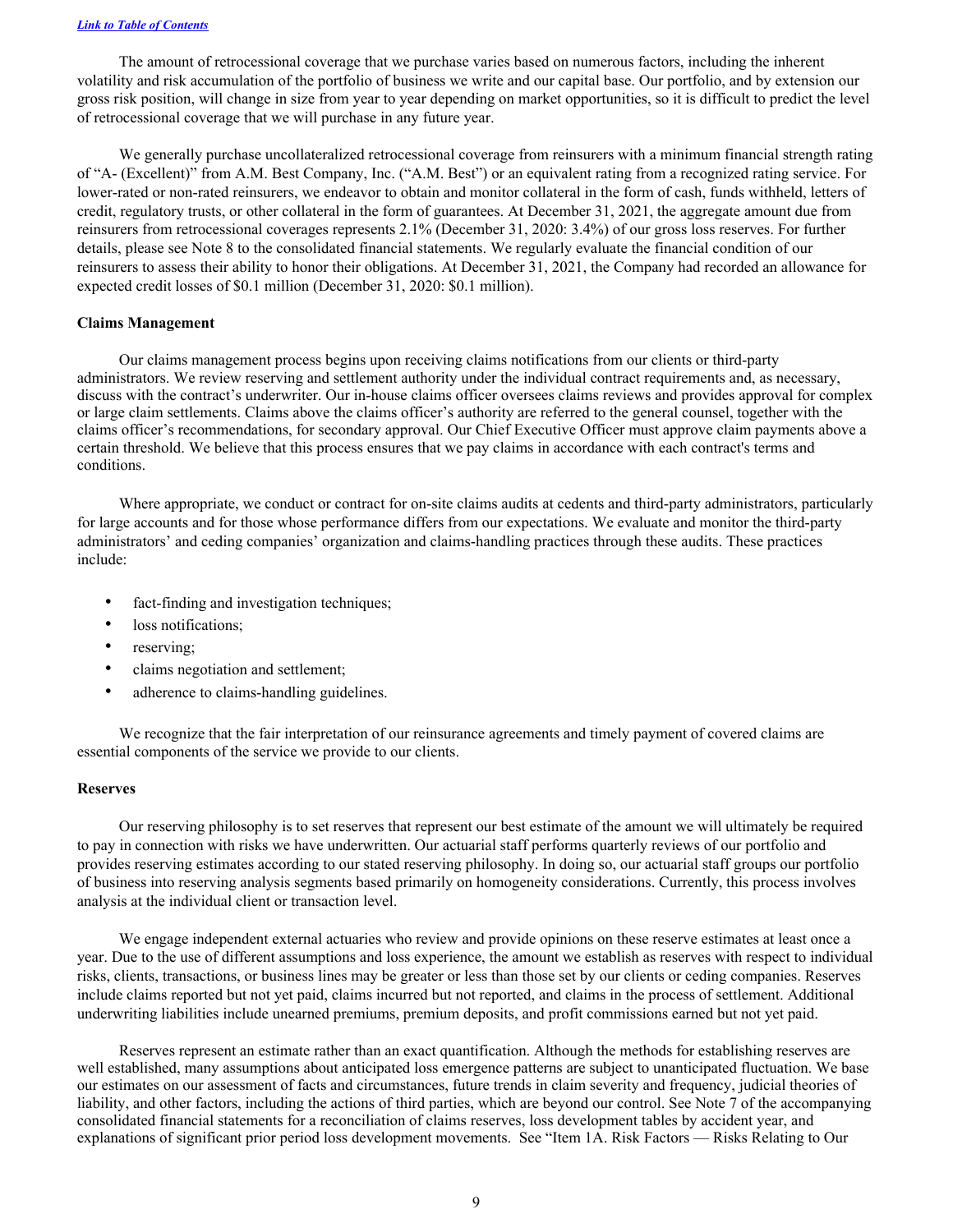### Business — *If our losses and loss adjustment expenses greatly exceed our loss reserves, our financial condition may be materially and adversely affected.*

### **Collateral Arrangements and Letter of Credit Facilities**

We are licensed and admitted as an insurer only in the Cayman Islands and the European Economic Area. Many jurisdictions, including the United States, do not permit clients to take credit for reinsurance on their statutory financial statements if they obtain such reinsurance from unlicensed or non-admitted insurers without appropriate collateral. As a result, our U.S. clients and a portion of our non-U.S. clients require us to provide collateral for the contracts we bind with them. We provide collateral as funds withheld, trust arrangements, or letters of credit. At December 31, 2021, we had one letter of credit facility with a limit of \$275.0 million (2020: \$275.0 million). At December 31, 2021, we had issued letters of credit totaling \$136.8 million (2020: \$135.3 million) to clients. Additionally, at December 31, 2021, we had pledged \$497.1 million (2020: \$607.8 million) as collateral through trust arrangements.

#### **Competition**

The reinsurance industry is highly competitive. We compete with major reinsurers, most of which are well established, have significant operating histories and strong financial strength ratings, and have developed long-standing client relationships.

Our competitors vary according to the individual market and situation. Generally, they include Arch Capital, Axis, Everest Re, Hamilton Re, Hannover Re, RenaissanceRe, SiriusPoint, and smaller companies, other niche reinsurers, and Lloyd's syndicates and their related entities. Although we seek to provide coverage where capacity and alternatives are limited, we directly compete with these and other larger companies due to the breadth of their coverage across the property and casualty market in substantially all lines of business. See "Item 1A – Risk Factors – Risks Relating to Our Business – *Competitors with greater resources may make it difficult for us to effectively market our products or offer our products at a profit."*

#### **Ratings**

Our current "A- (Excellent)" rating with a stable outlook from A.M. Best is the fourth highest of 13 ratings. We believe that a strong rating is an important factor in marketing reinsurance products to clients and brokers. These ratings reflect the rating agency's opinion of our reinsurance subsidiaries' financial strength, operating performance, and ability to meet obligations. It is not an evaluation directed toward the investors' protection or a recommendation to buy, sell or hold our Class A ordinary shares.

The failure to maintain a strong rating may significantly and negatively affect our ability to implement our business strategy. See "Item 1A. Risk Factors — Risks Relating to Our Business — *A downgrade or withdrawal of either of our A.M. Best ratings would materially and adversely affect our ability to implement our business strategy successfully. "*

### **Regulations**

### *Cayman Islands Insurance Regulation*

The legislative framework for conducting insurance and reinsurance business in and from within the Cayman Islands is composed of The Insurance Act, 2010 (as amended) and underlying regulations thereto (the "Act"), which became effective in the Cayman Islands effective November 1, 2012.

Greenlight Re holds a Class D insurer license issued in accordance with the terms of the Act and is subject to regulation and supervision by CIMA.

As the holder of a Class D insurer license, Greenlight Re is permitted to carry on reinsurance business from the Cayman Islands, but, except with the prior written approval of CIMA, may not carry on any insurance or reinsurance business where the underlying risk originates and resides in the Cayman Islands.

Greenlight Re is required to comply with the following principal requirements under the Act: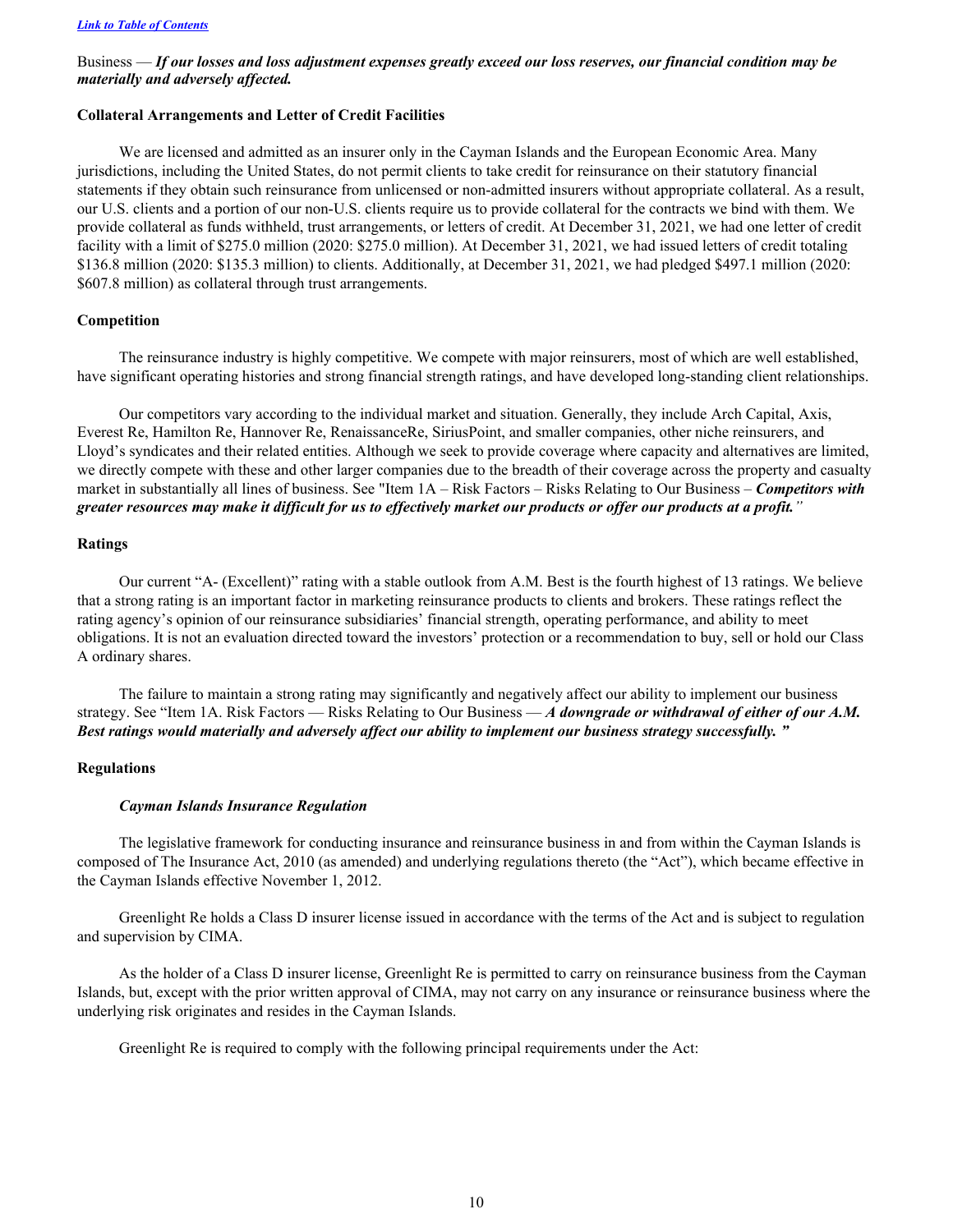- to maintain capital and a margin of solvency in accordance with the capital and solvency requirements prescribed by the Act;
- to carry on its business in accordance with the laws of the Cayman Islands, including the regulatory laws, regulations, rules, and statements of guidance, where applicable;
- to maintain adequate arrangements, including internal controls, for the management of risks and a system of governance as approved by CIMA;
- to maintain a minimum of at least two directors and to seek the prior approval of CIMA in respect of the appointment of directors and officers and to provide CIMA with information in connection therewith and notification of any changes thereto;
- to have a place of business in the Cayman Islands and to maintain such resources, including staff and facilities, books and records as CIMA considers appropriate having regard for the nature and scale of the business of Greenlight Re;
- to submit to CIMA an annual return in the prescribed form together with:
	- financial statements prepared in accordance with internationally recognized accounting standards, audited by an independent auditor approved by CIMA;
	- an actuarial valuation of Greenlight Re's assets and liabilities, certified by an actuary approved by CIMA;
	- certification of solvency prepared by a person approved by CIMA in accordance with the prescribed requirements;
	- confirmation that the information contained in Greenlight Re's license application, as modified by any subsequent changes, remains correct and up to date;
	- such other information as may be prescribed by CIMA; and
- to pay an annual license fee.

It is the duty of CIMA:

- to maintain a general review of insurance practices in the Cayman Islands;
- to examine the affairs or business of any licensee or other person carrying on, or who has carried on, insurance business to ensure that the Act has been complied with and that the licensee is in a sound financial position and is carrying on its business in a fit and proper manner;
- to examine and report on the annual returns delivered to CIMA in terms of the Act; and
- to examine and make recommendations with respect to, among other things, proposals for the revocation of licenses and cases of suspected insolvency of licensed entities.

Greenlight Re is also required to comply with the Rule on Corporate Governance for Insurers and the Rule on Risk Management for Insurers. Respectively, these rules require regulated insurers to establish and maintain (a) a corporate governance framework which provides for the sound and prudent management and oversight of the insurer's business, including outsourcing and internal controls, and which adequately recognizes and protects the interests of its policyholders, and (b) a risk management framework that is capable of promptly identifying, measuring, assessing, reporting, monitoring and controlling all sources of risks that could have a material impact on its operations.

The Act provides that where CIMA believes a licensee is committing, or is about to commit or pursue, an act that is an unsafe or unsound business practice, CIMA may direct the licensee to cease or refrain from committing the act or pursuing the offending course of conduct. Failure to comply with such a CIMA direction may be punishable on summary conviction by a fine of up to 100,000 Cayman Islands dollars (approximately US\$120,000) or to imprisonment for a term of five years or to both, and on conviction on indictment to a fine of 500,000 Cayman Islands dollars (approximately US\$600,000) or to imprisonment for a term of ten years or to both and to an additional 10,000 Cayman Islands dollars (approximately US\$12,000) for every day after conviction that the breach continues.

The Monetary Authority Act ("MAA") also provides CIMA with authority to impose administrative fines on licensees. The recent Monetary Authority (Administrative Fines) (Amendment) Regulations, 2020 (the "Amendment Regulations") came into force on 26 June 2020. They extended the scope of the fines which CIMA may impose for breaches of a range of regulatory laws, including the Act. Breaches are categorised as minor, serious or very serious and, depending on the category of breach, fines range from US\$6,100 to US\$1,220,000 per breach for very serious breaches. Where a breach is committed by a corporate entity and is shown to have been committed with the consent, connivance, knowledge, or neglect of an individual, that individual may also be subject to an administrative fine.

Whenever CIMA believes that a licensee is or may become unable to meet its obligations as they fall due, is carrying on business in a manner likely to be detrimental to the public interest or the interests of its creditors or policyholders, has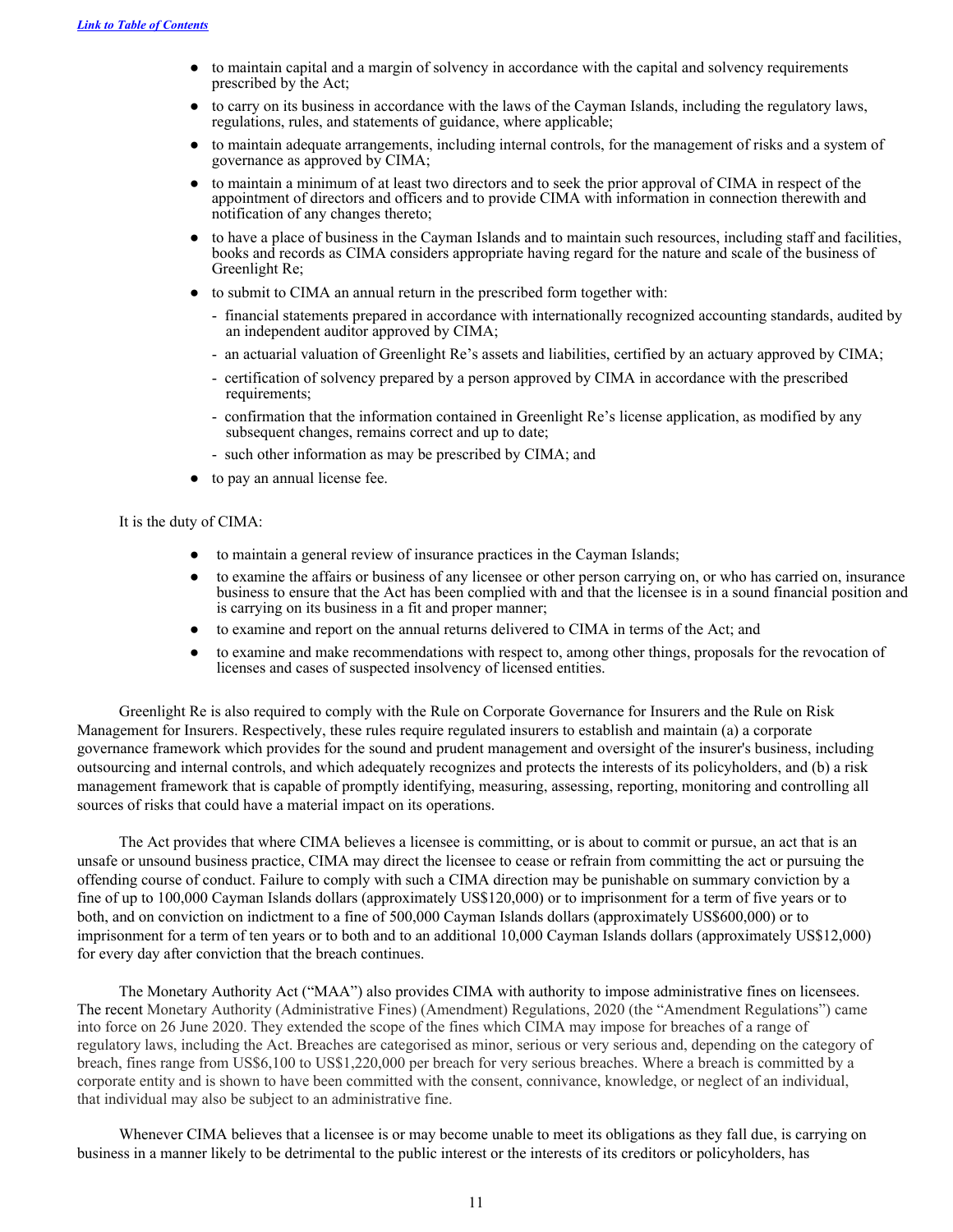contravened the terms of the Act or has otherwise behaved in such a manner to cause CIMA to call into question the licensee's fitness, CIMA may take one of several steps. The steps include requiring the licensee to rectify the matter, suspending the license of the licensee, revoking the license, imposing conditions upon the license and amending or revoking any such condition, requiring the substitution of any director, manager or officer of the licensee, at the expense of the licensee, appointing a person to advise the licensee on the proper conduct of its affairs and to report to CIMA thereon, at the expense of the licensee, appointing a person to assume control of the licensee's affairs or otherwise requiring such action to be taken by the licensee as CIMA considers necessary. We have not been subject to any such actions from CIMA to date.

### *Other Regulations in the Cayman Islands*

As Cayman Islands exempted companies, Greenlight Capital Re and Greenlight Re may not carry on business or trade locally in the Cayman Islands except in furtherance of their business outside the Cayman Islands and are prohibited from soliciting the public of the Cayman Islands to subscribe for any of their securities or debt. We are further required to file a return with the Registrar of Companies in January of each year ("Annual Return") and to pay an annual registration fee at that time.

Economic substance law requiring a "relevant entity" conducting "relevant activity" to file notifications and, unless exempt, to report to the Tax Information Authority ("TIA") and maintain economic substance has been introduced in the Cayman Islands.

The International Tax Co-operation (Economic Substance) Act (2020 Revision) and International Tax Co-operation (Economic Substance) Regulations, 2020, were published on January 14, 2020, and August 11, 2020, respectively (together, the "ES Act"). The latest version of the Guidance on Economic Substance for Geographically Mobile Activities ("ES Guidance") was published on July 13, 2020.

Commencing January 2020, Greenlight Capital Re and Greenlight Re are required to confirm their economic substance classification and submit this classification to the TIA as a prerequisite to the Annual Return filing.

The Cayman Islands has no exchange controls restricting dealings in currencies or securities.

### *Ireland Insurance Regulations*

Our Irish subsidiary, GRIL, is authorized as a non-life reinsurance undertaking by the CBI in accordance with the European Union (Insurance and Reinsurance) Regulations 2015 (the "Irish Regulations"). The Irish Regulations give effect in Ireland to EU Directive 2009/138/EC (known as "Solvency II"), which introduced a new European regulatory regime for insurers and reinsurers with effect from January 1, 2016. Solvency II is supplemented by the European Commission Delegated Regulation (EU) 2015/35, other European Commission "delegated acts" and binding technical standards, and guidelines issued by the European Insurance and Occupational Pensions Authority ("Delegated Acts and Guidelines"). GRIL is required to comply at all times with the Irish Regulations, the Irish Insurance Acts 1909 to 2018, regulations relating to insurance business or reinsurance business promulgated under the European Communities Act 1972, the Irish Central Bank Acts 1942 to 2018 as amended, regulations promulgated thereunder and directions, guidelines and codes of conduct issued by CBI (collectively the "Irish Insurance Acts and Regulations"). In addition, GRIL is required to comply with the Delegated Acts and Guidelines and must meet risk-based solvency requirements imposed under Solvency II on insurers and reinsurers across all member states, including Ireland. Solvency II and the Delegated Acts and Guidelines set out classification and eligibility requirements, including the characteristics which capital, including any capital contribution, must display to qualify as regulatory capital.

GRIL is also required to comply with the European Union (Insurance Distribution) Regulations 2018 (the "2018 Regulations"), which apply to distributors of insurance and reinsurance products (including insurers and reinsurers). The 2018 Regulations give effect in Ireland to Directive (EU) 2016/97 (known as the "IDD") and strengthen the regulatory regime applicable to distribution activities through increased transparency, information, and conduct requirements. On May 25, 2018, the General Data Protection Regulation (the "GDPR") came into force across the EU. The GDPR significantly increases the organizations' obligations and responsibilities in collecting, using, storing, and protecting personal data. Organizations in breach of the GDPR may incur sizable financial penalties.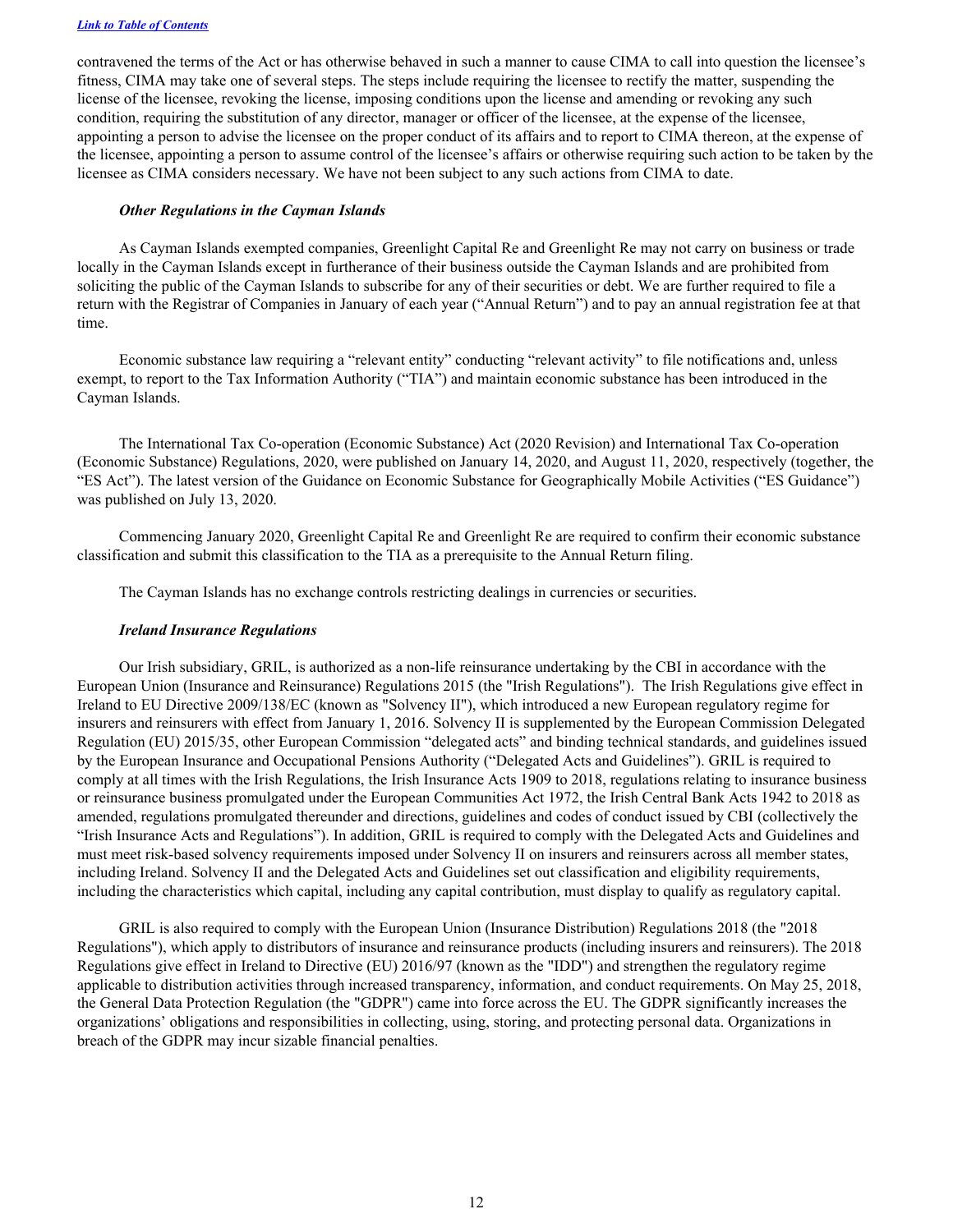### **Overview of Investments**

Our investment portfolio is managed by DME Advisors, LP ("DME Advisors"), a value-oriented investment advisor that analyzes companies' available financial data, business strategies, and prospects to identify undervalued and overvalued securities. DME Advisors is controlled by David Einhorn, the Chairman of our Board of Directors and the President of Greenlight Capital, Inc.

We have entered into an amended and restated exempted limited partnership agreement (the "SILP LPA") of Solasglas Investments, LP ("SILP"), with DME Advisors II, LLC ("DME II"), as General Partner, Greenlight Re, GRIL and the initial limited partner (each, a "Partner"). We present our investment in SILP under the caption "Investment in related party investment fund" in our consolidated balance sheets.

On September 1, 2018, SILP entered into an investment advisory agreement (the "IAA") with DME Advisors, with an initial term ending on August 31, 2023, subject to automatic extensions for successive three-year terms. DME Advisors has the contractual right to manage substantially all of our investable assets and is required to follow our investment guidelines and act in a fair and equitable manner in allocating investment opportunities to SILP. However, DME Advisors is not otherwise restricted with respect to the nature or timing of making investments for SILP.

On February 26, 2019, effective as of September 1, 2018, we entered into Amendment No. 1 to the SILP LPA. The amendment revised the mechanics for calculating the Carryforward Account and Performance Allocation (as defined in the SILP LPA) to consider withdrawals from and subsequent recontributions of capital to SILP. On January 7, 2021, effective as of January 1, 2021, we entered into a second amendment to the SILP LPA, which amended (a) the definition of "Additional Investment Ratio" and (b) each of the defined terms "Greenlight Re Surplus" and "GRIL Surplus." The second amendment to the SILP LPA also incorporated the requirement that the Investment Portfolio, as defined in the SILP LPA, will not exceed 50% of GLRE Surplus.

DME Advisors receives a monthly management fee at an annual rate of 1.5% of each limited partner's Investment Portfolio, as provided in the SILP LPA. DME II receives a performance allocation based on the positive performance change of each limited partner's capital account equal to 20% of net profits calculated per annum, subject to a loss carryforward provision.

The loss carryforward provision allows DME II to earn a reduced performance allocation of 10% on net profits in any year after the year in which a limited partner's capital account incurs a loss until the limited partner has recouped all losses and has earned an additional amount equal to 150% of the loss. DME II is not entitled to a performance allocation in a year in which a capital account incurs a loss.

DME Advisors is required to follow our investment guidelines and act in a manner that it considers fair and equitable in allocating investment opportunities to us and SILP. However, the IAA does not otherwise impose any specific obligations or requirements concerning the allocation of time, effort, or investment opportunities to us and SILP or any restrictions on the nature or timing of investments for our or SILP's account or other accounts that DME Advisors or its affiliates may manage. DME Advisors can outsource to sub-advisors without our consent or approval. If DME Advisors and any of its affiliates attempt to invest in the same opportunity simultaneously, DME Advisors and its affiliates may allocate the opportunity as they determine reasonably. Affiliates of DME Advisors presently serve as the general partner or the investment advisor of Greenlight Capital, LP, Greenlight Capital Offshore Qualified, Ltd., GCOQ Intermediate, LP, Greenlight Capital Offshore Partners, Ltd., Greenlight Capital Investors, LP, Greenlight Capital Offshore Investors, Ltd., GCOI Intermediate, LP, Greenlight Capital Offshore Master, Ltd., Greenlight Masters, LP, Greenlight Masters Qualified, LP, Greenlight Masters Offshore, Ltd., Greenlight Masters Offshore I, Ltd., Greenlight Masters Offshore Partners and Greenlight Masters Partners (collectively, the "Greenlight Funds").

We have agreed to use commercially reasonable efforts to cause all of our current and future subsidiaries to enter into the SILP LPA. Under the SILP LPA, we are contractually obligated to use commercially reasonable efforts to cause substantially all investable assets of Greenlight Re and GRIL, with limited exceptions, to be contributed to SILP.

We have agreed to release DME II, and DME Advisors and their affiliates from any liability arising out of the IAA or the SILP LPA, subject to certain exceptions. Furthermore, DME II has agreed to indemnify us against any liability incurred in connection with certain actions.

Under the SILP LPA, either of the GLRE Limited Partners may voluntarily withdraw all or part of its capital account for its operating needs by giving DME II at least three business days' notice. Either of the GLRE Limited Partners may withdraw as a partner and fully withdraw all of its capital account from SILP on three business days' notice if the limited partner's board declares that a cause for withdrawal exists as per the SILP LPA.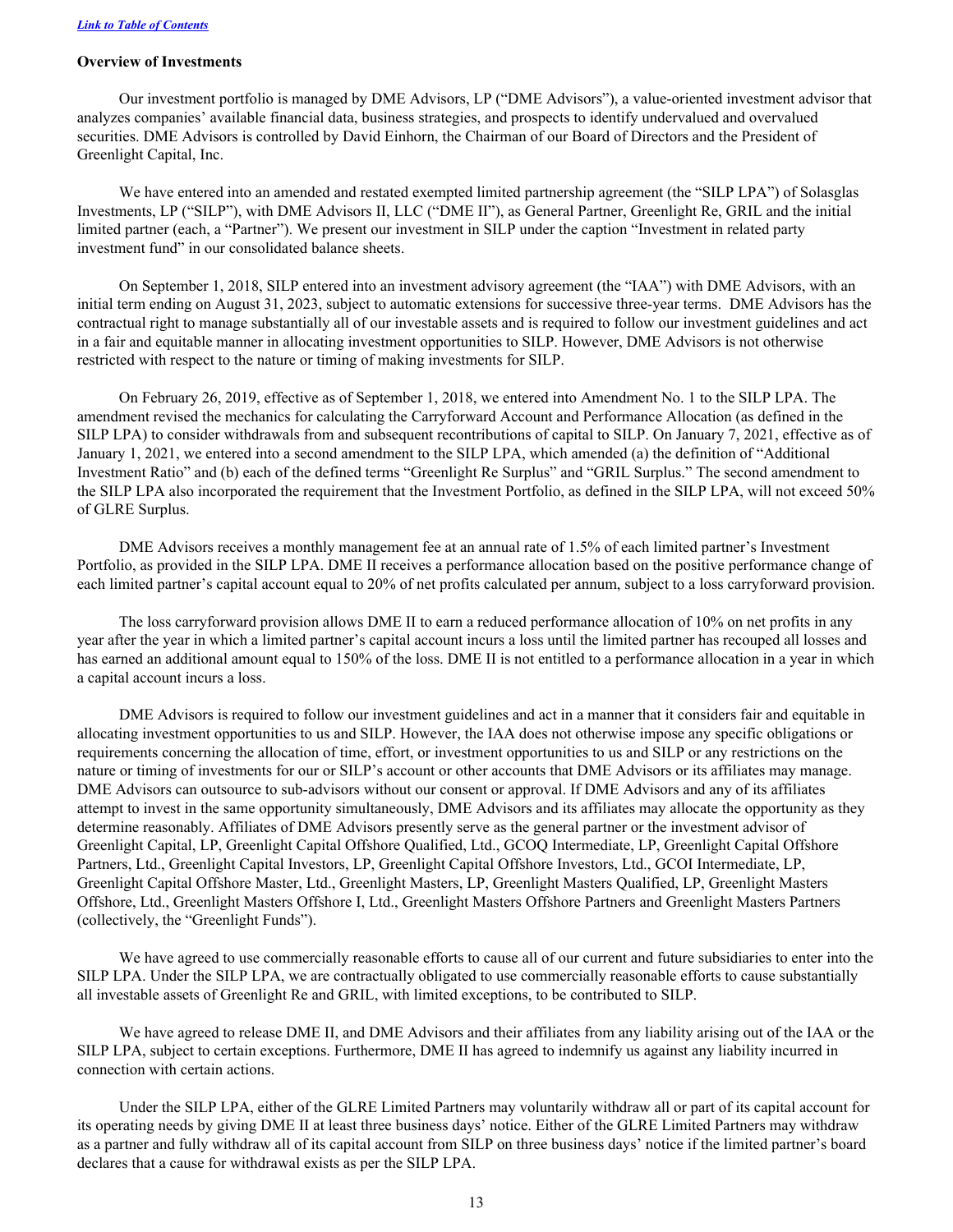#### *Investment Strategy*

DME Advisors implements a value-oriented investment strategy by taking long positions in perceived undervalued securities and short positions in perceived overvalued securities. DME Advisors aims to achieve high absolute returns while minimizing the risk of capital loss. DME Advisors attempts to determine the risk/return characteristics of potential investments by analyzing factors such as the risk that expected cash flows would not be achieved, the volatility of the cash flows, the leverage of the underlying business, and the security's liquidity, among others.

Our Board of Directors reviews our investment portfolio activities and oversees our investment guidelines to meet our investment objectives. We believe our investment approach, while generating returns less predictable than those of traditional fixed-income portfolios, complements our reinsurance business and will achieve higher rates of return over the long term than reinsurance companies that invest predominantly in fixed-income securities. We have designed our investment guidelines to maintain adequate liquidity to fund our reinsurance operations.

DME Advisors is contractually obligated to adhere to our investment guidelines and make investment decisions on our behalf. These decisions may include buying publicly listed equity securities and corporate debt, selling securities short, and investing in private placements, futures, currencies, commodities, credit default swaps, interest rate swaps, sovereign debt, derivatives, and other instruments.

#### *Investment Guidelines*

The investment guidelines adopted by the respective Boards of Directors of Greenlight Re and GRIL, which may be amended, modified or waived from time to time, take into account restrictions imposed on us by regulators, our liability mix, requirements to maintain an appropriate claims-paying rating by ratings agencies and requirements of lenders.

At the date hereof, Greenlight Re's investment guidelines, which Greenlight Re's board of directors may amend at any time, are as follows:

- *Composition of Investments:* At least 80% of the assets in its Investment Portfolio (as defined in the SILP LPA) will be held in debt or equity securities (including swaps) of publicly-traded companies (or their subsidiaries), governments of the Organization of Economic Co-operation and Development high-income countries, cash, cash equivalents, and gold. No more than 10% of Greenlight Re Surplus (as defined in the SILP LPA) will be held in private equity securities.
- *Concentration of Investments:* Other than cash, cash equivalents, United States government obligations, and gold, no single investment in its Investment Portfolio will constitute more than 10% of Greenlight Re Surplus.
- *Liquidity:* Assets will be invested in such fashion that Greenlight Re has a reasonable expectation that it can meet any of its liabilities as they become due. Greenlight Re will review with the Investment Advisor the liquidity of the portfolio on a periodic basis.
- *Monitoring:*Greenlight Re will require the Investment Advisor to re-evaluate each position in its Investment Portfolio, monitor changes in intrinsic value and trading value, and provide monthly reports on its Investment Portfolio to Greenlight Re as Greenlight Re may reasonably determine.
- *Leverage:* No new investments to increase net long exposure shall be made when Greenlight Re's pro-rata share of Assets (excluding cash equivalents) exceed its Investment Portfolio. In any event, Greenlight Re's pro-rata share of Assets (excluding cash equivalents) may not exceed 110% of its Investment Portfolio.
- *Currency hedging activities are excluded from leverage calculations.* In addition to currency hedging, where the Investment Advisor enters into a secondary investment with the primary purpose of reducing the risk of another existing investment, then the investment advisor may exclude the secondary investment from the calculation of leverage provided that the Investment Advisor receives approval from Greenlight Re's Chief Financial Officer. Such authority is limited such that no more than 10% of gross exposure may be excluded from leverage calculations and may be netted from the primary investment for concentration limits.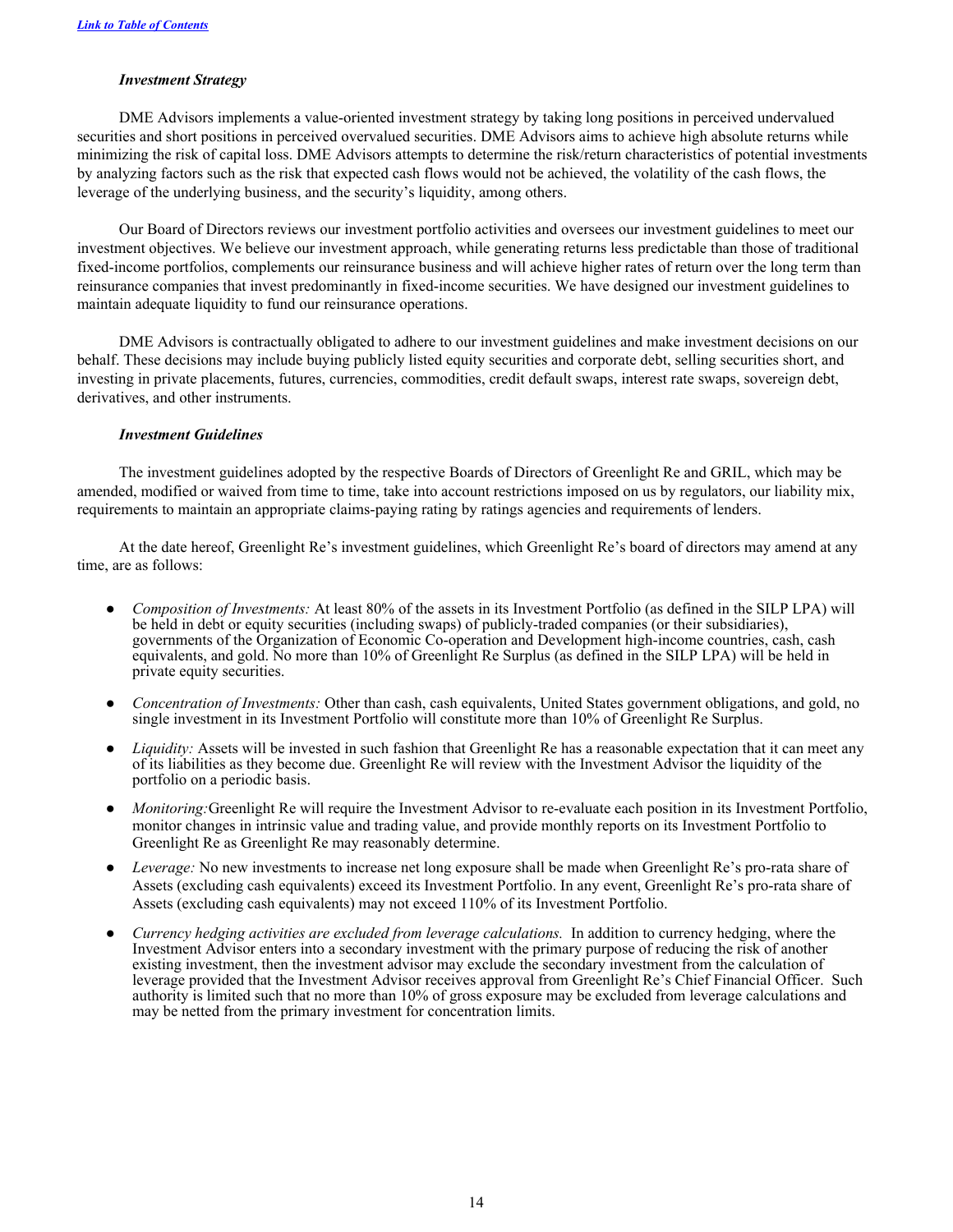The investment guidelines for GRIL are identical to Greenlight Re's except for (a) currency hedging guidelines, which do not apply to GRIL, and (b) Concentration of Investments and Credit default swaps, which for GRIL are as follows:

- *Concentration of Investments:* Other than cash, cash equivalents, and United States government obligations, (1) no single investment in its Investment Portfolio will constitute more than 7.5% of GRIL Surplus (as defined in the SILP LPA), (2) the ten largest investments shall not constitute greater than 40% of GRIL Surplus, and (3) its Investment Portfolio shall at all times be composed of a minimum of 50 debt or equity securities of publicly traded companies (or their subsidiaries).
- *Credit default swaps:* The sale of credit default swaps is prohibited.

At December 31, 2021, taking into account a waiver provided by the Board of Directors of Greenlight Re, relating to SILP's concentration in a single investment, DME Advisors was in compliance with each of Greenlight Re's and GRIL's investment guidelines. See "Risk Factors – SILP may be concentrated in a few large positions, which could result in investment volatility and large losses."

### *Investment Results*

### *Composition*

The following table summarizes the investments as reported in the consolidated financial statements:

|                                                                          | December 31  |         |                   |  |         |            |
|--------------------------------------------------------------------------|--------------|---------|-------------------|--|---------|------------|
|                                                                          | 2020<br>2021 |         |                   |  |         |            |
|                                                                          |              |         | (\$ in thousands) |  |         |            |
| Investment in related party investment fund                              | S            | 183,591 | 79.5 % \$         |  | 166,735 | 85.0%      |
| Private investments and unlisted equities                                |              | 47.049  | 20.4              |  | 21,793  | 11.1       |
| Derivative financial instruments (not designated as hedging instruments) |              | 335     | 0.1               |  | 1,080   | 0.6        |
| Investment accounted for under the equity method                         |              |         |                   |  | 6,545   | 3.3        |
| Total investments                                                        | S.           | 230,975 | $100.0 \%$ \$     |  | 196,153 | $100.0 \%$ |

DME Advisors reports the composition of SILP's portfolio on a delta-adjusted basis, which it believes is the appropriate manner to assess the exposure and profile of investments and reflects how it manages the portfolio. An option's delta is the option price's sensitivity to the underlying stock (or commodity) price. The delta adjusted basis is the number of shares or contracts underlying the option multiplied by the delta and the underlying stock (or commodity) price.

The following table represents the composition of SILP's investments at December 31, 2021, and December 31, 2020:

|                                        |                   | December 31          |          |         |  |  |
|----------------------------------------|-------------------|----------------------|----------|---------|--|--|
|                                        | 2021 <sup>1</sup> |                      | $2020^2$ |         |  |  |
|                                        | Long $\%$         | Short $\%$ Long $\%$ |          | Short % |  |  |
| Debt instruments                       | $1.1 \%$          | $- \frac{9}{6}$      | $0.1 \%$ | $-$ %   |  |  |
| Equities and related derivatives       | 79.1              | 45.0                 | 40.4     | 21.2    |  |  |
| Private and unlisted equity securities | 4.0               |                      | 2.4      |         |  |  |
| Total                                  | 84.2 %            | 45.0 $%$             | 42.9 $%$ | 21.2 %  |  |  |

<sup>1</sup>Effective January 1, 2021, the Investment Portfolio, and the corresponding exposure, is calculated on the basis of 50% of GLRE Surplus.

<sup>2</sup> Prior to January 1, 2021, the Investment Portfolio and the corresponding exposure, was calculated on the basis of several factors, including the Companies' shares of Solasglas's net asset value, collateral posted by the Companies, and the Companies' net reserves.

The above exposure analysis does not include cash (U.S. dollar and foreign currencies), gold and other commodities, credit default swaps, sovereign debt, foreign currency derivatives, interest rate options, and other macro positions. Under this methodology, a total return swap's exposure is reported at its full notional amount. Options are reported at their delta-adjusted basis. At December 31, 2021, SILP's exposure to gold on a delta-adjusted basis was 8.1% (2020: 3.7% ).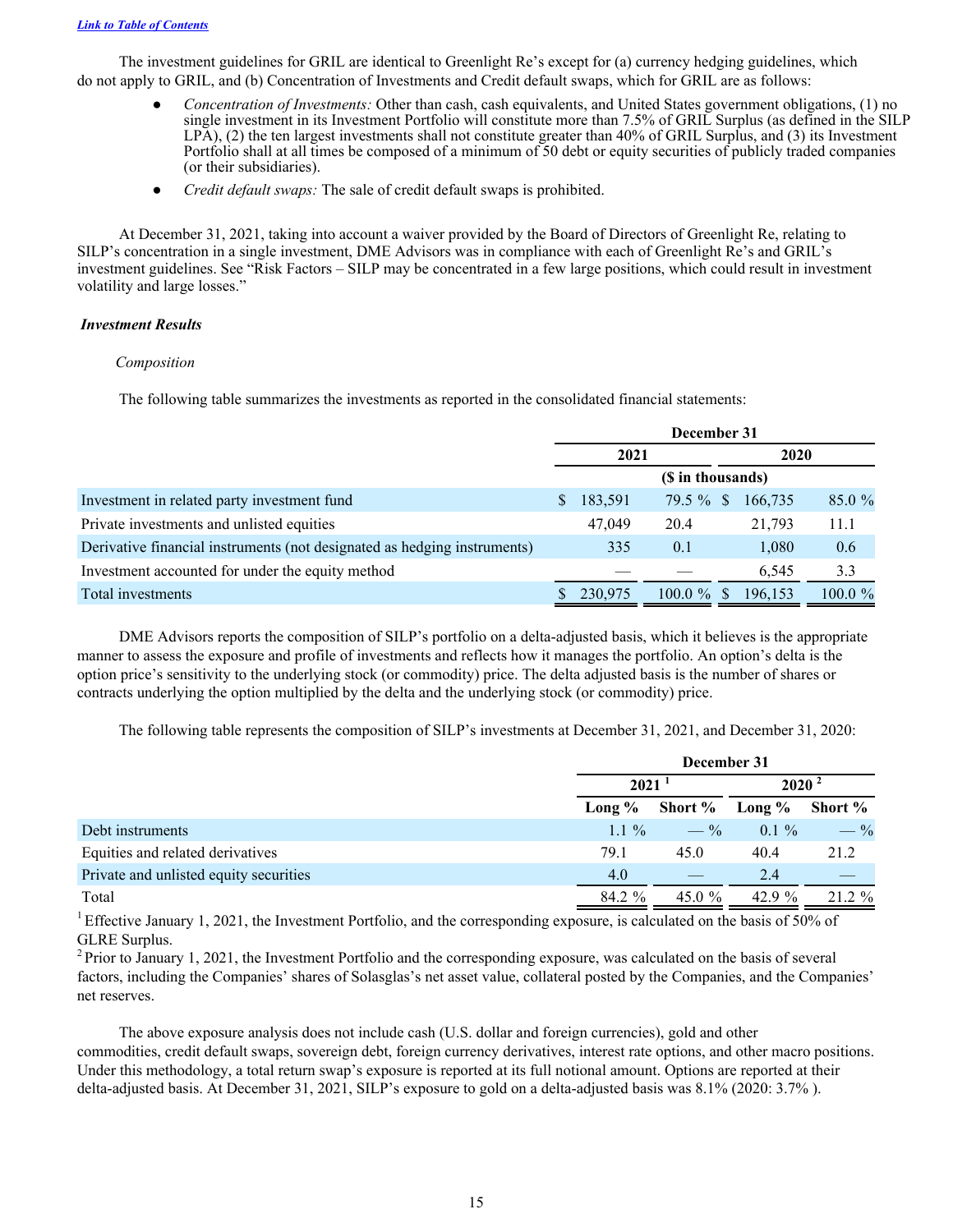The following table represents the composition of SILP by industry sector at December 31, 2021:

| <b>Sector</b>                 | Long $%$ | Short %    | Net $%$   |
|-------------------------------|----------|------------|-----------|
| <b>Communication Services</b> | $3.1 \%$ | $(3.6)\%$  | $(0.5)\%$ |
| <b>Consumer Discretionary</b> | 34.2     | (11.0)     | 23.2      |
| <b>Consumer Staples</b>       | 0.3      | (1.0)      | (0.7)     |
| Energy                        | 4.3      | (0.2)      | 4.1       |
| Financial                     | 10.7     | (5.6)      | 5.1       |
| Healthcare                    | 6.0      | (4.8)      | 1.2       |
| Industrials                   | 7.9      | (6.4)      | 1.5       |
| Materials                     | 10.7     | (0.2)      | 10.5      |
| <b>Real Estate</b>            |          | (3.4)      | (3.4)     |
| Technology                    | 5.4      | (8.6)      | (3.2)     |
| <b>Utilities</b>              |          | (0.2)      | (0.2)     |
| Other                         | 1.6      |            | 1.6       |
| Total                         | 84.2 %   | $(45.0)\%$ | 39.2 %    |

The following table represents the composition of our investments in SILP, by the market capitalization of the underlying security, at December 31, 2021:

| Capitalization                                                           | Long $\%$ | Short %    | Net $%$    |
|--------------------------------------------------------------------------|-----------|------------|------------|
| Mega Cap Equity ( $\ge$ \$25 billion)                                    | 4.0 $\%$  | $(16.2)\%$ | $(12.2)\%$ |
| Large Cap Equity $(\geq 10 \text{ billion and} \leq 25 \text{ billion})$ | 4.4       | (12.0)     | (7.6)      |
| Mid Cap Equity ( $\geq$ \$2 billion and <\$10 billion)                   | 38.2      | (15.3)     | 22.9       |
| Small Cap Equity $(\leq 2$ billion)                                      | 32.5      | (1.5)      | 31.0       |
| Debt Instruments                                                         | 1.1       |            | 1.1        |
| Other Investments                                                        | 4.0       |            | 4.0        |
| Total                                                                    | 84.2 %    | $(45.0)\%$ | 39.2 %     |

#### *Investment Returns*

In accordance with the SILP LPA, DME Advisors constructs a levered investment portfolio as agreed with the Company (the "Investment Portfolio" as defined in the SILP LPA). Investment returns, net of all fees and expenses, by quarter for the last five years are as follows: (1)

| Quarter         | 2021     | 2020      | 2019     | 2018       | 2017     |
|-----------------|----------|-----------|----------|------------|----------|
| 1 <sub>st</sub> | $1.5\%$  | $(8.1)\%$ | $6.2 \%$ | $(11.8)\%$ | 0.9%     |
| 2nd             | (0.9)    | 0.3       | 2.7      | (3.8)      | (3.4)    |
| 3rd             | (2.7)    | 1.4       | 1.2      | (8.4)      | 5.5      |
| 4th             | 9.9      | 8.4       | (1.0)    | (10.2)     | (1.3)    |
| Full Year       | $7.5 \%$ | $.4\%$    | $9.3\%$  | $(30.3)\%$ | $1.5 \%$ |

 (1) Investment returns are calculated monthly and compounded to calculate the quarterly and annual returns generated by our Investment Portfolio. Past performance is not necessarily indicative of future results. The monthly investment return is calculated by dividing the investment income/loss (net of fees and expenses) by the Investment Portfolio. Effective January 1, 2021, the Investment Portfolio is calculated on the basis of 50% of GLRE Surplus, or the shareholders' equity of Greenlight Capital Re, Ltd., as reported in Greenlight Capital Re, Ltd.'s then most recent quarterly U.S. GAAP financial statements. It is adjusted monthly for the Companies' net profits and net losses as reported by Solasglas during any intervening period. Prior to January 1, 2021, the Investment Portfolio was calculated on the basis of several factors, including the Companies' shares of Solasglas's net asset value, collateral posted by the Companies, and the Companies' net reserves.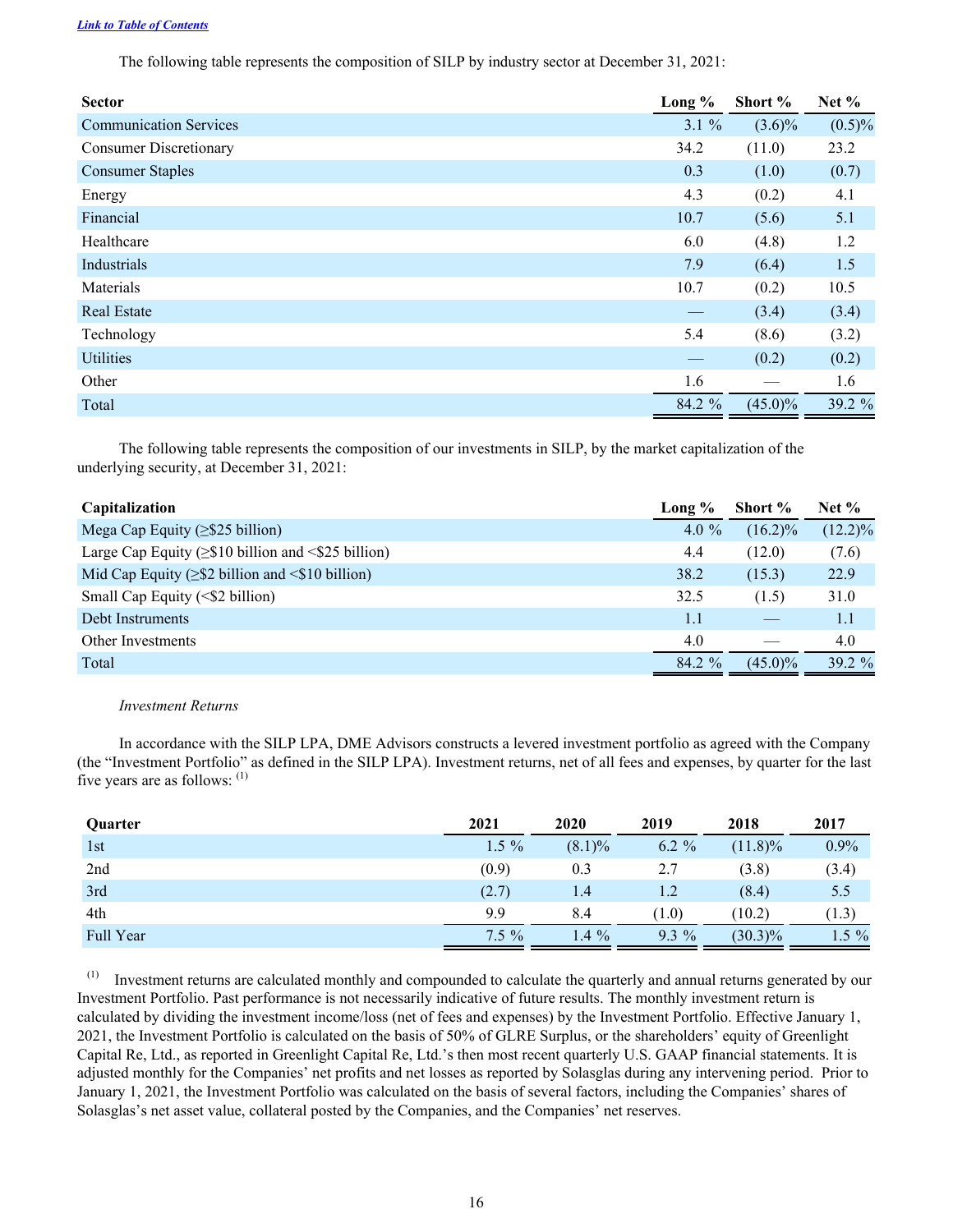### **Internal Risk Management**

Our Chief Risk Officer is responsible for constructing and reviewing our internal risk management function. A primary objective of our risk management function is to ensure that our underwriting efforts comply with explicitly stated underwriting appetites. We design these appetites to balance our risk position size with our expertise and the available margins while containing the cost of incorrectly assessing risks and rewards. In doing so, our risk management function designs, implements, and oversees a range of operational and underwriting controls to support the organization. We frequently review our investment and underwriting portfolios to assess the impact on capital under stressed scenarios. With the assistance of DME Advisors, we analyze our investment assets and liabilities, including the numerous risk components in our portfolio, such as concentration risk and liquidity risk.

#### **Information Technology**

We have most of our information technology infrastructure primarily at an off-site, secure data center hosted by Microsoft. We have increased our use of cloud-based services as the security and reliability have proven cost effective and provide the high levels of service and redundancy required.

We have implemented backup procedures to ensure we save key data daily and we can restore it promptly as needed.

We have a disaster recovery plan for our information technology infrastructure that includes data and system snapshots with restore points. We believe we can access our core systems with minor outages and restore our primary systems within our MTTR (mean time to restore).

We protect our information systems with physical, electronic, and software safeguards considered appropriate by our management. We employ a specialist vendor to monitor our systems for security events and risks within our network. We regularly provide security risk awareness education and training to our staff. Despite these efforts, computer viruses, hackers, employee misuse or misconduct, and other internal or external hazards could expose our data systems to security breaches, cyber-attacks, or other disruptions. See "Item 1A. Risk Factors — Risks Related to Our Business — *Operational risks, including human or systems failures, are inherent in our business."*

#### **Human Capital**

At March 4, 2022, we had 44 full-time employees, 29 of whom were based in Grand Cayman, Cayman Islands, eleven in Dublin, Ireland, and four in London, United Kingdom. We believe that our employee relations are good. None of our employees are subject to collective bargaining agreements, and we are not aware of any current efforts to implement such agreements. We also engage consultants and contract with third parties, as needed, to provide additional resources to support our business activities.

We are committed to advancement and innovation through investing in our employees' professional development. We have implemented an employee training and development policy to encourage our employees to take advantage of training and development opportunities.

We have designed our performance-driven compensation policy to attract and retain talent. We use short-term compensation composed of base salary and annual cash bonuses and long-term compensation composed of stock options, restricted share units, and restricted shares, as applicable, to align our employees' and executive officers' interests with those of our shareholders. In addition, from time to time and under certain circumstances, we award sign-on bonuses, retention bonuses, and other bonuses opportunities. We also offer welfare benefits and other perquisites, including a defined contribution pension plan, and medical insurance coverage for our employees. As part of our commitment to supporting our employees, we match any contributions made by our employees to charities and not-for-profit organizations.

We believe our employees are fairly compensated, without regard to gender, race, and ethnicity. We believe in creating and maintaining a workplace that is free from discrimination or harassment on the basis of color, race, sex, national origin, ethnicity, religion, age, disability, sexual orientation, gender identification or expression, or any other status protected by applicable law. Each of our employees annually acknowledges complying with our Code of Business Conduct and Ethics, which provides employees with access to an anonymous whistleblower hotline to report any violations. Our Code of Business Conduct and Ethics is available on our website.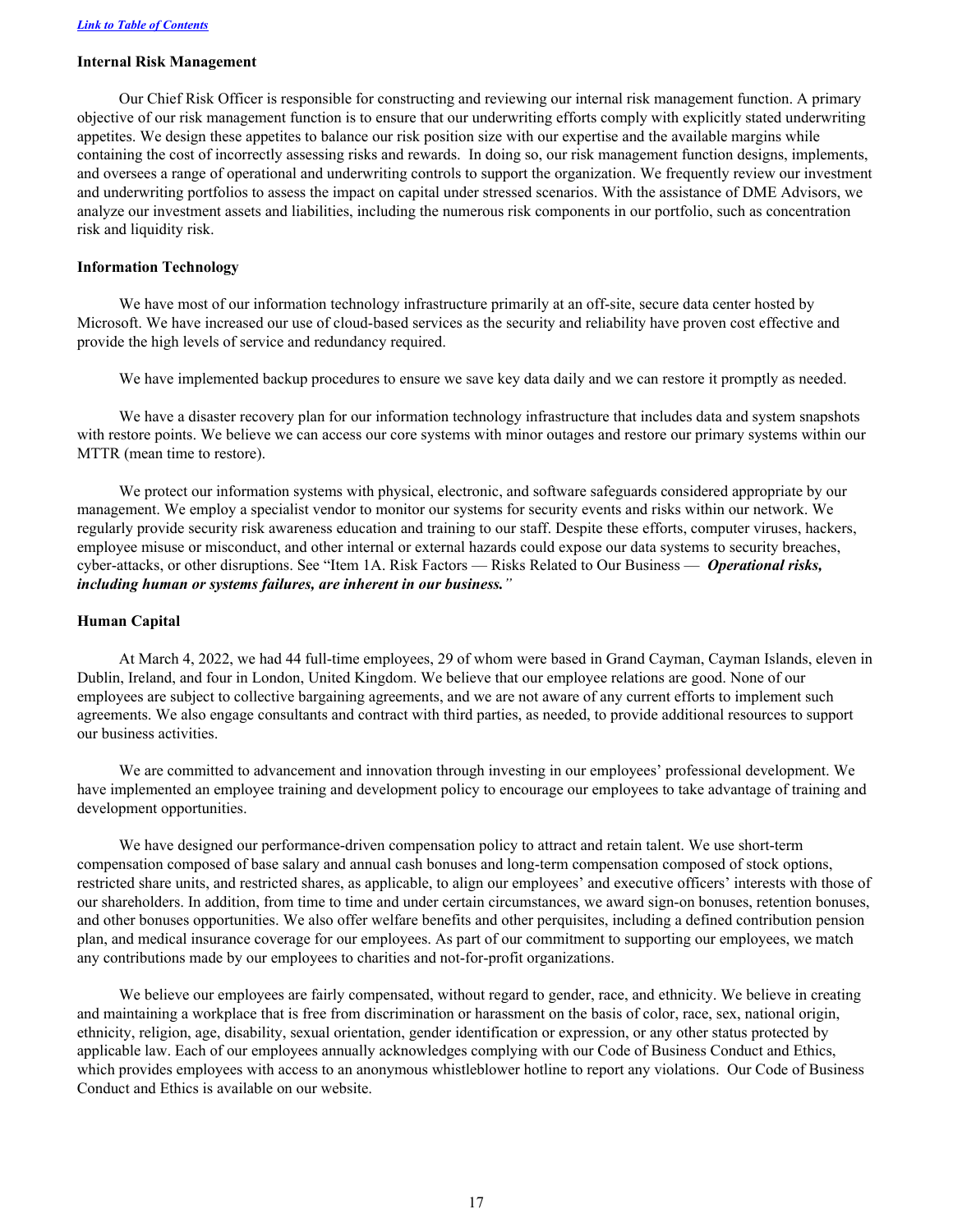### <span id="page-18-0"></span>**Additional Information**

Our website address is www.greenlightre.com and we make available, free of charge, on or through our website, links to our annual reports on Form 10-K and quarterly reports on Form 10-Q, current reports on Form 8-K, and other documents we file with or furnish to the SEC, as soon as reasonably practicable after such material is electronically filed with or furnished to the SEC.

| <b>Glossary of Selected Reinsurance Terms</b> |                                                                                                                                                                                                                                                                                                                                                                                                                                                                                                                                                                                                                                                                                                                                                                                                                                                                                                                                            |  |  |
|-----------------------------------------------|--------------------------------------------------------------------------------------------------------------------------------------------------------------------------------------------------------------------------------------------------------------------------------------------------------------------------------------------------------------------------------------------------------------------------------------------------------------------------------------------------------------------------------------------------------------------------------------------------------------------------------------------------------------------------------------------------------------------------------------------------------------------------------------------------------------------------------------------------------------------------------------------------------------------------------------------|--|--|
| Accident & Health insurance                   | Insurance against loss by illness or bodily injury. Health insurance provides<br>coverage for medicine, visits to the doctor or emergency room, hospital stays, and<br>other medical expenses.                                                                                                                                                                                                                                                                                                                                                                                                                                                                                                                                                                                                                                                                                                                                             |  |  |
| Acquisition costs                             | Ceding commissions, profit commissions, brokerage fees, premium taxes, and<br>other direct expenses relating directly to premium production.                                                                                                                                                                                                                                                                                                                                                                                                                                                                                                                                                                                                                                                                                                                                                                                               |  |  |
| Acquisition cost ratio                        | The acquisition cost ratio is calculated by dividing net acquisition costs by net<br>premiums earned.                                                                                                                                                                                                                                                                                                                                                                                                                                                                                                                                                                                                                                                                                                                                                                                                                                      |  |  |
| Actuary                                       | A person professionally trained in the mathematical and technical aspects of<br>insurance and related fields particularly, in calculating premiums, loss reserves,<br>and other values.                                                                                                                                                                                                                                                                                                                                                                                                                                                                                                                                                                                                                                                                                                                                                    |  |  |
| <b>Broker</b>                                 | An intermediary who negotiates contracts of insurance or reinsurance, receiving a<br>commission for placement and other services rendered, between (1) a policyholder<br>and a primary insurer, on behalf of the policyholder, (2) a primary insurer and a<br>reinsurer, on behalf of the primary insurer, or (3) a reinsurer and a retrocessionaire,<br>on behalf of the reinsurer.                                                                                                                                                                                                                                                                                                                                                                                                                                                                                                                                                       |  |  |
| Capacity                                      | Capacity is the percentage of surplus that an insurer or reinsurer is willing or able<br>to place at risk or the dollar amount of exposure it is willing to assume. Capacity<br>may apply to a single risk, a program, a business line, or an entire book of<br>business. Capacity may be constrained by legal restrictions, corporate restrictions,<br>or indirect financial restrictions such as capital adequacy requirements.                                                                                                                                                                                                                                                                                                                                                                                                                                                                                                          |  |  |
| Casualty reinsurance                          | Casualty reinsurance is primarily concerned with the losses caused by injuries to<br>third persons (persons other than the policyholder) and the legal liability imposed<br>on the policyholder resulting therefrom. Casualty reinsurance includes but is not<br>limited to workers' compensation, automobile liability, and general liability. A<br>greater degree of unpredictability is generally associated with casualty risks known<br>as "long-tail risks," where losses take time to become known, and a claim may be<br>separated from the circumstances that caused it by several years. An example of a<br>long-tail casualty risk includes the use of certain drugs that may cause cancer or<br>birth defects. There tends to be a greater delay in the reporting and settlement of<br>casualty reinsurance claims due to the long-tail nature of the underlying casualty<br>risks and their greater potential for litigation. |  |  |
| Catastrophe                                   | A severe loss, typically involving multiple claimants. Common perils include<br>earthquakes, hurricanes, tsunamis, hailstorms, tornados, derechos, severe winter<br>weather, floods, fires, explosions, volcanic eruptions, and other natural or human-<br>made disasters. Catastrophe losses may also arise from acts of war, acts of<br>terrorism, and geopolitical instability.                                                                                                                                                                                                                                                                                                                                                                                                                                                                                                                                                         |  |  |
| Cede; cedent                                  | When a party reinsures its liability to another party, it "cedes" business to the<br>reinsurer and is referred to as the "client."                                                                                                                                                                                                                                                                                                                                                                                                                                                                                                                                                                                                                                                                                                                                                                                                         |  |  |
| Claim                                         | Request by an insured or reinsured for indemnification by an insurance or<br>reinsurance company for loss incurred from an insured peril or event.                                                                                                                                                                                                                                                                                                                                                                                                                                                                                                                                                                                                                                                                                                                                                                                         |  |  |
| Client                                        | A party whose liability is reinsured by a reinsurer. Also known as a cedent.                                                                                                                                                                                                                                                                                                                                                                                                                                                                                                                                                                                                                                                                                                                                                                                                                                                               |  |  |
| Combined ratio                                | The combined ratio is the sum of the loss ratio, acquisition cost ratio, and<br>underwriting expense ratio.                                                                                                                                                                                                                                                                                                                                                                                                                                                                                                                                                                                                                                                                                                                                                                                                                                |  |  |
| Composite ratio                               | The composite ratio is the ratio of underwriting losses incurred, loss adjustment<br>expenses, and acquisition costs, excluding underwriting-related general and<br>administrative expenses, to net premiums earned, or equivalently, the sum of the<br>loss ratio and acquisition cost ratio.                                                                                                                                                                                                                                                                                                                                                                                                                                                                                                                                                                                                                                             |  |  |
| Corporate expenses                            | Corporate expenses include those costs associated with operating as a publicly<br>listed entity and an allocation of other general and administrative expenses.                                                                                                                                                                                                                                                                                                                                                                                                                                                                                                                                                                                                                                                                                                                                                                            |  |  |
| Development                                   | The difference between the amount of reserves for losses and loss adjustment<br>expenses initially estimated by an insurer or reinsurer and the amount re-estimated<br>in an evaluation at a later date.                                                                                                                                                                                                                                                                                                                                                                                                                                                                                                                                                                                                                                                                                                                                   |  |  |
| Excess of loss reinsurance                    | Reinsurance that indemnifies the reinsured against all or a specified portion of<br>losses above a specified dollar or percentage loss ratio amount.                                                                                                                                                                                                                                                                                                                                                                                                                                                                                                                                                                                                                                                                                                                                                                                       |  |  |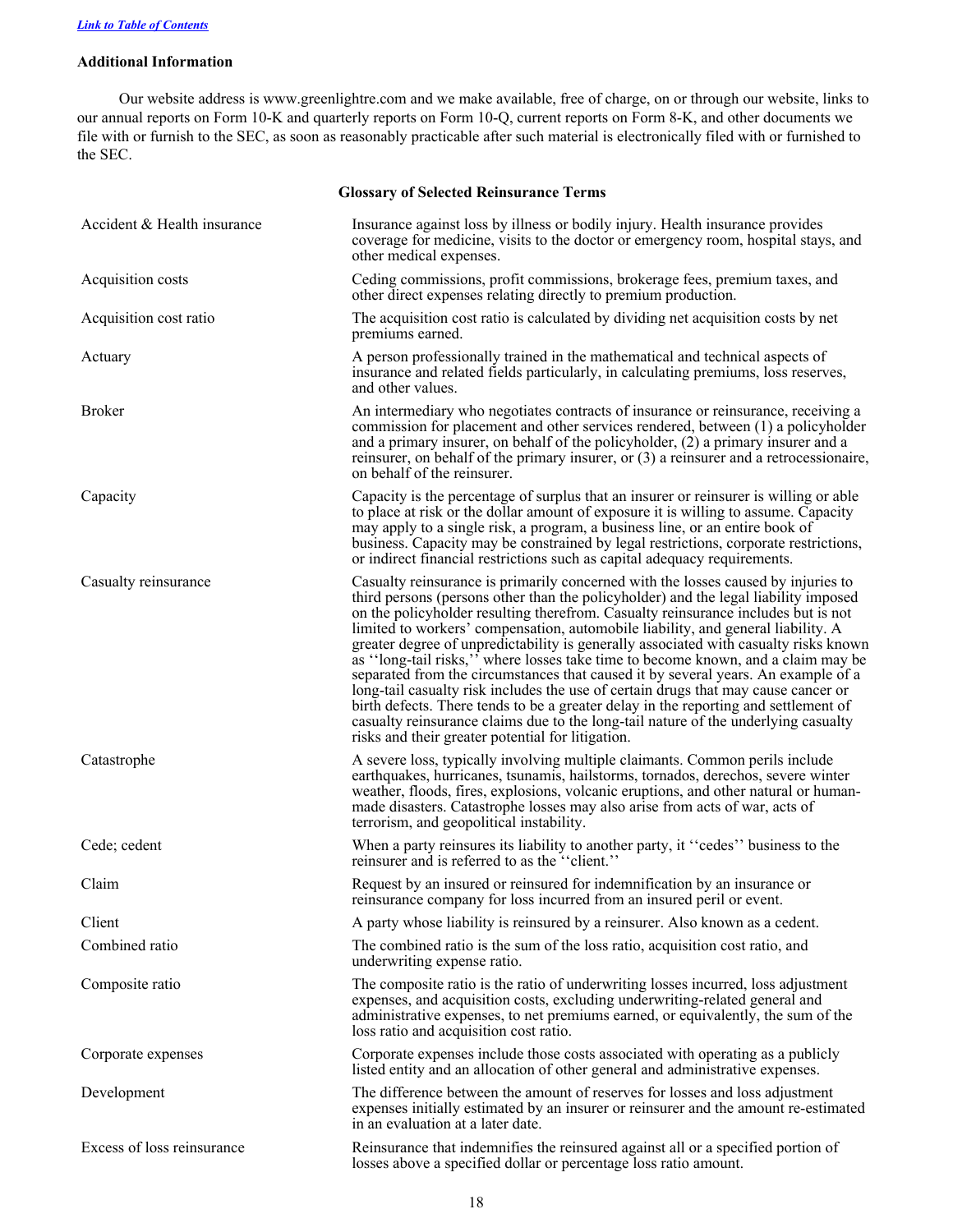| Financial strength rating                             | The opinion of rating agencies regarding an insurance or reinsurance company's<br>financial ability to meet its financial obligations under its policies.                                                                                                                                                                                                                                                                                                                                                                                                                     |
|-------------------------------------------------------|-------------------------------------------------------------------------------------------------------------------------------------------------------------------------------------------------------------------------------------------------------------------------------------------------------------------------------------------------------------------------------------------------------------------------------------------------------------------------------------------------------------------------------------------------------------------------------|
| Funds at Lloyd's                                      | Funds of an approved form that are lodged and held in trust at Lloyd's as security<br>for a member's underwriting activities. They comprise the member's deposit,<br>personal reserve fund, and special reserve fund. They may be drawn down if the<br>member's syndicate-level premium trust funds are insufficient to cover its<br>liabilities. The amount of the deposit is related to the member's premium income<br>limit and also the nature of the underwriting account.                                                                                               |
| Gross premiums written                                | Total premiums for assumed reinsurance during a given period.                                                                                                                                                                                                                                                                                                                                                                                                                                                                                                                 |
| Health insurance                                      | Insurance against loss by illness or bodily injury. Health insurance provides<br>coverage for medicine, visits to the doctor or emergency room, hospital stays, and<br>other medical expenses.                                                                                                                                                                                                                                                                                                                                                                                |
| Incurred but not reported (IBNR)                      | Reserves for estimated loss and loss adjustment expenses incurred by insureds and<br>reinsureds but not yet reported to the insurer or reinsurer, including unknown<br>future developments on loss and loss adjustment expenses known to the insurer or<br>reinsurer.                                                                                                                                                                                                                                                                                                         |
| Lloyd's                                               | Depending on the context, this term may refer to $-$ (a) the society of individual and<br>corporate underwriting members that insure and reinsure risks as members of one<br>or more syndicates. Lloyd's is not an insurance company; (b) the underwriting<br>room in the Lloyd's Building in which managing agents underwrite insurance and<br>reinsurance on behalf of their syndicate members. In this sense, Lloyd's should be<br>understood as a marketplace; or (c) the Corporation of Lloyd's, which regulates<br>and provides support services to the Lloyd's market. |
| Loss adjustment expenses (LAE)                        | The expenses of settling claims, including legal and other fees, and the portion of<br>general expenses allocated to claim settlement costs. Also known as claim<br>adjustment expenses.                                                                                                                                                                                                                                                                                                                                                                                      |
| Loss ratio                                            | The loss ratio is calculated by dividing net loss and loss adjustment expenses<br>incurred by net premiums earned.                                                                                                                                                                                                                                                                                                                                                                                                                                                            |
| Loss reserves and loss adjustment<br>expense reserves | Liabilities established by insurers and reinsurers to reflect the estimated cost of<br>claims payments and the related expenses that the insurer or reinsurer will<br>ultimately be required to pay in respect of insurance or reinsurance contracts it has<br>written. Reserves are established for losses and loss adjustment expenses, and<br>consist of reserves established for individual reported claims and incurred but not<br>reported losses.                                                                                                                      |
| Multi-line                                            | Contracts that cover more than one line of business.                                                                                                                                                                                                                                                                                                                                                                                                                                                                                                                          |
| Net financial impact                                  | The net impact of prior period loss development after taking into account net<br>losses and loss expenses incurred, earned reinstatement premiums assumed and<br>ceded, and adjustments to assumed and ceded acquisition costs and profit<br>commissions.                                                                                                                                                                                                                                                                                                                     |
| Net premiums written                                  | An insurer's gross premiums written, less premiums ceded to reinsurers.                                                                                                                                                                                                                                                                                                                                                                                                                                                                                                       |
| Non-admitted insurers                                 | An insurer not licensed to do business in the jurisdiction in question. Also known<br>as an unauthorized insurer and unlicensed insurer.                                                                                                                                                                                                                                                                                                                                                                                                                                      |
| Premiums; written, earned, and unearned               | Premiums represent the cost of insurance paid by the cedent or insured to the<br>insurer or reinsurer. Written represents the total amount of premiums received, and<br>earned represents the amount recognized as income over a period of time.<br>Unearned is the difference between written and earned premiums.                                                                                                                                                                                                                                                           |
| Probable maximum loss (PML)                           | PML is the anticipated loss, taking into account contract terms and limits, caused<br>by a natural catastrophe affecting a broad geographic area, such as that caused by<br>an earthquake or hurricane.                                                                                                                                                                                                                                                                                                                                                                       |
| Professional liability insurance                      | Professional liability insurance protects a company and its representatives against<br>legal claims arising from error or misconduct in providing or failing to provide<br>professional services. This coverage type includes errors and omissions policies,<br>directors and officers coverage, and specialty coverage like employment practices<br>liability insurance.                                                                                                                                                                                                     |
| Profit commission                                     | A commission paid by a reinsurer to a ceding insurer based on a predetermined<br>percentage of the profit realized by the reinsurer on the ceded business.                                                                                                                                                                                                                                                                                                                                                                                                                    |
| Property insurance                                    | Property insurance covers a business's building and its contents—money and<br>securities, records, inventory, furniture, machinery, supplies, and even intangible<br>assets such as trademarks—when damage, theft. or loss occurs.                                                                                                                                                                                                                                                                                                                                            |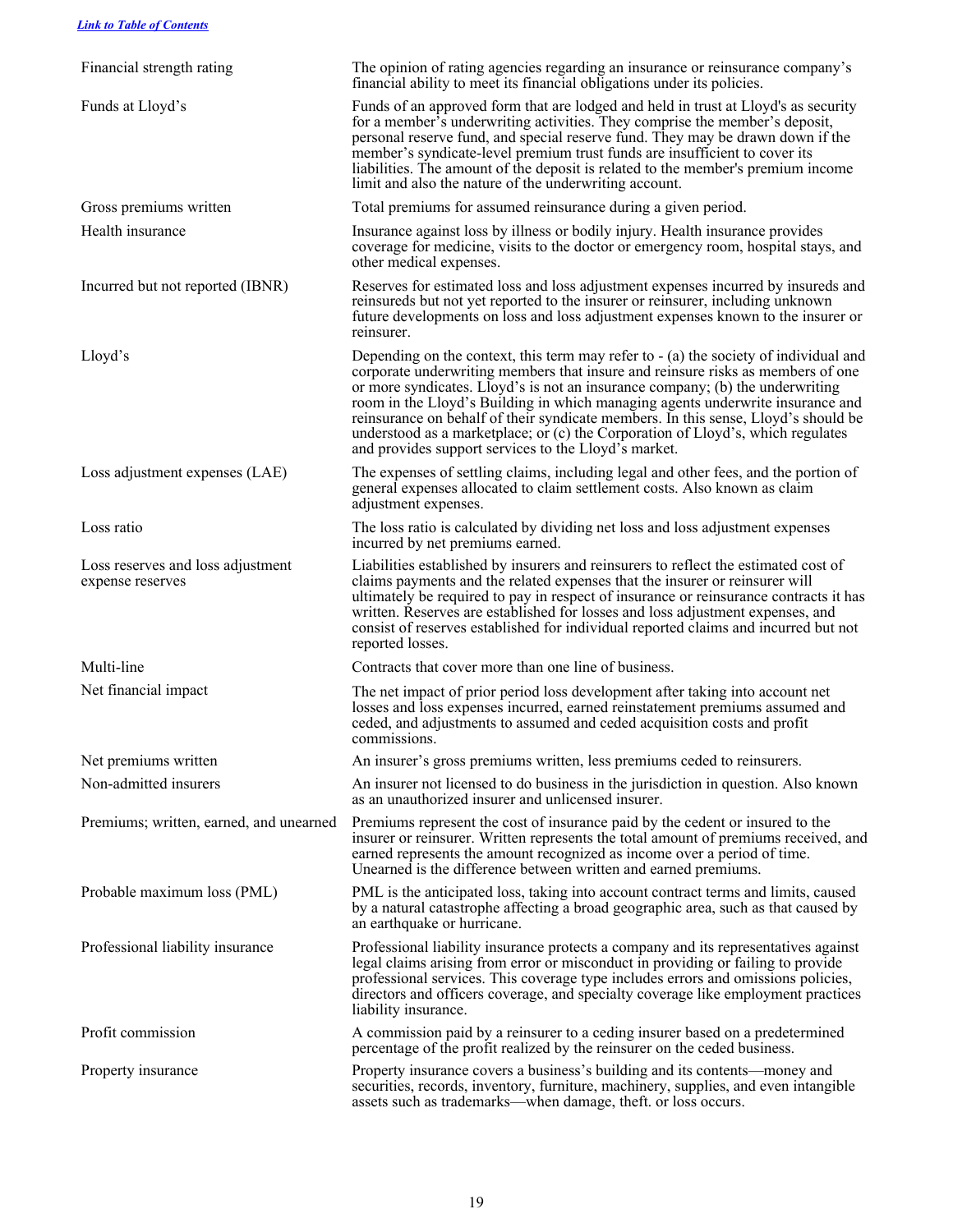| Property catastrophe reinsurance      | Property catastrophe reinsurance contracts are typically "all risk" in nature,<br>meaning that they protect against losses from natural and human-made<br>catastrophes. Losses on these contracts typically stem from direct property damage<br>and business interruption.                                                                                                                                                                                                                                                                                                                                                                                                                                                                                                                                               |
|---------------------------------------|--------------------------------------------------------------------------------------------------------------------------------------------------------------------------------------------------------------------------------------------------------------------------------------------------------------------------------------------------------------------------------------------------------------------------------------------------------------------------------------------------------------------------------------------------------------------------------------------------------------------------------------------------------------------------------------------------------------------------------------------------------------------------------------------------------------------------|
| Proportional reinsurance              | All forms of reinsurance in which the reinsurer shares a proportional part of the<br>original premiums and losses of the reinsured. In proportional reinsurance, the<br>reinsurer generally pays the client a ceding commission. The ceding commission is<br>generally based on the client's cost of acquiring the business being reinsured<br>(including commissions, premium taxes, assessments, and miscellaneous<br>administrative expenses) and may include a profit component. Frequently referred<br>to as quota-share reinsurance.                                                                                                                                                                                                                                                                               |
| Quota-share reinsurance               | A form of proportional reinsurance in which the reinsurer assumes an agreed<br>percentage of each underlying insurance contract being reinsured.                                                                                                                                                                                                                                                                                                                                                                                                                                                                                                                                                                                                                                                                         |
| Reinstatement premium                 | A Premium charged for the reinstatement of the amount of reinsurance coverage to<br>its full amount otherwise reduced as a result of a reinsurance loss payment.                                                                                                                                                                                                                                                                                                                                                                                                                                                                                                                                                                                                                                                         |
| Reinsurance                           | An arrangement in which a reinsurer agrees to indemnify an insurance company,<br>the client, against all or a portion of the insurance risks underwritten by the client<br>under one or more policies. Reinsurance can provide a client with several benefits,<br>including reducing net liability on individual risks and catastrophe protection from<br>large or multiple losses. Reinsurance also provides a client with additional<br>underwriting capacity by permitting it to accept larger risks and write more<br>business than would be possible without a related increase in capital and surplus,<br>and facilitates the maintenance of acceptable financial ratios by the client.<br>Reinsurance does not legally discharge the client from its liability with respect to<br>its obligations to the insured. |
| Reinsurer                             | An insurance company that assumes part of the risk in exchange for part of the<br>premium to a primary insurer.                                                                                                                                                                                                                                                                                                                                                                                                                                                                                                                                                                                                                                                                                                          |
| Retrocession; retrocessional coverage | A transaction whereby a reinsurer cedes to another reinsurer, commonly referred to<br>as the retrocessionaire, all or part of the reinsurance that the first reinsurer has<br>assumed. Retrocessional reinsurance does not legally discharge the ceding<br>reinsurer from its liability with respect to its obligations to the reinsured.                                                                                                                                                                                                                                                                                                                                                                                                                                                                                |
| Risk-free rate                        | The interest rate on a riskless or safe asset, usually taken to be a short-term U.S.<br>government security.                                                                                                                                                                                                                                                                                                                                                                                                                                                                                                                                                                                                                                                                                                             |
| Risk transfer                         | The shifting of all or a part of a risk to another party.                                                                                                                                                                                                                                                                                                                                                                                                                                                                                                                                                                                                                                                                                                                                                                |
| Severity business                     | Insurance/reinsurance characterized by contracts containing the potential for<br>significant losses emanating from one event.                                                                                                                                                                                                                                                                                                                                                                                                                                                                                                                                                                                                                                                                                            |
| Surety and fidelity insurance         | Surety and fidelity insurance includes (1) insurance guaranteeing the fidelity of<br>persons holding positions of public or private trust; (2) insurance guaranteeing the<br>performance of contracts, other than insurance policies, and guaranteeing and<br>executing bonds, undertakings, and contracts of suretyship; and (3) insurance<br>indemnifying banks, bankers, brokers, financial or moneyed corporations or<br>associations against loss.                                                                                                                                                                                                                                                                                                                                                                  |
| Underwriter                           | An employee of an insurance or reinsurance company who examines, accepts, or<br>rejects risks and classifies risks to charge an appropriate premium for each<br>accepted risk.                                                                                                                                                                                                                                                                                                                                                                                                                                                                                                                                                                                                                                           |
| Underwriting                          | The process of evaluating, defining, and pricing reinsurance risks including, where<br>appropriate, the rejection of such risks, and the acceptance of the obligation to pay<br>the reinsured under the terms of the contract.                                                                                                                                                                                                                                                                                                                                                                                                                                                                                                                                                                                           |
| Underwriting expense                  | Underwriting expenses include those expenses directly related to underwriting<br>activities that are not eligible to be capitalized and an allocation of other general<br>and administrative expenses.                                                                                                                                                                                                                                                                                                                                                                                                                                                                                                                                                                                                                   |
| Underwriting expense ratio            | The underwriting expense ratio includes those expenses directly related to<br>underwriting activities and an allocation of other general and administrative<br>expenses. Therefore, the underwriting expense ratio is the ratio of underwriting<br>expenses to net premiums earned. The underwriting expense ratio also incorporates<br>interest income and expenses from deposit-accounted contracts.                                                                                                                                                                                                                                                                                                                                                                                                                   |
| Workers' compensation insurance       | Workers' compensation insurance provides medical, disability, and lost-wage<br>benefits to employees for injuries and illness sustained in the course of their<br>employment.                                                                                                                                                                                                                                                                                                                                                                                                                                                                                                                                                                                                                                            |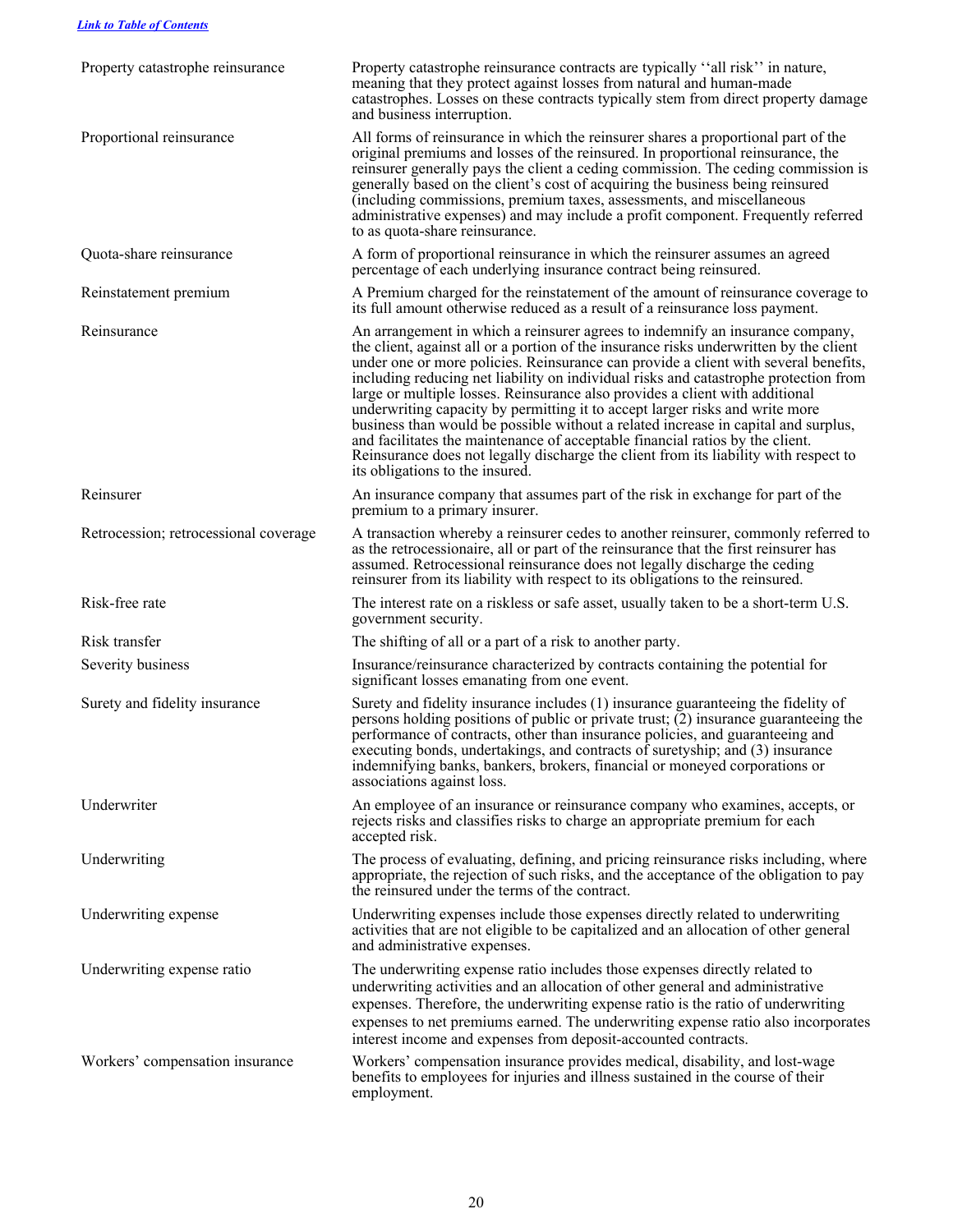### <span id="page-21-0"></span>**ITEM 1A. RISK FACTORS**

The following risk factors could result in a significant or material adverse effect on our results of operations or financial condition. Additional risk factors not presently known to us or that we currently deem immaterial may also impair our business or results of operations.

### **Risk Factors Summary**

The following is a summary of the principal risks that could adversely affect our business, operations, and financial results.

### **Risks Relating to Our Business**

- **•** A downgrade or withdrawal of either of our A.M. Best ratings would materially and adversely affect our ability to implement our business strategy successfully.
- **•** Our results of operations will likely fluctuate from period to period and may not be indicative of our long-term prospects.
- **•** The impact of COVID-19 and related risks could materially and adversely affect our results of operations, financial position, and liquidity.
- **•** If our losses and loss adjustment expenses greatly exceed our loss reserves, our financial condition may be materially and adversely affected.
- **•** The inability to obtain business provided from brokers could materially and adversely affect our ability to implement our business strategy and results of operations.
- We are subject to the credit risk of our brokers, cedents, agents and other counterparties.

### **Risks Relating to Insurance and Other Regulations**

- Any suspension or revocation of our reinsurance licenses would materially and adversely impact our ability to do business and implement our business strategy.
- Our reinsurance subsidiaries are subject to minimum capital and surplus requirements, and our failure to meet these requirements could subject us to regulatory action.
- We are subject to the risk of possibly becoming an investment company under U.S. federal securities law.

### **Risks Relating to Our Investment Strategy and Our Investment Advisor**

- SILP may be concentrated in a few large positions, which could result in investment volatility and large losses.
- Under the SILP LPA, we are contractually obligated to invest substantially all our assets in SILP with certain exceptions. SILP's performance depends on the ability of DME Advisors to select and manage appropriate investments.
- The performance of our Innovations investments could result in financial losses and reduce our capital.
- SILP effectuates short sales that subject our capital accounts to material and adverse loss potential.
- Under our investment management structure, we have limited control over SILP
- Apart from funds required for collateral purposes, substantially all of our investable assets are or are expected to be invested with SILP. As a result, we depend upon DME II to implement our investment strategy.
- Potential conflicts of interest with DME Advisors may exist that could adversely affect us.
- The compensation arrangements of SILP may create an incentive to effect transactions that are risky or speculative.
- Certain investments made by SILP may have limited liquidity and lack valuation data, which could create a conflict of interest.

### **Risks Relating to our Class A Ordinary Shares**

- Our level of debt may have an adverse impact on our liquidity, restrict our current and future operations, particularly our ability to respond to business opportunities, and increase our vulnerability to adverse economic and industry conditions.
- We may not be able to pay interest on the convertible notes or settle conversions of the convertible notes in cash or repurchase the notes upon a fundamental change, and our future debt, if any, may contain limitations on our ability to pay cash upon conversion or repurchase of the convertible notes.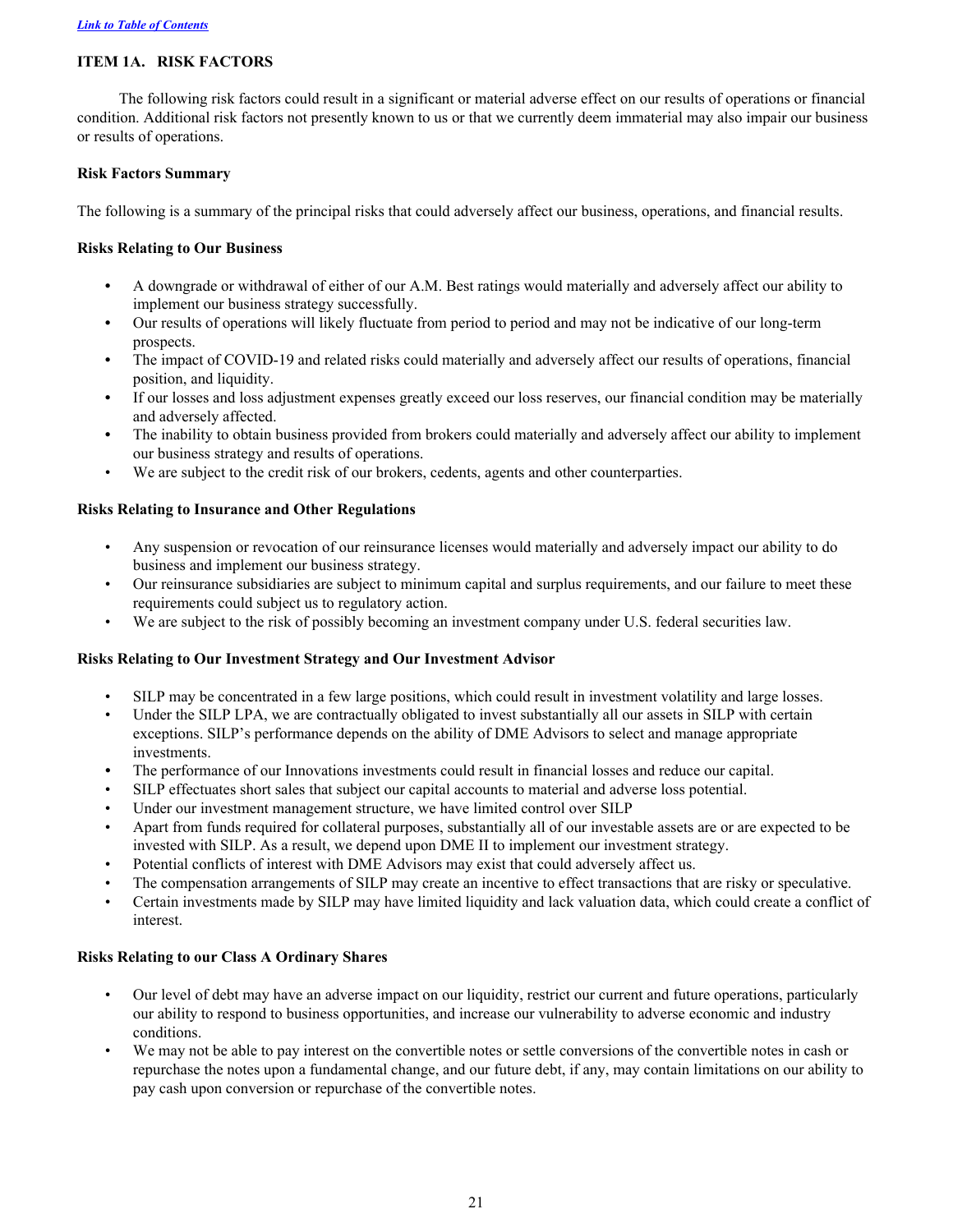• Provisions of our Articles, the Companies Act of the Cayman Islands and our corporate structure may each impede a takeover, which could adversely affect the value of our Class A ordinary shares.

### **Risks Relating to Taxation**

- Greenlight Capital Re, Greenlight Re and/or GRIL may be subject to United States federal income taxation.
- United States persons who own Class A ordinary shares may be subject to United States federal income taxation on our undistributed earnings and may recognize ordinary income upon disposition of Class A ordinary shares.
- The Tax Cuts and Jobs Act of 2017 (the "TCJA") may cause us to undertake changes to the manner in which we conduct our business and could subject United States persons who own Class A ordinary shares to United States income taxation on our undistributed earnings.
- The impact of the initiative of the OECD and the EU to eliminate harmful tax practices is uncertain and could adversely affect our tax status in the Cayman Islands where we are exempt from income taxes.

Additional details relating to the above and other risk factors are described below:

### **Risks Relating to Our Business**

### *A downgrade or withdrawal of either of our A.M. Best ratings would materially and adversely affect our ability to implement our business strategy successfully.*

If A.M. Best downgrades or withdraws either of our ratings, we could be severely limited or prevented from writing any new reinsurance contracts, which would materially and adversely affect our ability to implement our business strategy. Additionally, if A.M. Best downgrades our ratings, we cannot provide assurance that our regulators, the Cayman Islands Monetary Authority and the Central Bank of Ireland, would continue to authorize our current business strategy.

Greenlight Re's A.M. Best rating of "A- (Excellent)" with a stable outlook is the fourth highest of 13 ratings that A.M. Best issues. A.M. Best periodically reviews our ratings and may revise one or more of our ratings downward or revoke them at its sole discretion based primarily on its analysis of our balance sheet strength, operating performance and business profile. Factors that may affect such an analysis include:

- if A.M. Best alters its capital adequacy assessment methodology in a manner that would adversely affect the rating of our reinsurance entities;
- if our actual losses significantly exceed our loss reserves;
- if unfavorable financial or market trends impact us;
- if we change our business practices from our organizational business plan in a manner that no longer supports our A.M. Best ratings;
- if we are unable to retain our senior management and other key personnel; or
- if our investments incur significant losses.

### *Our results of operations will likely fluctuate from period to period and may not be indicative of our long-term prospects.*

The performance of our operations will likely fluctuate from period to period. Fluctuations in our results of operations will result from a variety of factors, including:

- our assessment of the quality of available reinsurance opportunities;
- loss experience on our reinsurance contracts;
- reinsurance contract pricing;
- the volume and mix of reinsurance products we underwrite;
- the performance of our Innovations investments and our investment in SILP; and
- our ability to assess and integrate our risk management strategy properly.

We seek attractive opportunities to underwrite products and make investments to achieve favorable returns on equity over the long term. SILP's investment strategy to invest primarily in long and short positions in publicly-traded equity and debt instruments is subject to market volatility and is likely to be more volatile than traditional fixed-income portfolios that are composed primarily of investment grade bonds. The performance of our Innovations investments in start-up and early stage companies for which there may be no active markets may adversely impact our results of operations. In addition, our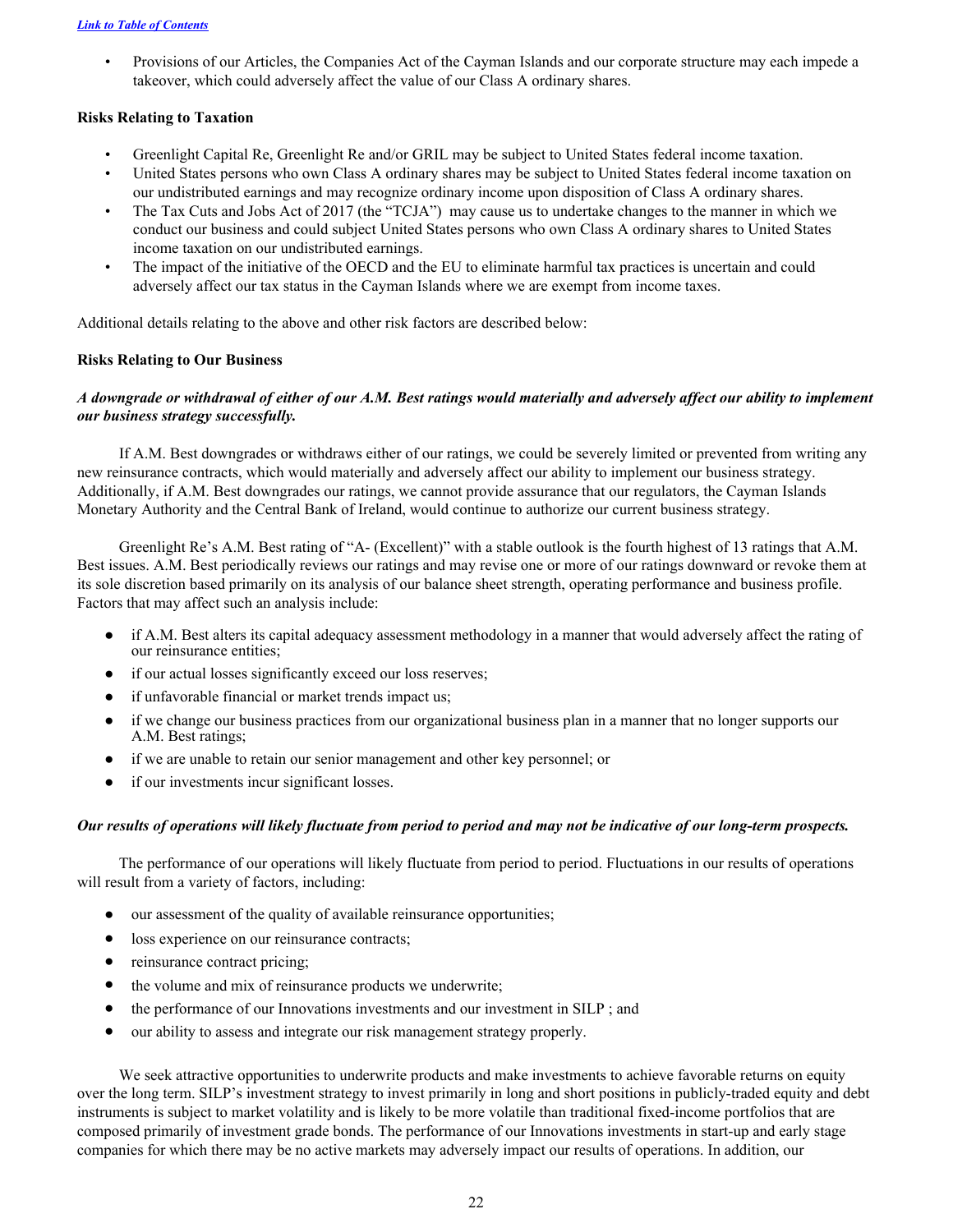differentiated strategy and focus on long-term growth in book value will result in fluctuations in total premiums written from period to period as we concentrate on underwriting contracts that we believe will generate better long-term, rather than shortterm, results. Additionally, if actual renewals do not meet expectations or if we choose not to write on a renewal basis because of pricing conditions, our premiums written in future years and our future operations could be materially adversely affected. Accordingly, our short-term results of operations may not be indicative of our long-term prospects.

### *The impact of COVID-19 and related risks could materially and adversely affect our results of operations, financial position and liquidity.*

The global pandemic related to COVID-19 which began in March 2020 continues to impact the global economy. Because of the size and breadth of the pandemic, direct and indirect consequences of COVID-19 are not yet fully known and will likely not emerge for some time. We cannot provide assurance on the short-term or long-term impacts of COVID-19 on our various product lines. The potential exists for elevated frequency and severity losses in the event of legislative action to retroactively mandate coverage irrespective of terms, exclusions or other conditions included in the policies that would otherwise preclude coverage and, accordingly, historical analysis and data utilized in our assessment of anticipated losses may not be reliable. Identified risks to our operations, financial position and/or liquidity presented by the ongoing effects of COVID-19 include the following: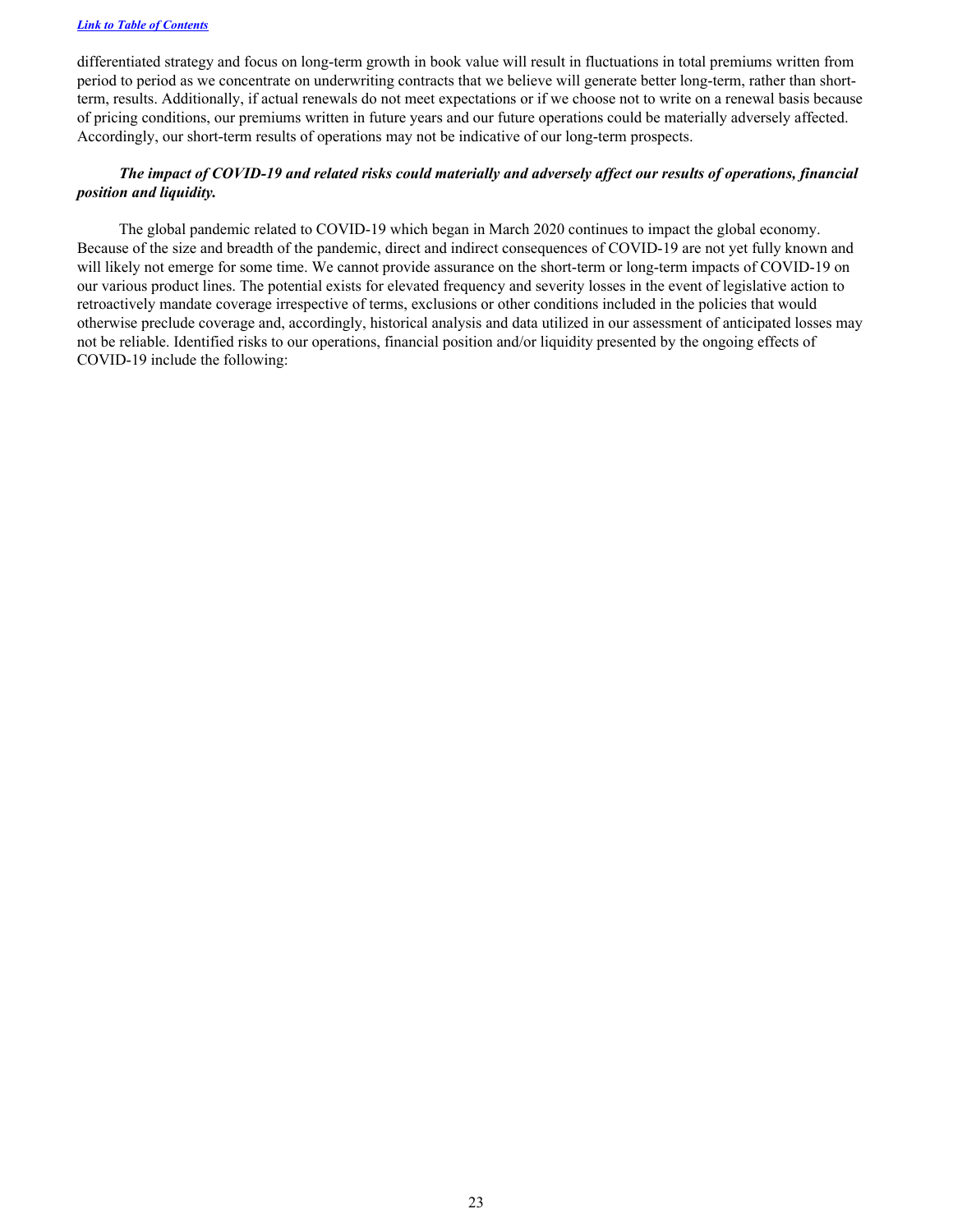Loss and Loss Adjustment Expenses. We believe that, as a result of COVID-19, we will experience higher loss and loss adjustment expenses in certain lines of business due to anticipated increases in frequency and/or severity of claims. For example, we may experience elevated frequency and severity in our workers' compensation and health (medical stop loss) lines related to compensable claims by workers who demonstrate that the injury or illness arose both out of and in the course of their employment and, as discussed below, potentially as a result of legislative or regulatory action to effectively expand workers' compensation coverage by creating presumptions of compensability for certain types of workers. In addition, limited availability of medical resources could result in medical inflation and complicate, delay and/or extend treatment for COVID-19 and non-COVID-19 related issues. Most of our health business relates to medical stop-loss coverage of employer health plans where the employer retains an initial level of risk. To the extent COVID-19 workers' compensation and health (medical stop loss) claims exceed the employers' self-retention levels, our incurred losses will be adversely impacted.

Higher levels of unemployment will likely increase delinquencies and defaults by homeowners, thereby increasing the claims relating to our mortgage business. Additionally, a decline in home prices and resulting foreclosures could further adversely impact losses on our mortgage business.

Frequency and severity of claims could also increase with respect to our motor business due to, among other things, disruptions in supply chains and reduced repair shop and/or parts availability. Our cedents may experience higher losses resulting from delayed reporting and settlement of claims due to limited access to business locations; arson; collisions at faster speeds traveled as a result of less congested roadways; and increased first party medical losses in certain jurisdictions. We may also experience elevated frequency and severity in our liability coverages as a result of plaintiffs' lawyers seeking to generate COVID-19-related claim activity against our insureds.

We have some exposure to construction surety, where there is the potential for elevated losses if contractors experience shutdowns, which could negatively impact their cash flows, or experience disruptions in their supply chains, unavailability of labor or increased costs for materials, each of which increases their costs.

In our commercial and multi-lines business, there is the potential for elevated frequency and severity due to an increase in the number of bankruptcies, cancellations and other contingency claims.

In addition, anticipated and unknown risks related to COVID-19 may cause additional uncertainty in the process of estimating claims and claim adjustment expense reserves. For example, the behavior of underlying claimants and policyholders may change in unexpected ways (such as, our cedents may experience an increase in the number of fraudulent claims), the disruption to the court system may impact the timing and amounts of claims settlements and the actions taken by governmental bodies, both legislative and regulatory, in reaction to COVID-19 and their related impacts are hard to predict. As a result, our estimated level of claims and claim adjustment expense reserves may change.

- Inflation. Changes in economic conditions and steps taken by governments and regulatory authorities in response to COVID-19 could lead to higher inflation than anticipated, which could in turn lead to an increase in loss costs and the need to strengthen claims and claim adjustment expense reserves. The impact of inflation on loss costs and loss and loss adjustment expense reserves could be more pronounced for those lines of business that require a relatively longer period of time to finalize and settle claims for a given accident year and, accordingly, are relatively more inflation sensitive.
- Investments. Disruptions in global financial markets (similar to those during 2020) due to the continuing impact of COVID-19 could result in investment losses, including potential impairments in our private equity investments relating to Innovations. For further discussion of the risks related to our investment portfolio see "Risks Relating to Our Investment Strategy and Our Investment Advisor" included in "Part I-Item 1A-Risk Factors".
- Operational Disruptions and Heightened Cybersecurity Risks. Our operations could be disrupted if key members of our senior management or a significant percentage of our employees or those of our cedents, agents, brokers, suppliers or outsourcing providers are unable to continue to work because of illness, government directives or otherwise. In addition, the interruption of our or their system capabilities could result in a deterioration of our ability to write and process new and renewal business, provide customer service, pay claims in a timely manner or perform other necessary business functions. Having shifted to remote working arrangements, we also face a heightened risk of cybersecurity attacks or data security incidents and are more dependent on internet and telecommunications access and capabilities. For a further discussion, see "Operational risks, including human or systems failures, are inherent in our business" included in "Part I-Item IA-Risk Factors".

As a result of the above risks, COVID-19 could materially and adversely impact our results of operations, financial position and/or liquidity.

### *A downgrade in A.M. Best ratings below specified levels or a significant decrease in our capital or surplus could enable certain clients to terminate reinsurance agreements or to require additional collateral.*

Certain of our assumed reinsurance contracts contain provisions that permit our clients to cancel the contract or require additional collateral in the event of a downgrade in our A.M. Best ratings below specified levels or a reduction of our capital or surplus below specified levels over the course of the agreement. We expect that similar provisions will also be included in some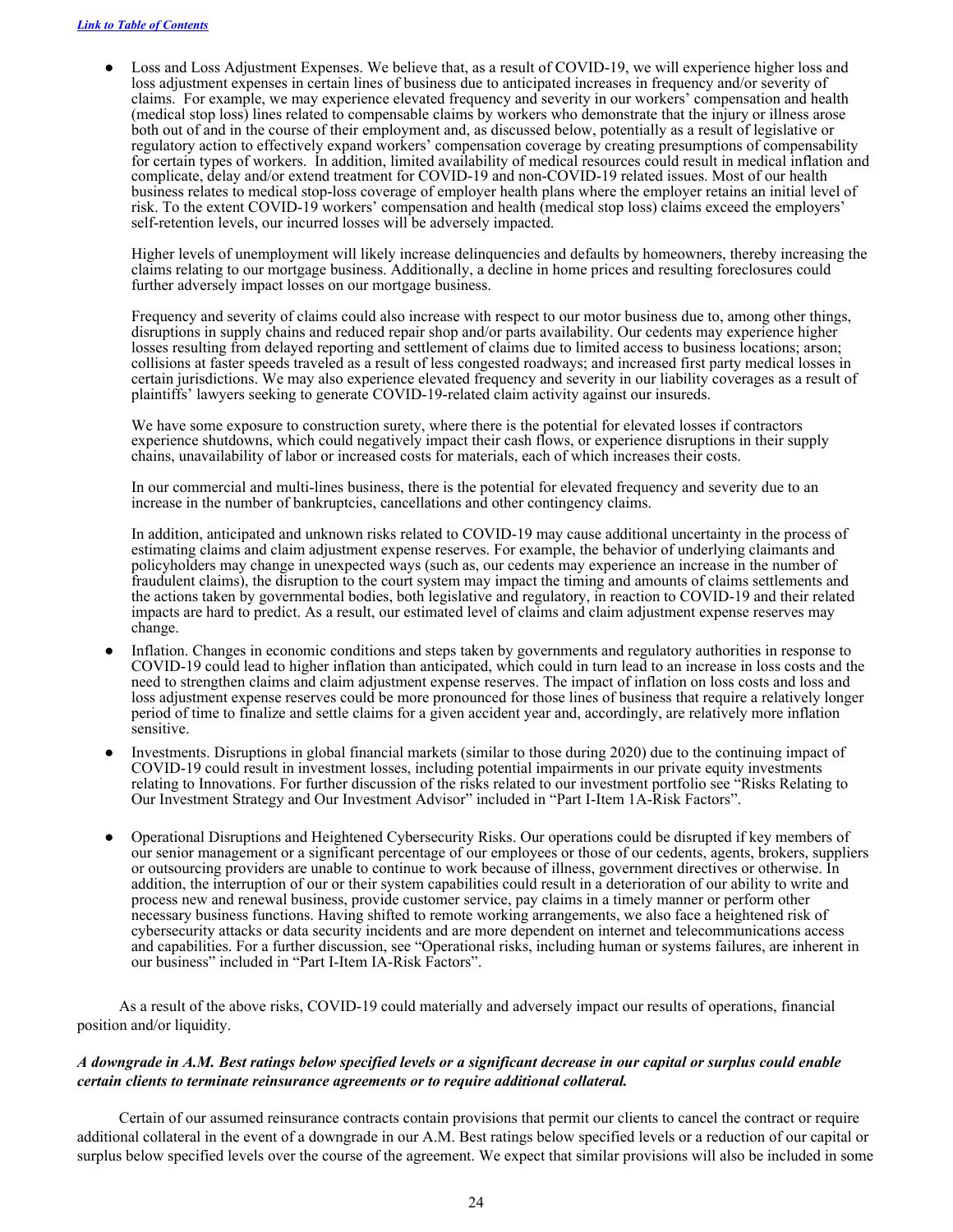contracts in the future. Whether a client would exercise such cancellation rights would likely depend, among other things, on the reason the provision is triggered, the prevailing market conditions, the degree of unexpired coverage and the pricing and availability of replacement reinsurance coverage. We cannot predict how many of our clients would ultimately exercise such rights. The exercise of such rights in aggregate could have a significant effect on our financial condition, results of operations and our underwriting capacity.

### *Competitors with greater resources may make it difficult for us to effectively market our products or offer our products at a profit.*

The reinsurance industry is highly competitive. We compete with major reinsurers, many of which have substantially greater financial, marketing and management resources than we do. Competition in the types of business that we underwrite is based on many factors, including:

- the general reputation and perceived financial strength of the reinsurer;
- ratings assigned by independent rating agencies;
- relationships with reinsurance brokers;
- pricing;
- ability to obtain terms and conditions appropriate with the risk being assumed and in accordance with our underwriting guidelines;
- actual and perceived speed with which we pay claims; and
- the experience and reputation of the members of our underwriting team in the particular lines of reinsurance we seek to underwrite.

Additionally, although the members of our underwriting deal team have experience across many property and casualty lines, they may not have the requisite or specialized experience or expertise to compete for all transactions that fall within our strategy at times and in markets where capacity and alternatives may be limited.

Our competitors vary according to the individual market and situation. Generally, they include Arch Capital, Axis, Everest Re, Hamilton Re, Hannover Re, RenaissanceRe, SiriusPoint, and smaller companies, other niche reinsurers, and Lloyd's syndicates and their related entities. Although we seek to provide coverage where capacity and alternatives are limited, we directly compete with these and other larger companies due to the breadth of their coverage across the property and casualty market in substantially all lines of business that we write.

Further, our ability to compete may be harmed if insurance industry participants continue to consolidate. Consolidated entities may try to use their enhanced market power to negotiate price reductions for our products and services. If competitive pressures reduce our prices, we would expect to write less business. If and when the insurance industry further consolidates, competition for customers may become more intense, and the importance of acquiring and properly servicing each customer may become greater. We could incur greater expenses relating to customer acquisition and retention, further reducing our operating margins. In addition, insurance companies that merge may be able to spread their risks across a consolidated, larger capital base so that they require less reinsurance. The number of companies offering retrocessional reinsurance may decline. Reinsurance intermediaries could also consolidate, potentially adversely impacting our ability to access business and distribute our products. We could also experience more robust competition from larger, better capitalized competitors. Any of the foregoing could materially and adversely affect our business or our results of operations.

We cannot provide assurance that we will be able to compete successfully in the reinsurance market. Our failure to compete effectively could materially and adversely affect our financial condition and results of operations and may increase the likelihood that we may be deemed to be a passive foreign investment company or an investment company. See "Item 1A. Risk Factors - Risks Relating to Taxation *- United States persons who own Class A ordinary shares may be subject to United States federal income taxation on our undistributed earnings and may recognize ordinary income upon disposition of Class A ordinary shares.*" and "Item 1A. Risk Factors - Risks Relating to Insurance and Other Regulations *— We are subject to the risk of possibly becoming an investment company under U.S. federal securities law."*

### *If our losses and loss adjustment expenses greatly exceed our loss reserves, our financial condition may be materially and adversely affected.*

Our results of operations and financial condition depend upon our ability to accurately assess the potential losses and loss adjustment expenses associated with the risks we reinsure. Reserves are estimates at a given time of claims an insurer ultimately expects to pay, based upon facts and circumstances then known, predictions of future events, estimates of future trends in claim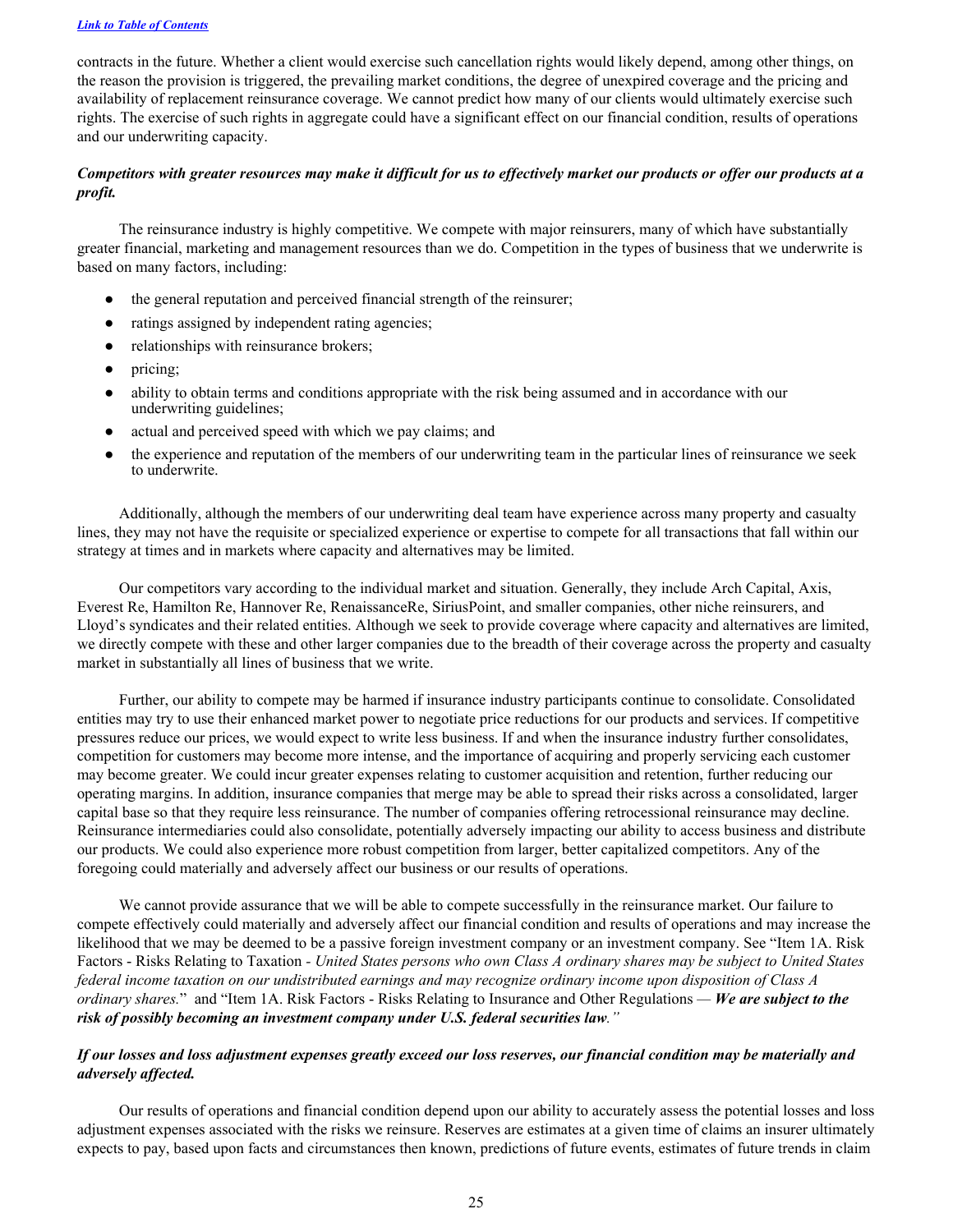severity and other variable factors. The inherent uncertainties associated with estimating loss reserves are generally greater for reinsurance companies than for primary insurance companies primarily due to:

- the reporting delays that occur between the occurrence of an event or claim, its reporting to the primary insurance company and subsequent reporting to the reinsurance company by the primary insurance company;
- the settlement delays associated with the reporting delays;
- the diversity of development patterns among different types of reinsurance treaties; and
- the necessary reliance on the client for information regarding claims.

Our estimation of reserves may be less reliable than the reserve estimations of a reinsurer with a greater volume of business and an established loss history. Actual losses and loss adjustment expenses paid may deviate substantially from the estimates of our loss reserves contained in our financial statements and could negatively affect our results of operations. If we determine our loss reserves to be inadequate, we will increase our loss reserves with a corresponding reduction in our net income and capital in the period in which we identify the deficiency, and such a reduction would also negatively affect our results of operations. If our losses and loss adjustment expenses greatly exceed our loss reserves, our financial condition may be materially and adversely affected. For a summary of the effects of reserve re-estimation on prior year reserves and net income, see "Part II. Item 7. Management's Discussion and Analysis of Financial Condition and Results of Operations - Critical Accounting Estimates, *Loss and Loss Adjustment Expense Reserves*"

### *Inflation may adversely impact our results of operations or financial condition.*

Our operations are susceptible to inflation, which could cause loss costs to increase, and could impact the performance of our investment portfolio.

Although we consider the potential effects of inflation in the underwriting process, underestimating inflation levels could result in underpricing the risks we reinsure. Additionally, our reserving models include assumptions about future payments for the settlement of claims and claims-handling expenses, such as the value of replacing property, associated labor costs for the property business we write and litigation costs. Inflation may cause costs to increase above loss reserves established for claims. In that case, we will be required to increase our loss reserves with a corresponding reduction in net income in the period the deficiency is identified, which may have a material adverse effect on our results of operations and financial condition. Unanticipated higher inflation could also lead to higher interest rates, potentially negatively impacting the value of any rate-sensitive financial instruments held by SILP.

### *The effect of emerging claim and coverage issues on our business is uncertain.*

As industry practices and social, political, legal, judicial and regulatory conditions change, unexpected issues related to claims and coverage have emerged and we believe such changes have adversely affected and may continue to adversely affect our results. We have seen increased levels of abuse and fraud, as well as other forms of social inflation, in multiple U.S. jurisdictions. For example, Florida insureds have been assigning the benefit of their insurance policies to attorneys and other third parties. This practice is referred to as an "assignment of benefits," or "AOB,". In recent years, we believe AOB abuse has resulted in increases in the size and number of claims ceded to us. In the future, AOB abuse and related insurance fraud may directly affect us, potentially materially.

Additionally, various provisions of our contracts, such as limitations or exclusions from coverage or choice of forum, may be difficult to enforce in the manner we intend, due to, among other things, disputes relating to coverage and choice of legal forum. These issues may adversely affect our business by either extending coverage beyond the period that we intended or by increasing the number or size of claims. In some instances, these changes may not manifest themselves until many years after we have issued reinsurance contracts that are affected by these changes. As a result, we may not be able to ascertain the full extent of our liabilities under our reinsurance contracts for many years following the issuance of our contracts.

The effects of unforeseen developments or substantial government intervention could adversely impact our ability to attain our goals. For example, due to the evolving and highly uncertain nature of COVID-19, it is currently not possible to estimate the direct or indirect impacts this pandemic may have on our business. As COVID-19 continues to be a global pandemic, it could materially and adversely affect our results of operations, financial condition and liquidity due to the disruptions to commerce, reduced economic activity and other consequences of a pandemic.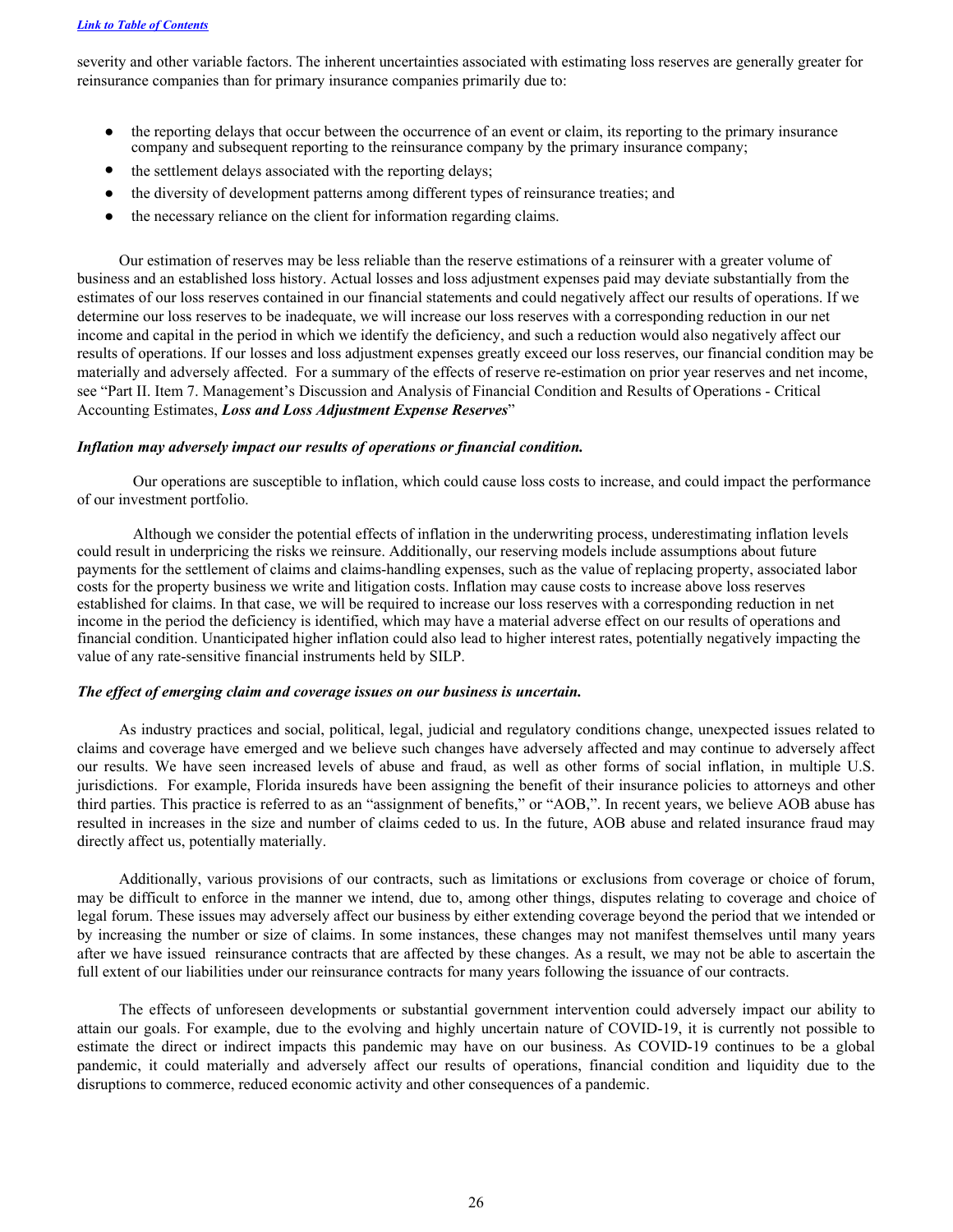### *The property and casualty reinsurance market may be affected by cyclical trends.*

We write reinsurance in the property and casualty markets, which are subject to pricing cycles. Primary insurers' underwriting results, prevailing general economic and market conditions, liability retention decisions of companies and primary insurers and reinsurance premium rates influence the demand for property and casualty reinsurance. Prevailing prices and available surplus to support assumed business influence reinsurance supply. Supply may fluctuate in response to changes in return on capital realized in the reinsurance industry, the frequency and severity of losses and prevailing general economic and market conditions.

As a result, the reinsurance business historically has been a cyclical industry characterized by periods of intense price competition due to high levels of available underwriting capacity as well as periods when shortages of capacity have permitted favorable premium levels and changes in terms and conditions. The supply of available reinsurance capital has increased over the past several years and may increase further, either as a result of capital provided by new entrants or by the commitment of additional capital by existing insurers or reinsurers.

Continued increases in the supply of reinsurance may have consequences for the reinsurance industry generally and for us, including fewer contracts written, lower premium rates, increased expenses for customer acquisition and retention, less favorable policy terms and conditions and/or lower premium volume.

Unpredictable developments, including courts granting increasingly larger awards for certain damages, natural disasters (such as catastrophic hurricanes, windstorms, tornadoes, earthquakes, wildfires and floods), fluctuations in interest rates, changes in the investment environment that affect market prices of investments and inflationary pressures, affect the industry's profitability. The effects of cyclicality could materially and adversely affect our financial condition and results of operations.

### *Global economic downturns and any significant weakness in the U.S. economy could harm our business, our liquidity and financial condition and our stock price.*

Weak economic conditions may adversely affect (among other aspects of our business) the demand for and claims made under our products, the ability of customers, counterparties and others to establish or maintain their relationships with us, our ability to access and efficiently use internal and external capital resources and our investment in SILP. Volatility in the U.S. and other securities markets may adversely affect our investment in SILP and our stock price.

#### *Operational risks, including human or systems failures, are inherent in our business.*

Operational risks and losses can result from, among other things, fraud, errors, failure to document transactions properly or to obtain proper internal authorization, failure to comply with regulatory requirements, information technology failures or external events.

We believe that our modeling, underwriting and information technology and application systems are critical to our business. We utilize modeling tools to facilitate our pricing, reserving, and risk management tools to manage risks in our reinsurance portfolio. These models help us to control risk accumulation, inform management and other stakeholders of capital requirements and to improve the risk/return profile or minimize the amount of capital required to cover the risks in each reinsurance contract. However, given the inherent uncertainty of modeling techniques and the application of such techniques, these models and databases may not accurately address the emergence of a variety of matters which might be deemed to impact certain of our coverages. These models have been developed internally and in some cases they make use of third party software. The construction of these models and the selection of assumptions requires significant actuarial judgment. Furthermore, these models typically rely on either cedent or industry data, both of which may be incomplete or may be subject to errors. Accordingly, these models may understate the exposures we are assuming and our financial results may be adversely impacted, perhaps significantly.

Moreover, our information technology and application systems have been an important part of our underwriting process and our ability to compete successfully. We have also licensed certain systems and data from third parties. We cannot be certain that we will have access to these, or comparable, service providers, or that our information technology or application systems will continue to operate as intended. Like all companies, our information technology and application systems may be vulnerable to data breaches, interruptions or failures due to events that may be beyond our control, including, but not limited to, natural disasters, theft, terrorist attacks, malicious cyber-attacks*,* computer viruses, hackers and general technology failures. A major defect or failure in our internal controls or information technology and application systems could result in management distraction, a violation of applicable privacy or other laws, harm our reputation, cause a loss of customers or give rise to monetary fines or penalties or otherwise increase expenses. We believe appropriate controls and mitigation procedures are in place to prevent significant risk of data breaches, interruptions or failures in, information technology and application systems,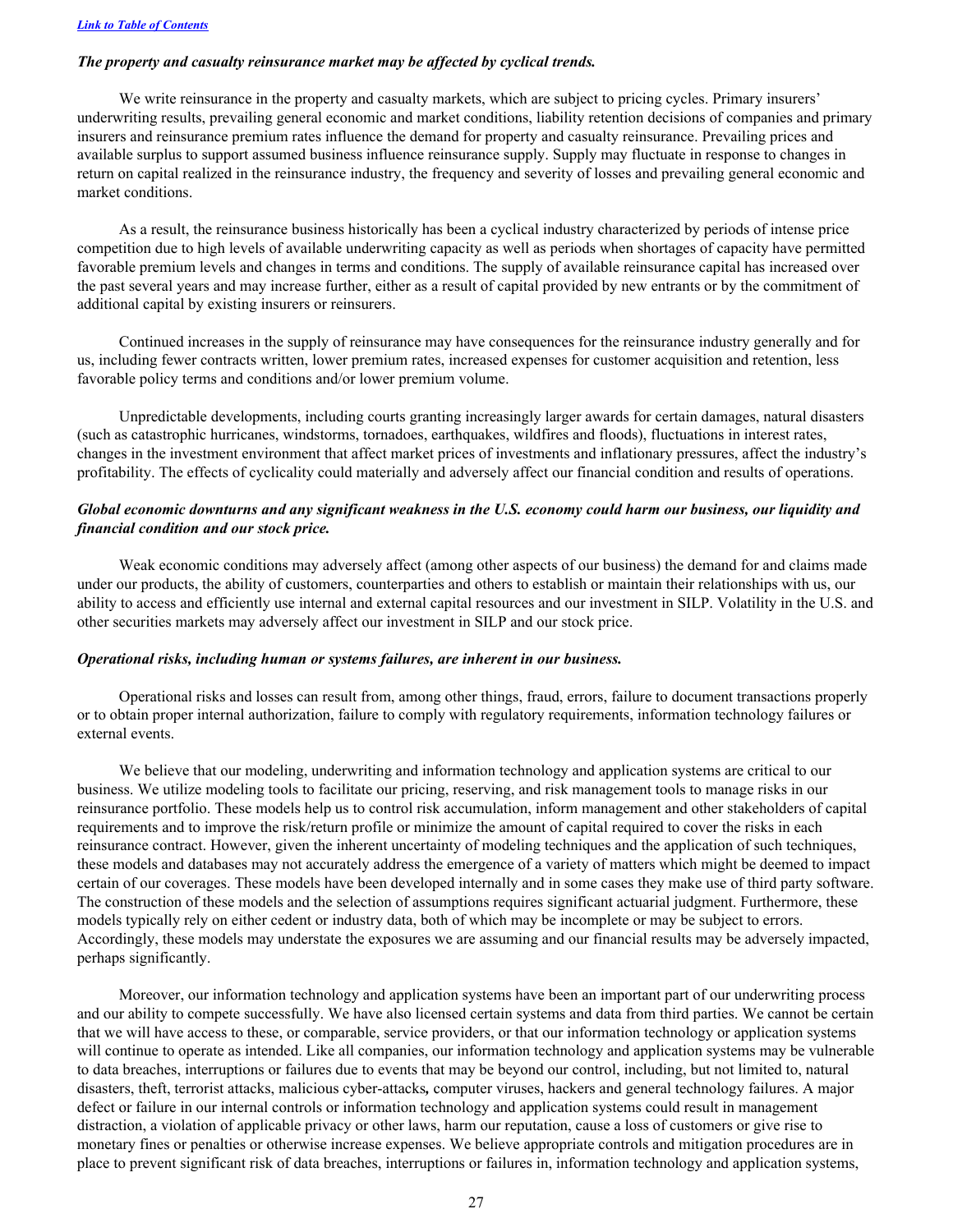but internal controls provide only a reasonable, not absolute, assurance as to the absence of errors or irregularities and any ineffectiveness of such controls and procedures could have a material adverse effect on our business.

### *The inability to obtain business provided from brokers could materially and adversely affect our ability to implement our business strategy and results of operations.*

Substantially all of our business is placed through brokered transactions, which involve a limited number of reinsurance brokers which exposes us to concentration risk. Our three largest brokers each accounted for more than 10% of our gross written premiums, and in the aggregate they accounted for approximately 67.4% of our gross premiums written in 2021. Because broker-produced business is concentrated with a small number of brokers, we are exposed to concentration risk. To lose or fail to expand all or a substantial portion of the business provided through brokers, could materially and adversely affect our business and results of operations.

### *We may need additional capital in the future in order to operate our business, and such capital may not be available to us or may not be available to us on favorable terms.*

We may need to raise additional capital in the future through public or private equity or debt offerings or otherwise in order to:

- fund liquidity needs caused by underwriting or investment losses;
- repay our convertible notes;
- meet rating agency capital requirements;
- replace capital lost in the event of significant reinsurance losses or adverse reserve developments or significant investment losses;
- satisfy collateral requirements that may be imposed by our clients or by regulators;
- meet applicable statutory jurisdiction requirements; or
- respond to competitive pressures.

Additional capital may not be available on terms favorable to us, or at all. Further, any additional capital raised through the sale of equity could dilute existing ownership interest in our company and may cause the market price of our Class A ordinary shares to decline. Additional capital raised through the issuance of debt may result in creditors having rights, preferences and privileges senior or otherwise superior to those of our Class A ordinary shares.

### *Our property and property catastrophe reinsurance operations make us vulnerable to losses from catastrophes and may cause our results of operations to vary significantly from period to period.*

Certain of our reinsurance operations expose us to claims arising out of unpredictable catastrophic events, such as hurricanes, hailstorms, tornadoes, typhoons, windstorms, severe winter weather, earthquakes, floods, droughts, fires, explosions, volcanic eruptions and other natural or man-made disasters such as acts of war or terrorism, cyber attacks, major aircraft crashes, riots or political unrest or outbreaks of pandemic or contagious diseases. The incidence and severity of catastrophes are inherently unpredictable, and there may be increases in the frequency and severity of natural catastrophes and the losses that result from them. Further, such catastrophes could impact the affordability and availability of homeowners insurance, which could have an impact on pricing. We monitor and adjust our risk management models to reflect our judgment of how to interpret current developments and information. We believe that factors including increases in the value and geographic concentration of insured property, particularly along coastal regions, the possibility of an increase in the frequency and/or severity of extreme weather events, and the effects of inflation may increase the severity of claims from catastrophic events in the future.

 Claims from catastrophic events such as hurricanes, typhoons, derecho and wildfires from 2017 to 2021 have reduced our earnings and caused substantial volatility in our results of operations and have affected our financial condition. Future catastrophic events may materially reduce our earnings and cause further volatility in our results of operations and the corresponding reductions in our surplus levels could impact our ability to write new reinsurance policies.

Catastrophic losses are a function of the insured exposure in the affected area and the severity of the event. Because accounting regulations do not permit reinsurers to reserve for catastrophic events until they occur, claims from catastrophic events could cause substantial volatility in our financial results for any fiscal quarter or year and could materially and adversely affect our financial condition and results of operations.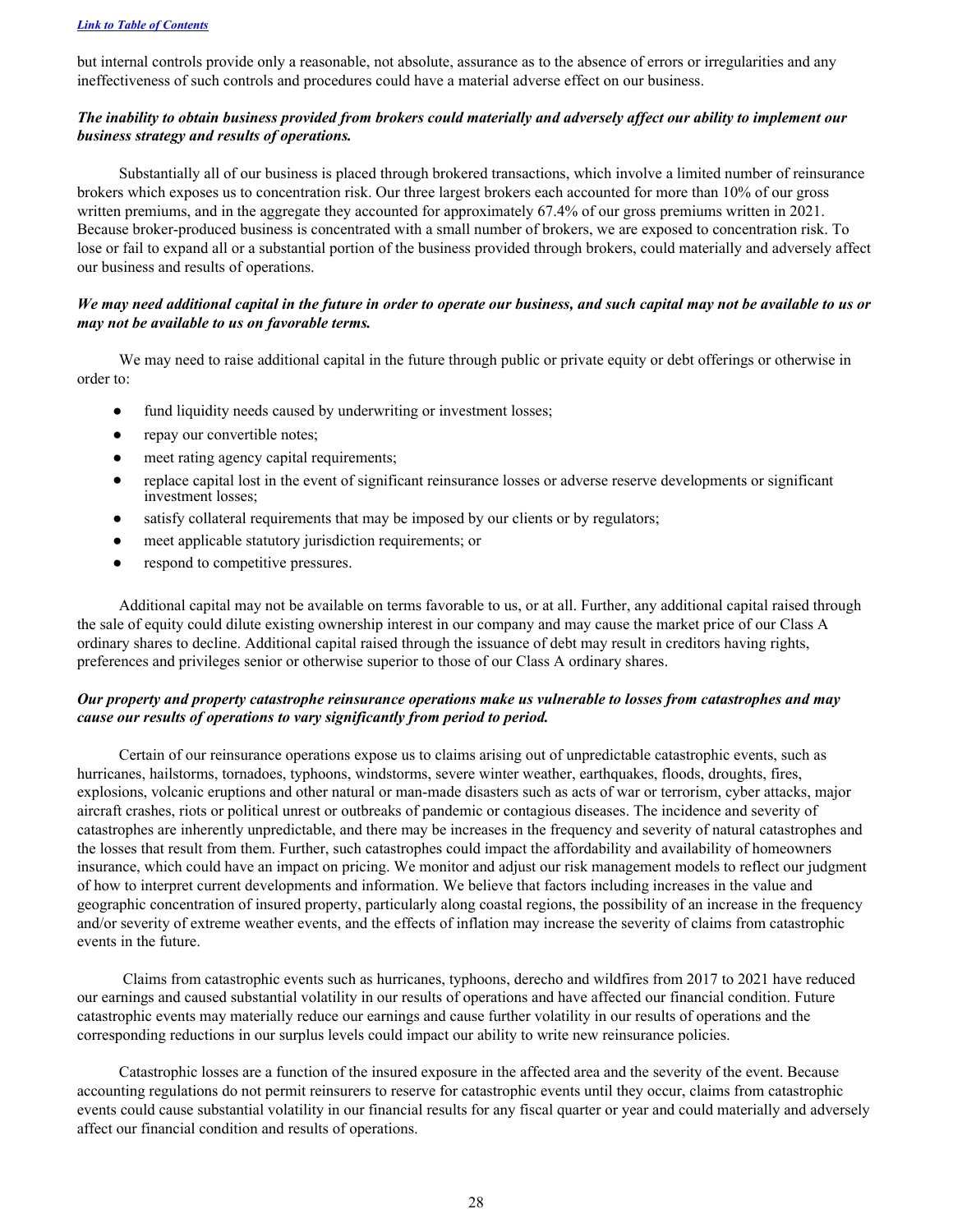### *We depend on our clients' evaluations of the risks associated with their insurance underwriting, which may subject us to reinsurance losses.*

In our proportional reinsurance business, in which we assume an agreed percentage of each underlying insurance contract being reinsured, or quota share contracts, we do not expect to separately evaluate each of the original individual risks assumed under these reinsurance contracts. Therefore, we are largely dependent on the original underwriting decisions made by ceding companies. We are subject to the risk that the clients may not have adequately evaluated the insured risks and that the premiums ceded may not adequately compensate us for the risks we assume. We also do not separately evaluate each of the individual claims made on the underlying insurance contracts under quota share contracts. Therefore, we are dependent on the claims decisions made by our clients.

### *We could face unanticipated losses on our reinsurance contracts from geopolitical instability which could have a material adverse effect on our financial condition and results of operations.*

We could be exposed to unexpected losses on our reinsurance contracts resulting from political unrest, geopolitical instability, and other politically driven events globally. These risks are inherently unpredictable and it is difficult to predict the timing of these events or to estimate the amount of loss that any given occurrence will generate. To the extent that losses from these risks occur, our financial condition and results of operations could be materially and adversely affected.

### *Our failure to comply with restrictive covenants contained in our current or future credit facilities could trigger prepayment obligations, which could adversely affect our business, financial condition and results of operations***.**

Our credit facility requires us and/or certain of our subsidiaries to comply with certain covenants, including restrictions on our ability to place a lien or charge on pledged assets, issue debt and in certain circumstances on the payment of dividends. Our failure to comply with these or other covenants could result in an event of default under the credit facility or any credit facility we may enter into in the future, which, if not cured or waived, could result in us being required to repay the amounts outstanding under these facilities prior to maturity. As a result, our business, financial condition and results of operations could be materially and adversely affected.

### *If we lose or are unable to retain our senior management and other key personnel and are unable to attract qualified personnel, our ability to implement our business strategy could be delayed or hindered, which, in turn, could materially and adversely affect our business.*

Our future success depends, to a significant extent, on the efforts of our senior management and other key personnel to implement our business strategy. We believe there are only a limited number of available, qualified executives with substantial experience in our industry. We could face challenges attracting and retaining personnel in the Cayman Islands and/or in Dublin, Ireland. Accordingly, the loss of the services of one or more of the members of our senior management or other key personnel, or our inability to hire and retain other key personnel, could prevent us from continuing to implement our business strategy and, consequently, materially and adversely affect our business.

We do not currently maintain key man life insurance with respect to any of our senior management, including our Chief Executive Officer, Chief Financial Officer, Chief Underwriting Officer, Chief Risk Officer, or General Counsel. If any member of senior management dies or becomes incapacitated, or leaves the Company to pursue employment opportunities elsewhere, we would be solely responsible for locating an adequate replacement for such senior management and for bearing any related cost. To the extent that we are unable to locate an adequate replacement or are unable to do so within a reasonable period of time, our business may be materially and adversely affected.

### *We may face risks arising from future strategic transactions such as acquisitions, dispositions, mergers or joint ventures.*

We may pursue strategic transactions in the future, which could involve acquisitions or dispositions of businesses or assets. Any strategic transactions could have an adverse impact on our reputation, business, results of operation or financial condition. We face a number of risks arising from these types of transactions, including financial, accounting, tax and regulatory challenges; difficulties with integration, business retention, execution of strategy, unforeseen liabilities or market conditions; and other managerial or operating risks and challenges. Any future transactions could also subject us to risks such as failure to obtain appropriate value, post-closing claims being levied against us and disruption to our other businesses during the negotiation or execution process or thereafter. Accordingly, these risks and difficulties may prevent us from realizing the expected benefits from such strategic transactions. For example, businesses that we acquire or our strategic alliances or joint ventures may underperform relative to the price paid or resources committed by us; we may not achieve anticipated cost savings; or we may otherwise be adversely affected by transaction-related charges.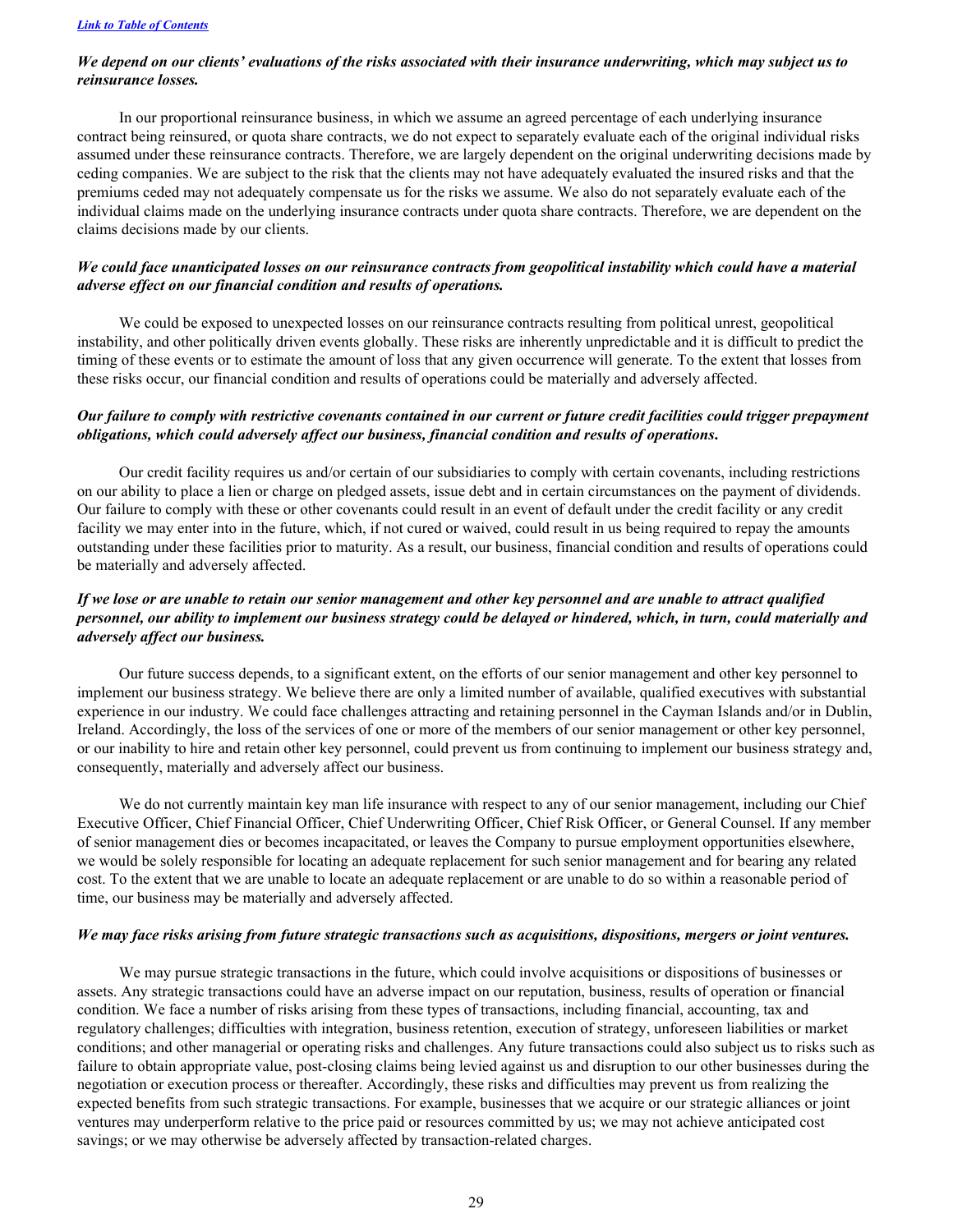Through strategic transactions, we may also assume unknown or undisclosed business, operational, tax, regulatory and other liabilities, fail to properly assess known contingent liabilities, or assume businesses with internal control deficiencies. Risk-mitigating provisions that we put in place in the course of negotiating and executing these transactions, such as due diligence efforts and indemnification provisions, may not be sufficient to fully address these liabilities and contingencies.

### *Our ability to implement our business strategy could be adversely affected by Cayman Islands employment restrictions.*

Under Cayman Islands law, persons who are not Caymanian, do not possess Caymanian status, or are not otherwise entitled to reside and work in the Cayman Islands pursuant to provisions of the Immigration Law (2015 Revision) of the Cayman Islands, which we refer to as the Immigration Law, may not engage in any gainful occupation in the Cayman Islands without an appropriate governmental work permit. Such a work permit may be granted or extended on a continuous basis for a maximum period of nine years (after having been legally and ordinarily resident in the Cayman Islands for a period of eight years a person may apply for permanent residence in accordance with the provisions of the Immigration Law) upon showing that, after proper public advertisement, no Caymanian or person of Caymanian status, or other person legally and ordinarily resident in the Cayman Islands who meets the minimum standards for the advertised position is available. The failure of these work permits to be granted or extended could prevent us from continuing to implement our business strategy.

#### *We are subject to the credit risk of our brokers, cedents, agents and other counterparties.*

In accordance with industry practice, we frequently pay amounts owed on claims under our policies to reinsurance brokers, and these brokers, in turn, remit these amounts to the ceding companies that have reinsured a portion of their liabilities with us. In some jurisdictions, if a broker fails to make such a payment, we might remain liable to the client for the deficiency notwithstanding the broker's obligation to make such payment. Conversely, in certain jurisdictions, when the client pays premiums for policies to reinsurance brokers for payment to us, these premiums are considered to have been paid and the client will no longer be liable to us for these premiums, whether or not we have actually received them. Consequently, we assume a degree of credit risk associated with brokers around the world.

In addition, we are also exposed to the credit risk of our cedents and agents, who, pursuant to their contracts with us, may be required to pay us profit commission, additional premiums, reinstatement premiums, and adjustments to ceding commissions over a period of time, which in some cases may extend beyond the initial period of risk coverage. Insolvency, liquidity problems, distressed financial condition or the general effects of an economic recession may increase the risk that our cedents or agents may not pay a part of or the full amount of their obligations to us. To the extent our cedents or agents become unable to pay us, we would be required to recognize a downward adjustment to our premiums receivable or reinsurance recoverables, as applicable, in our financial statements. While we generally seek to mitigate this risk through, among other things, collateral agreements, funds withheld, corporate guarantees and right of offset of receivables against any losses payable, an increased inability of customers to fulfill their obligations to us could have an adverse effect on our financial condition and results of operations.

From time to time, we extend credit in the form of promissory notes and other credit facilities to certain counterparties in connection with our reinsurance activities. We have recognized losses due to counterparties' inability to repay us, and we may incur such losses in the future.

Our reinsurance balances receivable from brokers and cedents at December 31, 2021 totaled \$405.4 million, which included premiums, ceding commissions receivable as well as funds at Lloyds of London, a majority of which are not collateralized. We cannot provide assurance that such receivables will be collected or that valuation allowances or write downs for uncollectible recoverable amounts will not be required in future periods.

### *We may be unable to purchase reinsurance for the liabilities we reinsure, and if we successfully purchase such reinsurance, we may be unable to collect, which could adversely affect our business, financial condition and results of operations.*

We purchase reinsurance for certain liabilities we reinsure in order to mitigate the effect of a potential concentration of losses upon our financial condition. The insolvency or inability or refusal of a retrocessionaire to make payments under the terms of its agreement with us could have an adverse effect on us because we remain liable to our client. From time to time, market conditions have limited, and in some cases have prevented, reinsurers from obtaining the types and amounts of retrocessional coverage that they consider necessary for their business needs. Accordingly, we may not be able to obtain our desired amounts of retrocessional coverage or negotiate terms that we deem appropriate or acceptable or obtain retrocessional coverage from entities with satisfactory creditworthiness. Our failure to establish adequate retrocessional arrangements or the failure of our retrocessional arrangements to protect us from overly concentrated risk exposure could materially and adversely affect our business, financial condition and results of operations.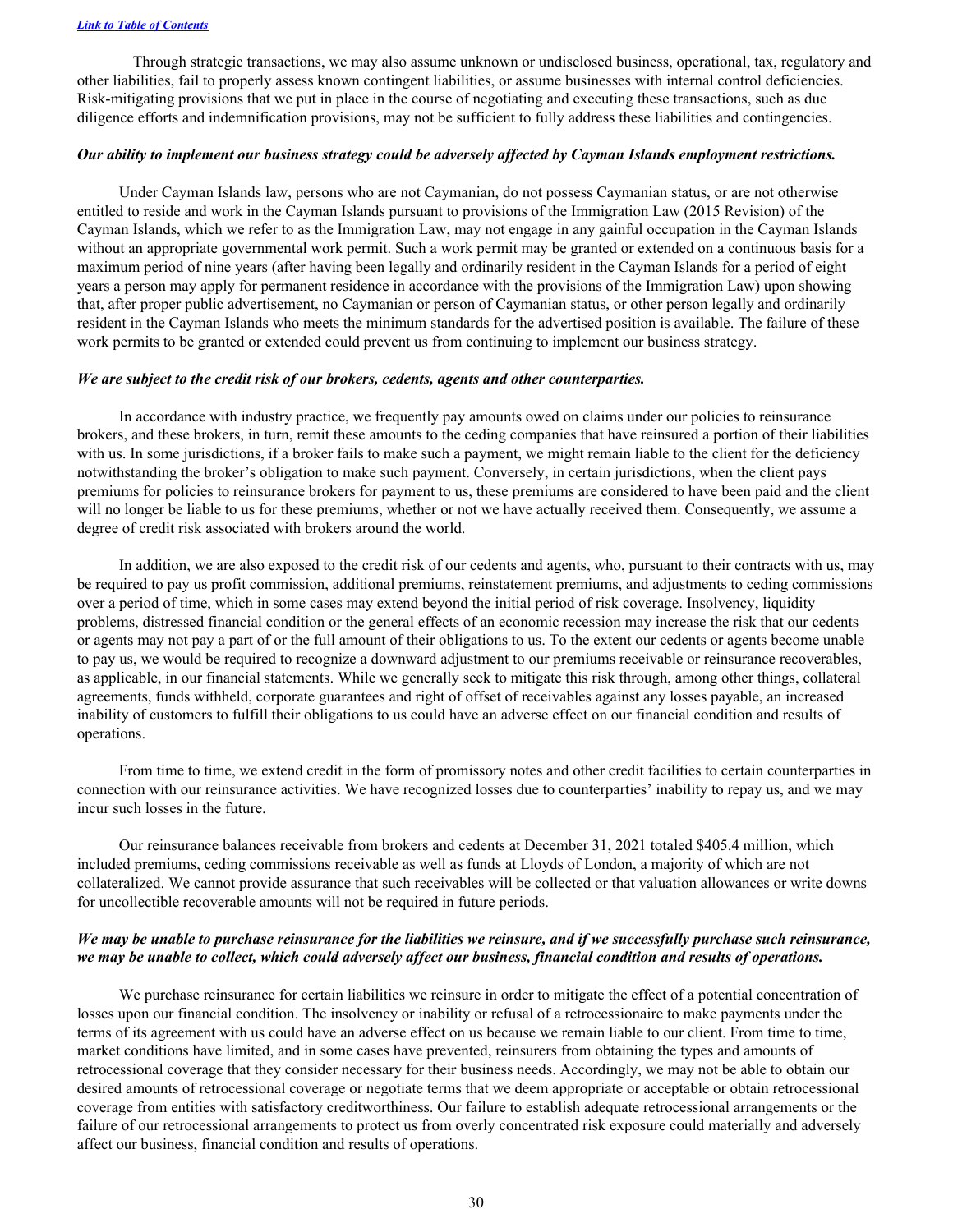### *The failure of any risk management and loss limitation methods we employ, as well as an unexpected accumulation of attritional losses, could have a material adverse effect on our financial condition and results of operations.*

We seek to limit our loss exposure in a variety of ways, including by writing many of our reinsurance contracts on an excess of loss basis, adhering to maximum limitations on policies written in defined geographical zones, limiting program size for each client, establishing per risk and per occurrence limitations for each event, employing coverage restrictions and following prudent underwriting guidelines for each program written. In the case of proportional treaties, we generally seek per occurrence limitations or loss ratio caps to limit the impact of losses from any one event. We also seek to limit our loss exposure through geographic diversification. Notwithstanding these loss limitation techniques, one or more future catastrophic or other events could result in claims that substantially exceed our expectations in ways limiting the applicability of these techniques, which could have a material adverse effect on our financial condition and results of operations.

### *Non-compliance with laws, regulations and taxation regarding transactions with international counterparties may adversely affect our business.*

As we provide reinsurance on a worldwide basis, we are subject to an expanding legal, regulatory and tax environment intended to help detect and prevent anti-trust activity, money laundering, terrorist financing, proliferation financing, fraud, tax avoidance and other illicit activity. These requirements include, among others, regulations promulgated and administered by CIMA, the U.S. Department of the Treasury's Office of Foreign Assets Control, The Foreign Corrupt Practices Act of 1977, the Iran Freedom and Counter-Proliferation Act of 2012, and the Foreign Account Tax Compliance Act. These and other programs prohibit or restrict dealings with certain persons, entities, countries, their governments and, in certain circumstances, their nationals and may require detailed reporting to various administrative parties. Non-compliance with any of these regulations could have a material adverse effect on our ability to conduct our business.

#### *Currency fluctuations could result in exchange rate losses and negatively impact our business.*

Our functional currency is the U.S. dollar. However, we expect that we will write a portion of our business and receive premiums and pay claims in currencies other than the U.S. dollar. We may incur foreign currency exchange gains or losses as we ultimately receive premiums and settle claims in foreign currencies. In addition, SILP may invest in securities or cash denominated in currencies other than the U.S. dollar. Consequently, we may experience exchange rate losses to the extent any of our foreign currency exposure is not hedged, which could materially and adversely affect our business. If we or SILP hedge our foreign currency exposure through the use of forward foreign currency exchange contracts or currency swaps, we will be subject to the risk that our or SILP's counterparties to the arrangements fail to perform.

### *There are differences under Cayman Islands corporate law and Delaware corporate law with respect to interested party transactions which may benefit certain of our shareholders at the expense of other shareholders.*

Under Cayman Islands corporate law, a director may vote on a contract or transaction where the director has an interest as a shareholder, director, officer or employee provided such interest is disclosed. None of our contracts will be deemed to be void because any director is an interested party in such transaction and interested parties will not be held liable for monies owed to the Company.

Under Delaware law, interested party transactions are voidable.

#### **Risks Relating to Insurance and Other Regulations**

### *Any suspension or revocation of our reinsurance license would materially and adversely impact our ability to do business and implement our business strategy.*

We are presently licensed as a reinsurer only in the Cayman Islands and the European Economic Area. The suspension or revocation of our licenses to do business as a reinsurance company in either of these jurisdictions for any reason would mean that we would not be able to enter into any new reinsurance contracts in that jurisdiction until the suspension ended or we became licensed in another jurisdiction. The process of obtaining licenses is time consuming and costly, and we may not be able to become licensed in another jurisdiction in the event we chose to. Any such suspension or revocation of our license would negatively impact our reputation in the reinsurance marketplace and could have a material adverse effect on any potential license application and on our results of operations.

CIMA and CBI may take a number of actions, including suspending or revoking a reinsurance license whenever the regulatory body believes that a licensee is or may become unable to meet its obligations, is carrying on business in a manner likely to be detrimental to the public interest or to the interest of its creditors or policyholders, has contravened the terms of the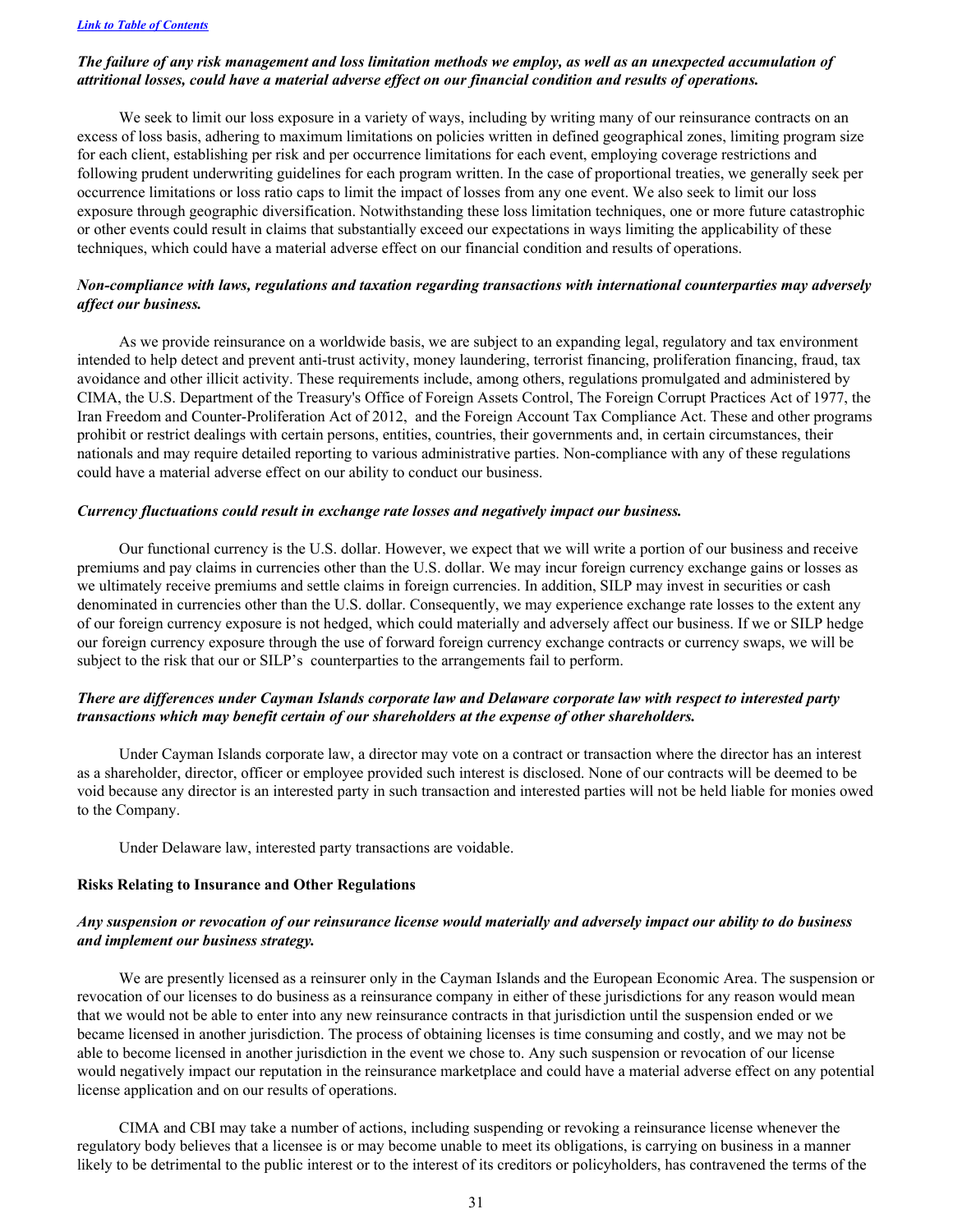Act or has otherwise behaved in such a manner so as to cause such regulatory body to call into question the licensee's fitness to conduct regulated activity.

Further, based on statutes, regulations and policies in their respective jurisdictions, CIMA and CBI may suspend or revoke our license if:

- we cease to carry on reinsurance business;
- the direction and management of our reinsurance business has not been conducted in a fit and proper manner;
- a person holding a position as a director, manager or officer is not a fit and proper person to hold the respective position; or
- we become bankrupt or go into liquidation or we are wound up or otherwise dissolved.

Similarly, if CIMA suspended or revoked our license, we could lose our exemption under the Investment Company Act of 1940, as amended (the "Investment Company Act") (See "— *We are subject to the risk of possibly becoming an investment company under U.S. federal securities law*.")

### *Our reinsurance subsidiaries are subject to minimum capital and surplus requirements, and our failure to meet these requirements could subject us to regulatory action.*

The Insurance (Capital and Solvency) (Classes B, C, and D Insurers) Regulations, (2018 Revision) (the "Capital and Solvency Regulations") impose on Greenlight Re a minimum capital requirement of US\$50 million, a prescribed capital requirement of US\$222.6 million and a requirement to maintain solvency equal to or in excess of the total prescribed capital requirement (the "Capital Requirements"). At December 31, 2021, Greenlight Re was in compliance with the Capital Requirements.

Under the prudential regime applying prior to the introduction of Solvency II, GRIL, our Irish subsidiary, was required to maintain statutory reserves, particularly in respect of underwriting liabilities. GRIL is required to comply with risk-based solvency requirements under Solvency II including calculating and maintaining a minimum capital requirement and solvency capital requirement. At December 31, 2021, GRIL's minimum capital requirement and solvency capital requirement was approximately \$10.6 million and \$42.6 million, respectively. At December 31, 2021, GRIL has been in compliance with the capital requirements required under the Irish Insurance Acts and Regulations.

Any failure to meet applicable requirements or minimum statutory capital requirements could subject us to further examination or action by regulators, including restrictions on dividend payments, limitations on our writing of additional business or engaging in financial or other activities, enhanced supervision, financial or other penalties or liquidation. Further, any changes in existing risk based capital requirements or minimum statutory capital requirements may require us to increase our statutory capital levels, which we might be unable to do.

#### *We are a holding company that depends on the ability of our subsidiaries to pay dividends.*

We are a holding company and do not have any significant operations or assets other than our ownership of the shares of our subsidiaries. Dividends and other permitted distributions from our subsidiaries are our primary source of funds to meet ongoing cash requirements, including future debt service payments, if any, and other corporate expenses, and to repurchase shares or pay dividends to our shareholders if we choose to do so. Some of our subsidiaries are subject to significant regulatory restrictions limiting their ability to declare and pay dividends. The inability of our subsidiaries to pay dividends in an amount sufficient to enable us to meet our cash requirements at the holding company level could have an adverse effect on our operations and our ability to repurchase shares or pay dividends to our shareholders if we choose to do so and/or meet our debt service obligations, if any.

To the extent any of our subsidiaries located in jurisdictions other than the Cayman Islands consider declaring dividends, such subsidiaries are required to comply with restrictions set forth under applicable law and regulations in such other jurisdictions. These restrictions could adversely impact the Company.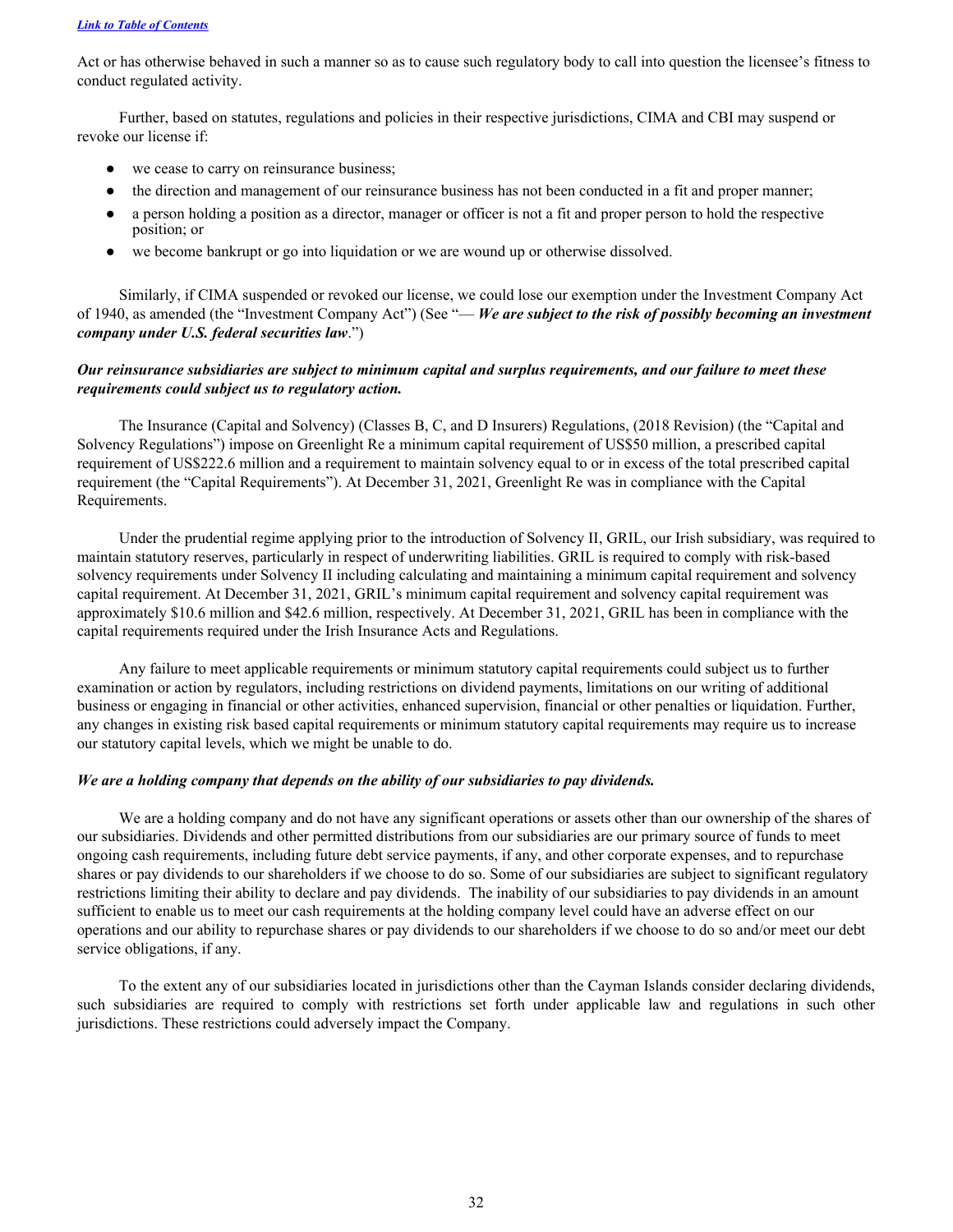#### *We are subject to the risk of possibly becoming an investment company under U.S. federal securities law.*

In the United States, the Investment Company Act regulates certain companies that invest in or trade securities. We rely on an exemption under the Investment Company Act for an entity organized and regulated as a foreign insurance company which is engaged primarily and predominantly in the reinsurance of risks on insurance agreements. The law in this area is subjective and there is a lack of guidance as to the meaning of "primarily and predominantly" under the relevant exemption to the Investment Company Act. For example, there is no standard for the amount of premiums that need to be written relative to the level of an entity's capital in order to qualify for the exemption. If this exemption were deemed inapplicable, we would have to register under the Investment Company Act as an investment company. Registered investment companies are subject to extensive, restrictive and potentially adverse regulation relating to, among other things, operating methods, management, capital structure, leverage, dividends and transactions with affiliates. Registered investment companies are not permitted to operate their business in the manner in which we operate our business, nor are registered investment companies permitted to have many of the relationships that we have with our affiliated companies. Accordingly, we likely would not be permitted to engage DME Advisors as our investment advisor, unless we obtained board and shareholder approvals under the Investment Company Act. If DME Advisors were not our investment advisor, we would seek to identify and retain another investment advisor with a valueoriented investment philosophy. If we could not identify or retain such an advisor, we would be required to make substantial modifications to our investment strategy. Any such changes to our investment strategy could materially and adversely impact our investment results, financial condition and our ability to implement our business strategy.

If at any time it were established that we had been operating as an investment company in violation of the registration requirements of the Investment Company Act, there would be a risk, among other material adverse consequences, that we could become subject to monetary penalties or injunctive relief, or both, or that we would be unable to enforce contracts with third parties or that third parties could seek to obtain rescission of transactions with us undertaken during the period in which it was established that we were an unregistered investment company.

To the extent that the laws and regulations change in the future so that contracts we write are deemed not to be reinsurance contracts, we will be at greater risk of not qualifying for the Investment Company Act exception. Additionally, it is possible that our classification as an investment company would result in the suspension or revocation of our reinsurance license.

### *Insurance regulations to which we are, or may become, subject, and potential changes thereto, could have a significant and negative effect on our business.*

We currently are admitted to do business in the Cayman Islands and the European Economic Area. Our operations in each of these jurisdictions are subject to varying degrees of regulation and supervision. The laws and regulations of the jurisdictions in which our subsidiaries are domiciled require that, among other things, these subsidiaries maintain minimum levels of statutory or regulatory capital, surplus and liquidity, meet solvency standards, submit to periodic examinations of their financial condition and restrict payments of dividends and reductions of capital. Statutes, regulations and policies that our subsidiaries are subject to may also restrict the ability of these subsidiaries to write insurance and reinsurance policies, make certain investments and distribute funds.

More specifically with respect to our Irish subsidiary, European legislation known as "Solvency II", was introduced with effect from January 1, 2016 and governs the prudential regulation of insurers and reinsurers, and requires insurers and reinsurers in Europe to meet risk-based solvency requirements. It also imposes group solvency and governance requirements on groups with insurers and/or reinsurers operating in the European Economic Area. A number of European Commission delegated acts and technical standards have been adopted, which set out more detailed requirements based on the overarching provisions of the Solvency II Directive. However, further delegated acts, technical standards and guidance are likely to be published on an ongoing basis.

 Although we do not presently expect that we will be admitted to do business in any other jurisdiction other than the Cayman Islands and the European Economic Area, we cannot provide assurance that insurance regulators in the United States or elsewhere will not review our activities and claim that we are subject to such jurisdiction's licensing requirements. In addition, we are subject to indirect regulatory requirements imposed by jurisdictions that may limit our ability to provide reinsurance. For example, our ability to write reinsurance may be subject, in certain cases, to arrangements satisfactory to applicable regulatory bodies, and proposed legislation and regulations may have the effect of imposing additional requirements upon, or restricting the market for, non-U.S. reinsurers such as Greenlight Re and GRIL, with whom domestic companies may place business. We do not know of any such proposed legislation pending at this time.

We may not be able to comply fully with, or obtain desired exemptions from, revised statutes, regulations and policies that currently, or may in the future, govern the conduct of our business. Failure to comply with, or to obtain desired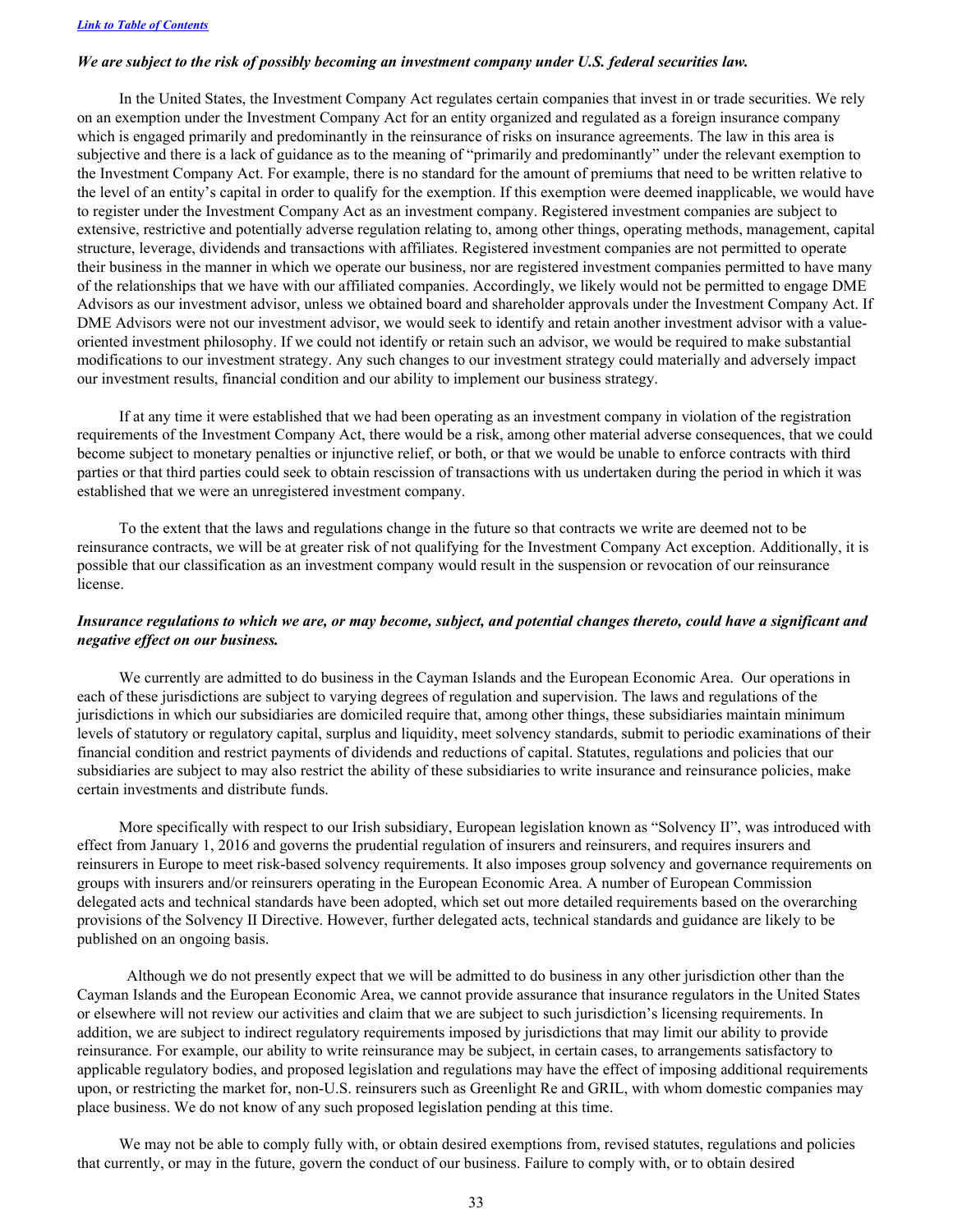authorizations and/or exemptions under, any applicable laws could result in restrictions on our ability to do business or undertake activities that are regulated in one or more of the jurisdictions in which we operate and could subject us to fines and other sanctions. The Monetary Authority Act (2020 Revision) includes amendments that provide for a specific administrative fines framework whereby CIMA has been granted the power to issue monetary penalties up to 1 million Cayman Dollars for a very serious breach.

In addition, governmental authorities worldwide have become increasingly interested in potential risks posed by the insurance industry as a whole, and to the commercial and financial systems in general. While we cannot predict the exact nature, timing or scope of possible governmental initiatives, there may be increased regulatory intervention in our industry in the future. Changes in the laws or regulations to which our subsidiaries are subject or may become subject, or in the interpretations thereof by enforcement or regulatory agencies, could have a material adverse effect on our business.

#### **Risks Relating to Our Investment Strategy and Our Investment Advisor**

#### *SILP may be concentrated in a few large positions, which could result in investment volatility and large losses.*

Our investment guidelines provide that SILP may commit up to, but not more than, 10% of Greenlight Re Surplus (as defined in the SILP LPA) and 7.5% of GRIL Surplus (as defined in the SILP LPA) to any single investment, unless a waiver has been obtained by the board of directors of Greenlight Re or GRIL, as applicable. At December 31, 2021, SILP, along with certain affiliates of DME Advisors, collectively owned 34.3% of of Green Brick Partners, Inc., a publicly traded company (NYSE: GRBK) (the "GRBK Shares"). At December 31, 2021, SILP had invested more than 10% of Greenlight Re Surplus in GRBK. Under applicable securities laws, DME Advisors may be unable to, or be limited in its ability to trade GRBK Shares of behalf of SILP. As of the date of this filing, the board of directors of Greenlight Re had waived the applicable investment guidelines to allow SILP's investment in the GRBK Shares to exceed the 10% threshold. The board of directors of Greenlight Re and GRIL may grant future waivers relating to the GRBK Shares.

In addition, GRIL's investment guidelines require that the 10 largest investments shall not constitute more than 40% of the GRIL Surplus and GRIL's investment portfolio shall at all times, unless waived by the GRIL board of directors, be composed of a minimum of 50 debt or equity securities of publicly traded companies. From time to time SILP may hold a few, relatively large security positions in relation to our capital accounts. Since SILP may not be widely diversified by security or by industry, it may be subject to more rapid changes in value than would be the case if our investment portfolio were required to maintain a wide diversification among companies, securities industries and types of securities.

### *Under the SILP LPA, we are contractually obligated to invest substantially all our assets in SILP with certain exceptions. SILP's performance depends on the ability of DME Advisors to select and manage appropriate investments.*

In connection with the SILP LPA, DME Advisors acts as the exclusive investment advisor for our investment portfolio. Pursuant to the SILP LPA, we are contractually obligated to use commercially reasonable efforts to cause substantially all investable assets of Greenlight Re and GRIL, with limited exceptions, to be contributed to SILP. Additionally, we are restricted from making additional contributions of assets that would cause the capital account balances of Greenlight Re and GRIL to represent more than 90% of the aggregate capital account balances of all of the partners of SILP. Although DME Advisors is contractually obligated to follow the investment guidelines of both Greenlight Re and GRIL, we cannot provide assurance as to how DME Advisors will allocate our investable assets to different investment opportunities. DME Advisors may allocate our capital accounts to long and short equity positions, debt and derivatives, which could increase the level of risk to which our investment portfolio will be exposed.

The performance of our investment portfolio depends to a great extent on the ability of DME Advisors to select and manage appropriate investments for SILP. We cannot provide assurance that DME Advisors will be successful in meeting our investment objectives. The failure of DME Advisors to perform adequately could materially and adversely affect our business, results of operations and financial condition.

### *Our investment performance depends in part on the performance of SILP, and may suffer as a result of adverse financial market developments or other factors that impact our liquidity, which could in turn adversely affect our financial condition and results of operations.*

Our operating results depend in part on the performance of SILP. We cannot provide assurance that DME Advisors on behalf of SILP will successfully structure investments in relation to our liquidity needs or liabilities. Failure to do so could force us to withdraw investments from SILP at a significant loss or at prices that are not optimal, which could materially and adversely affect our financial results.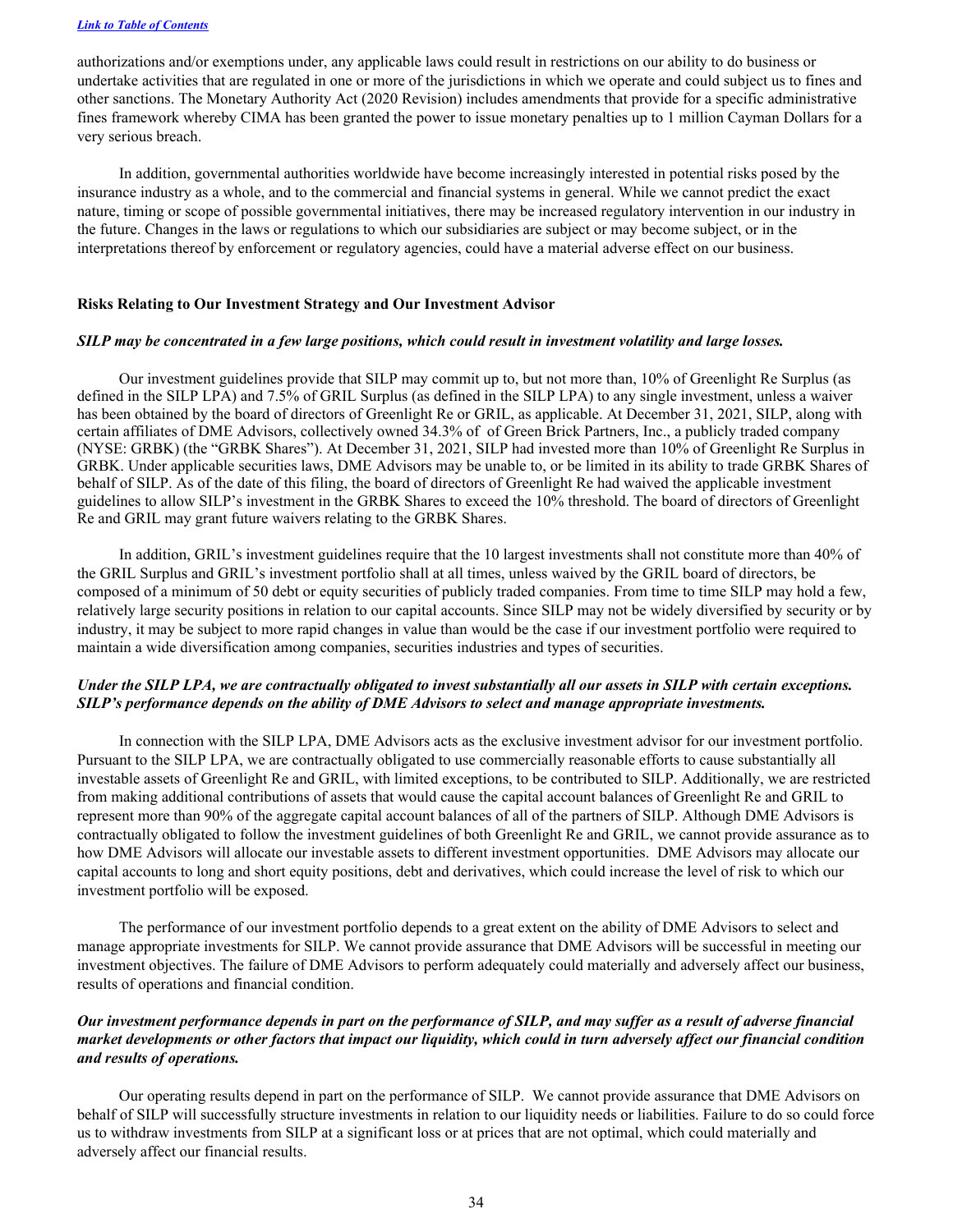The risks associated with the value-oriented investment strategy expected to be employed by SILP may be substantially greater than the risks associated with traditional fixed-income investment strategies. In addition, long equity investments may generate losses if the market declines. Similarly, short equity investments may generate losses in a rising market. The success of the investment strategy may also be affected by general economic conditions. Unexpected market volatility and illiquidity associated with our investment in SILP could materially and adversely affect our investment results, financial condition or results of operations.

#### *The performance of our Innovations investments could result in financial losses and reduce our capital.*

Our Innovations investments include private investments and unlisted equities in early stage or start-up entities for which no active market may exit. The valuation of these investments on our consolidated balance sheet may differ significantly from the values that would be used if ready markets existed for the securities representing interests in the relevant entities. If we were to sell these assets (which may be necessary if we need liquidity to pay claims or other expenses), the proceeds may be significantly lower than our carrying values. Furthermore, some of our Innovations investments may be subject to restrictions on redemptions and sales that limit our ability to liquidate these investments in the short term. Our Innovations investments may become concentrated in a limited number of entities or have significant exposure to certain geographic areas or economic sectors. Concentration of investments can increase investment risk and volatility. Any of the foregoing could result in a decline in our investment performance and capital resources, and accordingly, adversely affect our financial results.

#### *SILP effectuates short sales that subject our capital accounts to material and adverse loss potential.*

SILP enters into transactions in which it sells a security it does not own, which we refer to as a short sale, in anticipation of a decline in the market value of the security. Short sales subject our capital accounts to material and adverse loss potential since the market price of securities sold short may continuously increase. SILP may mitigate such losses by buying back the securities sold short before the market price has increased significantly but we have no control over such mitigation, if any. Under adverse market conditions, SILP might have difficulty borrowing securities to meet short sale delivery obligations and may have to cover short sales at suboptimal prices.

Several securities have recently been targeted for trading by participants on social media platforms in part due to the amount of short interest in the security. If SILP holds a short interest in a targeted security, the short interest may attract social media attention and related trading. Given changes to market structure and the low cost of trading for retail clients, the volume of social-media related trading may be significant, which could raise a targeted security's share price. The borrowing costs for short securities increases as the price of the security increases (and may typically only be ended through purchases of securities). As a result, social-media-related trading may cause SILP to incur outsize losses or to exit short positions earlier than it normally would so exit. It is possible that U.S. lawmakers and regulators may react to the volatility related to social-media related trading and restrict, or require the public reporting of, short interest, which may limit SILP's ability to achieve its trading objectives.

### *Under our investment management structure, we have limited control over SILP.*

Under the SILP LPA, subject to the investment guidelines and certain other conditions, DME II has complete and exclusive power and responsibility for all investment and investment management decisions to be undertaken on behalf of SILP and for managing and administering the affairs of SILP, and has the power and authority to do all things that it, as the general partner, considers necessary or desirable to carry out its duties thereunder including the power to delegate its authorities. While SILP is not, and is not expected to be registered as an "investment company" under the Investment Company Act of 1940 or any comparable U.S. regulatory requirements, the general partner, or its designee, may resign or withdraw from SILP and may admit new limited partners to SILP without our consent, which may cause SILP to be deemed an "investment company" under the Investment Company Act of 1940.

We have no right to remove the general partner of SILP and do not have any right to participate in the conduct or management of SILP, other than by amending our investment guidelines.

### *The historical performance of DME Advisors and its affiliates should not be considered as indicative of the future results of our investment portfolio or of our future results or of any returns expected on our Class A ordinary shares.*

The historical returns of SILP and other the funds managed by DME Advisors and its affiliates are not directly linked to our Class A ordinary shares. Results for our investment in SILP could differ from results of the other funds managed by DME Advisors and its affiliates as a result of restrictions imposed by our investment guidelines and other factors.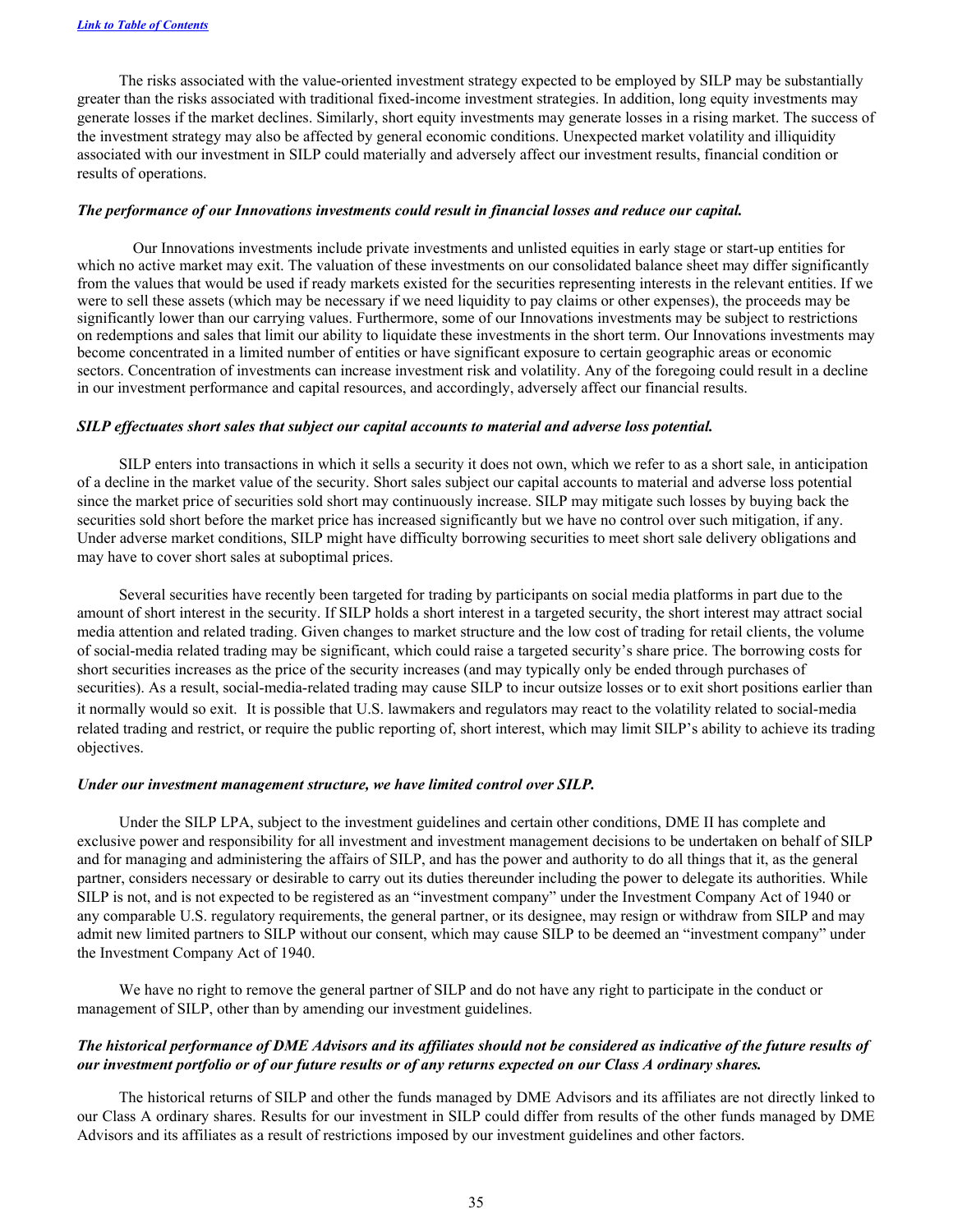Even if our investment in SILP generates investment income in a given period, our overall performance could be adversely affected by losses generated by our reinsurance operations. Poor performance of SILP will cause a decline in our revenue and will therefore have a negative effect on our financial performance.

### *The historical performance of DME Advisors and its affiliates may impact our A.M. Best rating.*

The historical performance of DME Advisors and its funds, including SILP, is not necessarily indicative of future results, but losses incurred to date may be taken into account by A.M. Best & Co. and may adversely affect our financial strength rating. See "Item 1A. Risk Factors - Risks Relating to Our Business - *"A downgrade or withdrawal of either of our A.M. Best ratings would materially and adversely affect our ability to implement our business strategy successfully.*".

If A.M. Best downgrades our ratings, we cannot provide assurance that our regulators, CIMA and CBI, would continue to authorize our current investment strategy.

## *Apart from funds required for collateral purposes, substantially all of our investable assets are or are expected to be invested with SILP and, as a result, we depend upon DME II to implement our investment strategy.*

Apart from funds required for collateral purposes, risk management and other operational needs, substantially all of our investable assets are or are expected to be invested with SILP and, as a result, we depend upon DME II to implement our investment strategy. Accordingly, the diminution or loss of the services of DME II could significantly affect SILP and our business. DME II, in turn, is dependent on the talents, efforts and leadership of DME Advisors' principals. The diminution or loss of the services of DME Advisors' principals, or diminution or loss of their reputation or any negative market or industry perception arising from that diminution or loss, could have a material adverse effect on our business. In addition, the loss of DME Advisors' key personnel, or DME Advisors' inability to hire and retain other key personnel, over which we have no control, could delay or prevent DME Advisors from fulfilling its obligations pursuant to the IAA, which could materially and adversely affect SILP's performance and correspondingly our business and financial performance.

## *Our investment performance may suffer as a result of adverse financial market developments or other factors that impact our liquidity, which could in turn adversely affect our financial condition and results of operations.*

We may derive a significant portion of our income from our investment portfolio. As a result, our operating results depend in part on the performance of our investment portfolio managed by DME Advisors. We strive to structure our investments in a manner that recognizes our liquidity needs for future liabilities. We cannot provide assurance that DME Advisors will successfully structure the investments in SILP in relation to our anticipated liabilities. Failure to do so could force us to liquidate investments at a significant loss or at prices that are not optimal, which could materially and adversely affect our financial results.

The risks associated with DME Advisors' value-oriented investment strategy may be substantially greater than the risks associated with traditional fixed-income investment strategies. In addition, long equity investments may generate losses if the market declines. Similarly, short equity investments may generate losses in a rising market. The success of our investment strategy may also be affected by general economic conditions. Unexpected market volatility and illiquidity associated with our investments could materially and adversely affect our investment portfolio results.

## *Potential conflicts of interest with DME Advisors may exist that could adversely affect us.*

In addition to managing SILP, DME Advisors, its principals and their affiliates may engage in investment and trading activities for their own accounts and/or for the accounts of third parties. None of DME Advisors or its principals, including David Einhorn, Chairman of our Board of Directors and the President of Greenlight Capital, Inc., are obligated to devote any specific amount of time to our investment in SILP. Affiliates of DME Advisors, including Greenlight Capital, Inc., manage and expect to continue to manage other client accounts, some of which have objectives similar to SILP, including collective investment vehicles managed by DME Advisors' affiliates and in which DME Advisors or its affiliates may have an equity interest. Pursuant to the SILP LPA and the IAA, DME Advisors has the exclusive right to manage SILP and is required to follow our investment guidelines and act in a manner that is fair and equitable in allocating investment opportunities to us, but neither the SILP LPA or the IAA impose any specific obligations or requirements concerning allocation of time, effort or investment opportunities to us or any restriction on the nature or timing of investments for accounts that DME Advisors or its affiliates may manage. If we compete for any investment opportunity with another entity that DME Advisors or its affiliates manage, DME Advisors is not required to afford SILP exclusivity or priority. DME Advisors' interest and the interests of its affiliates, including Greenlight Capital, Inc., may at times conflict, possibly to DME Advisors' detriment, which, in turn, may potentially adversely affect SILP's investment opportunities and returns, and correspondingly, our investment portfolio.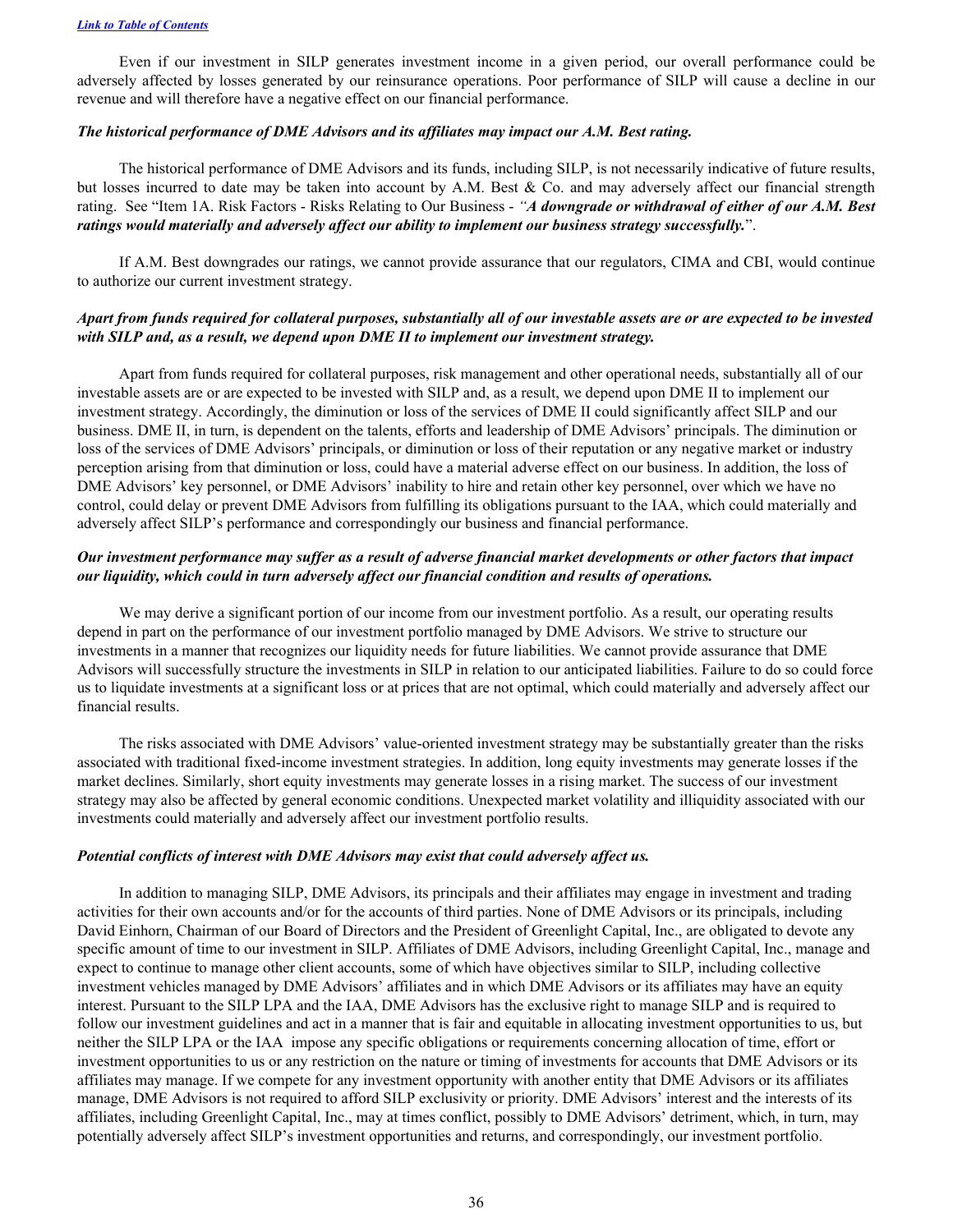Mr. Einhorn, Chairman of our Board of Directors, is not, under Cayman Islands law, legally restricted from participating in making decisions with respect to Greenlight Re's investment guidelines. Accordingly, his involvement as a member of the Boards of Directors of Greenlight Capital Re, Ltd. and Greenlight Re may lead to a conflict of interest.

DME Advisors and its affiliates may also manage accounts whose advisory fee schedules, investment objectives and policies differ from those of SILP, which may cause DME Advisors and its affiliates to effect trading in one account that may have an adverse effect on another account, including SILP. We do not have the contractual right to inspect the trading records of DME Advisors or its principals.

#### *If DME Advisor's risk management systems are ineffective, we may be exposed to material unanticipated losses.*

DME Advisors continually refines its risk management techniques, strategies and assessment methods. However, its risk management techniques and strategies do not fully mitigate the risk exposure of its funds and managed accounts, including SILP, in all economic or market environments, or against all types of risk, including risks that it might fail to identify or anticipate. Any failures in DME Advisors' risk management techniques and strategies to accurately quantify risk exposure could limit the risk-adjusted returns of SILP. In addition, any risk management failures could cause losses to be significantly greater than historical measures predict. DME Advisors' approach to managing those risks could prove insufficient, exposing SILP, and correspondingly our investment portfolio, to material unanticipated or material losses.

## *We and SILP are exposed to credit risk primarily from the possibility that counterparties may default on their obligations to us.*

We and SILP are exposed to credit risk primarily from the possibility that counterparties may default on their obligations to us or it. The amount of the maximum exposure to credit risk is indicated by the carrying value of our and SILP's financial assets. In addition, SILP holds the securities of our investment portfolio with prime brokers and have credit risk from the possibility that one or more of them may default on their obligations to SILP. Other than our investment in derivative contracts and corporate debt, if any, and the fact that our investments are held by prime brokers and custodians on our behalf, we have no other significant concentrations of credit risk in our investment portfolio.

Issuers or borrowers whose securities or debt SILP holds, customers, reinsurers, clearing agents, exchanges, clearing houses and other financial intermediaries and guarantors may default on their obligations to us and/or SILP due to bankruptcy, insolvency, lack of liquidity, adverse economic conditions, operational failure, fraud or other reasons. Such defaults could have a significant and negative effect on us and/or SILP, and, correspondingly, our investment portfolio and our results of operations, financial condition and cash flows.

## *SILP may trade on margin and use other forms of financial leverage, which may increase the risk of our investment portfolio.*

Our investment guidelines provide SILP with the ability to trade on margin and use other forms of financial leverage. Fluctuations in the market value of our investment in SILP could have a disproportionately large effect in relation to our capital. Any event which may adversely affect the value of positions SILP holds could materially and adversely affect the net asset value of our investment portfolio and thus our results of operations.

### *SILP may transact in derivatives trading, which may increase the risk of our investment portfolio.*

Derivative instruments, or derivatives, include futures, options, swaps, structured securities and other instruments and contracts that derive their value from one or more underlying securities, financial benchmarks, currencies, commodities or indices. There are a number of risks associated with derivatives trading. Because many derivatives are leveraged, a relatively small adverse market movement may result in a substantial loss, and may potentially expose us to a loss exceeding the original amount invested. Derivatives may also expose SILP, and correspondingly, our investment portfolio, to liquidity risk as there may not be a liquid market within which to close or dispose of outstanding derivative contracts. The counterparty risk lies with each party with whom SILP contracts for the purpose of making derivative investments. In the event of the counterparty's default, SILP will generally only rank as an unsecured creditor and risk the loss of all or a portion of the amounts SILP is contractually entitled to receive.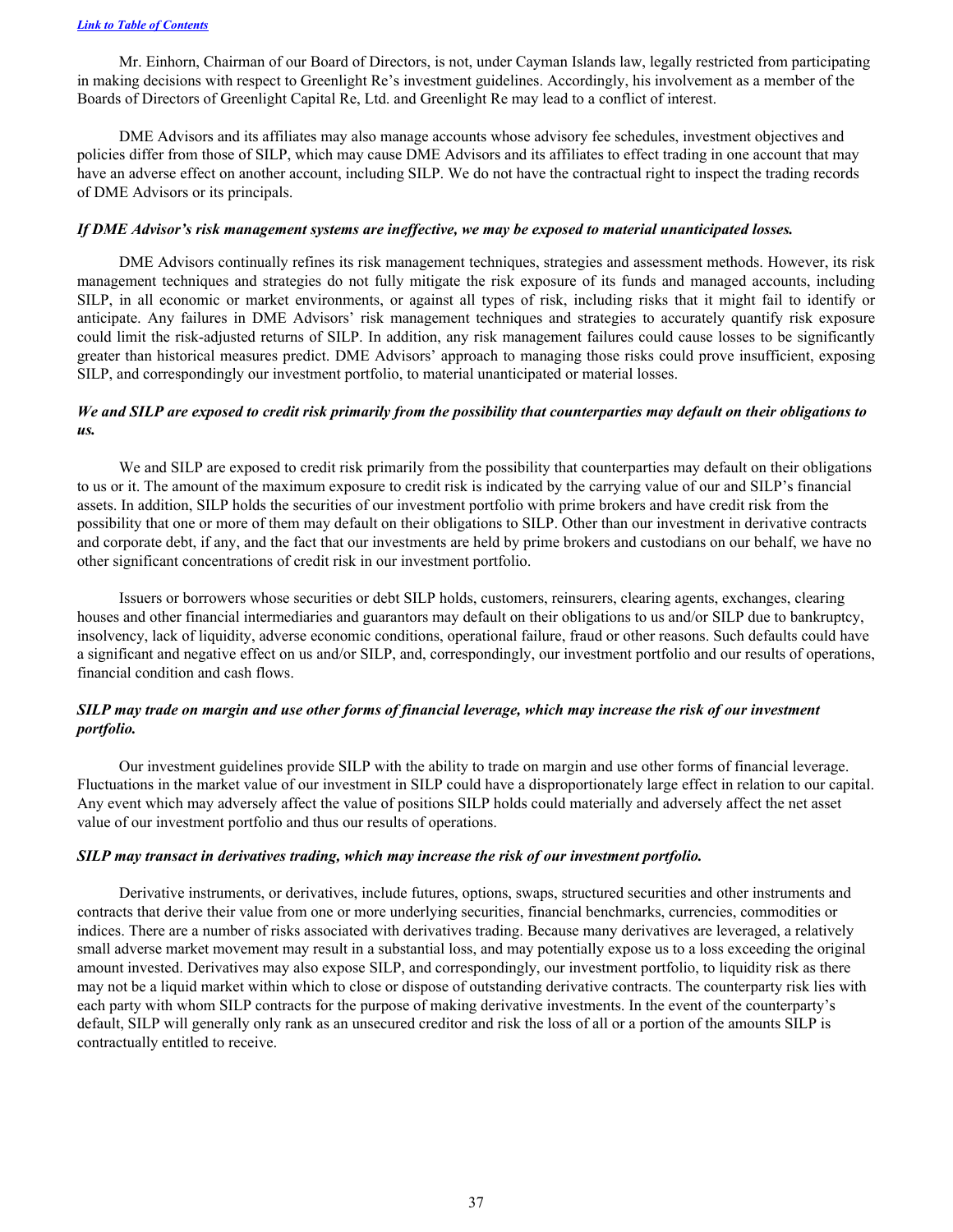#### *The compensation arrangements of SILP may create an incentive to effect transactions that are risky or speculative.*

Pursuant to the SILP LPA each of Greenlight Re and GRIL is obligated to pay a performance allocation to DME II at the end of each performance period based on its positive performance change to its capital account, subject to a modified loss carry forward provision.

The loss carry forward provision contained in the SILP LPA allows DME II to earn reduced performance allocation of 10% of profits in any year subsequent to the year in which SILP has incurred a loss, until all losses are recouped and an additional amount equal to 150% of the loss is earned.

While the performance compensation arrangement contained in the SILP LPA provides that losses will be carried forward as an offset against net profits in subsequent periods, DME II and DME Advisors generally will not otherwise be penalized for losses or decreases in the value of our portfolio under the SILP LPA. These performance compensation arrangements may create an incentive for DME Advisors to engage in transactions that focus on the potential for short-term gains rather than long-term growth or that are particularly risky or speculative.

## *DME Advisors' representatives' service on boards and committees may place trading restrictions on our investments and may subject us to indemnification liability.*

DME Advisors may from time to time place its or its affiliates' representatives on creditors' committees and/or boards of certain companies in which SILP has invested. While such representation may enable DME Advisors to enhance the sale value of SILP's investments, it may also prevent SILP from freely disposing of our investments and may subject us to indemnification liability. The IAA provides for the indemnification of DME Advisors or any other person designated by DME Advisors for claims arising from such board representation.

## *The ability to use "soft dollars" may provide DME Advisors with an incentive to select certain brokers that may take into account benefits to be received by DME Advisors.*

DME Advisors is entitled to use so-called "soft dollars" generated by commissions paid in connection with transactions for SILP to pay for certain of DME Advisors' operating and overhead costs, including the payment of all or a portion of its costs and expenses of operation. "Soft dollars" are a means of paying brokerage firms for their services through commission revenue, rather than through direct payments. DME Advisors only uses soft dollars to pay for expenses that would otherwise be borne by SILP and certain other co-managed funds. However, DME Advisors' right to use soft dollars may give DME Advisors an incentive to select brokers or dealers for our transactions, or to negotiate commission rates or other execution terms, in a manner that takes into account the soft dollar benefits received by DME Advisors rather than giving exclusive consideration to the interests of our investment portfolio and, accordingly, may create a conflict.

### *The SILP LPA limits our ability to use another investment manager.*

The SILP LPA restricts our ability to manage our investment portfolio outside of SILP. Because the SILP LPA contains exclusivity and limited termination provisions, we are unable to use other investment managers for so long as Greenlight Re and GRIL are limited partners in SILP. Although we may withdraw funds from SILP for operational purposes by giving three day's notice, Greenlight Re or GRIL may withdraw as a limited partner upon notice only on the Greenlight Re Relevant Date or the GRIL Relevant Date (as defined in the SILP LPA) or "for cause", which is defined as:

- a material violation of applicable law relating to DME II's or DME Advisors' advisory business;
- DME II's or DME Advisors' gross negligence, willful misconduct or reckless disregard of DME II's obligations under the SILP LPA or DME Advisors' obligations under the IAA;
- a material breach by DME II or DME Advisors of Greenlight Re's or GRIL's investment guidelines that is not cured within a 15-day period; or
- a material breach by DME II or DME Advisors of its obligations under 5.2 of the SILP LPA, which relate to timely redemption of partnership interests.

In addition, GRIL may withdraw as a limited partner in SILP due to unsatisfactory long term performance of DME II or DME Advisors, as determined solely by the Board of Directors of GRIL at the end of each fiscal year during the term of the SILP LPA.

Greenlight Re may not withdraw as a limited partner in SILP on the basis of performance. If Greenlight Re becomes dissatisfied with the results of the investment performance of SILP, we will be unable to hire new investment managers unless the SILP LPA is terminated for cause.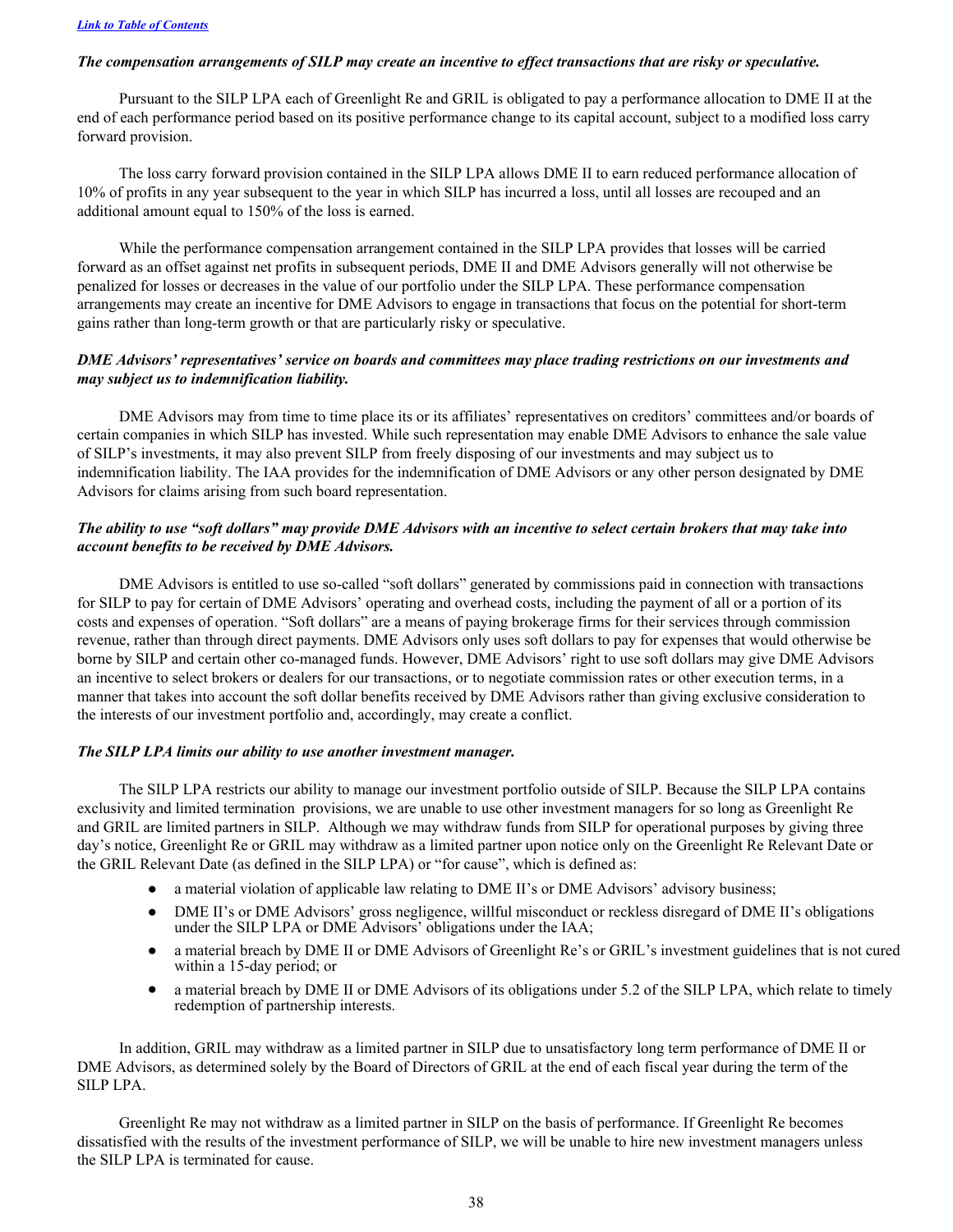## *Certain investments made by SILP may have limited liquidity and lack valuation data, which could create a conflict of interest.*

Our investment guidelines provide SILP with the flexibility to invest in certain securities with limited liquidity or no public market. This lack of liquidity may adversely affect the ability of SILP to execute trade orders at desired prices and may impact our ability to fulfill our underwriting payment obligations. To the extent that SILP invests in securities or instruments for which market quotations are not readily available, under the terms of the IAA the valuation of such securities and instruments for purposes of compensation will be determined by DME Advisors, whose determination, subject to audit verification, will be conclusive and binding in the absence of bad faith or manifest error. Because the IAA gives DME Advisors the power to determine the value of securities with no readily discernible market value, and because the calculation of DME Advisors' fee is based on the value of the investment account, a conflict exists as DME Advisors may be incentivized to place a higher valuation on such securities.

In addition, for all securities traded on public exchanges, each exchange typically has the right to suspend or limit trading in all securities it lists. Such a suspension could render it impossible to liquidate positions and thereby expose SILP, and correspondingly us, to losses.

## *Increased regulation or scrutiny of alternative investment advisors may affect DME II and DME Advisors' ability to manage SILP or affect our business reputation.*

The regulatory environment for investment managers is evolving, and changes in the regulation of managers may adversely affect the ability of DME Advisors to obtain the leverage it might otherwise obtain or to pursue its trading strategies. In addition, the securities and futures markets are subject to comprehensive statutes, regulations and margin requirements. The SEC, other regulators and self-regulatory organizations and exchanges are authorized to take extraordinary actions in the event of market emergencies. The regulation of derivatives transactions and funds that engage in such transactions is an evolving area of law and is subject to modification by government and judicial action. Any future regulatory change could have a significant negative impact on our financial condition and results of operations.

Short sale transactions have been subject to increased regulatory scrutiny, including the imposition of restrictions on short selling certain securities and reporting requirements. Our ability to execute a short selling strategy may be materially and adversely impacted by new temporary and/or permanent rules, interpretations, prohibitions, and restrictions adopted in response to these adverse market events. Temporary restrictions and/or prohibitions on short selling activity may be imposed by regulatory authorities with little or no advance notice and may impact prior and future trading activities of our investment portfolio. Additionally, the SEC, its non-U.S. counterparts, other governmental authorities and/or self-regulatory organizations may at any time promulgate permanent rules or interpretations consistent with such temporary restrictions or that impose additional or different permanent or temporary limitations or prohibitions. The SEC might impose different limitations and/or prohibitions on short selling from those imposed by various non-U.S. regulatory authorities. These different regulations, rules or interpretations might have different effective periods.

Regulatory authorities may, from time-to-time, impose restrictions that adversely affect our ability to borrow certain securities in connection with short sale transactions. In addition, traditional lenders of securities might be less likely to lend securities under certain market conditions. As a result, we may not be able to effectively pursue a short selling strategy due to a limited supply of securities available for borrowing. We may also incur additional costs in connection with short sale transactions, including, if SILP is required to enter into a borrowing arrangement in advance of any short sales. Moreover, the ability to continue to borrow a security is not guaranteed and we are subject to strict delivery requirements. The inability to deliver securities within the required time frame may subject us to mandatory close out by the executing broker-dealer. A mandatory close out may subject us to unintended costs and losses. Certain action or inaction by third parties, such as executing broker-dealers or clearing broker-dealers, may materially impact our ability to effect short sale transactions.

### *SILP may invest in securities based outside the United States which may be riskier than securities of United States issuers.*

Under our investment guidelines, SILP may invest in securities of issuers organized or based outside the United States. These investments may be subject to a variety of risks and other special considerations not affecting securities of U.S. issuers. Many foreign securities markets are not as developed or efficient as those in the United States. Securities of some foreign issuers are less liquid and more volatile than securities of comparable U.S. issuers. Similarly, volume and liquidity in many foreign securities markets are less than in the United States and, at times, price volatility can be greater than in the United States. Non-U.S. issuers may be subject to less stringent financial reporting and informational disclosure standards, regulatory oversight, practices and requirements than those applicable to U.S. issuers.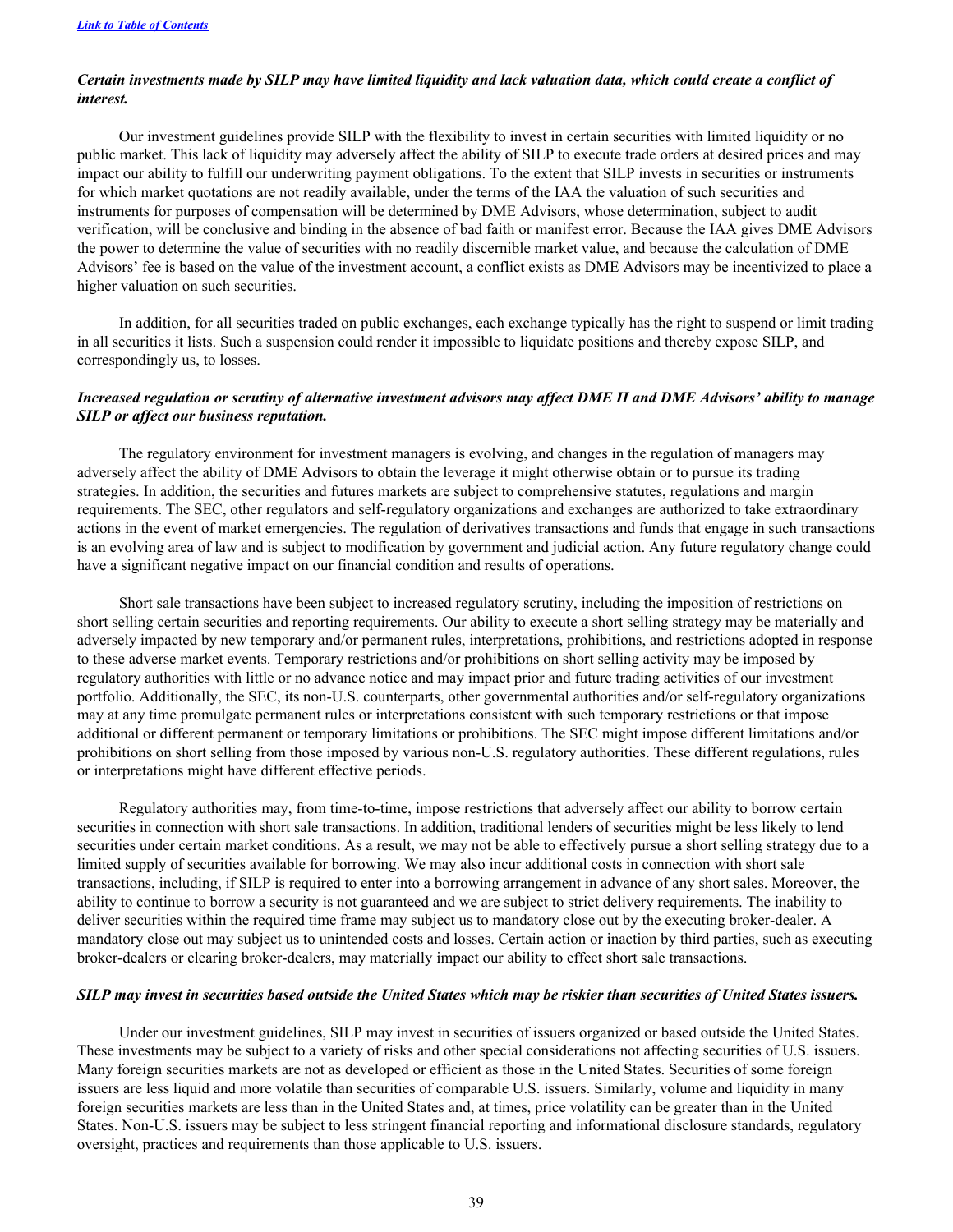# **Risks Relating to our Class A Ordinary Shares**

# *Our level of debt may have an adverse impact on our liquidity, restrict our current and future operations, particularly our ability to respond to business opportunities, and increase our vulnerability to adverse economic and industry conditions.*

In August 2018, we sold \$100 million of convertible notes that mature on August 1, 2023. Our level of debt and the provisions of such debt could have significant consequences, which include, but are not limited to, the following:

- limit our ability to obtain additional financing in the future for working capital, capital expenditures, acquisitions or other general corporate purposes;
- require a substantial portion of our cash flows to be dedicated to debt service payments instead of other purposes, thereby reducing the amount of cash flows available for working capital, capital expenditures, acquisitions and other general corporate purposes;
- discourage an acquisition of us by a third party;
- place us at a competitive disadvantage to competitors carrying less debt; and
- make us more vulnerable to economic downturns and limiting our ability to withstand competitive pressures or take advantage of new opportunities to grow our business.

We may from time to time seek to refinance our indebtedness by issuing additional shares of our common stock in one or more securities offerings. Such securities offerings may dilute our existing shareholders, reduce the value of our common stock, or both. Because our decision to issue securities depends on, among other things, market conditions and other factors beyond our control, we cannot predict or estimate the amount, timing or nature of any future securities offerings. Thus, holders of our common stock bear the risk of our future offerings diluting and potentially reducing the value of our common stock.

# *Conversion of our convertible notes or future sales or issuances of Class A ordinary shares may dilute the ownership interest of existing shareholders, including holders who have previously converted their notes. Such dilution may adversely affect the trading price of our Class A ordinary shares and the convertible notes and the conversion rate of the convertible notes may not be adjusted for all dilutive events.*

We may issue equity securities in the future for a number of reasons, including to finance our operations and business strategy, to acquire assets or companies, to adjust our ratio of debt to equity, or in connection with our incentive and stock option plans. Any issuance of equity securities, including the issuance of shares, if any, upon conversion of the convertible notes, could dilute the interests of our existing shareholders, including holders who have previously received shares upon conversion of their notes, and could substantially affect the trading price of our Class A ordinary shares and the convertible notes. In addition, the anticipated conversion of the convertible notes into our Class A ordinary shares could depress the price of our Class A ordinary shares.

# *We may not be able to pay interest on the convertible notes or settle conversions of the convertible notes in cash or to repurchase the convertible notes upon a fundamental change, and our future debt, if any, may contain limitations on our ability to pay cash upon conversion or repurchase of the convertible notes.*

Holders of notes have the right to require us to repurchase all or a portion of their notes for cash upon the occurrence of a fundamental change under the indenture governing the convertible notes. In addition, upon conversion of the convertible notes, unless we elect to deliver solely Class A ordinary shares to settle such conversion (other than paying cash in lieu of delivering any fractional share), we will be required to make cash payments in respect of the convertible notes being converted. However, we may not have enough available cash or be able to obtain financing on favorable terms, if at all, at the time we are required to make repurchases of convertible notes surrendered therefor or pay cash with respect to the convertible notes being converted.

In addition, our ability to make the required repurchase upon a fundamental change may be limited by law or the terms of other debt agreements or securities. Our failure to pay interest on the convertible notes or to make the required cash repurchase or cash payment, as the case may be, would constitute an event of default under the indenture governing the convertible notes which, in turn, could constitute an event of default under other debt agreements or securities, thereby resulting in their acceleration and required prepayment and thereby further restricting our ability to make such interest payments and repurchases. If, due to a default, the repayment of related indebtedness were to be accelerated after any applicable notice or grace periods, we may not have sufficient funds to repay such indebtedness and the convertible notes. We may be required to refinance all or part of our debt, sell important strategic assets at unfavorable prices, incur additional indebtedness or issue common stock or other equity securities, which we may be unable to do on terms acceptable to us, in amounts sufficient to meet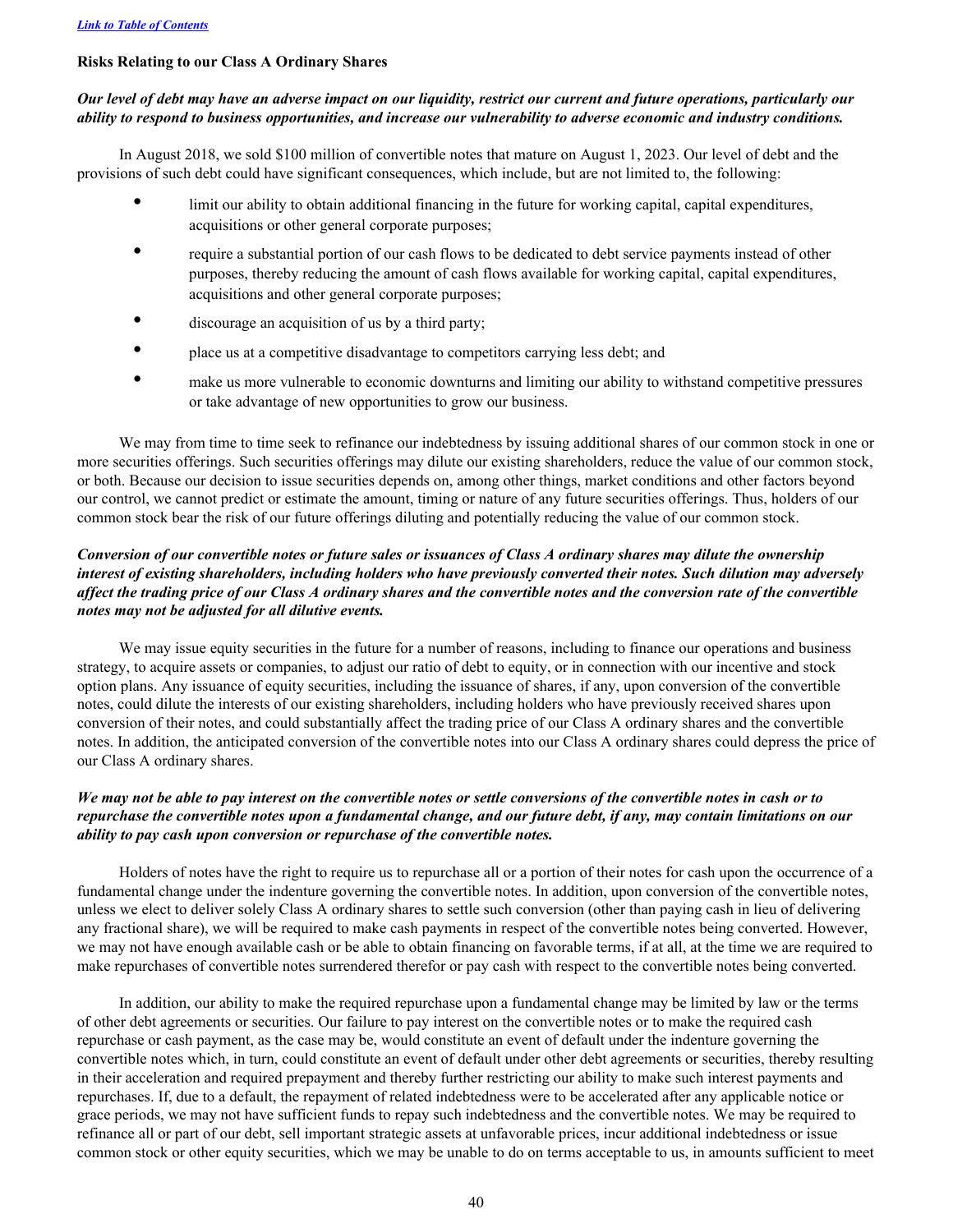our needs or at all.

Our ability to meet the debt service obligations contained in our debt agreements depends on our available cash and our future performance, which will be affected by financial, business, economic and other factors. Our inability to service our debt obligations or refinance our debt could have a material adverse effect on our business, operating results and financial condition. Refinancing our indebtedness may also require us to expense previous debt issuance costs or to incur new debt issuance costs.

## *The accounting method for convertible debt securities that may be settled in cash, such as the convertible notes, could have a material effect on our reported financial results.*

Under Accounting Standards Codification ("ASC") 470-20, *Debt with Conversion and Other Options*, which we refer to as ASC 470-20, an entity must separately account for the liability and equity components of the convertible debt instruments (such as the convertible notes) that may be settled entirely or partially in cash upon conversion in a manner that reflects the entity's economic interest cost. The effect of ASC 470-20 on the accounting for the convertible notes is that the equity component is required to be included in the additional paid-in capital section of shareholders' equity on our consolidated balance sheet, and the value of the equity component would be treated as original issue discount for purposes of accounting for the debt component of the convertible notes. As a result, we are required to record a greater amount of non-cash interest expense in current periods presented as a result of the amortization of the discounted carrying value of the convertible notes to their face amount over the term of the convertible notes. We report lower net income in our financial results because ASC 470-20 requires interest to include both the current period's amortization of the debt discount and the instrument's coupon interest, which could adversely affect our reported or future financial results, the trading price of our Class A ordinary shares and the trading price of the convertible notes.

### *A shareholder may be required to sell its Class A ordinary shares.*

Our Third Amended and Restated Memorandum and Articles of Association, or Articles, provide that we have the option, but not the obligation, to require a shareholder to sell its Class A ordinary shares for their fair market value to us, to other shareholders or to third parties if our Board of Directors determines that ownership of our Class A ordinary shares by such shareholder may result in adverse tax, regulatory or legal consequences to us, any of our subsidiaries or any of our shareholders and that such sale is necessary to avoid or cure such adverse consequences.

## *Provisions of our Articles, the Companies Act of the Cayman Islands and our corporate structure may each impede a takeover, which could adversely affect the value of our Class A ordinary shares.*

Our Articles contain certain provisions that could make it difficult for a third party to acquire us, even if doing so would be beneficial to our shareholders. Our Articles provide that a director may only be removed for "cause" as defined in the Articles, upon the affirmative vote of not less than 50% of the votes cast at a meeting at which more than 50% of our issued and outstanding Class A ordinary shares are represented. Further, under the Amended and Restated Memorandum and Articles of Association of Greenlight Re, a director may only be removed without cause upon the affirmative vote of not less than 80% of the votes cast at a meeting at which more than 50% of our issued and outstanding Class A ordinary shares are represented.

Our Articles permit our Board of Directors to issue preferred shares from time to time, with such rights and preferences as they consider appropriate. Our Board of Directors may authorize the issuance of preferred shares with terms and conditions and under circumstances that could have an effect of discouraging a takeover or other transaction, deny shareholders the receipt of a premium on their Class A ordinary shares in the event of a tender or other offer for Class A ordinary shares and have a depressive effect on the market price of the Class A ordinary shares.

As compared to mergers under corporate law in the United States, it may be more difficult to consummate a merger of two or more companies in the Cayman Islands or the merger of one or more Cayman Islands companies with one or more overseas companies, even if such transaction would be beneficial to our shareholders. Cayman Islands law has statutory provisions that provide for the reconstruction and amalgamation of companies, which are commonly referred to, in the Cayman Islands, as "schemes of arrangement". The Companies Act (2021 Revision) of the Cayman Islands (the "Companies Act") provides for the merger or consolidation of two or more companies that are Cayman Islands entities or the merger of one or more Cayman Islands companies with one or more overseas companies, where the surviving entity is either a Cayman Islands company or an overseas company. Prior to the adoption of certain amendments to the Companies Act, the "scheme of arrangement" was the only vehicle available to consolidate companies and Cayman Islands law did not provide for mergers as that term is understood under corporate law in the United States. Although the current merger provisions have made it faster and more procedurally straightforward for companies to merge or consolidate than by using a "schemes of arrangement" statutory provision, these provisions do not replace the "schemes of arrangement" provision which continues to apply. The procedural and legal requirements necessary to consummate these transactions under the merger and consolidation provisions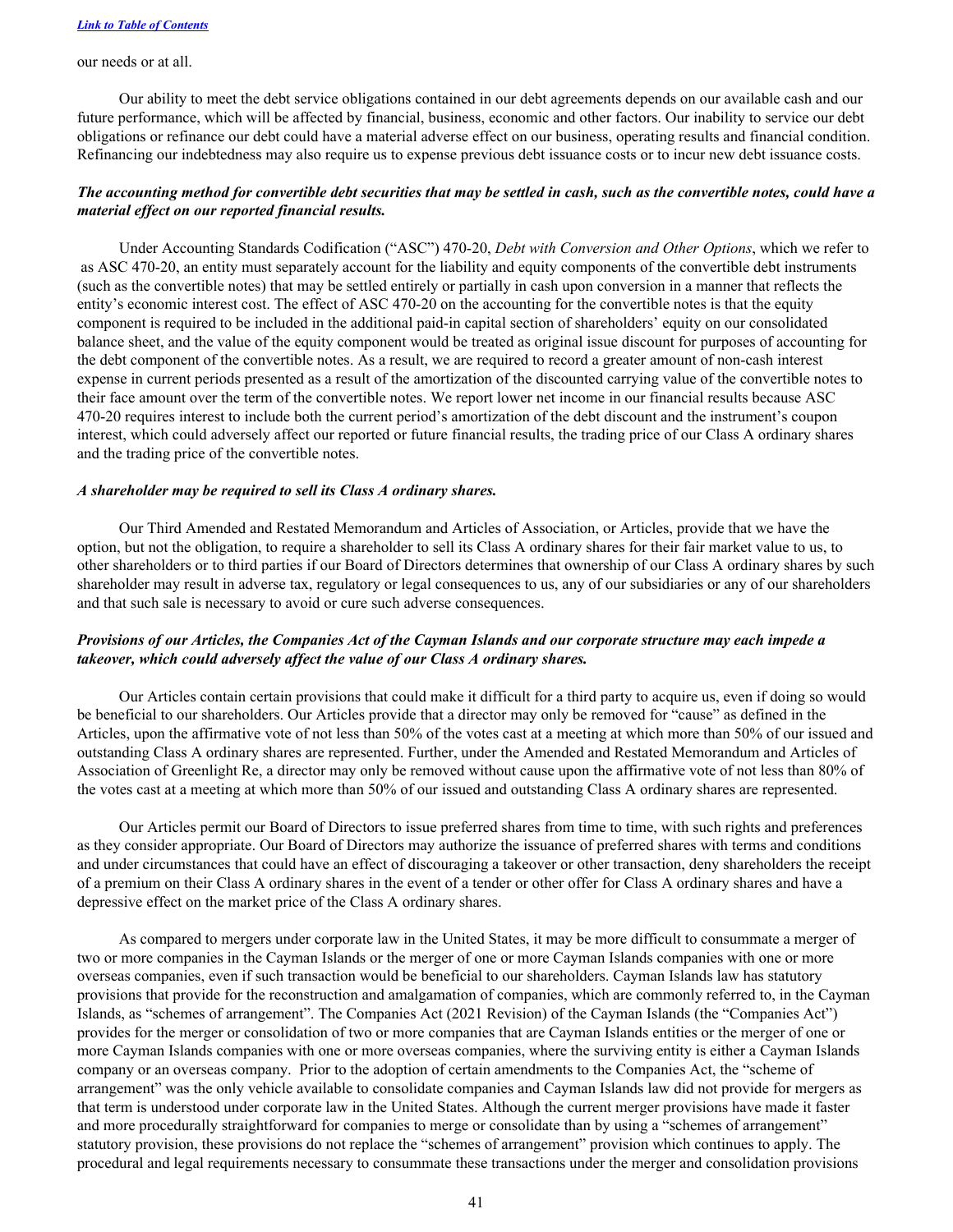of the Companies Act or the "schemes of arrangement" provision may be more rigorous and take longer to complete than the procedures typically required to consummate a merger in the United States.

Under Cayman Islands law and practice, a "scheme of arrangement" must be approved at a shareholders' meeting by each class of shareholders, in each case, by a majority of the number of holders of each class of an entity's shares that are present and voting, either in person or by proxy, at such a meeting, which holders must also represent 75% in value of such class issued that are present and voting, either in person or by proxy, at such meeting, excluding the shares owned by the parties to the scheme of arrangement. A merger requires approval by a special resolution of the shareholders of each company (which normally requires, as a minimum, a two thirds majority of shareholders voting together as one class) and such other authorization, if any, as may be specified in such constituent company's articles of association.

Although a merger under the Companies Act does not require court approval, the convening of these meetings and the terms of an amalgamation under the "schemes of arrangement" provision must be sanctioned by the Grand Court of the Cayman Islands. Although there is no requirement to seek the consent of the creditors of the parties involved in the scheme of arrangement, the Grand Court typically seeks to ensure that the creditors have consented to the transfer of their liabilities to the surviving entity or that the scheme of arrangement does not otherwise materially adversely affect the creditors' interests. Furthermore, the Grand Court will only approve a scheme of arrangement if it is satisfied that:

- the statutory provisions as to majority vote have been complied with;
- the shareholders have been fairly represented at the meeting in question;
- the scheme of arrangement is such as a businessperson would reasonably approve; and
- the scheme of arrangement is not one that would more properly be sanctioned under some other provision of the Companies Act.

In addition, David Einhorn, Chairman of our Board of Directors, owns all of the outstanding Class B ordinary shares. As a result, we will not be able to enter into a scheme of arrangement without the approval of Mr. Einhorn as the holder of our Class B ordinary shares.

## *Holders of Class A ordinary shares may have difficulty obtaining or enforcing a judgment against us, and they may face difficulties in protecting their interests because we are incorporated under Cayman Islands law.*

Because we are a Cayman Islands company, there is uncertainty as to whether the Grand Court of the Cayman Islands would recognize or enforce judgments of United States courts obtained against us predicated upon the civil liability provisions of the securities laws of the United States or any state thereof, or be competent to hear original actions brought in the Cayman Islands against us predicated upon the securities laws of the United States or any state thereof.

We are incorporated as an exempted company limited by shares under the Companies Act. A significant amount of our assets are located outside of the United States. As a result, it may be difficult for persons purchasing Class A ordinary shares to effect service of process within the United States upon us or to enforce judgments against us or judgments obtained in U.S. courts predicated upon the civil liability provisions of the federal securities laws of the United States or any state of the United States.

Although there is no statutory enforcement in the Cayman Islands of judgments obtained in the United States, the courts of the Cayman Islands will, based on the principle that a judgment by a competent foreign court will impose upon the judgment debtor an obligation to pay the sum for which judgment has been given, recognize and enforce a foreign judgment of a court of competent jurisdiction if such judgment is final, for a liquidated sum, not in respect of taxes or a fine or penalty if not inconsistent with a Cayman Islands judgment in respect of the same matters, and was not obtained in a manner, and is not of a kind, the enforcement of which is contrary to the public policy of the Cayman Islands. There is doubt, however, as to whether the courts of the Cayman Islands will, in an original action in the Cayman Islands, recognize or enforce judgments of U.S. courts predicated upon the civil liability provisions of the securities laws of the United States or any state of the United States on the grounds that such provisions are penal in nature.

A Cayman Islands court may stay proceedings if concurrent proceedings are being brought elsewhere.

The Cayman Islands law does specifically provide for shareholder appraisal rights on a merger or consolidation of an entity if minority shareholders exercise their rights to 'dissent' from the merger. Dissenting shareholders to a merger have the right to be paid the fair value of their shares (which, if not agreed between the parties, will be determined by the Cayman Islands court) if they follow the required procedures.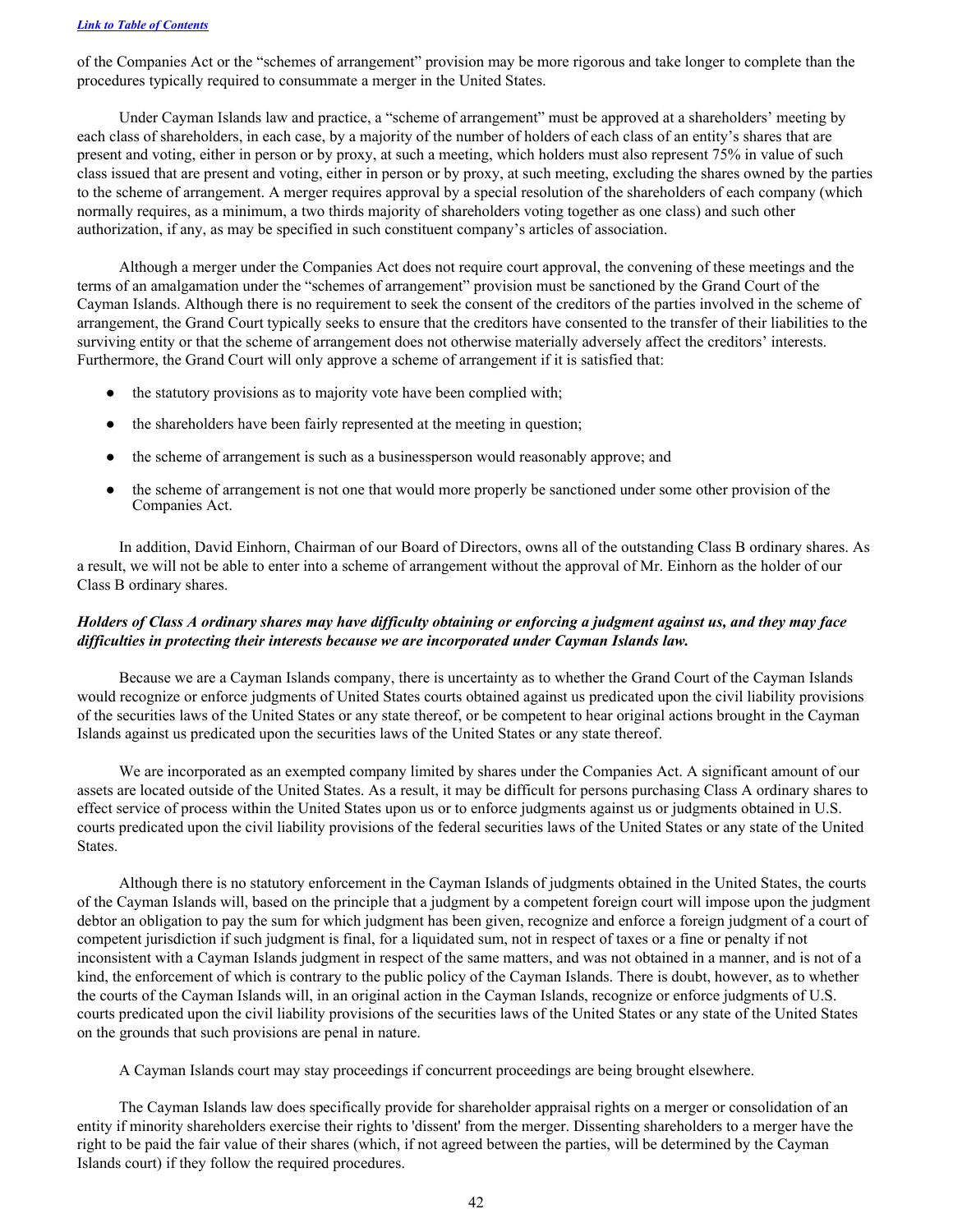Shareholders of Cayman Islands exempted companies such as ours have no general rights under Cayman Islands law to inspect corporate records and accounts. Our directors have discretion under our Articles to determine whether or not, and under what conditions, the corporate records may be inspected by shareholders, but are not obligated to make them available to shareholders. This fact may make it more difficult for shareholders to obtain the information needed to establish any facts necessary for a shareholder motion or to solicit proxies from other shareholders in connection with a proxy contest.

Subject to limited exceptions, under Cayman Islands law, a minority shareholder may not bring a derivative action against our Board of Directors.

## *Provisions of our Articles may reallocate the voting power of our Class A ordinary shares and subject holders of Class A ordinary shares to SEC compliance.*

In certain circumstances, the total voting power of our Class A ordinary shares held by any one person will be reduced to less than 9.9% of the total issued and outstanding ordinary shares, and the total voting power of the Class B ordinary shares will be reduced to 9.5% of the total voting power of the total issued and outstanding ordinary shares. In the event a holder of our Class A ordinary shares acquires shares representing 9.9% or more of the total voting power of our total ordinary shares or the Class B ordinary shares represent more than 9.5% of the total voting power of our total outstanding shares, there will be an effective reallocation of the voting power of the Class A ordinary shares or Class B ordinary shares which may cause a shareholder to acquire 5% or more of the voting power of the total ordinary shares.

Such a shareholder may become subject to the reporting and disclosure requirements of Sections 13(d) and (g) of the Exchange Act. Such a reallocation also may result in an obligation to amend previous filings made under Section 13(d) or (g) of the Exchange Act. Under our Articles, we have no obligation to notify shareholders of any adjustments to their voting power. Shareholders should consult their own legal counsel regarding the possible reporting requirements under Section 13 of the Exchange Act.

At December 31, 2021, David Einhorn owned 18.5% of the issued and outstanding ordinary shares, which given that each Class B share is entitled to ten votes, causes him to exceed the 9.5% limitation imposed on the total voting power of the Class B ordinary shares. Thus, the voting power held by the Class B ordinary shares that is in excess of the 9.5% limitation will be reallocated pro-rata to holders of Class A ordinary shares according to their percentage interest in the Company. However, no shareholder will be allocated voting rights that would cause it to have 9.9% or more of the total voting power of our ordinary shares. The allocation of the voting power of the Class B ordinary shares to a holder of Class A ordinary shares will depend upon the total voting power of the Class B ordinary shares outstanding, as well as the percentage of Class A ordinary shares held by a shareholder and the other holders of Class A ordinary shares. Accordingly, we cannot estimate with precision what multiple of a vote per share a holder of Class A ordinary shares will be allocated as a result of the anticipated reallocation of voting power of the Class B ordinary shares.

### **Risks Relating to Taxation**

### *We may become subject to taxation in the Cayman Islands, which would negatively affect our results.*

Under current Cayman Islands law, we are not obligated to pay any taxes in the Cayman Islands on either income or capital gains. The Governor-in-Cabinet of Cayman Islands has granted us an exemption from the imposition of any such tax on us until February 1, 2025. We cannot be assured that after such date we would not be subject to any such tax. If we were to become subject to taxation in the Cayman Islands, our financial condition and results of operations could be materially and adversely affected.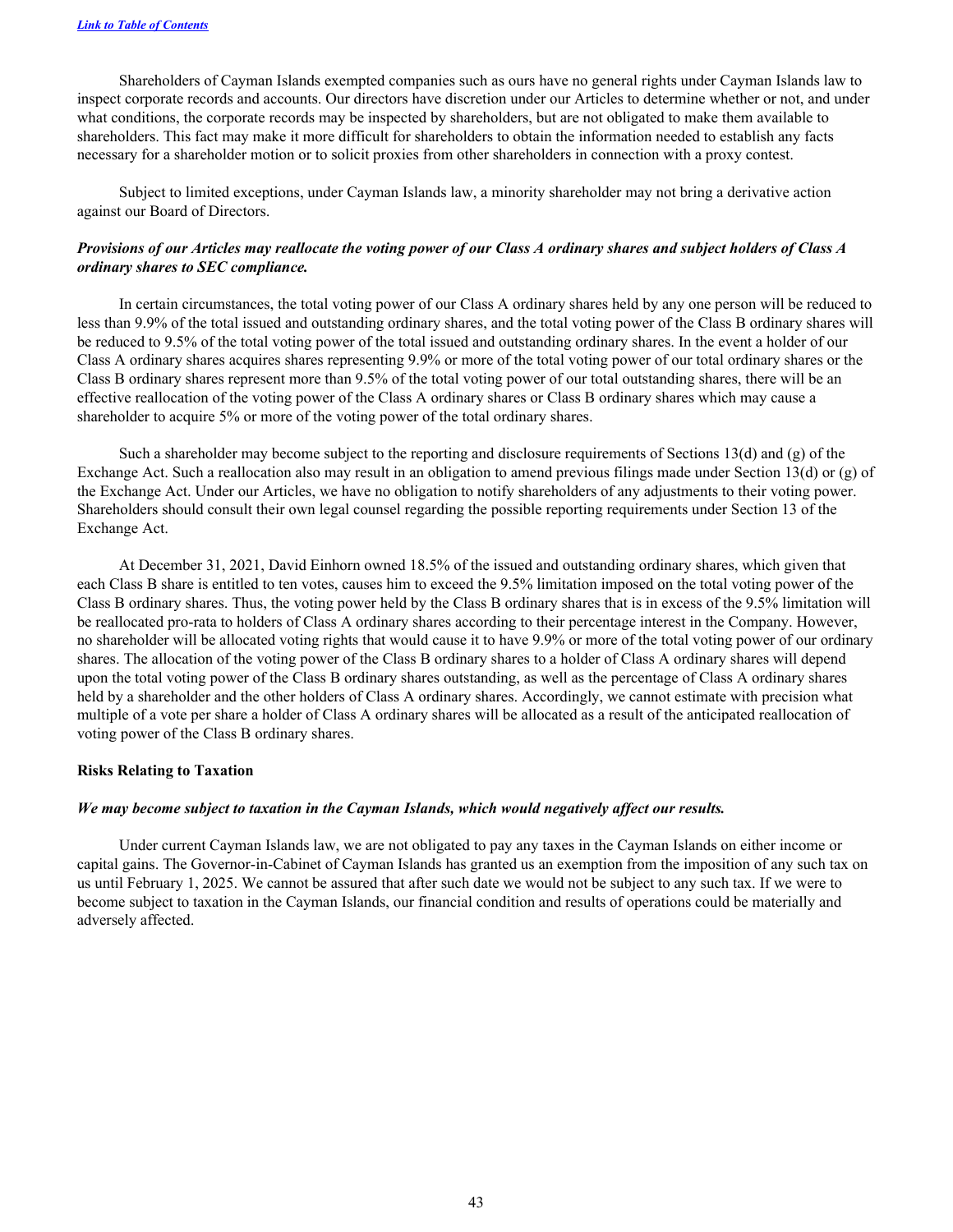### *Greenlight Capital Re, Greenlight Re and/or GRIL may be subject to United States federal income taxation.*

Greenlight Capital Re and Greenlight Re are incorporated under the laws of the Cayman Islands, and GRIL is incorporated under the laws of Ireland. These entities intend to operate in a manner that will not cause us to be treated as engaging in a trade or business within the United States and will not cause us to be subject to current United States federal income taxation on Greenlight Capital Re's, Greenlight Re's and/or GRIL's net income. However, because there are no definitive standards provided by the Internal Revenue Code, regulations or court decisions as to the specific activities that constitute being engaged in the conduct of a trade or business within the United States, and as any such determination is essentially factual in nature, we cannot provide assurance that the United States Internal Revenue Service (the "IRS"), will not successfully assert that Greenlight Capital Re, Greenlight Re and/or GRIL are engaged in a trade or business within the United States. If the IRS were to successfully assert that Greenlight Capital Re, Greenlight Re, and/or GRIL have been engaged in a trade or business within the United States in any taxable year, various adverse tax consequences could result, including the following: Greenlight Capital Re, Greenlight Re and/or GRIL may become subject to current United States federal income taxation on its net income from sources within the United States; Greenlight Capital Re, Greenlight Re and/or GRIL may be subject to United States federal income tax on a portion of its net investment income, regardless of its source; Greenlight Capital Re, Greenlight Re, and/or GRIL may not be entitled to deduct certain expenses that would otherwise be deductible from the income subject to United States taxation; and Greenlight Capital Re, Greenlight Re and/or GRIL may be subject to United States branch profits tax on profits deemed to have been distributed out of the United States.

### *United States persons who own Class A ordinary shares may be subject to United States federal income taxation on our undistributed earnings and may recognize ordinary income upon disposition of Class A ordinary shares.*

*Passive Foreign Investment Company.* Significant potential adverse United States federal income tax consequences, including certain reporting requirements, generally apply to any United States person who owns shares in a passive foreign investment company, or a PFIC. We do not expect that any of Greenlight Capital Re, Greenlight Re, or GRIL will be a PFIC for the current taxable year. However, we cannot provide assurance that none of Greenlight Capital Re, Greenlight Re, or GRIL will be a PFIC for the current taxable year or any future taxable year.

In general, any of Greenlight Capital Re, Greenlight Re or GRIL would be a PFIC for a taxable year if either (i) 75% or more of its income constitutes "passive income" or (ii) 50% or more of its assets produce "passive income", or are held for the production of passive income. Passive income generally includes interest, dividends and other investment income. However, under an "active insurance" exception, income is not treated as passive if it is derived in the active conduct of an insurance business by a qualifying insurance corporation. A qualifying insurance corporation is an insurance company which has applicable insurance liabilities, as reported on its annual financial statement, exceeding 25% of its total assets. Applicable insurance liabilities means, with respect to our property and casualty reinsurance business, reserves for loss and loss adjustment expenses, and excludes unearned premium reserves.

The exception for insurance companies is intended to ensure that a qualifying insurance entity's income is not treated as passive income, except to the extent such income is attributable to financial reserves in excess of the reasonable needs of the insurance business. We intend to operate our business with financial reserves and applicable insurance liabilities at levels that should not cause us to be deemed PFICs, although we cannot provide assurance that we will be successful in structuring our operations to meet such levels nor can we ensure that the IRS will not successfully challenge our status. If we are unable to underwrite sufficient amount of risks and maintain a sufficient amount of applicable insurance liabilities, any of Greenlight Capital Re, Greenlight Re or GRIL may become a PFIC.

In addition, sufficient risk must be transferred under an insurance entity's contracts with its insureds in order to qualify for the insurance exception. Whether our insurance contracts possess adequate risk transfer for purposes of determining whether income under our contracts is insurance income, and whether we are predominantly engaged in an insurance business, are subjective in nature and there is little authoritative tax guidance on these issues. We cannot provide assurance that the IRS will not successfully challenge our interpretation of the scope of the active insurance company exception and our qualification for the exception. Further, the IRS may issue regulatory or other guidance that causes us to fail to qualify for the active insurance company exception on a prospective or retroactive basis. Therefore, we cannot provide assurance that we will satisfy the exception for insurance companies and will not be treated as PFICs currently or in the future.

*Controlled Foreign Corporation.* United States persons who, directly or indirectly or through attribution rules, own 10% or more of the total combined voting power or value of our shares, which we refer to as United States 10% shareholders, may be subject to the controlled foreign corporation, or CFC, rules. Under the CFC rules, each United States 10% shareholder must annually include his pro-rata share of the CFC's "subpart F income" and "global intangible low-tax income" in his or her gross income in the year earned by the CFC, even if no distributions are made. In general, a foreign insurance company will be treated as a CFC only if during the taxable year United States 10% shareholders collectively own more than 25% of the total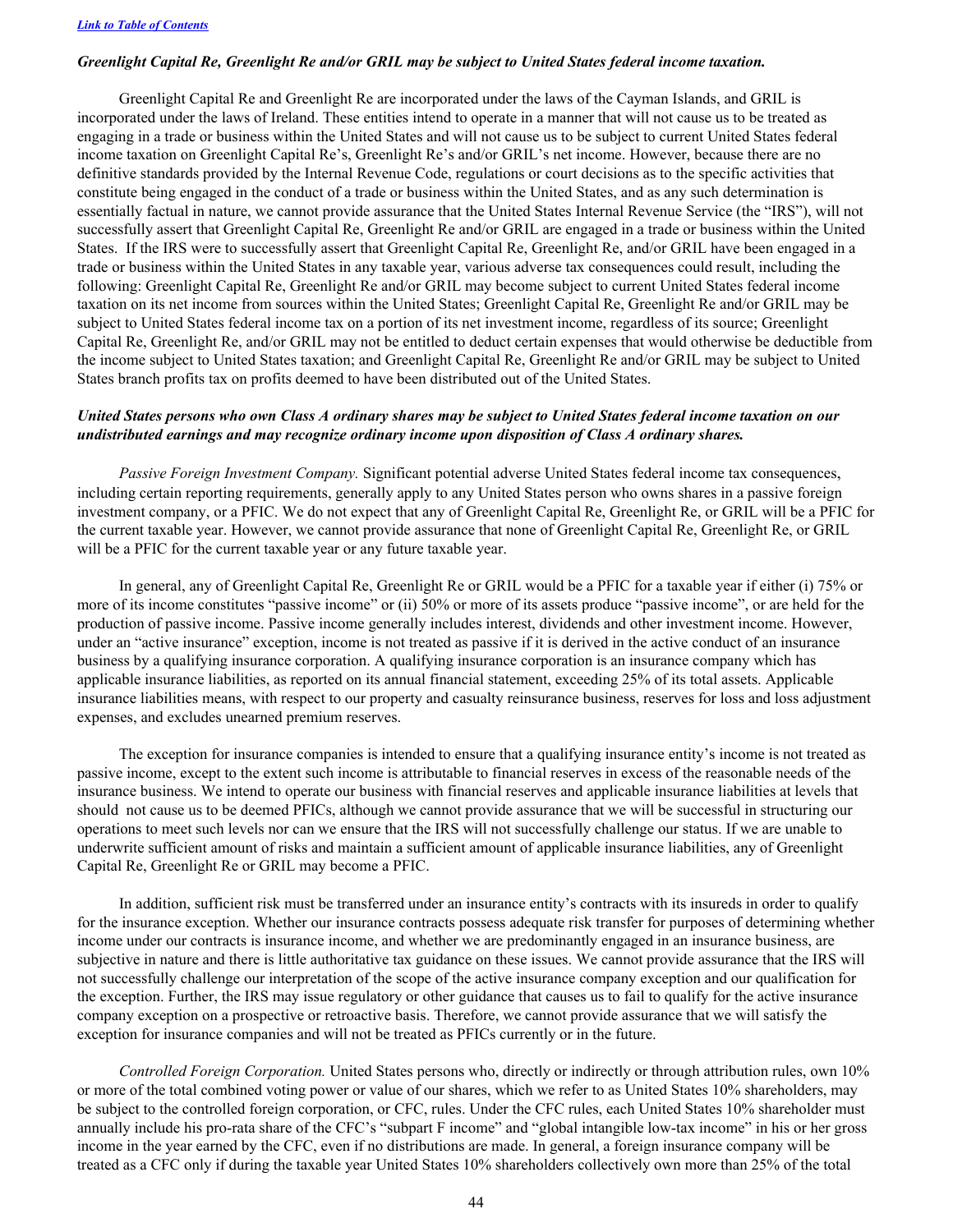combined voting power or total value of the entity's shares. We believe that the dispersion of our Class A ordinary shares among holders and the restrictions placed on transfer, issuance or repurchase of our Class A ordinary shares , will in most cases prevent shareholders who acquire Class A ordinary shares from being United States 10% shareholders. We cannot provide assurance, however, that these rules will not apply to you if you are or become a United States 10% shareholder. In particular, recent changes to the definition of a United States 10% Shareholder, whereby both vote and value are tested, and recent changes to the constructive ownership rules, whereby shares owned by non-United States persons can be attributed to United States persons, may increase the likelihood of these rules applying. If you are a United States person, we strongly urge you to consult your own tax advisor concerning the CFC rules.

#### *Related Person Insurance Income.* If:

- our gross income attributable to insurance or reinsurance policies where the direct or indirect insureds are our direct or indirect United States shareholders or persons related to such United States shareholders equals or exceeds 20% of our gross insurance income in any taxable year; and
- direct or indirect insureds and persons related to such insureds owned directly or indirectly 20% or more of the voting power or value of our stock,

a United States person who owns Class A ordinary shares directly or indirectly on the last day of the taxable year would most likely be required to include their pro-rata share of our related person insurance income for the taxable year in their income. This amount would be determined as if such related person insurance income were distributed proportionally to United States persons at that date. We do not expect that we will knowingly enter into reinsurance agreements in which, in the aggregate, the direct or indirect insureds are, or are related to, owners of 20% or more of the Class A ordinary shares. We do not believe that the 20% gross insurance income threshold will be met. However, we cannot provide assurance that this is or will continue to be the case. Consequently, we cannot provide assurance that a person who is a direct or indirect United States shareholder will not be required to include amounts in its income in respect of related person insurance income in any taxable year.

If a United States shareholder is treated as disposing of shares in a foreign insurance corporation that has related person insurance income and in which United States persons own 25% or more of the voting power or value of the entity's shares, any gain from the disposition will generally be treated as a dividend to the extent of the United States shareholder's portion of the corporation's undistributed earnings and profits that were accumulated during the period that the United States shareholder owned the shares. In addition, the shareholder will be required to comply with certain reporting requirements, regardless of the amount of shares owned by the direct or indirect United States shareholder. Although not free from doubt, we believe these rules should not apply to dispositions of Class A ordinary shares because Greenlight Capital Re is not directly engaged in the insurance business and because proposed United States Treasury regulations applicable to this situation appear to apply only in the case of shares of corporations that are directly engaged in the insurance business. We cannot provide assurance, however, that the IRS will interpret the proposed regulations in this manner or that the proposed regulations will not be promulgated in final form in a manner that would cause these rules to apply to dispositions of Class A ordinary shares.

### *United States tax-exempt organizations who own Class A ordinary shares may recognize unrelated business taxable income.*

If you are a United States tax-exempt organization you may recognize unrelated business taxable income if a portion of our subpart F insurance income is allocated to you. In general, subpart F insurance income will be allocated to you if we are a CFC as discussed above and you are a United States 10% shareholder or there is related person insurance income and certain exceptions do not apply. Although we do not believe that any United States persons will be allocated subpart F insurance income, we cannot provide assurance that this will be the case. If you are a United States tax-exempt organization, we advise you to consult your own tax advisor regarding the risk of recognizing unrelated business taxable income.

## *The TCJA may cause us to undertake changes to the manner in which we conduct our business and could subject United States persons who own Class A ordinary shares to United States income taxation on our undistributed earnings.*

On December 22, 2017, TCJA was signed into law. The TCJA provides a bright-line test that a non-U.S. insurance company only will receive the benefit, for passive foreign investment company purposes, of being engaged in the active conduct of an insurance business if its applicable insurance liabilities constitute more than 25% of its total assets. For this purpose, the term "applicable insurance liabilities" does not include unearned premium reserves. One of the TCJA's potential impacts is that this limitation could result in the treatment of offshore insurers or reinsurers that write business on a low frequency/high severity basis, such as property catastrophe companies and financial guaranty companies, as PFICs, as significant reserves for losses may not be recorded until a catastrophic event actually occurs. Accordingly, subject to any future corrections or clarifications that may be made to H.R. 1, or any additional regulations that may be promulgated thereunder, the Company will be treated as a PFIC for any taxable year in which it does not meet the bright-line applicable insurance liabilities requirement of the TCJA.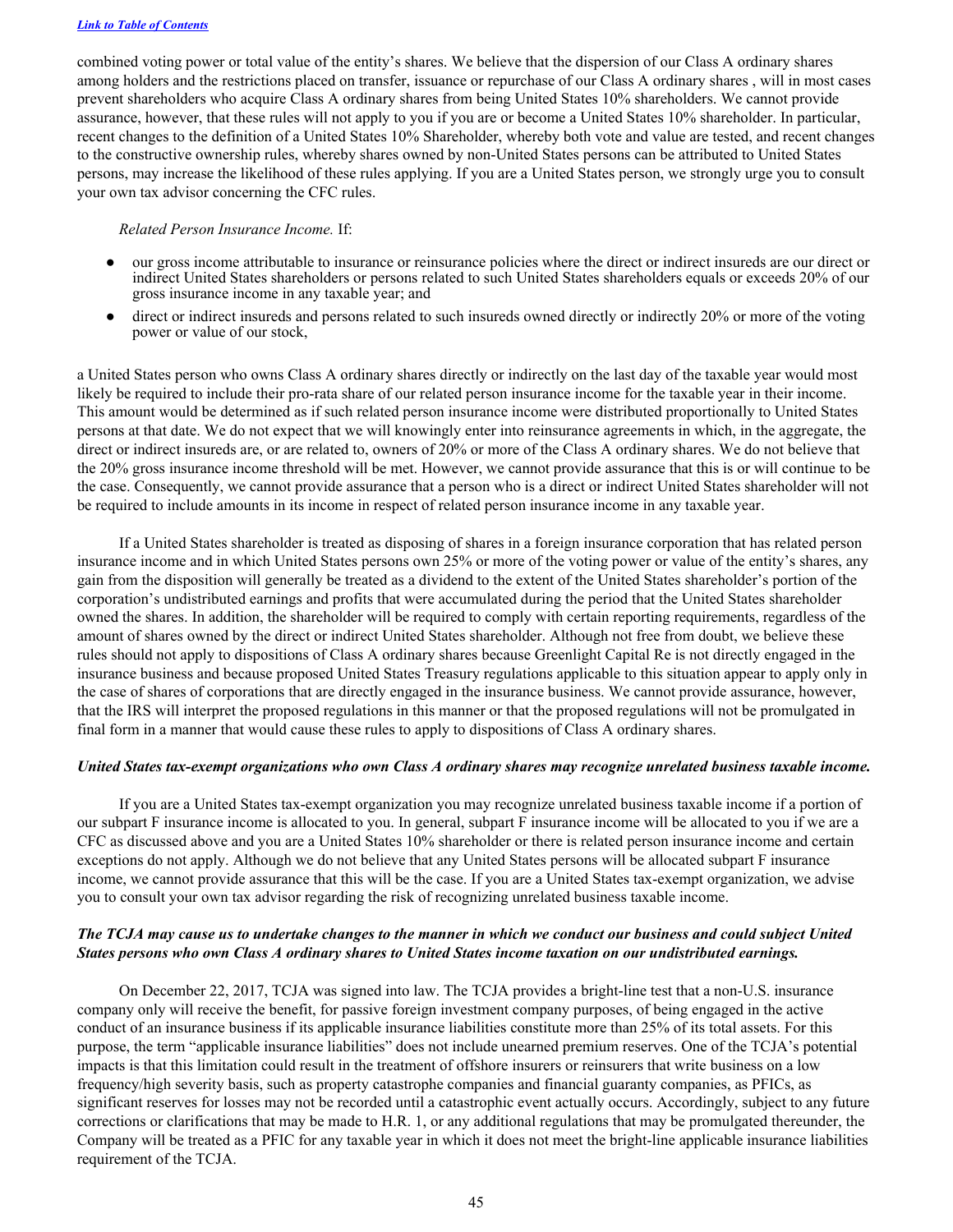At December 31, 2021, 2020, and 2019 the Company met the bright-line applicable insurance liabilities test. However, there is still substantial uncertainty regarding the application of the test. The Company cannot guarantee that it will continue to meet the bright-line applicable insurance liabilities test in future periods. In the event that the Company cannot meet this test, shareholders that are United States persons will be subject to United States income taxation on the Company's undistributed earnings.

## *Further changes in United States tax regulations and laws including the rules regarding passive foreign investment companies could have a material impact on our ability to qualify for the insurance company exemption and/or change our status for United States persons who own Class A ordinary shares.*

The IRS or Congress may issue additional regulations or legislation regarding the applicable insurance liabilities brightline test of the passive foreign investment company ("PFIC") rules or other aspects of the PFIC rules applicable to foreign insurance companies. On December 4, 2020, the IRS issued proposed regulations (the "2020 Proposed Regulations") and final regulations (the "2020 Final Regulations") that would provide additional guidance and requirements regarding the exclusion from the definition of "passive income" for income derived in the active conduct of an insurance business by a qualified insurance corporation ("QIC") and the application of certain look-through rules with respect to assets held, and income earned, through subsidiaries.

Under the 2020 Proposed Regulations, a QIC is in the "active conduct" of an insurance business only if it satisfies either a "factual requirements test" or an "active conduct percentage test." The factual requirements test requires that the officers and employees of the QIC carry out substantial managerial and operational activities on a regular and continuous basis with respect to its core functions and that they perform virtually all of the active decision-making functions relevant to underwriting functions. The active conduct percentage test generally requires that (i) the total costs incurred by the QIC with respect to its officers and employees for services rendered with respect to its core functions (other than investment activities) equal or exceed 50 percent of total costs incurred by the QIC with respect to its officers and employees and any other person or entities for services rendered with respect to its core functions (other than investment activities) and (ii) to the extent the QIC outsources any part of its core functions to unrelated entities, officers and employees of the QIC with experience and relevant expertise must select and supervise the person that performs the outsourced functions, establish objectives for performance of the outsourced functions and prescribe rigorous guidelines relating to the outsourced functions which are routinely evaluated and updated. Under certain exceptions, however, a QIC (a) that has no or only a nominal number of employees or (b) that is a vehicle that (x) has the effect of securitizing or collateralizing insurance risks underwritten by other insurance or reinsurance companies or (y) is an insurance linked securities fund that invests in securitization vehicles, is deemed not engaged in the active conduct of an insurance business. A QIC's officers and employees include those of certain affiliates for these purposes. The 2020 Final Regulations contain guidance on the treatment of the assets and income of certain look-through subsidiaries of a QIC, among other provisions related to QICs and PFICs.

We currently expect that the Company would not be a PFIC for the 202 taxable year under the rules described above, were they effective for such year. However, the rules are subject to varying interpretations and are highly dependent on the facts and circumstances, which may change from year to year or within a year. We can offer no assurance whether, in what form or when the 2020 Proposed Regulations could be adopted. We also can offer no assurance as to the potential impact of the 2020 Proposed Regulations or the 2020 Final Regulations for the Company in any year.

We are monitoring developments with respect to both the applicable insurance liabilities test and the IRS regulations. At this time, we cannot predict whether or what, if any, additional regulations will be adopted or additional legislation will be enacted. If regulations are adopted or legislation enacted that cause us to fail to meet the requirements of the insurance company exception, or if we fail to meet the applicable insurance liabilities test such failure could have a material adverse effect on the taxation of our shareholders who are U.S. persons. In that event we may undertake further changes to the manner in which we conduct our business, which also could have a material effect on our results of operations.

The tax laws and interpretations regarding whether an entity is engaged in a United States trade or business, is a CFC, has related party insurance income or is a PFIC are subject to change, possibly on a retroactive basis. New regulations or pronouncements interpreting or clarifying such rules may be forthcoming from the IRS. We are not able to predict if, when or in what form such guidance will be provided and whether such guidance will have a retroactive effect.

### *The TCJA may have a detrimental effect on the Company and its assets.*

The regulatory and tax environment globally is evolving, and changes in the regulation or taxation of the Company and its assets may materially adversely shareholders. The TCJA among other things, made significant changes to the rules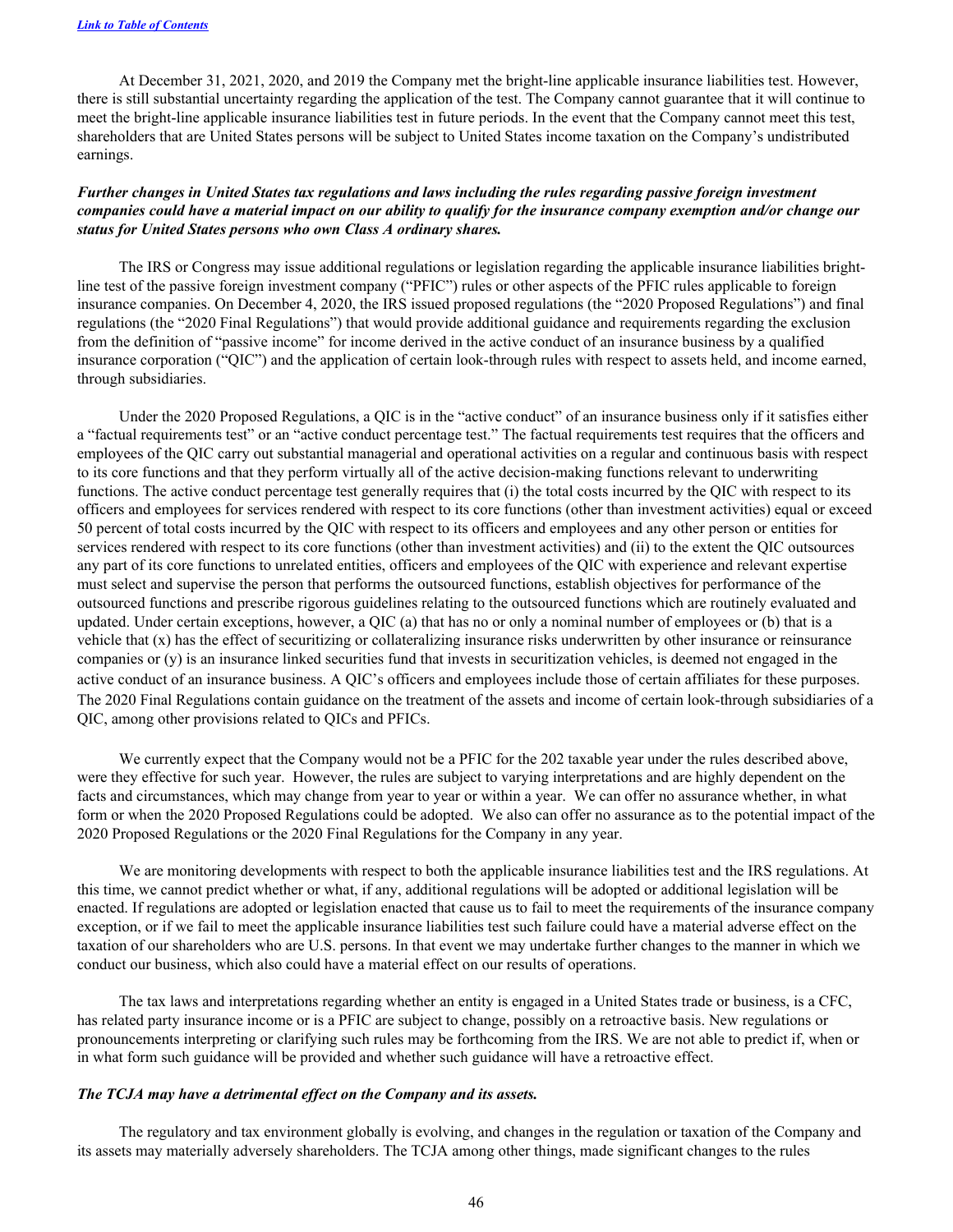applicable to the taxation of the Company and its assets, such as changing the rules applicable to active insurance income for passive foreign investment company purposes (discussed above), changing rules applicable to controlled foreign investment company purposes, new base erosion rules, changing the general corporate tax rate to a flat 21% rate, modifying the rules regarding limitations on certain deductions, introducing a capital investment deduction in certain circumstances, placing certain limitations on the interest deduction, modifying the rules regarding the usability of certain net operating losses, and the migration from a worldwide system of taxation to a modified territorial system. At this time the ultimate outcome of the legislation on the Company and its shareholders is uncertain and could be adverse. Shareholders should consult their own tax advisors regarding potential changes in tax laws.

## *If investments held by GRIL are determined not to be integral to the reinsurance business carried on by GRIL, additional Irish tax could be imposed and our business and financial results could be materially adversely affected.*

Based on administrative practice, taxable income derived from investments made by GRIL is generally taxed in Ireland at the rate of 12.5% on the grounds that such investments either form part of the permanent capital required by regulatory authorities, or are otherwise integral to the reinsurance business carried on by GRIL. GRIL intends to operate in such a manner so that the level of investments held by GRIL does not exceed the amount that is integral to the reinsurance businesses carried on by GRIL. If, however, investment income earned by GRIL exceeds these thresholds or if the administrative practice of the Irish Revenue Commissioners changes, Irish corporation tax could apply to such investment income at a higher rate (currently 25%) instead of the general 12.5% rate, and our results of operations could be materially adversely affected.

## *The impact of the initiative of the OECD and the EU to eliminate harmful tax practices is uncertain and could adversely affect our tax status in the Cayman Islands where we are exempt from income taxes.*

The OECD has published reports and launched a global dialogue among member and non-member countries on measures to limit harmful tax competition. These measures are largely directed at counteracting the effects of tax neutral jurisdictions and preferential tax regimes in countries around the world. While the Cayman Islands is currently on the list of jurisdictions that have substantially implemented the internationally agreed tax standard, we are not able to predict if additional requirements will be imposed, and if so, whether changes arising from such additional requirements will subject us to additional taxes. The Cayman Islands' economic substance legislation had already been evaluated in June 2019 by the OECD's Forum on Harmful Tax Practices as "not harmful", which is the highest rating possible. There are no immediate regulatory, tax, trade or other legal impacts to the Company, but we are not able to predict any future EU actions and whether the EU will deem the newly enacted laws to be compliant with its requirements in order to remove the Cayman Islands from Annex 1.

On October 8, 2021, the OECD announced an accord endorsing and providing an implementation plan for a global minimum tax rate of at least 15% for large multinational corporations on a jurisdiction-by-jurisdiction basis, known as the "two pillar plan." The global minimum tax rate would apply to overseas profits of multinational firms with annual revenue of more than €750 million. While the implementation of the accord is uncertain and the minimum tax is not expected to apply to the Company as currently proposed, adjustments to the threshold could impact the Company in future periods.

## **ITEM 1B. UNRESOLVED STAFF COMMENTS**

None.

## **ITEM 2. PROPERTIES**

We currently occupy our office space in Grand Cayman, Cayman Islands under an operating lease arrangement which expires in 2025. Additionally, we have an operating lease agreement for office space in Dublin, Ireland which expires in 2031, but provides us an option to terminate the lease in 2026 without any penalty. We believe that for the foreseeable future the office spaces in the Cayman Islands and Ireland will be sufficient for conducting our operations.

## **ITEM 3. LEGAL PROCEEDINGS**

From time to time, in the normal course of business, we may be involved in formal and informal dispute resolution procedures, which may include arbitration or litigation, the outcomes of which determine our rights and obligations under our reinsurance contracts and other contractual agreements. In some disputes, we may seek to enforce our rights under an agreement or to collect funds owing to us. In other matters, we may resist attempts by others to collect funds or enforce alleged rights. While the final outcome of legal disputes cannot be predicted with certainty, we do not believe that any of our existing contractual disputes, when finally resolved, will have a material adverse effect on our business, financial condition or operating results.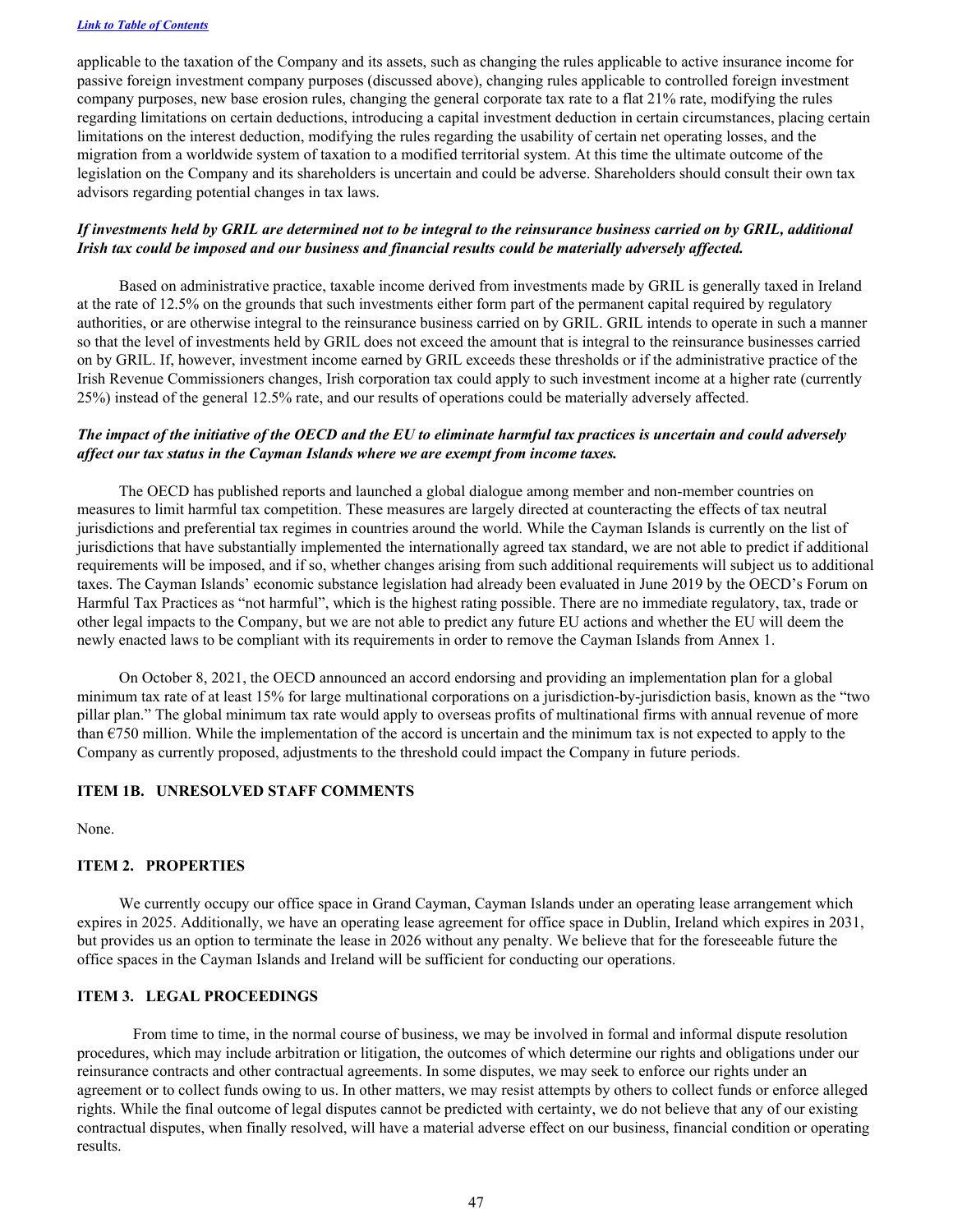### **ITEM 4. MINE SAFETY DISCLOSURES**

Not applicable.

## **PART II**

## **ITEM 5. MARKET FOR REGISTRANT'S COMMON EQUITY, RELATED STOCKHOLDER MATTERS, AND ISSUER PURCHASES OF EQUITY SECURITIES**

## **Market Information and number of holders**

Our Class A ordinary shares began publicly trading on the Nasdaq Global Select Market on May 24, 2007 under the symbol "GLRE".

At March 4, 2022, the number of holders of record of our Class A ordinary shares was approximately 45, not including beneficial owners of shares registered in nominee or street name who represent approximately 94.4% of the Class A ordinary shares issued and outstanding.

### **Dividends**

Since inception, we have not paid any cash dividends on our Class A ordinary shares or Class B ordinary shares, or collectively, our ordinary shares.

Holders of ordinary shares are entitled to receive dividends when, as and if declared by the Board of Directors in accordance with the provisions of our Articles and the Companies Law. In the event of a liquidation, dissolution or winding-up of the Company, the holders of ordinary shares are entitled to share equally and ratably in our assets, if any remain after the payment of all of our debts and liabilities and the liquidation preference of any outstanding preferred shares.

We currently do not intend to declare and pay dividends on our ordinary shares in the foreseeable future. However, if we decide to pay dividends, we cannot provide assurance that sufficient cash will be available to pay such dividends. In addition, a letter of credit facility prohibits us from paying dividends during an event of default as defined in the letter of credit agreement. Our future dividend policy will also depend on the requirements of any future financing agreements to which we may be a party and other factors considered relevant by our Board of Directors, such as our results of operations and cash flows, our financial position and capital requirements, general business conditions, rating agency guidelines, legal, tax, regulatory and any contractual restrictions on the payment of dividends. Further, any future declaration and payment of dividends is discretionary and our Board of Directors may, at any time, modify or revoke our dividend policy on our ordinary shares. Finally, our ability to pay dividends also depends on the ability of our subsidiaries to pay dividends to us. Although Greenlight Capital Re is not subject to any significant legal prohibitions on the payment of dividends, Greenlight Re and GRIL are subject to regulatory constraints that affect their ability to pay dividends and include minimum net worth requirements. At December 31, 2021, Greenlight Re and GRIL both exceeded the minimum statutory capital requirements. Any dividends we pay will be declared and paid in U.S. dollars.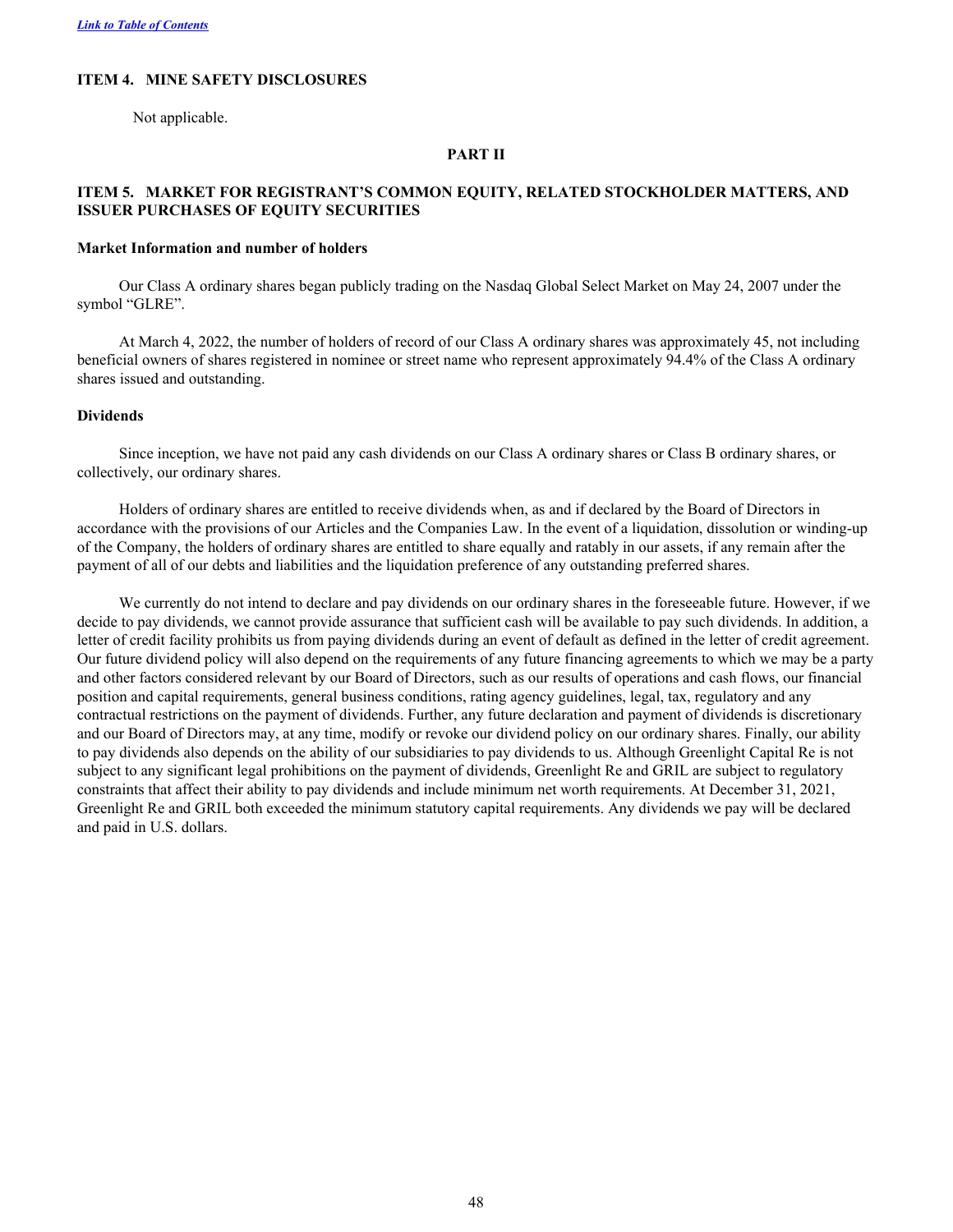### **Performance Graph**

Presented below is a line graph comparing the yearly change in the cumulative total shareholder return on our Class A ordinary shares for the five year period commencing December 31, 2016 through December 31, 2021 against the total return index for the Russell 2000 Index, or RUT, and the S&P 500 Property & Casualty Insurance Index, or S&P Insurance Index, for the same period. The performance graph assumes \$100 invested on December 31, 2016 in the ordinary shares of Greenlight Capital Re, the RUT and the S&P Insurance Index. The performance graph also assumes that all dividends are reinvested.



The performance reflected in the graph above is not necessarily indicative of future performance.

This graph is not "soliciting material," is not deemed filed with the SEC and is not to be incorporated by reference in any filing by us under the Securities Act or the Exchange Act, whether made before or after the date hereof and irrespective of any general incorporation language in any such filing.

### **Purchases of Equity Securities by the Issuer and Affiliated Purchasers**

Our board of directors has adopted a share repurchase plan authorizing the Company to repurchase Class A ordinary shares. From time to time, the repurchase plan has been re-approved or modified at the election of our Board of Directors. On May 4, 2021, the Board of Directors approved a share repurchase plan effective from July 1, 2021, until June 30, 2022, authorizing the Company to repurchase up to \$25.0 million of Class A ordinary shares or securities convertible into Class A ordinary shares in the open market, through privately negotiated transactions or Rule 10b5-1 stock trading plans.

The Company is not required to repurchase any Class A ordinary shares and the repurchase plan may be modified, suspended or terminated at any time without prior notice.

The table below details the share repurchases that were made under the plan during the three months ended December 31, 2021: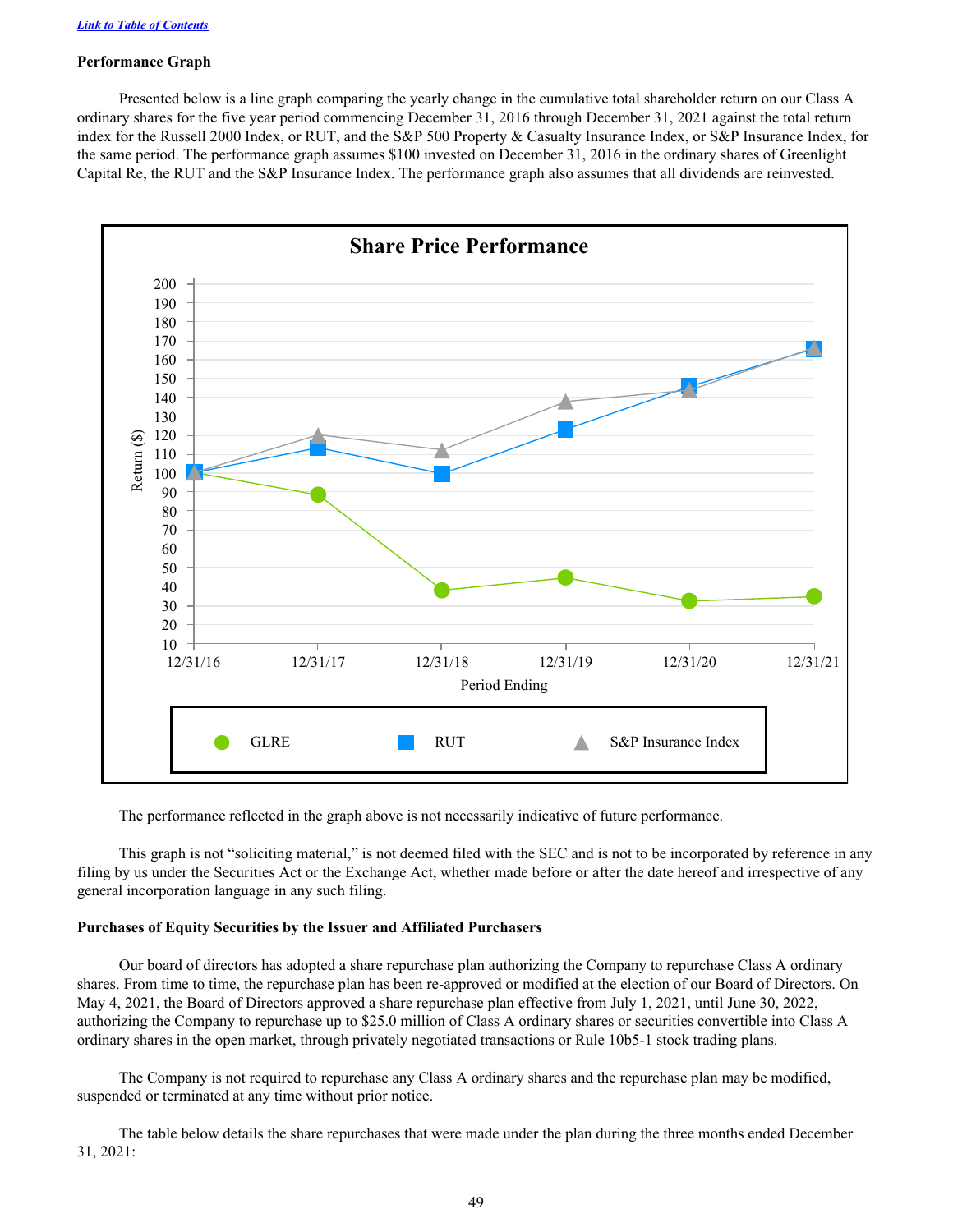| issuel I dictiases of Equity Securities |                                         |                |                                        |                                                                                                    |                |                                                                                                             |
|-----------------------------------------|-----------------------------------------|----------------|----------------------------------------|----------------------------------------------------------------------------------------------------|----------------|-------------------------------------------------------------------------------------------------------------|
| Period                                  | Total Number of<br>Shares Purchased (1) |                | Average Price Paid per<br><b>Share</b> | Total Number of<br>Shares Purchased as<br>Part of Publicly<br>Announced Plans or<br>Programs $(1)$ |                | Maximum Value of<br>Shares that May Yet<br>Be Purchased Under<br>the Plans or Programs<br>(\$ in thousands) |
| October 1 - 31, 2021                    |                                         | 0 <sup>5</sup> |                                        |                                                                                                    | 0S             | 21,747                                                                                                      |
| November 1 - 30, 2021                   |                                         | 0 <sup>5</sup> |                                        |                                                                                                    | 0S             | 21,747                                                                                                      |
| December 1 - 31, 2021                   |                                         | 0 <sup>5</sup> |                                        |                                                                                                    | 0 <sup>5</sup> | 21,747                                                                                                      |
| Total                                   |                                         |                |                                        |                                                                                                    |                | 21,747                                                                                                      |

Issuer Purchases of Equity Securities

(1) Class A ordinary shares.

### **ITEM 6. [RESERVED]**

### **ITEM 7. MANAGEMENT'S DISCUSSION AND ANALYSIS OF FINANCIAL CONDITION AND RESULTS OF OPERATIONS**

*References to "we," "us," "our," "our company," or "the Company" refer to Greenlight Capital Re, Ltd. ("GLRE") and its wholly-owned subsidiaries, Greenlight Reinsurance, Ltd, ("Greenlight Re"), Greenlight Reinsurance Ireland, Designated Activity Company ("GRIL"), Greenlight Re Marketing (UK) Limited ("Greenlight Re UK") and Verdant Holding Company, Ltd. ("Verdant"), unless the context dictates otherwise. References to our "Ordinary Shares" refer collectively to our Class A Ordinary Shares and Class B Ordinary Shares.*

The following discussion should be read in conjunction with the audited consolidated financial statements and accompanying notes, which appear elsewhere in this filing.

The following is a discussion and analysis of our results of operations for the years ended December 31, 2021 and 2020 and financial condition at December 31, 2021 and 2020.

We have omitted discussion of the earliest of the three years covered by our consolidated financial statements presented in this report because we included that disclosure in our Form 10-K for the fiscal year ended December 31, 2020, filed with the SEC on March 10, 2021. You are encouraged to reference Part II, Item 7, within that report, for a discussion of our financial condition and result of operations for the fiscal year ended December 31, 2020, compared to the fiscal year ended December 31, 2019.

### **General**

We are a global specialty property and casualty reinsurer headquartered in the Cayman Islands, with a reinsurance and investment strategy that we believe differentiates us from most of our competitors. Our goal is to build long-term shareholder value by providing risk management solutions to the insurance, reinsurance, and other risk marketplaces. We focus on delivering risk solutions to clients and brokers who value our expertise, analytics, and customer service offerings.

We aim to complement our underwriting activities with a non-traditional investment approach designed to achieve higher rates of return over the long term than reinsurance companies that exclusively employ more traditional investment strategies. Our investment portfolio is managed according to a value-oriented philosophy, in which our investment advisor takes long positions in perceived undervalued securities and short positions in perceived overvalued securities. In 2018, we launched our Greenlight Re Innovations unit, which supports technology innovators in the (re)insurance market by providing investment, risk capacity, and access to a broad insurance network.

Because we seek to capitalize on favorable market conditions and opportunities, period-to-period comparisons of our underwriting results may not be meaningful. Also, our historical investment results are not necessarily indicative of future performance. Due to the nature of our reinsurance and investment strategies, our operating results will likely fluctuate from period to period.

The Company's subsidiaries hold an A.M. Best Financial Strength Rating of A- (Excellent) with a stable outlook.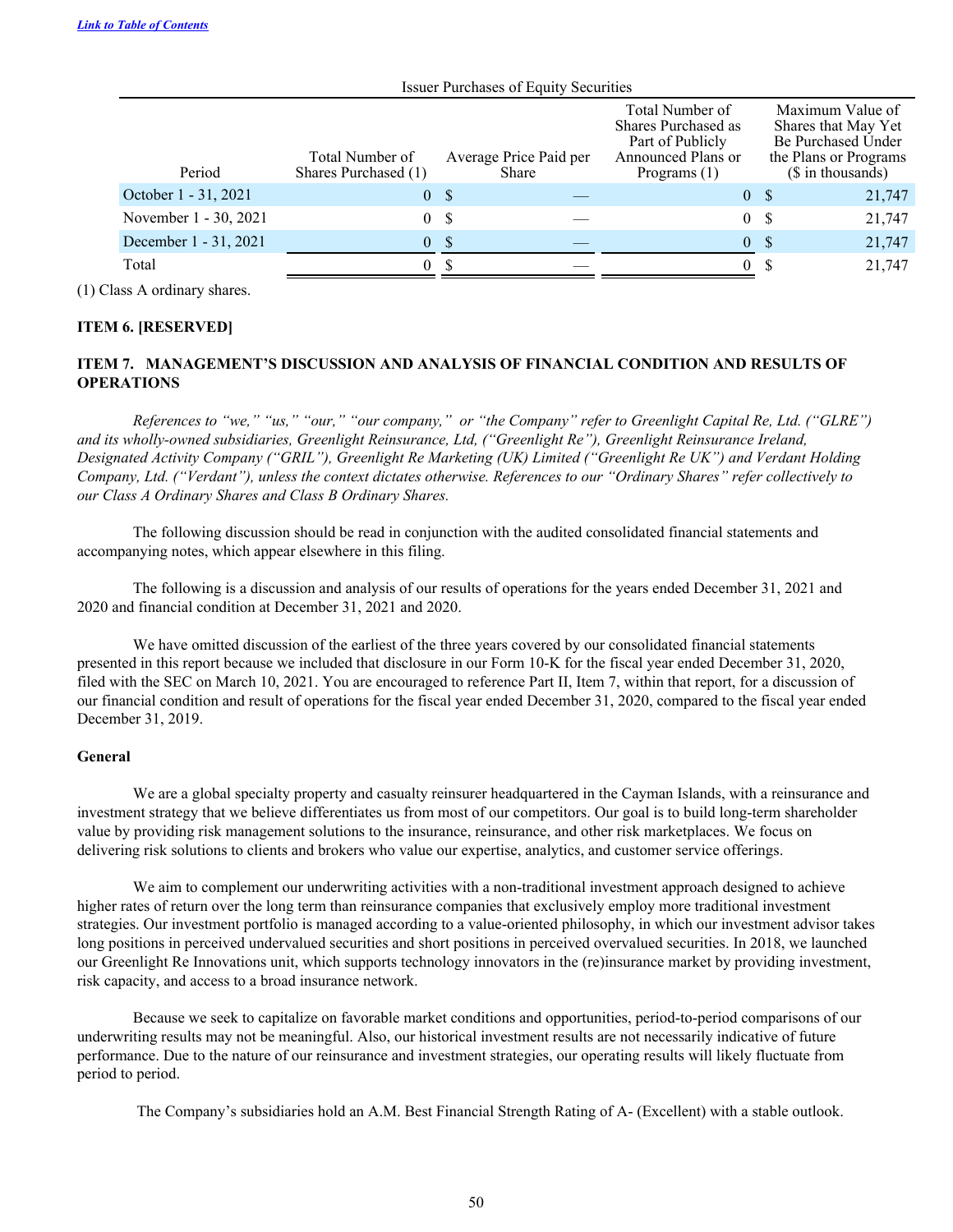### **Outlook and Trends**

During 2021, we saw improved rates in most of the classes of business we write, which enabled us to selectively expand our specialty book while taking advantage of improved rates. Our in-force portfolio reflects increased diversification across the classes of business we write and a lower concentration of risk to individual counterparties than at any time in our history.

After another year of significant property catastrophe losses in 2021, it is not clear to us how the reinsurance market will respond. We believe that structural problems within the "pure catastrophe" class will limit premium rate increases in the class. However, we believe that the recent property catastrophe losses will help support and extend the generally favorable market conditions in most other classes. We expect that higher inflation, resulting in higher interest rates, may dampen some support for overall pricing conditions.

Over the past four years, our underwriting portfolio has become considerably more diversified as we have shifted our underwriting away from being dominated by a small number of large accounts. This diversification has also exposed us to a wider array of global insurance events, but we believe that taking on risk that is well priced, diversified and risk-managed, is key to achieving optimal underwriting results.

We continue to be encouraged by our Innovations unit, whose central objective is to enhance our underwriting product and quality of return by establishing a range of strategic partnerships. Underwriting business derived from Innovations business represented approximately 6% of our total written premium during 2021, and we see the potential for significant growth from Innovations-derived underwriting opportunities going forward.

In January 2022, we received in-principle approval from Lloyd's to establish an insurtech-focused syndicate ("Syndicate 3456"). We expect Syndicate 3456 to enable us to provide capacity to our growing portfolio of Innovations partners. We anticipate Syndicate 3456 to commence operations in the second quarter of 2022.

### **Segments**

We have one operating segment, Property  $\&$  Casualty reinsurance, and we analyze our business based on the following categories:

- Property
- Casualty
- Other

Property business covers automobile physical damage, personal lines, and commercial lines exposures. Property business includes both catastrophe and non-catastrophe coverage. We expect catastrophe business to make up a small proportion of our property business.

Casualty business covers general liability, motor liability, professional liability, and workers' compensation exposures. The Company's multi-line business relates predominantly to casualty reinsurance, and as such, the Company includes all multiline business within the casualty category. Casualty business generally has losses reported and paid over a longer period than property business. We categorize Lloyd's syndicate contracts, which incorporate incidental catastrophe exposure, as multi-line (and therefore casualty) business.

Other business covers accident and health, financial lines (including transactional liability, mortgage insurance, surety, and trade credit), marine, energy, and to a lesser extent, other specialty business such as aviation, crop, cyber, political, and terrorism exposures.

#### **Revenues**

We derive our revenues from two principal sources:

- premiums from reinsurance on property and casualty business assumed; and
- income from investments.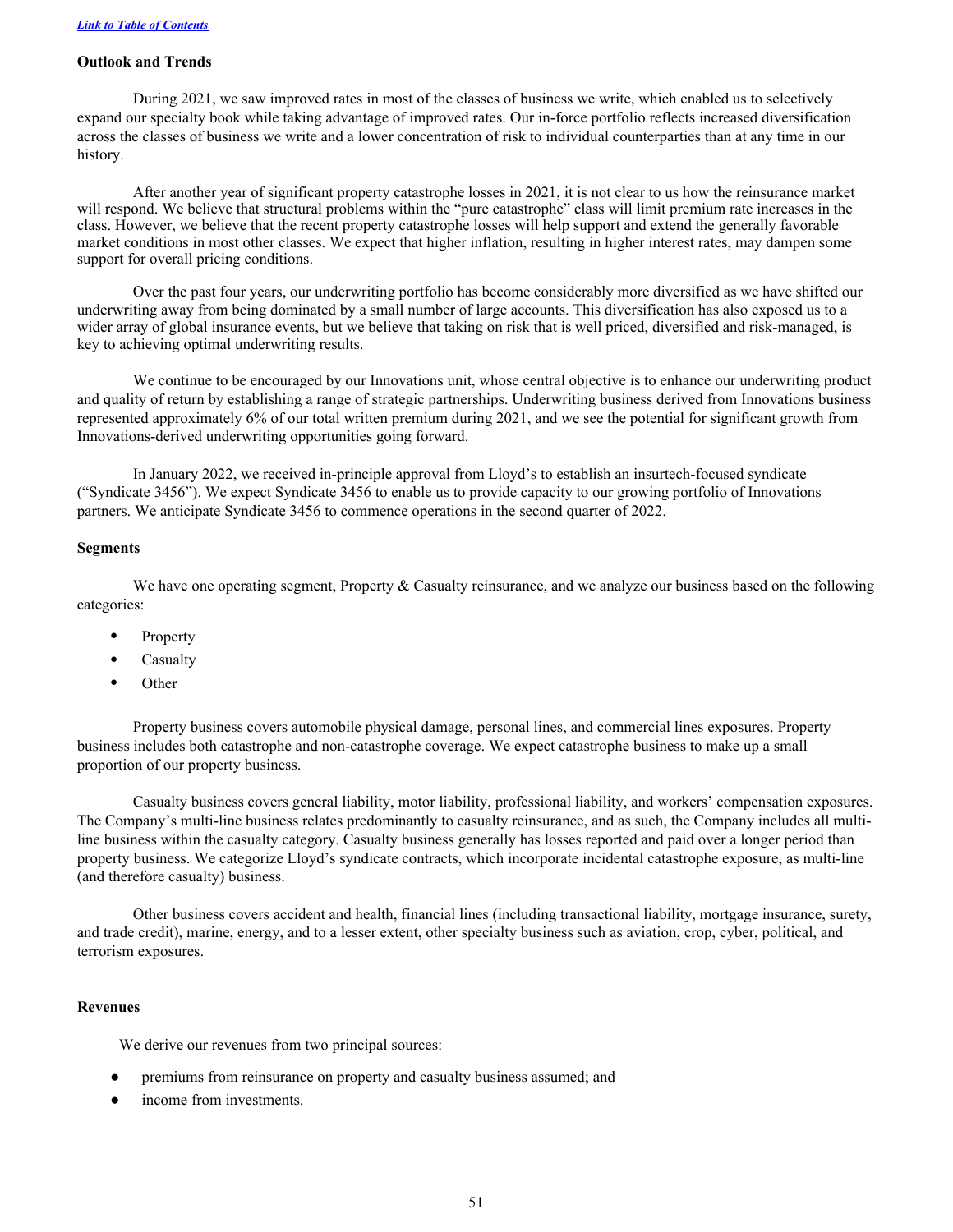We recognize premiums written as revenues, net of any applicable underlying reinsurance coverage, over the term of the related policy or contract. Depending on the contract structure, the earnings period could be the same as the reinsurance contract or based on the terms of the underlying insurance policies.

Income from our investments is primarily composed of:

- income (or loss) generated from our investment in SILP;
- gains (or losses) from our other investments, including Innovations and an investment accounted for as equity method investment;
- interest income from money market funds; and
- interest income and gains (or losses) from promissory notes receivable.

 In addition, we may from time to time derive other income from interest on deposit accounted contracts, fees generated from advisory services, and fees relating to overrides, profit commissions, and the contractual fees upon early termination of contracts.

### **Expenses**

Our expenses consist primarily of the following:

- underwriting losses and loss adjustment expenses;
- acquisition costs;
- general and administrative expenses;
- interest expense; and
- investment-related expenses.

The extent of our loss and LAE is a function of the amount and type of reinsurance contracts we write and the loss experience of the underlying coverage. As described below, loss and loss adjustment expenses include an actuarially determined estimate of losses incurred, including losses incurred during the period and changes in estimates from prior periods. The period over which we pay loss and LAE reserves depends on the nature of the coverage provided and generally extends over a period of multiple years.

Acquisition costs consist primarily of brokerage fees, ceding commissions, premium taxes, profit commissions, letters of credit and trust fees, and federal excise taxes. We amortize deferred acquisition costs relating to successfully bound reinsurance contracts over the related contract term.

General and administrative expenses consist primarily of salaries and benefits and related costs, including costs associated with our incentive compensation plan, bonuses, and stock compensation expenses. General and administrative expenses also include professional fees, travel and entertainment, information technology, rent and other general operating costs. General and administrative expenses reported on our consolidated statements of operations include both underwriting and corporate expenses.

For stock option expenses, we calculate compensation cost using the Black-Scholes option pricing model and recognize the associated expense over the stock options' vesting periods, which vary and have historically ranged from zero to six years. For restricted stock awards and restricted stock units with only service conditions, we calculate compensation cost using each award's grant date fair value and recognize the associated expense of the stock awards over their vesting periods, which typically range from one to three years. For restricted stock awards that include both service and performance conditions, we recognize the associated expense when we determine that it is probable that the performance conditions will be achieved.

Interest expense consists of interest paid and accrued on senior convertible notes and the amortization of (i) issuance expenses, and (ii) the note discount. In addition, we incur interest expense on deposit accounted contracts.

Investment-related expenses primarily consist of management fees and performance compensation paid to the investment advisor. We net these expenses against investment income (loss) in our consolidated financial statements.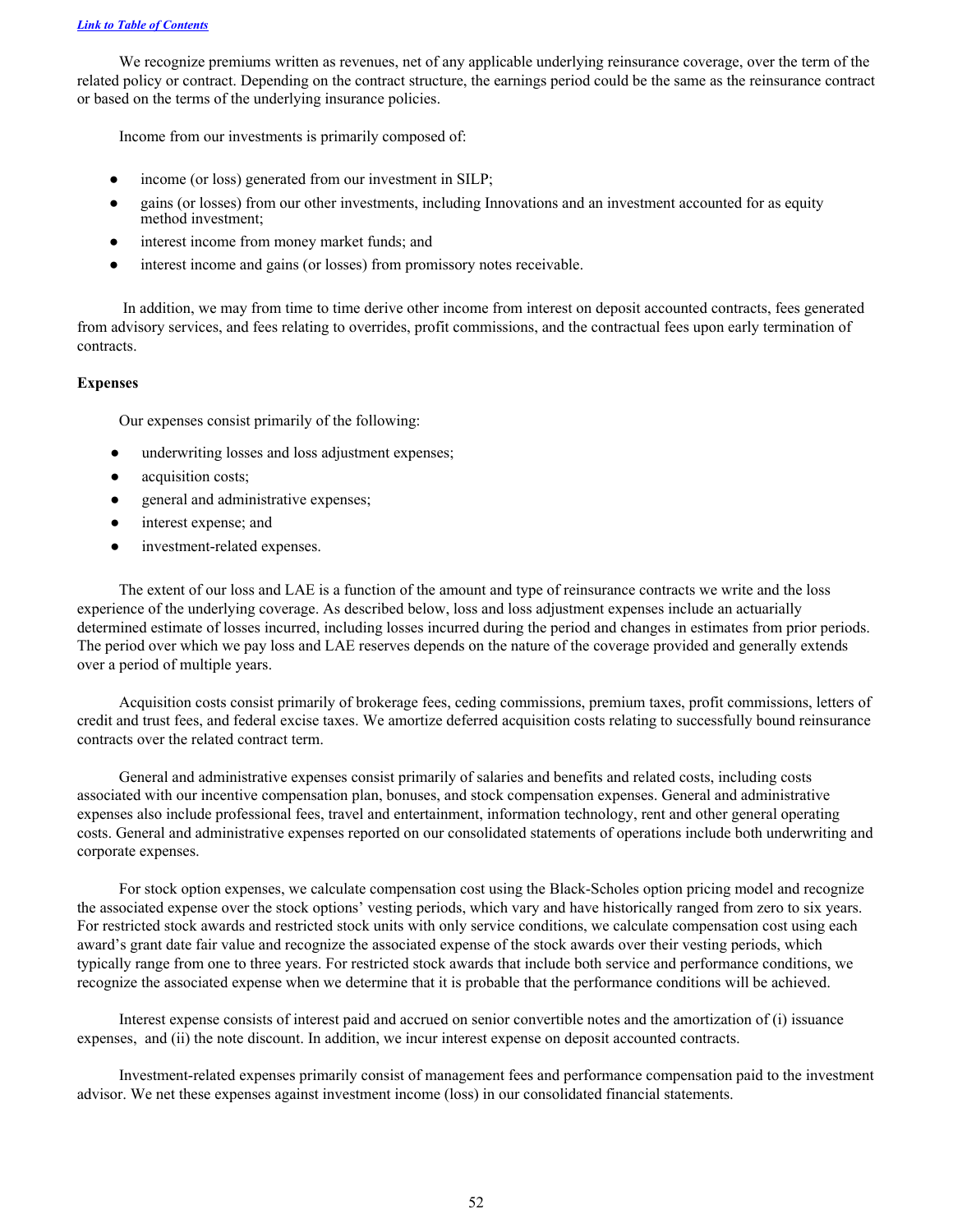### **Critical Accounting Policies and Estimates**

Our consolidated financial statements contain certain amounts that are inherently subjective and have required management to make assumptions and best estimates to determine reported values. If certain factors, including those described in "Part I. Item IA. — Risk Factors," cause actual events or results to differ materially from our underlying assumptions or estimates, there could be a material adverse effect on our results of operations, financial condition, or liquidity. We believe that the following accounting policies affect the more significant estimates used to prepare our consolidated financial statements. We have summarized the descriptions below for clarity. We have included a more detailed description of our significant accounting policies and recently issued accounting standards in Note 2 to the consolidated financial statements.

*Premium Revenues and Risk Transfer.* We record our property and casualty reinsurance premiums as premiums written based upon contract terms and information received from ceding companies and their brokers. Excess of loss reinsurance contracts typically state premiums as a percentage of the subject premiums written by the client, subject to a minimum and deposit premium. The minimum and deposit premium is generally based on an estimate of subject premiums expected to be written by the client during the contract term. The minimum and deposit premium is reported initially as premiums written and adjusted, if necessary, in subsequent periods once the actual subject premium is known.

Certain contracts provide for reinstatement premiums in the event of a loss. Reinstatement premiums are written and earned when a triggering loss event occurs.

Our clients estimate the gross premiums written at the contract's inception for each proportional contract we underwrite. Our underwriters utilize the client's estimate to determine our best estimate, which we use to initially account for such premiums. In subsequent periods, we adjust our estimates based on our client's actual reports and our expectations of industry developments. As the contract progresses, we monitor actual premiums received in conjunction with the client's correspondence to refine our estimate. Variances from initial gross premiums written estimates are generally greater for proportional contracts than for non-proportional contracts. We earn premiums on proportional contracts over the risk coverage period. Unearned premiums represent the unexpired portion of reinsurance provided.

At the inception of each of our reinsurance contracts, we receive premium estimates from the client, which we use in conjunction with historical and industry data to estimate what we believe will be the ultimate premium payable under each contract. We receive actual premiums written by each client as the client reports the actual results of the underlying insurance writings to us monthly or quarterly (depending on the contract). We book the actual premiums written when we receive them from our client. Each reporting period, we estimate the premiums written for stub periods that have not yet been reported to us by the client. For example, at year-end, we may have to estimate December premiums ceded under certain contracts since the client may not be required to report the actual results to us until after we have issued our audited consolidated financial statements. Typically, we only use premium estimates for unreported stub periods, which account for a small percentage of our total premiums written.

We confirm the accuracy and completeness of premiums reported by our clients by reviewing the client's statutory filings or performing an audit of the client under the contract terms. Discrepancies between premiums ceded and reported under a contract are, in our experience, rare. To date, we have not had any material difference in premiums reported by a client that required a formal dispute resolution process.

Assessing whether a reinsurance contract meets the conditions for risk transfer requires judgment. The determination of risk transfer is critical to reporting premiums written and is based, in part, on the use of actuarial and pricing models and assumptions. If we determine that a reinsurance contract does not transfer sufficient risk to merit reinsurance accounting treatment, we report the premium we receive as a deposit liability. Similarly, we report the premium we pay as a deposit asset for ceded contracts that do not transfer sufficient risk to merit reinsurance accounting. Any income and expense on deposit accounted contracts is calculated using the interest method and recorded in the consolidated statements of operations under the captions "Other income (expense)" and "Deposit interest expense," respectively.

*Investments.* We carry our investment in SILP at fair value, based on the most recent net asset value obtained from SILP's third-party administrator. The caption "Other investments" in our consolidated balance sheets includes private and unlisted equity securities that do not have readily determinable fair values. We determine these private equity securities' carrying value based on the original cost, less impairment, plus or minus observable price changes in orderly transactions for an identical or similar investment of the same issuer. At each reporting date, we qualitatively consider whether the investment is impaired on the basis of certain impairment indicators. If we determine that the equity security is impaired on the basis of the qualitative assessment, we recognize an impairment loss in the caption "Net investment income (loss)" in the consolidated statements of operations. We determine realized gains and losses from other investments based on the specific identification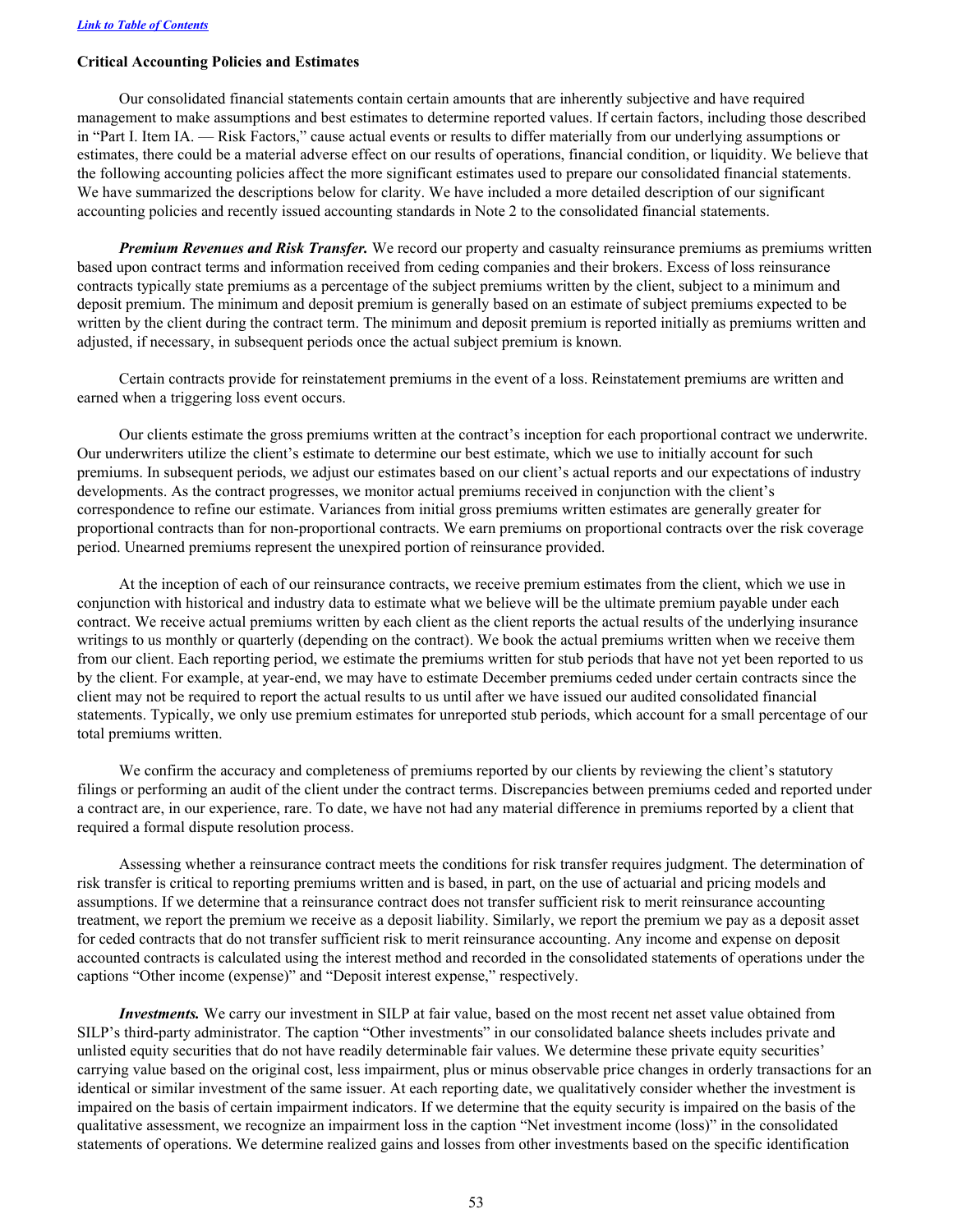method (by reference to cost or amortized cost, as appropriate). These gains and losses are included in the captions "Net investment income (loss)" in the consolidated statements of operations.

*Loss and Loss Adjustment Expense Reserves.* The process of estimating our loss and LAE reserves involves a considerable degree of judgment, and our estimates as of any given date are inherently uncertain. Estimating loss and LAE reserves requires us to make assumptions regarding reporting and development patterns, frequency and severity trends, claims settlement practices, potential changes in legal environments, inflation, loss amplification, foreign exchange movements, and other factors. These estimates and judgments are based on numerous considerations and are often revised as (i) we receive changes in loss amounts reported by ceding companies and brokers; (ii) we obtain additional information, experience, or other data; (iii) we develop new or improved methodologies; or (iv) we observe changes in the legal environment.

Our loss and LAE reserves relating to short-tail property risks are typically reported to us and settled more promptly than those relating to our long-tail risks. However, the timeliness of loss reporting can be affected by such factors as the nature of the event causing the loss, the location of the loss, whether the loss is from policies in force with primary insurers or with reinsurers, and where our exposure falls within the cedent's overall reinsurance program.

Our loss and LAE reserves are composed of case reserves (based on claims reported to us) and IBNR reserves, including the associated claims handling costs.

We determine case reserve estimates based on loss reports received. We determine our IBNR reserve estimates using standard actuarial methods as well as a combination of our own historical and current loss experience, insurance industry loss experience, assessments of pricing adequacy trends, and our professional judgment. In estimating our IBNR reserve, we estimate the total ultimate loss and LAE we expect to incur and subtract paid claims and case reserves.

The nature and extent of our judgment in the reserving process depend in part upon the type of business. Some of our property treaty reinsurance contracts represent business with a low frequency of claims occurrence and a high potential loss severity, such as claims arising from natural catastrophes. Given the nature of these events and the losses generated by them, traditional actuarial reserving methods may not prove to be reliable indicators of the final outcome. As such, for contracts or losses of this type, we estimate the ultimate cost associated with a single loss event rather than perform analysis on the historical development patterns of past losses as a means of estimating the ultimate losses for an entire accident year. We estimate our reserves for these large events on a contract-by-contract basis by reviewing policies with known or potential exposure to a particular loss event.

For non-catastrophe losses, we apply standard actuarial methodologies in setting reserves, including paid and incurred loss development, Bornheutter-Ferguson, burning cost, and frequency and severity techniques. We supplement our analysis with industry loss ratio and development pattern information in conjunction with our own experience. The weight given to a particular method will depend on many factors, including the homogeneity within the class of business, the volume of losses, the maturity of the accident year, and the length of the expected development tail. For example, the expected loss ratio method assumes that the ratio of premiums and losses remains constant. In contrast, development methods rely on observable patterns within reported losses, both historical and newly reported, to establish a view of the ultimate loss incurred. Therefore, as an accident year matures, we may migrate from an expected loss ratio method to an incurred development method.

As a predominantly broker-market reinsurer for both excess-of-loss and proportional contracts, we rely on loss information reported to brokers by primary insurers who, in turn, must estimate their losses at the policy level, often based on incomplete and changing information. The information we receive varies by cedent and may include paid losses, estimated case reserves, and an estimated provision for IBNR reserves. Reserving practices and data-reporting quality differ among ceding companies, which adds further uncertainty to our estimation of ultimate losses. The nature and extent of information received from ceding companies and brokers also vary widely depending on the type of coverage, the contractual reporting terms (which are affected by market conditions and practices), and other factors. Due to the lack of standardization of the terms and conditions of reinsurance contracts, the differences in coverage provided to individual clients, and the tendency of those coverages to change rapidly in response to market conditions, we cannot always reliably measure the ongoing economic impact of such uncertainties and inconsistencies.

Time lags are inherent in loss reporting, especially in the case of excess-of-loss reinsurance contracts. The combined characteristics of low claim frequency and high claim severity make the available data less useful for predicting ultimate losses.

In the case of proportional contracts, we rely on an analysis of a cedent's historical experience, industry information, and the underwriters' professional judgment in estimating reserves. We also utilize ultimate loss ratio forecasts when reported by cedents and brokers, which are ordinarily subject to three to six-month lags for proportional business. Due to the degree of reliance we place on ceding companies for claims reporting, our reserve estimates are highly dependent on ceding companies'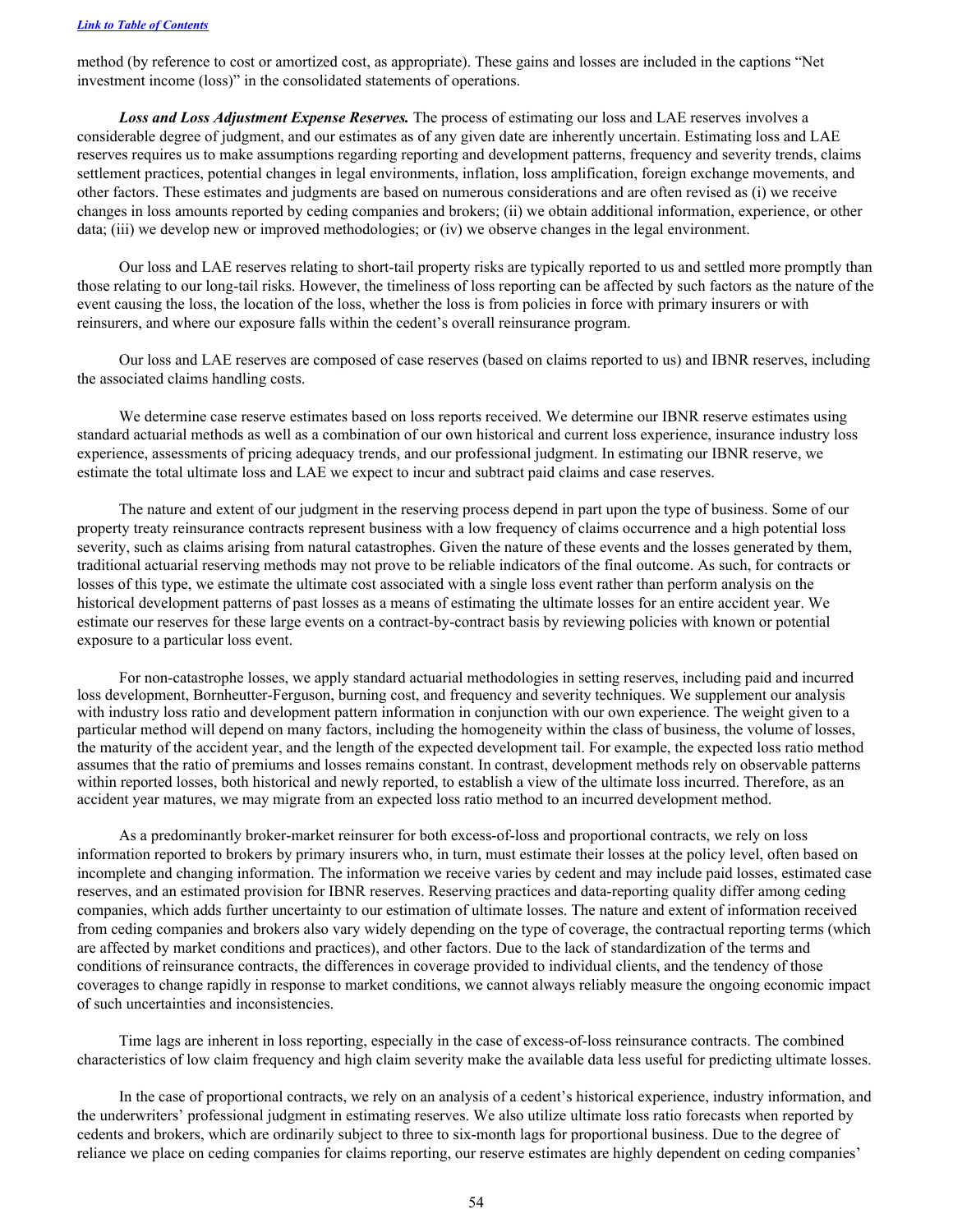judgment. Furthermore, during the loss settlement period, which may last several years, additional facts regarding individual claims and trends will often become known, and case law may change, affecting ultimate expected losses.

Since we rely on ceding company data in the process of establishing our loss and LAE reserves, we maintain procedures designed to mitigate the risk that such information is incomplete or inaccurate. These procedures include: (i) comparisons of expected premiums to reported premiums, which helps us to identify delinquent client periodic reports; (ii) ceding company audits to identify inaccurate or incomplete reporting of claims and ensure that claims are actively and appropriately managed in line with agreed protocols and settlement authority limits; and (iii) underwriting reviews to ascertain that the losses ceded are covered as provided under the contract terms. Each subsequent year of loss experience with a given cedent provides additional insight into the accuracy and timeliness of previously reported information. These procedures are incorporated in our internal controls and are regularly evaluated and amended as market conditions, risk factors, and unanticipated areas of exposure develop.

We monitor the development of our prior-year losses during subsequent calendar years by comparing the actual reported losses against previous estimates and current expectations. The analysis of this loss development is an essential factor in the ongoing refinement of our reserving assumptions.

Estimating loss reserves for our book of longer-tail casualty reinsurance business, which we write on both a proportional and non-proportional basis, involves further uncertainties. In addition to the uncertainties described above, casualty business can be subject to longer reporting lags than property business, and claims often take several years to settle. During this period, additional factors and trends will be revealed, and, as they become apparent, we may adjust our reserves accordingly. There is also the potential for the emergence of new types of losses within our casualty book. Therefore, any factors that extend the time until our cedents settle claims add uncertainty to the reserving process.

The uncertainties inherent in the reserving process, together with the potential for unforeseen developments, including changes in laws and the prevailing interpretation of policy terms, may result in our loss and LAE reserves being materially greater or less than the loss and LAE reserves we initially established. We reflect adjustments to our loss and LAE reserves in our financial results during the period in which they are determined. Changes to our prior year loss reserves will impact our current underwriting results by improving our results if the prior year reserves prove redundant or impairing our results if the prior year reserves prove insufficient.

We believe that our reserves for loss and LAE are sufficient to cover losses that fall within the terms of our policies and agreements with our insured and reinsured customers based on the methodologies used to estimate those reserves. However, we can provide no assurance that actual losses will not (i) be less than or (ii) exceed our total established reserves.

Please refer to Notes 2 and 7 of our consolidated financial statements for a more detailed explanation of our loss reserving methodology and the loss development tables by accident year, respectively, as required under U.S. GAAP.

*Share-Based Payments.* We have established a stock incentive plan for directors, employees, and consultants. We recognize share-based compensation transactions using the fair value at the award's grant date. We calculate the compensation for restricted stock awards and restricted stock units ("RSUs") based on the price of the Company's common shares at the grant date. We recognize the associated expense, adjusted for estimated forfeitures, over the vesting period and incorporate the probability of meeting any performance conditions. We estimate the forfeiture rate for restricted stock awards and RSUs based on our historical experience and expectations of future forfeitures. The forfeiture rate reduces the unamortized grant date fair value of unvested outstanding restricted stock awards and RSUs and the associated stock compensation expense. As restricted shares and RSUs are forfeited, we reduce the number of outstanding restricted shares and RSUs and compare the remaining unamortized grant date fair value to the assumed forfeiture levels. We record true-up adjustments as deemed necessary. For the year ended December 31, 2021, we have assumed a forfeiture rate of 9.0% (2020: 7.0% and 2019: 7.0%) for restricted stock awards and RSUs granted.

We recognize the expense of share purchase options over the vesting period on a graded vesting basis. Determining the fair value of share option awards at the grant date requires significant estimation and judgment. We use an option-pricing model (Black-Scholes pricing model) to assist in calculating fair value. We base the estimate of expected volatility on our Class A ordinary shares' daily historical trading data from the date these shares commenced trading (May 24, 2007) to the grant date.

 If actual results differ significantly from these estimates and assumptions, particularly concerning our estimation of volatility and forfeiture rates, share-based compensation expense, primarily relating to future share-based awards, could be materially impacted.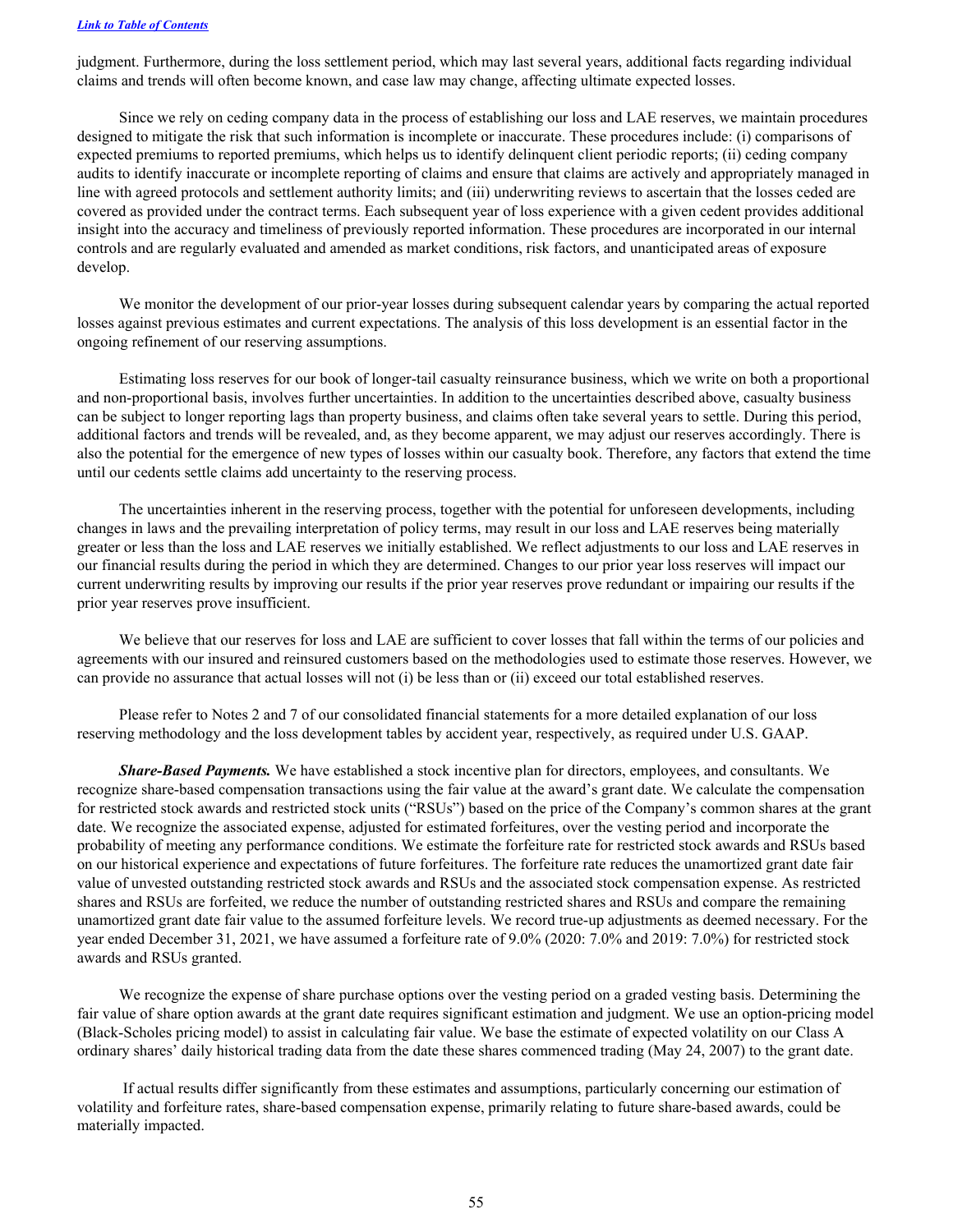## **Key Financial Measures and Non-GAAP Measures**

### *Basic Book Value Per Share and Fully Diluted Book Value Per Share*

We believe that long-term growth in fully diluted book value per share is the most relevant measure of our financial performance because it provides management and investors a yardstick to monitor the shareholder value generated. Fully diluted book value per share may also help our investors, shareholders, and other interested parties form a basis of comparison with other companies within the property and casualty reinsurance industry.

We calculate basic book value per share based on ending shareholders' equity and aggregate of Class A and Class B Ordinary shares issued and outstanding, as well as all unvested restricted shares. Fully diluted book value per share represents basic book value per share combined with any dilutive impact of in-the-money stock options, and RSUs issued and outstanding at any period end. Fully diluted book value per share also includes the dilutive effect, if any, of ordinary shares to be issued upon conversion of the convertible notes.

Our primary financial goal is to increase fully diluted book value per share over the long term.

The following table presents the calculation of basic and fully diluted book value per share for the recent periods.

|                                                                                          |                                                          | December 31,<br>2021 |              | December 31,<br>2020 |               | December 31,<br>2019 |
|------------------------------------------------------------------------------------------|----------------------------------------------------------|----------------------|--------------|----------------------|---------------|----------------------|
|                                                                                          | (\$ in thousands, except per share and share<br>amounts) |                      |              |                      |               |                      |
| Numerator for basic and fully diluted book value per share:                              |                                                          |                      |              |                      |               |                      |
| Total equity (U.S. GAAP) (numerator for basic and fully diluted book value<br>per share) | \$.                                                      | 475,663              | \$           | 464,857              | $\mathsf{\$}$ | 477,183              |
| Denominator for basic and fully diluted book value per share: (1)                        |                                                          |                      |              |                      |               |                      |
| Ordinary shares issued and outstanding (denominator for basic book value<br>per share)   |                                                          | 33,844,446           |              | 34,514,790           |               | 36,994,110           |
| Add: In-the-money stock options and RSUs issued and outstanding                          |                                                          | 154,134              |              | 116,722              |               | 63,582               |
| Denominator for fully diluted book value per share                                       |                                                          | 33,998,580           |              | 34,631,512           |               | 37,057,692           |
| Basic book value per share                                                               | \$                                                       | 14.05                | \$           | 13.47                | \$            | 12.90                |
| Increase (decrease) in basic book value per share (\$)                                   | $\mathbf{\hat{S}}$                                       | 0.58                 | $\mathbf{s}$ | 0.57                 | $\mathbb{S}$  | (0.22)               |
| Increase (decrease) in basic book value per share $(\% )$                                |                                                          | 4.3 $%$              |              | 4.4 $%$              |               | (1.7)%               |
|                                                                                          |                                                          |                      |              |                      |               |                      |
| Fully diluted book value per share                                                       | \$                                                       | 13.99                | \$           | 13.42                | \$            | 12.88                |
| Increase (decrease) in fully diluted book value per share (\$)                           | $\mathbf S$                                              | 0.57                 | \$           | 0.54                 | \$            | (0.22)               |
| Increase (decrease) in fully diluted book value per share $(\%)$                         |                                                          | 4.2 $%$              |              | 4.2 %                |               | (1.7)%               |

 $<sup>(1)</sup>$  All unvested restricted shares, including those with performance conditions, are included in the "basic" and "fully diluted"</sup> denominators. At December 31, 2021, the number of unvested restricted shares with performance conditions was 193,149 (December 31, 2020: 193,149, December 31, 2019: 356,900).

Management also uses certain key financial measures, some of which are not prescribed under U.S. GAAP rules and standards ("non-GAAP financial measures"), to evaluate our financial performance, financial position, and the change in shareholder value. Generally, a non-GAAP financial measure, as defined in SEC Regulation G, is a numerical measure of a company's historical or future financial performance, financial position, or cash flows that either excludes or includes amounts that are not normally excluded or included in the most directly comparable measure calculated and presented under U.S. GAAP. We believe that these measures, which may be calculated or defined differently by other companies, provide consistent and comparable metrics of our business performance to help shareholders understand performance trends and allow for a more thorough understanding of the Company's business. Non-GAAP financial measures should not be viewed as a substitute for those determined under U.S. GAAP.

The key non-GAAP financial measures used in this report are:

• Adjusted combined ratio; and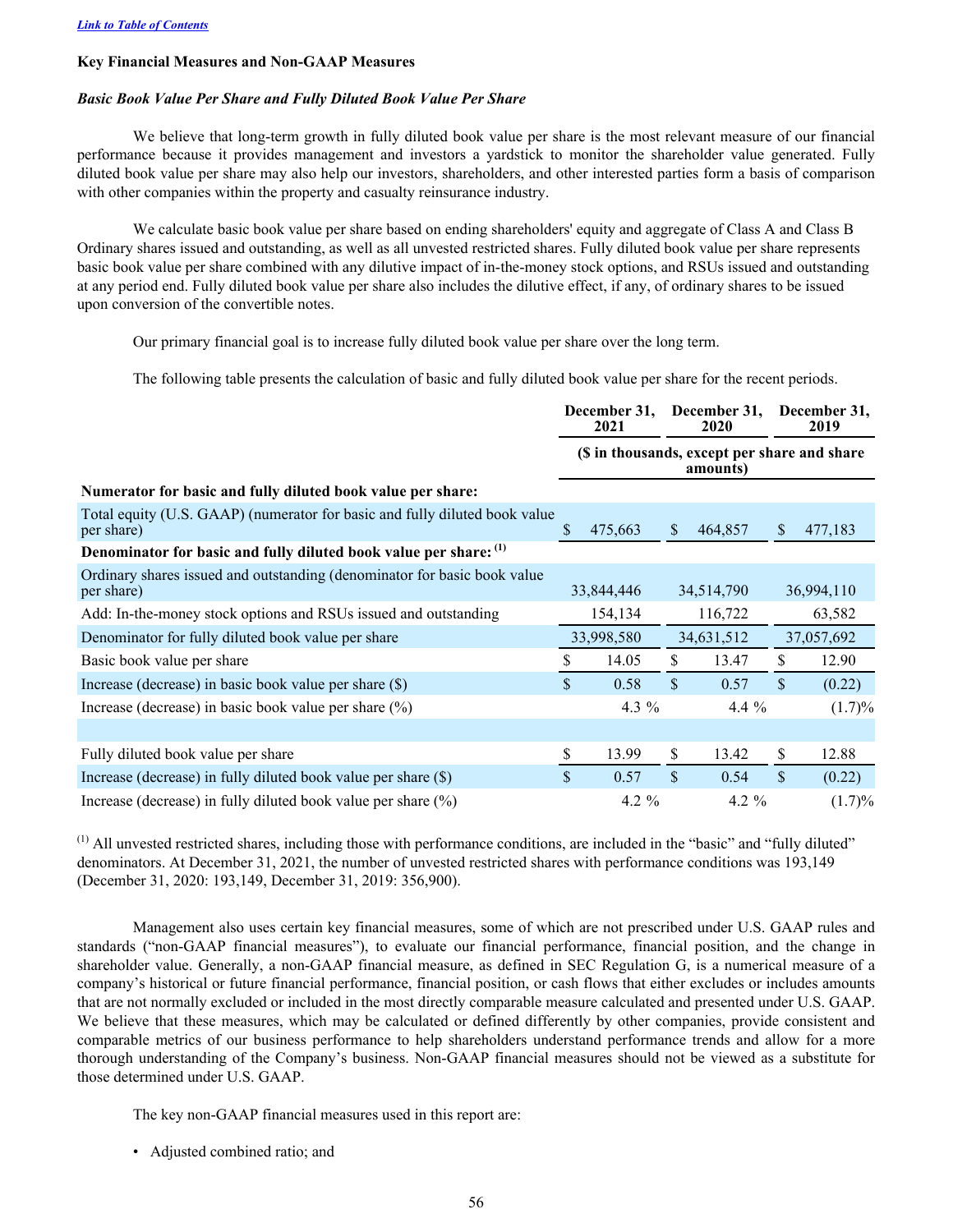• Net underwriting income (loss).

These non-GAAP measures are described below.

### **Adjusted combined ratio**

"Combined ratio" is a commonly used measure in the property and casualty insurance industry and is calculated using U.S. GAAP components. We use the combined ratio, along with an analysis of significant drivers, to evaluate our underwriting performance. During 2020, in an effort to further evaluate our underwriting performance, we introduced the "adjusted combined ratio," a non-GAAP measure that excludes the effects of underwriting losses attributable to (i) prior accident-year reserve development, (ii) catastrophe losses, and (iii) certain significant, infrequent loss events. we have since determined that the use of this measure does not significantly enhance our or investors' understanding of the underlying trends or variability in our underwriting results. Accordingly, we do not intend to use or disclose our adjusted combined ratio in future periods.

In calculating the adjusted combined ratio, we exclude underwriting income and losses attributable to (i) prior accident-year reserve development, (ii) catastrophe events, and (iii) other significant infrequent adjustments.

Prior accident-year reserve development, which can be favorable or unfavorable, represents changes in our estimates of losses and loss adjustment expenses associated with loss events that occurred in prior years.

By their nature, catastrophe events and other significant infrequent adjustments are not representative of the type of loss activity that we would expect to occur in every period.

|                                             |           | <b>Year ended December 31</b> |                 |  |  |
|---------------------------------------------|-----------|-------------------------------|-----------------|--|--|
|                                             |           |                               |                 |  |  |
|                                             | 2021      | 2020                          | 2019            |  |  |
| Combined ratio                              | 100.9 %   | $100.4 \%$                    | 106.9%          |  |  |
| Impact on combined ratio of selected items: |           |                               |                 |  |  |
| Prior-year development                      | $(1.5)\%$ | $0.8 \%$                      | $6.2 \%$        |  |  |
| Catastrophes (current year)                 | 6.1 $%$   | $2.0\%$                       | 3.6%            |  |  |
| Other adjustments                           | $2.2 \%$  | $1.6\%$                       | $- \frac{9}{6}$ |  |  |

The following table reconciles the combined ratio to the adjusted combined ratio:

• The caption "Other adjustments" represents, for the year ended December 31, 2021, interest income and expense on depositaccounted contracts due to changes in the associated estimated ultimate cash flows and, for the year ended December 31, 2020, losses relating to the COVID-19 pandemic.

Adjusted combined ratio 84.1 % 96.0 % 97.1 % 96.0 % 97.1 %

#### *Net Underwriting Income (Loss)*

One way that we evaluate the Company's underwriting performance is by measuring net underwriting income (loss). We do not use premiums written as a measure of performance. Net underwriting income (loss) is a performance measure used by management to evaluate the fundamentals underlying the Company's underwriting operations. We believe that the use of net underwriting income (loss) enables investors and other users of the Company's financial information to analyze our performance in a manner similar to how management analyzes performance. Management also believes that this measure follows industry practice and allows the users of financial information to compare the Company's performance with that of our industry peer group.

Net underwriting income (loss) is considered a non-GAAP financial measure because it excludes items used to calculate net income before taxes under U.S. GAAP. We calculate net underwriting income (loss) as net premiums earned, plus other income relating to reinsurance and deposit-accounted contracts, less deposit interest expense, less net loss and loss adjustment expenses, acquisition costs, and underwriting expenses. The measure excludes, on a recurring basis: (1) investment income (loss); (2) other income (expense) not related to underwriting, including foreign exchange gains or losses and adjustments to the allowance for expected credit losses; (3) corporate general and administrative expenses; and (4) interest expense. We exclude total investment income or loss, foreign exchange gains or losses, and expected credit losses as we believe these items are influenced by market conditions and other factors not related to underwriting decisions. We exclude corporate and interest expenses because these costs are generally fixed and not incremental to or directly related to our underwriting operations. We believe all of these amounts are largely independent of our underwriting process, and including them could hinder the analysis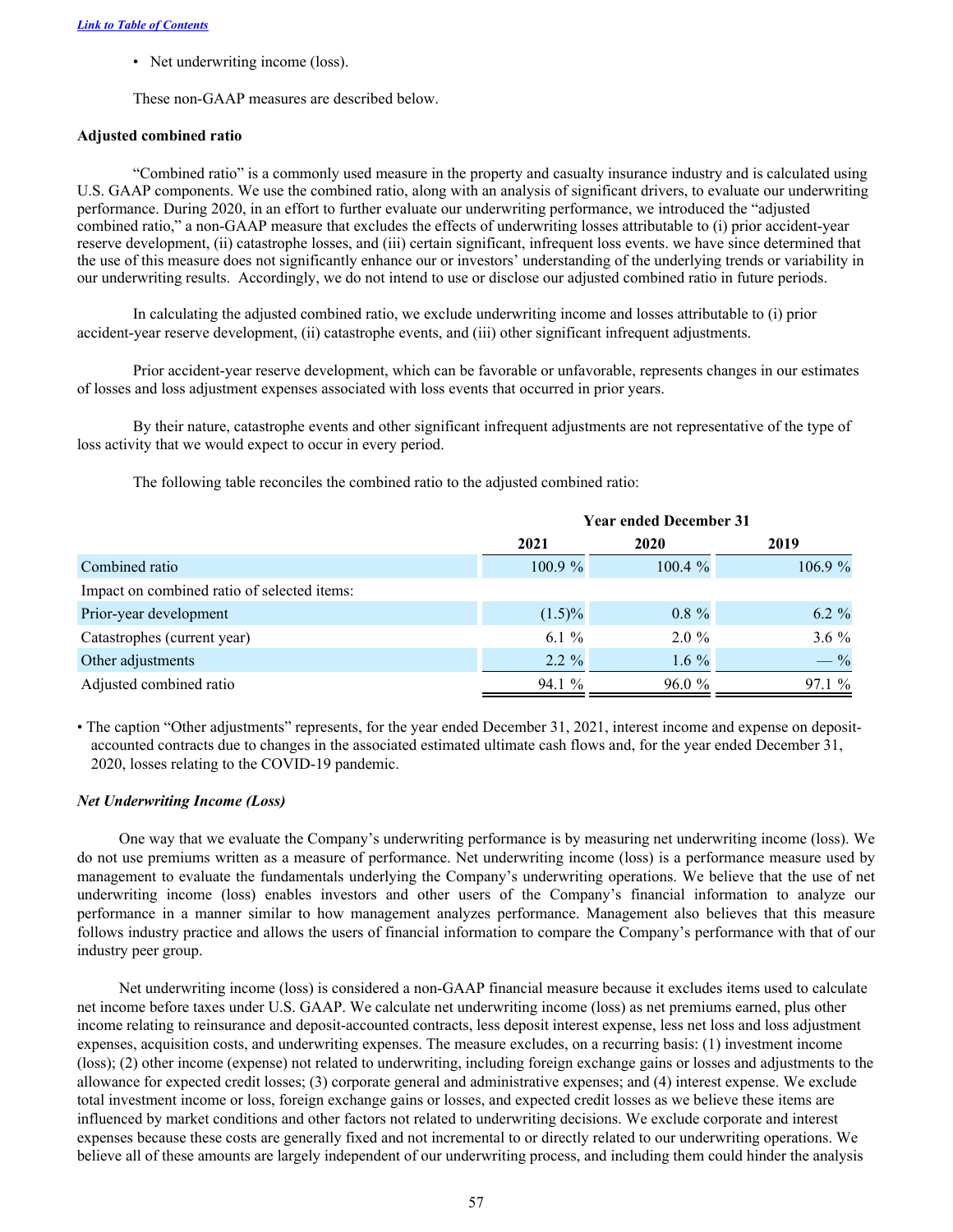of trends in our underwriting operations. Net underwriting income (loss) should not be viewed as a substitute for U.S. GAAP net income before income taxes.

The reconciliations of net underwriting income (loss) to income (loss) before income taxes (the most directly comparable U.S. GAAP financial measure) on a consolidated basis are shown below:

|                                         | <b>Year ended December 31</b> |              |      |                   |     |           |
|-----------------------------------------|-------------------------------|--------------|------|-------------------|-----|-----------|
|                                         |                               | 2021         | 2020 |                   |     | 2019      |
|                                         |                               |              |      | (\$ in thousands) |     |           |
| Income (loss) before income tax         | \$                            | 21,324       | -S   | 4,290             | - S | (3,503)   |
| Add (subtract):                         |                               |              |      |                   |     |           |
| Total investment (income) loss          |                               | (50, 152)    |      | (25, 532)         |     | (52, 267) |
| Other non-underwriting (income) expense |                               | 880          |      | (686)             |     | 467       |
| Corporate expenses                      |                               | 16,489       |      | 14,036            |     | 15,560    |
| Interest expense                        |                               | 6,263        |      | 6,280             |     | 6,263     |
| Net underwriting income (loss)          |                               | $(5,196)$ \$ |      | $(1,612)$ \$      |     | (33, 480) |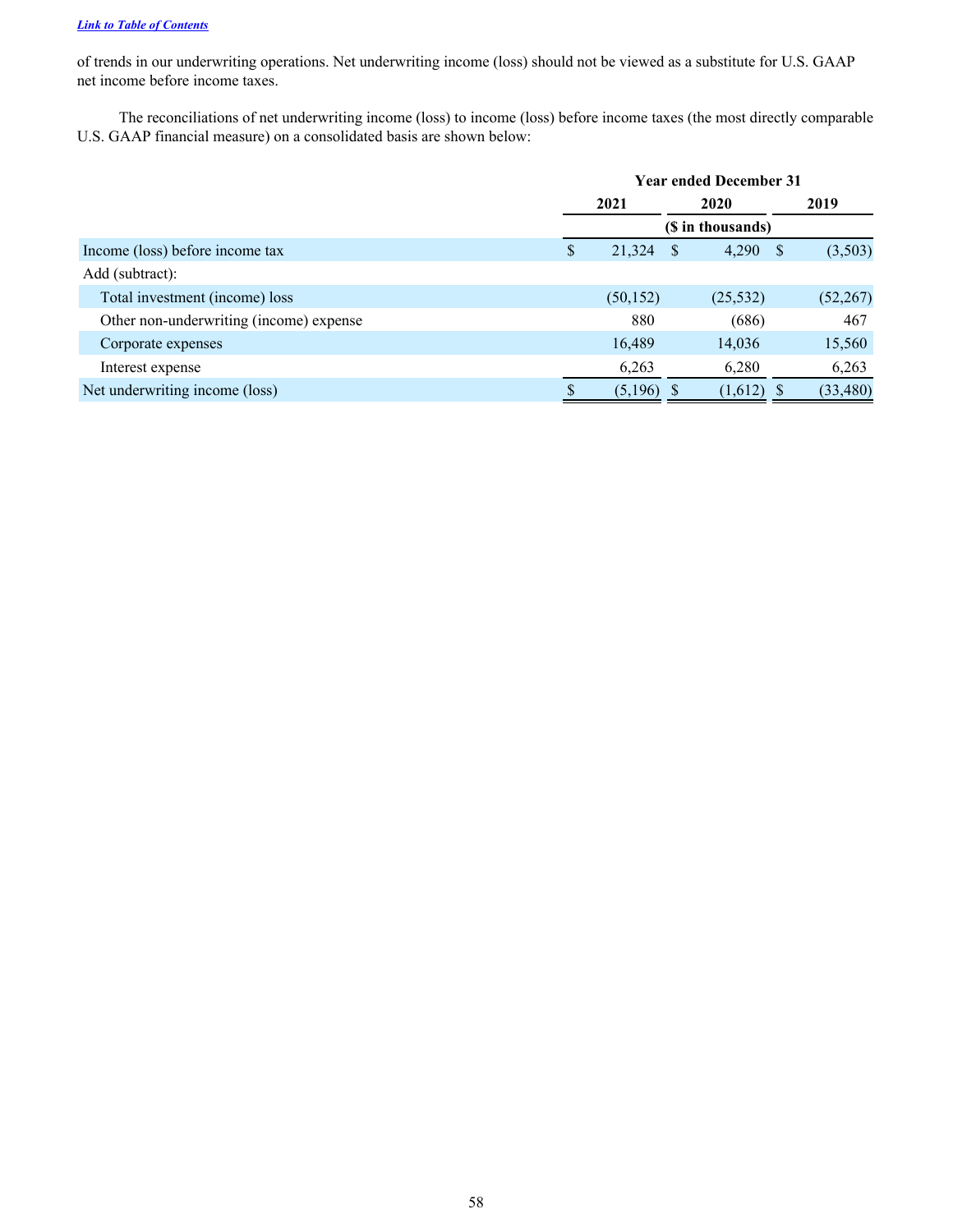## **Results of Operations**

The table below summarizes our operating results for the years ended December 31, 2021, 2020, and 2019:

|                                                                | 2020<br>2021                       |           |                           |           | 2019                      |           |
|----------------------------------------------------------------|------------------------------------|-----------|---------------------------|-----------|---------------------------|-----------|
|                                                                | (in thousands, except percentages) |           |                           |           |                           |           |
| <b>Underwriting revenue</b>                                    |                                    |           |                           |           |                           |           |
| Gross premiums written                                         | \$                                 | 565,393   | $\boldsymbol{\mathsf{S}}$ | 479,791   | $\boldsymbol{\mathsf{S}}$ | 523,977   |
| Gross premiums ceded                                           |                                    | (41)      |                           | (2,268)   |                           | (48, 667) |
| Net premiums written                                           |                                    | 565,352   |                           | 477,523   |                           | 475,310   |
| Change in net unearned premium reserves                        |                                    | (26,073)  |                           | (22, 112) |                           | 8,270     |
| Net premiums earned                                            |                                    | 539,279   |                           | 455,411   |                           | 483,580   |
| <b>Underwriting related expenses</b>                           |                                    |           |                           |           |                           |           |
| Net loss and loss adjustment expenses incurred                 |                                    |           |                           |           |                           |           |
| Current year                                                   |                                    | 389,080   |                           | 333,096   |                           | 357,237   |
| Prior year *                                                   |                                    | (14,100)  |                           | 4,737     |                           | 31,250    |
| Net loss and loss adjustment expenses incurred                 |                                    | 374,980   |                           | 337,833   |                           | 388,487   |
| Acquisition costs                                              |                                    | 144,960   |                           | 109,288   |                           | 117,084   |
| Underwriting expenses                                          |                                    | 12,880    |                           | 12,365    |                           | 14,262    |
| Deposit accounting and other reinsurance expense (income)      |                                    | 11,655    |                           | (2, 463)  |                           | (2,773)   |
| Net underwriting income (loss)                                 |                                    | (5,196)   |                           | (1,612)   |                           | (33, 480) |
|                                                                |                                    |           |                           |           |                           |           |
| Income (loss) from investment in related party investment fund |                                    | 18,087    |                           | 4,431     |                           | 46,056    |
| Net investment income (loss)                                   |                                    | 32,065    |                           | 21,101    |                           | 6,211     |
| <b>Total investment income (loss)</b>                          | $\mathbb S$                        | 50,152    | $\mathbb S$               | 25,532    | \$                        | 52,267    |
| Net underwriting and investment income (loss)                  | \$                                 | 44,956    | $\mathbb S$               | 23,920    | \$                        | 18,787    |
|                                                                |                                    |           |                           |           |                           |           |
| Corporate expenses                                             | \$                                 | 16,489    | $\mathbb{S}$              | 14,036    | \$                        | 15,560    |
| Other (income) expense, net                                    |                                    | 880       |                           | (686)     |                           | 467       |
| Interest expense                                               |                                    | 6,263     |                           | 6,280     |                           | 6,263     |
| Income tax expense (benefit)                                   |                                    | 3,746     |                           | 424       |                           | 483       |
| Net income (loss)                                              |                                    | 17,578    |                           | 3,866     |                           | (3,986)   |
|                                                                |                                    |           |                           |           |                           |           |
| Earnings (loss) per share                                      |                                    |           |                           |           |                           |           |
| Basic                                                          | \$                                 | 0.51      | $\mathbb S$               | 0.11      | \$                        | (0.11)    |
| Diluted                                                        | \$                                 | 0.51      | \$                        | 0.11      | \$                        | (0.11)    |
|                                                                |                                    |           |                           |           |                           |           |
| <b>Underwriting ratios</b>                                     |                                    |           |                           |           |                           |           |
| Loss ratio - current year                                      |                                    | 72.1 %    |                           | 73.1 %    |                           | 73.9 %    |
| Loss ratio - prior year                                        |                                    | $(2.6)\%$ |                           | $1.1\%$   |                           | $6.4\%$   |
| Loss ratio                                                     |                                    | 69.5 %    |                           | 74.2 %    |                           | 80.3 %    |
| Acquisition cost ratio                                         |                                    | 26.9 %    |                           | 24.0 %    |                           | 24.2 %    |
| Composite ratio                                                |                                    | 96.4 %    |                           | 98.2 %    |                           | 104.5 %   |
| Underwriting expense ratio                                     |                                    | 4.5 %     |                           | 2.2 %     |                           | 2.4 %     |
| Combined ratio                                                 |                                    | 100.9%    |                           | 100.4 %   |                           | 106.9%    |

\* The net financial impacts associated with changes in the estimate of losses incurred in prior years, which incorporate earned reinstatement premiums assumed and ceded, and adjustments to assumed and ceded acquisition costs, were a gain of \$8.3 million in 2021, and a loss of \$3.7 million and \$30.1 million in 2020 and 2019, respectively.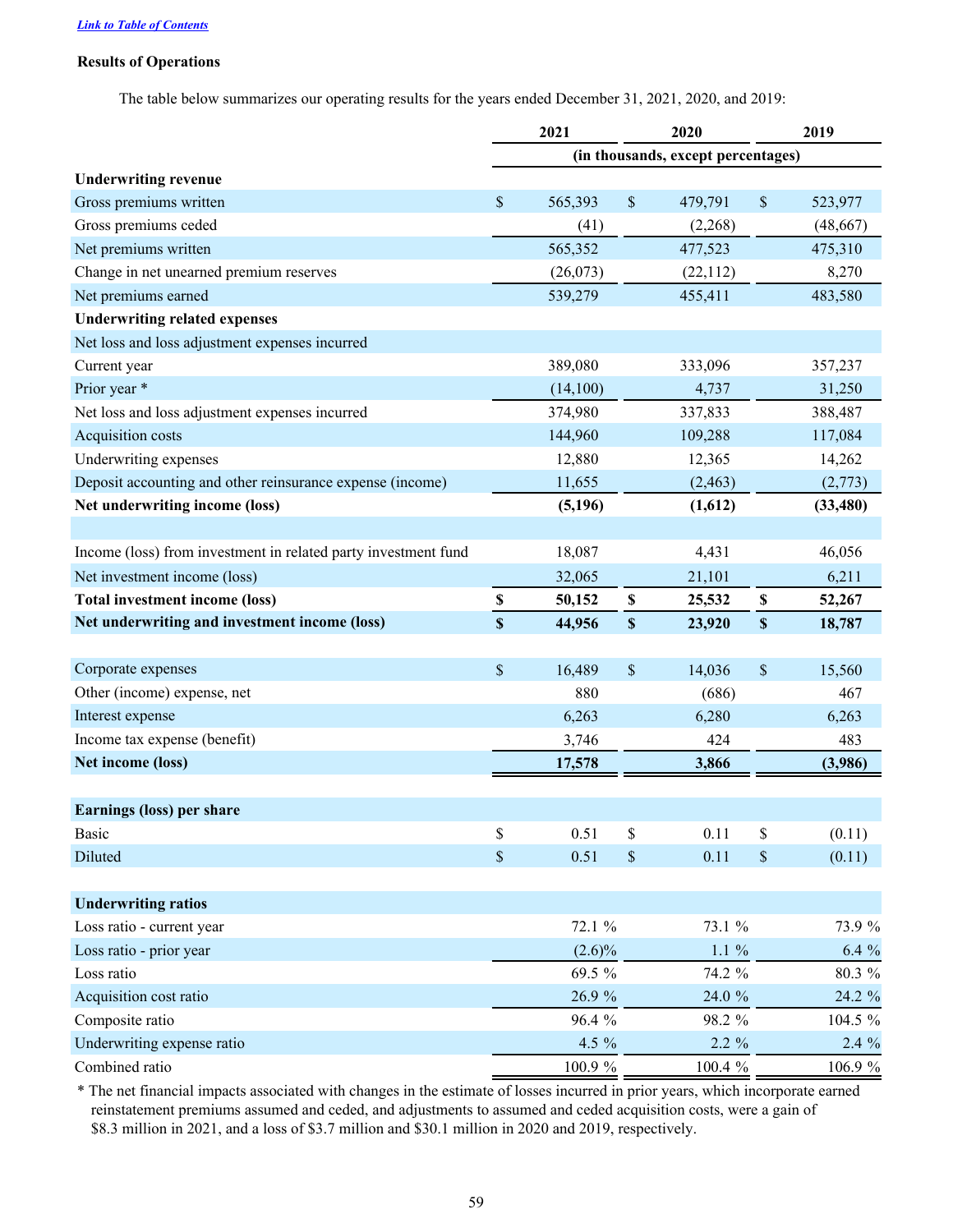## **Year ended 2021 compared to 2020**

For the year ended December 31, 2021, the fully diluted book value per share increased by \$0.57 per share, or 4.2%, to \$13.99 per share from \$13.42 per share on December 31, 2020. For the year ended December 31, 2021, the basic book value per share increased by \$0.58, or 4.3%, to \$14.05 per share from \$13.47 per share on December 31, 2020. The increases in basic and fully diluted book value per share for the year ended December 31, 2021, were due primarily to share repurchases executed and net income earned.

For the year ended December 31, 2021, net income increased to \$17.6 million, compared to \$3.9 million reported for the year ended December 31, 2020.

The developments that most significantly affected our financial performance during the year ended December 31, 2021, compared to the equivalent 2020 period, are summarized below:

Underwriting: The underwriting loss for the year ended December 31, 2021, was \$5.2 million on net earned premiums of \$539.3 million. By comparison, the underwriting loss for the same period in 2020 was \$1.6 million on net earned premiums of \$455.4 million. The underwriting loss for the year ended December 31, 2021, included \$11.7 million of expense related to deposit accounted contracts that we wrote in 2017, 2018, and 2019. The expense recorded during the year ended December 31, 2021, was due to changes in the associated estimated ultimate cash flow resulting from higher than expected losses reported by the cedents.

Catastrophe events during the year ended December 31, 2021, including Hurricane Ida, winter storm Uri, the European floods and hailstorms, U.S.tornados, and the South African riots contributed \$32.7 million to the underwriting loss. By comparison, the catastrophe events during the year ended December 31, 2020, including hurricanes Laura, Isaias, and Sally, the Midwest derecho storms, and North American wildfires, contributed \$9.0 million to the underwriting loss. Additionally, COVID-19 contributed \$7.1 million to the underwriting loss for the year ended December 31, 2020.

Our overall combined ratio was 100.9% for the year ended December 31, 2021, compared to 100.4% during the same period in 2020. The catastrophe events listed above during the year ended December 31, 2021, contributed 6.1 percentage points to our combined ratio, compared to 2.0 percentage points from catastrophe events during 2020.

• Investments: Our total investment income for the year ended December 31, 2021, was \$50.2 million compared to total investment income of \$25.5 million reported during 2020. Investment income for the year ended December 31, 2021, included (a) \$18.1 million on our investment in SILP, (b) \$19.5 million of unrealized gain on our Innovations and other strategic investments and (c) \$14.2 million realized gain on the sale of our investment in AccuRisk.

### **Underwriting results**

We analyze our business based on three categories: "property," "casualty," and "other."

### *Gross Premiums Written*

Details of gross premiums written are provided in the following table:

|          |           | <b>Year ended December 31</b> |                   |         |  |
|----------|-----------|-------------------------------|-------------------|---------|--|
|          |           | 2021<br><b>2020</b>           |                   |         |  |
|          |           |                               | (\$ in thousands) |         |  |
| Property | \$52,947  |                               | $9.4\%$ \$ 58,463 | 12.2 %  |  |
| Casualty | 379,113   | 67.0                          | 302,237           | 63.0    |  |
| Other    | 133,333   | 23.6                          | 119,091           | 24.8    |  |
| Total    | \$565,393 |                               | 100.0 % \$479,791 | 100.0 % |  |

As a result of our underwriting philosophy, the total premiums we write and the mix of premiums between property, casualty, and other business, may vary significantly from period to period depending on the market opportunities we identify.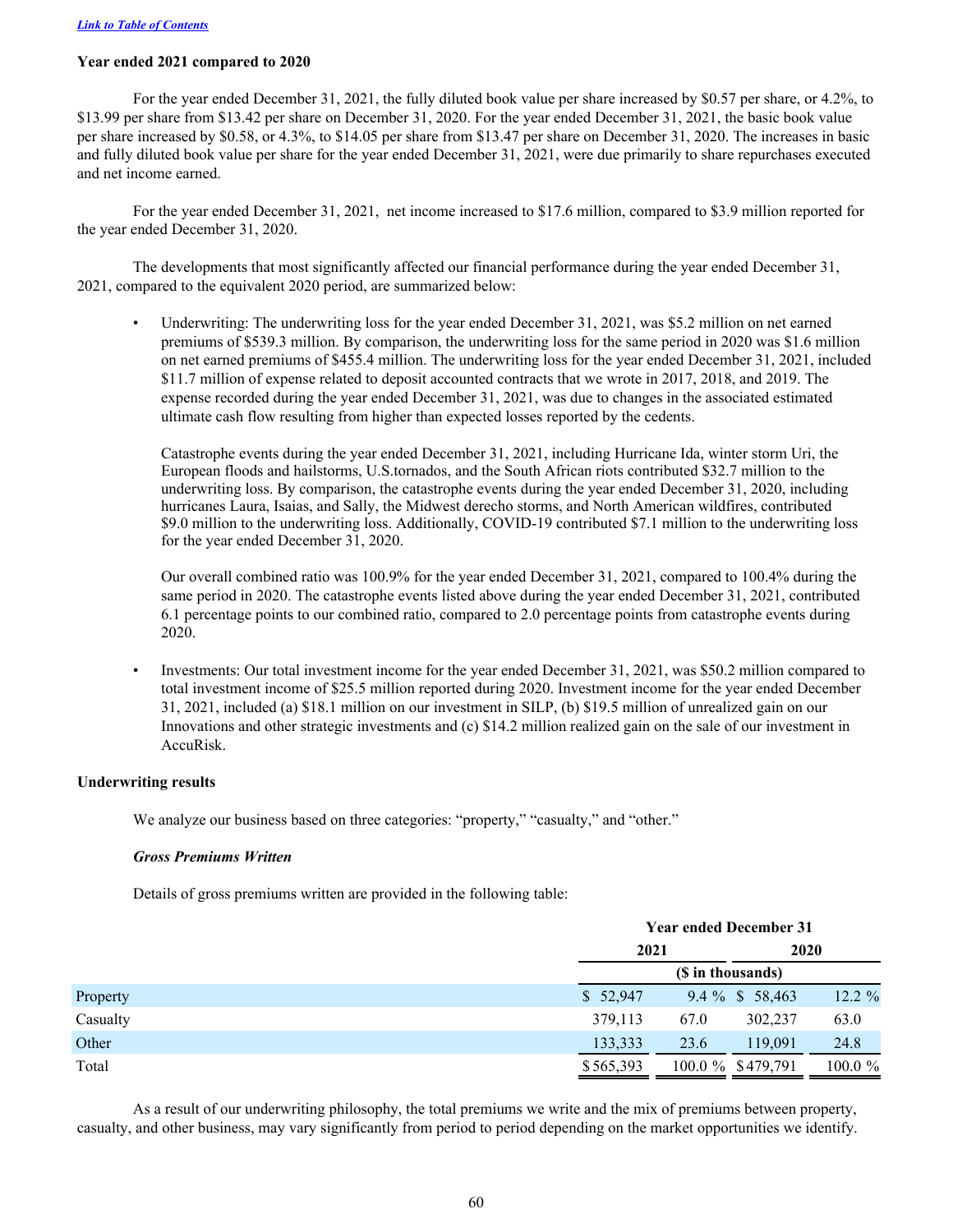For the year ended December 31, 2021, our gross premiums written increased by \$85.6 million, or 17.8%, compared to the same period in 2020. The changes in gross premiums written for the year ended December 31, 2021, were attributable to the following:

| <b>Gross Premiums Written</b> |                                                   |           |                                                                                                                                                                                                                                                                                                                                                                                                                                                                                                                             |  |
|-------------------------------|---------------------------------------------------|-----------|-----------------------------------------------------------------------------------------------------------------------------------------------------------------------------------------------------------------------------------------------------------------------------------------------------------------------------------------------------------------------------------------------------------------------------------------------------------------------------------------------------------------------------|--|
|                               |                                                   |           | Year ended December 31, 2021                                                                                                                                                                                                                                                                                                                                                                                                                                                                                                |  |
|                               | <b>Increase</b><br>(decrease)<br>(\$ in millions) | % change  | <b>Explanation</b>                                                                                                                                                                                                                                                                                                                                                                                                                                                                                                          |  |
| Property                      | \$(5.5)                                           | $(9.4)\%$ | The decrease in property gross premiums written during the year ended<br>December 31, 2021, over the comparable 2020 period was related to:<br>(a) motor contracts on which we elected to reduce or not renew our<br>participation; and<br>(b) property catastrophe quota share contracts on which we elected to reduce or<br>not renew our participation.<br>The decrease in property gross premiums written was partially offset by an<br>increase in property premiums written driven by our Innovations unit.           |  |
| Casualty                      | \$76.9                                            | $25.4\%$  | The increase in casualty gross premiums written during the year ended<br>December 31, 2021 over the comparable 2020 period was related primarily to<br>our expanded relationships with Lloyd's corporate members and syndicates. We<br>also experienced an increase in general liability business during 2021.<br>These increases were partially offset by decreases in motor liability and<br>workers' compensation business that we did not renew or on which we reduced<br>our participation in 2021.                    |  |
| Other                         | \$14.2                                            | $12.0\%$  | The increase in "Other" gross premiums written during the year ended<br>December 31, 2021, over the comparable 2020 period was primarily attributable<br>to transactional liability premiums which increased during 2021, reflecting an<br>increase in M&A activity compared to 2020. New marine and energy contracts<br>also contributed to the increase in "Other" gross premiums written.<br>These increases were partially offset by decreased crop and health premiums as<br>we lowered our participation during 2021. |  |

# *Premiums Ceded*

The level of premiums ceded during the year ended December 31, 2021, was insignificant. The \$2.3 million of ceded premium for the year ended December 31, 2020, related to the retroceded portion of our exposure to a motor contract. In general, we use retrocessional coverage to manage our net portfolio exposure, leverage areas of expertise, and improve our strategic position in meeting clients' needs.

### *Net Premiums Written*

Details of net premiums written are provided in the following table:

|          |           | <b>Year ended December 31</b>     |                   |            |  |
|----------|-----------|-----------------------------------|-------------------|------------|--|
|          |           | 2021<br>2020<br>(\$ in thousands) |                   |            |  |
|          |           |                                   |                   |            |  |
| Property | \$53,014  |                                   | $9.4\%$ \$ 58,033 | $12.2 \%$  |  |
| Casualty | 379,145   | 67.0                              | 300,546           | 62.9       |  |
| Other    | 133,193   | 23.6                              | 118,944           | 24.9       |  |
| Total    | \$565,352 |                                   | 100.0 % \$477,523 | $100.0 \%$ |  |

The movement in net premiums written resulted from the changes in gross premiums written and ceded during the periods.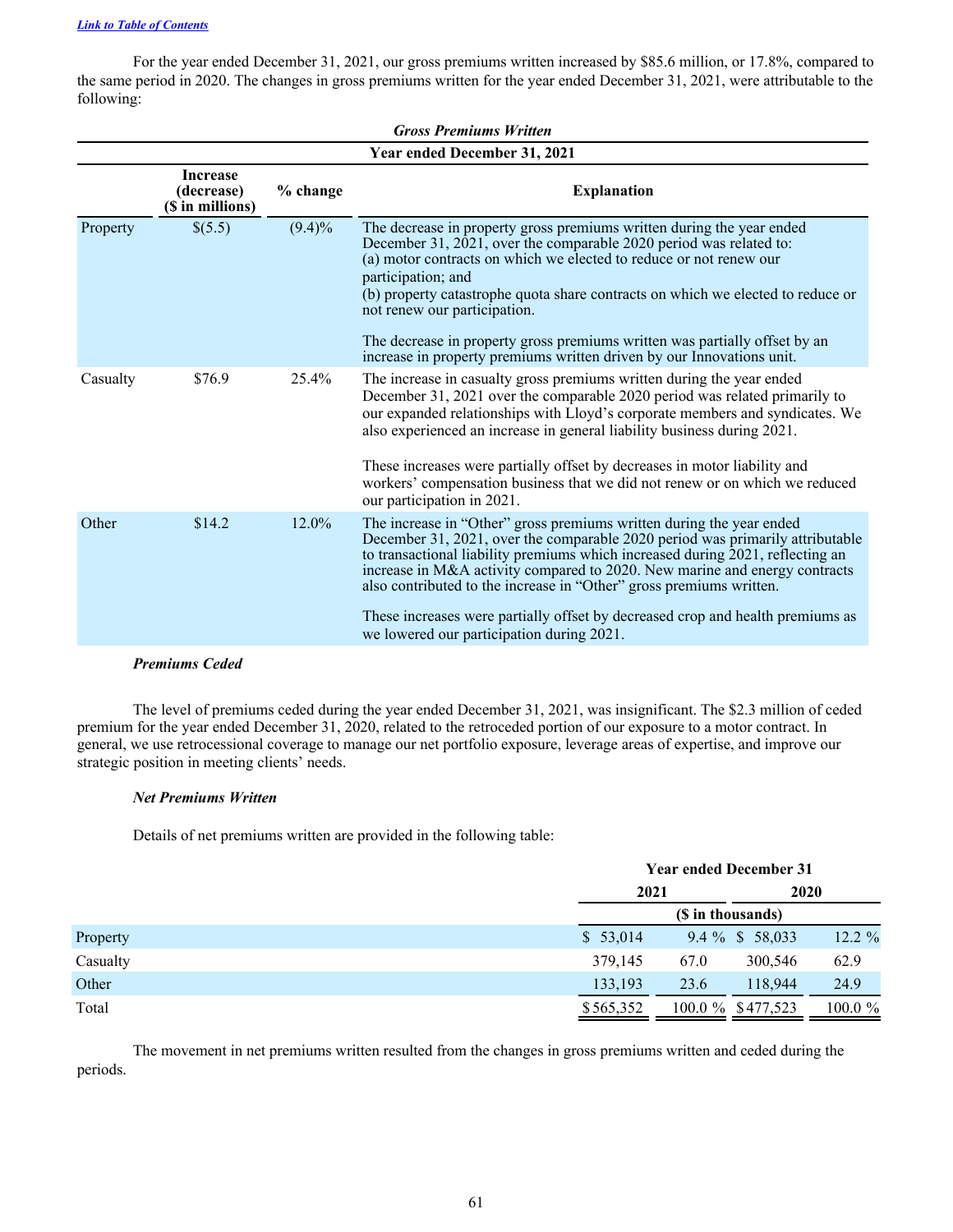# *Net Premiums Earned*

Details of net premiums earned are provided in the following table:

|          |              | <b>Year ended December 31</b> |                      |            |  |
|----------|--------------|-------------------------------|----------------------|------------|--|
|          | 2020<br>2021 |                               |                      |            |  |
|          |              | (\$ in thousands)             |                      |            |  |
| Property | \$56,075     |                               | $10.4 \%$ \$ 59,066  | 13.0 $%$   |  |
| Casualty | 351,390      | 65.2                          | 289,501              | 63.5       |  |
| Other    | 131,814      | 24.4                          | 106,844              | 23.5       |  |
| Total    | \$539,279    |                               | $100.0 \%$ \$455,411 | $100.0 \%$ |  |

Net premiums earned are primarily a function of the amount and timing of net premiums written during the current and prior periods.

# *Loss and Loss Adjustment Expenses Incurred, Net*

Details of net losses incurred are provided in the following table:

|          |           | <b>Year ended December 31</b> |                     |           |  |
|----------|-----------|-------------------------------|---------------------|-----------|--|
|          |           | 2021<br>2020                  |                     |           |  |
|          |           | (\$ in thousands)             |                     |           |  |
| Property | \$45,987  |                               | $12.3 \%$ \$ 41,156 | $12.2 \%$ |  |
| Casualty | 256,830   | 68.5                          | 207,572             | 61.4      |  |
| Other    | 72,163    | 19.2                          | 89,105              | 26.4      |  |
| Total    | \$374,980 |                               | 100.0 % \$337,833   | 100.0 $%$ |  |

The below table summarizes the loss ratios for the years ended December 31, 2021, and 2020:

### **Year ended December 31**

|          | 2021     | 2020     | Increase / (decrease)<br>in loss ratio points |
|----------|----------|----------|-----------------------------------------------|
| Property | 82.0 %   | 69.7%    | 12.3 %                                        |
| Casualty | 73.1 %   | $71.7\%$ | 1.4 $%$                                       |
| Other    | 54.7 %   | 83.4 %   | $(28.7)\%$                                    |
| Total    | 69.5 $%$ | 74.2 %   | (4.7)%                                        |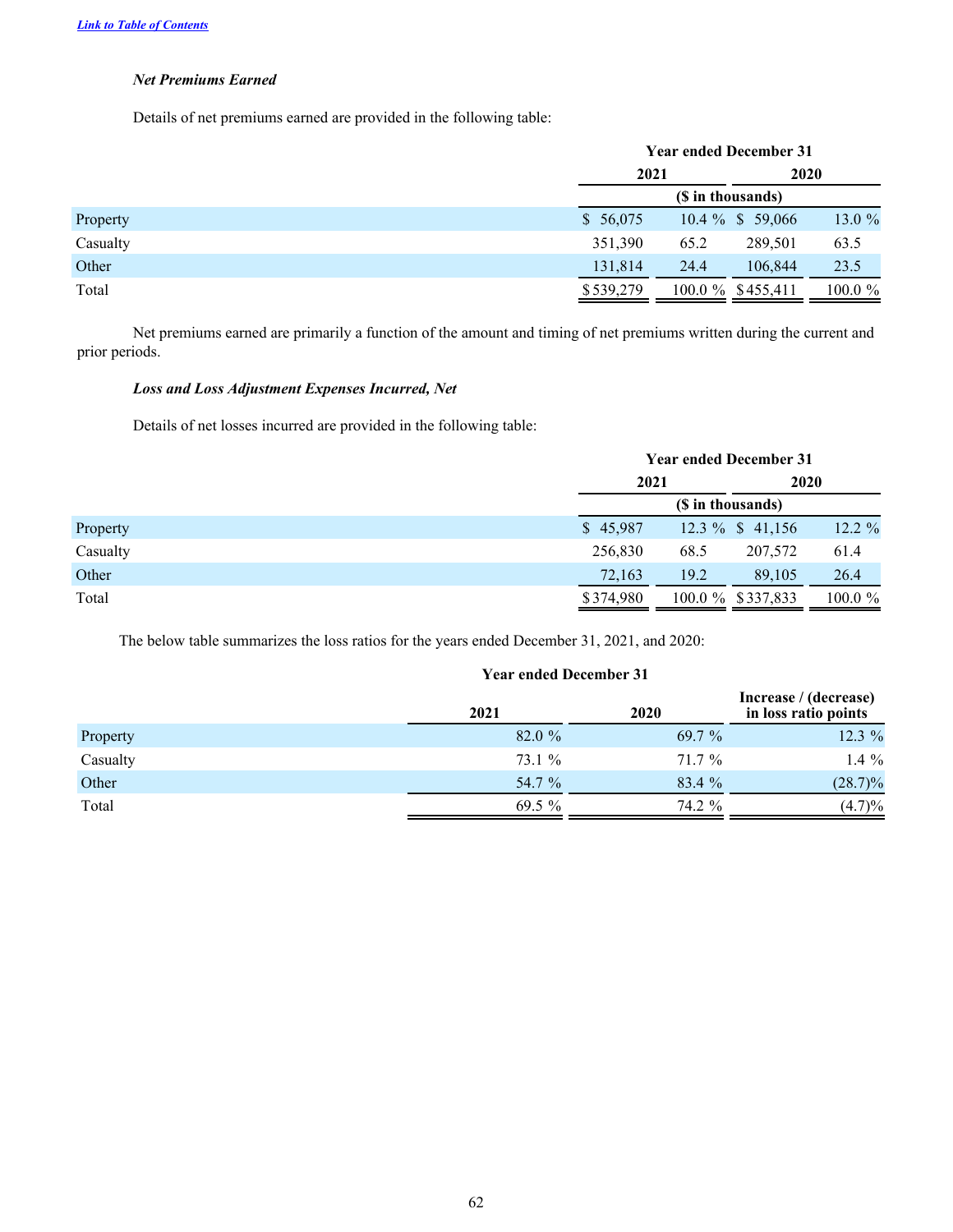The changes in net losses incurred and loss ratios during the year ended December 31, 2021, compared to the year ended December 31, 2020, were attributable to the following:

|          | <b>Increase</b><br>(decrease)<br>$(S \in \mathbb{R})$<br>millions) | Increase /<br>(decrease)<br>in loss ratio<br>points | <b>Explanation</b>                                                                                                                                                                                                                                                                                                                                                                                                                                                                                               |
|----------|--------------------------------------------------------------------|-----------------------------------------------------|------------------------------------------------------------------------------------------------------------------------------------------------------------------------------------------------------------------------------------------------------------------------------------------------------------------------------------------------------------------------------------------------------------------------------------------------------------------------------------------------------------------|
| Property | \$4.8                                                              | 12.3%                                               | The increase in property losses incurred during the year ended December 31, 2021,<br>as compared to the equivalent 2020 period, related primarily to losses relating to<br>winter storm Uri, Hurricane Ida, the 2021 European floods and hailstorms, and the<br>U.S. tornados during the year ended December 31, 2021.<br>The property loss ratio increased 12.3 percentage points during the year ended                                                                                                         |
|          |                                                                    |                                                     | December 31, 2021, over the equivalent 2020 period, primarily due to the events<br>mentioned above.                                                                                                                                                                                                                                                                                                                                                                                                              |
| Casualty | \$49.3                                                             | 1.4%                                                | The increase in casualty losses incurred during the year ended December 31, 2021,<br>as compared to the equivalent 2020 period related primarily to:                                                                                                                                                                                                                                                                                                                                                             |
|          |                                                                    |                                                     | $\bullet$<br>losses from the winter storm Uri and Hurricane Ida on certain multi-line<br>contracts;                                                                                                                                                                                                                                                                                                                                                                                                              |
|          |                                                                    |                                                     | increased workers' compensation, multi-line and Lloyd's syndicate losses<br>$\bullet$<br>due to increased exposure in these lines of business; and<br>increased losses on in-force motor contracts impacted by supply-chain<br>$\bullet$<br>shortages and other inflationary pressures.                                                                                                                                                                                                                          |
|          |                                                                    |                                                     | These increases in casualty losses incurred were partially offset by favorable loss<br>development on motor liability contracts written prior to 2017.                                                                                                                                                                                                                                                                                                                                                           |
|          |                                                                    |                                                     | The casualty loss ratio increased 1.4 percentage points during the year ended<br>December 31, 2021, over the equivalent 2020 period, primarily due to the reasons<br>described above.                                                                                                                                                                                                                                                                                                                            |
| Other    | \$(16.9)                                                           | $(28.7)\%$                                          | The decrease in "other" losses incurred during the year ended December 31, 2021,<br>over the comparable 2020 period was related primarily to:                                                                                                                                                                                                                                                                                                                                                                    |
|          |                                                                    |                                                     | favorable development on mortgage contracts as loss estimates recorded in<br>$\bullet$<br>2020 relating to the impact of COVID-19 were reduced in 2021;<br>decrease in losses on health contracts resulting partially from favorable<br>$\bullet$<br>development on legacy contracts, and partly from shifting some of our<br>health exposure from a quota share basis to an excess of loss basis; and<br>the prior year included losses on crop contracts that we elected not to<br>$\bullet$<br>renew in 2021. |
|          |                                                                    |                                                     | The decrease in losses incurred was partially offset by increases related primarily<br>$\mathsf{to}$ :                                                                                                                                                                                                                                                                                                                                                                                                           |
|          |                                                                    |                                                     | losses on marine and energy contracts relating to Hurricane Ida;<br>$\bullet$<br>losses relating to the South African riots on certain terrorism contracts;<br>and<br>an increase in the volume of marine, energy, and other specialty business.<br>$\bullet$                                                                                                                                                                                                                                                    |
|          |                                                                    |                                                     | The reasons for the 28.7 percentage point decrease in the "other" loss ratio are<br>consistent with those driving the reduction in losses incurred.                                                                                                                                                                                                                                                                                                                                                              |

See "Part II, Item 7. Summary of Critical Accounting Estimates, *Loss and Loss Adjustment Expense Reserves*" and "Note 7. LOSS AND LOSS ADJUSTMENT EXPENSE RESERVES" in our Notes to the consolidated financial statements for additional discussion of our reserving techniques and prior year development of net claims and claim expenses.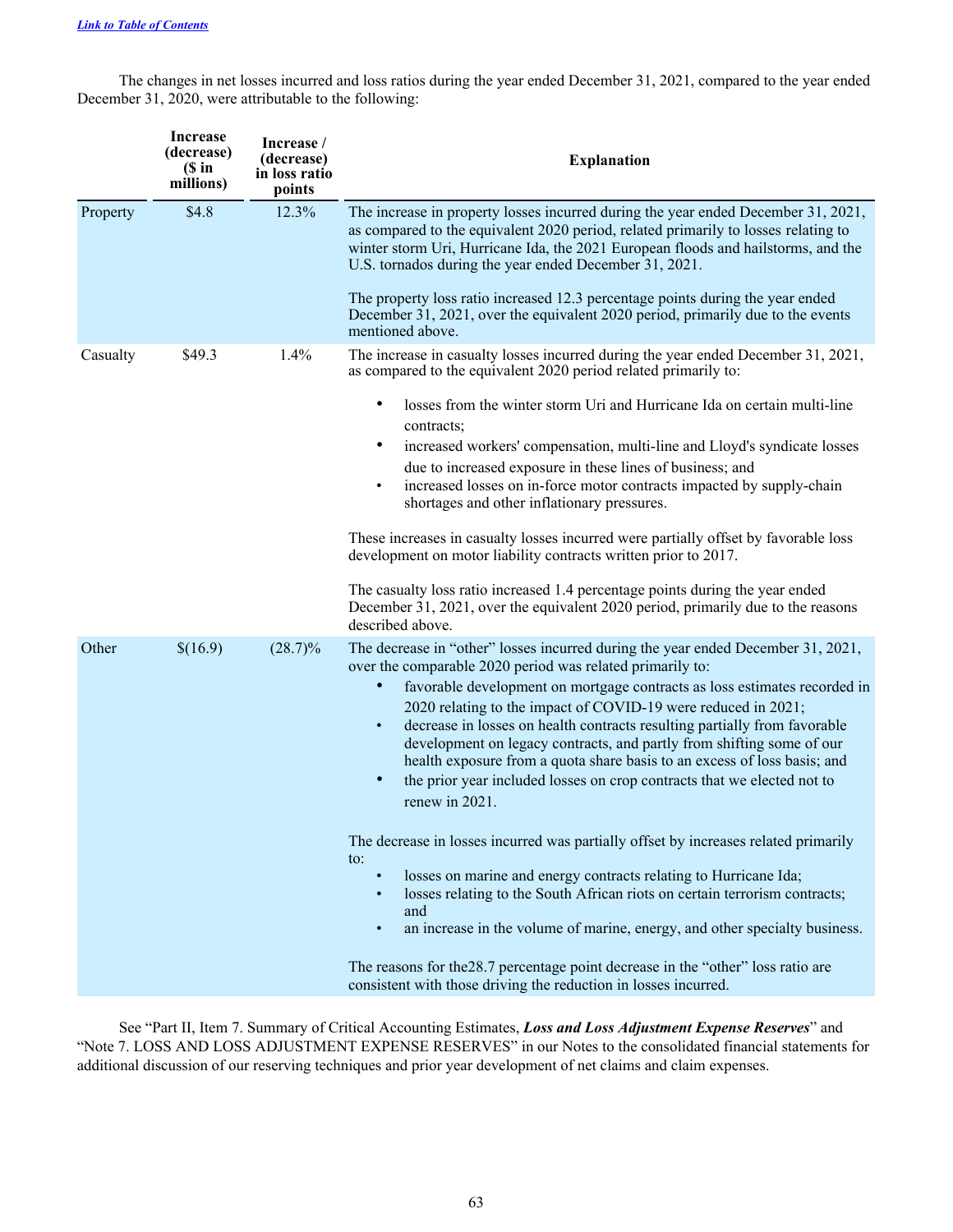# *Acquisition Costs, Net*

Details of acquisition costs are provided in the following table.

|          |           | <b>Year ended December 31</b> |                   |            |  |  |
|----------|-----------|-------------------------------|-------------------|------------|--|--|
|          |           | 2020<br>2021                  |                   |            |  |  |
|          |           | (\$ in thousands)             |                   |            |  |  |
| Property | \$11,936  |                               | 8.2 % \$ 12,040   | $11.0 \%$  |  |  |
| Casualty | 93,499    | 64.5                          | 78,676            | 72.0       |  |  |
| Other    | 39,525    | 27.3                          | 18,572            | 17.0       |  |  |
| Total    | \$144,960 |                               | 100.0 % \$109,288 | $100.0 \%$ |  |  |

The acquisition cost ratios for the years ended December 31, 2021, and 2020, were as follows:

|          | 2021      | 2020      | Increase /<br>(decrease) |
|----------|-----------|-----------|--------------------------|
| Property | $21.3\%$  | $20.4\%$  | $0.9\%$                  |
| Casualty | $26.6\%$  | 27.2 %    | $(0.6)\%$                |
| Other    | $30.0 \%$ | 17.4%     | 12.6 %                   |
| Total    | 26.9 %    | $24.0 \%$ | $2.9\%$                  |

The changes in the acquisition cost ratios during the year ended December 31, 2021, compared to the year ended December 31, 2020, were attributable to the following:

|          | Increase / (decrease)<br>in acquisition cost<br>ratio points | <b>Explanation</b>                                                                                                                                                                                                                                                                                                                                                                                                                                                                                                                                       |
|----------|--------------------------------------------------------------|----------------------------------------------------------------------------------------------------------------------------------------------------------------------------------------------------------------------------------------------------------------------------------------------------------------------------------------------------------------------------------------------------------------------------------------------------------------------------------------------------------------------------------------------------------|
| Property | $0.9\%$                                                      | There were no significant changes in the property acquisition cost ratios during the year<br>ended December 31, 2021, compared to 2020.                                                                                                                                                                                                                                                                                                                                                                                                                  |
| Casualty | $(0.6)\%$                                                    | The casualty acquisition cost ratio decreased slightly during the year ended December 31,<br>2021, over the comparable 2020 period as a result of the following partially offsetting<br>factors:<br>a) lower acquisition cost on certain workers compensation contracts with sliding<br>scale ceding commissions, which incurred higher losses in 2021 compared to<br>$2020$ ; and<br>b) higher acquisition costs on multi-line and Lloyd's syndicate contracts, which<br>incorporate relatively higher commission rates than other casualty businesses. |
| Other    | 12.6%                                                        | The increase in the "other" acquisition cost ratio during the year ended December 31,<br>2021, over the comparable 2020 period was due primarily to profit commission<br>adjustments on mortgage contracts that had favorable loss development during 2021.<br>The increase was partially offset by a shift in the business mix towards non-proportional<br>specialty business during the year ended December 31, 2021. This business incorporates<br>lower commission rates than proportional health and financial lines business.                      |

### *General and Administrative Expenses*

Details of general and administrative expenses are provided in the following table:

|                                     |   | <b>Year ended December 31</b> |        |  |  |  |
|-------------------------------------|---|-------------------------------|--------|--|--|--|
|                                     |   | 2020<br>2021                  |        |  |  |  |
|                                     |   | (\$ in thousands)             |        |  |  |  |
| Underwriting expenses               | S | 12,880                        | 12,365 |  |  |  |
| Corporate expenses                  |   | 16,489                        | 14,036 |  |  |  |
| General and administrative expenses |   | 29,369                        | 26,401 |  |  |  |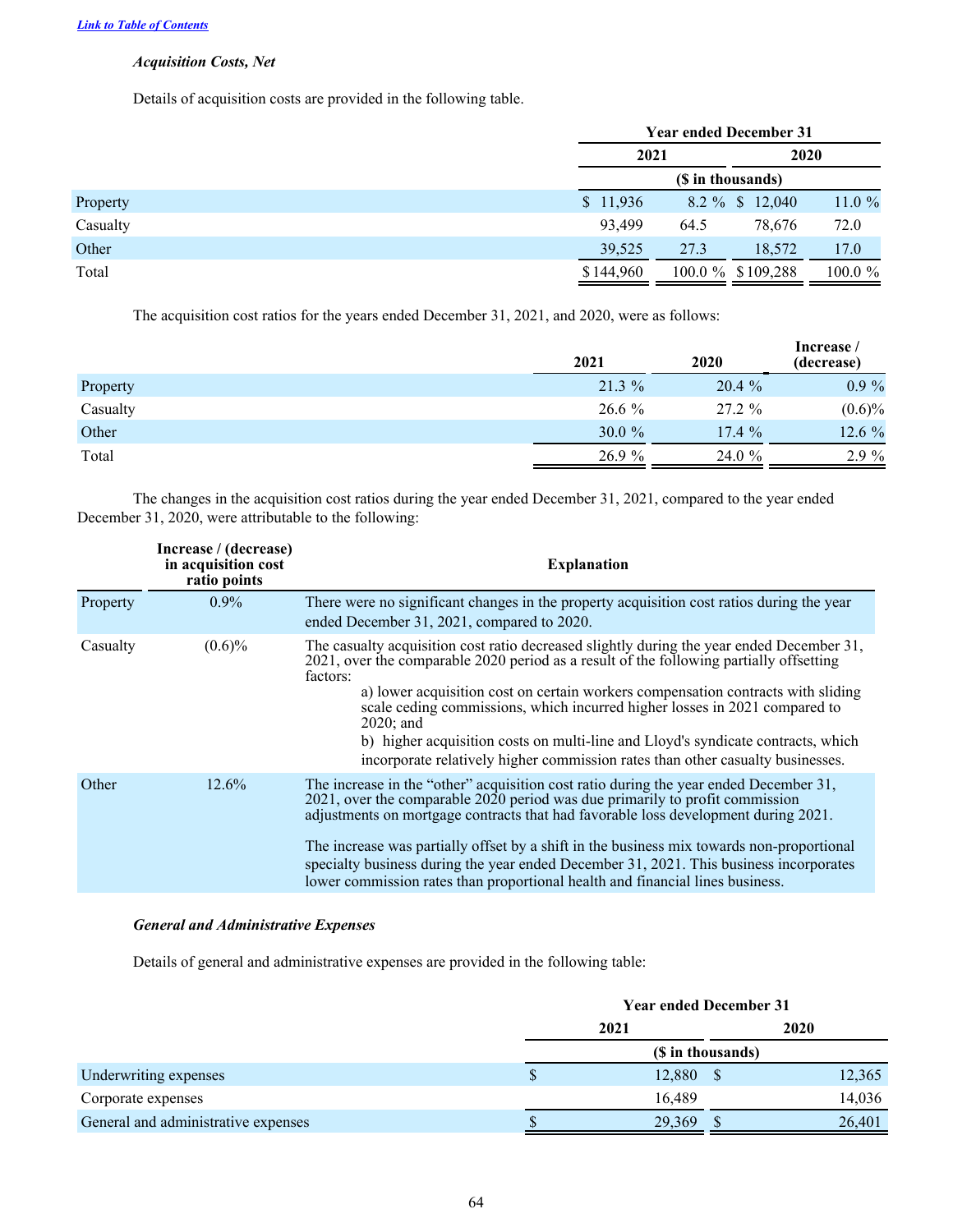For the year ended December 31, 2021, general and administrative expenses increased by \$3.0 million, or 11.2%, compared to the same period in 2020. The increase was due primarily to (i) our Innovations unit, (ii) directors' and officers' insurance premiums, (iii) personnel costs, and (iv) information system and technology. The increase was partially offset by lower legal and other professional fees compared to the year ended December 31, 2020. For the years ended December 31, 2021, and 2020, the general and administrative expenses included \$3.2 million and \$2.5 million, respectively, of expenses related to stock compensation granted to employees and directors.

### *Total Investment Income (Loss)*

Total investment income (loss) incorporates (i) changes in the net asset value of our investment in SILP managed by DME Advisors, (ii) interest income earned on the restricted cash and cash equivalents pledged as collateral to our clients, and (iii) gains (or losses) and interest on our portfolio of strategic and Innovations investments, notes receivable and investments accounted for under the equity method. We expect our total investment income, including any change in the net asset value of our investment in SILP, to fluctuate from period to period.

A summary of our total investment income (loss) is as follows:

|                                                                 |      | <b>Year ended December 31</b> |  |         |  |
|-----------------------------------------------------------------|------|-------------------------------|--|---------|--|
|                                                                 | 2021 |                               |  | 2020    |  |
|                                                                 |      | (\$ in thousands)             |  |         |  |
| Realized gains (losses)                                         |      | $14,210$ \$                   |  | (9,234) |  |
| Change in unrealized gains and losses                           |      | 19,560                        |  | 25,909  |  |
| Investment-related foreign exchange gains (losses)              |      | (45)                          |  | 39      |  |
| Interest and dividend income, net of withholding taxes          |      | <b>200</b>                    |  | 5,419   |  |
| Interest, dividend, and other expenses                          |      | (1,860)                       |  | (1,875) |  |
| Income (loss) from equity method investment                     |      |                               |  | 843     |  |
| Net investment-related income (loss)                            | \$.  | $32,065$ \$                   |  | 21,101  |  |
| Income (loss) from investments in related party investment fund |      | 18,087                        |  | 4,431   |  |
| Total investment income (loss)                                  |      | 50,152                        |  | 25,532  |  |

The caption "Income (loss) from investment in related party investment fund" in the above table is net of management fees paid by SILP to DME Advisors and performance compensation, if any, allocated from the Company's investment in SILP to DME II. No performance compensation is allocated in periods of loss reported by SILP. For detailed breakdowns of management fees and performance compensation for the years ended December 31, 2021, and 2020, please refer to Note 3 of the consolidated financial statements.

For the year ended December 31, 2021, investment income, net of fees and expenses, resulted in a gain of 7.5% on the Investment Portfolio managed by DME Advisors, compared to a gain of 1.4% for the year ended December 31, 2020. The long portfolio gained 24.3% while the short portfolio and macro positions lost 7.9% and 6.0%, respectively, during the year ended December 31, 2021. For the year ended December 31, 2021, the largest contributors to SILP's investment income were long positions in Atlas Air Worldwide (AAWW), Brighthouse Financial (BHF), CONSOL Energy (CEIX), Green Brick Partners (GRBK), and Teck Resources (TECK). The largest detractors were various short positions composed of single names and indexes.

For the year ended December 31, 2021, the decrease in interest and dividend income compared to the equivalent period in 2020 resulted from lower interest rates offered by financial institutions on the restricted cash and cash equivalents pledged as collateral to our clients.

During the year ended December 31, 2021, we recorded net unrealized gains of \$19.5 million on our Innovationsrelated investment portfolio. During the year ended December 31, 2021, we also realized a \$14.2 million gain (pre-tax) from the sale of our investment in AccuRisk.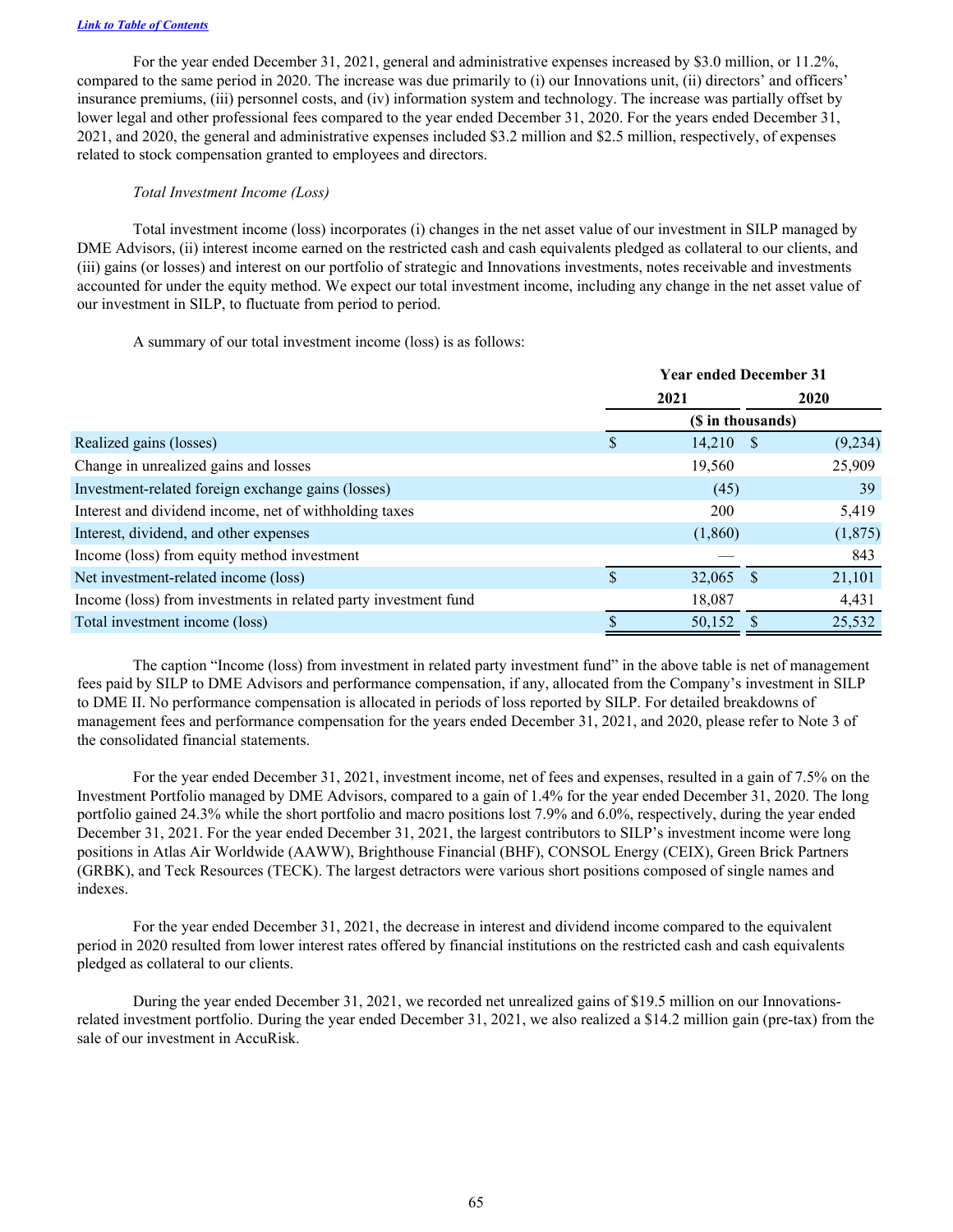For the years ended December 31, 2021, and 2020, the gross investment return (loss) on our investments managed by DME Advisors (excluding investment advisor performance allocation) was composed of the following:

|                                | 2021      | 2020       |
|--------------------------------|-----------|------------|
| Long portfolio gains (losses)  | $24.3\%$  | $15.3\%$   |
| Short portfolio gains (losses) | (7.9)%    | $(13.5)\%$ |
| Macro gains (losses)           | $(6.0)\%$ | $0.4\%$    |
| Other income and expenses $1$  | $(2.1)\%$ | (0.7)%     |
| Gross investment return        | $8.3\%$   | $1.5 \%$   |
| Net investment return $1$      | $7.5 \%$  | $.4\%$     |

<sup>1</sup> "Other income and expenses" excludes performance compensation but includes management fees. "Net investment return" incorporates both of these amounts.

Effective January 1, 2021, the Investment Portfolio is calculated based on 50% of GLRE Surplus, or the Company's shareholders' equity, as reported in the Company's then most recent quarterly U.S. GAAP financial statements. It is adjusted monthly for our share of the net profits and net losses reported by SILP during any intervening period. Prior to January 1, 2021, the Investment Portfolio was calculated based on several factors, including our share of SILP's net asset value and our posted collateral and net reserves.

Each month, we post on our website (www.greenlightre.com) the returns from our investment in SILP.

### *Income Taxes*

We are not obligated to pay taxes in the Cayman Islands on either income or capital gains. The Governor-In-Cabinet has granted us an exemption from any income taxes that may be imposed in the Cayman Islands for the 20 years expiring February 1, 2025.

GRIL is incorporated in Ireland and is subject to the Irish corporation tax. We expect GRIL to be taxed at 12.5% on its taxable trading income and 25% on its non-trading income if any.

Verdant is incorporated in Delaware and is subject to taxes under the U.S. federal rates and regulations prescribed by the Internal Revenue Service. We expect Verdant's future taxable income to be taxed at 21%. For the year ended December 31, 2021, the income tax expense of \$3.7 million was due primarily to the gain on the sale of our investment in AccuRisk.

At December 31, 2021, we have included a gross deferred tax asset of \$3.2 million (December 31, 2020: \$3.5 million) in the caption "Other assets" in the Company's consolidated balance sheets. At December 31, 2021, a valuation allowance of \$2.7 million (December 31, 2020: \$3.0 million) partially offset this gross deferred tax asset. We have concluded that it is more likely than not that the Company will fully realize the recorded deferred tax asset (net of the valuation allowance) in the future. We have based this conclusion on the expected timing of the reversal of the temporary differences and the likelihood of generating sufficient taxable income to realize the future tax benefit. We have not taken any other tax positions that we believe are subject to uncertainty or reasonably likely to have a material impact on the Company.

### *Ratio Analysis*

The following table provides our underwriting ratios by line of business:

|                            | <b>Year ended December 31</b><br>2021 |          |        |              |                 | <b>Year ended December 31</b><br><b>2020</b> |              |              |
|----------------------------|---------------------------------------|----------|--------|--------------|-----------------|----------------------------------------------|--------------|--------------|
|                            | <b>Property</b>                       | Casualty | Other  | <b>Total</b> | <b>Property</b> | Casualty                                     | <b>Other</b> | <b>Total</b> |
| Loss ratio                 | 82.0%                                 | 73.1 %   | 54.7 % | 69.5 $\%$    | 69.7%           | $71.7\%$                                     | 83.4 %       | 74.2 %       |
| Acquisition cost ratio     | 21.3                                  | 26.6     | 30.0   | 26.9         | 20.4            | 27.2                                         | 17.4         | 24.0         |
| Composite ratio            | $103.3\%$                             | 99.7%    | 84.7 % | 96.4%        | 90.1%           | 98.9 %                                       | $100.8 \%$   | 98.2 %       |
| Underwriting expense ratio |                                       |          |        | 4.5          |                 |                                              |              | 2.2          |
| Combined ratio             |                                       |          |        | 100.9 %      |                 |                                              |              | 100.4 %      |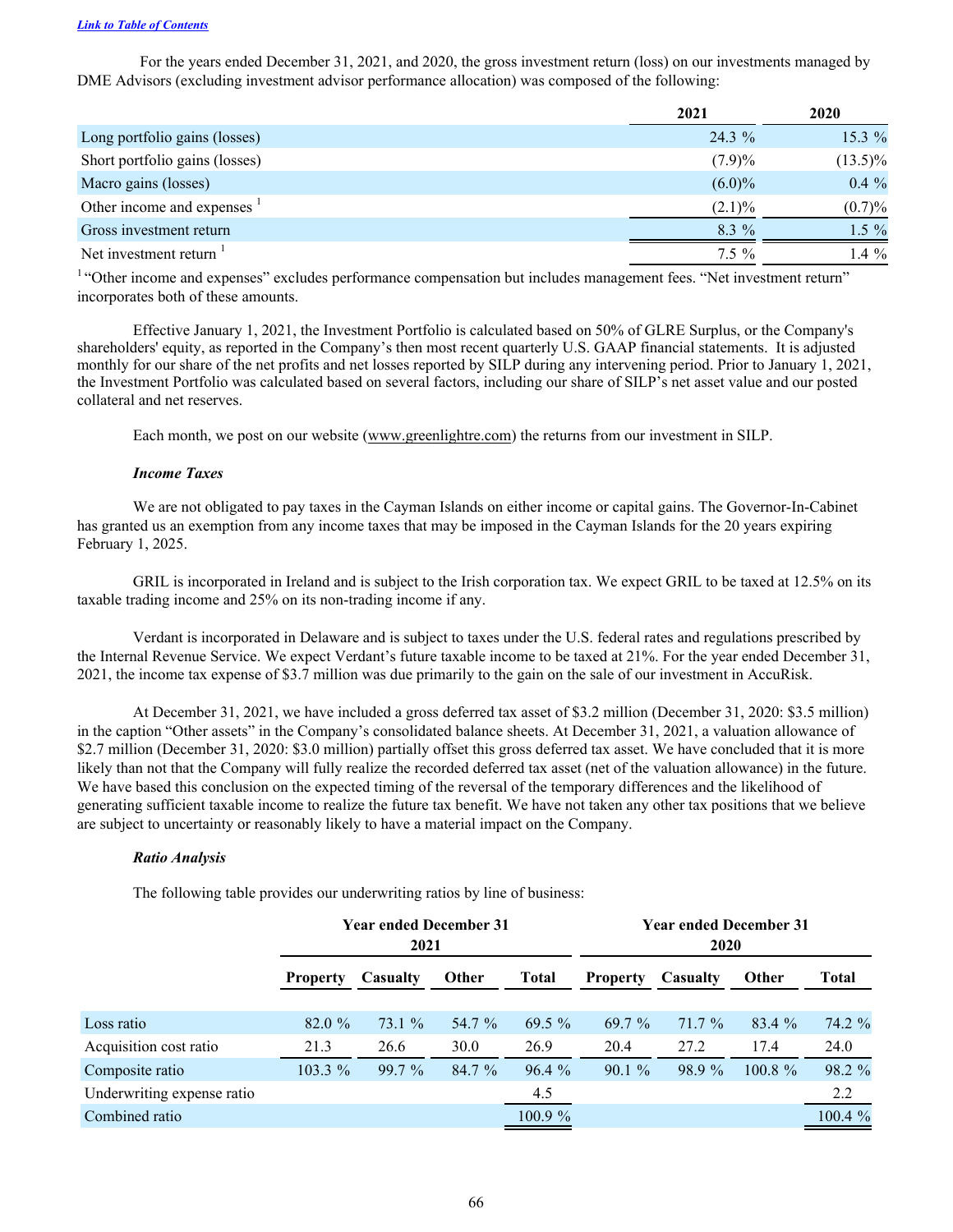### **Financial Condition**

#### **Total investments**

The total investments reported in the consolidated balance sheets at December 31, 2021, was \$231.0 million, compared to \$196.2 million at December 31, 2020, an increase of \$34.8 million, or 17.7%. The increase was primarily related to income from our Innovations investments and our investment in SILP.

At December 31, 2021, 94.1% of SILP's portfolio was valued based on quoted prices in actively traded markets (Level 1), 2.9% was composed of instruments valued based on observable inputs other than quoted prices (Level 2), and 0.6% was composed of instruments valued based on non-observable inputs (Level 3). At December 31, 2021, 2.4% of SILP's portfolio consisted of private equity funds valued using the funds' net asset values as a practical expedient. At December 31, 2021, our Innovations investments did not have readily determinable fair values and were carried at their original cost minus impairment plus changes resulting from observable price changes.

 Other than our investment in SILP (see Notes 3 and 4 of the accompanying consolidated financial statements), we have not participated in transactions that created relationships with unconsolidated entities or financial partnerships, including VIEs, established to facilitate off-balance sheet arrangements.

#### **Restricted cash and cash equivalents**

We use our restricted cash and cash equivalents for funding trusts and letters of credit issued to our ceding insurers. Our restricted cash decreased by \$110.6 million, or 14.8%, from \$745.4 million at December 31, 2020, to \$634.8 million, at December 31, 2021, primarily due to collateral released by some of our ceding insurers.

#### **Reinsurance balances receivable**

During the year ended December 31, 2021, reinsurance balances receivable increased by \$75.1 million, or 22.8%, to \$405.4 million from \$330.2 million at December 31, 2020. This increase was related primarily to increases in our funds at Lloyd's and funds withheld on reinsurance contracts with Lloyd's syndicates. A decrease in premiums receivable partially offset the increase during the year ended December 31, 2021.

### **Loss and Loss Adjustment Expense Reserves; Loss and Loss Adjustment Expenses Recoverable**

The COVID-19 pandemic is unprecedented, and we do not have previous loss experience on which to base our estimates for the associated loss and loss adjustment expense reserves. See Note 7 of the accompanying consolidated financial statements for assumptions used in our loss estimates relating to the COVID-19 pandemic.

Reserves for loss and loss adjustment expenses were composed of the following:

|          | December 31, 2021       |             |                   |  | <b>December 31, 2020</b> |    |         |              |           |                         |         |             |  |              |
|----------|-------------------------|-------------|-------------------|--|--------------------------|----|---------|--------------|-----------|-------------------------|---------|-------------|--|--------------|
|          | Case<br><b>Reserves</b> | <b>IBNR</b> |                   |  |                          |    |         | <b>Total</b> |           | Case<br><b>Reserves</b> |         | <b>IBNR</b> |  | <b>Total</b> |
|          |                         |             | (\$ in thousands) |  |                          |    |         |              |           |                         |         |             |  |              |
| Property | 21,357<br>S             |             | 49,486            |  | 70.843                   | \$ | 25,833  | S            | 45,680    |                         | 71,513  |             |  |              |
| Casualty | 151,734                 |             | 219,949           |  | 371,683                  |    | 138,432 |              | 206,152   |                         | 344,584 |             |  |              |
| Other    | 17.129                  |             | 64,355            |  | 81,484                   |    | 12,540  |              | 65,542    |                         | 78,082  |             |  |              |
| Total    | 190,220                 |             | 333,790           |  | 524,010                  | S. | 176,805 |              | \$317,374 |                         | 494,179 |             |  |              |

During the year ended December 31, 2021, the total gross loss and loss adjustment expense reserves increased by \$29.8 million, or 6.0%, to \$524.0 million from \$494.2 million at December 31, 2020. See Note 7 of the accompanying consolidated financial statements for a summary of changes in outstanding loss and loss adjustment expense reserves and a description of prior period loss developments.

During the year ended December 31, 2021, the total loss and loss adjustment expenses recoverable decreased by \$5.8 million, or 34.1%, to \$11.1 million from \$16.9 million at December 31, 2020. See Note 8 of the accompanying consolidated financial statements for a description of the credit risk associated with our retrocessionaires.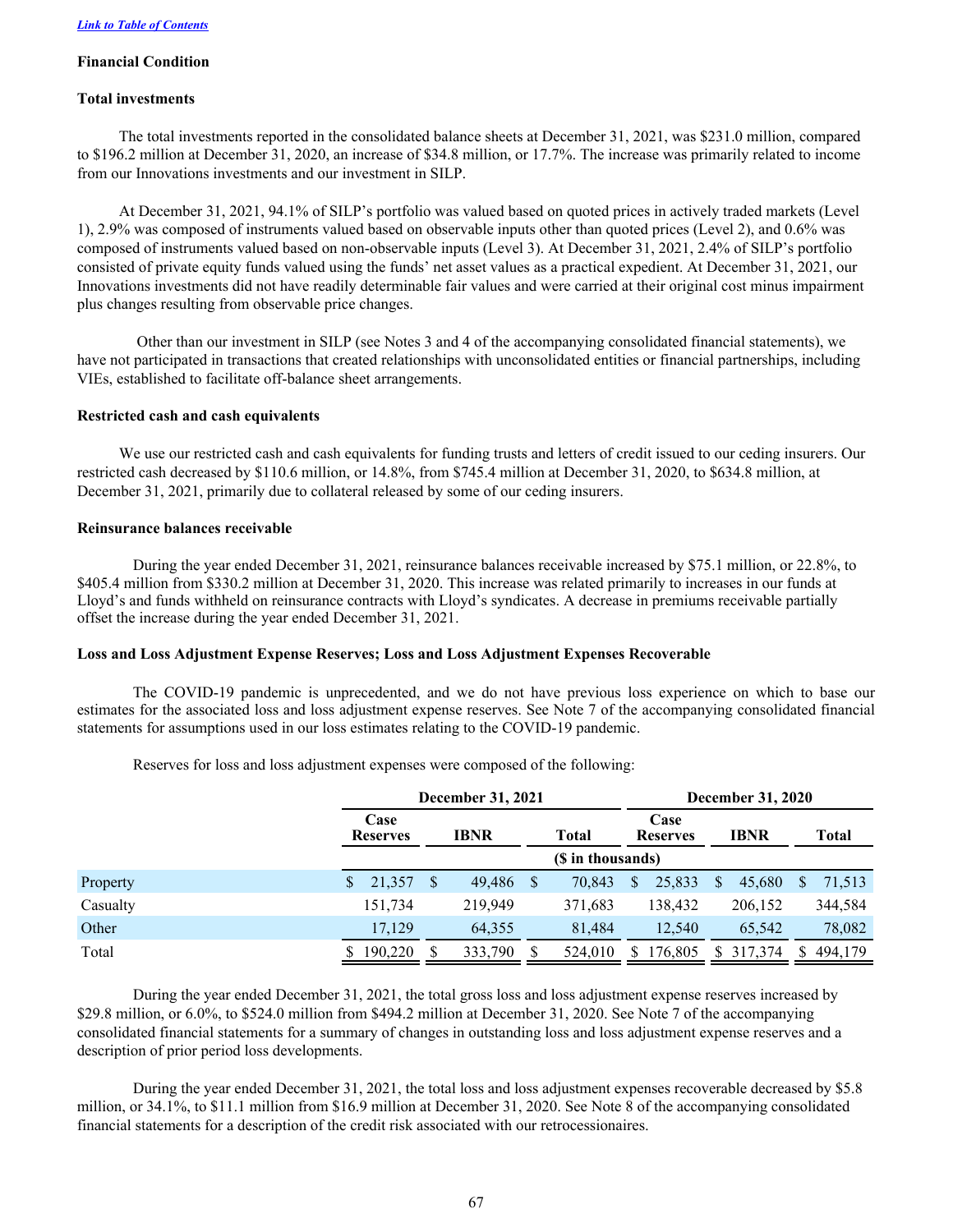For most of the contracts we write, defined limits of liability limit our risk exposure. Once each contract's limit of liability has been reached, we have no further exposure to additional losses from that contract. However, certain contracts, particularly quota share contracts covering first-dollar exposure, may not contain aggregate limits.

 Our property and Lloyd's business, and to a lesser extent our casualty and other business, incorporate contracts that contain natural peril loss exposure. We currently monitor our catastrophe loss exposure in terms of our PML (probable maximum loss).

We anticipate that our PMLs will vary from period to period depending upon the modeled simulated losses and the composition of our in-force book of business.

We monitor our natural peril PMLs on a worldwide basis, with a particular focus on our peak peril regions. When these perils consist of a large geographic area, we split them into sub-regions, where the underlying geographic components can also be considered individual peril zones.

For our natural catastrophe PMLs, we utilize the output of catastrophe models at the 1-in-250 year return period. The 1-in-250 year return period PML means that we believe there is a 0.4% probability that in any given year, an occurrence of a natural catastrophe will lead to losses exceeding the stated estimate.

It is important to note that PMLs are best estimates based on the modeled data available for each underlying risk. As a result, we cannot provide assurance that any actual event will align with the modeled event or that actual losses from events similar to the modeled events will not vary materially from the modeled event PML.

Our PML estimates incorporate all significant exposure from our reinsurance operations, including coverage for property, marine and energy, motor, and catastrophe workers' compensation.

At January 1, 2022, our estimated largest PML (net of retrocession and reinstatement premiums) at a 1-in-250 year return period for a single event and in aggregate was \$87.6 million and \$95.9 million, respectively, both relating to the peril of North Atlantic Hurricane.

The below table contains the expected modeled loss for each of our peak peril regions and sub-regions, for both a single event loss and aggregate loss measures at the 1-in-250 year return period.

|                                 | <b>January 1, 2022</b> |                                 |                   |                       |  |  |  |  |
|---------------------------------|------------------------|---------------------------------|-------------------|-----------------------|--|--|--|--|
| Peril                           |                        | Net 1-in-250 Year Return Period |                   |                       |  |  |  |  |
|                                 |                        | <b>Single Event Loss</b>        |                   | <b>Aggregate Loss</b> |  |  |  |  |
|                                 |                        |                                 | (\$ in thousands) |                       |  |  |  |  |
| <b>North Atlantic Hurricane</b> | \$                     | 87,558 \$                       |                   | 95,876                |  |  |  |  |
| Southeast Hurricane             |                        | 66,237                          |                   | 71,541                |  |  |  |  |
| Gulf of Mexico Hurricane        |                        | 58,736                          |                   | 64,145                |  |  |  |  |
| Northeast Hurricane             |                        | 60,540                          |                   | 61,924                |  |  |  |  |
| <b>North America Earthquake</b> |                        | 60,733                          |                   | 65,126                |  |  |  |  |
| California Earthquake           |                        | 54,407                          |                   | 57,088                |  |  |  |  |
| Other N.A. Earthquake           |                        | 34,533                          |                   | 36,329                |  |  |  |  |
| Japan Earthquake                |                        | 34,357                          |                   | 37,094                |  |  |  |  |
| <b>Japan Windstorm</b>          |                        | 36,216                          |                   | 38,443                |  |  |  |  |
| <b>Europe Windstorm</b>         |                        | 30,041                          |                   | 36,550                |  |  |  |  |

### **Total shareholders' equity**

Total equity reported on the consolidated balance sheet increased by \$10.8 million to \$475.7 million at December 31, 2021, compared to \$464.9 million at December 31, 2020. The increase in shareholders' equity during the year ended December 31, 2021, was due to the net income of \$17.6 million reported for the year and was partially offset by share repurchases. For details of other movements in shareholders' equity, see the "Consolidated Statements of Shareholders' Equity."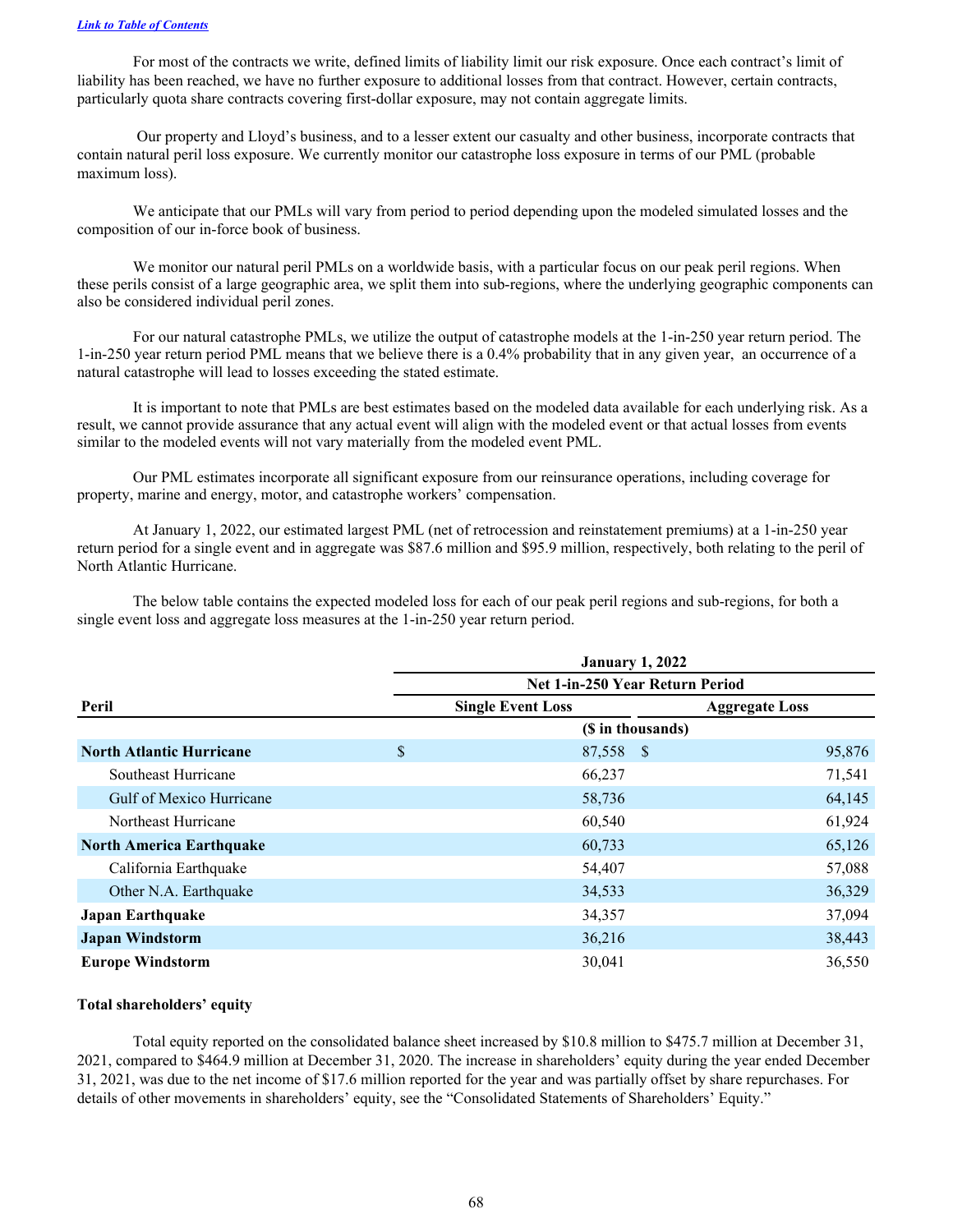### **Liquidity and Capital Resources**

### *General*

Greenlight Capital Re is a holding company with no operations of its own. As a holding company, Greenlight Capital Re has minimal continuing cash needs, most of which are related to the payment of corporate and general administrative expenses and interest expenses. We conduct all our underwriting operations through our wholly-owned reinsurance subsidiaries, Greenlight Re and GRIL, which underwrite property and casualty reinsurance. There are restrictions on Greenlight Re's and GRIL's ability to pay dividends described in more detail below. It is our current policy to retain earnings to support the growth of our business. We currently do not expect to pay dividends on our ordinary shares.

At December 31, 2021, Greenlight Re and GRIL were each rated "A- (Excellent)" with a stable outlook by A.M. Best. The ratings reflect A.M. Best's opinion of our reinsurance subsidiaries' financial strength, operating performance, and ability to meet obligations. They are not evaluations directed toward the protection of investors or a recommendation to buy, sell or hold our Class A ordinary shares. If A.M. Best downgrades our ratings below "A- (Excellent)" or withdraws our rating, we could be severely limited or prevented from writing any new reinsurance contracts, which would significantly and negatively affect our business. Our A.M. Best ratings may be revised or revoked at the sole discretion of the rating agency.

Some of our assumed reinsurance contracts contain provisions that permit our clients to cancel the contract or require additional collateral in the event of a downgrade in our A.M. Best ratings below A- (Excellent) or a reduction of our capital or surplus below specified levels over the course of the agreement. In the periods presented, there were no such cancellations or other adjustments relating to novations, commutations, or similar actions that had a material impact on our premiums written, net income, or liquidity position, either individually or in the aggregate.

Contracts containing such cancellation rights represented approximately 15% of gross premiums written during 2021. Further, we believe, in the event that all additional collateral requirements had been triggered at December 31, 2021, additional required collateral would equal approximately \$75 million.

### *Sources and Uses of Funds*

Our sources of funds consist primarily of premium receipts (net of brokerage and ceding commissions), investment income, and other income. We use cash from our operations to pay losses and loss adjustment expenses, profit commissions, interest, and general and administrative expenses. At December 31, 2021, all of our investable assets, excluding strategic and Innovations investments and funds required for business operations and capital risk management, are invested by DME Advisors in SILP, subject to our investment guidelines. We can redeem funds from SILP at any time for operational purposes by providing three days' notice to the general partner. At December 31, 2021, the majority of SILP's long investments were composed of cash and cash equivalents and publicly traded equity securities, which can be readily liquidated to meet our redemption requests. We record all investment income (loss), including any changes in the net asset value of SILP, and any unrealized gains and losses, in our consolidated statements of operations for each reporting period.

For the years ended December 31, 2021 and 2020, the net cash used in operating activities was \$56.3 million and \$91.3 million, respectively. The net cash used in operating activities was used primarily for our underwriting activities and for payment of corporate and general administrative expenses for the years ended December 31, 2021 and 2020. Generally, if the premiums collected exceed claim payments within a given period, we generate cash from our underwriting activities. Our underwriting activities represented a net use of cash for the years ended December 31, 2021 and 2020, as the losses we paid exceeded the premiums we collected. The cash used in, and generated from, underwriting activities may vary significantly from period to period depending on the underwriting opportunities available and claims submitted to us by our cedents.

For the year ended December 31, 2021, our investing activities provided \$1.2 million of cash from redemptions from SILP (net of contributions into SILP) and \$5.0 million for new Innovations investments. Investing activities also provided \$26.9 million of cash from the sale of our AccuRisk investment and the collection of a note receivable from AccuRisk. By comparison, for the same period in 2020, our investing activities provided cash of \$95.6 million as a result of net redemptions from SILP.

For the year ended December 31, 2021, our financing activities included the repurchase of \$10.0 million of our Class A ordinary shares, compared to \$17.8 million of repurchases during the equivalent 2020 period.

At December 31, 2021, we believe we have sufficient cash flow from operating and investing activities to meet our foreseeable liquidity requirements. We do not expect that the recent catastrophic events, including Hurricane Ida, the European floods and hailstorm, U.S. tornados, and the COVID-19 pandemic, will materially impact our operational liquidity needs, which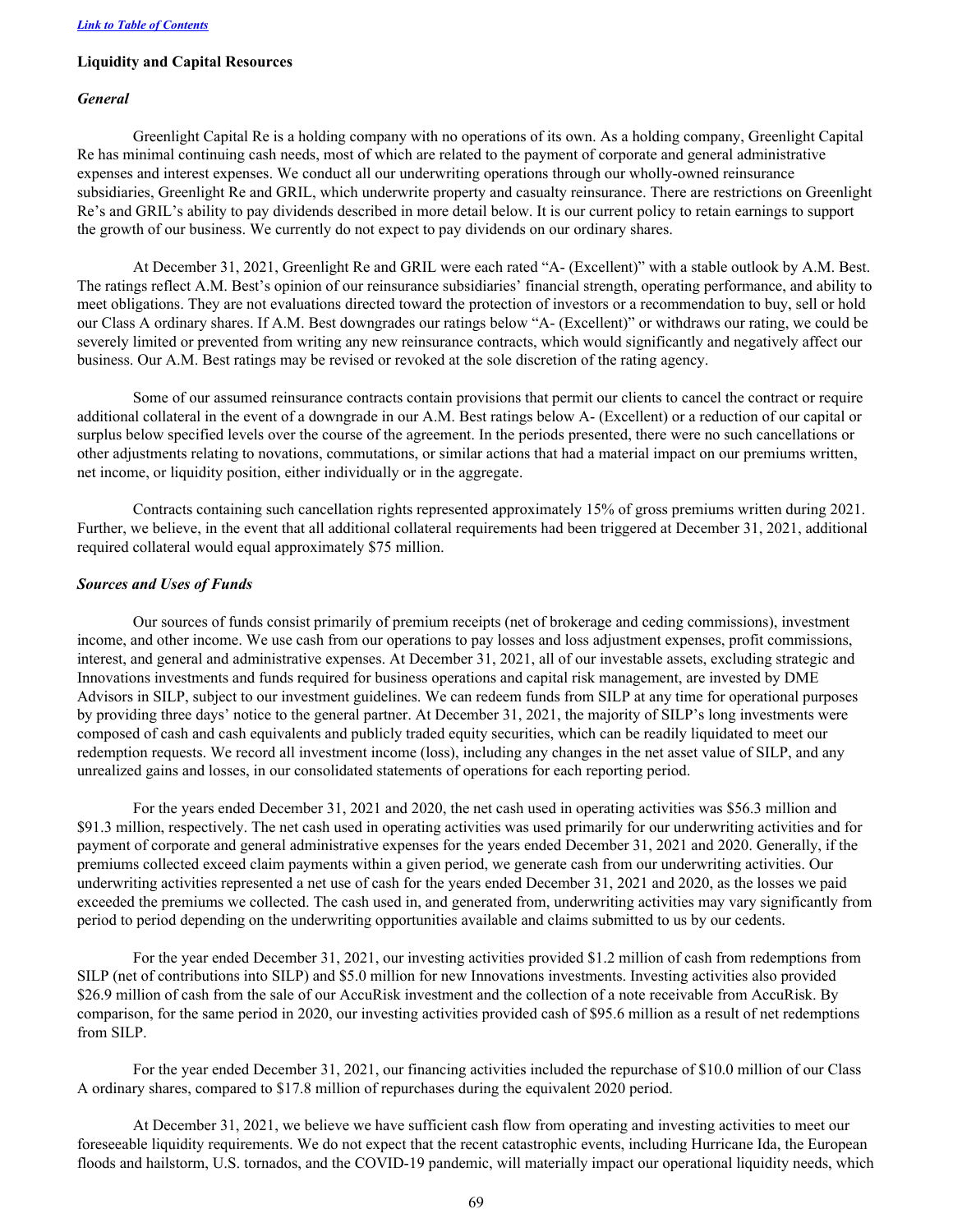will be met by cash, funds generated from underwriting activities, and investment income, including withdrawals from SILP if necessary. At December 31, 2021, we expect to fund our operations for the next twelve months from operating and investing cash flow. However, we may explore various financing options, including capital raising alternatives, to fund our business strategy, improve our capital structure, increase surplus, pay claims or make acquisitions. We can provide no assurances regarding the terms of such transactions or that any such transactions will occur.

Although GLRE is not subject to any significant legal prohibitions on the payment of dividends, Greenlight Re and GRIL are each subject to regulatory minimum capital requirements and regulatory constraints that affect their ability to pay dividends to us. In addition, any dividend payment would have to be approved by the relevant regulatory authorities prior to payment. At December 31, 2021, Greenlight Re and GRIL exceeded their regulatory minimum capital requirements.

#### **Letters of Credit and Trust Arrangements**

At December 31, 2021, neither Greenlight Re nor GRIL was licensed or admitted as a reinsurer in any jurisdiction other than the Cayman Islands and the European Economic Area, respectively. Many jurisdictions do not permit domestic insurance companies to take credit on their statutory financial statements for loss recoveries or ceded unearned premiums unless appropriate measures are in place for reinsurance obtained from unlicensed or non-admitted insurers. As a result, we anticipate that all of our U.S. clients and some non-U.S. clients will require us to provide collateral through funds withheld, trust arrangements, letters of credit, or a combination thereof.

At December 31, 2021, we had one (2020: one) letter of credit facility available with an aggregate capacity of \$275.0 million (2020: \$275.0 million). See Note 15 of the accompanying consolidated financial statements for details on the letter of credit facility. We provide collateral to cedents in the form of letters of credit and trust arrangements. At December 31, 2021, the aggregate amount of collateral provided to cedents under such arrangements was \$633.9 million (2020: \$743.0 million). At December 31, 2021, the letters of credit and trust accounts were secured by restricted cash and cash equivalents with a total fair value of \$634.8 million (2020: \$745.4 million).

The letter of credit facility contains customary events of default and restrictive covenants, including but not limited to, limitations on liens on collateral, transactions with affiliates, mergers and sales of assets, as well as solvency and maintenance of certain minimum pledged equity requirements, and restricts issuance of any debt without the consent of the letter of credit provider. Additionally, if an event of default exists, as defined in the letter of credit facility, Greenlight Re would be prohibited from paying dividends to its parent company. The Company was in compliance with all the covenants of this facility at December 31, 2021.

### **Capital**

Our capital structure currently consists of senior convertible notes and equity issued in two classes of ordinary shares. We expect that the existing capital base and internally generated funds will be sufficient to implement our business strategy for the foreseeable future. Consequently, we do not presently anticipate that we will incur any additional material indebtedness in the ordinary course of our business. However, to provide us with flexibility and timely access to public capital markets should we require additional capital for working capital, capital expenditures, acquisitions, or other general corporate purposes, we have filed a Form S-3 registration statement, which expires in July 2024. In addition, as noted above, we may explore various financing alternatives, although there can be no assurance that additional financing will be available on acceptable terms when needed or desired. We did not make any significant commitments for capital expenditures during the year ended December 31, 2021.

Our Board of Directors had previously extended the share repurchase plan to June 30, 2021, and authorized the repurchase of up to 5.0 million Class A ordinary shares or securities convertible into Class A ordinary shares in the open market through privately negotiated transactions or Rule 10b5-1 stock trading plans. In addition, the Board of Directors had also authorized the Company to repurchase up to \$25.0 million aggregate face amount of the Company's 4.00% Convertible Senior Notes due 2023 (the "Notes") in privately negotiated transactions, in open market repurchases, or pursuant to one or more tender offers. No Notes were repurchased during the year ended December 31, 2021.

On May 4, 2021, the Board of Directors approved a share repurchase plan effective from July 1, 2021, until June 30, 2022, authorizing the Company to repurchase up to \$25.0 million of Class A ordinary shares or securities convertible into Class A ordinary shares in the open market, through privately negotiated transactions or Rule 10b5-1 stock trading plans.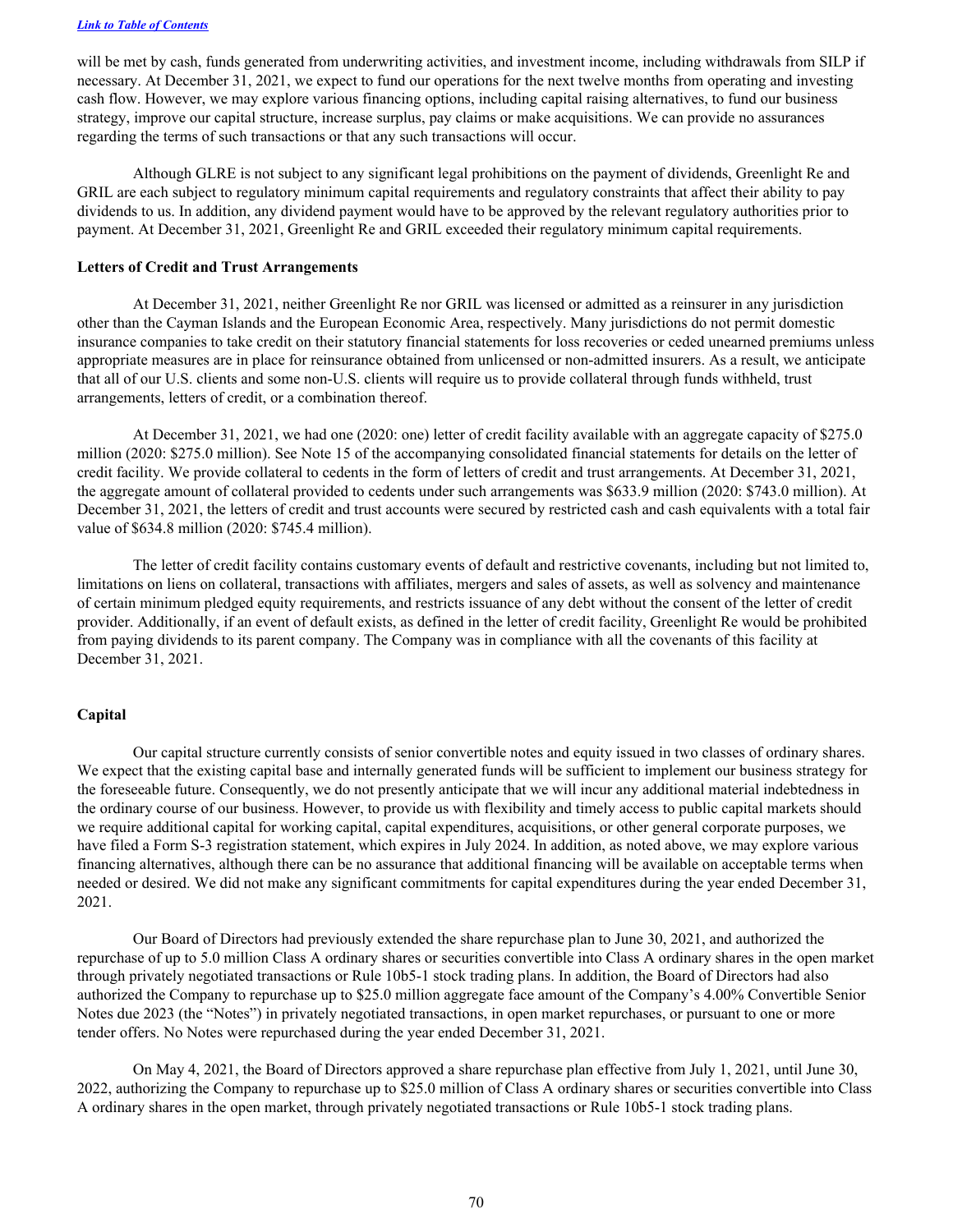The Company is not required to repurchase any Class A ordinary shares, and the repurchase plan may be modified, suspended, or terminated at the election of our Board of Directors at any time without prior notice. During the year ended December 31, 2021, the Company repurchased 1,079,544 Class A ordinary shares.

Under the Company's stock incentive plan, the number of Class A ordinary shares authorized for issuance is 8.0 million shares. At December 31, 2021, 3,128,276 Class A ordinary shares were available for future issuance under the Company's stock incentive plan. The Compensation Committee of the Board of Directors administers the stock incentive plan.

#### **Contractual Obligations and Commitments**

Due to the nature of our reinsurance operations, the amount and timing of the cash flows associated with our reinsurance contractual liabilities will fluctuate, perhaps materially, and, therefore, are highly uncertain. At December 31, 2021, we estimate that we will pay the loss and loss adjustment expense reserves as follows:

|                                                          | Less than |                  |           |         |         |
|----------------------------------------------------------|-----------|------------------|-----------|---------|---------|
|                                                          | 1 year    | 1-3 years        | 3-5 years | 5 years | Total   |
|                                                          |           | (S in thousands) |           |         |         |
| Loss and loss adjustment expense reserves <sup>(1)</sup> | 269.865   | 152.487          | 47.685    | 53.973  | 524.010 |

Due to the nature of our reinsurance operations, the amount and timing of the cash flows associated with our reinsurance contractual liabilities will fluctuate, perhaps materially, and, therefore, are highly uncertain.

Greenlight Re has entered into a lease agreement for office space in the Cayman Islands commencing from July 1, 2021. The lease expires on June 30, 2026, unless Greenlight Re exercises its right to renew the lease for another five-year period. GRIL has entered into a lease agreement for office space in Dublin, Ireland commencing from October 1, 2021. This lease expires on September 30, 2031, unless GRIL exercises the break clause by providing a notice of termination at least nine months prior to September 30, 2026. The aggregate annual lease obligation ranges from \$0.5 million to \$0.6 million.

The Company has \$100.0 million of senior convertible notes payable, which mature on August 1, 2023. The Company is obligated to make semi-annual interest payments of \$2.0 million at an interest rate of 4.0% per annum. The Company has received regulatory approval to declare dividends from Greenlight Re to meet the interest payments obligation.

Pursuant to the IAA between SILP and DME Advisors, DME Advisors is entitled to a monthly management fee equal to 0.125% (1.5% on an annual basis) of each limited partner's Investment Portfolio, as provided in the SILP LPA. The IAA has an initial term ending on August 31, 2023, subject to automatic extension for successive three-year terms. Pursuant to the SILP LPA, DME II is entitled to a performance allocation equal to 20% of the net profit, calculated per annum, of each limited partner's share of the capital account managed by DME Advisors, subject to a loss carry-forward provision. DME II is not entitled to earn a performance allocation in a year in which SILP incurs a loss. The loss carry-forward provision contained in the SILP LPA allows DME II to earn reduced performance allocation of 10% of net profits in years subsequent to the year in which the capital accounts of the limited partners incur a loss until all losses are recouped and an additional amount equal to 150% of the loss is earned. At December 31, 2021, we estimate the reduced performance allocation of 10% to continue to be applied until SILP achieves additional investment returns of 171%, at which point the performance allocation will revert to 20%. For detailed breakdowns of management fees and performance compensation for the year ended December 31, 2021 and 2020, please refer to Note 3 of the consolidated financial statements.

The Company has entered into a service agreement with DME Advisors pursuant to which DME Advisors will provide investor relations services to us for compensation of \$5,000 per month plus expenses. The service agreement had an initial term of one year and continues for sequential one-year periods until terminated by us or DME Advisors. Either party may terminate the service agreement for any reason with 30 days prior written notice to the other party.

Our related party transactions are presented in Note 14 to the accompanying consolidated financial statements.

## **Effects of Inflation**

Inflation generally affects the cost of claims and claim expenses, as well as asset values in our investment portfolio. Our pricing and reserving models incorporate the anticipated effects of inflation on our claim costs. However, we cannot predict or estimate the onset, duration, and severity of an inflationary period with precision. The actual effect of inflation may differ significantly from our estimate.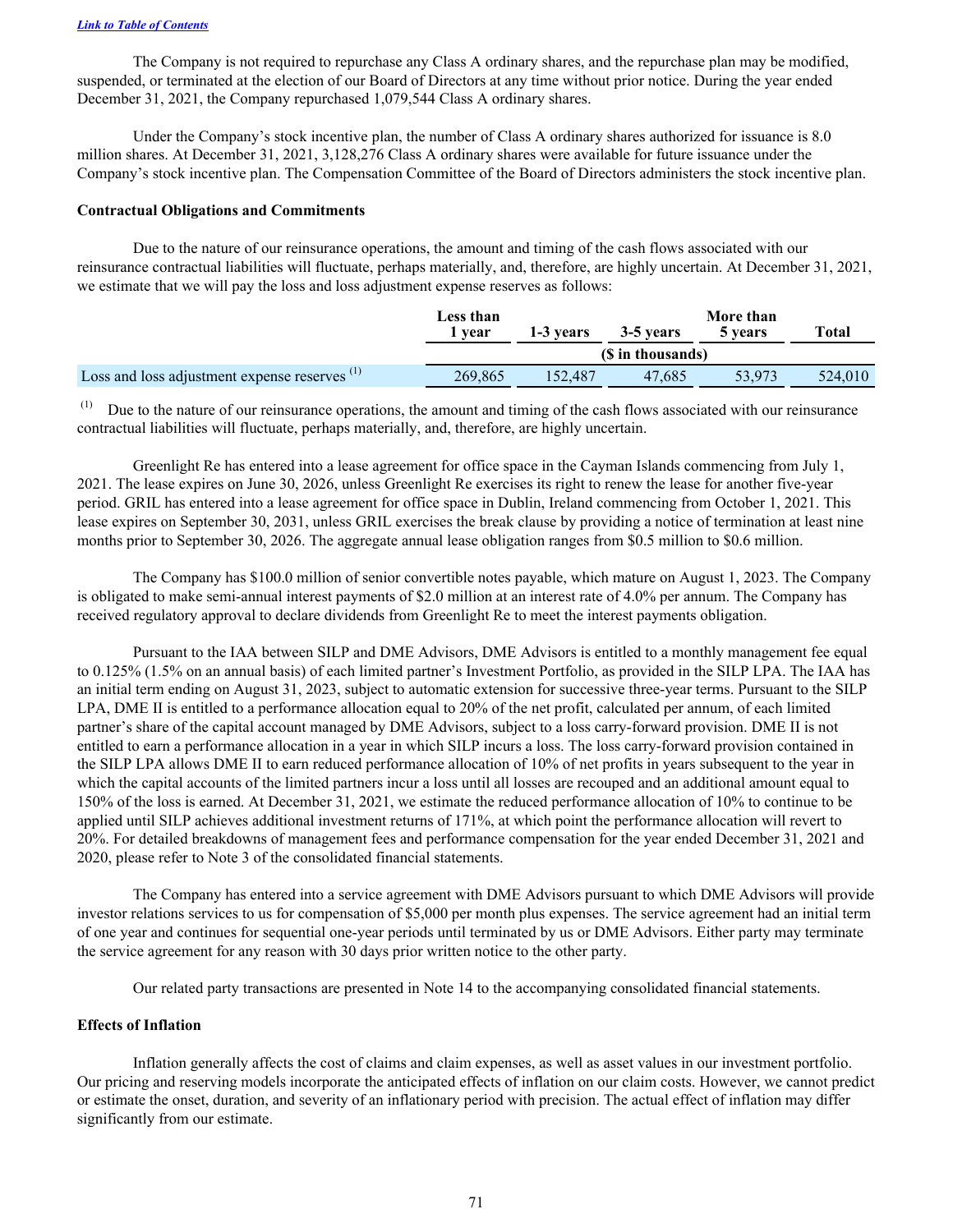## **ITEM 7A. QUANTITATIVE AND QUALITATIVE DISCLOSURES ABOUT MARKET RISK**

We believe we are principally exposed to the following types of market risk:

- equity price risk;
- commodity price risk;
- foreign currency risk;
- interest rate risk;
- credit risk; and
- political risk.

#### **Equity Price Risk**

At December 31, 2021, our investments consisted primarily of an investment in SILP. Among SILP's holdings are equity securities, the carrying values of which are based primarily on quoted market prices. Generally, market prices of common equity securities are subject to fluctuation, which could cause the amount to be realized upon the closing of a position to differ significantly from its current reported value. This risk is partly mitigated by the presence of both long and short equity securities as part of our investment strategy. At December 31, 2021, a 10% decline in the price of each of the underlying listed equity securities and equity-based derivative instruments would result in a \$8.8 million loss to our Investment Portfolio.

Computations of the prospective effects of hypothetical equity price changes are based on numerous assumptions, including the maintenance of the current composition of SILP's portfolio. The computations should not be relied on as indicative of future results.

#### **Commodity Price Risk**

Generally, market prices of commodities are subject to fluctuation. SILP's investments periodically include long or short investments in commodities or derivatives directly impacted by fluctuations in the prices of commodities. At December 31, 2021, SILP's investments incorporate unhedged exposure to changes in gold, silver, and crude oil prices.

The following table summarizes the net impact that a 10% increase and decrease in commodity prices would have on the value of our Investment Portfolio at December 31, 2021. The below table excludes the indirect effect that changes in commodity prices might have on equity securities in our Investment Portfolio.

|           | 10% increase in commodity<br>prices |                  | 10% decrease in commodity<br>prices |                         |  |  |  |  |  |
|-----------|-------------------------------------|------------------|-------------------------------------|-------------------------|--|--|--|--|--|
| Commodity | Change in<br>fair value             |                  |                                     | Change in<br>fair value |  |  |  |  |  |
|           |                                     | (\$ in millions) |                                     |                         |  |  |  |  |  |
| Gold      | S                                   | 2.1              | - \$                                | (2.1)                   |  |  |  |  |  |
| Silver    |                                     | 0.4              |                                     | (0.4)                   |  |  |  |  |  |
| Crude oil |                                     |                  |                                     | (0.1)                   |  |  |  |  |  |
| Total     |                                     | 2.5              |                                     | (2.6)                   |  |  |  |  |  |

#### **Foreign Currency Risk**

Certain of our reinsurance contracts are denominated in foreign currencies, whereby premiums are receivable and losses are payable in foreign currencies. Foreign currency exchange rate risk exists to the extent that our foreign currency reinsurance balances are more than (or less than) the corresponding foreign currency cash balances and there is an increase (or decrease) in the exchange rate of that foreign currency.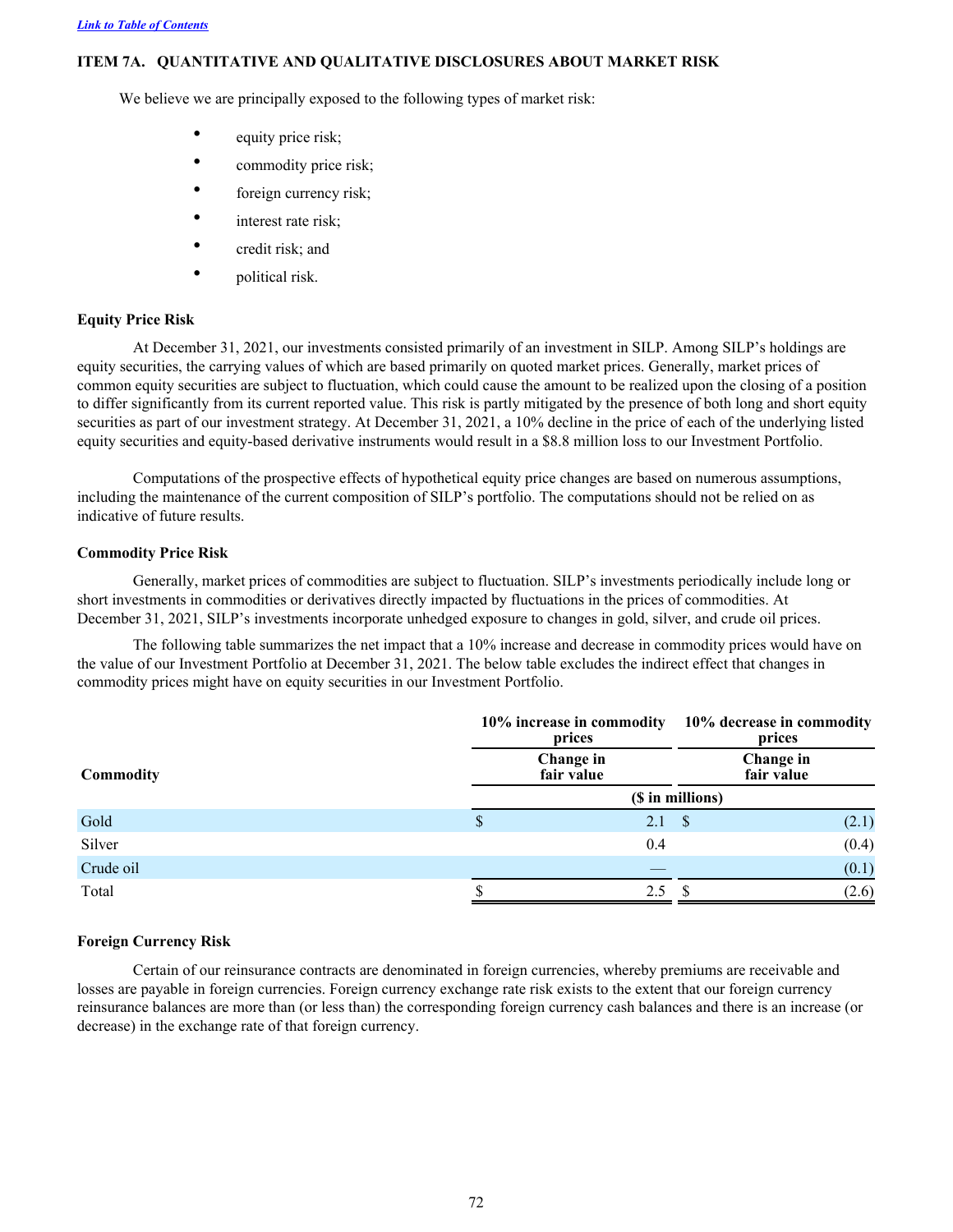#### *[Link to Table of Contents](#page-2-0)*

While we do not seek to precisely match our liabilities under reinsurance policies that are payable in foreign currencies with investments denominated in such currencies, we continually monitor our exposure to potential foreign currency losses and may use foreign currency cash and cash equivalents or forward foreign currency exchange contracts to mitigate against adverse foreign currency movements. At December 31, 2021, our exposure to GBP denominated net reinsurance asset balance was £6.4 million. At December 31, 2021, a 10% decrease in the U.S. dollar against the GBP (all else constant) would result in an estimated \$0.9 million foreign exchange gain. Alternatively, a 10% increase in the U.S dollar against the GBP would result in an estimated \$0.9 million foreign exchange loss. Similarly, at December 31, 2021, our net exposure to Euro-denominated reinsurance liability balances was €5.7 million. At December 31, 2021, a 10% decrease in the U.S. dollar against the Euro (all else constant) would result in an estimated \$0.7 million foreign exchange loss. Alternatively, a 10% increase in the U.S dollar against the Euro would result in an estimated \$0.7 million foreign exchange gain.

We may also be exposed to foreign currency risk through SILP's underlying cash, forwards, options, and investments in securities denominated in foreign currencies. At December 31, 2021, most of our currency exposures resulting from foreign denominated securities (longs and shorts) were reduced by offsetting cash balances denominated in the corresponding foreign currencies.

At December 31, 2021, a 10% increase or decrease in the value of the U.S. dollar against foreign currencies would have no meaningful impact on the value of our Investment Portfolio.

#### **Interest Rate Risk**

Our investment in SILP includes interest-rate sensitive securities, such as corporate and sovereign debt instruments and interest rate options. The primary market risk exposure for any debt instrument is interest rate risk. As interest rates rise, the fair value of a long fixed-income portfolio generally falls. Similarly, falling interest rates generally lead to increases in the fair value of fixed-income securities. Additionally, some derivative investments may be sensitive to interest rates, and their value may indirectly fluctuate with changes in interest rates.

At December 31, 2021, a 100 basis points increase or decrease in interest rates would have no meaningful impact on the value of our Investment Portfolio.

We, along with DME Advisors, monitor the net exposure to interest rate risk and generally do not expect changes in interest rates to have a materially adverse impact on our operations.

# **Credit Risk**

Credit risk relates to the uncertainty of a counterparty's ability to make timely payments in accordance with terms of the instrument or contract. Our maximum exposure to credit risk is the carrying value of our financial assets. We evaluate the financial condition of our business partners and clients relating to balances receivable under our reinsurance contracts, including premiums receivable, losses recoverable, and commission adjustments recoverable. We obtain collateral in the form of funds withheld, trusts, and letters of credit from our counterparties to mitigate this credit risk. We monitor our net exposure to each counterparty relative to the financial strength of our counterparties and assess the collectibility of these balances on a regular basis. See Note 2 of the accompanying consolidated financial statements for further details on allowance for credit loss on reinsurance assets.

In addition, the securities, commodities, and cash in SILP's investment portfolio are held with several prime brokers and derivative counterparties, subjecting SILP, and indirectly us, to a significant concentration of credit risk. While we have no direct control over SILP, DME Advisors regularly monitors the concentration of credit risk with each counterparty and, if appropriate, transfers cash or securities between counterparties or requests collateral to diversify and mitigate this credit risk.

## **Political Risk**

Through our assumed reinsurance contracts, we currently provide a limited amount of political risk insurance coverage. We do not expect this exposure to have a materially adverse impact on our underwriting results.

We are exposed to political risk to the extent that we underwrite business from entities located in foreign markets and to the extent that DME Advisors, on behalf of SILP and subject to our investment guidelines, trades securities listed on various U.S. and foreign exchanges and markets. The governments in any of these jurisdictions could impose restrictions, regulations, or other measures, which may have a material adverse impact on our underwriting operations and investment strategy. See "Item 1A. Risk Factors - We could face unanticipated losses from political instability which could have a material adverse effect on our financial condition and results of operations"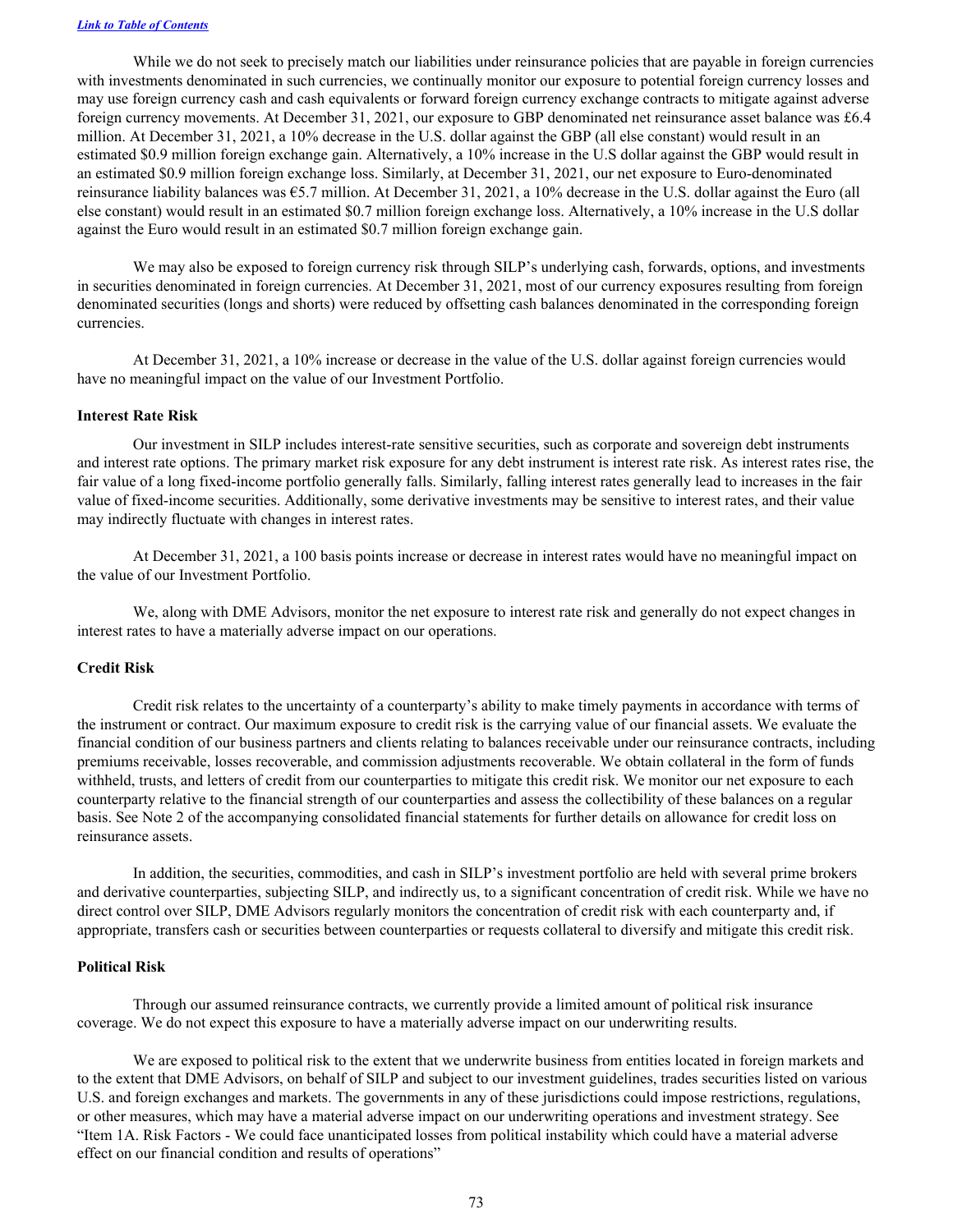#### **ITEM 8. FINANCIAL STATEMENTS AND SUPPLEMENTARY DATA**

Information with respect to this Item is set forth under Part IV Item 15.

## **ITEM 9. CHANGES IN AND DISAGREEMENTS WITH ACCOUNTANTS ON ACCOUNTING AND FINANCIAL DISCLOSURE**

Not applicable.

#### **ITEM 9A. CONTROLS AND PROCEDURES**

#### **Disclosure Controls and Procedures**

As required by Rules 13a-15 and 15d-15 of the Exchange Act, the Company has evaluated, with the participation of management, including the Chief Executive Officer and the Chief Financial Officer, the effectiveness of its disclosure controls and procedures (as defined in such rules) as of the end of the period covered by this report. Based on such evaluation, the Chief Executive Officer and Chief Financial Officer concluded that the Company's disclosure controls and procedures are effective to ensure that information required to be disclosed by the Company in reports prepared in accordance with the rules and regulations of the SEC is recorded, processed, summarized and reported within the time periods specified by the SEC's rules and forms. Disclosure controls and procedures include, without limitation, controls and procedures designed to ensure that information required to be disclosed by an issuer in the reports that it files or submits under the Exchange Act is accumulated and communicated to the issuer's management, including its principal executive officer and principal financial officer, or persons performing similar functions, as appropriate, to allow timely decisions regarding required disclosure.

Our management, including our Chief Executive Officer and Chief Financial Officer, does not expect that the Company's disclosure controls and procedures will prevent all errors and all frauds. A control system, no matter how well conceived and operated, can provide only reasonable, not absolute, assurance that the objectives of the control system are met. Further, the design of a control system must reflect the fact that there are resource constraints, and the benefits of controls must be considered relative to their costs. Because of the inherent limitations in all control systems, no evaluation of controls can provide absolute assurance that all control issues and instances of fraud, if any, within the Company have been detected. These inherent limitations include the realities that judgments in decision-making can be faulty and that breakdowns can occur because of simple error or mistake.

Additionally, controls can be circumvented by the individual acts of some persons, by collusion of two or more people, or by management override of the controls. The design of any system of controls also is based, in part, upon certain assumptions about the likelihood of future events, and there can be no assurance that any design will succeed in achieving its stated goals under all potential future conditions; over time, controls may become inadequate because of changes in conditions, or the degree of compliance with the policies or procedures may deteriorate. Because of the inherent limitations in a costeffective control system, misstatements due to error or fraud may occur and not be detected.

#### **Changes in Internal Control Over Financial Reporting**

There have been no changes in the Company's internal control over financial reporting during the fiscal quarter ended December 31, 2021 that have materially affected, or are reasonably likely to materially affect, the Company's internal control over financial reporting. The Company continues to review its disclosure controls and procedures, including its internal controls over financial reporting, and may from time to time make changes aimed at enhancing their effectiveness and to ensure that the Company's systems evolve with its business.

#### **Management's Report on Internal Control Over Financial Reporting**

Our management is responsible for establishing and maintaining adequate internal control over financial reporting. Our internal control system is designed to provide reasonable assurance regarding the reliability of financial reporting and the preparation of financial statements for external purposes in accordance with U.S. GAAP and includes those policies and procedures that: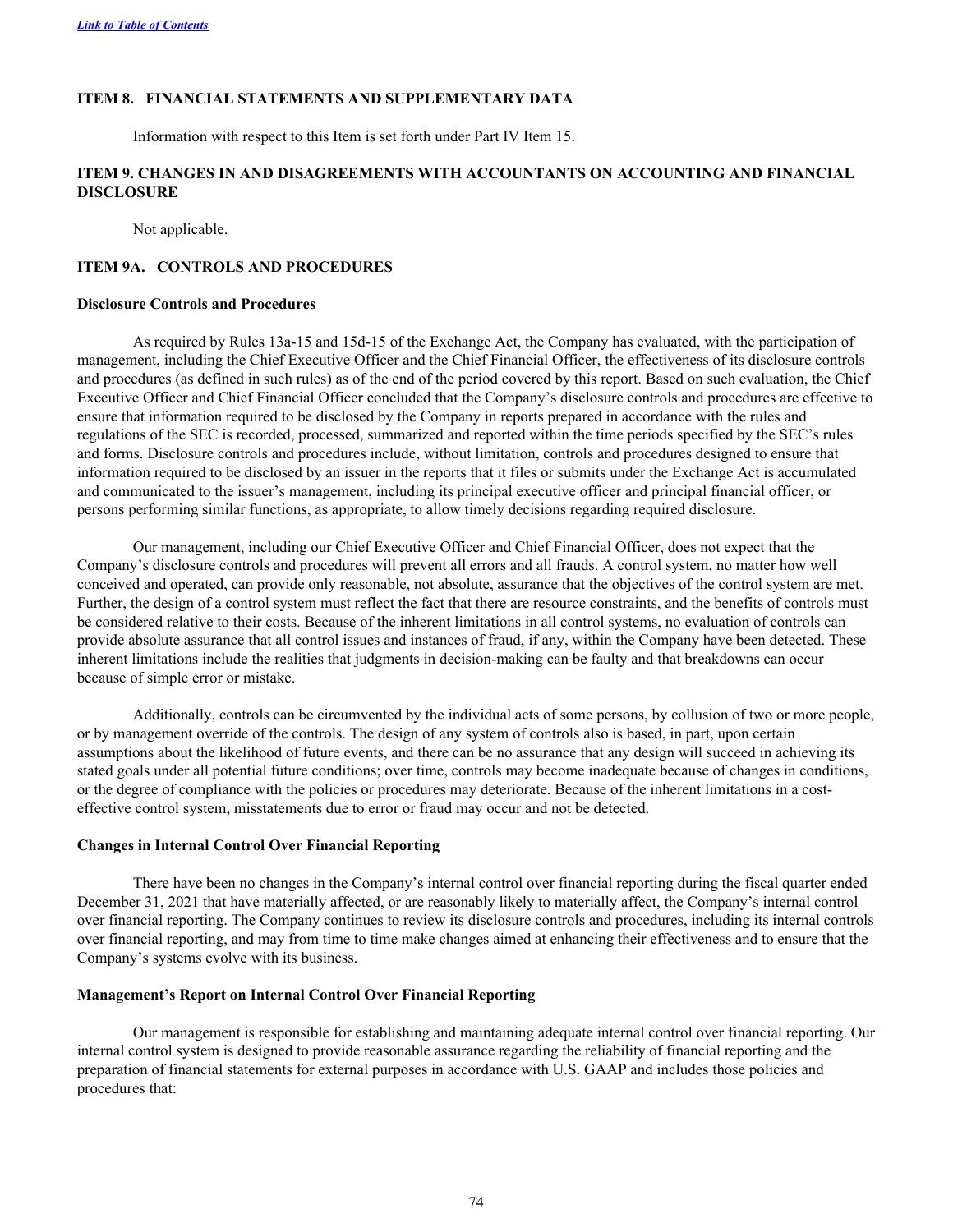- pertain to the maintenance of records that, in reasonable detail, accurately and fairly reflect the transactions and dispositions of the assets of the Company;
- provide reasonable assurance that transactions are recorded as necessary to permit preparation of financial statements in accordance with U.S. GAAP, and that receipts and expenditures of the Company are being made only in accordance with authorizations of management and directors of the Company; and
- provide reasonable assurance regarding prevention or timely detection of unauthorized acquisition, use or disposition of the Company's assets that could have a material effect on its financial statements.

Because of its inherent limitations, a system of internal control over financial reporting can provide only reasonable assurance and may not prevent or detect misstatements. Further, because of changes in conditions, effectiveness of internal control over financial reporting may vary over time. Our system contains self-monitoring mechanisms, and actions are taken to correct deficiencies as they are identified.

Our management conducted an evaluation of the effectiveness of the system of internal control over financial reporting based on the framework in the Internal Control — Integrated Framework issued by the Committee of Sponsoring Organizations of the Treadway Commission (the 2013 framework). Based on this evaluation, our management concluded that our system of internal control over financial reporting was effective as of December 31, 2021. The effectiveness of our internal control over financial reporting has been audited by BDO USA, LLP, an independent registered public accounting firm, as stated in their report, which is included herein.

#### **ITEM 9B. OTHER INFORMATION**

None

#### **PART III**

#### **ITEM 10. DIRECTORS, EXECUTIVE OFFICERS AND CORPORATE GOVERNANCE**

This item is omitted because a definitive proxy statement containing such information will be filed with the SEC not later than 120 days after the close of the fiscal year pursuant to Regulation 14A, which information required by this item set forth in the proxy statement is incorporated by reference.

## **ITEM 11. EXECUTIVE COMPENSATION**

This item is omitted because a definitive proxy statement containing such information will be filed with the SEC not later than 120 days after the close of the fiscal year pursuant to Regulation 14A, which information required by this item set forth in the proxy statement is incorporated by reference.

## **ITEM 12. SECURITY OWNERSHIP OF CERTAIN BENEFICIAL OWNERS AND MANAGEMENT AND RELATED STOCKHOLDER MATTERS**

This item is omitted because a definitive proxy statement containing such information will be filed with the SEC not later than 120 days after the close of the fiscal year pursuant to Regulation 14A, which information required by this item set forth in the proxy statement is incorporated by reference.

## **ITEM 13. CERTAIN RELATIONSHIPS AND RELATED TRANSACTIONS, AND DIRECTOR INDEPENDENCE**

This item is omitted because a definitive proxy statement containing such information will be filed with the SEC not later than 120 days after the close of the fiscal year pursuant to Regulation 14A, which information required by this item set forth in the proxy statement is incorporated by reference.

## **ITEM 14. PRINCIPAL ACCOUNTING FEES AND SERVICES**

This item is omitted because a definitive proxy statement containing such information will be filed with the SEC not later than 120 days after the close of the fiscal year pursuant to Regulation 14A, which information required by this item set forth in the proxy statement is incorporated by reference.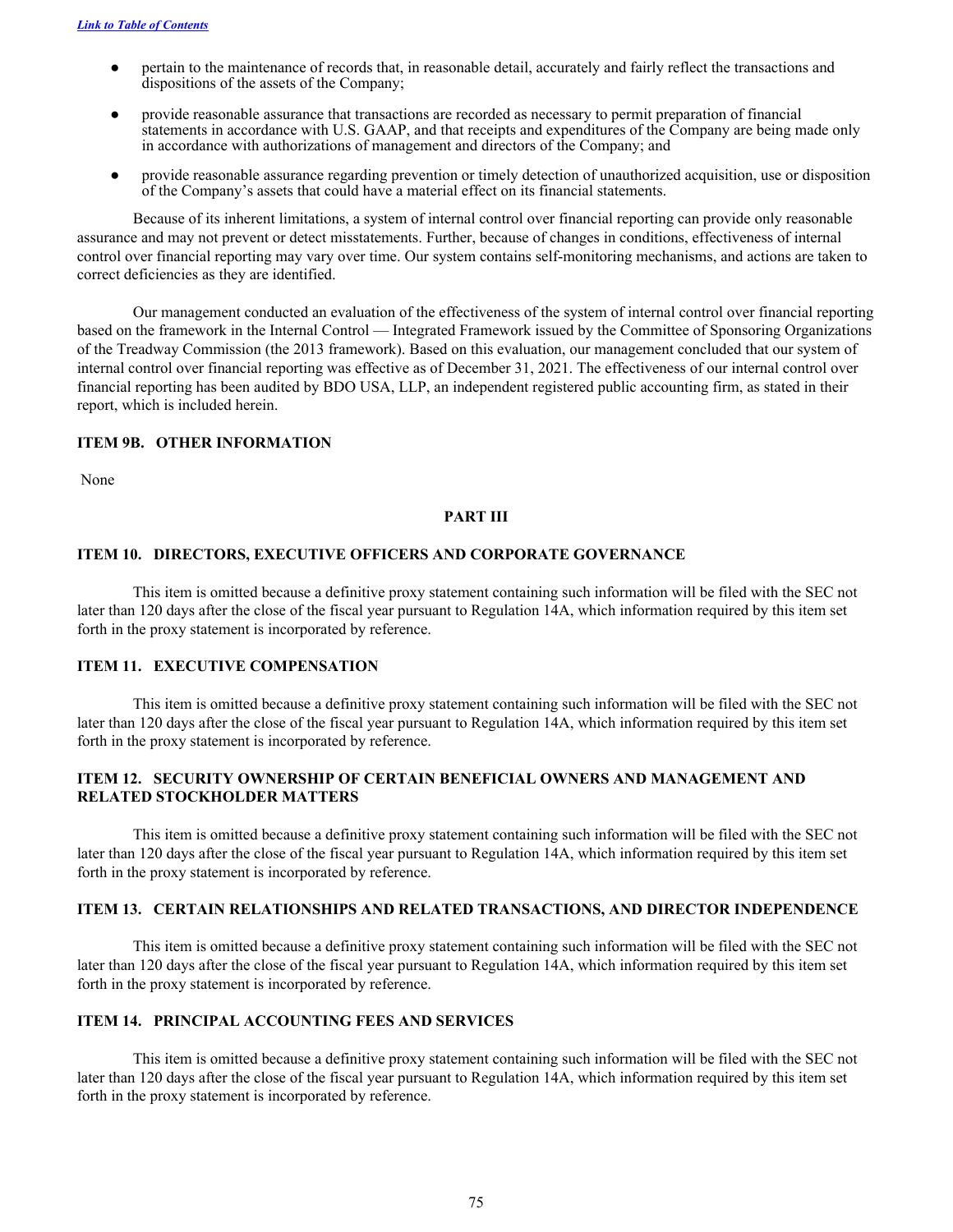## **PART IV**

# **ITEM 15. EXHIBITS AND FINANCIAL STATEMENT SCHEDULES**

## **The following documents are filed as a part of this Form 10-K**

|        |                                                                                                                                                                                         | Page        |
|--------|-----------------------------------------------------------------------------------------------------------------------------------------------------------------------------------------|-------------|
| (a)(1) | <b>Financial Statements</b>                                                                                                                                                             |             |
|        | Report of Independent Registered Public Accounting Firm (on internal control over financial reporting)<br>(BDO USA, LLP; Grand Rapids, Michigan, USA; PCAOB ID#243)                     | $F-1$       |
|        | Report of Independent Registered Public Accounting Firm (on the consolidated financial statements)<br>(BDO USA, LLP; Grand Rapids, Michigan, USA; PCAOB ID#243)                         | $F-2$       |
|        | Report of Independent Registered Public Accounting Firm (on the financial statements of Solasglas<br>Investments, LP) (Ernst & Young Ltd.; Grand Cayman, Cayman Islands; PCAOB ID#1655) | $F-2$       |
|        | Consolidated Balance Sheets as of December 31, 2021 and 2020                                                                                                                            | $F-5$       |
|        | Consolidated Statements of Operations for the years ended December 31, 2021, 2020, and 2019                                                                                             | $F-6$       |
|        | Consolidated Statements of Changes in Shareholders' Equity for the years ended December 31, 2021,<br>2020, and 2019                                                                     | $F-7$       |
|        | Consolidated Statements of Cash Flows for the years ended December 31, 2021, 2020, and 2019                                                                                             | $F-8$       |
|        | Notes to the Consolidated Financial Statements                                                                                                                                          | $F-9$       |
| (a)(2) | <b>Financial Statement Schedules</b>                                                                                                                                                    |             |
|        | Schedule I – Summary of Investments — Other Than Investments in Related Parties                                                                                                         | <b>F-49</b> |
|        | Schedule II – Condensed Financial Information of Registrant                                                                                                                             | $F-50$      |
|        | Schedule III – Supplementary Insurance Information                                                                                                                                      | $F-52$      |
|        | Schedule IV – Supplementary Reinsurance Information                                                                                                                                     | $F-52$      |
| (a)(3) | The exhibits required to be filed by this Item 15, are set forth in the <b>Exhibit Index</b> accompanying this<br>report.                                                               |             |
|        | — a is a and it to the international and it                                                                                                                                             |             |

The financial statements of Solasglas Investments, LP required by Rule 3-09 of Regulation S-X are included in this filing as Exhibit 99.1.

# **ITEM 16. 10-K SUMMARY**

None.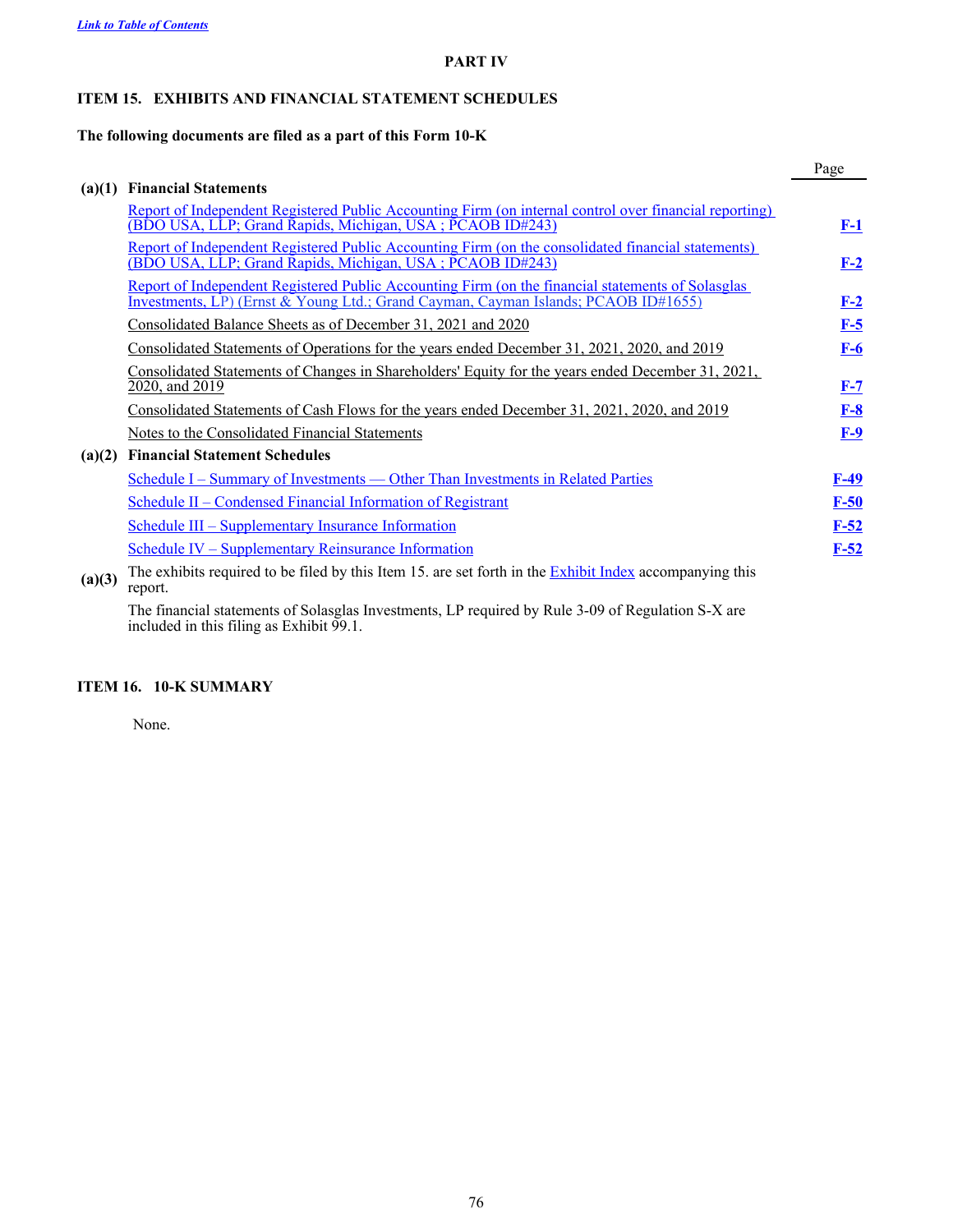<span id="page-77-0"></span>**Exhibit** 

# **EXHIBIT INDEX**

| <b>Number</b> | <b>Description of Exhibit</b>                                                                                                                                                                                                                                                                                                     |
|---------------|-----------------------------------------------------------------------------------------------------------------------------------------------------------------------------------------------------------------------------------------------------------------------------------------------------------------------------------|
| 3.1           | Third Amended and Restated Memorandum and Articles of Association as revised by special resolution on<br>July 10, 2008 (incorporated by reference to Exhibit 3.1 of the Company's Form 10-Q filed on August 7,<br>2008).                                                                                                          |
| 4.1           | Form of Specimen Certificate of Class A ordinary shares (incorporated by reference to Exhibit 4.1 of the<br>Company's Registration Statement No. 333-139993).                                                                                                                                                                     |
| 4.2           | Indenture, dated as of August 7, 2018, between Greenlight Capital Re, Ltd. and Wilmington Savings Fund<br>Society, FSB, as trustee (incorporated by reference to Exhibit 4.1 of the Company Form 8-K filed on<br>August 7, 2018).                                                                                                 |
| 4.3           | Description of Registrant's Securities.                                                                                                                                                                                                                                                                                           |
| 10.1          | Form of Securities Purchase Agreement for Class A ordinary shares by and between the Registrant and each<br>of the subscribers thereto (incorporated by reference to Exhibit 10.2 of the Company's Registration<br>Statement No. 333-139993).                                                                                     |
| 10.2(1)       | Greenlight Capital Re, Ltd. Amended and Restated 2004 Stock Incentive Plan (incorporated by reference to<br>Appendix A to the Company's Definitive Proxy Statement filed on September 9, 2020).                                                                                                                                   |
| 10.3(1)       | Form of Stock Option Agreement (incorporated by reference to Exhibit 10.7 of the Company's Registration<br>Statement No. 333-139993).                                                                                                                                                                                             |
| 10.4          | Form of Shareholders' Agreement, dated August 11, 2004, by and among the Registrant and each of the<br>subscribers (incorporated by reference to Exhibit 10.8 of the Company's Registration Statement No.<br>$333 - 139993$ .                                                                                                     |
| 10.5          | Amendment No. 2 to Shareholders Agreement, dated and effective as of June 30, 2021 (incorporated by<br>reference to Exhibit 10.1 to the Company Form 8-K filed June 30, 2021).                                                                                                                                                    |
| 10.6          | Form of Deed of Indemnity between the Registrant and each of its directors and certain of its officers<br>(incorporated by reference to Exhibit 10.11 of the Company's Registration Statement No. 333-139993).                                                                                                                    |
| 10.7(1)       | Amended and Restated Employment Agreement, dated as of December 30, 2008, by and among Greenlight<br>Capital Re, Ltd., Greenlight Reinsurance, Ltd. and Tim Courtis (incorporated by reference to Exhibit 10.2)<br>of the Company's Current Report on Form 8-K filed on January 2, 2009).                                         |
| 10.8(1)       | Amendment No. 1, dated February 18, 2009, to the Amended and Restated Employment Agreement, dated<br>as of December 30, 2008, by and among Greenlight Capital Re, Ltd., Greenlight Reinsurance, Ltd. and Tim<br>Courtis (incorporated by reference to Exhibit 10.26 of the Company's Form 10-K filed on February 23,<br>$2009$ ). |
| 10.9(1)       | Deed of Settlement and Release, effective as of September 9, 2020, by and among Tim Courtis, Greenlight<br>Capital Re, Ltd. and Greenlight Reinsurance, Ltd. (incorporated by reference to Exhibit 10.1 to the<br>Company's Form 8-K filed September 9, 2020).                                                                    |
| 10.10         | Service Agreement, dated as of February 21, 2007, between DME Advisors, LP and Greenlight Capital Re,<br>Ltd. (incorporated by reference to Exhibit 10.17 of the Company's Registration Statement<br>$\overline{No. 333-139993)}$                                                                                                 |
| 10.11         | Letter of Credit Agreement, dated August 20, 2010, between Greenlight Reinsurance, Ltd. and Citibank<br>Europe plc. (incorporated by reference to Exhibit 10.1 of the Company's Form 10-Q filed on November 2,<br>$2010$ ).                                                                                                       |
| 10.12         | Master Reimbursement Agreement, dated August 20, 2010, between Greenlight Reinsurance, Ltd. and<br>Citibank Europe plc (incorporated by reference to Exhibit 10.2 of the Company's Form 10-Q filed on<br>November 2, $\overline{2010}$ ).                                                                                         |
| 10.13         | Reinsurance Deposit Agreement, dated August 20, 2010, between Greenlight Reinsurance, Ltd. and<br>Citibank Europe plc. (incorporated by reference to Exhibit 10.3 of the Company's Form 10-O filed on<br>November 2, 2010).                                                                                                       |
|               | 10.14 (1) Employment Agreement by and between Greenlight Capital Re, Ltd, Greenlight Reinsurance, Ltd. and<br>Simon Burton dated July 1, 2017 (incorporated by reference to Exhibit 10.1 to the Company's Form 8-K<br>filed on June 2, 2017).                                                                                     |
|               | 10.15 (1) Employment Agreement by and between Greenlight Reinsurance Ireland, DAC and Patrick O'Brien dated<br>February 16, 2018 (incorporated by reference to Exhibit 10.40 to the Company's Form 10-K filed on Feb<br>$20, 2018$ ).                                                                                             |
|               | 10.16 (1) Amendment to Employment Agreement, dated as of September 2, 2019, by and between Greenlight<br>Reinsurance Ireland, DAC and Patrick O'Brien (incorporated by reference to Exhibit 10.2 of the<br>Company's Form 8-K filed on September 3, 2019).                                                                        |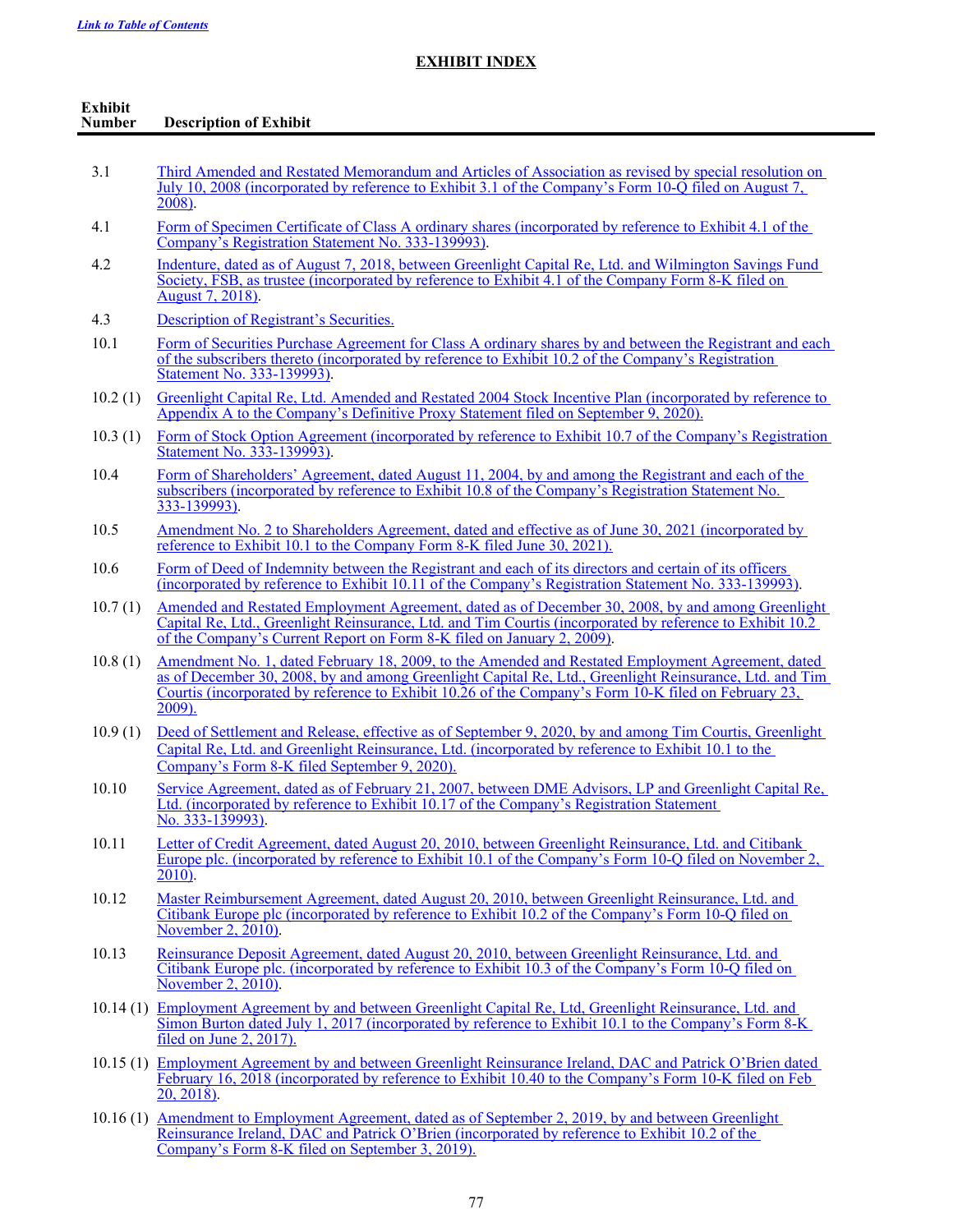- 10.17 [Investment Advisory Agreement among DME Advisors, LP, and Solasglas Investments, LP, dated as of](http://www.sec.gov/Archives/edgar/data/1385613/000138561318000128/iaabetweendmelpandsilpv200.htm)  September 1, 2018 (incorporated by reference to Exhibit 10.2 of the Company's Form 8-K filed on [September 4, 2018\)](http://www.sec.gov/Archives/edgar/data/1385613/000138561318000128/iaabetweendmelpandsilpv200.htm).
- 10.18 [Participation Agreement among Greenlight Reinsurance, Ltd., Greenlight Reinsurance Ireland, Designated](http://www.sec.gov/Archives/edgar/data/1385613/000138561318000128/participationagreement-400.htm)  [Activity Company, DME Advisors II, LLC and Solasglas Investments, LP, dated as of September 1, 2018](http://www.sec.gov/Archives/edgar/data/1385613/000138561318000128/participationagreement-400.htm)  [\(incorporated by reference to Exhibit 10.3 of the Company's Form 8-K filed on September 4, 2018\).](http://www.sec.gov/Archives/edgar/data/1385613/000138561318000128/participationagreement-400.htm)
- 10.19 (1) [Employment Agreement by and between Greenlight Capital Re, Ltd., Greenlight Reinsurance, Ltd. and Neil](http://www.sec.gov/Archives/edgar/data/1385613/000138561318000149/caoemploymentagreement_dec.htm)  [Greenspan dated December 3, 2018 \(incorporated by reference to Exhibit 10.1 of the Company's Form 8-K](http://www.sec.gov/Archives/edgar/data/1385613/000138561318000149/caoemploymentagreement_dec.htm)  [filed on December 7, 2018\)](http://www.sec.gov/Archives/edgar/data/1385613/000138561318000149/caoemploymentagreement_dec.htm).
- 10.20 (1) [Amendment to Employment Agreement, entered into as of September 2, 2019, by and among Greenlight](http://www.sec.gov/Archives/edgar/data/1385613/000138561320000012/exhibit1053-caoamendmentem.htm)  [Capital Re, Ltd., Greenlight Reinsurance, Ltd and Neil Greenspan \(incorporated by reference to Exhibit](http://www.sec.gov/Archives/edgar/data/1385613/000138561320000012/exhibit1053-caoamendmentem.htm)  [10.53 of the Company's Form 10-K filed on March 9, 2020\).](http://www.sec.gov/Archives/edgar/data/1385613/000138561320000012/exhibit1053-caoamendmentem.htm)
- 10.21 [Collateral Assets Investment Management Agreement among DME Advisors, LP, Greenlight Reinsurance,](http://www.sec.gov/Archives/edgar/data/1385613/000138561319000016/collateralassetsimaex1049.htm)  [Ltd. and Greenlight Reinsurance Ireland DAC dated January 1, 2019 \(incorporated by reference to Exhibit](http://www.sec.gov/Archives/edgar/data/1385613/000138561319000016/collateralassetsimaex1049.htm)  [10.49 of the Company's Form 10-K filed on February 27, 2019\).](http://www.sec.gov/Archives/edgar/data/1385613/000138561319000016/collateralassetsimaex1049.htm)
- 10.22 (1) [Stock Option Agreement by and between Greenlight Capital Re, Ltd. and Simon Burton dated July 6, 2017](http://www.sec.gov/Archives/edgar/data/1385613/000138561319000016/sburton_optionxagreementx2.htm)  [\(incorporated by reference to Exhibit 10.50 of the Company's Form 10-K filed on February 27, 2019\)](http://www.sec.gov/Archives/edgar/data/1385613/000138561319000016/sburton_optionxagreementx2.htm).
- 10.23 (1) [Stock Option Agreements by and between Greenlight Capital Re, Ltd. and Leonard Goldberg dated April 3,](http://www.sec.gov/Archives/edgar/data/1385613/000138561319000016/lgoldberg_optionxagreement.htm)  [2017 and August 1, 2017 \(incorporated by reference to Exhibit 10.51 of the Company's Form 10-K filed](http://www.sec.gov/Archives/edgar/data/1385613/000138561319000016/lgoldberg_optionxagreement.htm)  [on February 27, 2019\)](http://www.sec.gov/Archives/edgar/data/1385613/000138561319000016/lgoldberg_optionxagreement.htm).
- 10.24 (1) [Restricted Stock Award Agreement by and between Greenlight Capital Re, Ltd. and Simon Burton dated](http://www.sec.gov/Archives/edgar/data/1385613/000138561319000016/sburton_restrictedxstockag.htm)  [March 15, 2018 \(incorporated by reference to Exhibit 10.52 of the Company's Form 10-K filed on February](http://www.sec.gov/Archives/edgar/data/1385613/000138561319000016/sburton_restrictedxstockag.htm)  [27, 2019\)](http://www.sec.gov/Archives/edgar/data/1385613/000138561319000016/sburton_restrictedxstockag.htm).
- 10.25 (1) [Employment Agreement among Greenlight Capital Re, Ltd., Greenlight Reinsurance, Ltd. and Laura](http://www.sec.gov/Archives/edgar/data/1385613/000138561319000016/laccurso_employmentagreeme.htm)  [Accurso dated October 1, 2017, as amended February 18, 2019 \(incorporated by reference to Exhibit 10.53](http://www.sec.gov/Archives/edgar/data/1385613/000138561319000016/laccurso_employmentagreeme.htm)  [of the Company's Form 10-K filed on February 27, 2019\).](http://www.sec.gov/Archives/edgar/data/1385613/000138561319000016/laccurso_employmentagreeme.htm)
- 10.26 (1) [Second Amendment to Employment Agreement, dated as of September 2, 2019, by and among Greenlight](http://www.sec.gov/Archives/edgar/data/1385613/000138561319000093/ex101employmentagreementam.htm)  [Capital Re, Ltd., Greenlight Reinsurance, Ltd. and Laura Accurso \(incorporated by reference to Exhibit](http://www.sec.gov/Archives/edgar/data/1385613/000138561319000093/ex101employmentagreementam.htm)  [10.1 of the Company's Form 8-K filed on September 3, 2019\).](http://www.sec.gov/Archives/edgar/data/1385613/000138561319000093/ex101employmentagreementam.htm)
- 10.27 (1) [Third Amendment to Employment Agreement, dated as of May 1, 2020, by and among Greenlight Capital](http://www.sec.gov/Archives/edgar/data/1385613/000138561320000043/glre-thirdamendmenttoemplo.htm)  [Re, Ltd., Greenlight Reinsurance, Ltd. and Laura Accurso \(incorporated by reference to Exhibit 10.1 to the](http://www.sec.gov/Archives/edgar/data/1385613/000138561320000043/glre-thirdamendmenttoemplo.htm)  [Company's Form 8-K filed May 5, 2020\).](http://www.sec.gov/Archives/edgar/data/1385613/000138561320000043/glre-thirdamendmenttoemplo.htm)
- 10.28 (1) [Restricted Stock Unit Award Agreement by and between Greenlight Capital Re, Ltd. and Patrick O'Brien](http://www.sec.gov/Archives/edgar/data/1385613/000138561319000016/pobrien_restrictedxshareun.htm)  [dated March 15, 2018 \(incorporated by reference to Exhibit 10.55 of the Company's Form 10-K filed on](http://www.sec.gov/Archives/edgar/data/1385613/000138561319000016/pobrien_restrictedxshareun.htm)  [February 27, 2019\).](http://www.sec.gov/Archives/edgar/data/1385613/000138561319000016/pobrien_restrictedxshareun.htm)
- 10.29 (1) [Restricted Stock Award Agreement by and between Greenlight Capital Re, Ltd. and Simon Burton, dated](http://www.sec.gov/Archives/edgar/data/1385613/000138561319000053/a101greenlight_restrictedx.htm)  [March 15, 2019. \(incorporated by reference to Exhibit 10.1 of the Company's Form 10-Q filed on May 6,](http://www.sec.gov/Archives/edgar/data/1385613/000138561319000053/a101greenlight_restrictedx.htm)  [2019\)](http://www.sec.gov/Archives/edgar/data/1385613/000138561319000053/a101greenlight_restrictedx.htm).
- 10.30 (1) [Greenlight Capital Re, Ltd. Form of Employees' Restricted Stock Unit Award \(incorporated by reference to](http://www.sec.gov/Archives/edgar/data/1385613/000138561319000049/a410greenlight_restrictedx.htm)  [Exhibit 4.10 of the Company's Registration Statement No 333-231214 filed on May 3, 2019\).](http://www.sec.gov/Archives/edgar/data/1385613/000138561319000049/a410greenlight_restrictedx.htm)
- 10.31 [Second Amended and Restated Exempted Limited Partnership Agreement of Solasglas Investments, LP,](http://www.sec.gov/Archives/edgar/data/1385613/000138561321000005/a2ndarlpaforsolasglasinves.htm)  [between DME Advisors II, LLC, as General Partner, Greenlight Reinsurance, Ltd., Greenlight Reinsurance](http://www.sec.gov/Archives/edgar/data/1385613/000138561321000005/a2ndarlpaforsolasglasinves.htm)  [Ireland, a Designated Activity Company, Greenlight Capital Re, Ltd. and the initial limited partner, dated as](http://www.sec.gov/Archives/edgar/data/1385613/000138561321000005/a2ndarlpaforsolasglasinves.htm)  [of January 7, 2021 \(incorporated by reference to Exhibit 10.1 of the Company's Form 8-K filed on January](http://www.sec.gov/Archives/edgar/data/1385613/000138561321000005/a2ndarlpaforsolasglasinves.htm)  [12, 2021\).](http://www.sec.gov/Archives/edgar/data/1385613/000138561321000005/a2ndarlpaforsolasglasinves.htm)
- 10.32 (1) Employment Offer, dated March 23, 2009, by and between Greenlight Reinsurance, Ltd. and Tom Curnock [\(incorporated by reference to Exhibit 10.54 of the Company's Form 10-K filed on March 9, 2020\).](http://www.sec.gov/Archives/edgar/data/1385613/000138561320000012/exhibit1054-employmentcont.htm)
- 10.33 (1) [Amendment to Employment Offer entered into as of October 31, 2018 by and between Greenlight](http://www.sec.gov/Archives/edgar/data/1385613/000138561320000012/exhibit1055-tomcurnockempl.htm)  [Reinsurance, Ltd. and Tom Curnock \(incorporated by reference to Exhibit 10.55 of the Company's Form](http://www.sec.gov/Archives/edgar/data/1385613/000138561320000012/exhibit1055-tomcurnockempl.htm)  [10-K filed on March 9, 2020\).](http://www.sec.gov/Archives/edgar/data/1385613/000138561320000012/exhibit1055-tomcurnockempl.htm)
- 10.34 (1) [Second Amendment to Employment Offer entered into September 10, 2019, by and between Greenlight](http://www.sec.gov/Archives/edgar/data/1385613/000138561320000012/exhibit1056-secondamendmen.htm)  [Reinsurance, Ltd. and Tom Curnock \(incorporated by reference to Exhibit 10.56 of the Company's Form](http://www.sec.gov/Archives/edgar/data/1385613/000138561320000012/exhibit1056-secondamendmen.htm)  [10-K filed on March 9, 2020\).](http://www.sec.gov/Archives/edgar/data/1385613/000138561320000012/exhibit1056-secondamendmen.htm)
- 10.35 (1) [Amended and Restated Restricted Stock Award Agreement dated July 30, 2020, by and between Greenlight](http://www.sec.gov/Archives/edgar/data/1385613/000138561320000061/amendedandrestatedrest.htm)  [Capital Re, Ltd and Simon Burton \(incorporated by reference to Exhibit 10.1 to the Company's Form 8-K](http://www.sec.gov/Archives/edgar/data/1385613/000138561320000061/amendedandrestatedrest.htm)  [filed August 5, 2020\).](http://www.sec.gov/Archives/edgar/data/1385613/000138561320000061/amendedandrestatedrest.htm)
- 10.36 [Letter Agreement between Greenlight Reinsurance, Ltd, Greenlight Reinsurance Ireland, DAC, DME](http://www.sec.gov/Archives/edgar/data/1385613/000138561320000060/letteragreementsolasgl.htm)  [Advisors II, LLC and DME Advisors LP, effective July 1, 2020 \(incorporated by reference to Exhibit 10.9](http://www.sec.gov/Archives/edgar/data/1385613/000138561320000060/letteragreementsolasgl.htm)  [to the Company's Form 10-Q filed August 5, 2020\).](http://www.sec.gov/Archives/edgar/data/1385613/000138561320000060/letteragreementsolasgl.htm)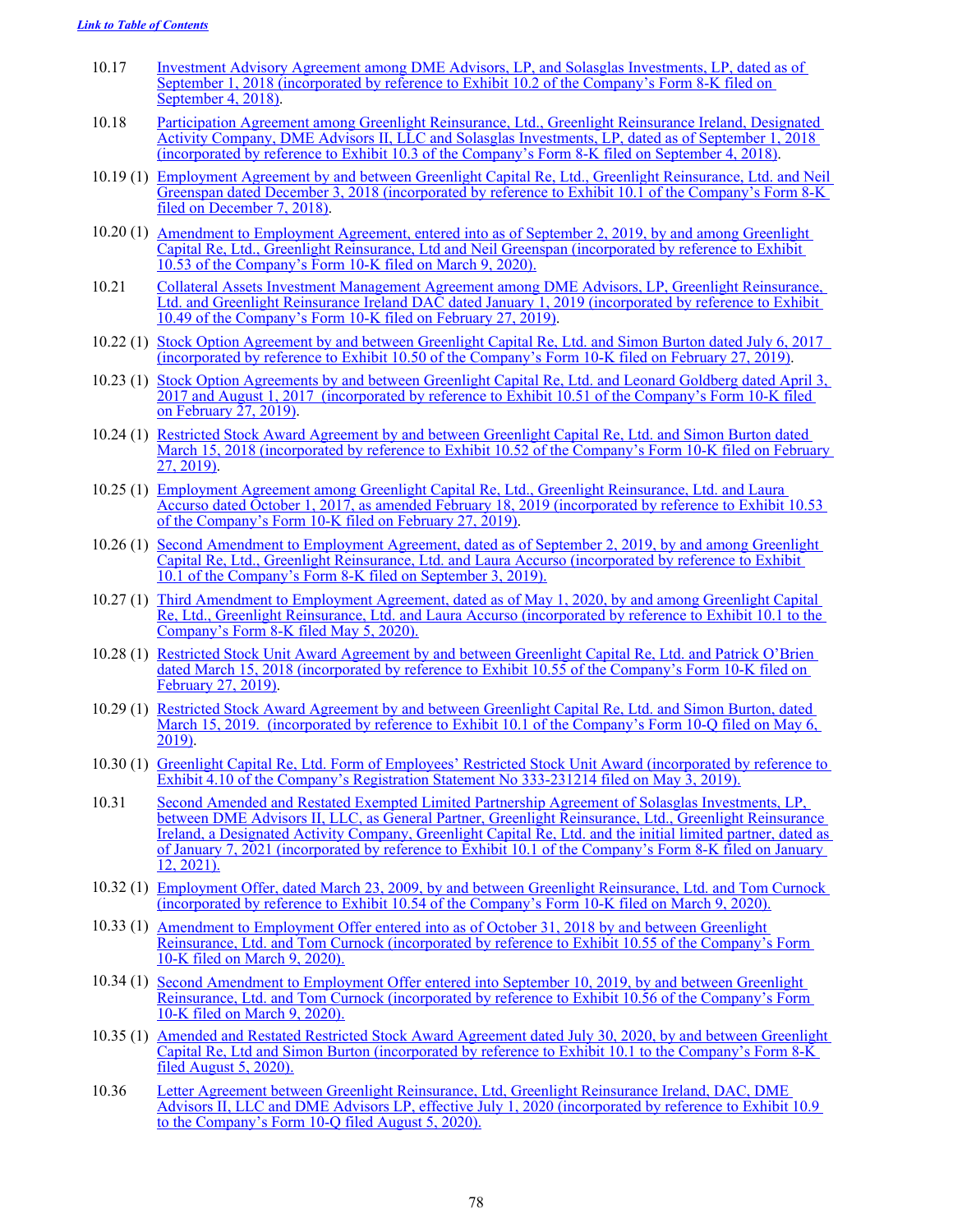- 10.37 (1) Deed of Settlement and Release, effective as of September 4, 2020, by and among Brendan Barry, [Greenlight Capital Re, Ltd. and Greenlight Reinsurance, Ltd. \(incorporated by reference to Exhibit 10.2 to](http://www.sec.gov/Archives/edgar/data/1385613/000138561320000067/exhibit102-conformedgr.htm)  [the Company's Form 8-K filed September 9, 2020\).](http://www.sec.gov/Archives/edgar/data/1385613/000138561320000067/exhibit102-conformedgr.htm)
- 10.38 [Greenlight Capital Re, Ltd. Share Ownership and Retention Policy for Executives and Non-Employee](http://www.sec.gov/Archives/edgar/data/0001385613/000138561321000094/glre-stockownershippolicy.htm)  [Directors \(incorporated by reference to Exhibit 99.4 of the Company's Form 8-K filed August 3, 2021\)](http://www.sec.gov/Archives/edgar/data/0001385613/000138561321000094/glre-stockownershippolicy.htm)
- 10.39 (1) [Greenlight Capital Re, Ltd., Short-Term Incentive Plan \(incorporated by reference to Exhibit 10.1 to the](http://www.sec.gov/Archives/edgar/data/1385613/000138561321000120/ex10-1glreshortxtermincent.htm)  [Company's Form 10-Q filed November 3, 2021\)](http://www.sec.gov/Archives/edgar/data/1385613/000138561321000120/ex10-1glreshortxtermincent.htm)
- 21.1 Subsidiaries of the registrant.
- 23.1 Consent of BDO USA, LLP.
- 23.2 Consent of Ernst & Young Ltd.
- 31.1 Certification of the Chief Executive Officer of Greenlight Capital Re, Ltd. filed herewith pursuant to Section 302 of the Sarbanes-Oxley Act of 2002.
- 31.2 Certification of the Chief Financial Officer of Greenlight Capital Re, Ltd. filed herewith pursuant to Section 302 of the Sarbanes-Oxley Act of 2002.
- 32.1 Certification of the Chief Executive Officer of Greenlight Capital Re, Ltd. furnished herewith pursuant to Section 906 of the Sarbanes-Oxley Act of 2002.
- 32.2 Certification of the Chief Financial Officer of Greenlight Capital Re, Ltd. furnished herewith pursuant to Section 906 of the Sarbanes-Oxley Act of 2002.
- 99.1\* [Audited Financial Statements of Solasglas Investments, LP as of and for the year ended December 31,](solasglasinvestmentslp20.htm)  [2021.](solasglasinvestmentslp20.htm)
- 101 The following materials from the Company's Annual Report on Form 10-K for the year ended December 31, 2021, formatted in XBRL (eXtensible Business Reporting Language): (i) the Consolidated Balance Sheets; (ii) the Consolidated Statements of Operations; (iii) the Consolidated Statements of Shareholders' Equity; (iv) the Consolidated Statements of Cash Flows; and (v) the Notes to Consolidated Financial Statements.
	- (1) Management contract or compensatory plan or arrangement.
	- \* Exhibit 99.1 is being filed to provide audited financial statements and the related footnotes of Solasglas Investments, LP in accordance with SEC rule 3-09 of Regulation S-X. The management of Solasglas Investments, LP is solely responsible for the form and content of the Solasglas Investments LP financial statements. The Registrant has no responsibility for the form or content of the Solasglas Investments, LP financial statements since it does not control Solasglas Investments, LP.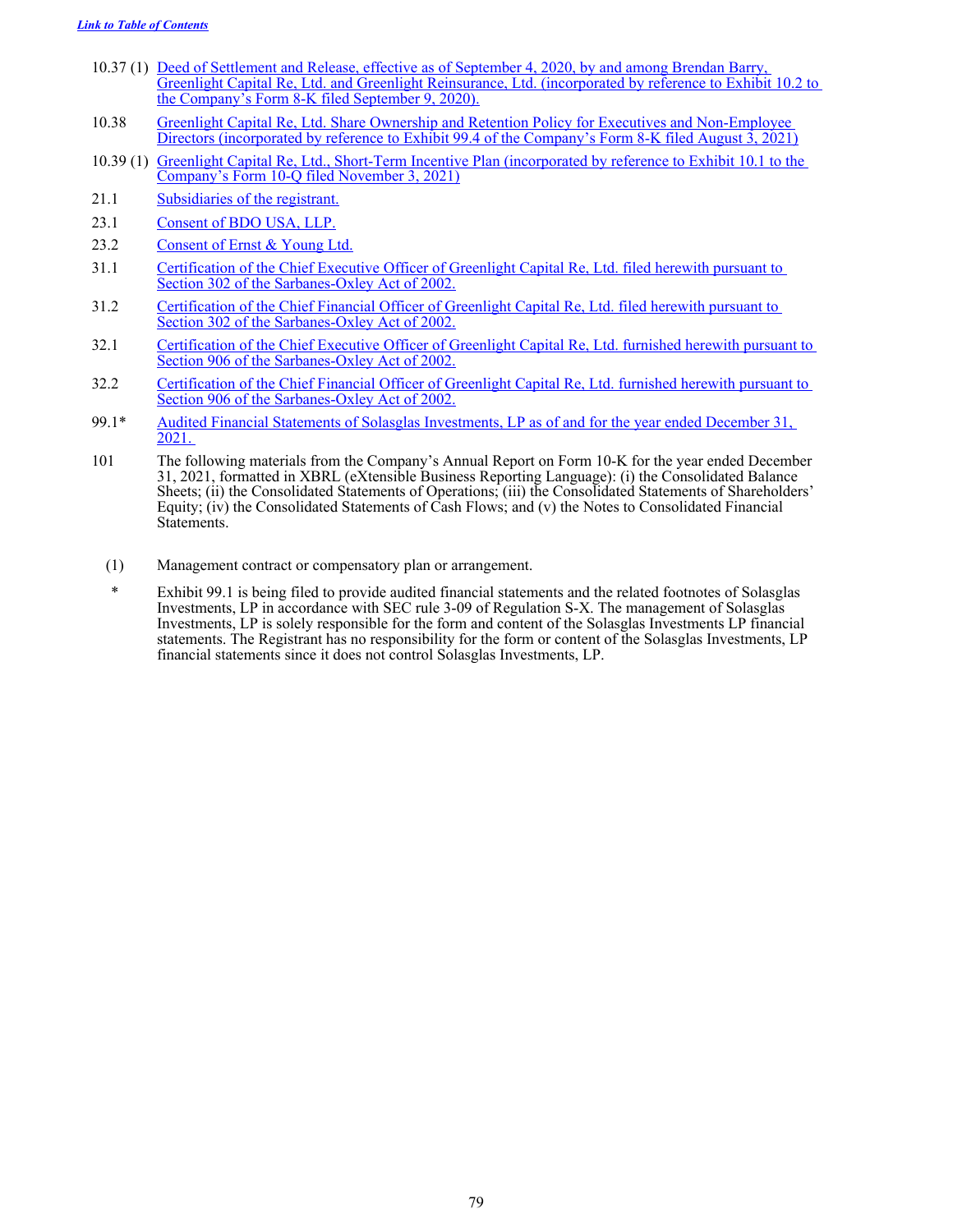## **SIGNATURES**

Pursuant to the requirements of Section 13 or 15(d) of the Securities Exchange Act of 1934, the registrant has duly caused this report to be signed on its behalf by the undersigned, thereunto duly authorized.

## **GREENLIGHT CAPITAL RE, LTD.**

By: /s/ Simon Burton

Simon Burton Chief Executive Officer March 8, 2022

Pursuant to the requirements of the Securities Exchange Act of 1934, this report has been signed below by the following persons on behalf of the Registrant and in the capacities and on the dates indicated.

/s/ DAVID M. EINHORN /s/ LEONARD GOLDBERG

David M. Einhorn Director

/s/ URSULINE FOLEY /s/ ALAN BROOKS

Ursuline Foley Director

Ian Isaacs

Director

#### /s/ NEIL GREENSPAN /s/ VICTORIA GUEST

Neil Greenspan Chief Financial Officer (principal financial and accounting officer)

March 8, 2022 March 8, 2022

Simon Burton Director and Chief Executive Officer (principal executive officer) Johnny Ferrari

Leonard Goldberg **Director** 

March 8, 2022 March 8, 2022

Alan Brooks

Director

March 8, 2022 March 8, 2022

/s/ IAN ISAACS /s/ BRYAN MURPHY Bryan Murphy Director

March 8, 2022 March 8, 2022

Victoria Guest **Director** 

## /s/ SIMON BURTON /s/ JOHNNY FERRARI

**Director** March 8, 2022 March 8, 2022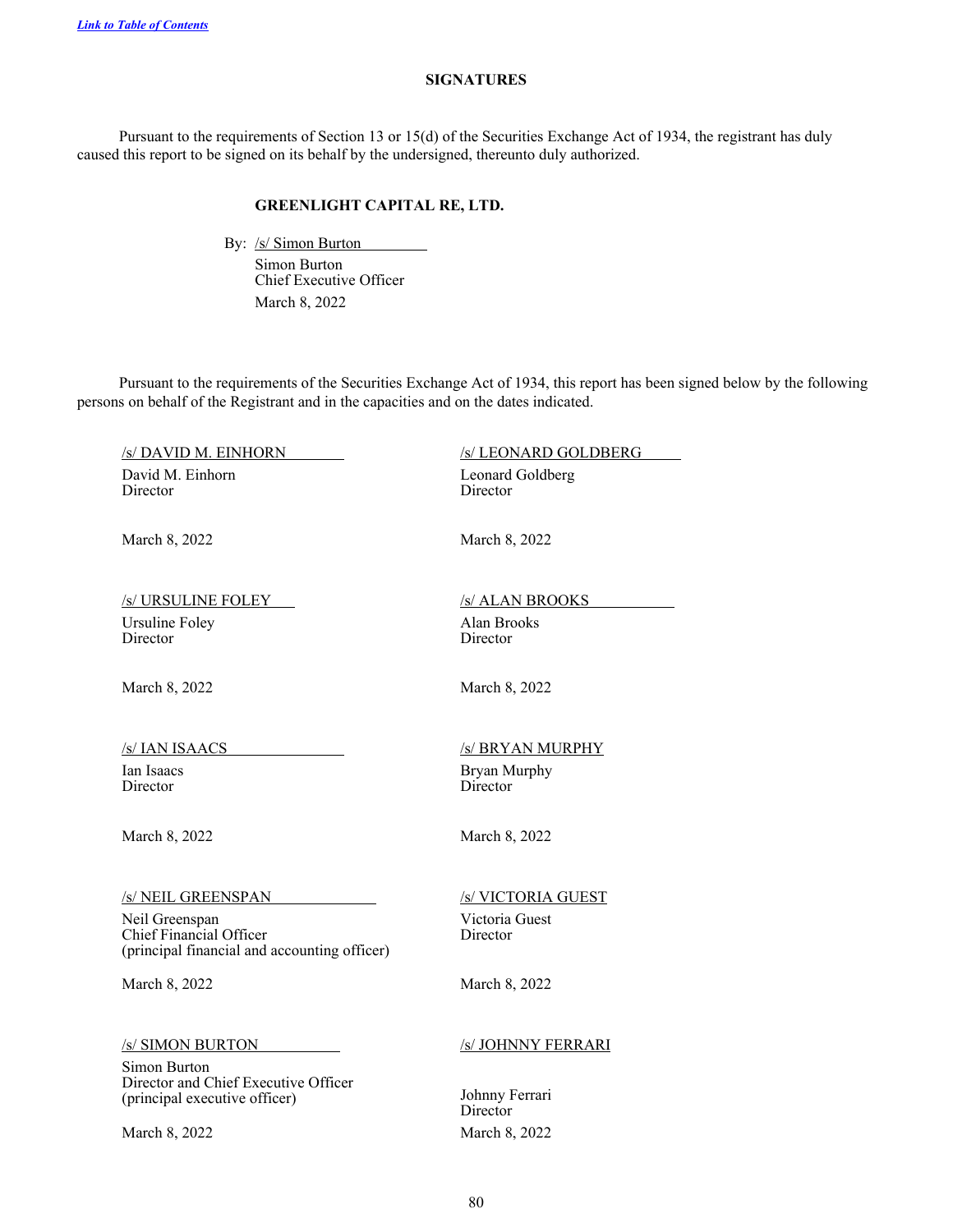## <span id="page-81-0"></span>**Report of Independent Registered Public Accounting Firm**

Shareholders and Board of Directors Greenlight Capital Re, Ltd. Grand Cayman, Cayman Islands

#### **Opinion on Internal Control over Financial Reporting**

We have audited Greenlight Capital Re, Ltd.'s (the "Company's") internal control over financial reporting as of December 31, 2021, based on criteria established in *Internal Control - Integrated Framework (2013)* issued by the Committee of Sponsoring Organizations of the Treadway Commission (the "COSO criteria"). In our opinion, the Company maintained, in all material respects, effective internal control over financial reporting as of December 31, 2021, based on the COSO criteria*.* 

We also have audited, in accordance with the standards of the Public Company Accounting Oversight Board (United States) ("PCAOB"), the consolidated balance sheets of the Company as of December 31, 2021 and 2020, the related consolidated statements of operations, changes in shareholders' equity, and cash flows for each of the three years in the period ended December 31, 2021, and the related notes and financial statement schedules listed in the accompanying index and our report dated March 8, 2022 expressed an unqualified opinion thereon.

## **Basis for Opinion**

The Company's management is responsible for maintaining effective internal control over financial reporting and for its assessment of the effectiveness of internal control over financial reporting, included in the accompanying "Item 9A, Management's Report on Internal Control over Financial Reporting". Our responsibility is to express an opinion on the Company's internal control over financial reporting based on our audit. We are a public accounting firm registered with the PCAOB and are required to be independent with respect to the Company in accordance with U.S. federal securities laws and the applicable rules and regulations of the Securities and Exchange Commission and the PCAOB.

We conducted our audit of internal control over financial reporting in accordance with the standards of the PCAOB. Those standards require that we plan and perform the audit to obtain reasonable assurance about whether effective internal control over financial reporting was maintained in all material respects. Our audit included obtaining an understanding of internal control over financial reporting, assessing the risk that a material weakness exists, and testing and evaluating the design and operating effectiveness of internal control based on the assessed risk. Our audit also included performing such other procedures as we considered necessary in the circumstances. We believe that our audit provides a reasonable basis for our opinion.

## **Definition and Limitations of Internal Control over Financial Reporting**

A company's internal control over financial reporting is a process designed to provide reasonable assurance regarding the reliability of financial reporting and the preparation of financial statements for external purposes in accordance with generally accepted accounting principles. A company's internal control over financial reporting includes those policies and procedures that (1) pertain to the maintenance of records that, in reasonable detail, accurately and fairly reflect the transactions and dispositions of the assets of the company; (2) provide reasonable assurance that transactions are recorded as necessary to permit preparation of financial statements in accordance with generally accepted accounting principles, and that receipts and expenditures of the company are being made only in accordance with authorizations of management and directors of the company; and (3) provide reasonable assurance regarding prevention or timely detection of unauthorized acquisition, use, or disposition of the company's assets that could have a material effect on the financial statements.

Because of its inherent limitations, internal control over financial reporting may not prevent or detect misstatements. Also, projections of any evaluation of effectiveness to future periods are subject to the risk that controls may become inadequate because of changes in conditions, or that the degree of compliance with the policies or procedures may deteriorate.

/s/ BDO USA, LLP Grand Rapids, Michigan, U.S.A.

March 8, 2022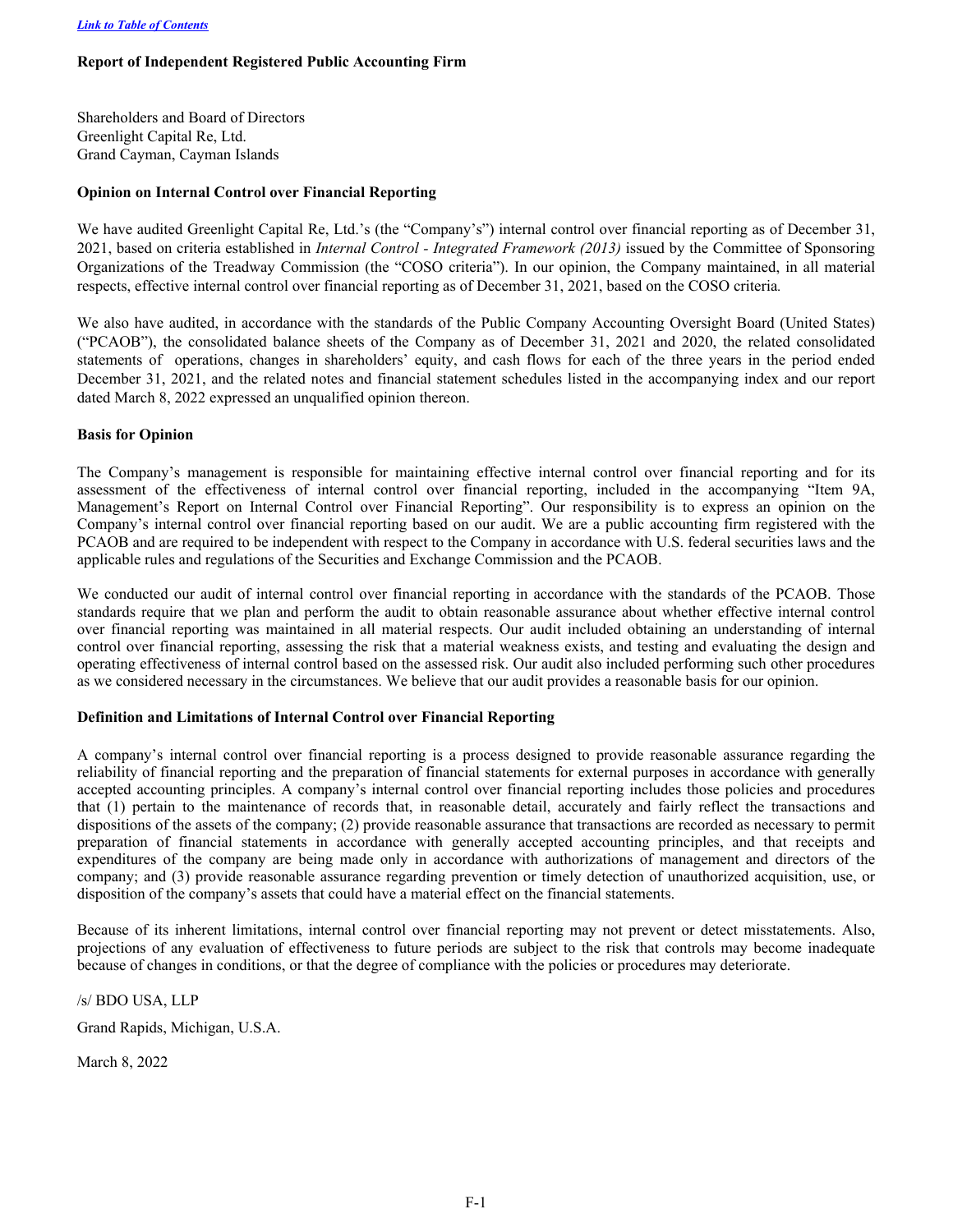## <span id="page-82-0"></span>**Report of Independent Registered Public Accounting Firm**

Shareholders and Board of Directors Greenlight Capital Re, Ltd. Grand Cayman, Cayman Islands

#### **Opinion on the Consolidated Financial Statements**

We have audited the accompanying consolidated balance sheets of Greenlight Capital Re, Ltd. (the "Company") as of December 31, 2021 and 2020, the related consolidated statements of operations, changes in shareholders' equity, and cash flows for each of the three years in the period ended December 31, 2021 and the related notes and financial statement schedules listed in the accompanying index (collectively referred to as the consolidated financial statements). In our opinion, the consolidated financial statements present fairly, in all material respects, the financial position of the Company at December 31, 2021 and 2020, and the results of its operations and its cash flows for each of the three years in the period ended December 31, 2021**,** in conformity with accounting principles generally accepted in the United States of America.

We also have audited, in accordance with the standards of the Public Company Accounting Oversight Board (United States) ("PCAOB"), the Company's internal control over financial reporting as of December 31, 2021, based on criteria established in *Internal Control - Integrated Framework (2013)* issued by the Committee of Sponsoring Organizations of the Treadway Commission ("COSO") and our report dated March 8, 2022 expressed an unqualified opinion thereon.

We did not audit the financial statements of Solasglas Investments, LP, an equity method investment of the Company, as of December 31, 2021 and 2020, and for the three years in the period ended December 31, 2021. The Company's investment in Solasglas Investments, LP as of December 31, 2021 and 2020 was \$183.6 million and \$166.7 million, respectively, and its equity in net income of Solasglas Investments, LP was \$18.1 million, \$4.4 million and \$46.1 million for the years ended December 31, 2021, 2020 and 2019, respectively. The financial statements of Solasglas Investments, LP were audited by other auditors whose report has been furnished to us, and our opinion, insofar as it relates to the amounts included for Solasglas Investments, LP, is based solely on the report of the other auditors.

## **Basis for Opinion**

These consolidated financial statements are the responsibility of the Company's management. Our responsibility is to express an opinion on the Company's consolidated financial statements based on our audits. We are a public accounting firm registered with the PCAOB and are required to be independent with respect to the Company in accordance with the U.S. federal securities laws and the applicable rules and regulations of the Securities and Exchange Commission and the PCAOB.

We conducted our audits in accordance with the standards of the PCAOB. Those standards require that we plan and perform the audit to obtain reasonable assurance about whether the consolidated financial statements are free of material misstatement, whether due to error or fraud.

Our audits included performing procedures to assess the risks of material misstatement of the consolidated financial statements, whether due to error or fraud, and performing procedures that respond to those risks. Such procedures included examining, on a test basis, evidence regarding the amounts and disclosures in the consolidated financial statements. Our audits also included evaluating the accounting principles used and significant estimates made by management, as well as evaluating the overall presentation of the consolidated financial statements. We believe that our audits provide a reasonable basis for our opinion.

## **Critical Audit Matters**

The critical audit matter communicated below is a matter arising from the current period audit of the consolidated financial statements that was communicated or required to be communicated to the audit committee and that: (1) relates to accounts or disclosures that are material to the consolidated financial statements and (2) involved our especially challenging, subjective, or complex judgments. The communication of critical audit matters does not alter in any way our opinion on the consolidated financial statements, taken as a whole, and we are not, by communicating the critical audit matter below, providing separate opinions on the critical audit matter or on the accounts or disclosures to which it relates.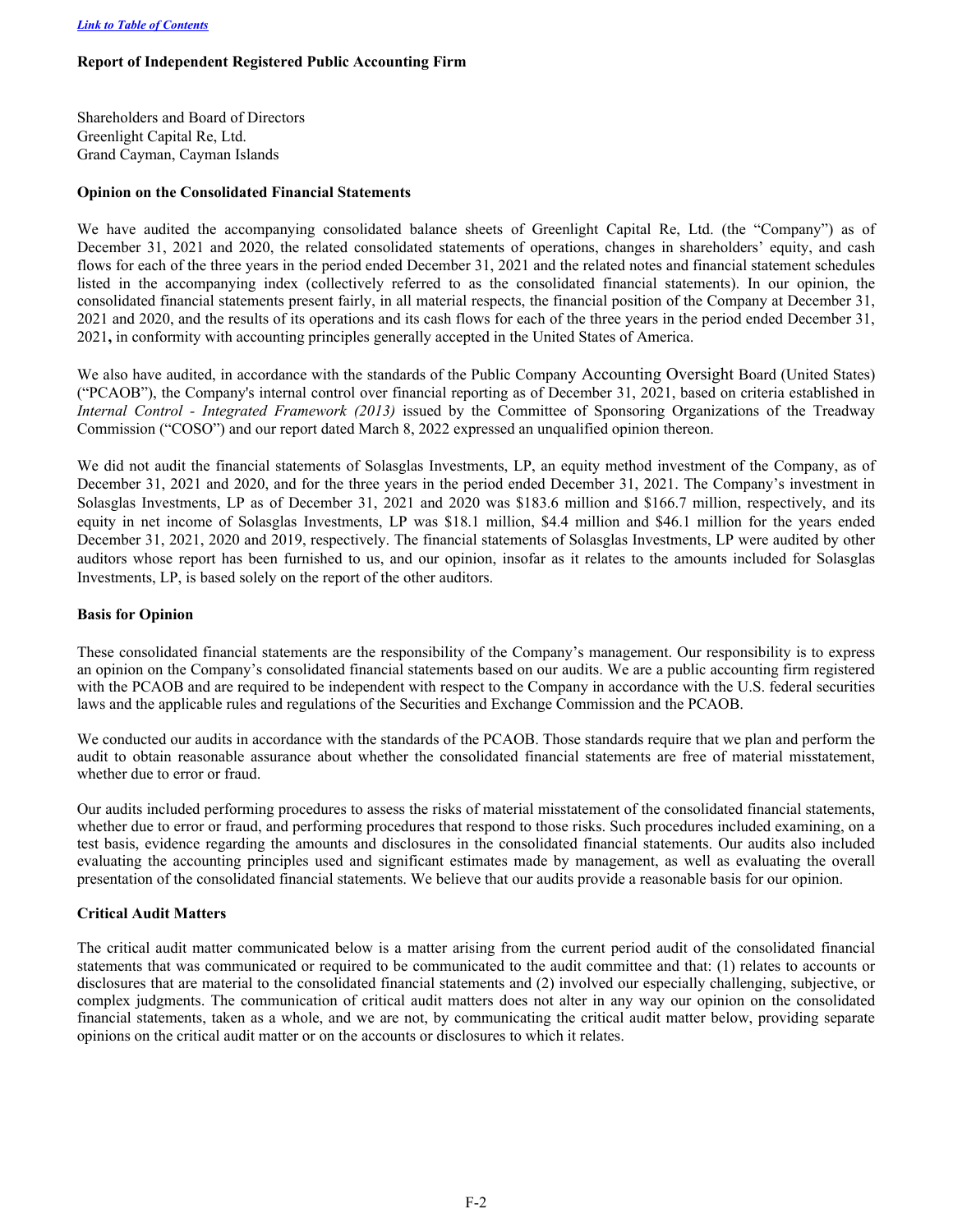#### *[Link to Table of Contents](#page-2-0)*

## *Incurred But Not Reported (IBNR) Loss Reserves*

As described in Note 2 and Note 7 to the Company's consolidated financial statements, the Company's loss and loss adjustment expense reserves were \$524.0 million for the year ended December 31, 2021. The total reserve was made up of \$190.2 million of case reserves and \$333.8 million of IBNR reserves. Case reserves have resulted from claims notified to the Company by its clients. IBNR loss reserves relate to claims that have been incurred by insureds and reinsureds but have not yet been reported to the insurer or reinsurer, including unknown future developments on amounts already known by the insurer or reinsurer. The calculation of the IBNR reserves requires the Company's reserving actuaries to calculate a best, or "point," estimate of reserves for each contract. To calculate this estimate, a number of different actuarial methodologies and key assumptions are weighted and applied to each individual contract.

We identified the IBNR portion of the Company's loss and loss adjustment expense reserves as a critical audit matter. The Company's actuarial methodologies and key assumptions used to calculate IBNR loss reserves are highly subjective and can have a significant impact on the loss and loss adjustment expense reserve. Auditing these methodologies and key assumptions used involves a high degree of subjective auditor judgment due to the assessment of risk and nature and extent of specialized skill and knowledge needed to address the risk.

The primary procedures we performed to address this critical audit matter included:

- Testing the design and effectiveness of the controls relating to management's loss reserving process, including:
	- Management's review of the completeness and accuracy of source data provided by cedents.
	- Management's review of internally selected actuarial methodologies and key assumptions used.
	- Management's review of the independent external actuarial report, which includes an independent recommended reserve balance. A comparison is performed between the Company's internal reserve balance and the recommended balance per the independent external actuary.
- Reviewing the development of prior year estimates of IBNR loss reserves.
- Testing the completeness and accuracy of the source information used by the Company and any additional source information used by BDO's actuarial specialists to calculate the IBNR loss reserves.
- Utilizing personnel with specialized knowledge and skill in actuarial services to: (i) evaluate the appropriateness of the methodology and the assumptions used by management and management's specialist and (ii) evaluate the reasonableness of the Company's loss and loss adjustment expense reserves by developing an independent estimate and reasonable range of actuarial central estimates based on an alternative combination of methods, assumptions and/ or segmentation of the data.

/s/ BDO USA, LLP

We have served as the Company's auditor since 2006.

Grand Rapids, Michigan, U.S.A.

March 8, 2022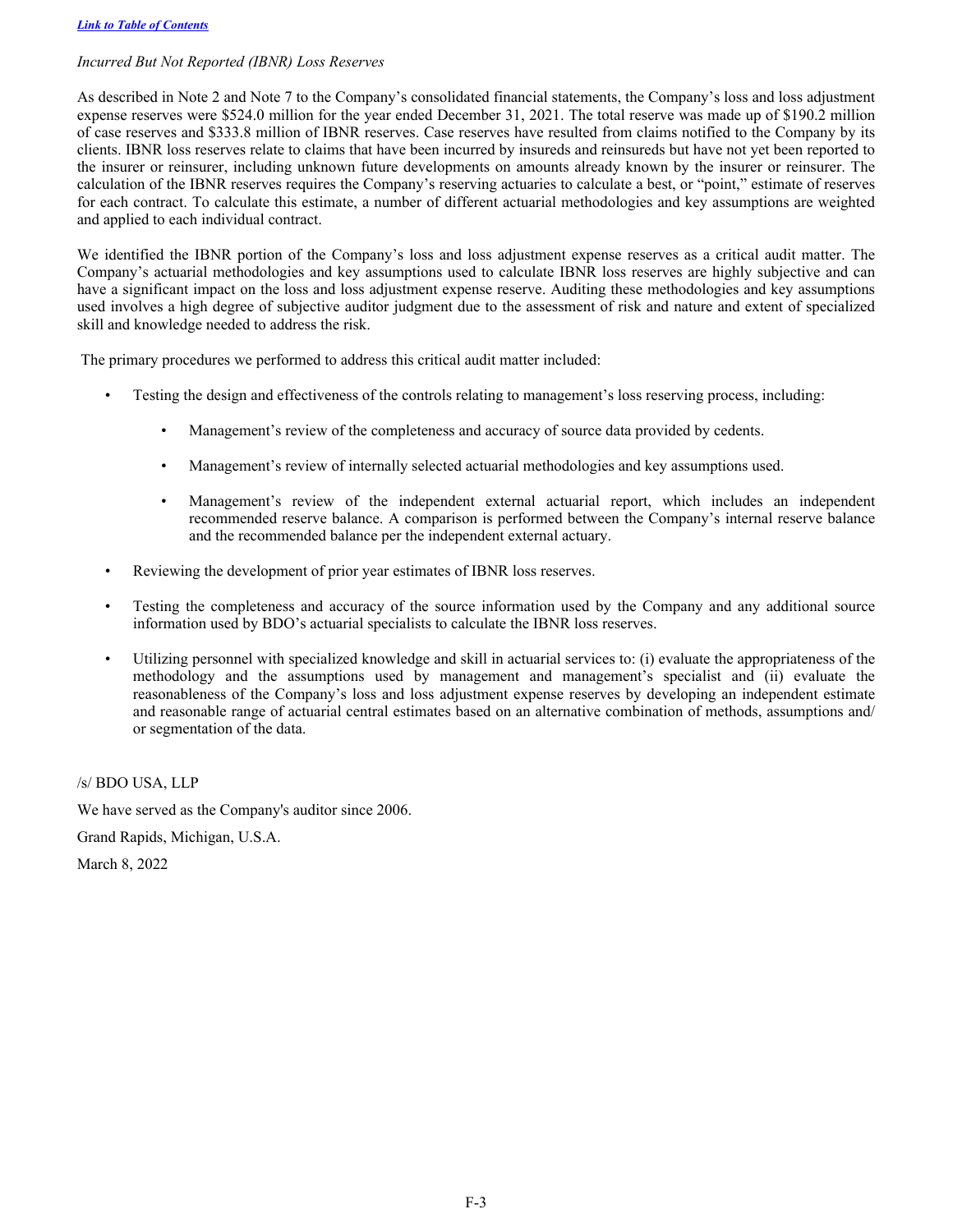#### **Report of Independent Registered Public Accounting Firm**

<span id="page-84-0"></span>The General Partner Solasglas Investments, LP

## **Opinion on the Financial Statements**

We have audited the accompanying statements of assets, liabilities and partners' capital of Solasglas Investments, LP (the "Partnership"), including the condensed schedules of investments, as of December 31, 2021 and 2020, the related statements of operations, changes in partners' capital and cash flows for the years December 31, 2021, December 31, 2020 and December 31, 2019, and the related notes (collectively referred to as the "financial statements"). In our opinion, the financial statements present fairly, in all material respects, the financial position of the Partnership at December 31, 2021 and 2020, and the results of its operations, changes on its partners' capital and its cash flows for the years ended December 31, 2021, December 31, 2020 and December 31, 2019 in conformity with U.S. generally accepted accounting principles.

## **Basis of Opinion**

These financial statements are the responsibility of the Partnership's management. Our responsibility is to express an opinion on the Partnership's financial statements based on our audits. We are a public accounting firm registered with the Public Company Accounting Oversight Board (United States) ("PCAOB") and are required to be independent with respect to the Partnership in accordance with the U.S. federal securities laws and the applicable rules and regulations of the Securities and Exchange Commission and the PCAOB.

We conducted our audits in accordance with the standards of the PCAOB and in accordance with auditing standards generally accepted in the United States of America. Those standards require that we plan and perform the audit to obtain reasonable assurance about whether the financial statements are free of material misstatement, whether due to error or fraud.

Our audits included performing procedures to assess the risks of material misstatement of the financial statements, whether due to error or fraud, and performing procedures that respond to those risks. Such procedures included examining, on a test basis, evidence regarding the amounts and disclosures in the financial statements. Our audits also included evaluating the accounting principles used and significant estimates made by management, as well as evaluating the overall presentation of the financial statements. We believe that our audits provide a reasonable basis for our opinion.

## **Critical Audit Matters**

Critical audit matters are matters arising from the current period audit of the financial statements that were communicated or required to be communicated to the audit committee and that: (1) relate to accounts or disclosures that are material to the financial statements and (2) involved our especially challenging, subjective, or complex judgments. We determined that there are no critical audit matters.

/s/ Ernst & Young Ltd.

We have served as the Partnership's auditor since 2018. Grand Cayman, Cayman Islands March 8, 2022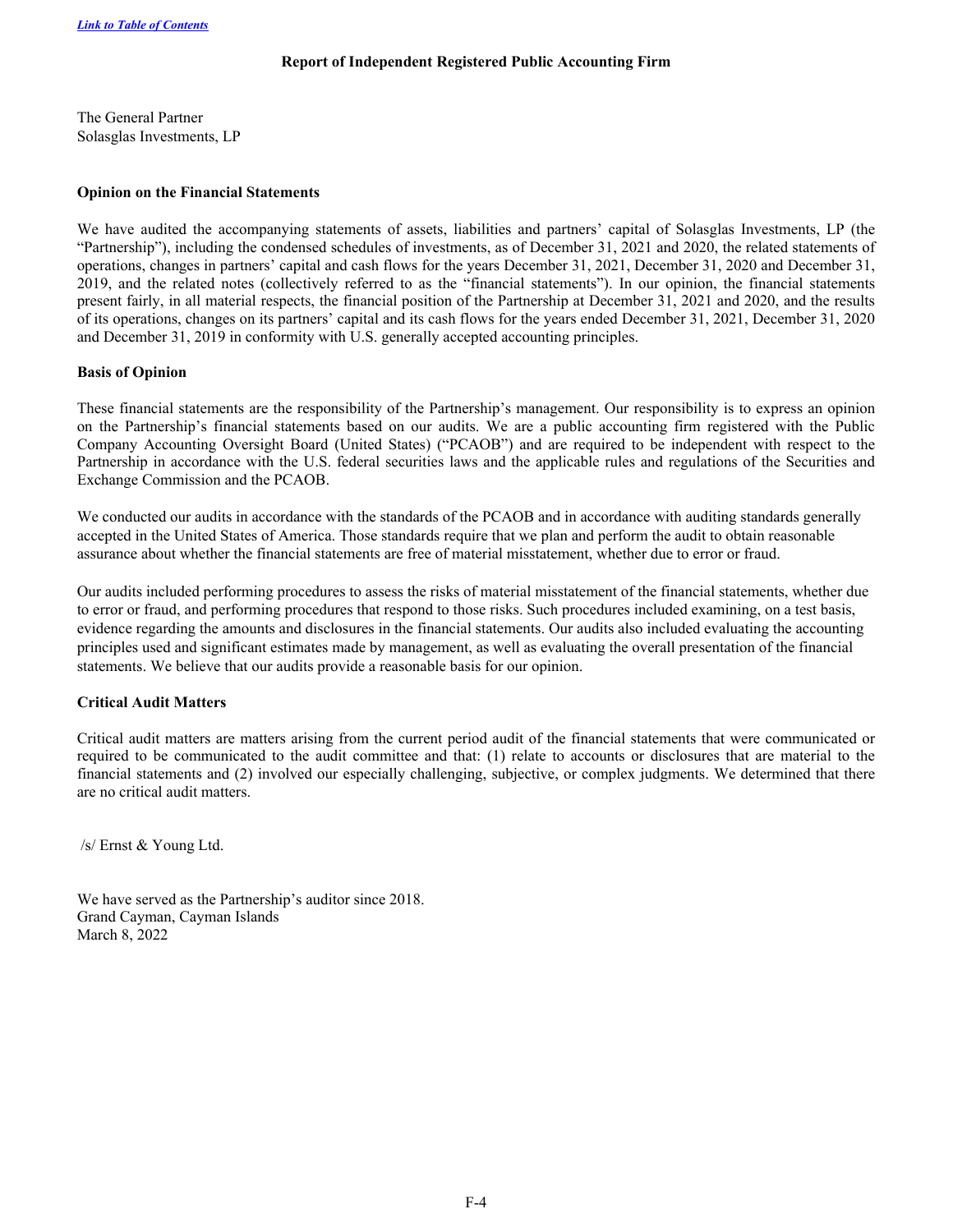# **GREENLIGHT CAPITAL RE, LTD. CONSOLIDATED BALANCE SHEETS**

# **December 31, 2021 and 2020**

## **(expressed in thousands of U.S. dollars, except per share and share amounts)**

<span id="page-85-0"></span>

|                                                                                                                                                                                                                                                  | December 31,<br>2021 |           |               | December 31,<br>2020 |
|--------------------------------------------------------------------------------------------------------------------------------------------------------------------------------------------------------------------------------------------------|----------------------|-----------|---------------|----------------------|
| <b>Assets</b>                                                                                                                                                                                                                                    |                      |           |               |                      |
| Investments                                                                                                                                                                                                                                      |                      |           |               |                      |
| Investment in related party investment fund                                                                                                                                                                                                      | \$                   | 183,591   | \$            | 166,735              |
| Other investments                                                                                                                                                                                                                                |                      | 47,384    |               | 29,418               |
| Total investments                                                                                                                                                                                                                                |                      | 230,975   |               | 196,153              |
| Cash and cash equivalents                                                                                                                                                                                                                        |                      | 76,307    |               | 8,935                |
| Restricted cash and cash equivalents                                                                                                                                                                                                             |                      | 634,794   |               | 745,371              |
| Reinsurance balances receivable (net of allowance for expected credit losses of \$89 and<br>\$89)                                                                                                                                                |                      | 405,365   |               | 330,232              |
| Loss and loss adjustment expenses recoverable (net of allowance for expected credit losses<br>of \$47 and \$47)                                                                                                                                  |                      | 11,100    |               | 16,851               |
| Deferred acquisition costs                                                                                                                                                                                                                       |                      | 63,026    |               | 51,014               |
| Unearned premiums ceded                                                                                                                                                                                                                          |                      | 42        |               |                      |
| Notes receivable                                                                                                                                                                                                                                 |                      |           |               | 6,101                |
| Other assets                                                                                                                                                                                                                                     |                      | 5,885     |               | 2,993                |
| <b>Total assets</b>                                                                                                                                                                                                                              | \$                   | 1,427,494 | \$            | 1,357,650            |
| <b>Liabilities and equity</b>                                                                                                                                                                                                                    |                      |           |               |                      |
| <b>Liabilities</b>                                                                                                                                                                                                                               |                      |           |               |                      |
| Loss and loss adjustment expense reserves                                                                                                                                                                                                        | $\mathbf{s}$         | 524,010   | $\mathbf{s}$  | 494,179              |
| Unearned premium reserves                                                                                                                                                                                                                        |                      | 227,584   |               | 201,089              |
| Reinsurance balances payable                                                                                                                                                                                                                     |                      | 91,224    |               | 92,247               |
| Funds withheld                                                                                                                                                                                                                                   |                      | 3,792     |               | 4,475                |
| Other liabilities                                                                                                                                                                                                                                |                      | 7,164     |               | 5,009                |
| Convertible senior notes payable                                                                                                                                                                                                                 |                      | 98,057    |               | 95,794               |
| <b>Total liabilities</b>                                                                                                                                                                                                                         |                      | 951,831   |               | 892,793              |
| Shareholders' equity                                                                                                                                                                                                                             |                      |           |               |                      |
| Preferred share capital (par value \$0.10; authorized, 50,000,000; none issued)                                                                                                                                                                  |                      |           |               |                      |
| Ordinary share capital (Class A: par value \$0.10; authorized, 100,000,000; issued and<br>outstanding, 27,589,731 (2020: 28,260,075): Class B: par value \$0.10; authorized,<br>25,000,000; issued and outstanding, 6,254,715 (2020: 6,254,715)) |                      | 3,384     |               | 3,452                |
| Additional paid-in capital                                                                                                                                                                                                                       |                      | 481,784   |               | 488,488              |
| Retained earnings (deficit)                                                                                                                                                                                                                      |                      | (9,505)   |               | (27,083)             |
| <b>Total shareholders' equity</b>                                                                                                                                                                                                                |                      | 475,663   |               | 464,857              |
| <b>Total liabilities and equity</b>                                                                                                                                                                                                              | \$                   | 1,427,494 | <sup>\$</sup> | 1,357,650            |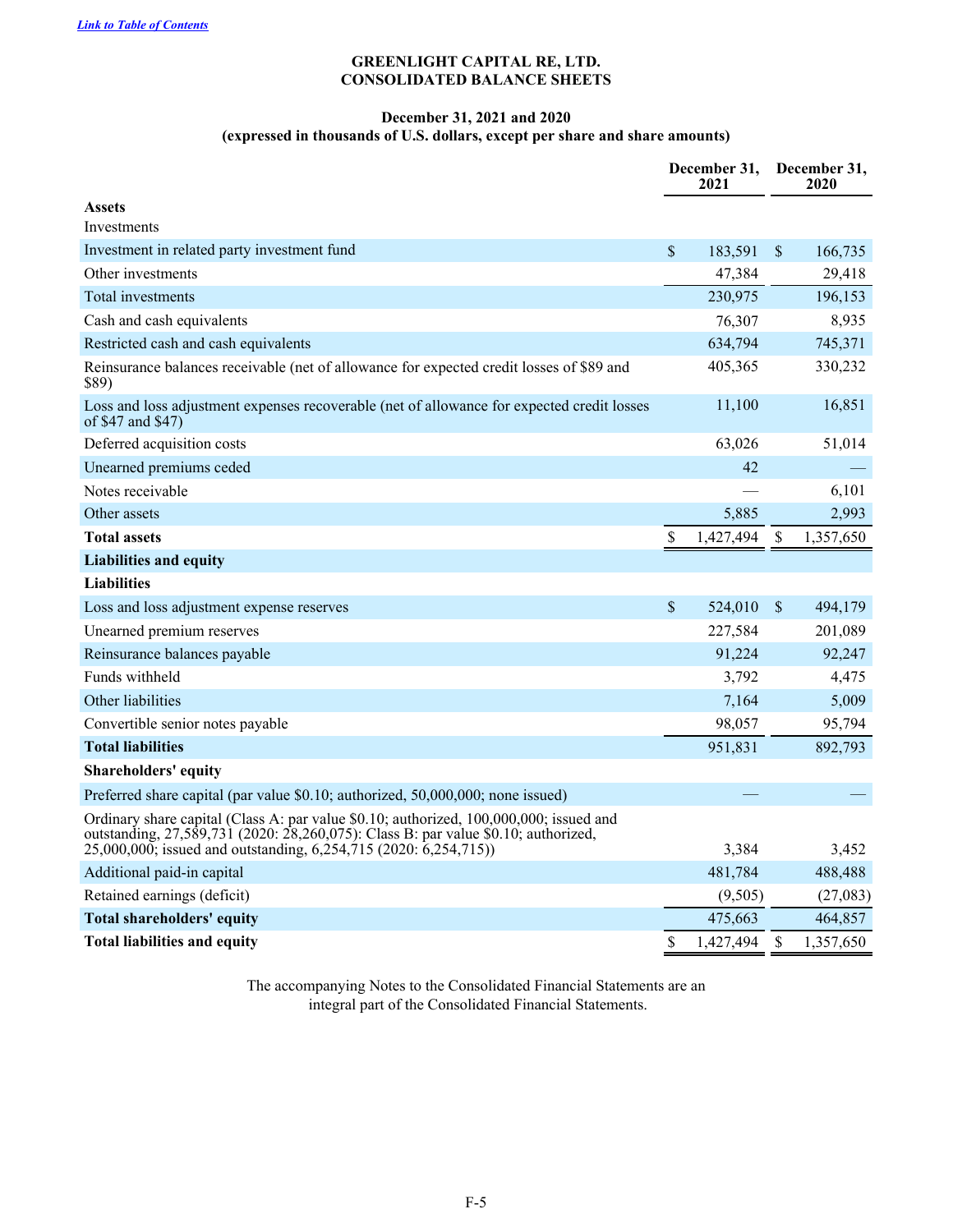## **GREENLIGHT CAPITAL RE, LTD. CONSOLIDATED STATEMENTS OF OPERATIONS**

## **For the years ended December 31, 2021, 2020, and 2019 (expressed in thousands of U.S. dollars, except per share and share amounts)**

<span id="page-86-0"></span>

|                                                                                                                                                  |               | 2021       |                           | 2020       |               | 2019       |
|--------------------------------------------------------------------------------------------------------------------------------------------------|---------------|------------|---------------------------|------------|---------------|------------|
| <b>Revenues</b>                                                                                                                                  |               |            |                           |            |               |            |
| Gross premiums written                                                                                                                           | $\mathbf{s}$  | 565,393    | $\mathcal{S}$             | 479,791    | S             | 523,977    |
| Gross premiums ceded                                                                                                                             |               | (41)       |                           | (2,268)    |               | (48, 667)  |
| Net premiums written                                                                                                                             |               | 565,352    |                           | 477,523    |               | 475,310    |
| Change in net unearned premium reserves                                                                                                          |               | (26,073)   |                           | (22, 112)  |               | 8,270      |
| Net premiums earned                                                                                                                              |               | 539,279    |                           | 455,411    |               | 483,580    |
| Income (loss) from investment in related party investment fund (net of related<br>party expenses of \$5,502, \$3,251, and \$9,874, respectively) |               | 18,087     |                           | 4,431      |               | 46,056     |
| Net investment income (loss)                                                                                                                     |               | 32,065     |                           | 21,101     |               | 6,211      |
| Other income (expense), net                                                                                                                      |               | (880)      |                           | 3,149      |               | 2,306      |
| Total revenues                                                                                                                                   |               | 588,551    |                           | 484,092    |               | 538,153    |
| <b>Expenses</b>                                                                                                                                  |               |            |                           |            |               |            |
| Net loss and loss adjustment expenses incurred                                                                                                   |               | 374,980    |                           | 337,833    |               | 388,487    |
| Acquisition costs                                                                                                                                |               | 144,960    |                           | 109,288    |               | 117,084    |
| General and administrative expenses                                                                                                              |               | 29,369     |                           | 26,401     |               | 29,822     |
| Deposit interest expense                                                                                                                         |               | 11,655     |                           |            |               |            |
| Interest expense                                                                                                                                 |               | 6,263      |                           | 6,280      |               | 6,263      |
| Total expenses                                                                                                                                   |               | 567,227    |                           | 479,802    |               | 541,656    |
| Income (loss) before income tax                                                                                                                  |               | 21,324     |                           | 4,290      |               | (3,503)    |
| Income tax (expense) benefit                                                                                                                     |               | (3,746)    |                           | (424)      |               | (483)      |
| <b>Net income (loss)</b>                                                                                                                         | $\mathsf{\$}$ | 17,578     | $\boldsymbol{\mathsf{S}}$ | 3,866      | $\mathcal{S}$ | (3,986)    |
| Earnings (loss) per share                                                                                                                        |               |            |                           |            |               |            |
| <b>Basic</b>                                                                                                                                     | \$            | 0.51       | \$                        | 0.11       | <sup>\$</sup> | (0.11)     |
| Diluted                                                                                                                                          | \$            | 0.51       | \$                        | 0.11       | \$            | (0.11)     |
| Weighted average number of ordinary shares used in the determination of<br>earnings and loss per share                                           |               |            |                           |            |               |            |
| <b>Basic</b>                                                                                                                                     |               | 34,204,364 |                           | 36,172,216 |               | 36,079,419 |
| Diluted                                                                                                                                          |               | 34,351,016 |                           | 36,278,028 |               | 36,079,419 |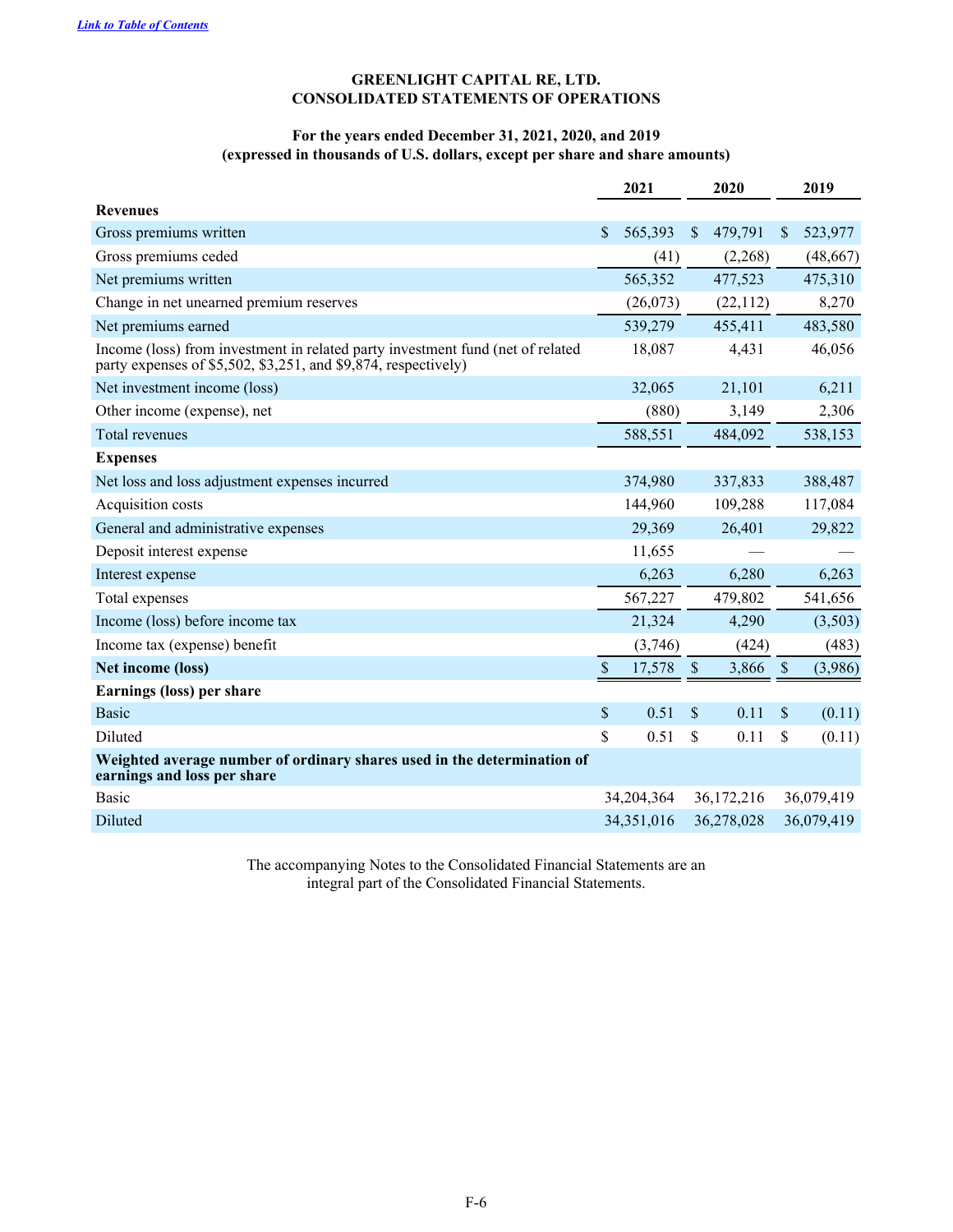# <span id="page-87-0"></span>**GREENLIGHT CAPITAL RE, LTD. CONSOLIDATED STATEMENTS OF CHANGES IN SHAREHOLDERS' EQUITY**

## **For the years ended December 31, 2021, 2020, and 2019 (expressed in thousands of U.S. dollars)**

|                                                                                                       | 2021 |          | 2020 |           |              | 2019     |
|-------------------------------------------------------------------------------------------------------|------|----------|------|-----------|--------------|----------|
| <b>Ordinary share capital</b>                                                                         |      |          |      |           |              |          |
| Balance - beginning of period                                                                         | \$   | 3,452    | - \$ | 3,699     | $\mathbf{s}$ | 3,638    |
| Issue of Class A ordinary shares, net of forfeitures                                                  |      | 41       |      | 8         |              | 61       |
| Repurchase of Class A ordinary shares                                                                 |      | (109)    |      | (255)     |              |          |
| Balance - end of period                                                                               |      | 3,384    |      | 3,452     |              | 3,699    |
| Additional paid-in capital                                                                            |      |          |      |           |              |          |
| Balance - beginning of period                                                                         |      | 488,488  |      | 503,547   |              | 499,726  |
| Repurchase of Class A ordinary shares                                                                 |      | (9,891)  |      | (17, 526) |              |          |
| Share-based compensation expense                                                                      |      | 3,187    |      | 2,467     |              | 3,821    |
| Balance - end of period                                                                               |      | 481,784  |      | 488,488   |              | 503,547  |
| <b>Retained earnings (deficit)</b>                                                                    |      |          |      |           |              |          |
| Balance - beginning of period                                                                         |      | (27,083) |      | (30,063)  |              | (26,077) |
| Repurchase of Class A ordinary shares                                                                 |      |          |      |           |              |          |
| Cumulative effect of adoption of accounting guidance for expected credit<br>losses at January 1, 2020 |      |          |      | (886)     |              |          |
| Net income (loss)                                                                                     |      | 17,578   |      | 3,866     |              | (3,986)  |
| Balance - end of period                                                                               |      | (9,505)  |      | (27,083)  |              | (30,063) |
| Total shareholders' equity                                                                            | \$   | 475,663  | \$   | 464,857   | \$           | 477,183  |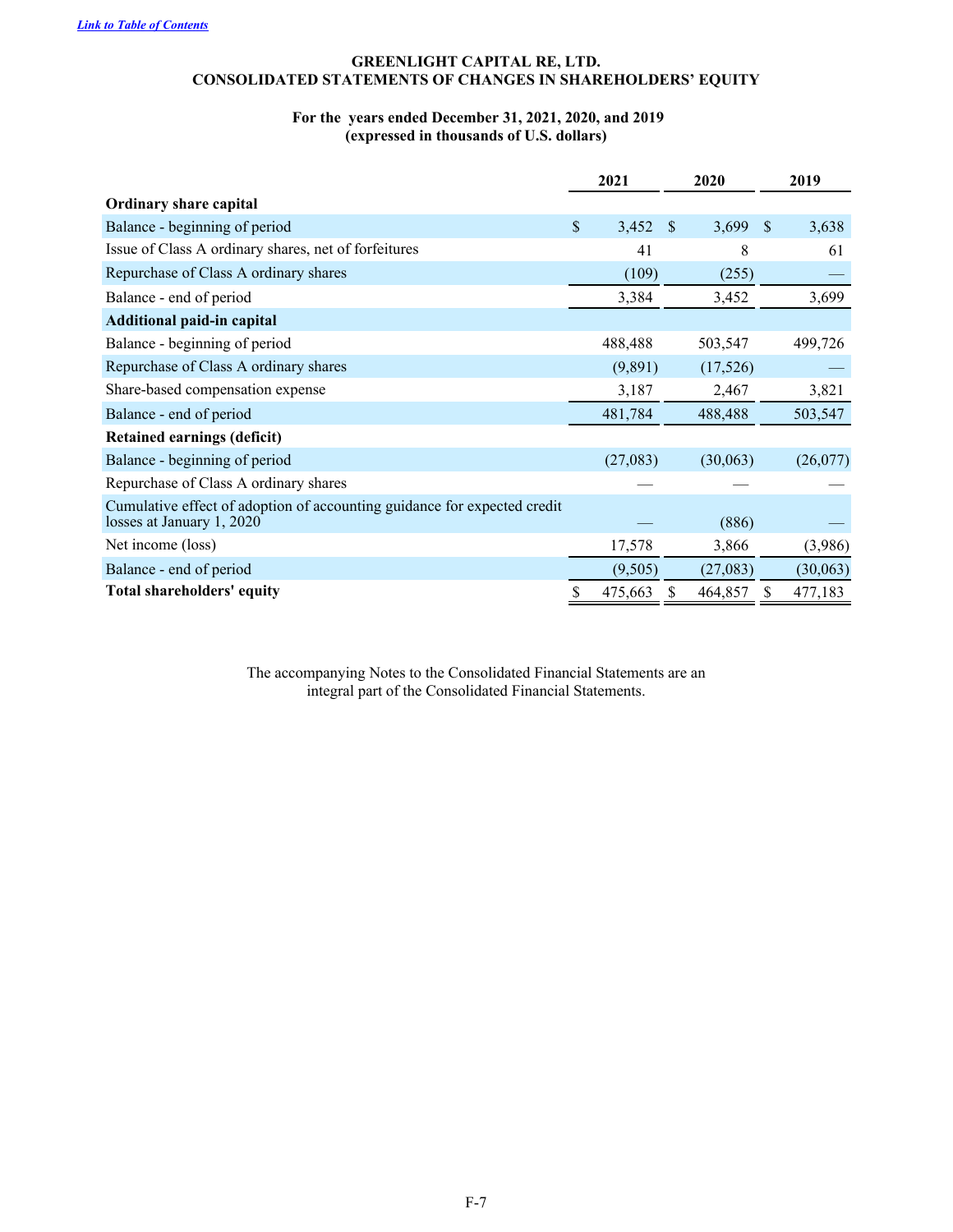# **GREENLIGHT CAPITAL RE, LTD. CONSOLIDATED STATEMENTS OF CASH FLOWS**

# **For the years ended December 31, 2021, 2020, and 2019**

**(expressed in thousands of U.S. dollars)**

<span id="page-88-0"></span>

|                                                                                                       |               | 2021                  |               | 2020          |                           | 2019      |
|-------------------------------------------------------------------------------------------------------|---------------|-----------------------|---------------|---------------|---------------------------|-----------|
| Cash provided by (used in) operating activities                                                       |               |                       |               |               |                           |           |
| Net income (loss)                                                                                     | $\mathcal{S}$ | $17,578$ \$           |               | 3,866         | $\sqrt{\ }$               | (3,986)   |
| Adjustments to reconcile net income or loss to net cash provided by (used in) operating<br>activities |               |                       |               |               |                           |           |
| Loss (income) from investments in related party investment fund                                       |               | (18,087)              |               | (4, 431)      |                           | (46,056)  |
| Loss (income) from investment accounted for under the equity method                                   |               |                       |               | (843)         |                           | (700)     |
| Net change in unrealized gains and losses on investments and notes receivable                         |               | (19, 560)             |               | (25, 159)     |                           | (8,380)   |
| Net realized (gains) losses on investments and notes receivable                                       |               | (14,210)              |               | 9,234         |                           | 14,150    |
| Foreign exchange (gains) losses on investments                                                        |               | 45                    |               | 83            |                           | 270       |
| Current expected credit losses recognized on notes receivable and reinsurance assets                  |               |                       |               | (750)         |                           |           |
| Share-based compensation expense                                                                      |               | 3,228                 |               | 2,475         |                           | 3,882     |
| Amortization and interest expense, net of change in accruals                                          |               | 2,263                 |               | 2,280         |                           | 2,329     |
| Depreciation expense                                                                                  |               | 16                    |               | 21            |                           | 21        |
| Net change in                                                                                         |               |                       |               |               |                           |           |
| Reinsurance balances receivable                                                                       |               | (75, 133)             |               | (99, 937)     |                           | 69,867    |
| Loss and loss adjustment expenses recoverable                                                         |               | 5,751                 |               | 10,633        |                           | 16,174    |
| Deferred acquisition costs                                                                            |               | (12,012)              |               | (1,349)       |                           | 264       |
| Unearned premiums ceded                                                                               |               | (42)                  |               | 901           |                           | 24,080    |
| Other assets, excluding depreciation                                                                  |               | (2,908)               |               | (850)         |                           | 374       |
| Loss and loss adjustment expense reserves                                                             |               | 29,831                |               | 23,591        |                           | (12,074)  |
| Unearned premium reserves                                                                             |               | 26,495                |               | 21,629        |                           | (32,329)  |
| Reinsurance balances payable                                                                          |               | (1,023)               |               | (30, 418)     |                           | (16, 553) |
| Funds withheld                                                                                        |               | (683)                 |               | (483)         |                           | (11,460)  |
| Other liabilities                                                                                     |               | 2,155                 |               | (1, 816)      |                           | 1,758     |
| Net cash provided by (used in) operating activities                                                   |               | (56,296)              |               | (91, 323)     |                           | 1,631     |
| <b>Investing activities</b>                                                                           |               |                       |               |               |                           |           |
| Proceeds from redemptions from related party investment fund                                          |               | 115,835               |               | 158,347       |                           | 114,077   |
| Contributions to related party investment fund                                                        |               | (114, 604)            |               | (80, 595)     |                           | (35,792)  |
| Purchases of investments                                                                              |               | (4,996)               |               | (1,993)       |                           | (4,702)   |
| Proceeds from sales of investments                                                                    |               | 20,755                |               |               |                           |           |
| Change in due to related party investment fund                                                        |               |                       |               | $\frac{1}{1}$ |                           | (9,642)   |
| Change in notes receivable                                                                            |               | 6,101                 |               | 19,867        |                           | 671       |
| Non-controlling interest withdrawal from related party joint venture, net                             |               |                       |               |               |                           | (1,278)   |
| Net cash provided by (used in) investing activities                                                   |               | 23,091                |               | 95,626        |                           | 63,334    |
| <b>Financing activities</b>                                                                           |               |                       |               |               |                           |           |
| Repurchase of Class A ordinary shares                                                                 |               | (10,000)              |               | (17,781)      |                           |           |
| Net cash provided by (used in) financing activities                                                   |               | (10,000)              |               | (17, 781)     |                           |           |
| Effect of foreign exchange rate changes on cash, cash equivalents and restricted cash                 |               |                       |               | (122)         |                           | (290)     |
| Net increase (decrease) in cash, cash equivalents and restricted cash                                 |               | $\overline{(43,205)}$ |               | (13,600)      |                           | 64,675    |
| Cash, cash equivalents and restricted cash at beginning of the period                                 |               | 754,306               |               | 767,906       |                           | 703,231   |
| Cash, cash equivalents and restricted cash at end of the period                                       | $\mathbb{S}$  | 711,101               | $\mathcal{S}$ | 754,306       | $\mathbb{S}$              | 767,906   |
| <b>Supplementary information</b>                                                                      |               |                       |               |               |                           |           |
| Interest paid in cash                                                                                 | \$            | 4,000                 | $\mathcal{S}$ | 4,000         | $\boldsymbol{\mathsf{S}}$ | 3,933     |
| Income tax paid in cash                                                                               |               | 3,703                 |               |               |                           |           |
| Non-cash transfer of investments                                                                      |               |                       |               |               |                           | 36,673    |
| Non-cash addition of right-of-use asset                                                               |               |                       |               |               |                           | 323       |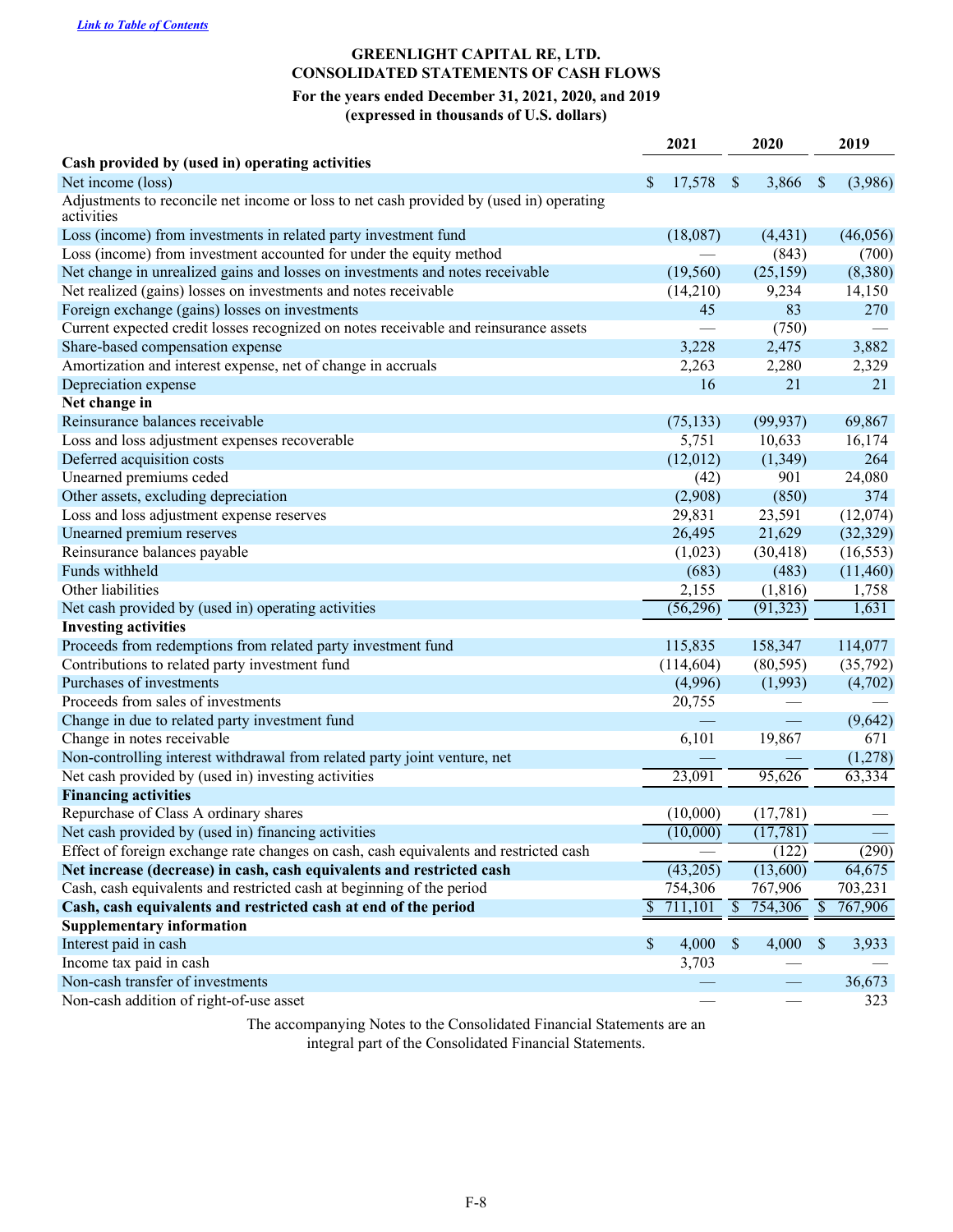## **GREENLIGHT CAPITAL RE, LTD. NOTES TO THE CONSOLIDATED FINANCIAL STATEMENTS**

#### **Years ended December 31, 2021, 2020, and 2019**

## <span id="page-89-0"></span>**1. ORGANIZATION AND BASIS OF PRESENTATION**

Greenlight Capital Re, Ltd. ("GLRE") was incorporated as an exempted company under the Companies Law of the Cayman Islands on July 13, 2004. GLRE's wholly-owned subsidiary, Greenlight Reinsurance, Ltd. ("Greenlight Re"), provides global specialty property and casualty reinsurance. Greenlight Re has a Class D insurer license issued in accordance with the terms of The Insurance Act, 2010 (as amended) and underlying regulations thereto (the "Act") and is subject to regulation by the Cayman Islands Monetary Authority, in terms of the Act. Greenlight Re commenced underwriting in April 2006. Verdant Holding Company, Ltd. ("Verdant"), a wholly-owned subsidiary of GLRE, was incorporated in 2008 in the state of Delaware. During 2010, GLRE established Greenlight Reinsurance Ireland, Designated Activity Company ("GRIL"), a wholly-owned reinsurance subsidiary based in Dublin, Ireland. GRIL is authorized as a non-life reinsurance undertaking in accordance with the provisions of the European Union (Insurance and Reinsurance) Regulations 2015. GRIL provides multi-line property and casualty reinsurance capacity to the European broker market and provides GLRE with an additional platform to serve clients located in Europe and North America. In 2020, GLRE established Greenlight Re Marketing (UK) Limited ("Greenlight Re UK") as a wholly-owned subsidiary to increase the Company's presence in the London market. As used herein, the "Company" refers collectively to GLRE and its consolidated subsidiaries.

The Class A ordinary shares of GLRE are listed on Nasdaq Global Select Market under the symbol "GLRE."

These consolidated financial statements have been prepared in accordance with accounting principles generally accepted in the United States of America ("U.S. GAAP"). The consolidated financial statements include the accounts of GLRE and the consolidated financial statements of its wholly-owned subsidiaries, Greenlight Re, GRIL, Verdant, and Greenlight Re UK. All significant intercompany transactions and balances have been eliminated on consolidation.

Significant estimates used in the preparation of the Company's consolidated financial statements, including those associated with premiums and the estimations of loss and loss adjustment expense reserves, including losses arising from the novel coronavirus (the "COVID-19 pandemic"), may be subject to significant adjustments in future periods. (See Note 7 for the significant assumptions that served as the basis for the Company's reserve estimates for the COVID-19 pandemic).

## **2. SIGNIFICANT ACCOUNTING POLICIES**

#### **Use of Estimates**

The preparation of consolidated financial statements in conformity with U.S. GAAP requires management to make estimates and assumptions that affect the reported amounts of assets and liabilities and disclosure of contingent assets and liabilities at the date of the consolidated financial statements and the reported amounts of revenue and expenses during the period. Actual results could differ from these estimates. The significant estimates reflected in the Company's consolidated financial statements include, but are not limited to, loss and loss adjustment expense reserves, premiums written, earned and receivable, variability underlying risk transfer assessments, allowances for credit losses, share-based compensation, valuation allowances associated with deferred tax assets and investment impairments.

#### **Cash and Cash Equivalents**

Cash and cash equivalents consist of cash and certain short-term, highly liquid investments with original maturity dates of three months or less.

#### **Restricted Cash and Restricted Cash Equivalents**

The Company maintains cash and cash equivalent balances to collateralize regulatory trusts and letters of credit issued to cedents (see Notes 6 and 15).

The following table reconciles the cash, cash equivalents, and restricted cash reported within the consolidated balance sheets to the total presented in the consolidated statements of cash flows: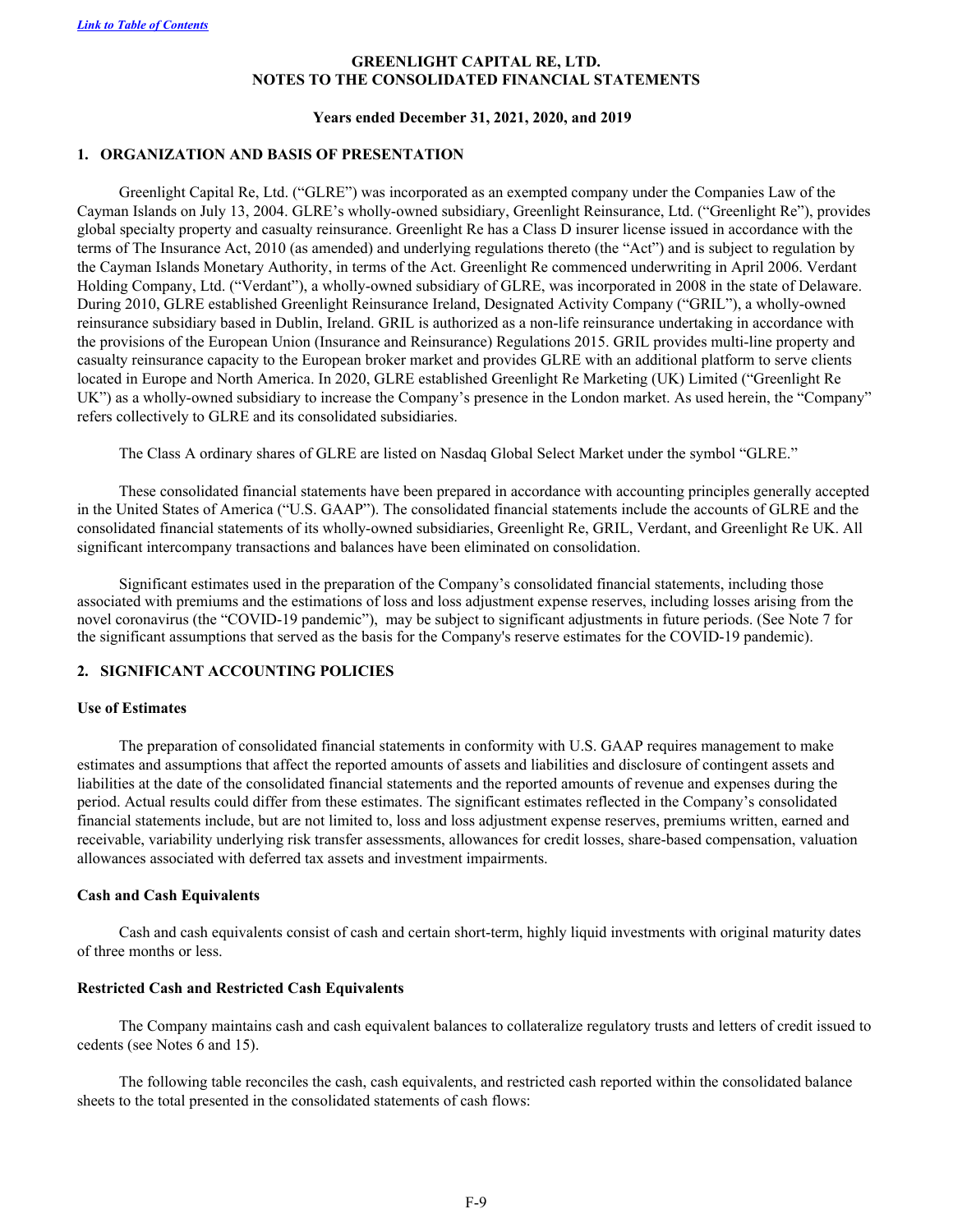|                                                                                                             | December 31, 2021 |         |  | <b>December 31, 2020</b> |  |  |
|-------------------------------------------------------------------------------------------------------------|-------------------|---------|--|--------------------------|--|--|
|                                                                                                             | (\$ in thousands) |         |  |                          |  |  |
| Cash and cash equivalents                                                                                   |                   | 76.307  |  | 8.935                    |  |  |
| Restricted cash and cash equivalents                                                                        |                   | 634.794 |  | 745,371                  |  |  |
| Total cash, cash equivalents, and restricted cash presented in the<br>consolidated statements of cash flows |                   | 711.101 |  | 754,306                  |  |  |

#### **Premium Revenue Recognition**

The Company writes excess of loss contracts and quota share contracts, and estimates the ultimate premiums for the contract period. The Company bases these estimates on actuarial pricing models and information received from ceding companies. For excess of loss contracts, the Company writes the total ultimate estimated premiums at the contract's inception. For quota share contracts, the Company writes premiums in the same periods in which the underlying insurance contracts are written, based on cession statements from cedents. The Company typically receives these statements monthly or quarterly, depending on the terms specified in each contract. For any reporting lag, the Company estimates premiums written based on the portion of the estimated ultimate premiums relating to the risks bound during the lag period.

The Company's management reviews premium estimates at least quarterly. Such review includes a comparison of actual reported premiums to expected ultimate premiums, along with a review of the aging and collection of premiums. Management evaluates the appropriateness of the premium estimates on the basis of these reviews and records any adjustments to these estimates in the period in which they are determined. Changes in premium estimates, including premium receivable on both excess of loss and quota share contracts, are not unusual and may result in significant adjustments in any period. A portion of amounts included in the caption "Reinsurance balances receivable" in the Company's consolidated balance sheets represent estimated premiums written, net of commissions and brokerage, and are not currently due based on the terms of the underlying contracts. Additional premiums due on a contract with no remaining coverage period are earned in full when written.

Certain contracts allow for reinstatement premiums in the event of a loss. Reinstatement premiums are written and earned when a triggering loss event occurs.

Premiums written are generally recognized as earned over the contract period in proportion to the risk covered. Unearned premiums represent the unexpired portion of reinsurance provided.

#### **Funds Held by Cedents**

The caption "Reinsurance balances receivable" in the Company's consolidated balance sheets includes amounts held by cedents. Such amounts include premiums and funds held at Lloyd's, which is held in trust at Lloyd's as security for members' underwriting activities. At December 31, 2021, funds held by cedents were \$246.9 million (December 31, 2020: \$127.6 million).

#### **Reinsurance Premiums Ceded**

The Company reduces the risk of future losses on business assumed by reinsuring certain risks and exposures with other reinsurers (referred to as "retrocessionaires"). The Company remains liable to the extent that any retrocessionaire fails to meet its obligations and to the extent the Company does not hold sufficient security for their unpaid obligations.

Ceded premiums are written during the period in which the risks incept and the associated expense is recognized over the contract period in proportion to the protection provided. Unearned premiums ceded represent the unexpired portion of reinsurance obtained.

#### **Acquisition Costs**

Policy acquisition costs vary with, and are directly related to, the successful production of new and renewal business and consist principally of commissions, taxes, and brokerage expenses. The Company presents acquisition costs incurred on reinsurance assumed net of commissions earned on reinsurance ceded. However, if the sum of a contract's expected losses and loss expenses and deferred acquisition costs exceeds associated unearned premiums and expected investment income, a premium deficiency is determined to exist. In this event, the Company writes off deferred acquisition costs to the extent necessary to eliminate the premium deficiency. If the premium deficiency exceeds deferred acquisition costs, the Company accrues a liability for the excess deficiency. The Company did not recognize any premium deficiency adjustments during the periods presented.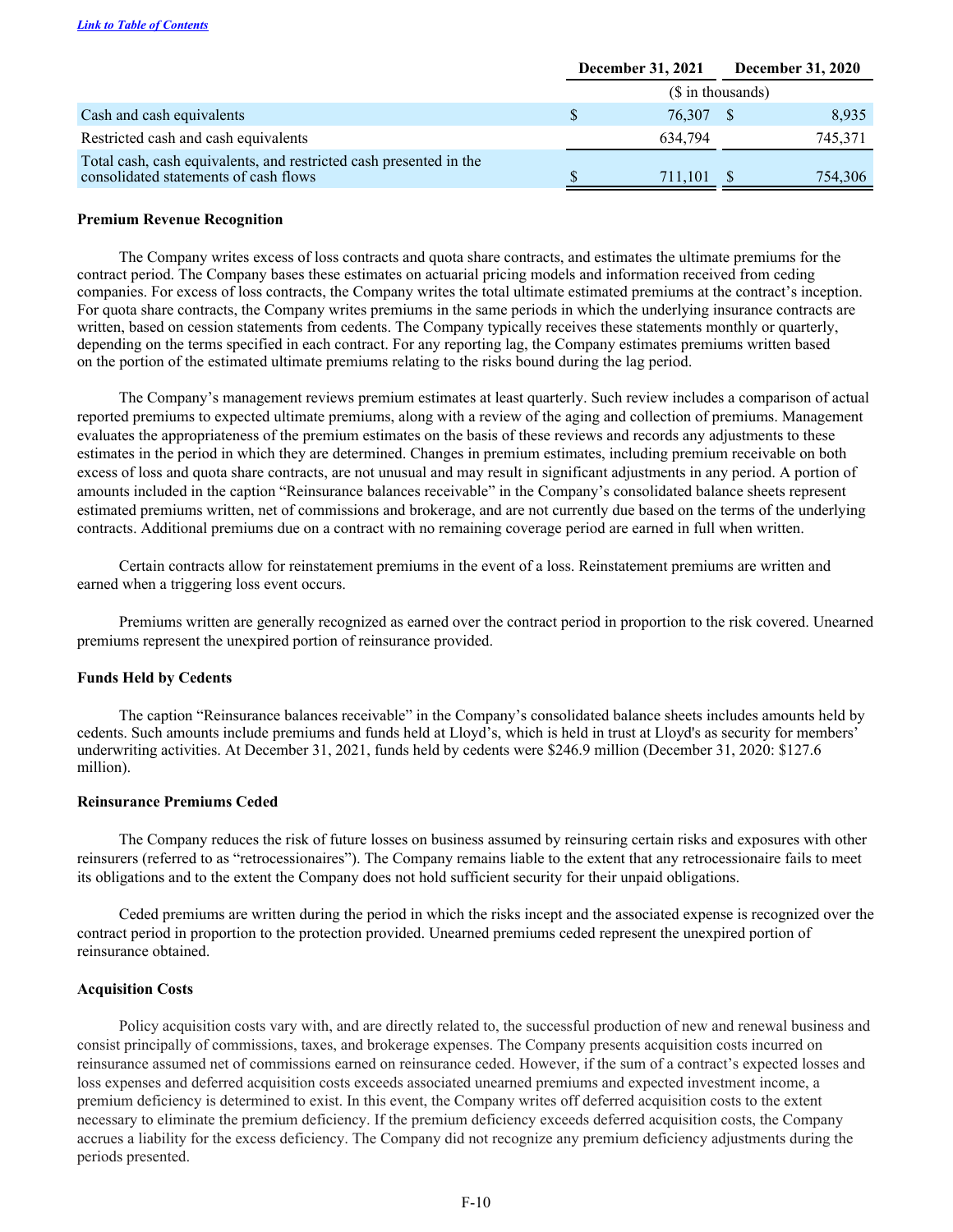Policy acquisition costs also include profit commissions, which the Company recognized on a basis consistent with its estimate of losses and loss expenses. At December 31, 2021, \$8.3 million of profit commission reserves were recoverable, net of profit commissions payable (December 31, 2020: \$10.9 million). For the year ended December 31, 2021, net profit commission expense (income) of \$8.6 million, (2020: \$(7.7) million, 2019: \$6.7 million) was included in the caption "Acquisition costs" in the Company's consolidated statements of operations.

#### **Funds Withheld**

Funds withheld represent reinsurance balances retained as collateral by the Company on retroceded contracts. Any interest expense that the Company incurs while these funds are withheld is included under the caption "Net investment income (loss)" in the consolidated statements of operations.

#### **Loss and Loss Adjustment Expense Reserves and Recoverable**

The Company's loss and loss adjustment expense reserves are composed of:

- case reserves for loss and loss adjustment expenses resulting from claims notified to the Company by its clients; and
- reserves for estimated loss and loss adjustment expenses that have been incurred by insureds and reinsureds but not yet reported to the insurer or reinsurer ("IBNR"), including unknown future developments on loss and loss adjustment expenses that are known to the insurer or reinsurer.

The Company estimates these reserves based on reports from ceding companies, industry data, and historical experience analyzed using standard actuarial and statistical techniques.

The analysis performed includes an assessment of currently available data, predictions of future developments, estimates of future trends, and other factors. These estimates are reviewed by the Company's reserving committee at least quarterly and adjusted as necessary.

The final settlement of losses may vary, perhaps materially, from the reserves recorded. The Company recognizes all adjustments to the estimates in the period they are determined. U.S. GAAP does not permit establishing loss reserves, which include case reserves and IBNR loss reserves, until the occurrence of an event that may give rise to a claim. As a result, only loss reserves applicable to losses incurred up to the reporting date are established, with no allowance for the establishment of loss reserves to account for expected future loss events.

Loss and loss adjustment expenses recoverable represent the amounts due from retrocessionaires for unpaid loss and loss adjustment expenses on retrocession agreements. Ceded IBNR recoverable is estimated based on the Company's actuarial estimates. These estimates are reviewed periodically and adjusted when deemed necessary. The Company may be unable to recover the loss and loss adjustment expense recoverable amounts due as a result of the retrocessionaires' inability to pay. The Company regularly evaluates the financial condition of its retrocessionaires and records provisions for uncollectible reinsurance expenses recoverable when recovery is no longer probable.

For natural peril exposed business, loss reserves are generally established based on loss payments and case reserves reported by clients when, and if, received. Estimates for IBNR losses are added to the case reserves as the Company deems appropriate. To establish catastrophe IBNR loss estimates, the Company uses estimates communicated by ceding companies, industry data and information, knowledge of the business written, and management's judgment.

For all non-natural peril business, initial reserves for each contract are determined based on a combination of (i) the pricing analysis of the expected loss ratio performed prior to binding the contract; (ii) the underwriter's detailed knowledge of the cedent, its operations and future business plans; and (iii) the professional judgment and recommendation of the Chief Actuary. In the pricing analysis, the Company utilizes information both from the individual client and from industry data. This information typically includes, but is not limited to, data related to premiums, losses, exposure, business mix, industry performance, and associated trends covering as much history as deemed appropriate. The level of detail within the data obtained varies greatly depending on the underlying contract, line of business, client, and coverage provided. In all cases, the Company requests each client to provide data for each reporting period, which, depending on the contract, could be on a monthly or quarterly basis. The terms and conditions of each contract specify the data reporting requirements.

Generally, the Company obtains regular updates of premium and loss-related information for the current and historical periods and utilizes them to update the initially expected loss ratio. There may be a lag between (i) claims being reported by the underlying insured to the Company's cedent and (ii) claims being reported by the Company's cedent to the Company. This lag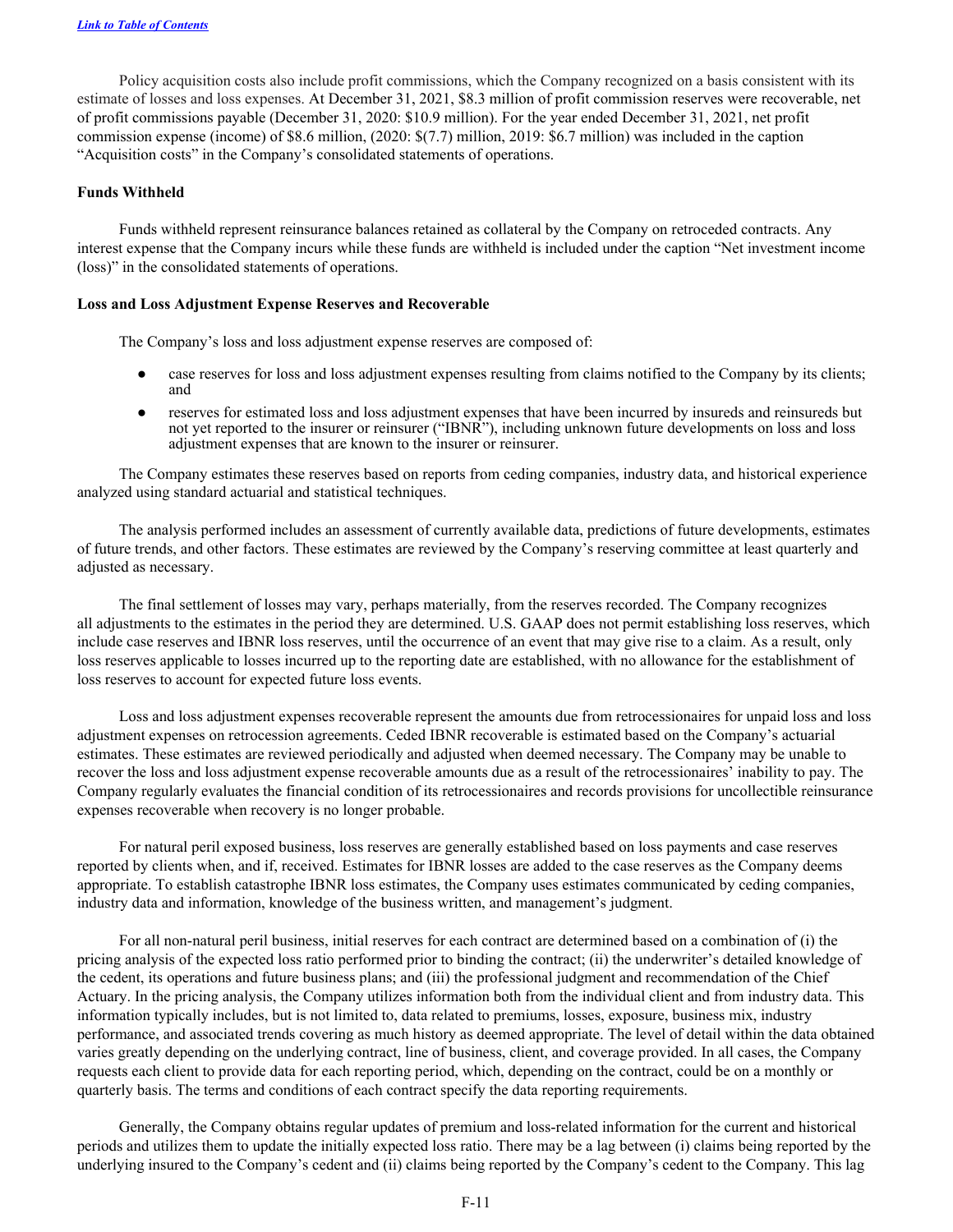#### *[Link to Table of Contents](#page-2-0)*

may impact the Company's loss reserve estimates. Client reports have pre-determined due dates (for example, fifteen days after each month-end). The timing of the reporting requirements is designed so that the Company receives premium and loss information as soon as practicable once the client has closed its books. Accordingly, there should be a short lag in such reporting. Additionally, most of the contracts that have the potential for large single event losses have provisions that such loss notifications are provided to the Company immediately upon the occurrence of an event.

Once the updated information is received, the Company uses various standard actuarial methods for its analysis each quarter. Such methods typically include the following:

- *Paid loss development method:* Ultimate losses are estimated by calculating past paid loss development factors and applying them to exposure periods with further expected paid loss development. This method assumes that losses are paid in a consistent pattern. It provides an objective test of reported loss projections because paid losses contain no reserve estimates.
- *Reported loss development method:* Ultimate losses are estimated by calculating past reported loss development factors and applying them to exposure periods with further expected reported loss development. This method incorporates changes in payments and case reserves.
- **Expected loss ratio method:** Ultimate losses are estimated by multiplying earned premiums by an expected loss ratio. The expected loss ratio is often determined using industry data, historical company data, past pricing or reserving analysis performed, and actuarial judgment. This method is typically used for lines of business and contracts where there are no historical losses or where past loss experience is not considered applicable to the current period.
- *Bornhuetter-Ferguson paid loss method:* Ultimate losses are estimated by modifying expected loss ratios to the extent that paid losses experienced to date differ from what would have been expected to have been paid based upon the selected paid loss development pattern. This method avoids some of the distortions that could result from a large development factor being applied to a small base of paid losses to calculate ultimate losses.
- *Bornhuetter-Ferguson reported loss method:* Ultimate losses are estimated by modifying expected loss ratios to the extent reported losses experienced to date differ from what would have been expected to have been reported based upon the selected reported loss development pattern. This method avoids some of the distortions that could result from a large development factor being applied to a small base of reported losses to calculate ultimate losses.
- *Frequency / Severity method:* Ultimate losses are estimated under this method by multiplying the ultimate number of claims (i.e., the frequency multiplied by the exposure base on which the frequency has been determined) by the estimated ultimate average cost per claim (i.e., the severity). This approach enables trends and patterns in the rates of claims emergence (i.e., reporting) and settlement (i.e., closure) and the average cost of claims to be analyzed separately.

In addition, the Company may supplement its analysis with other reserving methodologies that it deems relevant to specific contracts.

For each contract, the Company utilizes reserving methodologies it considers appropriate to calculate a best estimate of reserves. The decision of whether to use a single methodology or a combination depends upon the portfolio segment being analyzed and the actuaries' judgment. The Company's reserving methodology does not require a fixed weighting of the various methods used. Certain methods are considered more appropriate than others depending on the type, structure, age, maturity, and duration of the expected losses on the contract. For example, the ultimate incurred loss for relatively new contracts (and therefore have experienced little paid loss development) may be more appropriately estimated using a Bornhuetter-Ferguson reported loss method than a paid loss development method.

The Company's gross aggregate reserves are the sum of the best estimate reserves of all portfolio exposures. Generally, IBNR loss reserves are calculated by estimating the ultimate incurred losses at any point in time and subtracting cumulative paid claims and case reserves. Each quarter, the Company's Reserving Committee, led by the Chief Actuary, meets to assess the adequacy of our loss reserves based on the reserve analysis and recommendations prepared by the Company's reserving department. The Reserving Committee reviews, discusses, and puts forward a loss reserve recommendation for the Audit Committee's approval.

Additionally, an independent third-party actuarial firm performs a quarterly reserve review and annually opines on the reasonableness and adequacy of the aggregate loss reserves. The Company provides the third-party actuarial firm with its pricing models, reserving analysis, and other data. Additionally, the actuarial firm may inquire as to the various assumptions and estimates used in the reserving analysis. The actuarial firm independently creates its own reserving models based on industry loss information, augmented by client-specific loss information and independent assumptions and estimates. Based on various reserving methodologies that the actuarial firm considers appropriate, it creates a loss reserve estimate for each segment in the portfolio. It recommends an aggregate loss reserve, including IBNR. In the event of material differences between the Company's aggregated booked reserves and the actuarial firm's recommended reserves, the reserving committee and Audit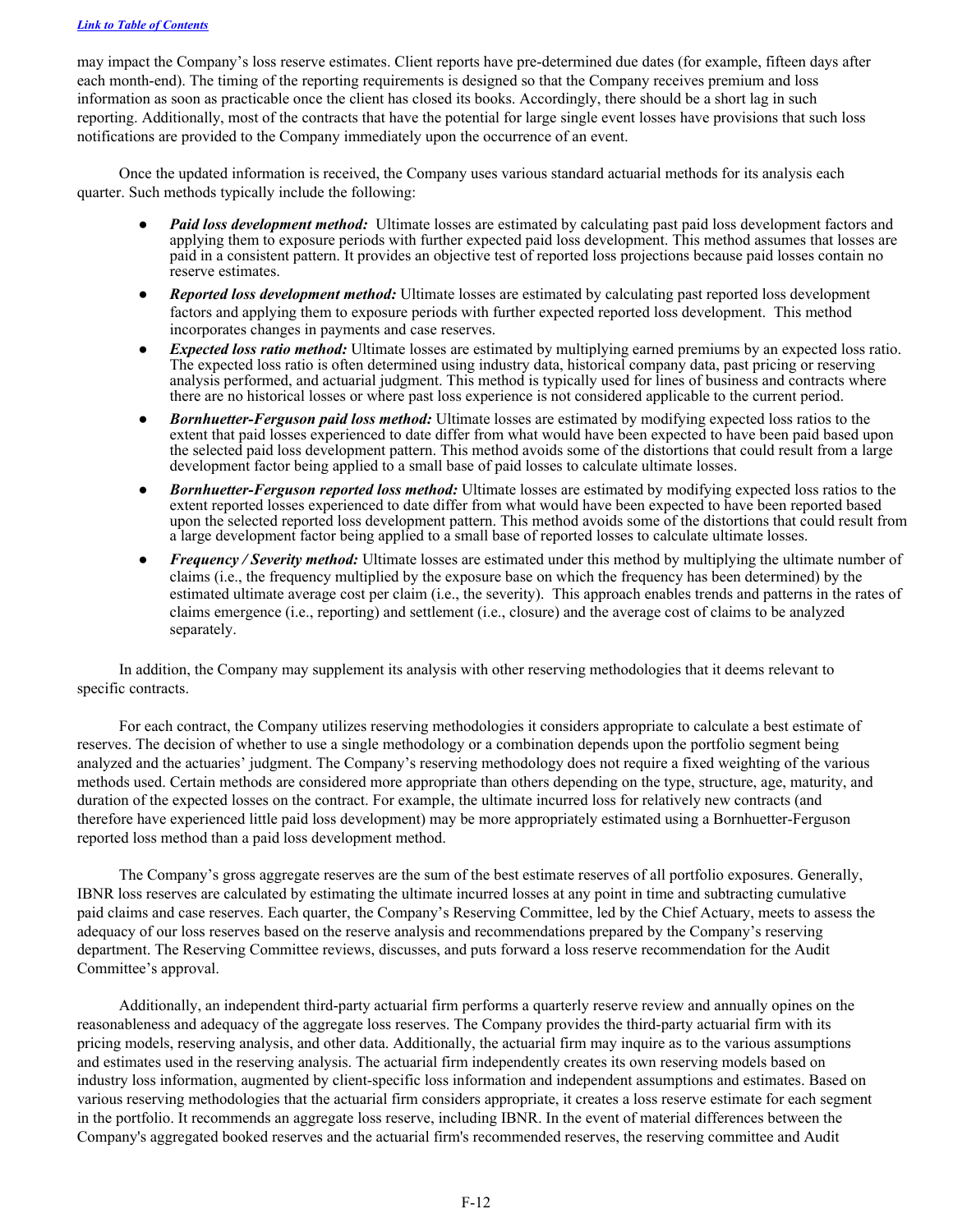Committee would be notified, with the reserves adjusted as deemed appropriate. To date, there have been no material differences resulting from the external actuary's reviews requiring adjustments to the Company's booked reserves.

The Company does not typically experience significant claims processing backlogs, although such backlogs may occur following a major catastrophic event. At December 31, 2021 and 2020, the Company did not have a significant backlog in our claims processing.

There were no significant changes in the actuarial methodology or assumptions relating to the Company's loss and loss adjustment expense reserves during the years ended December 31, 2021, and 2020.

#### **Reinsurance Assets**

The Company calculates an allowance for expected credit losses for its reinsurance balances receivable and loss and loss adjustment expenses recoverable by applying a Probability of Default ("PD") / Loss Given Default ("LGD") model. The PD / LGD approach considers the Company's collectibility history on its reinsurance assets and representative external loss history. In calculating the probability of default, the Company also considers the estimated duration of its reinsurance assets.

The Company evaluates each counterparty's creditworthiness based on credit ratings that independent agencies assign to the counterparty. The Company manages its credit risk in its reinsurance assets by transacting only with insurers and reinsurers that it considers financially sound. Credit ratings of the counterparties are forward-looking and consider a variety of economic scenarios. The Company's evaluation of the required allowance for reinsurance balances receivable and loss and loss adjustment expenses recoverable considers the current economic environment as well as macroeconomic outcomes.

For its retrocessional counterparties that are unrated, the Company may hold collateral in the form of funds withheld, trust accounts, or irrevocable letters of credit. In evaluating credit risk associated with reinsurance balances receivable, the Company considers its right to offset loss obligations against premiums receivable. The Company regularly evaluates its net credit exposure to assess the ability of cedents and retrocessionaires to honor their respective obligations.

At December 31, 2021, the Company has recorded an allowance for expected credit loss on its Reinsurance Assets of \$0.1 million. (December 31, 2020, \$0.1 million).

#### **Deposit Assets and Liabilities**

The Company applies deposit accounting to reinsurance contracts that do not transfer sufficient insurance risk to merit reinsurance accounting. Under deposit accounting, the Company recognizes an asset or liability based on its paid or received consideration. The deposit asset or liability balance is subsequently adjusted using the interest method with the corresponding income and expense recorded in the Company's consolidated statements of operations under the captions "Other income (expense)" and "Deposit interest expense," respectively. The Company records deposit assets and liabilities in its consolidated balance sheets in the caption "Reinsurance balances receivable" and "Reinsurance balances payable," respectively. At December 31, 2021, deposit assets and deposit liabilities were \$3.5 million and \$18.6 million, respectively (December 31, 2020: \$4.6 million and \$31.0 million, respectively). For the years ended December 31, 2021, 2020, and 2019, the interest income and (expense) on deposit accounted contracts were as follows:

|                                        | 2021 |           | 2020              | 2019  |
|----------------------------------------|------|-----------|-------------------|-------|
|                                        |      |           | (\$ in thousands) |       |
| Deposit interest income                |      |           | 1.711S            | 2,773 |
| Deposit interest expense               |      | (11, 655) |                   |       |
| Deposit interest income (expense), net |      | (11, 655) |                   | 2,773 |

#### **Equity Method Accounted Investments**

The Company accounts for its investments in investee companies that are not consolidated but over which the Company exercises significant influence under the equity method of accounting. Whether the Company exercises significant influence with respect to an investee depends on an evaluation of several factors including, among others, representation on the investee company's board of directors and ownership level, which is generally a 20% to 50% interest in the voting securities of the investee company. Under the equity method of accounting, an investee company's accounts are not reflected within the Company's consolidated balance sheets and statements of operations; however, the Company's share of the earnings or losses of the investee company is reflected in the caption ''Net investment income (loss)'' in the consolidated statements of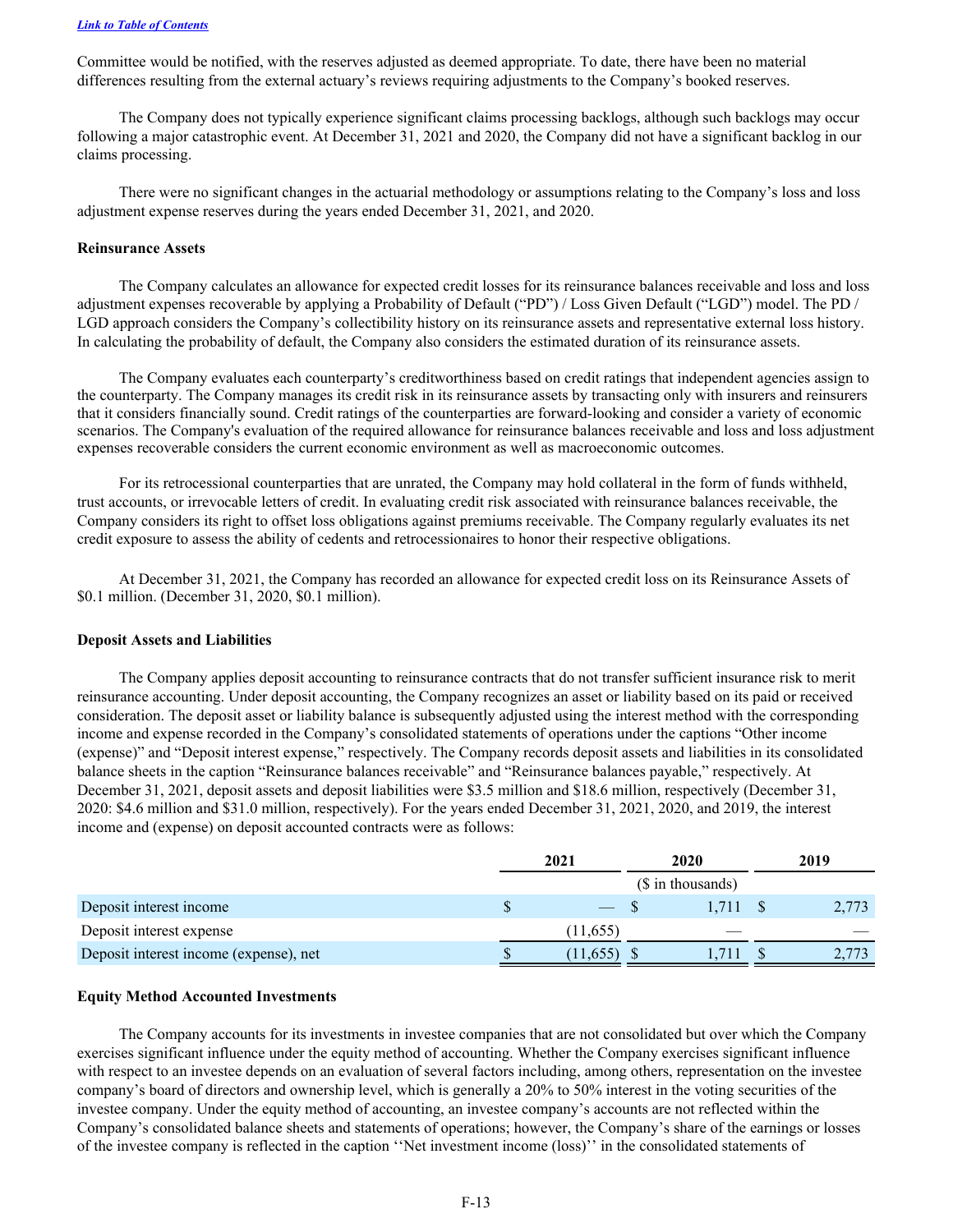operations. The Company's carrying value in an equity method investee company is reflected in the caption ''Other investments'' in the Company's consolidated balance sheets.

When the Company's carrying value in an equity method investee company is reduced to zero, no further losses are recorded in the Company's consolidated financial statements unless the Company guaranteed the obligations of the investee company or has committed additional funding (see Notes 3 and 4).

#### **Variable Interest Entities**

The Company accounts for the investments it makes in certain legal entities in which equity investors do not have (1) sufficient equity at risk for the legal entity to finance its activities without additional subordinated financial support, or (2) as a group, the holders of the equity investment at risk do not have either the power, through voting or similar rights, to direct the activities of the legal entity that most significantly impact the entity's economic performance, or (3) the obligation to absorb the expected losses of the legal entity or the right to receive expected residual returns of the legal entity. These legal entities are referred to as "variable interest entities" or "VIEs."

The Company would consolidate the results of any such entity in which it determined that it had a controlling financial interest. The Company would have a "controlling financial interest" in such an entity if the Company had both the power to direct the activities that most significantly affect the VIE's economic performance and the obligation to absorb the losses of, or right to receive benefits from, the VIE that could be potentially significant to the VIE. On a quarterly basis, the Company reassesses whether it has a controlling financial interest in any such entities.

#### **Financial Instruments**

The Company purchases "other investments," which may include investments in private and unlisted equity securities, limited partnerships, and commodities. Private investments and unlisted equities include securities that do not have readily determinable fair values. The carrying values of these holdings are determined based on their original cost minus impairment, if any, plus or minus changes resulting from observable price changes.

For securities classified as "other investments," any realized and unrealized gains or losses are determined on the basis of the specific identification method (by reference to cost or amortized cost, as appropriate) and included in the caption "Net investment income (loss)" in the Company's consolidated statements of operations.

The Company records interest income and interest expense on an accrual basis.

#### **Share-Based Compensation**

The Company has established a stock incentive plan for directors, employees, and consultants.

The Company recognizes share-based compensation costs based on the fair value at the grant date of the award. The Company measures compensation for restricted shares and restricted stock units ("RSUs") based on the price of the Company's common shares at the grant date. For restricted shares and RSUs with service and performance vesting conditions, the expense is recognized based on management's estimate of the probability of the performance conditions being achieved based on historical results and expectations of future results. If the Company expects to meet the performance conditions, it attributes the expense to the period the requisite service is rendered. For restricted shares and RSUs with only service vesting conditions, the Company recognizes the associated expense on a straight-line basis over the vesting period, net of any estimated or expected forfeitures.

 The forfeiture rate is estimated based on the Company's historical actual forfeitures relating to restricted shares and RSUs granted to employees. The forfeiture rate is reviewed annually and adjusted as necessary. The Company applies no forfeiture rate to restricted shares granted to directors, which vest over a maximum twelve-month period.

Determining the fair value of share purchase options at the grant date requires significant estimation and judgment. The Company uses the Black-Scholes option-pricing model to assist in the calculation of fair value for share purchase options. The model requires estimating various inputs such as the term, forfeiture and dividend rates, and expected volatility. In determining the grant date fair value, the Company uses the entire ten-year life of the options as the estimated term and assumes no forfeitures and no dividends paid during the life of the options. The Company bases its estimate of expected volatility on the daily historical trading data of the Company's Class A ordinary shares from the date these shares commenced trading (May 24, 2007) to the grant date.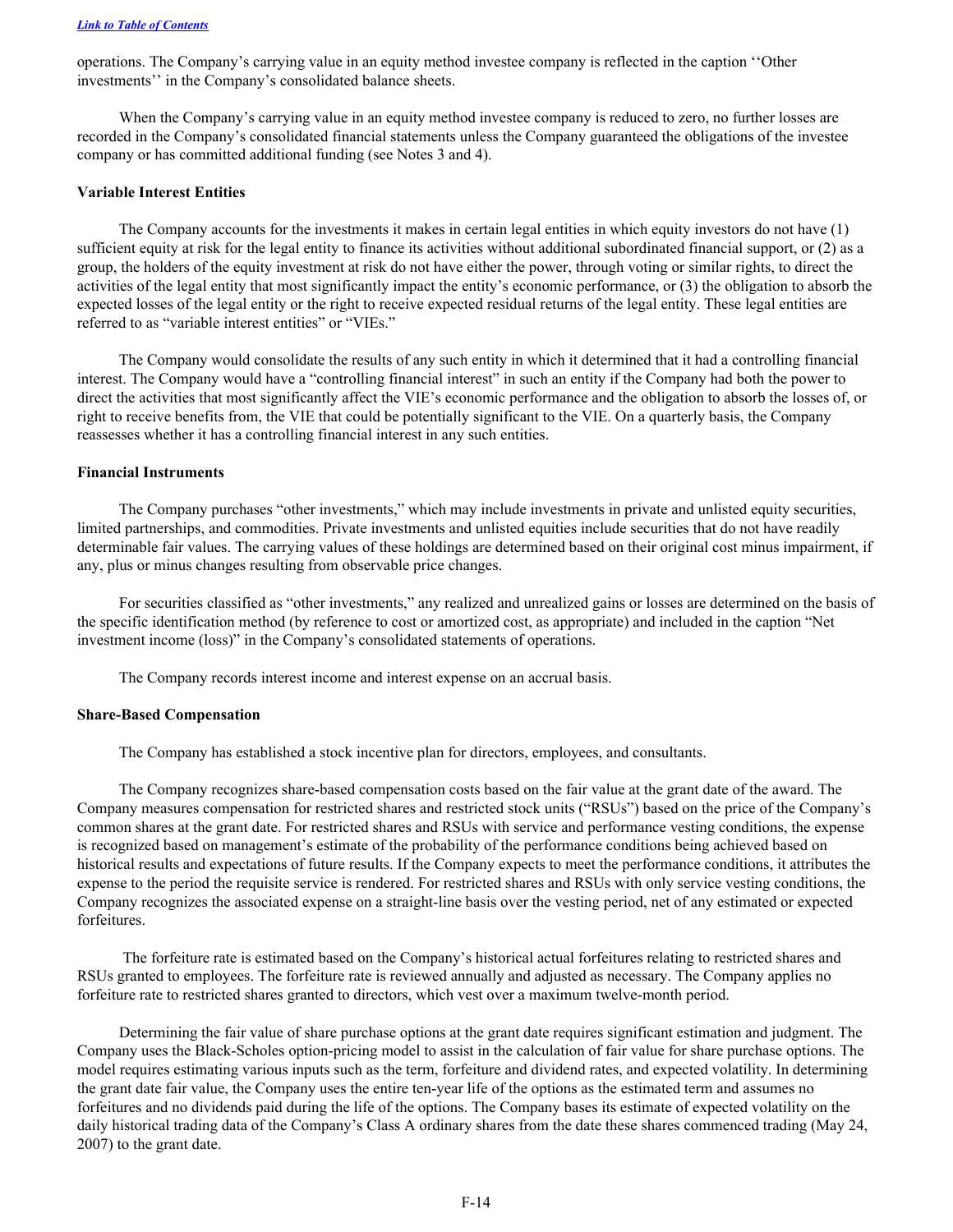#### *[Link to Table of Contents](#page-2-0)*

 For share purchase options issued under the employee stock incentive plan, the compensation cost is calculated and recognized over the vesting periods on a graded vesting basis (see Note 11).

#### **Convertible Notes**

The Company has determined that the senior convertible notes' cash conversion option represents an embedded derivative and has bifurcated it from the underlying contract for financial reporting purposes. For the debt component, the Company recorded a liability equivalent to the present value of comparable debt without the conversion features at the time of issuance. The remainder of the proceeds, which represented the embedded derivative, was included in the caption "Additional paid-in capital" in the Company's consolidated balance sheets

Costs incurred in issuing the convertible notes consisted primarily of underwriting, legal, accounting, and printing fees. The Company allocated the costs associated with the debt and derivative components ratably to the liability and shareholders' equity balances, respectively. The debt-related portion of these costs has been capitalized and deducted from the principal of senior convertible notes payable in the Company's consolidated balance sheets. These costs are amortized over the term of the debt and are included in the caption "Interest expense" in the Company's consolidated statements of operations. The Company has allocated a portion of the issuance costs to the embedded derivative and deducted this portion from additional paid-in capital.

A recently issued U.S. GAAP accounting standard no longer permits entities to bifurcate embedded conversion features from the underlying contract. See the below section captioned "Recently Issued Accounting Standards Not Yet Adopted" for the impact of the new accounting standard on the Company's accounting of its senior convertible notes.

#### **Foreign Exchange**

The reporting and functional currency of the Company and all its significant subsidiaries is the U.S. dollar. The Company records foreign currency transactions at the exchange rates in effect on the transaction date. Monetary assets and liabilities in foreign currencies at the balance sheet date are converted at the exchange rate in effect at the balance sheet date and exchange gains and losses, if any, are included in the caption "Other income (expense), net" in the Company's consolidated statements of operations.

#### **Derivative instruments**

The Company recognizes derivative financial instruments in the consolidated balance sheets at their fair values. It includes any realized gains and losses and changes in unrealized gains and losses in the caption "Net investment income (loss)" in the consolidated statements of operations.

The Company's derivatives do not qualify as hedges for financial reporting purposes. The Company records the associated assets and liabilities in its consolidated balance sheets on a gross basis. The Company does not offset these balances against collateral pledged or received.

#### **Other Assets**

The caption "Other assets" in the Company's consolidated balance sheets consists primarily of prepaid expenses, fixed assets, right-of-use lease assets, other receivables, and deferred tax assets.

#### **Other Liabilities**

The caption "Other liabilities" in the Company's consolidated balance sheets consists primarily of accruals for legal and other professional fees, employee bonuses, taxes payable, and lease liabilities.

#### **Comprehensive Income (Loss)**

The Company has no comprehensive income or loss other than the net income or loss disclosed in the consolidated statements of operations.

#### **Earnings (Loss) Per Share**

The Company's unvested restricted stock awards, which contain non-forfeitable rights to dividends or dividend equivalents, whether paid or unpaid, are considered "participating securities" for the purposes of calculating earnings (loss) per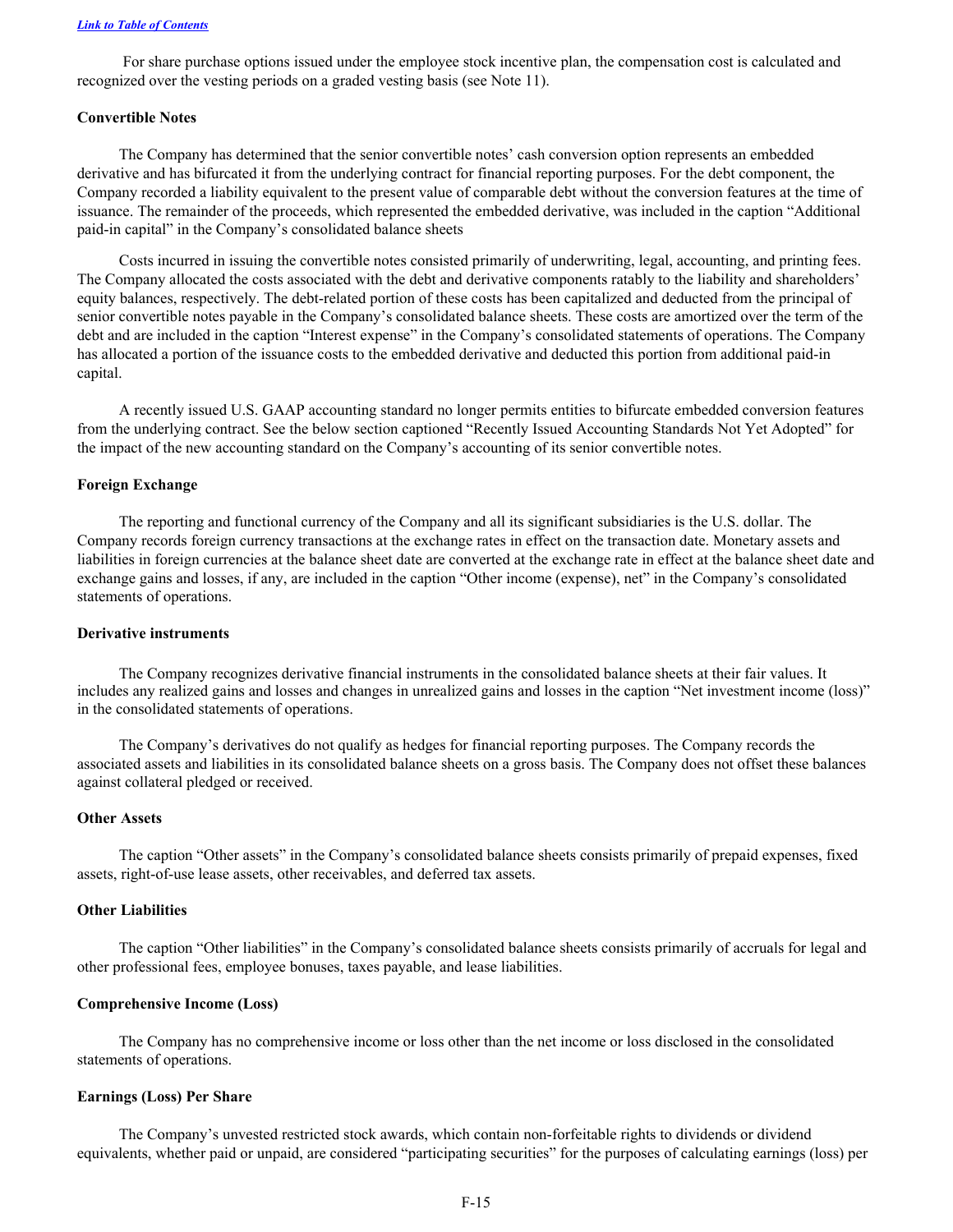share. Basic earnings per share is calculated on the basis of the weighted average number of common shares and participating securities outstanding during the period. Diluted earnings (or loss) per share includes the dilutive effect of the following:

- Restricted Stock Units ("RSUs") issued that would convert to common shares upon vesting;
- additional potential common shares issuable when in-the-money stock options are exercised, determined using the treasury stock method; and
- those common shares with the potential to be issued in connection with convertible debt and other such convertible instruments, determined using the treasury stock method.

Diluted earnings (or loss) per share contemplates a conversion to common shares of all convertible instruments only if they are dilutive with regards to earnings per share. In the event of a net loss, all RSUs, stock options, convertible debt, and participating securities are excluded from the calculation of both basic and diluted loss per share as their inclusion would be anti-dilutive.

The table below presents the shares outstanding for the calculation of earnings (loss) per share for the years ended December 31, 2021, 2020, and 2019:

|                                                                      | 2021         | 2020       | 2019       |
|----------------------------------------------------------------------|--------------|------------|------------|
| Weighted average shares outstanding - basic                          | 34, 204, 364 | 36,172,216 | 36,079,419 |
| Effect of dilutive employee and director share-based awards          | 146.652      | 105,812    |            |
| Weighted average shares outstanding - diluted                        | 34,351,016   | 36,278,028 | 36,079,419 |
| Anti-dilutive stock options outstanding                              | 735.627      | 835.627    | 875,627    |
| Participating securities excluded from calculation of loss per share |              |            | 936,669    |

#### **Taxation**

Under current Cayman Islands law, no corporate entity, including GLRE and Greenlight Re, is obligated to pay taxes in the Cayman Islands on either income or capital gains. The Company has an undertaking from the Governor-in-Cabinet of the Cayman Islands, pursuant to the provisions of the Tax Concessions Act, as amended, that, in the event that the Cayman Islands enacts any legislation that imposes tax on profits, income, gains or appreciations, or any tax in the nature of estate duty or inheritance tax, such tax will not be applicable to GLRE, Greenlight Re nor their respective operations, or to the Class A or Class B ordinary shares or related obligations, before February 1, 2025.

Verdant is incorporated in Delaware and therefore is subject to taxes in accordance with the U.S. federal rates and regulations prescribed by the U.S. Internal Revenue Service ("IRS"). Verdant's taxable income is generally expected to be taxed at a marginal rate of 21% (2020: 21%). Verdant's tax years 2018 and beyond remain open and subject to examination by the IRS.

GRIL is incorporated in Ireland and therefore is subject to the Irish corporation tax rate of 12.5% on its trading income and 25% on its non-trading income.

The Company records a valuation allowance to the extent that the Company considers it more likely than not that all or a portion of the deferred tax asset will not be realized in the future. Other than this valuation allowance, the Company has not taken any income tax positions subject to significant uncertainty that is reasonably likely to have a material impact on the Company.

#### **Segment Information**

The Company has one operating segment, Property and Casualty Reinsurance.

#### **Recent Accounting Pronouncements**

#### *Recently Issued Accounting Standards Adopted*

In January 2020, the FASB issued ASU No. 2020-01, Investments - Equity Securities (Topic 321), Investments - Equity Method and Joint Ventures (Topic 323), and Derivatives and Hedging (Topic 815) - Clarifying the Interactions between Topic 321, Topic 323, and Topic 815 (a consensus of the Emerging Issues Task Force) ("ASU 2020-01"). ASU 2020-01 clarifies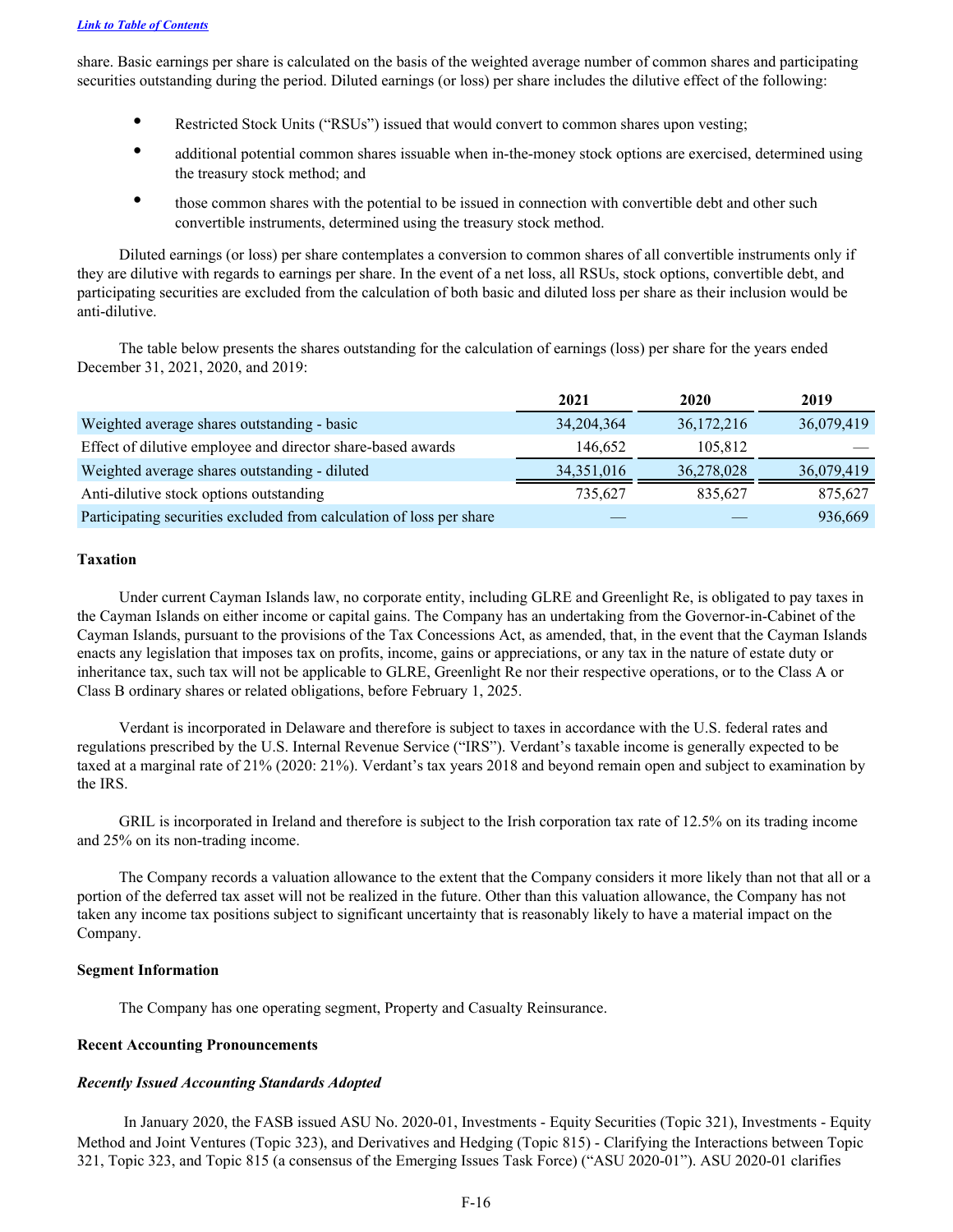interactions between the accounting guidance for (i) certain equity securities under Topic 321, (ii) investments under the equity method of accounting in Topic 323, and (iii) certain derivative instruments in Topic 815. ASU 2020-01 is effective for public business entities for fiscal years beginning after December 15, 2020, and interim periods within those fiscal years. The adoption of ASU 2020-01 during the first quarter of 2021 had no material impact on the Company's consolidated financial statements.

## *Recently Issued Accounting Standards Not Yet Adopted*

In August 2020, the FASB issued ASU No. 2020-06, Debt - Debt with Conversion and Other Options (Subtopic 470-20) and Derivatives and Hedging - Contracts in Entity's Own Equity (Subtopic 815-40): Accounting for Convertible Instruments and Contracts in an Entity's Own Equity ("ASU 2020-06"). ASU 2020-06 is designed to simplify the accounting for certain financial instruments with characteristics of liabilities and equity, including convertible instruments. The amendments remove the separation models in Subtopic 470-20 for certain contracts. As a result, entities will no longer present embedded conversion features separately in equity; rather, the convertible debt instrument will be accounted for as a single liability measured at its amortized cost. ASU 2020-06 also addresses the computation of earnings per share for convertible debt instruments, requiring the application of the if-converted method when calculating diluted earnings per share. The Company intends to adopt ASU 2020-06 during the first quarter of 2022, using the "modified retrospective" transition method.

The Company expects that its adoption of ASU 2020-06 will impact the accounting for its senior convertible notes (see Note 9) and will lead to a decrease in its opening shareholders' equity of approximately \$2.5 million, with a corresponding increase in the carrying value of the senior convertible notes. The Company expects that in the periods in which the Company reports a net income, the number of shares outstanding for the diluted earnings per share calculation will be approximately 5.8 million higher under the if-converted method. The Company does not expect the adoption of ASU 2020-06 to have a material impact on net income, cash flows, or any other balances.

## **3. INVESTMENT IN RELATED PARTY INVESTMENT FUND**

On September 1, 2018, the Company entered into an amended and restated exempted limited partnership agreement (as amended by the letter agreement dated as of August 5, 2020 (the "Previous SILP LPA") of Solasglas Investments, LP ("SILP"), with DME Advisors II, LLC ("DME II"), as General Partner, Greenlight Re, and GRIL, (together the "GLRE Limited Partners"), and the initial limited partner (each, a "Partner"). On September 1, 2018, SILP also entered into a SILP investment advisory agreement ("IAA") with DME Advisors. LP ("DME Advisors") pursuant to which DME Advisors is the investment manager for SILP. DME II and DME Advisors are related to the Company, and each is an affiliate of David Einhorn, Chairman of the Company's Board of Directors.

On January 7, 2021, the Company and DME II entered into the Second Amended and Restated Exempted Limited Partnership Agreement, effective as of January 1, 2021 (the "SILP LPA"). The SILP LPA amends, restates, supersedes, and incorporates all material terms of the Previous SILP LPA, as amended as of February 26, 2019, and the letter agreements dated June 18, 2019, December 27, 2019, and August 5, 2020 (collectively, the "Amendments"). The SILP LPA also amended the definition of "Additional Investment Ratio" and each of the defined terms "Greenlight Re Surplus" and "GRIL Surplus" to clarify that each of the respectively referenced "financial statements" are "U.S. GAAP financial statements." In addition, the SILP LPA included the following proviso: "The Investment Portfolio of each Partner will not exceed the product of (a) such Partner's surplus (Greenlight Re Surplus or GRIL Surplus, as the case may be) multiplied by (b) the Investment Cap (50%), and the General Partner will designate any portion of a Partner's Investment Portfolio as Designated Securities to effectuate such limit". The SILP LPA also amended the investment guidelines to reflect the amended investment guidelines adopted by the Company's Board of Directors effective as of January 1, 2021.

The Company has concluded that SILP qualifies as a variable interest entity ("VIE") under U.S. GAAP. In assessing its interest in SILP, the Company noted the following:

- DME II serves as SILP's general partner and has the power of appointing the investment manager. The Company does not have the power to appoint, change or replace the investment manager or the general partner except "for cause." Neither of the GLRE Limited Partners can participate in the investment decisions of SILP as long as SILP adheres to the investment guidelines provided within the SILP LPA. For these reasons, the GLRE Limited Partners are not considered to have substantive participating rights or kick-out rights.
- DME II holds an interest in excess of 10% of SILP's net assets, which the Company considers to represent an obligation to absorb losses and a right to receive benefits of SILP that are significant to SILP.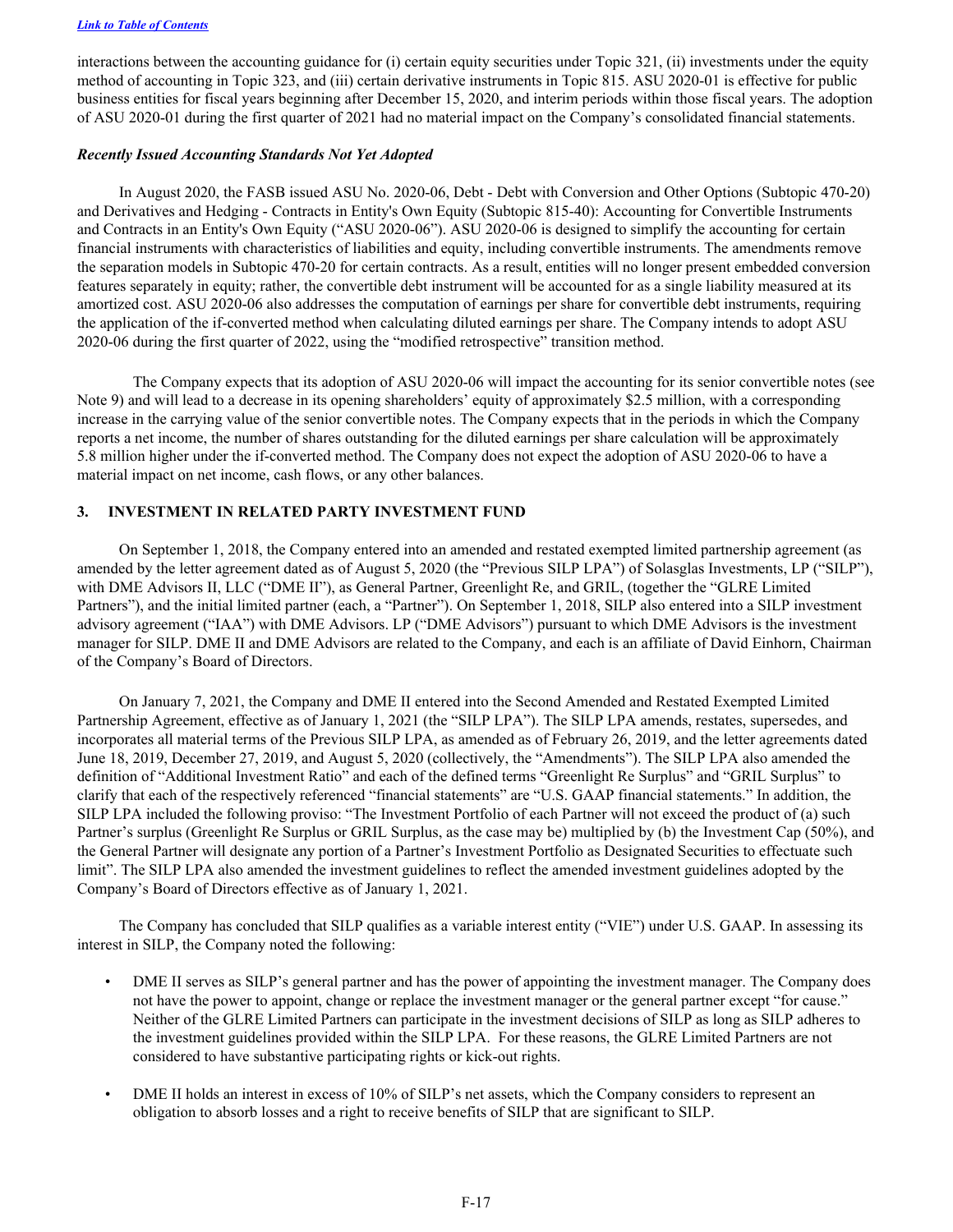#### *[Link to Table of Contents](#page-2-0)*

Consequently, the Company has concluded that DME II's interests, not the Company's, meet both the "power" and "benefits" criteria associated with VIE accounting guidance, and therefore DME II is SILP's primary beneficiary. The Company presents its investment in SILP in its consolidated balance sheets in the caption "Investment in related party investment fund."

 The Company's maximum exposure to loss relating to SILP is limited to the net asset value of the GLRE Limited Partners' investment in SILP. At December 31, 2021, the net asset value of the GLRE Limited Partners' investment in SILP was \$183.6 million (December 31, 2020: \$166.7 million), representing 78.2% (December 31, 2020: 75.7%) of SILP's total net assets. DME II held the remaining 21.8% (December 31, 2020: 24.3%) of SILP's total net assets. The investment in SILP is recorded at the GLRE Limited Partners' share of the net asset value of SILP as reported by SILP's third-party administrator. The GLRE Limited Partners can redeem their assets from SILP for operational purposes by providing three business days' notice to DME II. At December 31, 2021, the majority of SILP's long investments were composed of cash and publicly-traded equity securities, which could be readily liquidated to meet the GLRE Limited Partners' redemption requests.

The Company's share of the change in the net asset value of SILP for the years ended December 31, 2021, 2020, and 2019 was \$18.1 million, \$4.4 million, and \$46.1 million, respectively, and shown in the caption "Income (loss) from investment in related party investment fund" in the Company's consolidated statements of operations. The change in the net asset value of SILP for the year ended December 31, 2021, was primarily driven by withdrawals made by the GLRE Limited Partners for paying claims and posting collateral to reinsurance clients.

At December 31, 2021, the Company's investments in SILP was in excess of 10% of the Company's total shareholders' equity, with a fair value of \$183.6 million (December 31, 2020: \$166.7 million), representing 38.6% (December 31, 2020: 35.9%), of total shareholders' equity.

The Company has determined that for its fiscal year ended December 31, 2021, the Company's investment in SILP met at least one of the conditions of a significant subsidiary under SEC's Regulation S-X, Rule 3-09. Accordingly, the audited financial statements for SILP have been attached as an exhibit (Exhibit 99.1) to this Form 10-K.

The summarized financial statements of SILP are presented below.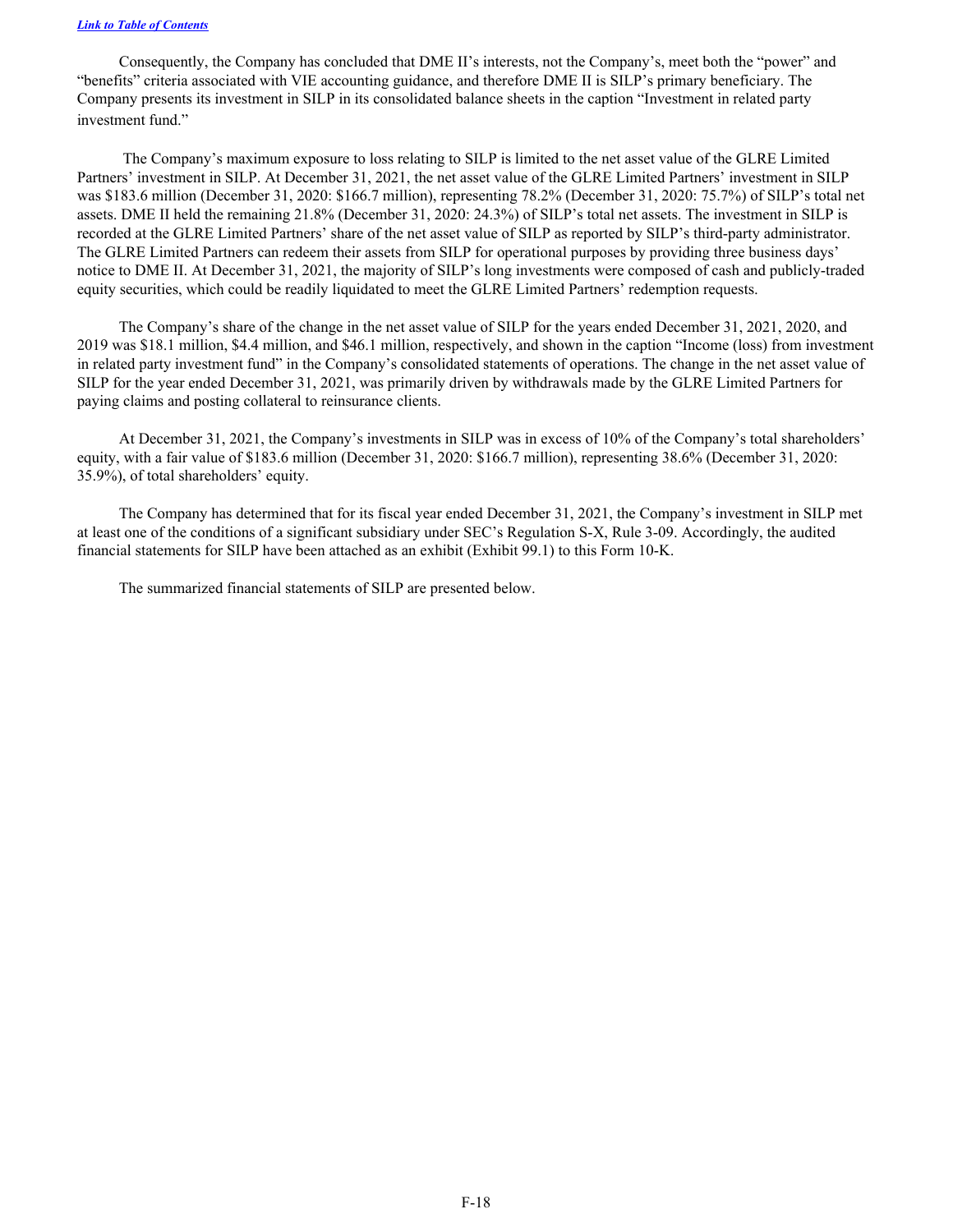# **Summarized Statement of Assets and Liabilities of Solasglas Investments, LP**

|                                                   |              | <b>December 31, 2021</b> | <b>December 31, 2020</b> |            |  |  |  |
|---------------------------------------------------|--------------|--------------------------|--------------------------|------------|--|--|--|
|                                                   |              | (\$ in thousands)        |                          |            |  |  |  |
| <b>Assets</b>                                     |              |                          |                          |            |  |  |  |
| Investments, at fair value                        | $\mathbb{S}$ | 297,937                  | $\mathcal{S}$            | 272,398    |  |  |  |
| Derivative contracts, at fair value               |              | 2,542                    |                          | 1,450      |  |  |  |
| Due from brokers                                  |              | 84,775                   |                          | 92,053     |  |  |  |
| Interest and dividends receivable                 |              | 28                       |                          | 59         |  |  |  |
| <b>Total assets</b>                               |              | 385,282                  |                          | 365,960    |  |  |  |
|                                                   |              |                          |                          |            |  |  |  |
| Liabilities and partners' capital                 |              |                          |                          |            |  |  |  |
| <b>Liabilities</b>                                |              |                          |                          |            |  |  |  |
| Investments sold short, at fair value             |              | (132,360)                |                          | (131,902)  |  |  |  |
| Derivative contracts, at fair value               |              | (7,253)                  |                          | (4,156)    |  |  |  |
| Capital withdrawals payable                       |              | (10,000)                 |                          |            |  |  |  |
| Due to brokers                                    |              |                          |                          | (9,179)    |  |  |  |
| Interest and dividends payable                    |              | (580)                    |                          | (429)      |  |  |  |
| Other liabilities                                 |              | (358)                    |                          | (175)      |  |  |  |
| <b>Total liabilities</b>                          |              | (150, 551)               |                          | (145, 841) |  |  |  |
|                                                   |              |                          |                          |            |  |  |  |
| <b>Net Assets</b>                                 | \$           | 234,731                  | $\mathbf{\$}$            | 220,119    |  |  |  |
| <b>GLRE Limited Partners' share of Net Assets</b> | \$           | 183,591                  | \$                       | 166,735    |  |  |  |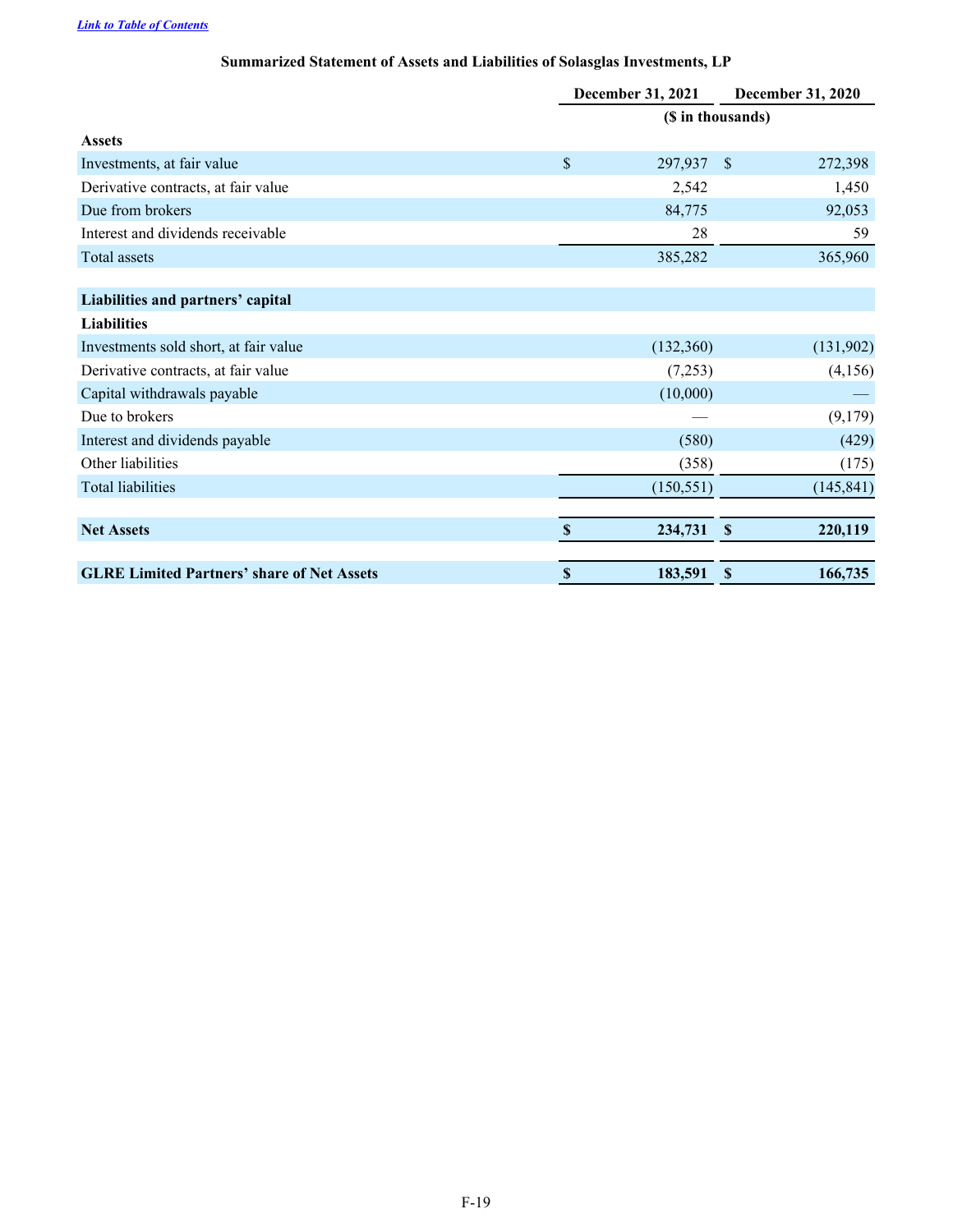## **Summarized Statement of Operations of Solasglas Investments, LP**

|                                                                  | <b>Year ended December 31</b> |          |               |                   |   |           |  |
|------------------------------------------------------------------|-------------------------------|----------|---------------|-------------------|---|-----------|--|
|                                                                  |                               | 2021     |               | 2020              |   | 2019      |  |
|                                                                  |                               |          |               | (\$ in thousands) |   |           |  |
| <b>Investment income</b>                                         |                               |          |               |                   |   |           |  |
| Dividend income (net of withholding taxes)                       | $\mathbf{\hat{S}}$            | 641      | $\mathcal{S}$ | $1,365$ \$        |   | 3,179     |  |
| Interest income                                                  |                               | 228      |               | 654               |   | 3,884     |  |
| Total Investment income                                          |                               | 869      |               | 2,019             |   | 7,063     |  |
|                                                                  |                               |          |               |                   |   |           |  |
| <b>Expenses</b>                                                  |                               |          |               |                   |   |           |  |
| Management fee                                                   |                               | (3, 492) |               | (2,808)           |   | (4,893)   |  |
| Interest                                                         |                               | (1,055)  |               | (798)             |   | (2,408)   |  |
| Dividends                                                        |                               | (1,147)  |               | (861)             |   | (1,670)   |  |
| Professional fees and other                                      |                               | (1,221)  |               | (949)             |   | (1,141)   |  |
| Total expenses                                                   |                               | (6,915)  |               | (5,416)           |   | (10, 112) |  |
| Net investment income (loss)                                     |                               | (6,046)  |               | (3,397)           |   | (3,049)   |  |
|                                                                  |                               |          |               |                   |   |           |  |
| Realized and change in unrealized gains (losses)                 |                               |          |               |                   |   |           |  |
| Net realized gain (loss)                                         |                               | (3,420)  |               | (61, 616)         |   | 34,539    |  |
| Net change in unrealized appreciation (depreciation)             |                               | 35,482   |               | 71,948            |   | 28,515    |  |
| Net gain (loss) on investment transactions                       |                               | 32,062   |               | 10,332            |   | 63,054    |  |
|                                                                  |                               |          |               |                   |   |           |  |
| Net income (loss)                                                |                               | 26,016   |               | 6,935             |   | 60,005    |  |
|                                                                  |                               |          |               |                   |   |           |  |
| GLRE Limited Partners' share of net income (loss) <sup>(1)</sup> | \$                            | 18,087   | \$            | 4,431             | S | 46,056    |  |

<sup>1</sup>Net income (loss) is net of management fees and performance allocation presented below:

|                        |   | <b>Year ended December 31</b> |  |                   |      |       |  |  |  |  |
|------------------------|---|-------------------------------|--|-------------------|------|-------|--|--|--|--|
|                        |   | 2021                          |  | 2020              |      | 2019  |  |  |  |  |
|                        |   |                               |  | (\$ in thousands) |      |       |  |  |  |  |
| Management fees        | S | $3,492$ \$                    |  | 2,808             | - \$ | 4,893 |  |  |  |  |
| Performance allocation |   | 2,010                         |  | 443               |      | 4,981 |  |  |  |  |
| Total                  |   | 5,502                         |  | 3,251             |      | 9,874 |  |  |  |  |

See Note 14 for further details on management fees and performance allocation.

## **4. FINANCIAL INSTRUMENTS**

Purchases and sales of financial instruments are disclosed in the Company's consolidated statements of cash flows. The following table summarizes the change in unrealized gains and losses and the realized gains and losses on financial instruments included in the caption "Net investment income (loss)" in the Company's consolidated statements of operations for the years ended December 31, 2021, 2020, and 2019: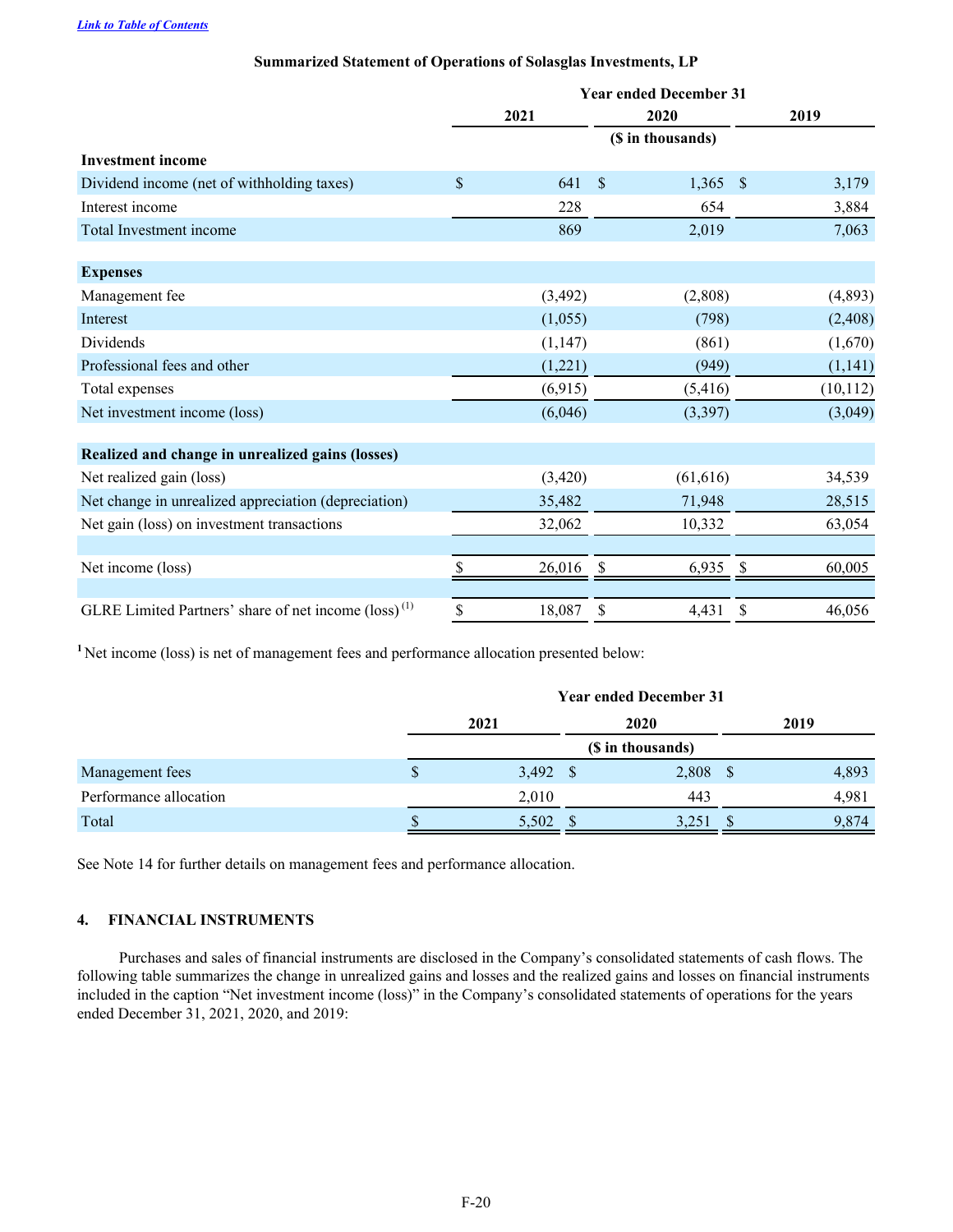|                                       | <b>Year ended December 31</b> |     |                   |  |           |  |  |  |  |  |
|---------------------------------------|-------------------------------|-----|-------------------|--|-----------|--|--|--|--|--|
|                                       | 2021                          |     | 2020              |  | 2019      |  |  |  |  |  |
|                                       |                               |     | (\$ in thousands) |  |           |  |  |  |  |  |
| Gross realized gains                  | 14.210                        | - S | 5,766 \$          |  |           |  |  |  |  |  |
| Gross realized losses                 |                               |     | (15,000)          |  | (14, 150) |  |  |  |  |  |
| Net realized gains (losses)           | 14,210                        |     | $(9,234)$ \$      |  | (14, 150) |  |  |  |  |  |
| Change in unrealized gains and losses | 19,560                        |     | 25,909            |  | 8,380     |  |  |  |  |  |

#### **Investments**

#### *Other Investments*

The Company's "Other investments" are composed of the following:

- Private investments and unlisted equities, which consist primarily of Innovations-related investments supporting technology innovators in the (re)insurance market; and
- Derivative financial instruments associated with the Company's Innovations investments.

At December 31, 2021, the Company included the following securities in the caption "Other investments":

|                                                                             | Cost |           | Unrealized<br>gains |                   | <b>Unrealized</b><br>losses |              |  | Fair value /<br>carrying value |
|-----------------------------------------------------------------------------|------|-----------|---------------------|-------------------|-----------------------------|--------------|--|--------------------------------|
|                                                                             |      |           |                     | (\$ in thousands) |                             |              |  |                                |
| Private investments and unlisted<br>equities                                |      | 17,411 \$ |                     | 31,438 \$         |                             | $(1,800)$ \$ |  | 47,049                         |
| Derivative financial instruments (not<br>designated as hedging instruments) |      |           |                     | 335               |                             |              |  | 335                            |
| Total other investments                                                     |      | 17,411    |                     | 31,773            |                             | (1,800)      |  | 47,384                         |

At December 31, 2020, the Company included the following securities in the caption "Other investments":

|                                                                             | Cost               |             | <b>Unrealized</b><br>gains |                   | <b>Unrealized</b><br>losses |              | Fair value /<br>carrying value |
|-----------------------------------------------------------------------------|--------------------|-------------|----------------------------|-------------------|-----------------------------|--------------|--------------------------------|
|                                                                             |                    |             |                            | (\$ in thousands) |                             |              |                                |
| Private investments and unlisted<br>equities                                | $\mathbf{\hat{S}}$ | $12,414$ \$ |                            | 10,679            | - \$                        | $(1,300)$ \$ | 21,793                         |
| Derivative financial instruments (not<br>designated as hedging instruments) |                    |             |                            | 1,080             |                             |              | 1,080                          |
| Other investments                                                           |                    | 12,414      |                            | 11,759            |                             | (1,300)      | 22,873                         |
| Investment accounted for under the<br>equity method                         |                    |             |                            |                   |                             |              | 6,545                          |
| Total other investments                                                     |                    |             |                            |                   |                             |              | 29,418                         |

At December 31, 2020, the investment accounted for under the equity method represented an investment in AccuRisk Holdings LLC ("AccuRisk"), a Chicago, Illinois-based managing general underwriter focused on employee and health insurance benefits. During the year ended December 31, 2021, the Company sold its investment in AccuRisk and realized a pretax gain of \$14.2 million, which was included in the caption "Net investment income (loss)" in the Company's consolidated statements of operations.

The Company's derivative financial instruments are composed of warrants granting the Company the right, but not the obligation, to purchase shares at a specified price on or before the maturity date. The Company has not designated any of its derivative financial instruments as hedging instruments. The Company's maximum exposure to loss relating to these warrants is limited to the warrants' carrying amount.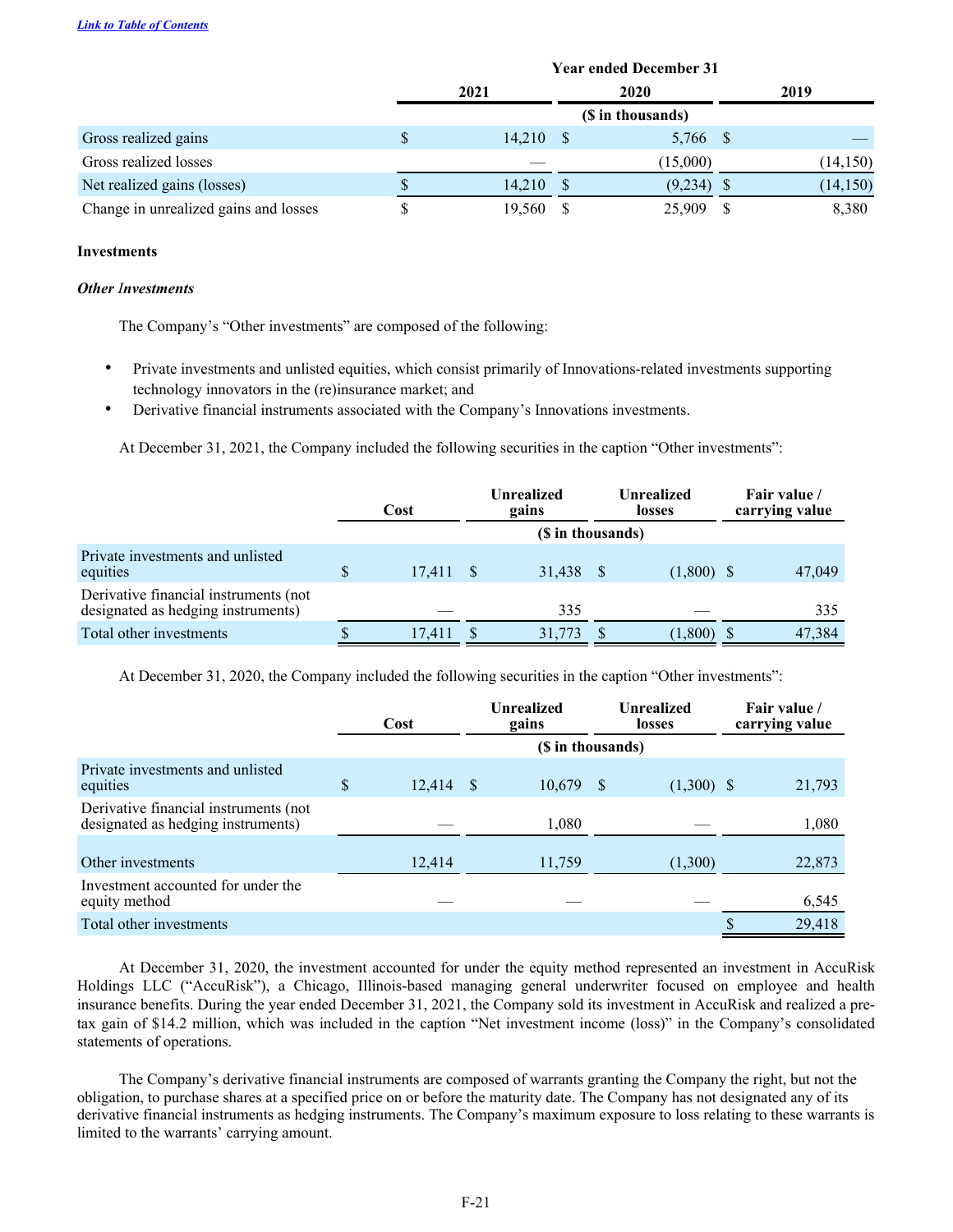#### *Private investments and unlisted equity securities without readily determinable fair values*

The Company measures its private investments and unlisted equity securities without readily determinable fair values at cost less impairment (if any), plus or minus observable price changes from identical or similar investments of the same issuers (the "measurement alternative"), with such changes recognized in the caption "Net investment income (loss)" in the consolidated statements of operations. The Company considers the need for impairment on a by-investment basis, based on certain indicators. Under the measurement alternative, the Company makes two types of valuation adjustments:

• When the Company observes an orderly transaction of an investee's identical or similar equity securities, the Company adjusts the carrying value based on the observable price as of the transaction date. Once the Company records such an adjustment, the investment is considered an "asset measured at fair value on a nonrecurring basis."

If the Company determines that the investment is impaired and the fair value is less than its carrying value, it writes down the investment to its fair value.

The following table presents the carrying values of the private investments and unlisted equity securities carried under the measurement alternative at December 31, 2021, 2020, and 2019, and the related adjustments recorded during the years then ended.

|                                                               | <b>Year ended December 31</b> |            |      |                   |  |            |  |  |  |  |
|---------------------------------------------------------------|-------------------------------|------------|------|-------------------|--|------------|--|--|--|--|
|                                                               | 2021                          |            | 2020 |                   |  | 2019       |  |  |  |  |
|                                                               |                               |            |      | (\$ in thousands) |  |            |  |  |  |  |
| Carrying value $(1)$                                          |                               | 47,049     |      | $21,793$ \$       |  | 10,682     |  |  |  |  |
| Upward carrying value changes $(2)$                           |                               | 20.814     |      | $10,576$ \$       |  | <b>200</b> |  |  |  |  |
| Downward carrying value changes and impairment <sup>(3)</sup> |                               | $(500)$ \$ |      | $(1,500)$ \$      |  |            |  |  |  |  |

 $<sup>(1)</sup>$  The period-end carrying values reflect cumulative purchases and sales in addition to upward and downward carrying value</sup> changes.

(2) The cumulative upward carrying value changes from inception to December 31, 2021, were \$31.6 million.

 $^{(3)}$  The cumulative downward carrying value changes and impairments from inception to December 31, 2021, were \$2.0 million.

#### *Fair Value Hierarchy*

The fair value of a financial instrument is the amount that would be received in an asset sale or paid to transfer a liability in an orderly transaction between unaffiliated market participants. Assets and liabilities measured at fair value are categorized based on whether the inputs are observable in the market and the degree that the inputs are observable. The categorization of financial instruments within the valuation hierarchy is based on the lowest level of input that is significant to the fair value measurement. The hierarchy is prioritized into three levels (with Level 3 being the lowest) defined as follows:

- Level 1: Quoted prices in active markets for identical assets or liabilities that the entity has the ability to access.
- Level 2: Observable inputs other than prices included in Level 1, such as quoted prices for similar assets and liabilities in active markets; quoted prices for identical or similar assets and liabilities in markets that are not active; or other inputs that are observable or can be corroborated with observable market data.
- Level 3: Unobservable inputs supported by little or no market activity and significant to the fair value of the assets and liabilities. The term "unobservable inputs" includes certain pricing models, discounted cash flow methodologies, and similar techniques.

#### *Assets measured at fair value on a nonrecurring basis*

At December 31, 2021, and 2020, the Company held \$40.5 million and \$16.5 million, respectively, of private investments and unlisted equities measured at fair value on a nonrecurring basis. The Company classifies these assets as Level 3 within the fair value hierarchy due to their illiquidity.

## *Derivative instruments*

The Company values its derivative instruments using the Black-Scholes option pricing model based on Level 3 inputs. The Company uses the carrying value of the underlying stock as an input in the option pricing model. The underlying stock does not have a readily determinable fair value. Its carrying value is determined based on its original cost minus impairment, if any, plus or minus changes resulting from observable price changes. The other assumptions applied to the option pricing model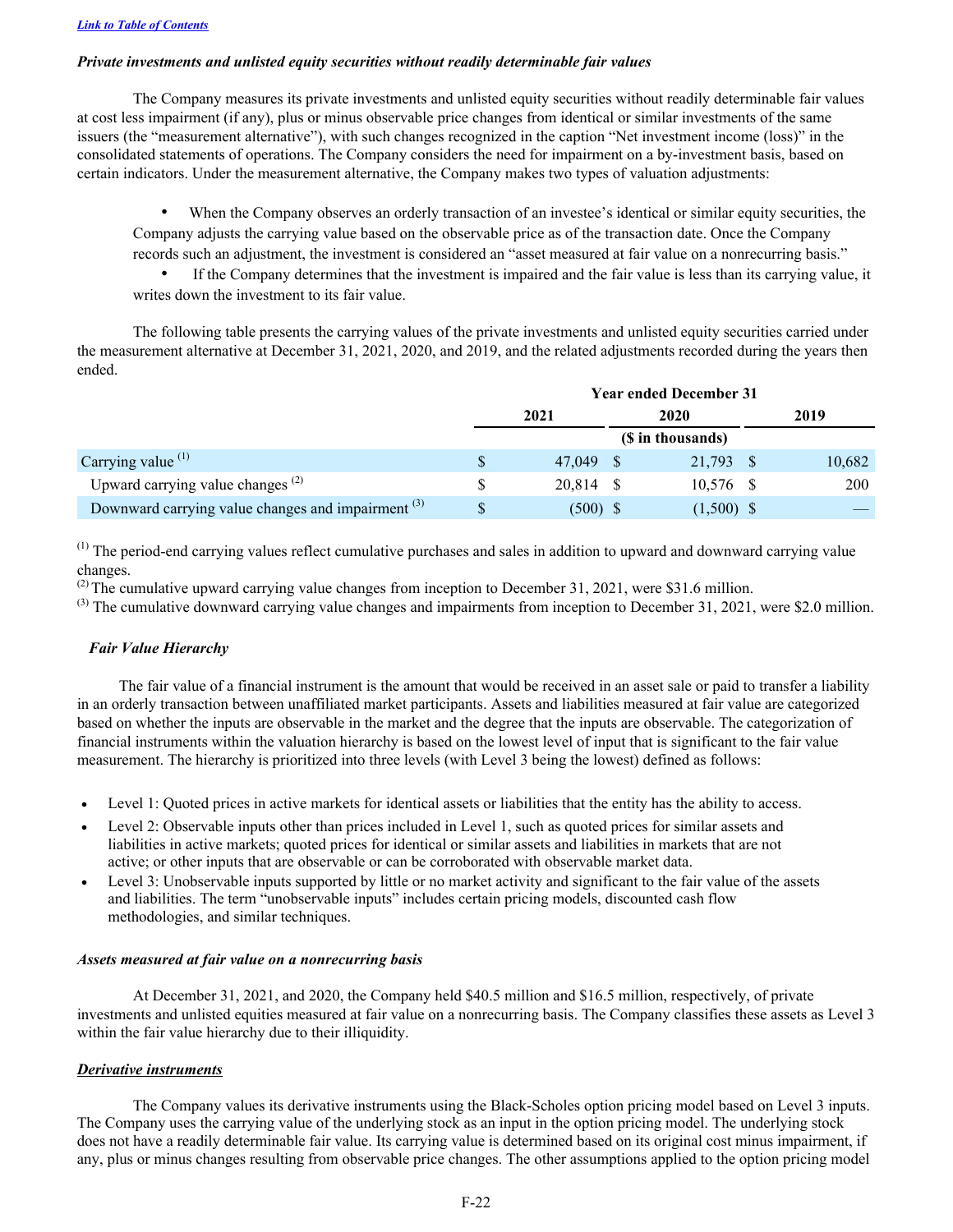include a risk-free rate of 0.50% and estimated volatility of 50%. The carrying value of the derivative instruments represents the fair value.

For the derivative instruments valued on the basis of Level 3 inputs, the Company includes any change in unrealized gains or losses in the caption "Net investment income (loss)" in the consolidated statements of operations.

At December 31, 2021, and 2020, the Company did not carry any other investments at fair value with an assigned Level within the fair value hierarchy. The Company's investment in the related party investment fund is measured at fair value using the net asset value practical expedient. It is therefore not classified within the fair value hierarchy. (See Note 3 for further details on the related party investment fund.)

#### *Financial Instruments Disclosed, But Not Carried, at Fair Value*

The caption "Convertible senior notes payable" represents financial instruments that the Company carries at amortized cost. The fair value of the convertible senior notes payable is estimated based on the bid price observed in an inactive market for the identical instrument (Level 2 input) (see Note 9**)**.

## **5. CASH AND CASH EQUIVALENTS**

The Company's cash and cash equivalents at December 31, 2021, and 2020 were composed of cash at banks.

Due to the short-term nature of cash and cash equivalents, the carrying values of cash at banks approximate their fair value. Cash at banks includes cash held at non-U.S. financial institutions which are not insured by the FDIC or other deposit insurance programs.

## **6. RESTRICTED CASH AND RESTRICTED CASH EQUIVALENTS**

Restricted cash and restricted cash equivalents include amounts held by the Company but pledged as security to provide collateral required by the cedents in the form of trust accounts and letters of credit (see Note 15). At December 31, 2021, and 2020, the restricted cash and cash equivalents were composed of the following:

|                                                       | <b>December 31, 2021</b> |            | <b>December 31, 2020</b> |         |  |  |
|-------------------------------------------------------|--------------------------|------------|--------------------------|---------|--|--|
|                                                       | (S in thousands)         |            |                          |         |  |  |
| Cash held as collateral in trust accounts             |                          | 497.149 \$ |                          | 607.751 |  |  |
| Cash collateral relating to letters of credit issued  |                          | 137.645    |                          | 137.620 |  |  |
| Total restricted cash and restricted cash equivalents |                          | 634.794    |                          | 745.371 |  |  |

## **7. LOSS AND LOSS ADJUSTMENT EXPENSE RESERVES**

At December 31, 2021, the Company's loss and loss adjustment expense reserves included estimated amounts for several catastrophe events. For significant catastrophe events including, but not limited to, hurricanes, tornados, typhoons, floods, earthquakes, wildfires, and pandemics, loss reserves are generally established based on loss payments and case reserves reported by clients when, and if, received. To establish IBNR loss estimates, the Company makes use of, among other things, the following:

- estimates communicated by ceding companies;
- information received from clients, brokers, and loss adjusters;
- an understanding of the underlying business written and its exposures to catastrophe event-related losses;
- industry data;
- catastrophe scenario modeling software; and
- management's judgment.

The COVID-19 pandemic is unprecedented, and the Company does not have previous loss experience on which to base the associated estimate for loss and loss adjustment expenses. The Company based its estimate on the following: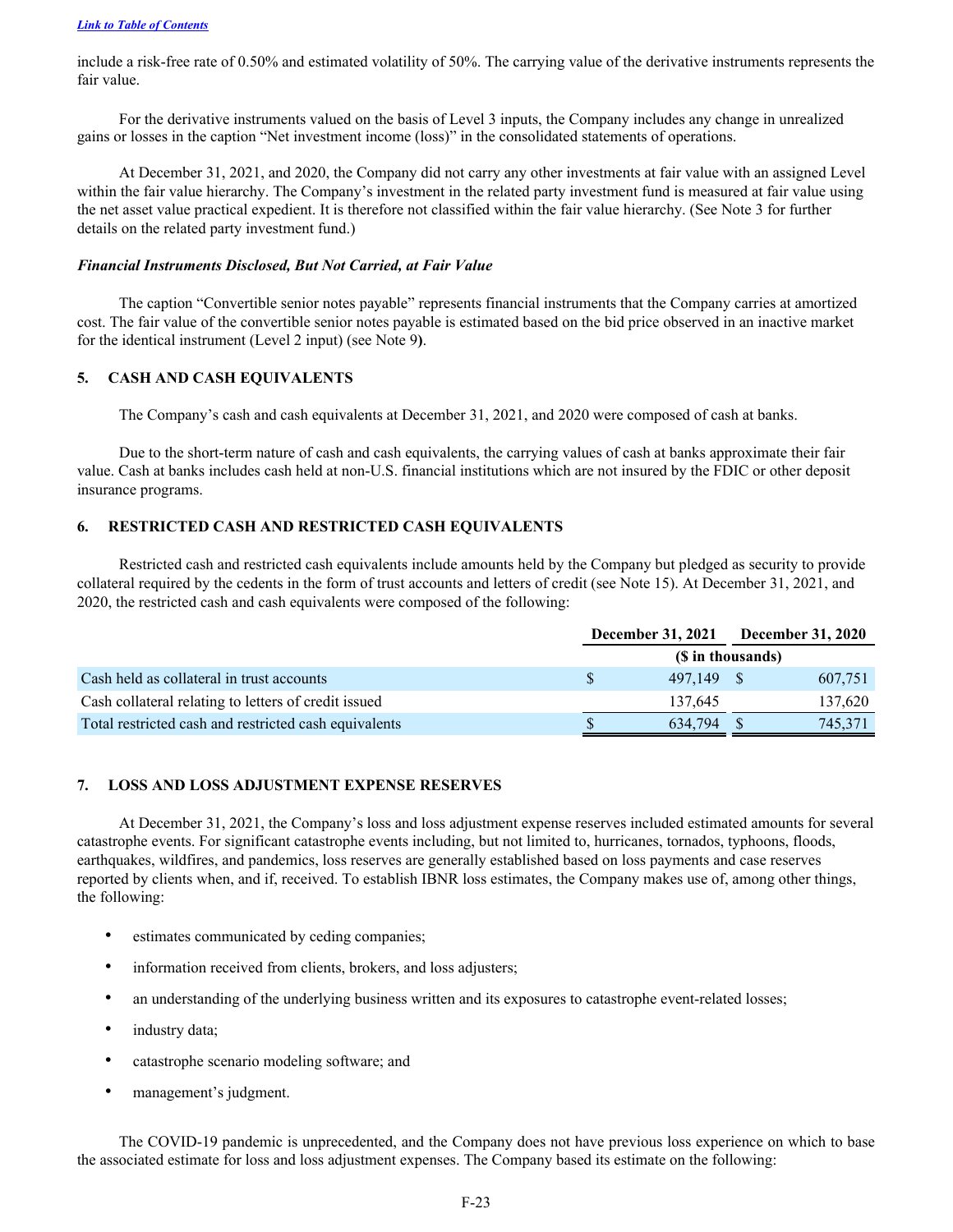- a review of in-force treaties that may provide coverage and incur losses;
- catastrophe and scenario modeling analyses and results shared by cedents;
- preliminary loss estimates received from clients and their analysts and loss adjusters;
- reviews of industry insured loss estimates and market share analyses; and
- management's judgment.

Significant assumptions which served as the basis for the Company's estimates of reserves for the COVID-19 pandemic losses and loss adjustment expenses include:

- the scope of coverage provided by the underlying policies, particularly those that provide for business interruption coverage;
- the regulatory, legislative, and judicial actions that could influence contract interpretations across the insurance industry;
- the extent of economic contraction caused by the COVID-19 pandemic and associated measures, particularly in the United States; and
- the ability of the cedents and insured to mitigate some or all of their losses.

While the Company believes its estimate of loss and loss adjustment expense reserves for the COVID-19 pandemic is adequate as of December 31, 2021, based on available information, actual losses may ultimately differ materially from the Company's current estimates. The Company will continue to monitor the appropriateness of its assumptions as new information becomes available and will adjust its estimates accordingly. Such adjustments may be material to the Company's results of operations and financial condition.

The Company made no significant changes in the actuarial methodology or reserving process related to its loss and loss adjustment expense reserves for the years ended December 31, 2021, and 2020.

At December 31, 2021 and 2020, loss and loss adjustment expense reserves were composed of the following:

|               |   | December 31, 2021 December 31, 2020 |  |         |  |  |  |
|---------------|---|-------------------------------------|--|---------|--|--|--|
|               |   | (\$ in thousands)                   |  |         |  |  |  |
| Case reserves | S | $190,220$ \$                        |  | 176,805 |  |  |  |
| <b>IBNR</b>   |   | 333,790                             |  | 317,374 |  |  |  |
| Total         | S | 524,010                             |  | 494,179 |  |  |  |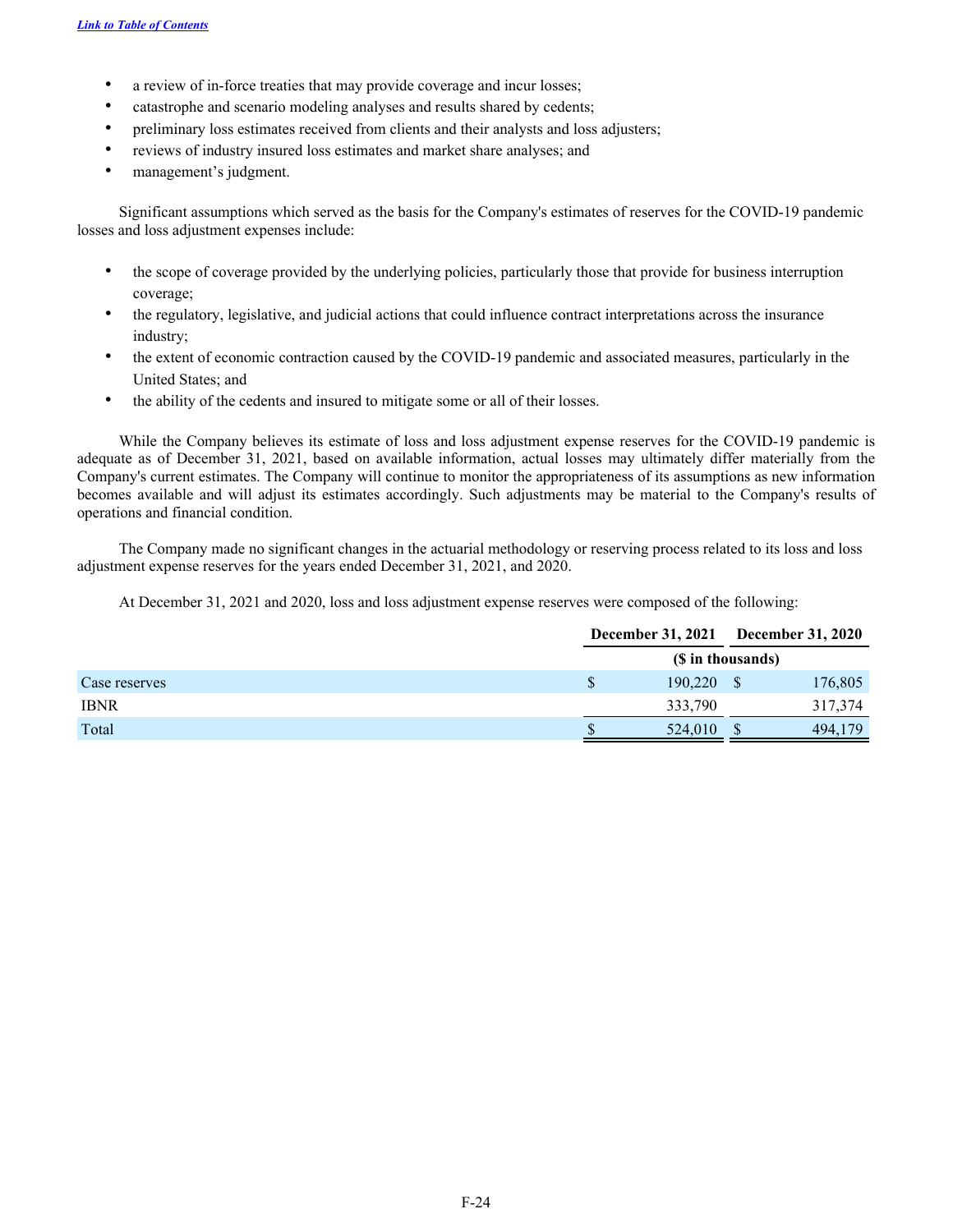A summary of changes in outstanding loss and loss adjustment expense reserves for all lines of business consolidated for the years ended December 31, 2021, 2020, and 2019 is as follows:

| <b>Consolidated</b>          | 2021          |         |    | 2020              | 2019          |            |
|------------------------------|---------------|---------|----|-------------------|---------------|------------|
|                              |               |         |    | (\$ in thousands) |               |            |
| Gross balance at January 1   | \$<br>494,179 |         | S. | 470,588           | <sup>S</sup>  | 482,662    |
| Less: Losses recoverable     | (16, 851)     |         |    | (27, 531)         |               | (43,705)   |
| Net balance at January 1     | 477,328       |         |    | 443,057           |               | 438,957    |
| Incurred losses related to:  |               |         |    |                   |               |            |
| Current year                 | 389,080       |         |    | 333,096           |               | 357,237    |
| Prior years                  | (14,100)      |         |    | 4,737             |               | 31,250     |
| Total incurred               | 374,980       |         |    | 337,833           |               | 388,487    |
| Paid losses related to:      |               |         |    |                   |               |            |
| Current year                 | (152, 214)    |         |    | (109, 509)        |               | (167,508)  |
| Prior years                  | (185, 549)    |         |    | (195, 726)        |               | (217,998)  |
| Total paid                   | (337,763)     |         |    | (305, 235)        |               | (385, 506) |
| Foreign currency revaluation |               | (1,635) |    | 1,673             |               | 1,119      |
| Net balance at December 31   | 512,910       |         |    | 477,328           |               | 443,057    |
| Add: Losses recoverable      | 11,100        |         |    | 16,851            |               | 27,531     |
| Gross balance at December 31 | \$<br>524,010 |         |    | 494,179           | $\mathcal{S}$ | 470,588    |

## **Loss development**

## *Year ended December 31, 2021*

During the year ended December 31, 2021, the Company experienced \$14.1 million in net favorable development on prior year loss and LAE reserves. This net favorable development resulted primarily from the following:

Favorable developments:

- *•* \$14.7 million of favorable loss development on motor contracts, primarily relating to contracts that incepted in 2015 and 2016 resulting from better than expected reported claims.
- \$8.9 million favorable loss development on various specialty lines of business, including crop, space, and marine and energy, as actual losses reported were better than expected.
- \$5.0 million of favorable loss development on mortgage contracts resulting from lower delinquencies and fewer reported claims than initially anticipated. On a financial-impact basis, the favorable loss development on these contracts was offset by increased profit commissions, which are included in the caption "Acquisition costs" in the Company's consolidated statements of operations.
- \$3.5 million favorable loss development on a multi-line contract that incepted in 2019.

Adverse developments:

- *•* \$14.4 million of adverse development on multi-line casualty contracts primarily relating to contracts that incepted in 2014 to 2015 resulting from unfavorable development in reported claims.
- \$2.9 million of adverse development on a general liability contract resulting from unfavorable development in reported claims.
- \$1.2 million of adverse development on workers' compensation contracts resulting from higher than anticipated losses.

The remaining development on prior year loss and LAE reserves recognized in 2021 related to several smaller adjustments made across various lines of business.

*Year ended December 31, 2020*

During the year ended December 31, 2020, the Company experienced \$4.7 million in net adverse development on prior year loss and LAE reserves. This net adverse development resulted primarily from the following: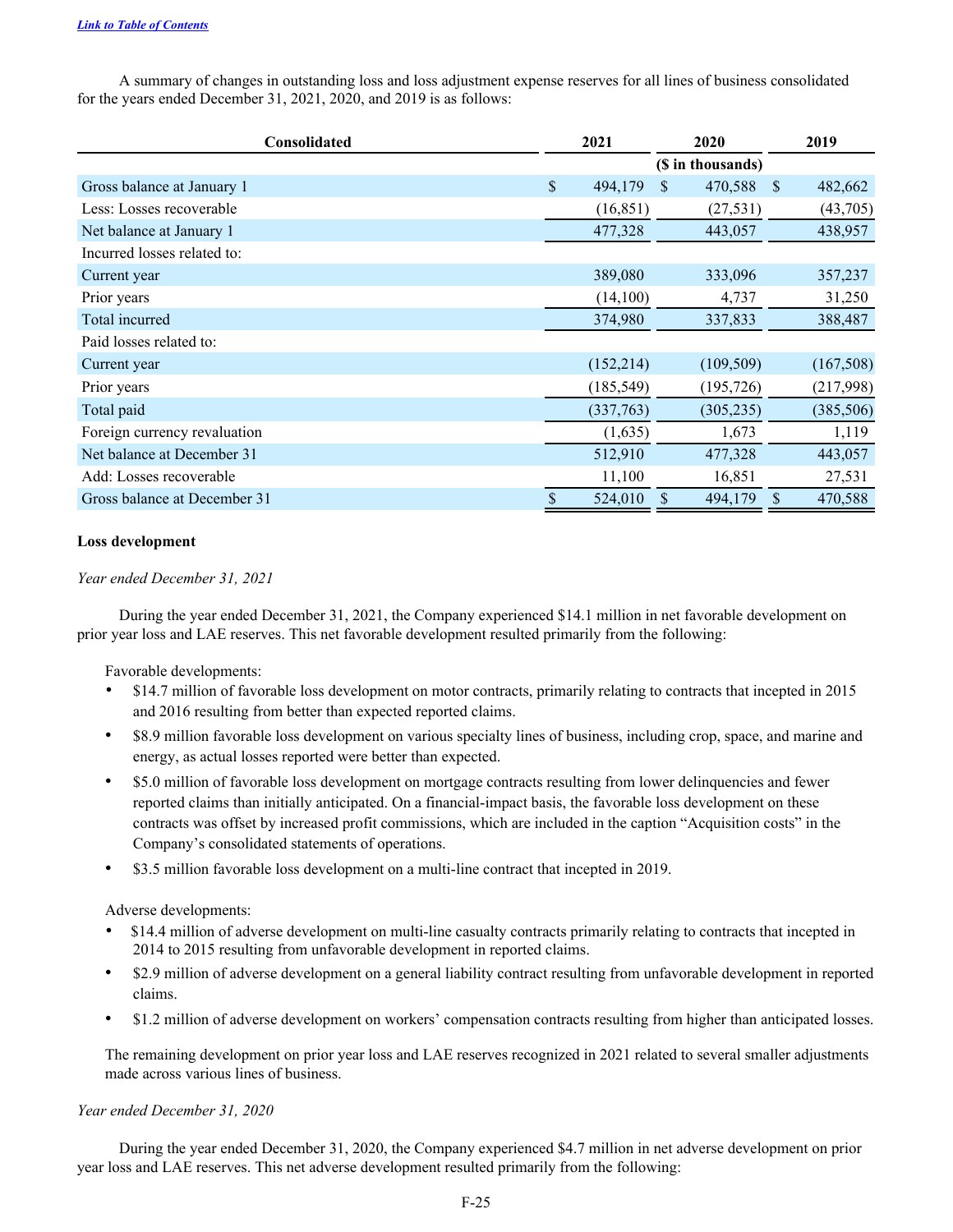Adverse developments:

- *•* \$7.6 million of adverse loss development on multi-line contracts that incepted from 2015 to 2018, resulting from unfavorable development in reported claims.
- *•* \$1.9 million of adverse loss development on general liability contracts, primarily relating to a contract that incepted in 2017 resulting from unfavorable development in reported claims.
- *•* \$1.9 million of adverse loss development on specialty health contracts primarily arising from a few large medical claims reported on a contract that incepted in 2019.
- *•* \$1.5 million of adverse loss development on motor contracts relating to the 2018 and 2019 treaty years, partially offset by favorable loss development on contracts that incepted from 2015 to 2017.

Favorable developments:

- \$4.5 million of favorable development on prior year property contracts primarily resulting from lower than anticipated losses relating to the 2017 and 2018 catastrophe events, partially offset by adverse loss development on 2019 contracts.
- \$2.2 million of favorable loss development on solicitors' professional indemnity contracts resulting primarily from lower than expected claims on prior accident years.
- *•* \$1.9 million of favorable loss development on a professional liability contract relating to a contract that incepted in 2008 where the reported claims have been lower than those previously anticipated.

The remaining development on prior year loss and LAE reserves recognized in 2020 related to several smaller adjustments made across various lines of business.

## *Year ended December 31, 2019*

During the year ended December 31, 2019, the Company experienced \$31.3 million in net adverse development on prior year loss and LAE reserves. This net adverse development resulted primarily from the following:

Adverse developments:

- *•* \$39.8 million of adverse loss development on non-standard automobile contracts. These unanticipated automobile losses were the result of adverse rulings that affected a significant number of loss events that occurred in Florida between 2015 and early 2018, including many claims that had previously been considered closed; and
- \$3.6 million of adverse loss development on specialty health contracts arising from an unexpectedly high frequency of medical claims reported.

Favorable developments:

• \$13.5 million of favorable development on prior year property and multi-line contracts primarily resulting from lower than anticipated losses relating to California wildfires.

The remaining net favorable development on prior year loss and LAE reserves recognized in 2019 related to several smaller adjustments made across various lines of business.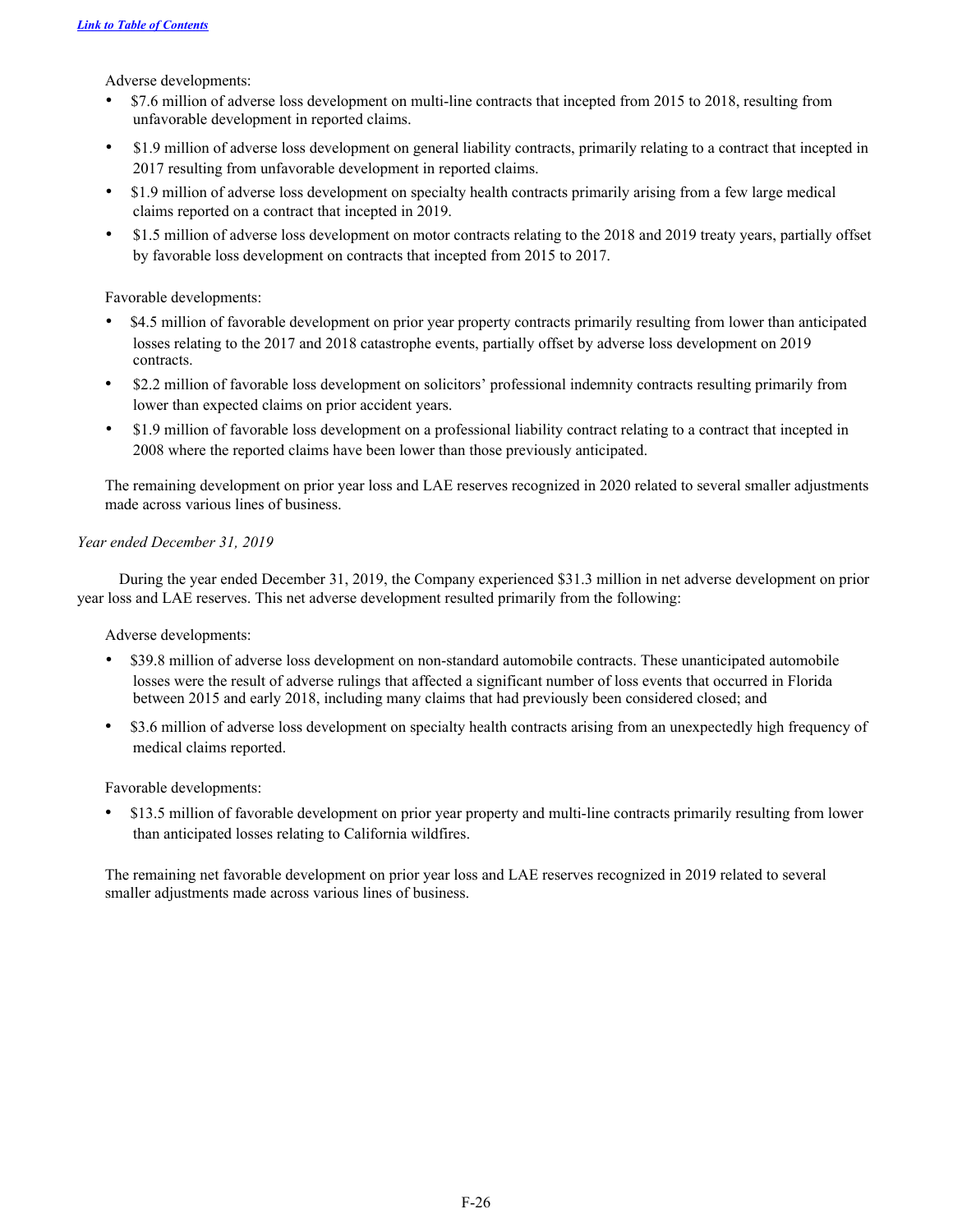The changes in the outstanding loss and loss adjustment expense reserves for health claims for the years ended December 31, 2021, 2020, and 2019 are as follows:

| Health                       |               | 2021      | 2020     |                   | 2019          |           |
|------------------------------|---------------|-----------|----------|-------------------|---------------|-----------|
|                              |               |           |          | (\$ in thousands) |               |           |
| Gross balance at January 1   | $\mathcal{S}$ | 17,485    | <b>S</b> | 18,063            | <sup>\$</sup> | 24,502    |
| Less: Losses recoverable     |               |           |          |                   |               |           |
| Net balance at January 1     |               | 17,485    |          | 18,063            |               | 24,502    |
| Incurred losses related to:  |               |           |          |                   |               |           |
| Current year                 |               | 37,076    |          | 35,911            |               | 33,736    |
| Prior years                  |               | (1, 536)  |          | 1,321             |               | 3,569     |
| Total incurred               |               | 35,540    |          | 37,232            |               | 37,305    |
| Paid losses related to:      |               |           |          |                   |               |           |
| Current year                 |               | (28, 435) |          | (20,988)          |               | (17, 410) |
| Prior years                  |               | (14, 652) |          | (16,822)          |               | (26, 334) |
| Total paid                   |               | (43,087)  |          | (37, 810)         |               | (43, 744) |
| Foreign currency revaluation |               |           |          |                   |               |           |
| Net balance at December 31   |               | 9,938     |          | 17,485            |               | 18,063    |
| Add: Losses recoverable      |               |           |          |                   |               |           |
| Gross balance at December 31 | \$            | 9,938     | \$       | 17,485            | \$            | 18,063    |

## **Disclosures about Short-Duration Contracts**

The Company has one operating segment, Property & Casualty Reinsurance, and categorizes its business as Property, Casualty, and Other. The Company's loss development tables presented below have been disaggregated by lines of business for the years ended from December 31, 2012, through 2021.

For purposes of the loss development tables, the property business has been further disaggregated into "Property" and "Motor - Physical Damage." The casualty category has been disaggregated into "General Liability," "Motor Liability," "Professional Liability," and "Workers' Compensation." In addition, the incurred and paid claims relating to accident and health business have been presented separately as "Health." Other specialty business, including financial, aviation, crop, cyber, energy, and marine, which are individually insignificant to our overall business, have been grouped as "Other." Contracts that cover more than one line of business, including Lloyd's business, are grouped as "Multi-line."

For each category, the following tables present the incurred and paid claims development at December 31, 2021, net of retrocession, and the total of incurred but not reported liabilities plus expected development on reported claims included within the net incurred claims amount. Health claims have been disaggregated and presented separately.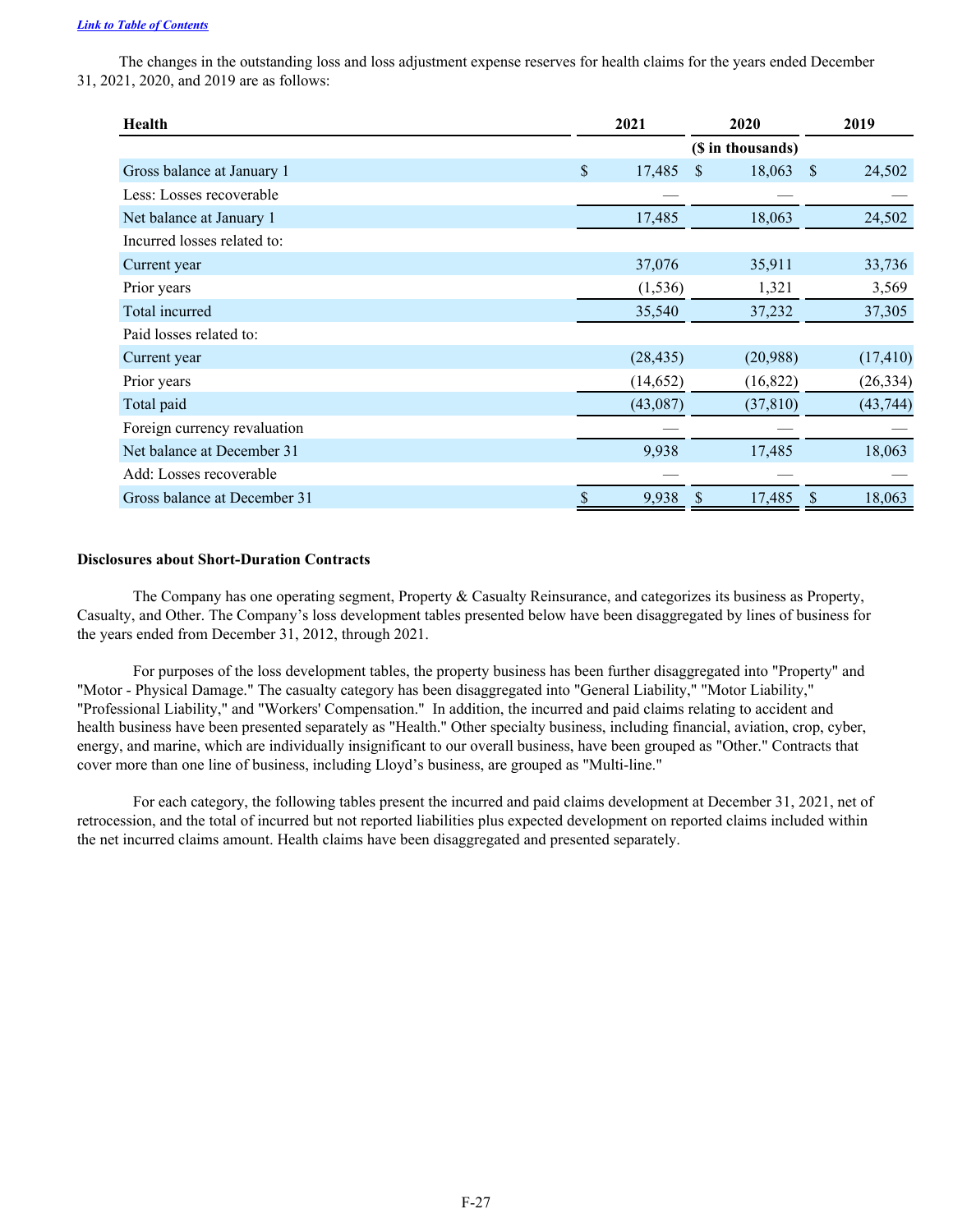The tables below present incurred and paid claims development for the years ended December 31, 2012 to 2020. They are presented as unaudited supplementary information. Totals may not sum due to rounding.

|                  |      |                   |          |          |                                                                             | пеани             |          |          |          |               |                                                                               |
|------------------|------|-------------------|----------|----------|-----------------------------------------------------------------------------|-------------------|----------|----------|----------|---------------|-------------------------------------------------------------------------------|
|                  |      |                   |          |          | Incurred claims and allocated claim adjustment expenses, net of reinsurance |                   |          |          |          |               | <b>December</b><br>31, 2021                                                   |
| Accident<br>year | 2012 | 2013              | 2014     | 2015     | For the years ended December 31,<br>2016                                    | 2017              | 2018     | 2019     | 2020     | 2021          | <b>Total IBNR</b><br>plus<br>expected<br>development<br>on reported<br>claims |
|                  |      |                   |          |          | (Unaudited - Supplementary Information)                                     |                   |          |          |          |               |                                                                               |
|                  |      |                   |          |          |                                                                             | (\$ in thousands) |          |          |          |               |                                                                               |
| 2012             |      | \$24,712 \$23,088 | \$22,780 | \$22,681 | \$22,671                                                                    | \$22,671          | \$22,658 | \$22,658 | \$22,658 | 22,658 \$     |                                                                               |
| 2013             |      | 30,544            | 33,841   | 34,203   | 33,960                                                                      | 33,945            | 33,945   | 33,944   | 33,935   | 33,935        |                                                                               |
| 2014             |      |                   | 32,875   | 30,191   | 29,514                                                                      | 29,072            | 29,031   | 28,969   | 28,964   | 28,964        |                                                                               |
| 2015             |      |                   |          | 34,097   | 33,530                                                                      | 34,116            | 33,894   | 33,885   | 33,881   | 33,881        |                                                                               |
| 2016             |      |                   |          |          | 37,747                                                                      | 40,889            | 41,255   | 41,355   | 41,305   | 41,276        |                                                                               |
| 2017             |      |                   |          |          |                                                                             | 45,007            | 46,455   | 46,687   | 46,535   | 46,208        | 14                                                                            |
| 2018             |      |                   |          |          |                                                                             |                   | 56,868   | 60,176   | 59,782   | 58,958        | 128                                                                           |
| 2019             |      |                   |          |          |                                                                             |                   |          | 33,736   | 35,673   | 35,067        | 392                                                                           |
| 2020             |      |                   |          |          |                                                                             |                   |          |          | 35,911   | 36,161        | 762                                                                           |
| 2021             |      |                   |          |          |                                                                             |                   |          |          |          | 37,076        | 8,641                                                                         |
|                  |      |                   |          |          |                                                                             |                   |          |          | Total    | $$374,183$ \, | 9,938                                                                         |

|                  |                |           |           |           |           | Health                                                      |        |              |           |           |                                                                                       |         |
|------------------|----------------|-----------|-----------|-----------|-----------|-------------------------------------------------------------|--------|--------------|-----------|-----------|---------------------------------------------------------------------------------------|---------|
|                  |                |           |           |           |           |                                                             |        |              |           |           | Cumulative paid claims and allocated claim adjustment expenses, net of reinsurance    |         |
|                  |                |           |           |           |           | For the years ended December 31,                            |        |              |           |           |                                                                                       |         |
| Accident<br>year |                | 2012      | 2013      | 2014      | 2015      | 2016                                                        | 2017   |              | 2018      | 2019      | 2020                                                                                  | 2021    |
|                  |                |           |           |           |           | (Unaudited - Supplementary Information)                     |        |              |           |           |                                                                                       |         |
|                  |                |           |           |           |           | (\$ in thousands)                                           |        |              |           |           |                                                                                       |         |
| 2012             | $\mathbb{S}^-$ | 14,896 \$ | 22,691 \$ | 22,780 \$ | 22,679 \$ | $22,671$ \$                                                 | 22,671 | <sup>S</sup> | 22,658 \$ | 22,658 \$ | 22,658 \$                                                                             | 22,658  |
| 2013             |                |           | 21,459    | 33,841    | 34,024    | 33,957                                                      | 33,944 |              | 33,944    | 33,944    | 33,924                                                                                | 33,935  |
| 2014             |                |           |           | 19,056    | 28,515    | 29,117                                                      | 29,038 |              | 29,032    | 28,970    | 28,960                                                                                | 28,964  |
| 2015             |                |           |           |           | 14,529    | 31,802                                                      | 34,044 |              | 33,894    | 33,876    | 33,875                                                                                | 33,881  |
| 2016             |                |           |           |           |           | 21,881                                                      | 39,988 |              | 41,255    | 41,162    | 41,141                                                                                | 41,276  |
| 2017             |                |           |           |           |           |                                                             | 23,834 |              | 44,125    | 46,615    | 46,520                                                                                | 46,193  |
| 2018             |                |           |           |           |           |                                                             |        |              | 34,696    | 58,713    | 59,640                                                                                | 58,830  |
| 2019             |                |           |           |           |           |                                                             |        |              |           | 17,410    | 33,450                                                                                | 34,675  |
| 2020             |                |           |           |           |           |                                                             |        |              |           |           | 20,988                                                                                | 35,398  |
| 2021             |                |           |           |           |           |                                                             |        |              |           |           |                                                                                       | 28,435  |
|                  |                |           |           |           |           |                                                             |        |              |           |           | Total                                                                                 | 364,246 |
|                  |                |           |           |           |           | All outstanding liabilities before 2012, net of reinsurance |        |              |           |           |                                                                                       |         |
|                  |                |           |           |           |           |                                                             |        |              |           |           | Liabilities for claims and claims adjustment expenses, net of reinsurance (Health) \$ | 9,938   |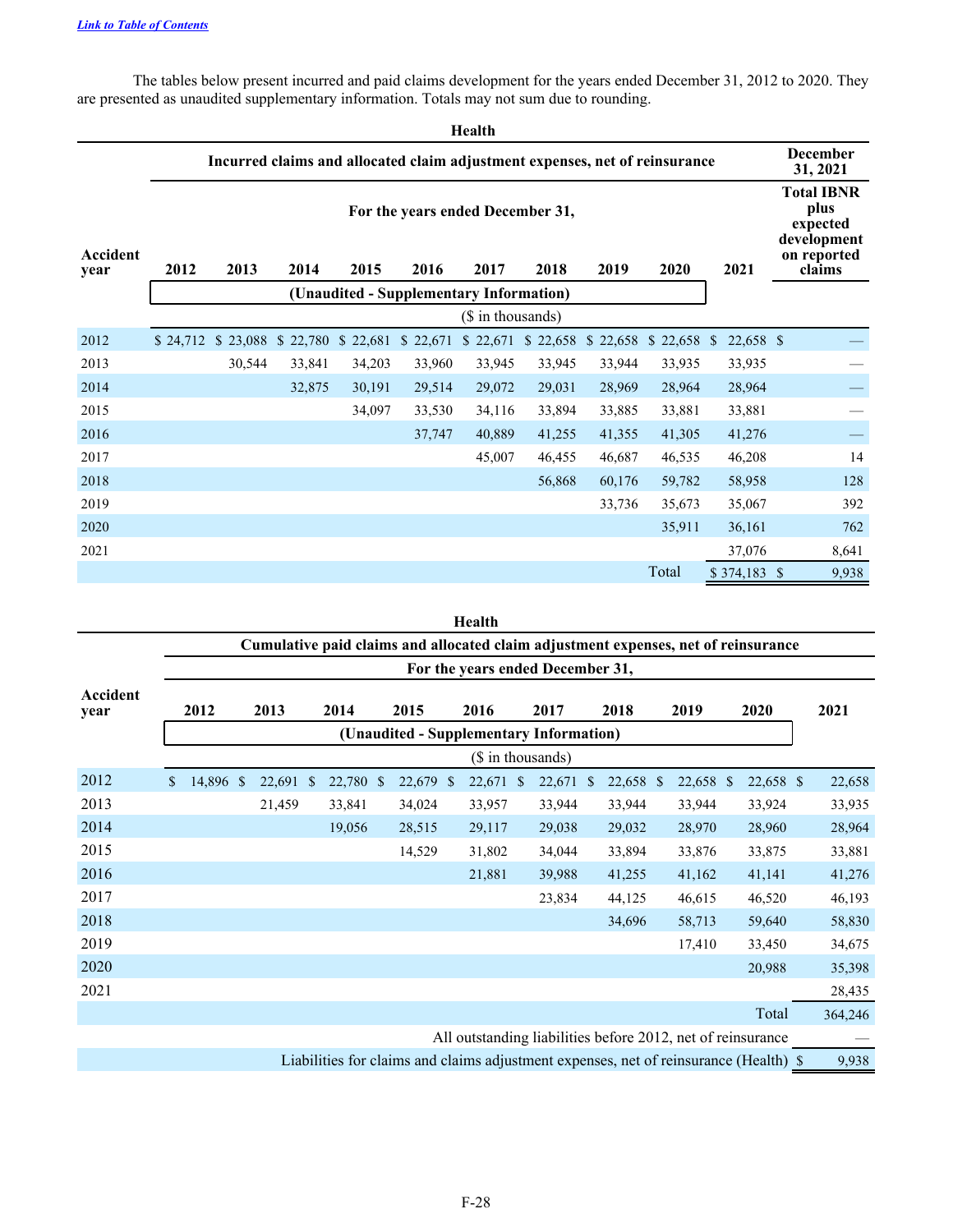|                  |              |              |      |               |             |             | Incurred claims and allocated claim adjustment expenses, net of reinsurance |             |                       |        |                  | <b>December</b><br>31, 2021                                                   |
|------------------|--------------|--------------|------|---------------|-------------|-------------|-----------------------------------------------------------------------------|-------------|-----------------------|--------|------------------|-------------------------------------------------------------------------------|
| Accident<br>year | 2012         |              | 2013 | 2014          | 2015        | 2016        | For the years ended December 31,<br>2017                                    | 2018        | 2019                  | 2020   | 2021             | <b>Total IBNR</b><br>plus<br>expected<br>development<br>on reported<br>claims |
|                  |              |              |      |               |             |             | (Unaudited - Supplementary Information)                                     |             |                       |        |                  |                                                                               |
|                  |              |              |      |               |             |             | (\$ in thousands)                                                           |             |                       |        |                  |                                                                               |
| 2012             | $\mathbb{S}$ | $\mathbf{s}$ |      | $\mathbf{\$}$ | $\mathbf S$ | $\mathbf S$ | $\mathbf S$                                                                 | $\mathbf S$ | $\mathbf S$<br>$-$ \$ | $-$ \$ | $-$ \$           |                                                                               |
| 2013             |              |              |      |               |             |             |                                                                             |             |                       |        |                  |                                                                               |
| 2014             |              |              |      | 2,390         | 2,390       | 2,390       | 2,609                                                                       | 2,625       | 2,586                 | 2,653  | 4,446            | 2,165                                                                         |
| 2015             |              |              |      |               | 27,988      | 28,140      | 30,579                                                                      | 32,085      | 30,988                | 32,390 | 37,920           | 10,473                                                                        |
| 2016             |              |              |      |               |             | 55,829      | 60,136                                                                      | 60,855      | 59,906                | 62,366 | 68,335           | 19,211                                                                        |
| 2017             |              |              |      |               |             |             | 81,965                                                                      | 79,590      | 83,358                | 85,187 | 87,725           | 23,640                                                                        |
| 2018             |              |              |      |               |             |             |                                                                             | 59,004      | 51,079                | 53,980 | 54,784           | 15,712                                                                        |
| 2019             |              |              |      |               |             |             |                                                                             |             | 46,338                | 45,317 | 45,372           | 14,797                                                                        |
| 2020             |              |              |      |               |             |             |                                                                             |             |                       | 58,929 | 56,062           | 31,522                                                                        |
| 2021             |              |              |      |               |             |             |                                                                             |             |                       |        | 51,488           | 39,247                                                                        |
|                  |              |              |      |               |             |             |                                                                             |             |                       | Total  | 406,132 \$<br>\$ | 156,767                                                                       |

**Multiline**

|                  |             |        |             |                                                                                    |                                         | <b>Multiline</b>                 |        |                              |        |        |         |
|------------------|-------------|--------|-------------|------------------------------------------------------------------------------------|-----------------------------------------|----------------------------------|--------|------------------------------|--------|--------|---------|
|                  |             |        |             | Cumulative paid claims and allocated claim adjustment expenses, net of reinsurance |                                         |                                  |        |                              |        |        |         |
|                  |             |        |             |                                                                                    |                                         | For the years ended December 31, |        |                              |        |        |         |
| Accident<br>year | 2012        |        | 2013        | 2014                                                                               | 2015                                    | 2016                             | 2017   | 2018                         | 2019   | 2020   | 2021    |
|                  |             |        |             |                                                                                    | (Unaudited - Supplementary Information) |                                  |        |                              |        |        |         |
|                  |             |        |             |                                                                                    |                                         | (\$ in thousands)                |        |                              |        |        |         |
| 2012             | $\mathbf S$ | $-$ \$ | $\mathbf S$ | $-$ \$                                                                             | \$                                      | $-$ \$                           |        | $\mathbf{\hat{S}}$<br>$-$ \$ | $-$ \$ | $-$ \$ |         |
| 2013             |             |        |             |                                                                                    |                                         |                                  |        |                              |        |        |         |
| 2014             |             |        |             |                                                                                    |                                         | 145                              | 566    | 1,092                        | 1,413  | 1,995  | 2,281   |
| 2015             |             |        |             |                                                                                    | 32                                      | 2,838                            | 10,031 | 16,154                       | 19,103 | 24,815 | 27,448  |
| 2016             |             |        |             |                                                                                    |                                         | 5,867                            | 16,639 | 27,198                       | 33,103 | 42,816 | 49,124  |
| 2017             |             |        |             |                                                                                    |                                         |                                  | 9,578  | 27,427                       | 39,748 | 54,170 | 64,084  |
| 2018             |             |        |             |                                                                                    |                                         |                                  |        | 8,150                        | 20,791 | 32,369 | 39,072  |
| 2019             |             |        |             |                                                                                    |                                         |                                  |        |                              | 11,057 | 23,505 | 30,575  |
| 2020             |             |        |             |                                                                                    |                                         |                                  |        |                              |        | 12,538 | 24,540  |
| 2021             |             |        |             |                                                                                    |                                         |                                  |        |                              |        |        | 12,241  |
|                  |             |        |             |                                                                                    |                                         |                                  |        |                              |        | Total  | 249,366 |
|                  |             |        |             |                                                                                    |                                         |                                  |        |                              |        |        |         |

All outstanding liabilities before 2012, net of reinsurance

Liabilities for claims and claims adjustment expenses, net of reinsurance (Multiline)  $\frac{\$ 156,767}{ }$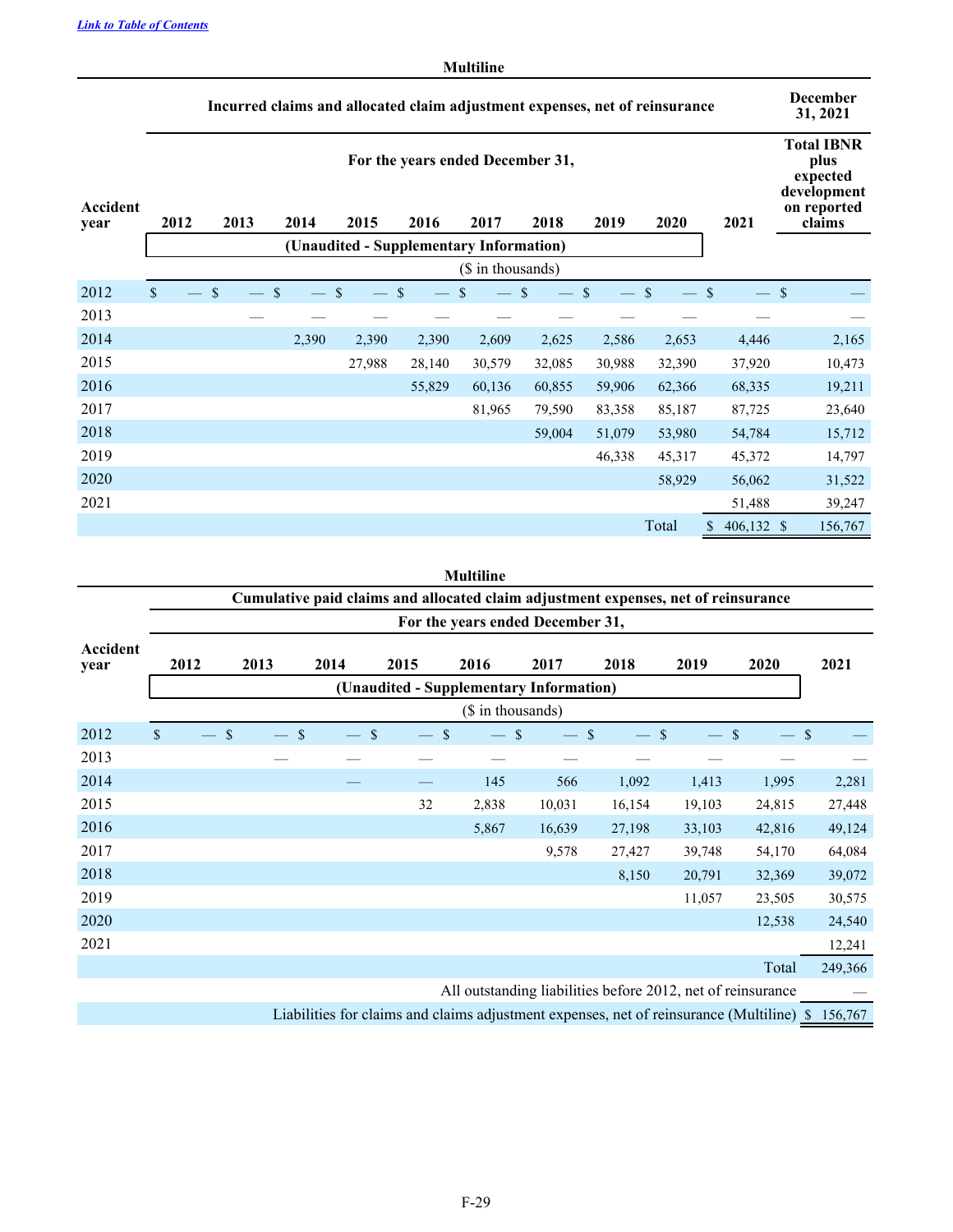|                  |      |       |                             |       |                                         |                   |                                              |       | Incurred claims and allocated claim adjustment expenses, net of reinsurance |                        | December 31,<br>2021                              |
|------------------|------|-------|-----------------------------|-------|-----------------------------------------|-------------------|----------------------------------------------|-------|-----------------------------------------------------------------------------|------------------------|---------------------------------------------------|
|                  |      |       |                             |       | For the years ended December 31,        |                   |                                              |       |                                                                             |                        | <b>Total IBNR</b><br>plus expected<br>development |
| Accident<br>year | 2012 | 2013  | 2014                        | 2015  | 2016                                    | 2017              | 2018                                         | 2019  | 2020                                                                        | 2021                   | on reported<br>claims                             |
|                  |      |       |                             |       | (Unaudited - Supplementary Information) |                   |                                              |       |                                                                             |                        |                                                   |
|                  |      |       |                             |       |                                         | (\$ in thousands) |                                              |       |                                                                             |                        |                                                   |
| 2012             |      |       | $$12,626 \$18,133 \$16,921$ |       |                                         |                   | \$29,554 \$31,145 \$31,161 \$31,274 \$30,902 |       |                                                                             | \$ 30,924 \$ 30,833 \$ |                                                   |
| 2013             |      | 3,018 | 2,689                       | 4,666 | 4,511                                   | 4,510             | 4,916                                        | 4,770 | 4,648                                                                       | 4,465                  |                                                   |
| 2014             |      |       | 1,238                       | 1,229 | 1,174                                   | 1,033             | 1,355                                        | 1,000 | 1,041                                                                       | 1,128                  | 114                                               |
| 2015             |      |       |                             | 1,699 | 1,690                                   | 1,756             | 1,979                                        | 2,152 | 2,190                                                                       | 2,608                  | 552                                               |
| 2016             |      |       |                             |       | 6,203                                   | 6,519             | 7,124                                        | 7,867 | 8,095                                                                       | 8,923                  | 2,359                                             |
| 2017             |      |       |                             |       |                                         | 5,432             | 6,527                                        | 7,381 | 8,451                                                                       | 9,634                  | 3,928                                             |
| 2018             |      |       |                             |       |                                         |                   | 2,909                                        | 3,446 | 3,955                                                                       | 4,619                  | 1,808                                             |
| 2019             |      |       |                             |       |                                         |                   |                                              | 1,003 | 1,130                                                                       | 1,198                  | 891                                               |
| 2020             |      |       |                             |       |                                         |                   |                                              |       | 1,673                                                                       | 1,673                  | 1,601                                             |
| 2021             |      |       |                             |       |                                         |                   |                                              |       |                                                                             | 13,332                 | 13,229                                            |
|                  |      |       |                             |       |                                         |                   |                                              |       | Total                                                                       | $$78,413$ \$           | 24,482                                            |

|                  |             |            |       |               |             |           | <b>General Liability</b>                                                                         |           |           |           |           |        |
|------------------|-------------|------------|-------|---------------|-------------|-----------|--------------------------------------------------------------------------------------------------|-----------|-----------|-----------|-----------|--------|
|                  |             |            |       |               |             |           | Cumulative paid claims and allocated claim adjustment expenses, net of reinsurance               |           |           |           |           |        |
|                  |             |            |       |               |             |           | For the years ended December 31,                                                                 |           |           |           |           |        |
| Accident<br>year |             | 2012       | 2013  |               | 2014        | 2015      | 2016                                                                                             | 2017      | 2018      | 2019      | 2020      | 2021   |
|                  |             |            |       |               |             |           | (Unaudited - Supplementary Information)                                                          |           |           |           |           |        |
|                  |             |            |       |               |             |           | (\$ in thousands)                                                                                |           |           |           |           |        |
| 2012             | $\sqrt{\ }$ | $1,750$ \$ | 9,926 | $\mathcal{S}$ | $13,142$ \$ | 15,836 \$ | $30,667$ \$                                                                                      | 30,687 \$ | 30,891 \$ | 30,902 \$ | 30,924 \$ | 30,833 |
| 2013             |             |            | 1,371 |               | 1,917       | 2,298     | 4,191                                                                                            | 4,274     | 4,652     | 4,770     | 4,648     | 4,465  |
| 2014             |             |            |       |               | 18          | 146       | 413                                                                                              | 548       | 492       | 762       | 473       | 1,014  |
| 2015             |             |            |       |               |             | 69        | 293                                                                                              | 532       | 547       | 925       | 945       | 2,056  |
| 2016             |             |            |       |               |             |           | 122                                                                                              | 1,589     | 3,277     | 4,670     | 6,109     | 6,565  |
| 2017             |             |            |       |               |             |           |                                                                                                  | 136       | 1,412     | 2,824     | 4,385     | 5,707  |
| 2018             |             |            |       |               |             |           |                                                                                                  |           | 165       | 1,286     | 2,296     | 2,810  |
| 2019             |             |            |       |               |             |           |                                                                                                  |           |           | 26        | 227       | 307    |
| 2020             |             |            |       |               |             |           |                                                                                                  |           |           |           | 71        | 72     |
| 2021             |             |            |       |               |             |           |                                                                                                  |           |           |           |           | 103    |
|                  |             |            |       |               |             |           |                                                                                                  |           |           |           | Total     | 53,931 |
|                  |             |            |       |               |             |           | All outstanding liabilities before 2012, net of reinsurance                                      |           |           |           |           |        |
|                  |             |            |       |               |             |           | Liabilities for claims and claims adjustment expenses, net of reinsurance (General Liability) \$ |           |           |           |           | 24,482 |

# **General Liability**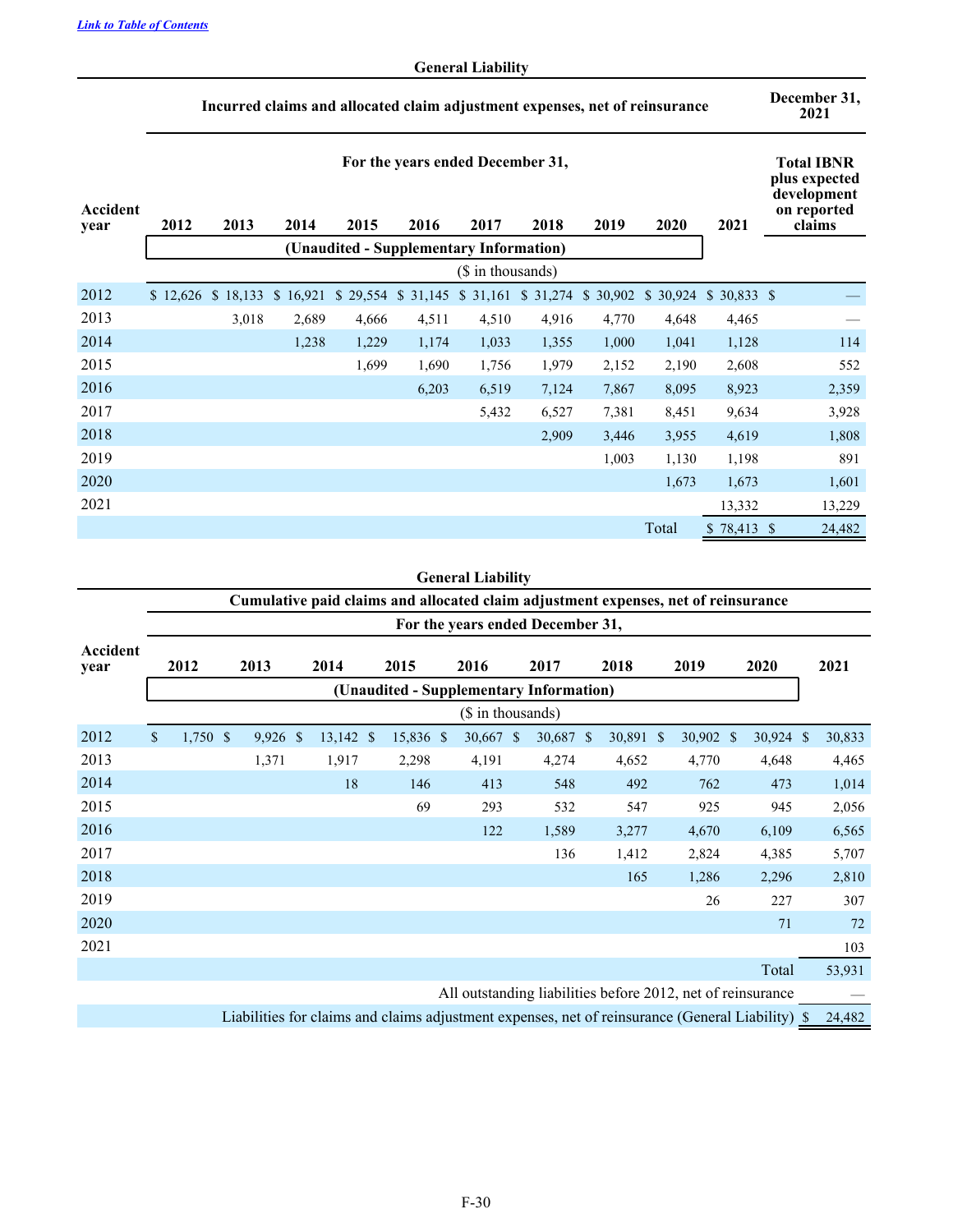|          |           |           | Incurred claims and allocated claim adjustment expenses, net of reinsurance |           |                                         |                   |                     |           |               |                 | <b>December</b><br>31, 2021                                      |
|----------|-----------|-----------|-----------------------------------------------------------------------------|-----------|-----------------------------------------|-------------------|---------------------|-----------|---------------|-----------------|------------------------------------------------------------------|
| Accident |           |           |                                                                             |           | For the years ended December 31,        |                   |                     |           |               |                 | <b>Total IBNR</b><br>plus expected<br>development<br>on reported |
| year     | 2012      | 2013      | 2014                                                                        | 2015      | 2016                                    | 2017              | 2018                | 2019      | 2020          | 2021            | claims                                                           |
|          |           |           |                                                                             |           | (Unaudited - Supplementary Information) |                   |                     |           |               |                 |                                                                  |
|          |           |           |                                                                             |           |                                         | (\$ in thousands) |                     |           |               |                 |                                                                  |
| 2012     | \$132,284 | \$131,196 | \$131,896                                                                   | \$131,202 | \$131,305                               |                   | \$131,302 \$131,302 | \$131,302 | $$131,302$ \$ | 131,302 \$      |                                                                  |
| 2013     |           | 182,833   | 179,930                                                                     | 174,744   | 174,782                                 | 174,848           | 174,925             | 174,931   | 174,931       | 174,931         |                                                                  |
| 2014     |           |           | 93,718                                                                      | 92,844    | 94,688                                  | 94,385            | 94,147              | 94,192    | 94,192        | 94,192          |                                                                  |
| 2015     |           |           |                                                                             | 128,199   | 130,410                                 | 129,991           | 132,853             | 134,951   | 133,640       | 132,904         | 405                                                              |
| 2016     |           |           |                                                                             |           | 166,389                                 | 169,294           | 174,037             | 179,801   | 175,915       | 172,182         | 563                                                              |
| 2017     |           |           |                                                                             |           |                                         | 187,109           | 188,754             | 195,258   | 193,077       | 187,662         | 1,616                                                            |
| 2018     |           |           |                                                                             |           |                                         |                   | 150,700             | 170,016   | 174,467       | 171,842         | 6,255                                                            |
| 2019     |           |           |                                                                             |           |                                         |                   |                     | 168,154   | 171,803       | 171,420         | 5,766                                                            |
| 2020     |           |           |                                                                             |           |                                         |                   |                     |           | 96,902        | 96,539          | 9,360                                                            |
| 2021     |           |           |                                                                             |           |                                         |                   |                     |           |               | 102,807         | 46,051                                                           |
|          |           |           |                                                                             |           |                                         |                   |                     |           | Total         | $$1,435,781$ \$ | 70,015                                                           |

**Motor Casualty**

|                  |              |           |         |              |                    |                                     | <b>Motor Casualty</b> |                                                                                    |              |         |              |         |              |                                                                                                                                                     |               |
|------------------|--------------|-----------|---------|--------------|--------------------|-------------------------------------|-----------------------|------------------------------------------------------------------------------------|--------------|---------|--------------|---------|--------------|-----------------------------------------------------------------------------------------------------------------------------------------------------|---------------|
|                  |              |           |         |              |                    |                                     |                       | Cumulative paid claims and allocated claim adjustment expenses, net of reinsurance |              |         |              |         |              |                                                                                                                                                     |               |
|                  |              |           |         |              |                    |                                     |                       | For the years ended December 31,                                                   |              |         |              |         |              |                                                                                                                                                     |               |
| Accident<br>year |              | 2012      | 2013    |              | 2014               | 2015                                | 2016                  | 2017                                                                               |              | 2018    |              | 2019    |              | 2020                                                                                                                                                | 2021          |
|                  |              |           |         |              |                    |                                     |                       | (Unaudited - Supplementary Information)                                            |              |         |              |         |              |                                                                                                                                                     |               |
|                  |              |           |         |              |                    |                                     | (\$ in thousands)     |                                                                                    |              |         |              |         |              |                                                                                                                                                     |               |
| 2012             | $\mathbb{S}$ | 58,585 \$ | 118,142 | $\mathbb{S}$ | $126,622 \text{ }$ | 128,913 \$                          |                       | 131,302 \$ 131,302                                                                 | $\mathbb{S}$ | 131,302 | $\mathbb{S}$ | 131,302 | $\mathbb{S}$ | 131,302                                                                                                                                             | \$<br>131,302 |
| 2013             |              |           | 86,558  |              | 159,200            | 171,855                             | 174,658               | 174,848                                                                            |              | 174,925 |              | 174,931 |              | 174,931                                                                                                                                             | 174,931       |
| 2014             |              |           |         |              | 49,994             | 86,297                              | 89,687                | 94,385                                                                             |              | 94,147  |              | 94,192  |              | 94,192                                                                                                                                              | 94,192        |
| 2015             |              |           |         |              |                    | 81,093                              | 125,645               | 129,174                                                                            |              | 129,571 |              | 133,673 |              | 132,340                                                                                                                                             | 132,499       |
| 2016             |              |           |         |              |                    |                                     | 97,325                | 157,948                                                                            |              | 170,658 |              | 178,800 |              | 175,033                                                                                                                                             | 171,619       |
| 2017             |              |           |         |              |                    |                                     |                       | 115,204                                                                            |              | 170,157 |              | 188,225 |              | 186,105                                                                                                                                             | 186,047       |
| 2018             |              |           |         |              |                    |                                     |                       |                                                                                    |              | 83,652  |              | 143,267 |              | 156,593                                                                                                                                             | 165,587       |
| 2019             |              |           |         |              |                    |                                     |                       |                                                                                    |              |         |              | 99,043  |              | 155,332                                                                                                                                             | 165,653       |
| 2020             |              |           |         |              |                    |                                     |                       |                                                                                    |              |         |              |         |              | 42,777                                                                                                                                              | 87,179        |
| 2021             |              |           |         |              |                    |                                     |                       |                                                                                    |              |         |              |         |              |                                                                                                                                                     | 56,756        |
|                  |              |           |         |              |                    |                                     |                       |                                                                                    |              |         |              |         |              | Total                                                                                                                                               | 1,365,766     |
|                  |              |           |         |              |                    |                                     |                       | All outstanding liabilities before 2012, net of reinsurance                        |              |         |              |         |              |                                                                                                                                                     |               |
|                  |              |           |         |              |                    | the contract of the contract of the |                       |                                                                                    |              |         |              |         |              | $\mathbf{a}$ and $\mathbf{a}$ are the set of $\mathbf{a}$ and $\mathbf{a}$ are the set of $\mathbf{a}$ and $\mathbf{a}$ are the set of $\mathbf{a}$ |               |

Liabilities for claims and claims adjustment expenses, net of reinsurance (Motor Casualty)  $\frac{\$}{\$}$  70,015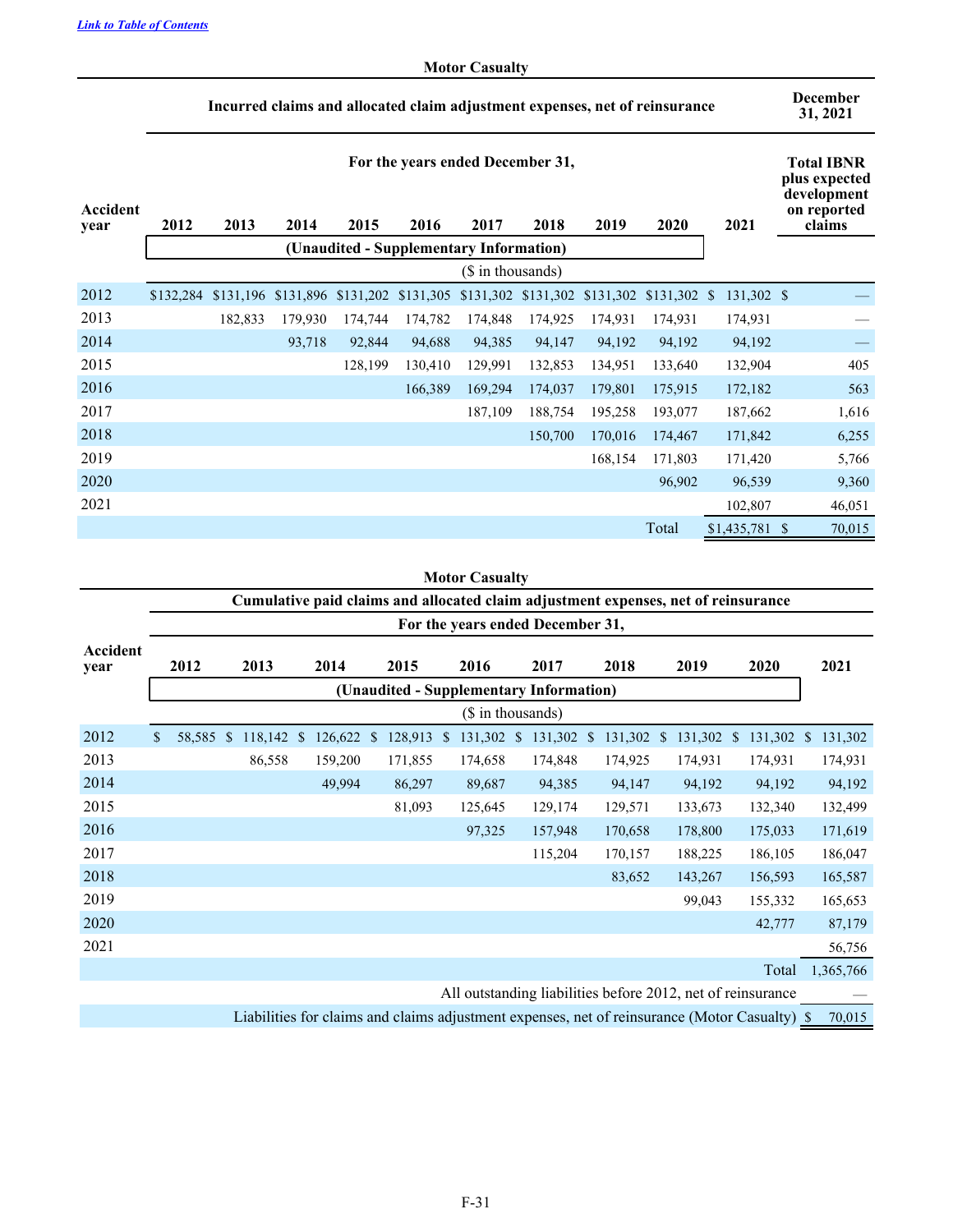|                  |          |          |          |          | Incurred claims and allocated claim adjustment expenses, net of reinsurance |                   |        |        |                                                      |              | December 31,<br>2021                              |
|------------------|----------|----------|----------|----------|-----------------------------------------------------------------------------|-------------------|--------|--------|------------------------------------------------------|--------------|---------------------------------------------------|
|                  |          |          |          |          | For the years ended December 31,                                            |                   |        |        |                                                      |              | <b>Total IBNR</b><br>plus expected<br>development |
| Accident<br>vear | 2012     | 2013     | 2014     | 2015     | 2016                                                                        | 2017              | 2018   | 2019   | 2020                                                 | 2021         | on reported<br>claims                             |
|                  |          |          |          |          | (Unaudited - Supplementary Information)                                     |                   |        |        |                                                      |              |                                                   |
|                  |          |          |          |          |                                                                             | (\$ in thousands) |        |        |                                                      |              |                                                   |
| 2012             | \$36,985 | \$36,129 | \$36,008 | \$35,998 | \$35,922                                                                    |                   |        |        | \$ 35,922 \$ 35,922 \$ 35,922 \$ 35,922 \$ 35,922 \$ |              |                                                   |
| 2013             |          | 46,189   | 45,629   | 44,728   | 44,656                                                                      | 44,695            | 44,719 | 44,478 | 44,478                                               | 44,478       |                                                   |
| 2014             |          |          | 18,870   | 18,797   | 19,056                                                                      | 19,000            | 19,006 | 19,021 | 19,021                                               | 19,021       |                                                   |
| 2015             |          |          |          | 22,035   | 22,516                                                                      | 22,505            | 23,263 | 23,939 | 23,715                                               | 23,638       |                                                   |
| 2016             |          |          |          |          | 27,853                                                                      | 28,279            | 29,090 | 29,051 | 28,465                                               | 28,231       |                                                   |
| 2017             |          |          |          |          |                                                                             | 39,986            | 39,621 | 40,394 | 39,448                                               | 39,146       | 31                                                |
| 2018             |          |          |          |          |                                                                             |                   | 42,336 | 47,209 | 47,115                                               | 46,915       | 1,260                                             |
| 2019             |          |          |          |          |                                                                             |                   |        | 43,103 | 45,795                                               | 45,712       | 3,365                                             |
| 2020             |          |          |          |          |                                                                             |                   |        |        | 23,556                                               | 23,497       | 1,813                                             |
| 2021             |          |          |          |          |                                                                             |                   |        |        |                                                      | 27,316       | 12,353                                            |
|                  |          |          |          |          |                                                                             |                   |        |        | Total                                                | \$333,877 \$ | 18,822                                            |

|                  |                 |           |           |        |               | <b>Motor Property</b> |               |                                         |               |        |               |           |                                                                                    |        |
|------------------|-----------------|-----------|-----------|--------|---------------|-----------------------|---------------|-----------------------------------------|---------------|--------|---------------|-----------|------------------------------------------------------------------------------------|--------|
|                  |                 |           |           |        |               |                       |               |                                         |               |        |               |           | Cumulative paid claims and allocated claim adjustment expenses, net of reinsurance |        |
|                  |                 |           |           |        |               |                       |               | For the years ended December 31,        |               |        |               |           |                                                                                    |        |
| Accident<br>year | 2012            | 2013      | 2014      | 2015   |               | 2016                  |               | 2017                                    |               | 2018   |               | 2019      | 2020                                                                               | 2021   |
|                  |                 |           |           |        |               |                       |               | (Unaudited - Supplementary Information) |               |        |               |           |                                                                                    |        |
|                  |                 |           |           |        |               |                       |               | (\$ in thousands)                       |               |        |               |           |                                                                                    |        |
| 2012             | \$<br>16,902 \$ | 34,588 \$ | 35,854 \$ | 35,903 | <sup>\$</sup> | 35,922                | <sup>\$</sup> | 35,922                                  | <sup>\$</sup> | 35,922 | <sup>\$</sup> | 35,922 \$ | 35,922 \$                                                                          | 35,922 |
| 2013             |                 | 21,112    | 41,066    | 44,363 |               | 44,431                |               | 44,476                                  |               | 44,476 |               | 44,478    | 44,478                                                                             | 44,478 |
| 2014             |                 |           | 10,305    | 17,621 |               | 18,420                |               | 19,000                                  |               | 19,006 |               | 19,021    | 19,021                                                                             | 19,021 |
| 2015             |                 |           |           | 13,859 |               | 22,013                |               | 22,505                                  |               | 22,595 |               | 23,839    | 23,715                                                                             | 23,638 |
| 2016             |                 |           |           |        |               | 16,725                |               | 27,023                                  |               | 28,609 |               | 28,851    | 28,465                                                                             | 28,231 |
| 2017             |                 |           |           |        |               |                       |               | 23,091                                  |               | 37,058 |               | 39,711    | 38,971                                                                             | 39,115 |
| 2018             |                 |           |           |        |               |                       |               |                                         |               | 23,576 |               | 40,118    | 45,086                                                                             | 45,655 |
| 2019             |                 |           |           |        |               |                       |               |                                         |               |        |               | 25,103    | 38,672                                                                             | 42,346 |
| 2020             |                 |           |           |        |               |                       |               |                                         |               |        |               |           | 10,880                                                                             | 21,684 |
| 2021             |                 |           |           |        |               |                       |               |                                         |               |        |               |           |                                                                                    | 14,963 |

| 315.055 | Total                                                                                         |
|---------|-----------------------------------------------------------------------------------------------|
|         | All outstanding liabilities before 2012, net of reinsurance                                   |
| 18.822  | Liabilities for claims and claims adjustment expenses, net of reinsurance (Motor Property) \$ |

# **Motor Property**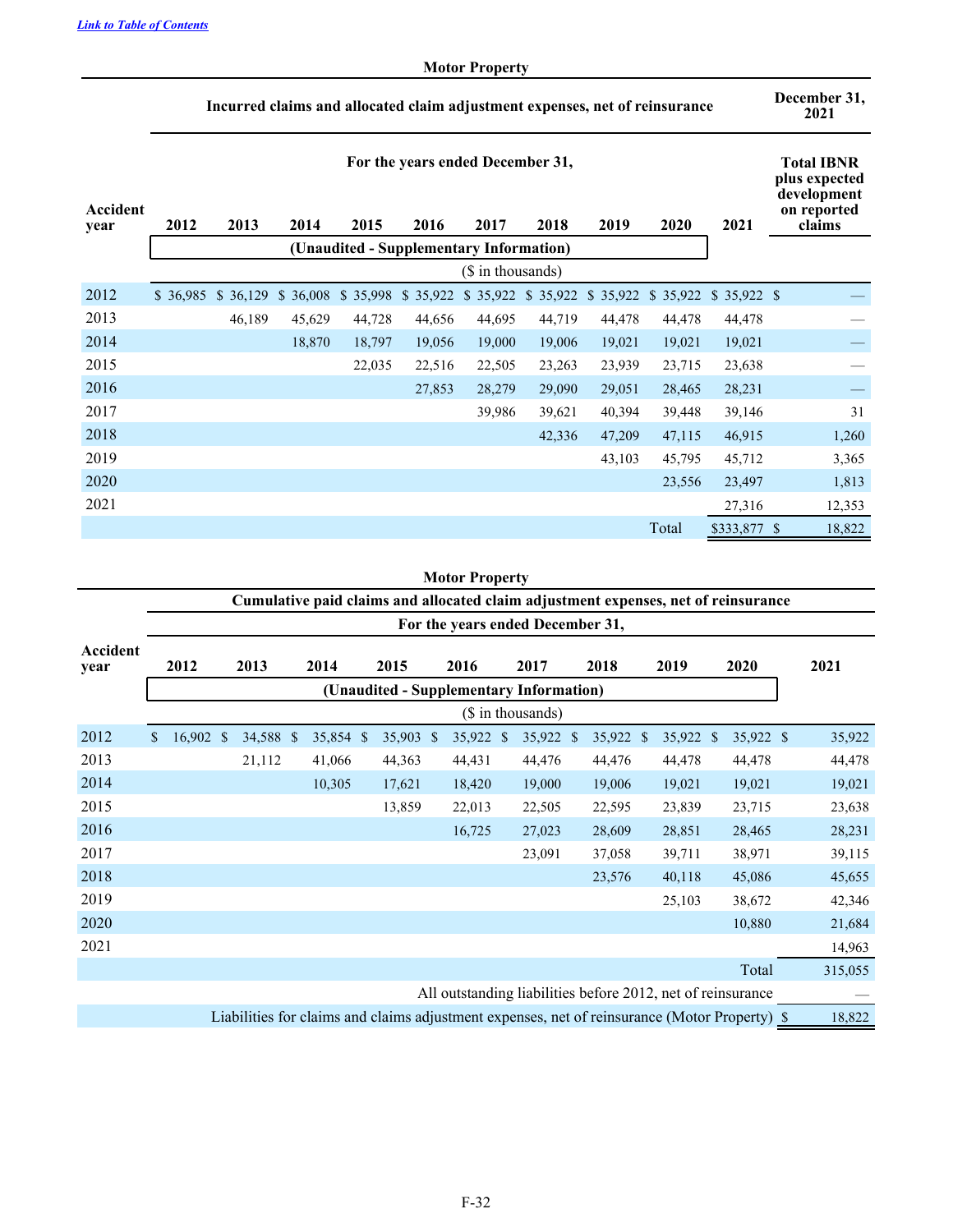|                  |              |            |       |            | Incurred claims and allocated claim adjustment expenses, net of reinsurance |               |       |              |       |               |                                         |       |               |        |                    |          |               | December 31,<br>2021                              |
|------------------|--------------|------------|-------|------------|-----------------------------------------------------------------------------|---------------|-------|--------------|-------|---------------|-----------------------------------------|-------|---------------|--------|--------------------|----------|---------------|---------------------------------------------------|
|                  |              |            |       |            |                                                                             |               |       |              |       |               | For the years ended December 31,        |       |               |        |                    |          |               | <b>Total IBNR</b><br>plus expected<br>development |
| Accident<br>year |              | 2012       | 2013  |            | 2014                                                                        |               | 2015  |              | 2016  |               | 2017                                    | 2018  |               | 2019   |                    | 2020     | 2021          | on reported<br>claims                             |
|                  |              |            |       |            |                                                                             |               |       |              |       |               | (Unaudited - Supplementary Information) |       |               |        |                    |          |               |                                                   |
|                  |              |            |       |            |                                                                             |               |       |              |       |               | (\$ in thousands)                       |       |               |        |                    |          |               |                                                   |
| 2012             | $\mathbf{s}$ | $3,974$ \$ | 3,591 | $\sqrt{3}$ | 3,756                                                                       | $\mathcal{S}$ | 3,773 | $\mathbb{S}$ | 3,759 | $\mathbf{\$}$ | $3,755$ \$                              | 3,782 | <sup>\$</sup> | 3,777  | $\mathbf{\hat{s}}$ | 3,736 \$ | $3,803$ \$    |                                                   |
| 2013             |              |            | 2,492 |            | 2,875                                                                       |               | 2,840 |              | 2,821 |               | 2,801                                   | 2,755 |               | 2,586  |                    | 2,552    | 2,685         |                                                   |
| 2014             |              |            |       |            | 4,768                                                                       |               | 3,525 |              | 1,776 |               | 1,701                                   | 1,084 |               | 2,125  |                    | 2,329    | 2,295         |                                                   |
| 2015             |              |            |       |            |                                                                             |               | 4,794 |              | 6,769 |               | 6,898                                   | 4,519 |               | 4,230  |                    | 4,132    | 3,794         |                                                   |
| 2016             |              |            |       |            |                                                                             |               |       |              | 8,364 |               | 10,406                                  | 9,147 |               | 9,135  |                    | 8,110    | 6,809         | 391                                               |
| 2017             |              |            |       |            |                                                                             |               |       |              |       |               | 9,091                                   | 6,015 |               | 6,451  |                    | 7,576    | 5,244         | 1,549                                             |
| 2018             |              |            |       |            |                                                                             |               |       |              |       |               |                                         | 6,166 |               | 7,520  |                    | 7,282    | 5,358         | 1,289                                             |
| 2019             |              |            |       |            |                                                                             |               |       |              |       |               |                                         |       |               | 19,179 |                    | 20,477   | 18,399        | 7,249                                             |
| 2020             |              |            |       |            |                                                                             |               |       |              |       |               |                                         |       |               |        |                    | 50,672   | 44,054        | 21,019                                            |
| 2021             |              |            |       |            |                                                                             |               |       |              |       |               |                                         |       |               |        |                    |          | 57,479        | 47,370                                            |
|                  |              |            |       |            |                                                                             |               |       |              |       |               |                                         |       |               |        |                    | Total    | $$149.919$ \$ | 78,867                                            |

**Other**

| Other            |                                                              |                     |  |            |  |            |  |          |  |                                  |  |          |  |            |            |                                                                                    |  |        |
|------------------|--------------------------------------------------------------|---------------------|--|------------|--|------------|--|----------|--|----------------------------------|--|----------|--|------------|------------|------------------------------------------------------------------------------------|--|--------|
|                  |                                                              |                     |  |            |  |            |  |          |  |                                  |  |          |  |            |            | Cumulative paid claims and allocated claim adjustment expenses, net of reinsurance |  |        |
|                  |                                                              |                     |  |            |  |            |  |          |  | For the years ended December 31, |  |          |  |            |            |                                                                                    |  |        |
| Accident<br>year |                                                              | 2012                |  | 2013       |  | 2014       |  | 2015     |  | 2016                             |  | 2017     |  | 2018       | 2019       | 2020                                                                               |  | 2021   |
|                  | (Unaudited - Supplementary Information)<br>(\$ in thousands) |                     |  |            |  |            |  |          |  |                                  |  |          |  |            |            |                                                                                    |  |        |
|                  |                                                              |                     |  |            |  |            |  |          |  |                                  |  |          |  |            |            |                                                                                    |  |        |
| 2012             | \$                                                           | $3,000 \text{ }$ \$ |  | $3,251$ \$ |  | $3,676$ \$ |  | 3,683 \$ |  | 3,684 \$                         |  | 3,688 \$ |  | $3,735$ \$ | $3,735$ \$ | 3,736 \$                                                                           |  | 3,803  |
| 2013             |                                                              |                     |  | 213        |  | 1,828      |  | 2,426    |  | 2,339                            |  | 2,323    |  | 2,578      | 2,540      | 2,552                                                                              |  | 2,685  |
| 2014             |                                                              |                     |  |            |  | 197        |  | 659      |  | 1,124                            |  | 1,282    |  | 1,084      | 2,125      | 2,329                                                                              |  | 2,295  |
| 2015             |                                                              |                     |  |            |  |            |  | 472      |  | 1,387                            |  | 2,010    |  | 3,399      | 3,930      | 4,132                                                                              |  | 3,794  |
| 2016             |                                                              |                     |  |            |  |            |  |          |  | 1,473                            |  | 3,108    |  | 5,648      | 7,383      | 7,496                                                                              |  | 6,419  |
| 2017             |                                                              |                     |  |            |  |            |  |          |  |                                  |  | 484      |  | 3,084      | 4,536      | 5,477                                                                              |  | 3,695  |
| 2018             |                                                              |                     |  |            |  |            |  |          |  |                                  |  |          |  | 962        | 5,588      | 5,594                                                                              |  | 4,070  |
| 2019             |                                                              |                     |  |            |  |            |  |          |  |                                  |  |          |  |            | 5,409      | 9,120                                                                              |  | 11,150 |
| 2020             |                                                              |                     |  |            |  |            |  |          |  |                                  |  |          |  |            |            | 5,786                                                                              |  | 23,034 |
| 2021             |                                                              |                     |  |            |  |            |  |          |  |                                  |  |          |  |            |            |                                                                                    |  | 10,108 |
|                  |                                                              |                     |  |            |  |            |  |          |  |                                  |  |          |  |            |            | Total                                                                              |  | 71,052 |
|                  |                                                              |                     |  |            |  |            |  |          |  |                                  |  |          |  |            |            | All outstanding liabilities before 2012, net of reinsurance                        |  |        |

Liabilities for claims and claims adjustment expenses, net of reinsurance (Other)  $\frac{\$}{\$}$  78,867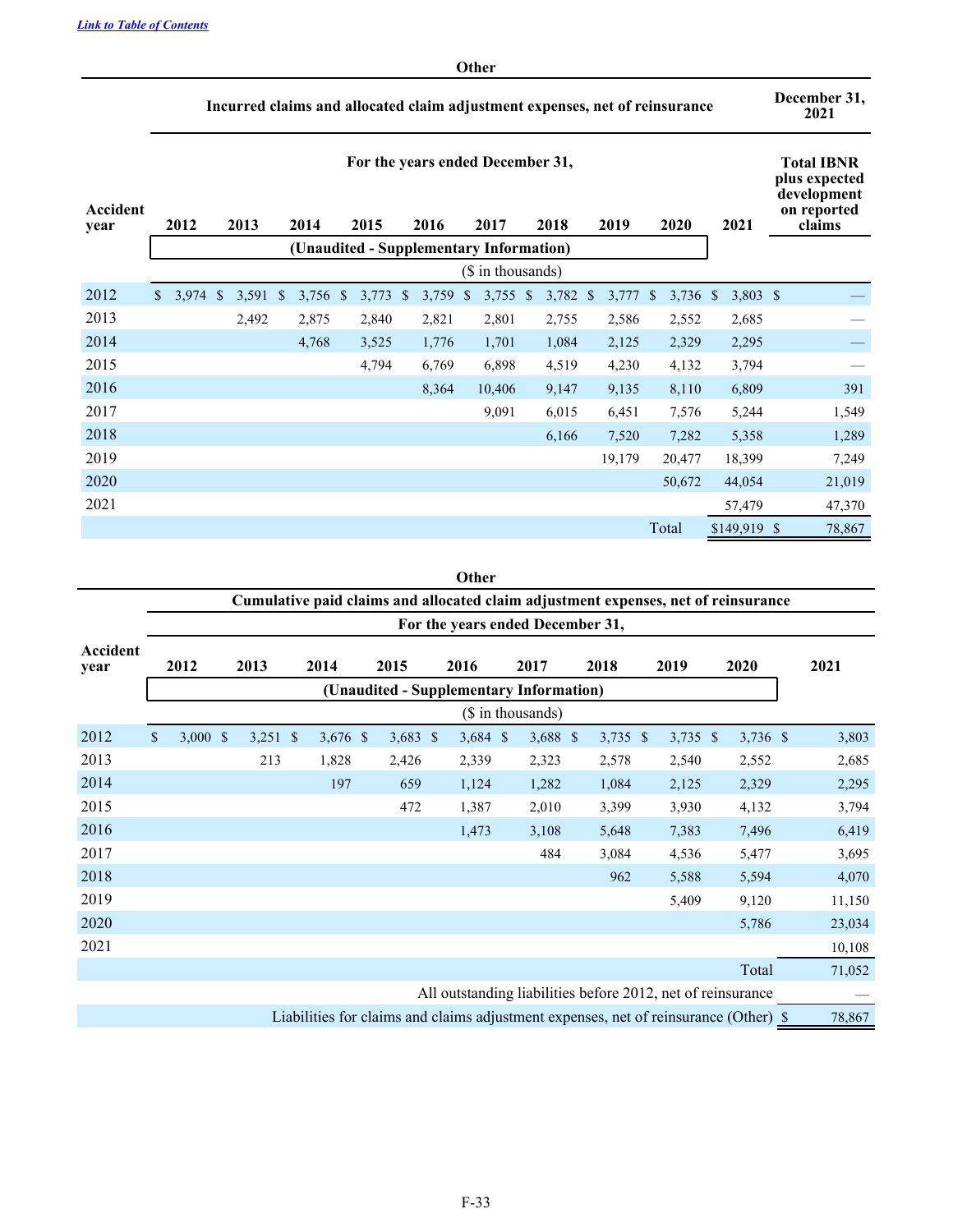|      |                                              |          | Incurred claims and allocated claim adjustment expenses, net of reinsurance |          |        |        |                            |          |          |               | December 31,<br>2021  |  |  |  |
|------|----------------------------------------------|----------|-----------------------------------------------------------------------------|----------|--------|--------|----------------------------|----------|----------|---------------|-----------------------|--|--|--|
|      | For the years ended December 31,<br>Accident |          |                                                                             |          |        |        |                            |          |          |               |                       |  |  |  |
| year | 2012                                         | 2013     | 2014                                                                        | 2015     | 2016   | 2017   | 2018                       | 2019     | 2020     | 2021          | on reported<br>claims |  |  |  |
|      |                                              |          |                                                                             |          |        |        |                            |          |          |               |                       |  |  |  |
|      |                                              |          |                                                                             |          |        |        |                            |          |          |               |                       |  |  |  |
| 2012 | \$63.961                                     | \$50,183 | \$50,874                                                                    | \$52,812 |        |        | \$53,218 \$53,473 \$53,737 | \$53,823 | \$53,862 | $$53,830$ \$  |                       |  |  |  |
| 2013 |                                              | 60,957   | 59,007                                                                      | 61,791   | 62,509 | 62,496 | 62,436                     | 62,779   | 62,802   | 62,743        | 363                   |  |  |  |
| 2014 |                                              |          | 41,742                                                                      | 45,155   | 46,846 | 47,086 | 46,876                     | 47,031   | 46,999   | 46,944        | 308                   |  |  |  |
| 2015 |                                              |          |                                                                             | 27,877   | 30,357 | 31,755 | 30,958                     | 30,619   | 30,557   | 30,477        | 326                   |  |  |  |
| 2016 |                                              |          |                                                                             |          | 25,640 | 26,154 | 24,034                     | 23,505   | 23,196   | 23,065        | 335                   |  |  |  |
| 2017 |                                              |          |                                                                             |          |        | 84,798 | 78,458                     | 69,071   | 65,852   | 65,732        | 902                   |  |  |  |
| 2018 |                                              |          |                                                                             |          |        |        | 28,235                     | 30,308   | 25,088   | 24,632        | 5,346                 |  |  |  |
| 2019 |                                              |          |                                                                             |          |        |        |                            | 22,619   | 27,094   | 26,448        | 15,723                |  |  |  |
| 2020 |                                              |          |                                                                             |          |        |        |                            |          | 21,768   | 21,196        | 9,200                 |  |  |  |
| 2021 |                                              |          |                                                                             |          |        |        |                            |          |          | 37,161        | 30,965                |  |  |  |
|      |                                              |          |                                                                             |          |        |        |                            |          | Total    | $$392,229$ \$ | 63,468                |  |  |  |

**Property**

|                  |              |           |                                                                                    |           |           | <b>Property</b>                         |           |           |           |                                                             |         |
|------------------|--------------|-----------|------------------------------------------------------------------------------------|-----------|-----------|-----------------------------------------|-----------|-----------|-----------|-------------------------------------------------------------|---------|
|                  |              |           | Cumulative paid claims and allocated claim adjustment expenses, net of reinsurance |           |           |                                         |           |           |           |                                                             |         |
|                  |              |           |                                                                                    |           |           | For the years ended December 31,        |           |           |           |                                                             |         |
| Accident<br>year |              | 2012      | 2013                                                                               | 2014      | 2015      | 2016                                    | 2017      | 2018      | 2019      | 2020                                                        | 2021    |
|                  |              |           |                                                                                    |           |           | (Unaudited - Supplementary Information) |           |           |           |                                                             |         |
|                  |              |           |                                                                                    |           |           | (\$ in thousands)                       |           |           |           |                                                             |         |
| 2012             | $\mathbb{S}$ | 32,085 \$ | 45,887 \$                                                                          | 50,242 \$ | 52,657 \$ | 53,211 \$                               | 53,259 \$ | 53,737 \$ | 53,823 \$ | 53,862 \$                                                   | 53,830  |
| 2013             |              |           | 34,807                                                                             | 55,677    | 58,537    | 60,357                                  | 61,087    | 62,000    | 62,242    | 62,317                                                      | 62,380  |
| 2014             |              |           |                                                                                    | 20,230    | 40,173    | 43,641                                  | 45,212    | 46,302    | 46,522    | 46,619                                                      | 46,636  |
| 2015             |              |           |                                                                                    |           | 12,938    | 25,452                                  | 28,848    | 29,818    | 30,025    | 30,129                                                      | 30,151  |
| 2016             |              |           |                                                                                    |           |           | 9,945                                   | 18,211    | 21,060    | 22,048    | 22,397                                                      | 22,731  |
| 2017             |              |           |                                                                                    |           |           |                                         | 43,291    | 56,412    | 64,256    | 65,723                                                      | 64,830  |
| 2018             |              |           |                                                                                    |           |           |                                         |           | 5,365     | 15,733    | 18,556                                                      | 19,286  |
| 2019             |              |           |                                                                                    |           |           |                                         |           |           | 4,057     | 7,046                                                       | 10,725  |
| 2020             |              |           |                                                                                    |           |           |                                         |           |           |           | 6,447                                                       | 11,995  |
| 2021             |              |           |                                                                                    |           |           |                                         |           |           |           |                                                             | 6,196   |
|                  |              |           |                                                                                    |           |           |                                         |           |           |           | Total                                                       | 328,761 |
|                  |              |           |                                                                                    |           |           |                                         |           |           |           | All outstanding liabilities before 2012, net of reinsurance |         |

Liabilities for claims and claims adjustment expenses, net of reinsurance (Property)  $\frac{\$}{\$}$  63,468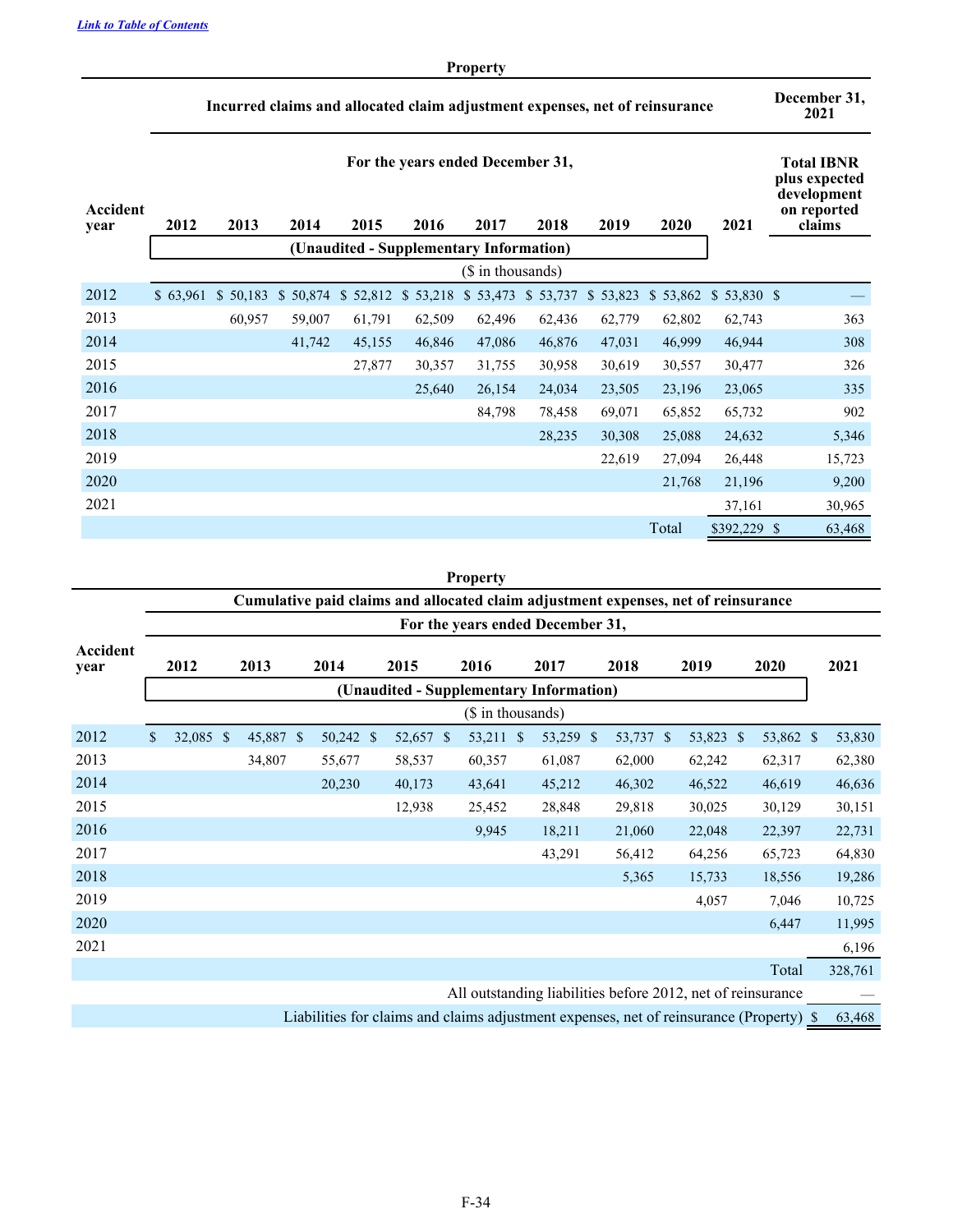|                  |      |                     | Incurred claims and allocated claim adjustment expenses, net of reinsurance |          | December 31,<br>2021                     |                   |                     |          |          |               |                                                                            |
|------------------|------|---------------------|-----------------------------------------------------------------------------|----------|------------------------------------------|-------------------|---------------------|----------|----------|---------------|----------------------------------------------------------------------------|
| Accident<br>year | 2012 | 2013                | 2014                                                                        | 2015     | For the years ended December 31,<br>2016 | 2017              | 2018                | 2019     | 2020     | 2021          | <b>Total IBNR</b><br>plus expected<br>development<br>on reported<br>claims |
|                  |      |                     |                                                                             |          | (Unaudited - Supplementary Information)  |                   |                     |          |          |               |                                                                            |
|                  |      |                     |                                                                             |          |                                          | (\$ in thousands) |                     |          |          |               |                                                                            |
| 2012             |      | $$11,479$ $$11,483$ | \$12,039                                                                    | \$12,485 | 12,679<br>$\mathbb{S}$                   |                   | $$13,415$ $$13,415$ | \$12,836 | \$12,345 | $$12,255$ \;  | 57                                                                         |
| 2013             |      | 12,704              | 13,607                                                                      | 15,164   | 16,850                                   | 17,688            | 17,866              | 17,663   | 17,305   | 17,068        | 596                                                                        |
| 2014             |      |                     | 19,645                                                                      | 19,032   | 18,995                                   | 21,605            | 22,630              | 22,960   | 22,693   | 22,236        | 1,767                                                                      |
| 2015             |      |                     |                                                                             | 18,793   | 18,794                                   | 21,375            | 22,842              | 23,075   | 22,332   | 22,110        | 2,679                                                                      |
| 2016             |      |                     |                                                                             |          | 13,869                                   | 17,075            | 17,451              | 17,048   | 16,840   | 17,151        | 5,349                                                                      |
| 2017             |      |                     |                                                                             |          |                                          | 10,275            | 9,963               | 9,785    | 10,009   | 10,569        | 4,700                                                                      |
| 2018             |      |                     |                                                                             |          |                                          |                   | 4,485               | 4,472    | 4,593    | 5,059         | 1,820                                                                      |
| 2019             |      |                     |                                                                             |          |                                          |                   |                     | 586      | 611      | 783           | 239                                                                        |
| 2020             |      |                     |                                                                             |          |                                          |                   |                     |          | 66       | 66            | 66                                                                         |
| 2021             |      |                     |                                                                             |          |                                          |                   |                     |          |          | 2,822         | 2,787                                                                      |
|                  |      |                     |                                                                             |          |                                          |                   |                     |          | Total    | $$110,120$ \$ | 20,060                                                                     |

**Professional Liability**

|                                         | <b>Professional Liability</b> |        |  |            |  |            |  |                                                                                    |  |                                  |              |                   |  |             |        |               |             |  |        |
|-----------------------------------------|-------------------------------|--------|--|------------|--|------------|--|------------------------------------------------------------------------------------|--|----------------------------------|--------------|-------------------|--|-------------|--------|---------------|-------------|--|--------|
|                                         |                               |        |  |            |  |            |  | Cumulative paid claims and allocated claim adjustment expenses, net of reinsurance |  |                                  |              |                   |  |             |        |               |             |  |        |
|                                         |                               |        |  |            |  |            |  |                                                                                    |  | For the years ended December 31, |              |                   |  |             |        |               |             |  |        |
| Accident<br>vear                        |                               | 2012   |  | 2013       |  | 2014       |  | 2015                                                                               |  | 2016                             |              | 2017              |  | 2018        | 2019   |               | 2020        |  | 2021   |
| (Unaudited - Supplementary Information) |                               |        |  |            |  |            |  |                                                                                    |  |                                  |              |                   |  |             |        |               |             |  |        |
|                                         |                               |        |  |            |  |            |  |                                                                                    |  |                                  |              | (\$ in thousands) |  |             |        |               |             |  |        |
| 2012                                    | $\mathbb{S}$                  | 544 \$ |  | $3,747$ \$ |  | $6,530$ \$ |  | $9,027$ \$                                                                         |  | 10,489                           | <sup>S</sup> | $12,035$ \$       |  | $12,205$ \$ | 11,933 | <sup>\$</sup> | $12,221$ \$ |  | 12,198 |
| 2013                                    |                               |        |  | 726        |  | 3,557      |  | 7,939                                                                              |  | 11,417                           |              | 14,396            |  | 15,184      | 14,993 |               | 16,549      |  | 16,472 |
| 2014                                    |                               |        |  |            |  | 1,399      |  | 5,558                                                                              |  | 9,925                            |              | 14,479            |  | 16,803      | 16,814 |               | 20,509      |  | 20,469 |
| 2015                                    |                               |        |  |            |  |            |  | 1,212                                                                              |  | 3,420                            |              | 9,179             |  | 12,162      | 13,010 |               | 17,896      |  | 19,431 |
| 2016                                    |                               |        |  |            |  |            |  |                                                                                    |  | 346                              |              | 2,215             |  | 4,974       | 7,984  |               | 10,692      |  | 11,802 |
| 2017                                    |                               |        |  |            |  |            |  |                                                                                    |  |                                  |              | 229               |  | 1,442       | 3,096  |               | 4,872       |  | 5,870  |
| 2018                                    |                               |        |  |            |  |            |  |                                                                                    |  |                                  |              |                   |  | 242         | 1,141  |               | 1,986       |  | 3,239  |
| 2019                                    |                               |        |  |            |  |            |  |                                                                                    |  |                                  |              |                   |  |             | 145    |               | 266         |  | 544    |

2020 — —  $2021$  35

> All outstanding liabilities before 2012, net of reinsurance 698 Liabilities for claims and claims adjustment expenses, net of reinsurance (Professional Liability)  $\frac{\$}{\$}$  20,759

Total 90,060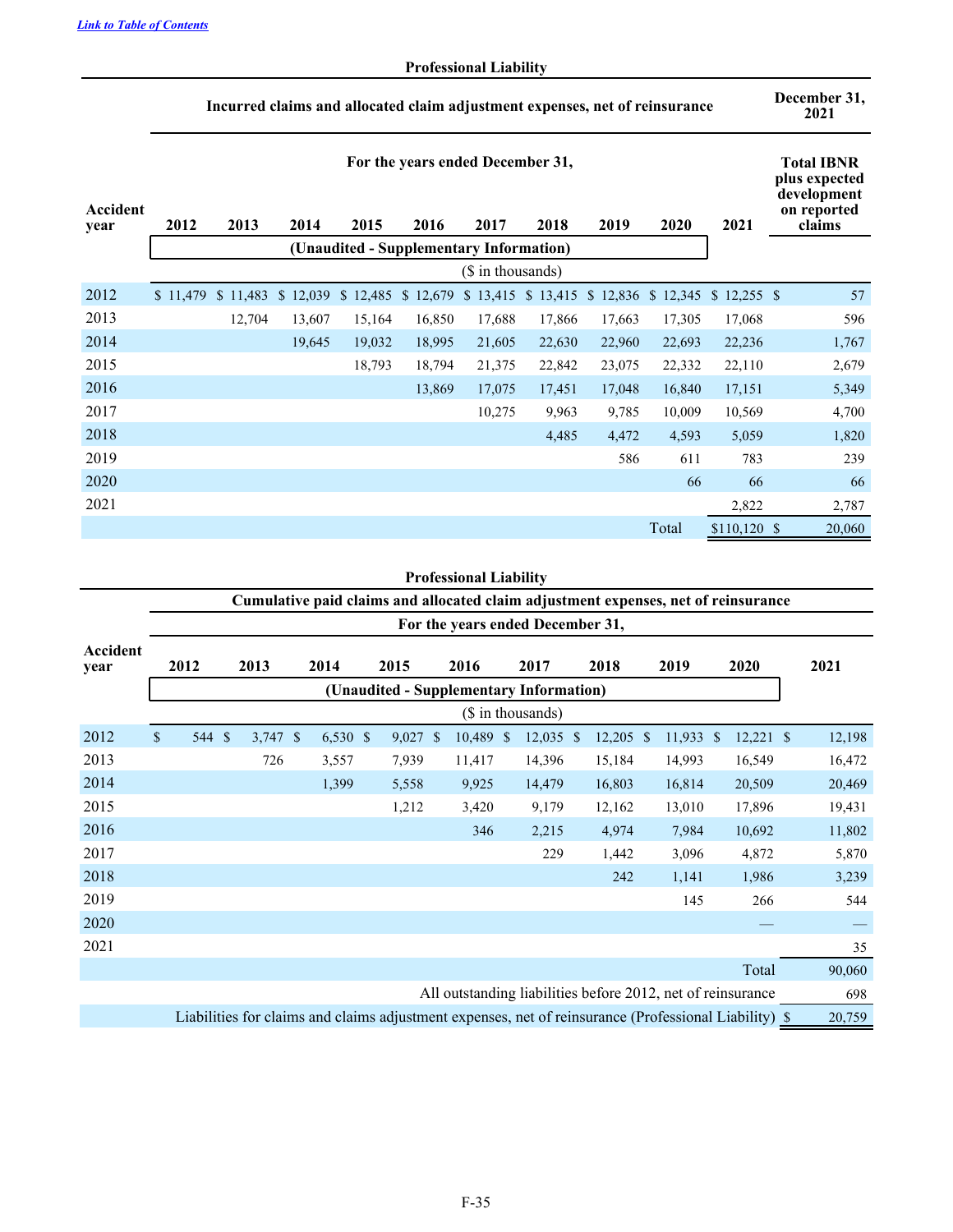|      |                                              |                     | Incurred claims and allocated claim adjustment expenses, net of reinsurance |          |       |                            |        |          |          |               | December 31,<br>2021  |  |  |  |  |
|------|----------------------------------------------|---------------------|-----------------------------------------------------------------------------|----------|-------|----------------------------|--------|----------|----------|---------------|-----------------------|--|--|--|--|
|      | For the years ended December 31,<br>Accident |                     |                                                                             |          |       |                            |        |          |          |               |                       |  |  |  |  |
| year | 2012                                         | 2013                | 2014                                                                        | 2015     | 2016  | 2017                       | 2018   | 2019     | 2020     | 2021          | on reported<br>claims |  |  |  |  |
|      |                                              |                     |                                                                             |          |       |                            |        |          |          |               |                       |  |  |  |  |
|      |                                              |                     |                                                                             |          |       |                            |        |          |          |               |                       |  |  |  |  |
| 2012 |                                              | $$11,763$ $$12,213$ | \$12,213                                                                    | \$12,213 |       | \$12,213 \$12,213 \$12,213 |        | \$12,213 | \$12,213 | $$12,213$ \\$ |                       |  |  |  |  |
| 2013 |                                              | 4,751               | 4,751                                                                       | 4,751    | 4,751 | 4,751                      | 4,751  | 4,751    | 4,751    | 4,751         |                       |  |  |  |  |
| 2014 |                                              |                     |                                                                             |          |       | 3                          |        |          |          |               |                       |  |  |  |  |
| 2015 |                                              |                     |                                                                             | 1,014    | 1,010 | 948                        | 950    | 951      | 919      | 919           | 67                    |  |  |  |  |
| 2016 |                                              |                     |                                                                             |          | 4,342 | 4,275                      | 4,266  | 3,975    | 3,778    | 3,729         | 208                   |  |  |  |  |
| 2017 |                                              |                     |                                                                             |          |       | 10,883                     | 10,347 | 9,604    | 9,064    | 8,799         | 418                   |  |  |  |  |
| 2018 |                                              |                     |                                                                             |          |       |                            | 13,614 | 13,503   | 13,058   | 12,672        | 856                   |  |  |  |  |
| 2019 |                                              |                     |                                                                             |          |       |                            |        | 22,928   | 23,480   | 23,685        | 6,030                 |  |  |  |  |
| 2020 |                                              |                     |                                                                             |          |       |                            |        |          | 44,677   | 46,297        | 22,833                |  |  |  |  |
| 2021 |                                              |                     |                                                                             |          |       |                            |        |          |          | 58,346        | 35,071                |  |  |  |  |
|      |                                              |                     |                                                                             |          |       |                            |        |          | Total    | $$171,411$ \$ | 65,483                |  |  |  |  |

## **Workers' Compensation**

|                  |                |             |             |             | <b>Workers' Compensation</b>                                                                         |             |             |             |             |         |
|------------------|----------------|-------------|-------------|-------------|------------------------------------------------------------------------------------------------------|-------------|-------------|-------------|-------------|---------|
|                  |                |             |             |             | Cumulative paid claims and allocated claim adjustment expenses, net of reinsurance                   |             |             |             |             |         |
|                  |                |             |             |             | For the years ended December 31,                                                                     |             |             |             |             |         |
| Accident<br>year | 2012           | 2013        | 2014        | 2015        | 2016                                                                                                 | 2017        | 2018        | 2019        | 2020        | 2021    |
|                  |                |             |             |             | (Unaudited - Supplementary Information)                                                              |             |             |             |             |         |
|                  |                |             |             |             | (\$ in thousands)                                                                                    |             |             |             |             |         |
| 2012             | \$<br>2,359 \$ | $12,213$ \$ | $12,213$ \$ | $12,213$ \$ | $12,213$ \$                                                                                          | $12,213$ \$ | $12,213$ \$ | $12,213$ \$ | $12,213$ \$ | 12,213  |
| 2013             |                | 4,751       | 4,751       | 4,751       | 4,751                                                                                                | 4,751       | 4,751       | 4,751       | 4,751       | 4,751   |
| 2014             |                |             |             |             |                                                                                                      |             |             |             |             |         |
| 2015             |                |             |             | 28          | 251                                                                                                  | 564         | 688         | 777         | 832         | 851     |
| 2016             |                |             |             |             | 613                                                                                                  | 1,920       | 2,782       | 3,274       | 3,459       | 3,521   |
| 2017             |                |             |             |             |                                                                                                      | 2,028       | 5,356       | 7,399       | 8,005       | 8,381   |
| 2018             |                |             |             |             |                                                                                                      |             | 4,213       | 8,321       | 10,783      | 11,817  |
| 2019             |                |             |             |             |                                                                                                      |             |             | 5,473       | 13,601      | 17,656  |
| 2020             |                |             |             |             |                                                                                                      |             |             |             | 11,288      | 23,463  |
| 2021             |                |             |             |             |                                                                                                      |             |             |             |             | 23,275  |
|                  |                |             |             |             |                                                                                                      |             |             |             | Total       | 105,927 |
|                  |                |             |             |             | All outstanding liabilities before 2012, net of reinsurance                                          |             |             |             |             |         |
|                  |                |             |             |             | Liabilities for claims and claims adjustment expenses, net of reinsurance (Workers' Compensation) \$ |             |             |             |             | 65,483  |

For any incurred and paid claims denominated in a currency other than U.S. dollars, the above tables are presented using the foreign exchange rate in effect at the current year-end date. As a result, all prior year information has been restated to reflect the exchange rates at December 31, 2021. This treatment prevents changes in foreign currency exchange rates from distorting the claims development between the years presented.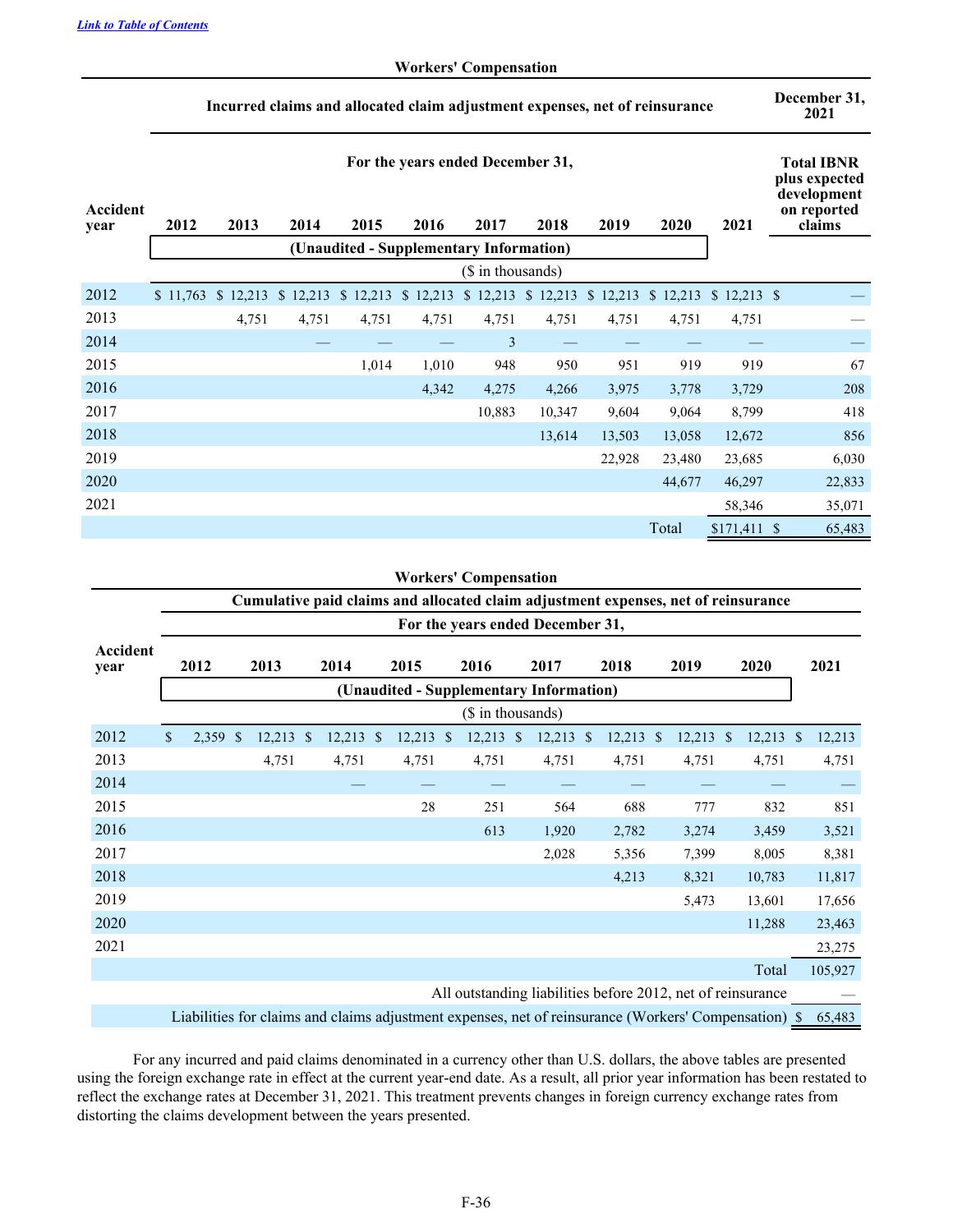#### *[Link to Table of Contents](#page-2-0)*

For assumed contracts, the Company does not generally receive claims information by accident year from the ceding insurers but instead receives claims information by the treaty year of the contract. Claims reported by the ceding insurer to the Company may have the covered losses occurring in an accident year other than the treaty year. Some incurred and paid claims have been allocated to the accident years for the loss development tables based on the proportion of premiums earned for each contract during such accident year.

For example, a one-year treaty incepting on October 1, 2018 (with underlying policies each having a one-year duration) would have a 24-month period over which the premiums would be earned. Therefore, claims would be allocated to accident years 2018, 2019 and 2020 based on the proportion of the premiums earned during each accident year. For illustration of this contract, any claims reported during 2018 would be allocated to the 2018 accident year. For losses reported during 2019, the claims would be allocated between 2018 and 2019 based on the percentage of premiums earned during 2018 and 2019. Similarly, for losses reported during 2020 and thereafter, the losses would be allocated to the 2020, 2021 and 2022 accident years based on the proportion of premiums earned during each of those years. However, natural catastrophes and certain other large losses are addressed separately and are assigned to the accident year in which they occurred.

The reconciliation of the net incurred and paid claims development tables to the liability for claims and claim adjustment expenses in the consolidated balance sheet is as follows:

|                                                                           | December 31, 2021 |
|---------------------------------------------------------------------------|-------------------|
|                                                                           | (\$ in thousands) |
| Net outstanding liabilities                                               |                   |
| Health                                                                    | \$<br>9,938       |
| Multiline                                                                 | 156,767           |
| General Liability                                                         | 24,482            |
| Motor Casualty                                                            | 70,015            |
| <b>Motor Property</b>                                                     | 18,822            |
| Other                                                                     | 78,867            |
| Property                                                                  | 63,468            |
| Professional Liability                                                    | 20,759            |
| Workers' Compensation                                                     | 65,483            |
| Liabilities for claims and claims adjustment expenses, net of reinsurance | 508,602           |
| Add: Reinsurance recoverable on unpaid claims                             | 11,100            |
| Add: Unallocated claims adjustment expenses                               | 4,261             |
| Add: Allowance for credit losses                                          | 47                |
| Total gross liabilities for unpaid claims and claim adjustment expense    | \$<br>524,010     |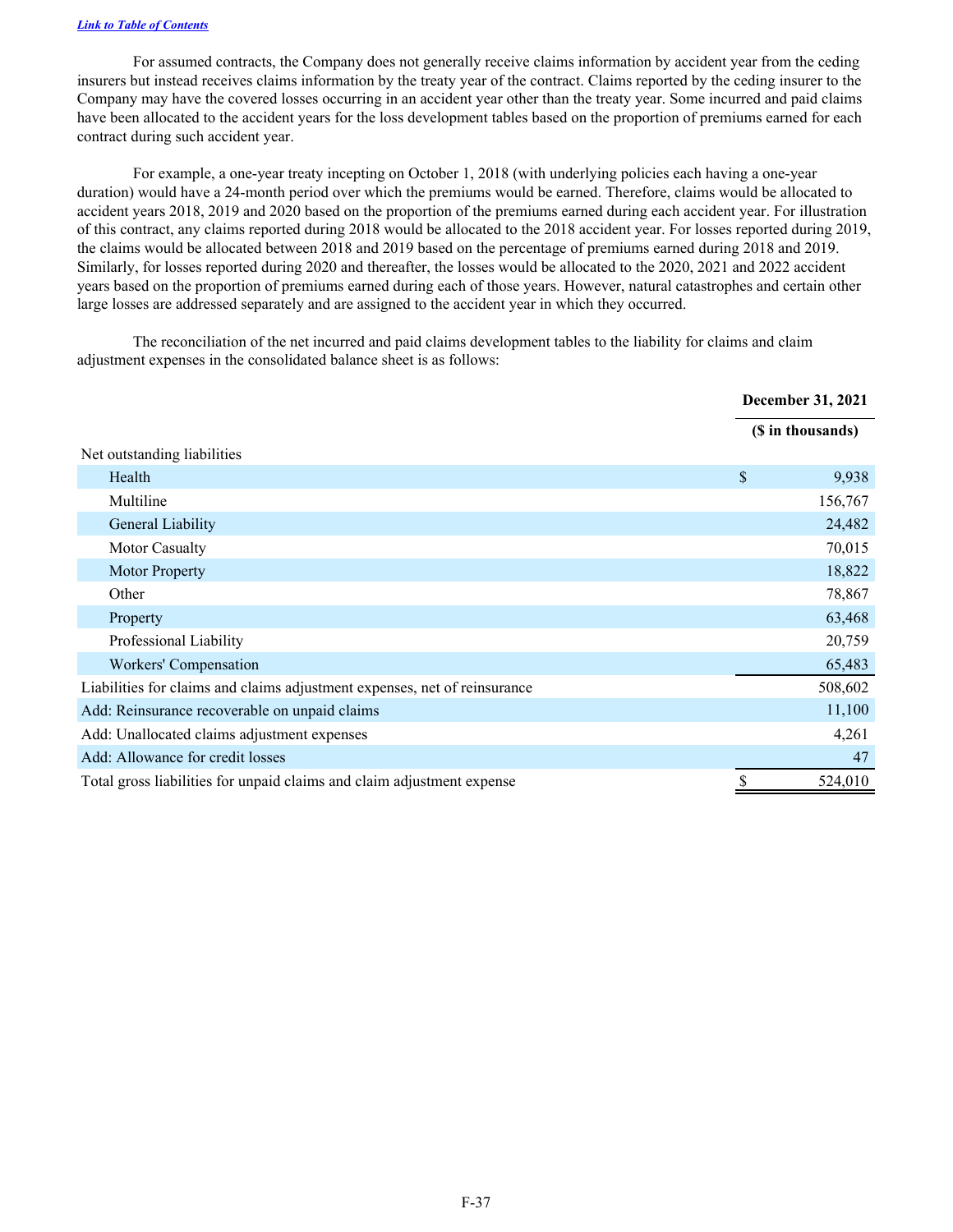#### *[Link to Table of Contents](#page-2-0)*

The average historical annual percentage payout of net incurred claims (excluding health) at December 31, 2021, is as follows:

| Years                  | $\mathbf{1}$ | 2         | 3        | $\overline{\mathbf{4}}$ | 5        | 6                                       | 7               | 8               | 9               | 10              |
|------------------------|--------------|-----------|----------|-------------------------|----------|-----------------------------------------|-----------------|-----------------|-----------------|-----------------|
|                        |              |           |          |                         |          | (Unaudited - Supplementary Information) |                 |                 |                 |                 |
| Multiline              | $10.2 \%$    | $19.0 \%$ | 18.8 %   | 16.0 $%$                | 13.3 $%$ | $22.7\%$                                | $- \frac{9}{6}$ | $- \frac{9}{6}$ | $- \frac{9}{6}$ | $-$ %           |
| General Liability      | 4.5 $\%$     | 12.0 $%$  | 11.1%    | $10.8 \%$               | $17.3\%$ | 27.8 %                                  | 6.9 $%$         | $8.0\%$         | $1.6\%$         | $-$ %           |
| <b>Motor Casualty</b>  | 41.2 $%$     | 32.6 $%$  | $8.9\%$  | 6.1 $%$                 | 4.1 $\%$ | 3.0%                                    | $2.8 \%$        | $1.2 \%$        | $- \frac{9}{6}$ | $0.1 \%$        |
| <b>Motor Property</b>  | 51.9 %       | 41.7 $\%$ | 4.9 $%$  | $0.7\%$                 | $0.4 \%$ | $0.2 \%$                                | $0.2 \%$        | $- \frac{9}{6}$ | $- \frac{9}{6}$ | $- \frac{9}{6}$ |
| Other                  | 33.5 $\%$    | 44.6 $%$  | 15.5 $%$ | $3.0\%$                 | $2.0 \%$ | $1.0\%$                                 | $0.4\%$         | $- \frac{9}{6}$ | $- \frac{9}{6}$ | $-$ %           |
| Property               | 49.7 $%$     | 34.8 %    | 5.9 $%$  | $3.0 \%$                | $2.8 \%$ | $2.5\%$                                 | $1.0 \%$        | $0.3 \%$        | $- \frac{9}{6}$ | $- \frac{9}{6}$ |
| Professional Liability | $3.5 \%$     | $12.5 \%$ | 18.4%    | 16.3 $%$                | 13.3 $%$ | $9.0\%$                                 | 5.6 $%$         | 4.2 $\%$        | $3.0 \%$        | 14.2 $%$        |
| Workers' Compensation  | $27.2 \%$    | 43.4 $%$  | 22.6 %   | 5.5 $\%$                | $0.8 \%$ | $0.5 \%$                                | $-$ %           | $-$ %           | $-$ %           | $- \frac{9}{6}$ |

The historical annual percentage payout pattern for health claims is excluded from the table above because health claims have short settlement periods, and including it would skew the results presented.

As a reinsurance entity, the Company generally does not receive detailed claims frequency information or claims counts from ceding insurers and third-party claim handlers. Due to the nature of the reinsurance contracts, the underlying insured reports claims to the insurer who cedes losses to the Company. The Company is contractually obligated to reimburse the ceding insurer for its share of the losses. While the Company has the right to conduct audits of the ceding insurer's claims files, the insurer is generally not obligated to provide a detailed listing of claims counts or other claims frequency information. Therefore it is impracticable for the Company to present the cumulative number of reported claims by accident year.

# **8. RETROCESSION**

From time to time, the Company purchases retrocessional coverage for one or more of the following reasons: to manage its overall exposure, reduce its net liability on individual risks, obtain additional underwriting capacity and balance its underwriting portfolio. The Company records loss and loss adjustment expenses recoverable from retrocessionaires as assets.

For the year ended December 31, 2021, the Company's earned ceded premiums were insignificant (2020: \$3.2 million and 2019: \$72.8 million). For the year ended December 31, 2021, loss and loss adjustment expenses recovered and change in losses recoverable were insignificant (2020: \$5.9 million and 2019: \$60.7 million).

Retrocession contracts do not relieve the Company from its obligations to its cedents. Failure of retrocessionaires to honor their obligations could result in losses to the Company. At December 31, 2021, the Company's loss reserves recoverable of \$11.1 million (December 31, 2020: \$16.9 million) consisted of (i) \$8.4 million (December 31, 2020: \$12.6 million) recoverable from unrated retrocessionaires, of which \$8.2 million (December 31, 2020: \$11.9 million) were secured by cash, letters of credit and collateral held in trust accounts for the benefit of the Company and (ii) \$2.8 million (December 31, 2020: \$4.3 million) recoverable from retrocessionaires rated A- or above by A.M. Best.

 The Company regularly evaluates its net credit exposure to assess the ability of the retrocessionaires to honor their respective obligations. At December 31, 2021, the Company had recorded an allowance for expected credit losses of \$0.1 million (December 31, 2020: \$0.1 million).

## **9. SENIOR CONVERTIBLE NOTES**

On August 7, 2018, the Company issued \$100.0 million of senior unsecured convertible notes (the "Notes"), which mature on August 1, 2023. The Notes bear interest at 4%, payable semi-annually on February 1 and August 1 of each year beginning February 1, 2019.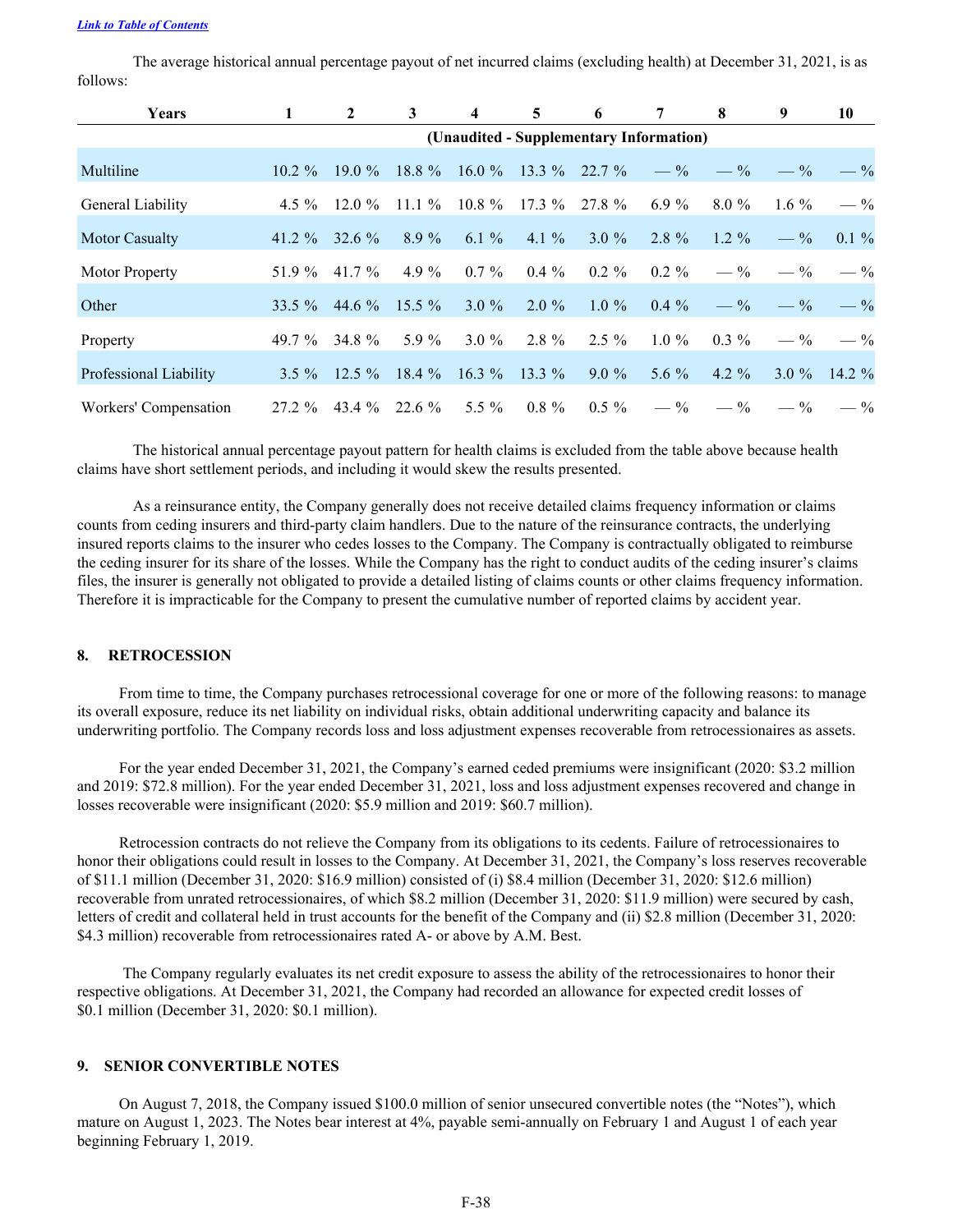Note holders have the option, under certain conditions, to redeem the Notes prior to maturity.

If a holder redeems the Notes, the Company shall have the option to settle the conversion obligation in cash, ordinary shares of the Company, or a combination thereof pursuant to the terms of the indenture governing the Notes. The Company has therefore bifurcated the Notes into liability and equity components.

At December 31, 2021, the Company's share price was lower than the conversion price of \$17.19 per share.

The Company's effective borrowing rate for non-convertible debt at the time of issuance of the Notes was estimated to be 6.0%, which equated to an \$8.2 million discount. At December 31, 2021, and 2020, the unamortized debt discount was \$2.6 million and \$4.2 million, respectively. The debt discount also represents the portion of the Note's principal amount allocated to the equity component.

The Company incurred issuance costs in connection with the issuance of the Notes. At December 31, 2021, the unamortized portion of these costs attributed to the debt component was \$1.0 million (December 31, 2020: \$1.6 million), which the Company expects to amortize through the maturity date. The Company netted the portion of these issuance costs attributed to the equity component against the gross proceeds allocated to equity, resulting in the Company including \$7.9 million in the caption "Additional paid-in capital" in the Company's consolidated balance sheets.

The carrying value of the Notes at December 31, 2021, including accrued interest of \$1.7 million, was \$98.1 million (December 31, 2020: \$95.8 million). At December 31, 2021, the Company estimated the fair value of the Notes to be \$97.5 million (December 31, 2020: \$83.6 million) (see Note 4 Financial Instruments).

For the year ended December 31, 2021, the Company recognized interest expenses of \$6.3 million (2020: \$6.3 million; 2019: \$6.3 million) in connection with the interest coupon, amortization of issuance costs, and amortization of the discount.

The Company was in compliance with all covenants relating to the Notes at December 31, 2021, and 2020. At December 31, 2021, the Company had a remaining obligation for interest and principal payments of \$4.0 million and \$104.0 million during 2022 and 2023, respectively.

### **10. SHARE CAPITAL**

The holders of all ordinary shares are entitled to share equally in dividends declared by the Board of Directors. In the event of a winding-up or dissolution of the Company, the ordinary shareholders share equally and ratably in the assets of the Company, after payment of all debts and liabilities of the Company and after the liquidation of any issued and outstanding preferred shares. The Board of Directors is authorized to establish the rights and restrictions for preferred shares as they deem appropriate. At December 31, 2021, no preferred shares were issued or outstanding.

The Third Amended and Restated Memorandum and Articles of Association, as revised by special resolution on July 10, 2008 (the "Articles"), provide that the holders of Class A ordinary shares generally are entitled to one vote per share. However, except upon unanimous consent of the Board of Directors, no Class A shareholder is permitted to vote a number of shares which would cause any United States person to own (directly, indirectly, or constructively under applicable United States tax attribution and constructive ownership rules) 9.9% or more of the total voting power of all issued and outstanding ordinary shares. The Articles further provide that the holders of Class B ordinary shares generally are entitled to ten votes per share. However, holders of Class B ordinary shares, together with their affiliates, are limited to voting that number of Class B ordinary shares equal to 9.5% of the total voting power of the total issued and outstanding ordinary shares.

Pursuant to the Shareholders' Agreement, dated August 11, 2004, by and among the Company and certain of its shareholders (the "Shareholders' Agreement"), the holders of at least 50% of the outstanding Registrable Securities (as defined in the Shareholders' Agreement), may, subject to certain conditions, request to have all or part of their Registrable Securities to be registered. The Shareholders' Agreement requires, among other things, that the Company use its commercially reasonable best efforts to have a registration statement covering such Registrable Securities to be declared effective. The registration rights granted pursuant to the Shareholders' Agreement are not deemed to be liabilities; therefore, there has been no recognition in the Company's consolidated financial statements of the registration rights granted pursuant to the Shareholders' Agreement.

At December 31, 2021, the Company has an effective Form S-3 registration statement on file with the SEC for an aggregate principal amount of \$200.0 million in securities.

On October 29, 2020, the Company's shareholders approved an amendment to the stock incentive plan to increase the number of Class A ordinary shares available for issuance by 3.0 million shares from 5.0 million to 8.0 million. At December 31,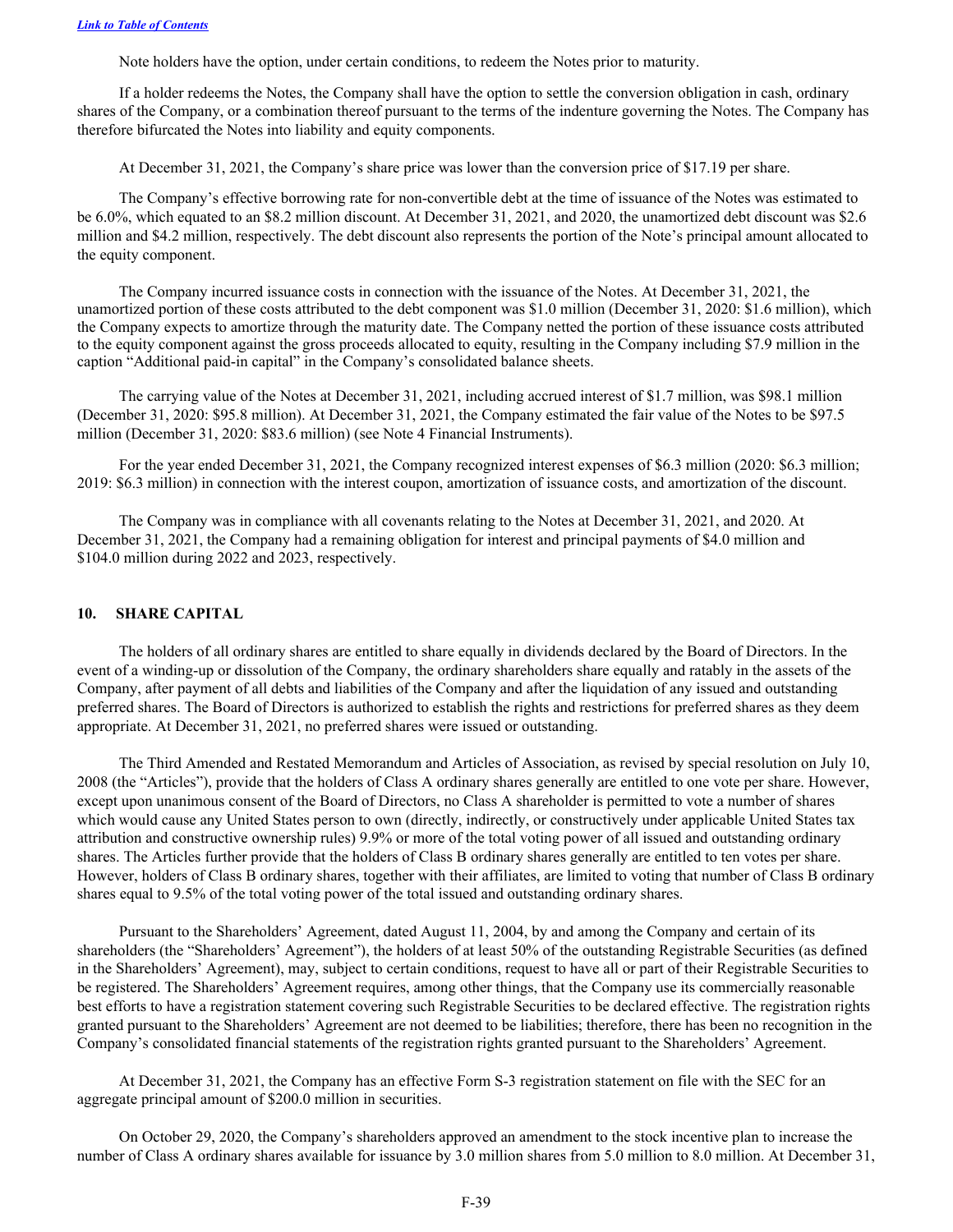2021, 3,128,276 (December 31, 2020: 3,474,888) Class A ordinary shares remained available for future issuance under the Company's stock incentive plan. The Compensation Committee of the Board of Directors administers the stock incentive plan.

 The Board has adopted a share repurchase plan. The timing of such repurchases and the actual number of shares repurchased will depend on various factors, including price, market conditions, and applicable regulatory and corporate requirements. On March 26, 2020, the Board of Directors extended the share repurchase plan to June 30, 2021. It increased the number of shares authorized to be repurchased to 5.0 million Class A ordinary shares or securities convertible into Class A ordinary shares in the open market, through privately negotiated transactions or Rule 10b5-1 stock trading plans. In addition, the Board of Directors also authorized the Company to repurchase up to \$25.0 million aggregate face amount of the Company's 4.0% Convertible Senior Notes due 2023 (the "Notes") in privately negotiated transactions, in open market repurchases, or pursuant to one or more tender offers. The Company did not repurchase any Notes under the repurchase plan.

On May 4, 2021, the Board of Directors approved a new share repurchase plan effective from July 1, 2021, until June 30, 2022, authorizing the Company to repurchase up to \$25 million of Class A ordinary shares or securities convertible into Class A ordinary shares in the open market, through privately negotiated transactions or Rule 10b5-1 stock trading plans. The Company is not required to repurchase any of the Class A ordinary shares. The repurchase plan may be modified, suspended, or terminated at the election of our Board of Directors at any time without prior notice.

The Company repurchased 1,079,544 Class A ordinary shares during the year ended December 31, 2021 (2020: 2,547,097). All Class A ordinary shares repurchased are canceled immediately upon repurchase.

|                                                 | 2021           |                | 2020           |                | 2019           |                |
|-------------------------------------------------|----------------|----------------|----------------|----------------|----------------|----------------|
|                                                 | <b>Class A</b> | <b>Class B</b> | <b>Class A</b> | <b>Class B</b> | <b>Class A</b> | <b>Class B</b> |
| Balance – beginning of year                     | 28,260,075     | 6,254,715      | 30,739,395     | 6,254,715      | 30,130,214     | 6,254,715      |
| Issue of ordinary shares, net of<br>forfeitures | 409,200        |                | 67,777         |                | 609.181        |                |
| Repurchase of ordinary shares                   | (1,079,544)    |                | (2,547,097)    |                |                |                |
| Balance – end of year                           | 27,589,731     | 6,254,715      | 28,260,075     | 6,254,715      | 30,739,395     | 6,254,715      |

The following table is a summary of ordinary shares issued and outstanding:

Additional paid-in capital includes the premium per share paid by the subscribing shareholders for Class A and B ordinary shares, which have a par value of \$0.10 each. It also includes the earned portion of the grant-date fair value of sharebased awards that have not yet vested.

# **Statutory Capital and Surplus**

Greenlight Re is subject to the Cayman Islands' Insurance (Capital and Solvency) (Classes B, C, and D Insurers) Regulations, (2018 Revision) (the "Insurance Regulations"). The Insurance Regulations impose a Minimum Capital Requirement ("MCR") of \$50.0 million and a Prescribed Capital Requirement ("PCR") on Greenlight Re which was \$222.6 million at December 31, 2021 (2020: \$204.8 million). At December 31, 2021, Greenlight Re's statutory capital and surplus of \$503.9 million exceeded the MCR as well as the PCR. For the years ended December 31, 2021, 2020, and 2019, Greenlight Re's net income was \$15.9 million, \$12.6 million, and \$9.2 million, respectively.

Greenlight Re is not required to prepare separate statutory financial statements for filing with CIMA. There were no material differences between Greenlight Re's GAAP capital, surplus, and net income and its statutory capital, surplus, and net income at December 31, 2021 and 2020.

At December 31, 2021, the Company was not restricted from payment of dividends to the Company's shareholders. However, since most of the Company's capital and retained earnings are invested in its subsidiaries, a dividend from one or more of the Company's subsidiaries would likely be required to fund a dividend to the Company's shareholders. Any dividends declared and paid from Greenlight Re to the Company would require approval of CIMA. During the year ended December 31, 2021, \$4.0 million of dividends (2020: \$39.5 million, 2019: \$3.9 million) were declared or paid by Greenlight Re to the Company, which the Company used to pay interest on the Notes. At December 31, 2021 and 2020, \$281.3 million and \$286.6 million, respectively, of Greenlight Re's capital and surplus was available for distribution as dividends.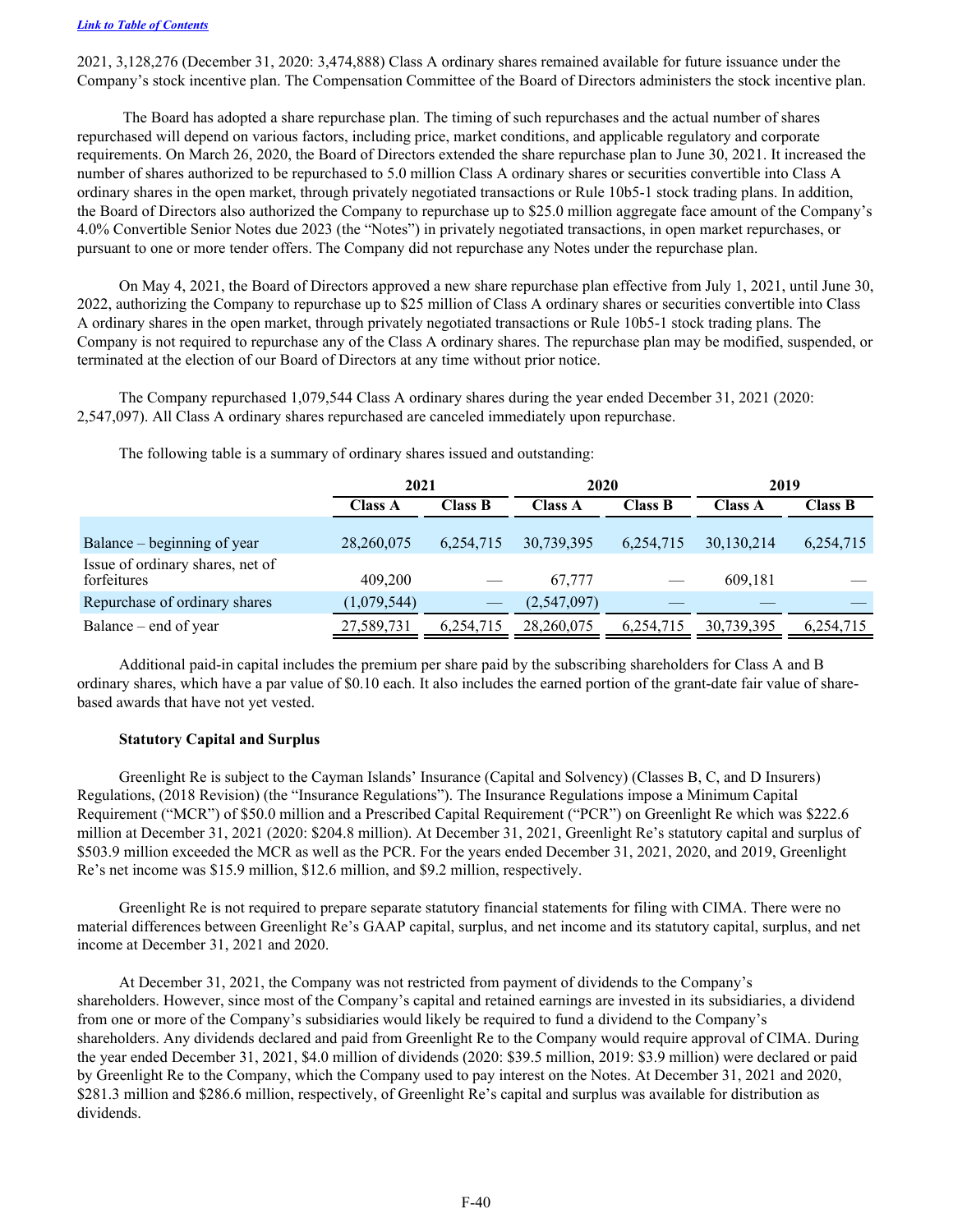GRIL is obligated to maintain a minimum level of statutory capital. At December 31, 2021 and 2020, GRIL met such requirements. At December 31, 2021 and 2020, GRIL's statutory capital was \$65.2 million and \$57.1 million, respectively. At December 31, 2021, GRIL's statutory minimum capital required under Solvency II was approximately \$10.6 million (2020: \$6.9 million). GRIL's statutory net income (loss) was \$3.8 million, \$(2.6) million, and \$0.8 million for the years ended December 31, 2021, 2020, and 2019, respectively. The amount of dividends that GRIL is permitted to distribute is limited to its retained earnings. The Central Bank of Ireland has powers to intervene if a dividend payment were to breach regulatory capital requirements. At December 31, 2021 and 2020, none of GRIL's capital and surplus was available for distribution as dividends.

## **11. SHARE-BASED COMPENSATION**

The Company has a stock incentive plan for directors, employees, and consultants, administered by the Compensation Committee of the Board of Directors.

### **Employee and Director Restricted Shares**

For the year ended December 31, 2021, the Company issued 334,312 (2020: 306,264, 2019: 235,701) Class A ordinary shares to employees pursuant to the Company's stock incentive plan. These shares contain certain restrictions relating to, among other things, vesting, forfeiture in the event of termination of employment and transferability. The restricted shares cliff vest three years after the date of issuance, subject to the grantee's continued service with the Company. During the vesting period, the holder of the restricted shares retains voting rights and is entitled to any dividends declared by the Company.

For the year ended December 31, 2021, the Company also issued to non-employee directors an aggregate of 74,769 (2020: 71,330, 2019: 77,556) restricted Class A ordinary shares as part of their remuneration for services to the Company. Each of these restricted shares issued to non-employee directors contains similar restrictions to those issued to employees and will vest on the earlier of the first anniversary of the date of the share issuance or the Company's next annual general meeting, subject to the grantee's continued service with the Company.

For the year ended December 31, 2021, 20,592 (2020: 226,093, 2019: 37,502) restricted shares were forfeited by grantees due to vesting conditions not being met. For the year ended December 31, 2021, the Company reversed \$0.1 million of stock compensation expense (2020: \$0.7 million, 2019: \$0.2 million) relating to the forfeited restricted shares.

The Company recorded \$2.4 million of share-based compensation expense, net of forfeiture reversals, relating to restricted shares for the year ended December 31, 2021 (2020: \$1.0 million, 2019: \$2.8 million). At December 31, 2021, there was \$2.7 million (2020: \$1.9 million, 2019: \$2.7 million) of unrecognized compensation cost relating to non-vested restricted shares (excluding any restricted shares with performance conditions that the Company does not expect will be met). The Company expects to recognize these costs over a weighted average period of 1.8 years (2020: 1.5 years, 2019: 1.6 years). For the year ended December 31, 2021, the total fair value of restricted shares vested was \$1.6 million (2020: \$3.3 million, 2019: \$3.1 million).

The following table summarizes the activity for unvested outstanding restricted share awards during the years ended December 31, 2021, and 2020:

|                              | Number of<br>non-vested<br>restricted<br>shares | Weighted<br>average<br>grant date<br>fair value |
|------------------------------|-------------------------------------------------|-------------------------------------------------|
| Balance at December 31, 2019 | 516,187                                         | 14.03<br>-S                                     |
| Granted                      | 377,594                                         | 6.84                                            |
| Vested                       | (163, 288)                                      | 17.00                                           |
| Forfeited                    | (226,093)                                       | 10.85                                           |
| Balance at December 31, 2020 | 504,400                                         | 9.11                                            |
| Granted                      | 409,081                                         | 9.11                                            |
| Vested                       | (139, 482)                                      | 11.53                                           |
| Forfeited                    | (20, 592)                                       | 8.35                                            |
| Balance at December 31, 2021 | 753,407                                         | 8.68<br>-S                                      |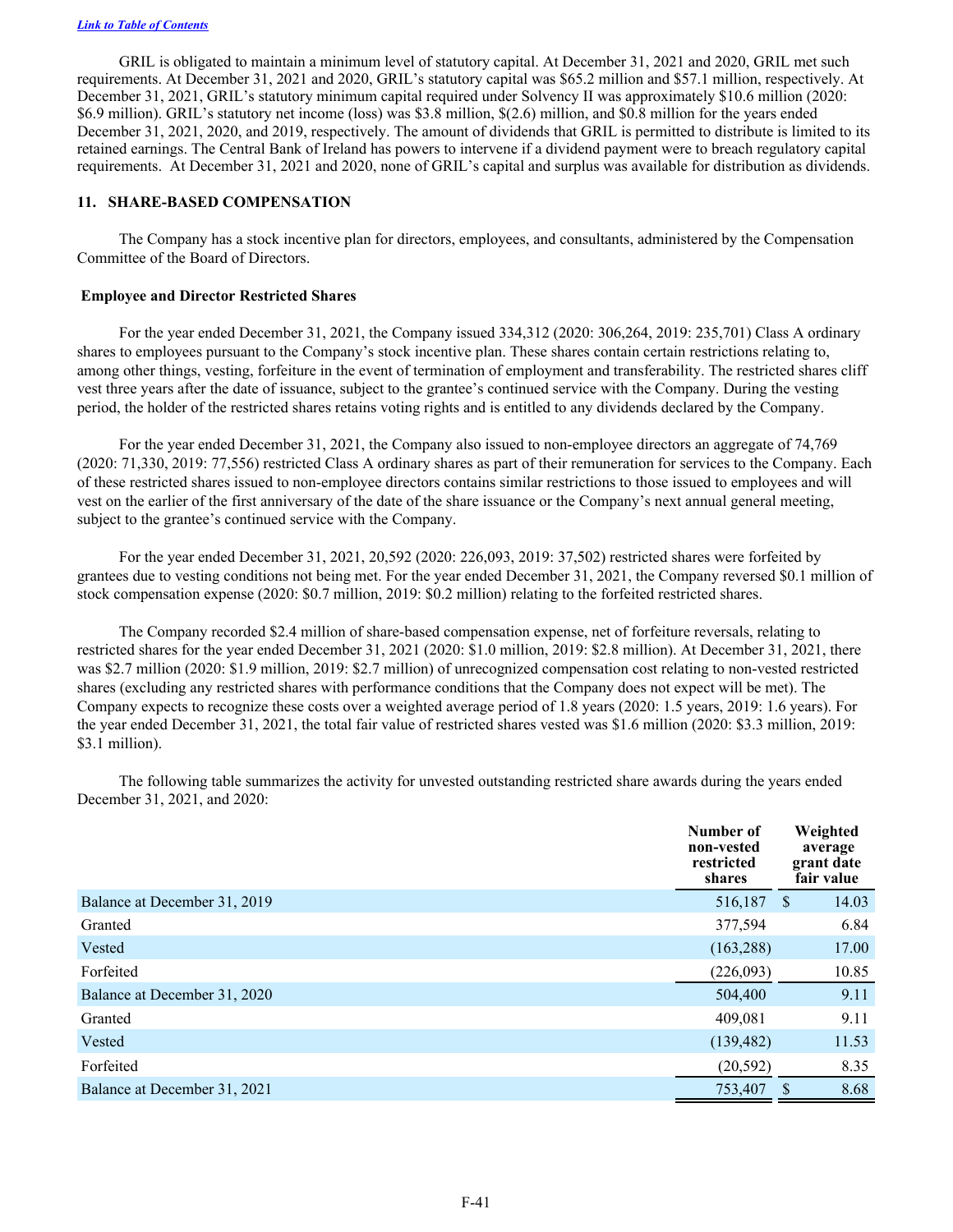#### **Employee and Director Stock Options**

For the years ended December 31, 2021, 2020, and 2019, no Class A ordinary share purchase options were granted or exercised by directors or employees. For the year ended December 31, 2021, 100,000 (2020: 40,000) stock options expired and 80,000 (2020: 80,000) stock options vested. When the Company grants stock options, it reduces the corresponding number from the shares authorized for issuance as part of the Company's stock incentive plan.

The Board of Directors does not currently anticipate that the Company will declare any dividends during the expected term of the options. The Company uses graded vesting for expensing employee stock options. The total compensation cost expensed relating to stock options for the year ended December 31, 2021, was \$0.4 million (2020: \$0.6 million, 2019: \$0.9 million). At December 31, 2021, the total compensation cost related to non-vested options not yet recognized was \$0.3 million (2020: \$0.7 million), which will be recognized over a weighted-average period of 1.2 years (2020: 1.8 years), assuming the grantee completes the service period for vesting of the options.

Employee and director stock option activity during the years ended December 31, 2021, 2020, and 2019 was as follows:

|                              | Number of<br>options<br>outstanding |   | Weighted<br>average<br>exercise<br>price |               | Weighted<br>average<br>grant date<br>fair value |              | Intrinsic<br>value<br>(\$ in millions) | Weighted average<br>remaining<br>contractual term |
|------------------------------|-------------------------------------|---|------------------------------------------|---------------|-------------------------------------------------|--------------|----------------------------------------|---------------------------------------------------|
| Balance at December 31, 2018 | 935,627                             | S | 23.05                                    | <b>S</b>      | 10.00                                           | <sup>S</sup> |                                        | 6.4 years                                         |
| Expired                      | (60,000)                            |   | 28.44                                    |               | 6.25                                            |              |                                        |                                                   |
| Balance at December 31, 2019 | 875,627                             |   | 22.68                                    |               | 10.25                                           |              |                                        | 5.8 years                                         |
| Expired                      | (40,000)                            |   | 32.42                                    |               | 10.39                                           |              |                                        |                                                   |
| Balance at December 31, 2020 | 835,627                             |   | 22.22                                    |               | 10.25                                           |              |                                        | 5.1 years                                         |
| Expired                      | 100,000                             |   | 21.25                                    |               | 10.32                                           |              |                                        |                                                   |
| Balance at December 31, 2021 | 735,627                             |   | 22.35                                    | <sup>\$</sup> | 10.23                                           | - \$         |                                        | 4.7 years                                         |

The following table summarizes information about options exercisable for the periods indicated:

|                                             | December 31, 2021 |             | <b>December 31, 2020</b> |            | <b>December 31, 2019</b> |
|---------------------------------------------|-------------------|-------------|--------------------------|------------|--------------------------|
| Number of options exercisable               |                   | 575,627     | 595,627                  |            | 555,627                  |
| Weighted-average exercise price             |                   | 22.67 \$    |                          | $22.63$ \$ | 23.54                    |
| Weighted-average remaining contractual term |                   | 4.5         |                          | 4.5        | 4.9                      |
| Intrinsic value (\$ in millions)            |                   | $ \sqrt{ }$ |                          | $-$ S      |                          |

During the year ended December 31, 2021, 80,000 (2020: 80,000, 2019: 80,000) options vested which had a weighted average grant date fair value of \$9.60 (2020: \$9.60, 2019: \$9.60).

#### **Employee Restricted Stock Units**

The Company issues RSUs to certain employees as part of the stock incentive plan.

These RSUs contain restrictions relating to vesting, forfeiture in the event of termination of employment, transferability, and other matters. Each RSU grant cliff vests three years after the date of issuance, subject to the grantee's continued service with the Company. On the vesting date, the Company converts each RSU into one Class A ordinary share and issues new Class A ordinary shares from the shares authorized for issuance as part of the Company's stock incentive plan. For the year ended December 31, 2021, the Company issued 58,123 (2020: 60,622, 2019: 48,535) RSUs to employees pursuant to the Company's stock incentive plan. For the year ended December 31, 2021, no RSUs were forfeited (2020: nil; 2019: 24,165).

The Company recorded \$0.4 million of share-based compensation expense relating to RSUs for the year ended December 31, 2021 (2020: \$0.4 million, 2019: \$0.2 million). At December 31, 2021, the total compensation cost related to nonvested RSUs not yet recognized was \$0.5 million (2020: \$0.4 million), which the Company expects to recognize over a weighted-average period of 1.8 years (2020: 1.8 years).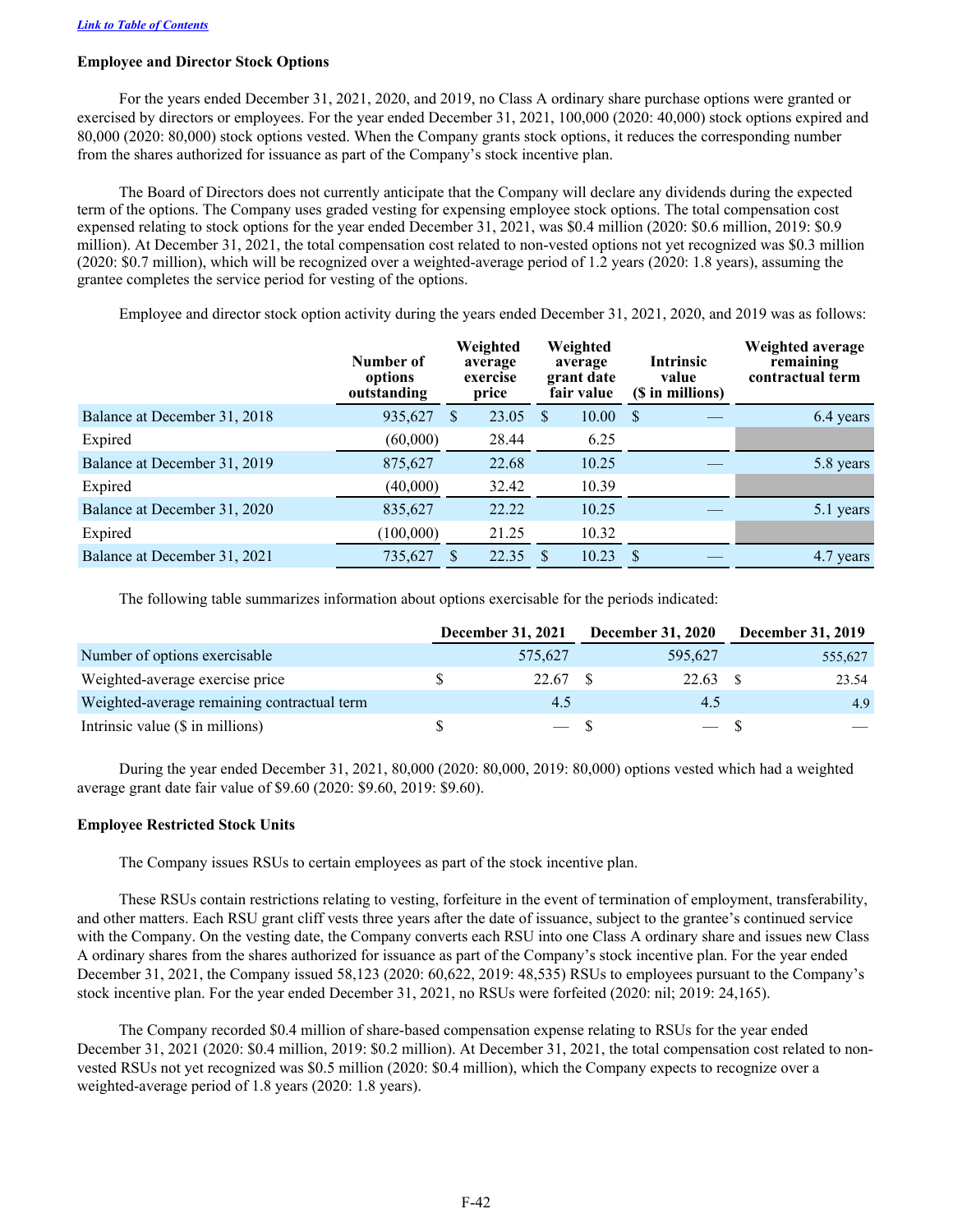#### *[Link to Table of Contents](#page-2-0)*

Employee RSU activity during the years ended December 31, 2021, and 2020 was as follows:

|                              | Number of<br>non-vested<br><b>RSUs</b> | Weighted<br>average<br>grant date<br>fair value |
|------------------------------|----------------------------------------|-------------------------------------------------|
| Balance at December 31, 2019 | 63,582                                 | 13.76<br><sup>S</sup>                           |
| Granted                      | 60,622                                 | 6.72                                            |
| Vested                       | (7, 482)                               | 21.65                                           |
| Forfeited                    |                                        |                                                 |
| Balance at December 31, 2020 | 116,722                                | 9.60                                            |
| Granted                      | 58,123                                 | 9.18                                            |
| Vested                       | (20,711)                               | 15.90                                           |
| Forfeited                    |                                        |                                                 |
| Balance at December 31, 2021 | 154,134                                | 8.59                                            |

### **Performance Restricted Shares**

Prior to 2021, the Company issued Class A ordinary shares to the Chief Executive Officer ("CEO") pursuant to the Company's stock incentive plan. These shares contain performance and service conditions and certain restrictions relating to, among other things, vesting, forfeiture in the event of termination of the CEO's employment, and transferability. These restricted shares cliff vest five years after the date of issuance, subject to the performance condition being met and the CEO's continued service with the Company.

During the year ended December 31, 2020, the Company's compensation committee accelerated the vesting of 72,545 shares that vested immediately. The modification resulted in \$0.5 million of incremental compensation cost during the year ended December 31, 2020.

As the performance conditions associated with these restricted shares have not been met, the Company recognized no compensation cost relating to the unvested shares for the year ended December 31, 2021, and 2020.

The performance restricted share activity during the years ended December 31, 2021, and 2020 was as follows:

|                              | Number of<br>non-vested<br>performance<br>restricted shares | Weighted<br>average<br>grant date<br>fair value |
|------------------------------|-------------------------------------------------------------|-------------------------------------------------|
| Balance at December 31, 2019 | 356,900                                                     | 11.10<br>- \$                                   |
| Granted                      | 145,089                                                     | 6.72                                            |
| Vested                       | (72, 545)                                                   | 6.72                                            |
| Forfeited                    | (236, 295)                                                  | 10.58                                           |
| Balance at December 31, 2020 | 193,149                                                     | 10.10                                           |
| Granted                      |                                                             |                                                 |
| Vested                       |                                                             |                                                 |
| Forfeited                    |                                                             |                                                 |
| Balance at December 31, 2021 | 193,149                                                     | 10.10<br>S                                      |

#### **Stock Compensation Expense**

For the years ended December 31, 2021, 2020, and 2019, the combined stock compensation expense (net of forfeitures), which was included in the caption "General and administrative expenses" in the Company's consolidated statements of operations, was \$3.2 million, \$2.5 million and \$3.9 million, respectively.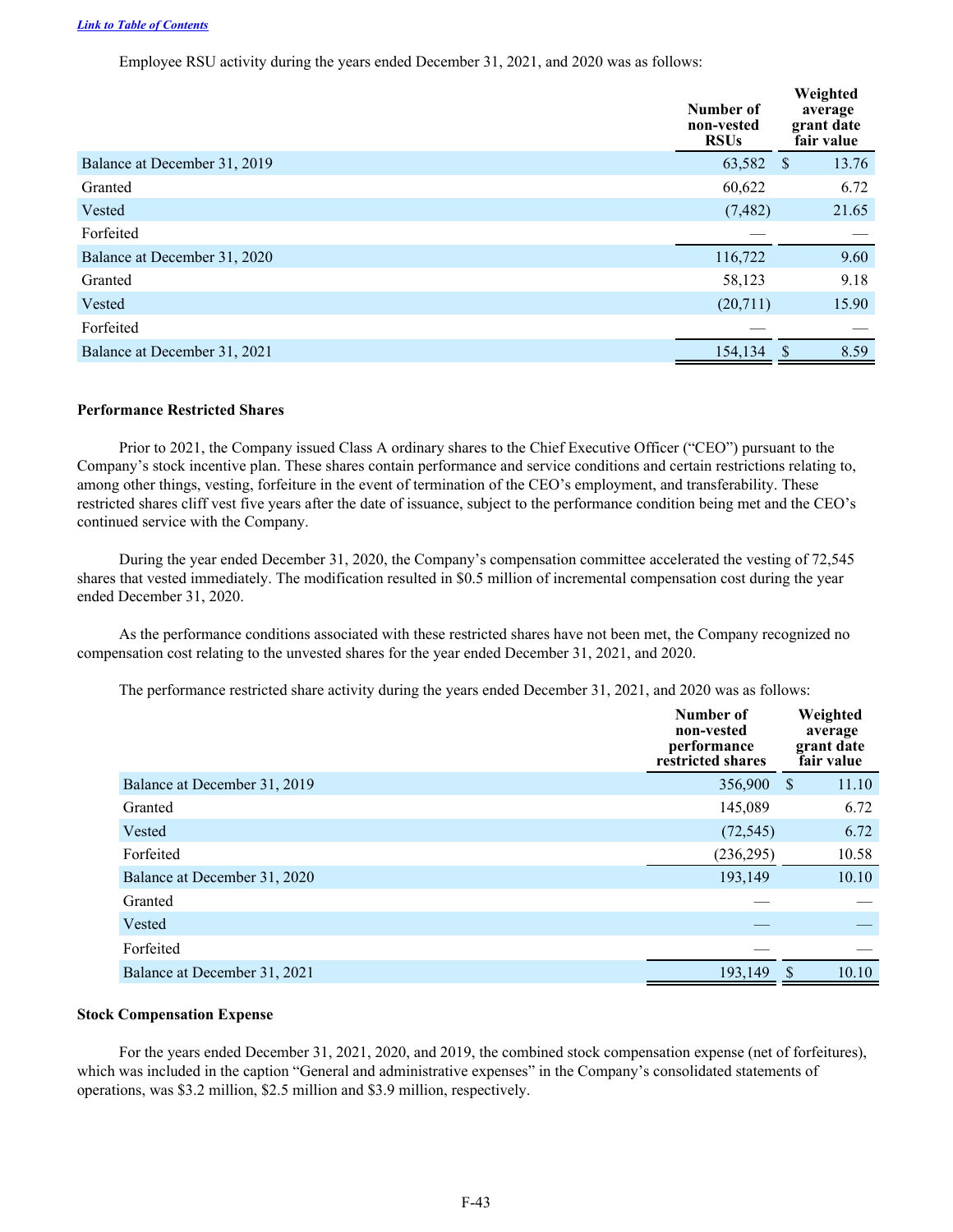# **12. NET INVESTMENT INCOME (LOSS)**

A summary of net investment income (loss) for the years ended December 31, 2021, 2020, and 2019 is as follows:

|                                                                 | 2021 |          | 2020              | 2019      |
|-----------------------------------------------------------------|------|----------|-------------------|-----------|
|                                                                 |      |          | (\$ in thousands) |           |
| Realized gains (losses)                                         | \$   | 14,210   | $(9,234)$ \$      | (14, 150) |
| Change in unrealized gains and losses                           |      | 19,560   | 25,909            | 8,380     |
| Investment-related foreign exchange gains (losses)              |      | (45)     | 39                | <b>20</b> |
| Interest and dividend income, net of withholding taxes          |      | 200      | 5,419             | 16,059    |
| Interest, dividend, and other expenses                          |      | (1, 860) | (1,875)           | (4,798)   |
| Income (loss) from equity method investment                     |      |          | 843               | 700       |
| Net investment-related income (loss)                            |      | 32,065   | 21,101            | 6,211     |
| Income (loss) from investments in related party investment fund |      | 18,087   | 4,431             | 46,056    |
| Total investment income (loss)                                  |      | 50,152   | 25,532            | 52,267    |

"Income (loss) from investments in related party investment fund" reflects the equity in earnings (loss) of SILP (see Note 3).

For the year ended December 31, 2021, the Company realized a \$14.2 million pre-tax gain on disposal of the AccuRisk investment (see Note 4).

"Change in unrealized gains and losses" for the year ended December 31, 2021, includes net unrealized gains of \$19.5 million (2020: \$10.2 million, 2019: \$0.2 million) on Innovations-related investments. For the year ended December 31, 2020, the change in unrealized gains and losses also included a net decrease in the valuation allowance of \$15.0 million (2019: net increase of \$6.0 million) relating to notes receivable.

## **13. TAXATION**

Each of the Company and Greenlight Re intends to conduct all of its operations in a manner that will not cause it to be treated as engaging in a trade or business within the United States and will not cause it to be subject to current U.S. federal income taxation on its net income. However, because there are no definitive standards provided by the Internal Revenue Code, regulations, or court decisions as to the specific activities that constitute "engaged in the conduct of a trade or business within the United States," and as any such determination is essentially factual in nature, there can be no assurance that the IRS will not successfully assert that the Company or Greenlight Re is engaged in a trade or business within the U.S.

At December 31, 2021, the Company recorded a gross deferred tax asset of \$3.2 million (2020: \$3.5 million) and a deferred tax asset valuation allowance of \$2.7 million (2020: \$3.0 million). The net deferred tax asset is included in the caption "Other assets" in the Company's consolidated balance sheets. The Company has determined that it is more likely than not to fully realize the recorded deferred tax asset (net of the valuation allowance) in the future. The Company based this determination on the expected timing of the reversal of the temporary differences and the likelihood of generating sufficient taxable income to realize the future tax benefit.

At December 31, 2021, GRIL had a net operating loss carryforward of \$25.8 million (2020: \$30.0 million) which can be carried forward indefinitely.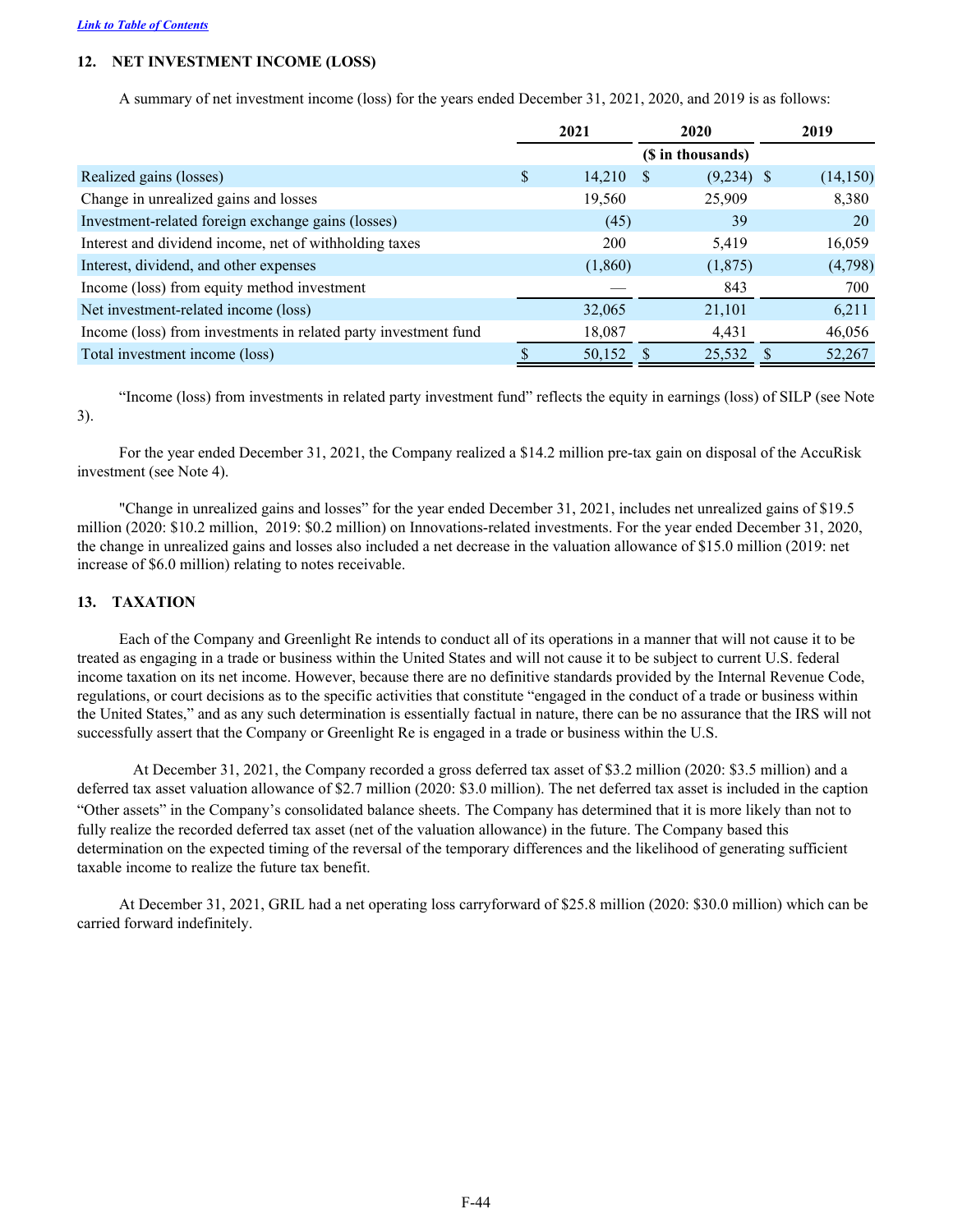The following table sets forth our current and deferred income tax benefit (expense) on a consolidated basis for the years ended December 31, 2021, 2020, and 2019:

|                                                         | 2021         | 2020              | 2019  |
|---------------------------------------------------------|--------------|-------------------|-------|
|                                                         |              | (\$ in thousands) |       |
| Current tax (expense) benefit                           | $(3.997)$ \$ | (48) S            | (43)  |
| Deferred tax (expense) benefit                          | (3)          |                   | (8)   |
| Decrease (increase) in deferred tax valuation allowance | 254          | (381)             | (432) |
| Income tax (expense) benefit                            | (3,746)      | (424)             | (483) |

For the year ended December 31, 2021, the income tax expense of \$3.7 million resulted from Verdant's gain on the sale of its AccuRisk investment. At December 31, 2021, Verdant had no net operating loss carryforward (2020: \$2.4 million).

#### *Federal Excise Taxes*

The United States imposes an excise tax on reinsurance premiums paid to non-U.S. insurers or reinsurers with respect to risks located in the United States. Unless exempted or reduced by an applicable U.S. tax treaty, the tax rate is 1.0% for all reinsurance premiums. The Company incurs federal excise taxes on certain reinsurance transactions, including amounts ceded through intercompany transactions. For the years ended 2021, 2020, and 2019, the Company incurred approximately \$3.3 million, \$3.6 million, and \$3.8 million, respectively, of federal excise taxes, net of any refunds received. These amounts are included in the caption "Acquisition costs" in the Company's consolidated statements of operations.

#### **14. RELATED PARTY TRANSACTIONS**

#### **Investment Advisory Agreement**

DME, DME II, and DME Advisors are each an affiliate of David Einhorn, Chairman of the Company's Board of Directors, and therefore, are related parties to the Company.

The Company has entered into the SILP LPA (as described in Note 3 of the consolidated financial statements). DME II receives a performance allocation equal to (with capitalized terms having the meaning provided under the SILP LPA) (a) 10% of the portion of the Positive Performance Change for each limited partner's capital account that is less than or equal to the positive balance in such limited partner's Carryforward Account, plus (b) 20% of the portion of the Positive Performance Change for each limited partner's capital account that exceeds the positive balance in such limited partner's Carryforward Account. The Carryforward Account for Greenlight Re and GRIL includes the amount of investment losses to be recouped, including any loss generated on the assets invested in SILP, subject to adjustments for redemptions. The loss carry-forward provision in the SILP LPA allows DME II to earn a reduced performance allocation of 10% of profits in years subsequent to any year in which SILP has incurred a loss until all losses are recouped and an additional amount equal to 150% of the loss is earned.

 In accordance with the SILP LPA, DME Advisors constructs a levered investment portfolio as agreed by the Company (the "Investment Portfolio" as defined in the SILP LPA). On September 1, 2018, SILP entered into the IAA with DME Advisors, which entitles DME Advisors to a monthly management fee equal to 0.125% (1.5% on an annual basis) of each limited partner's Investment Portfolio. The IAA has an initial term ending on August 31, 2023, subject to an automatic extension for successive three-year terms.

 For a detailed breakdown of management fees and performance compensation for the years ended December 31, 2021, 2020, and 2019, refer to Note 3 of the consolidated financial statements.

Pursuant to the SILP LPA and the IAA, the Company has agreed to indemnify DME, DME II, and DME Advisors for any expense, loss, liability, or damage arising out of any claim asserted or threatened in connection with DME Advisors serving as the Company's or SILP's investment advisor. The Company will reimburse DME, DME II, and DME Advisors for reasonable costs and expenses of investigating and defending such claims provided such claims were not caused due to gross negligence, breach of contract, or misrepresentation by DME, DME II or DME Advisors. The Company incurred no indemnification amounts during the periods presented.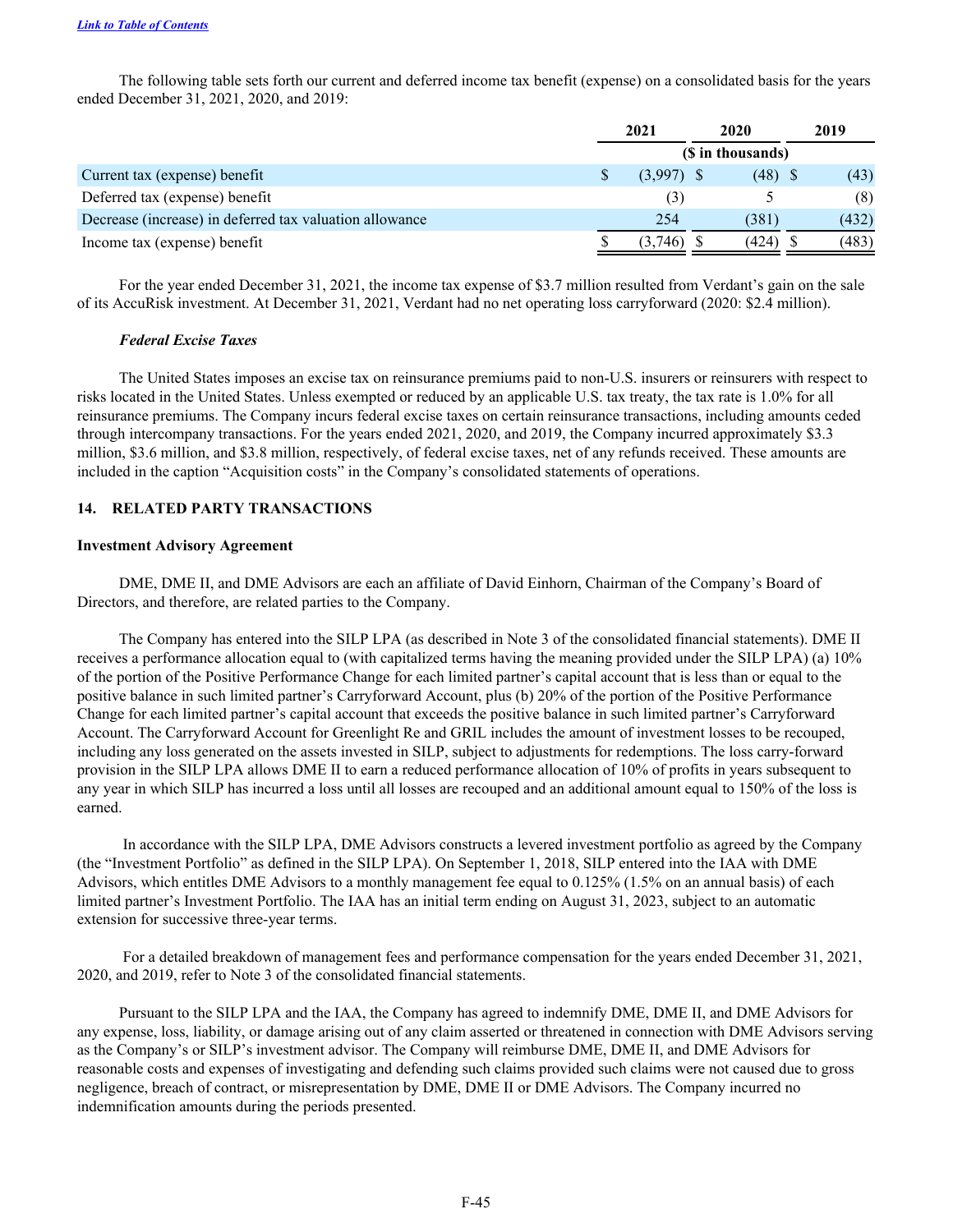### **Green Brick Partners, Inc.**

David Einhorn also serves as the Chairman of the Board of Directors of Green Brick Partners, Inc. ("GRBK"), a publicly-traded company. At December 31, 2021, SILP, along with certain affiliates of DME Advisors, collectively owned 34.3% of the issued and outstanding common shares of GRBK. Under applicable securities laws, DME Advisors may sometimes be limited in its ability to trade GRBK shares held in SILP. At December 31, 2021, SILP held 2.7 million shares of GRBK.

#### **Service Agreement**

The Company has entered into a service agreement with DME Advisors, pursuant to which DME Advisors provides certain investor relations services to the Company for compensation of five thousand dollars per month (plus expenses). The agreement automatically renews annually until terminated by either the Company or DME Advisors for any reason with 30 days prior written notice to the other party.

#### **Collateral Assets Investment Management Agreement**

Effective January 1, 2019, the Company (and its subsidiaries) entered into a collateral assets investment management agreement (the "CMA") with DME Advisors, pursuant to which DME Advisors manages certain assets of the Company that are not subject to the SILP LPA and are held by the Company to provide collateral required by the cedents in the form of trust accounts and letters of credit. In accordance with the CMA, DME Advisors receives no fees and is required to comply with the collateral investment guidelines. The CMA can be terminated by any of the parties upon 30 days' prior written notice to the other parties.

## **15. COMMITMENTS AND CONTINGENCIES**

## **Letters of Credit and Trusts**

At December 31, 2021, the Company had one letter of credit facility, which automatically renews each year unless terminated by either party in accordance with the applicable required notice period:

|                     | <b>Maximum Facility</b><br>Limit | <b>Termination</b><br>Date | Notice period required for<br>termination |
|---------------------|----------------------------------|----------------------------|-------------------------------------------|
|                     | (S in thousands)                 |                            |                                           |
| Citibank Europe plc |                                  | 275,000 August 20, 2022    | 120 days before the termination date      |

At December 31, 2021, an aggregate amount of \$136.8 million (December 31, 2020: \$135.3 million) in letters of credit was issued under the credit facility. At December 31, 2021, the Company had pledged total cash and cash equivalents with a fair value in the aggregate of \$137.6 million (December 31, 2020: \$137.6 million) as collateral against the letters of credit issued and included in the caption "Restricted cash and cash equivalents" in the Company's consolidated balance sheets. The credit facility contains customary events of default and restrictive covenants, including but not limited to, limitations on liens on collateral, transactions with affiliates, mergers and sales of assets, as well as solvency and maintenance of certain minimum pledged equity requirements, and restricts issuance of any debt without the consent of the letter of credit provider. Additionally, if an event of default exists, as defined in the letter of credit facility, Greenlight Re will be prohibited from paying dividends to its parent company. The Company was in compliance with all the credit facility covenants at December 31, 2021 and 2020.

The Company has also established regulatory trust arrangements for certain cedents. At December 31, 2021, collateral of \$497.1 million (December 31, 2020: \$607.8 million) was provided to cedents in the form of regulatory trust accounts and included in the caption "Restricted cash and cash equivalents" in the Company's consolidated balance sheets.

#### **Lease Obligations**

The Company has determined that its lease agreements for office space qualify as operating lease arrangements. At the commencement date, the Company determines the lease term by assuming the exercise of those renewal options deemed to be reasonably certain. The exercise of lease renewal options is at the Company's sole discretion, and these options do not contain any material residual value guarantees or material restrictive covenants. The Company's weighted-average remaining operating lease term is approximately 4.5 years at December 31, 2021.

As the lease contracts generally do not provide an implicit discount rate, the Company used the weighted-average discount rate of 6.0%, representing its incremental borrowing rate based on information available at the commencement date, to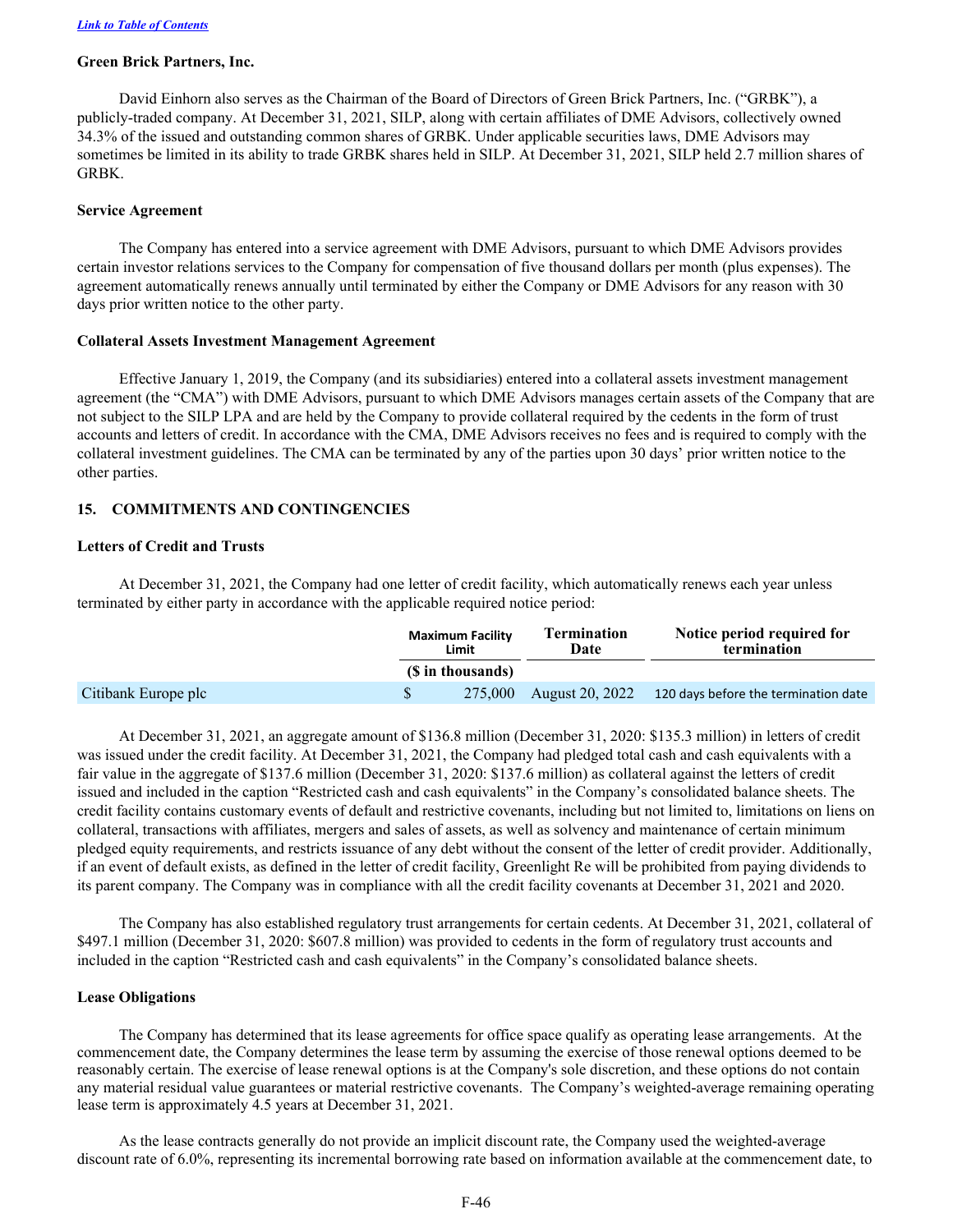#### *[Link to Table of Contents](#page-2-0)*

determine the present value of lease payments. The incremental borrowing rate is based on a borrowing with a term similar to that of the associated lease. The Company has made an accounting policy election not to include renewal, termination, or purchase options that are not reasonably certain of exercise when determining the term of the borrowing.

At December 31, 2021, the right-of-use assets and lease liabilities relating to the operating leases were \$2.4 million and \$2.5 million, respectively. The operating and short-term lease expenses for the year ended December 31, 2021, were \$0.4 million and \$0.3 million, respectively (2020: \$0.2 million and \$0.5 million).

At December 31, 2021, the commitment for operating lease liabilities for future annual periods was as follows:

| Year ending December 31,           | (\$ in thousands) |       |
|------------------------------------|-------------------|-------|
| 2022                               | \$                | 587   |
| 2023                               |                   | 623   |
| 2024                               |                   | 639   |
| 2025                               |                   | 656   |
| 2026                               |                   | 354   |
| Thereafter                         |                   |       |
| Total lease payments               |                   | 2,859 |
| Less Imputed Interest              |                   | (400) |
| Present value of lease liabilities |                   | 2,459 |

## **Litigation**

From time to time, in the ordinary course of business, the Company may be involved in formal and informal dispute resolution procedures, which may include arbitration or litigation. The outcomes of these procedures determine the rights and obligations under the Company's reinsurance contracts and other contractual agreements. In some disputes, the Company may seek to enforce its rights under an agreement or collect funds owed. In other matters, the Company may resist attempts by others to collect funds or enforce alleged rights. While the Company cannot predict the outcome of legal disputes with certainty, the Company does not believe that any existing dispute, when finally resolved, will have a material adverse effect on the Company's business, financial condition, or operating results.

# **16. SEGMENT REPORTING**

The Company has one operating segment, Property & Casualty Reinsurance.

Substantially all of the Company's business is sourced through reinsurance brokers. The following table sets forth the premiums generated through our largest brokers and their subsidiaries and affiliates (totals may not sum due to rounding):

|                                         |   |         |               |      | <b>Year ended December 31</b> |              |  |         |         |  |
|-----------------------------------------|---|---------|---------------|------|-------------------------------|--------------|--|---------|---------|--|
|                                         |   | 2021    |               | 2020 |                               |              |  | 2019    |         |  |
|                                         |   |         |               |      | (\$ in thousands)             |              |  |         |         |  |
| Guy Carpenter (Marsh)                   | S | 178,336 | 31.5 $%$ \$   |      | 195,274                       | $40.7 \%$ \$ |  | 297,150 | 56.7 %  |  |
| Aon Benfield                            |   | 139,044 | 24.6          |      | 29,032                        | 6.0          |  | 41,071  | 7.8     |  |
| <b>BMS</b> Group                        |   | 63,958  | 11.3          |      | 112,659                       | 23.5         |  | 85,323  | 16.3    |  |
| Total of largest brokers                | S | 381,338 | 67.4 $%$ \$   |      | 336,965                       | $70.2 \%$ \$ |  | 423.544 | 80.7 %  |  |
| All other brokers and direct placements |   | 184,055 | 32.6          |      | 142,826                       | 29.8         |  | 100,433 | 19.3    |  |
| Total                                   |   | 565,393 | $100.0 \%$ \$ |      | 479,791                       | $100.0 \%$   |  | 523,977 | 100.0 % |  |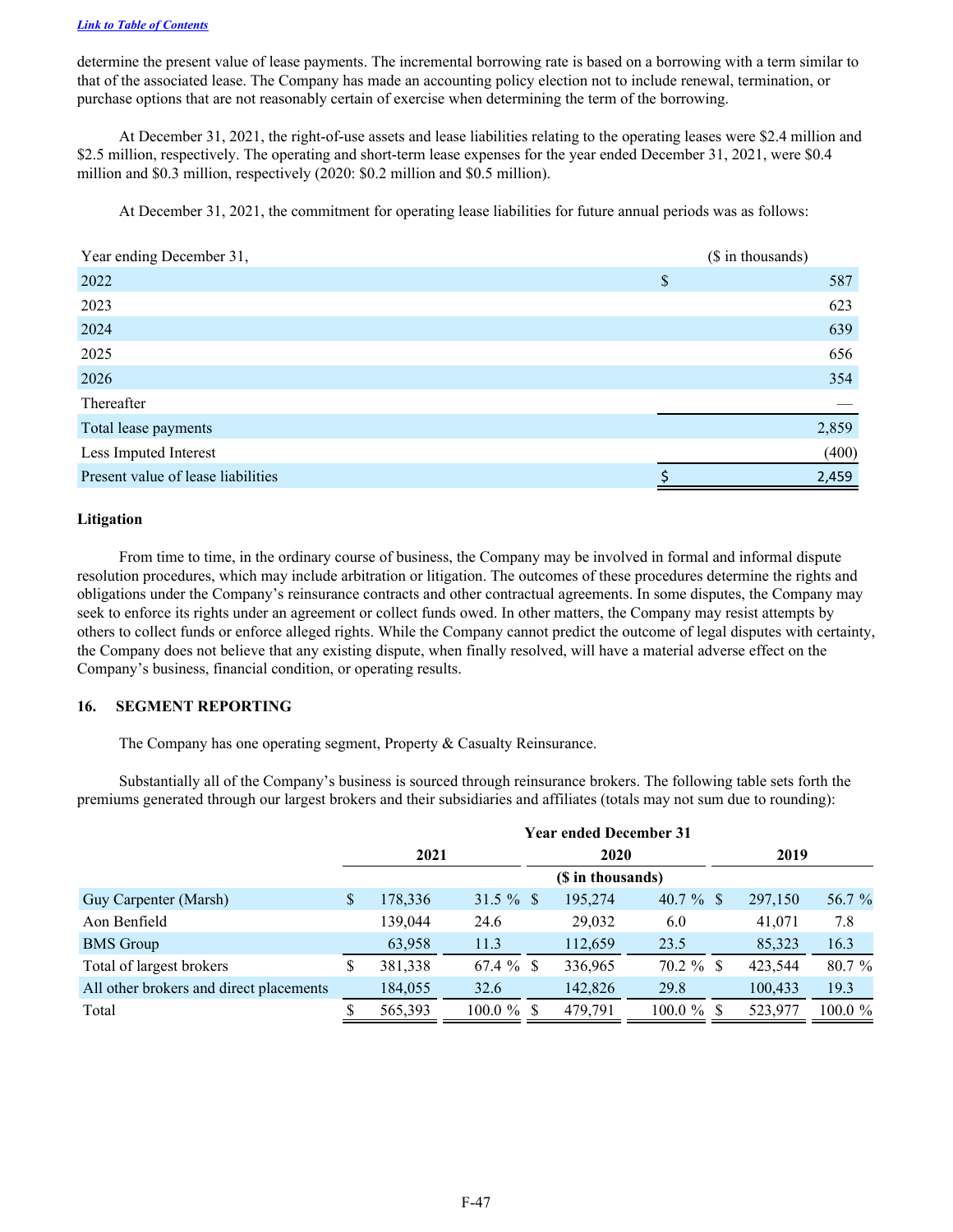The following tables provide a breakdown of the Company's gross premiums written by line and class of business, and by geographic area of risks insured for the periods indicated:

# **Gross Premiums Written by Line of Business**

|                                       |              |             |           | <b>Year ended December 31</b> |                        |         |  |
|---------------------------------------|--------------|-------------|-----------|-------------------------------|------------------------|---------|--|
|                                       | 2021         |             |           | 2020                          | 2019                   |         |  |
|                                       |              |             |           | (\$ in thousands)             |                        |         |  |
| <b>Property</b>                       |              |             |           |                               |                        |         |  |
| Commercial                            | \$<br>10,853 | $1.9 \%$ \$ | 11,190    | $2.3 \%$                      | 14,165<br><sup>S</sup> | $2.7\%$ |  |
| Motor                                 | 29,953       | 5.3         | 33,054    | 6.9                           | 59,402                 | 11.3    |  |
| Personal                              | 12,141       | 2.1         | 14,219    | 3.0                           | 12,390                 | 2.4     |  |
| <b>Total Property</b>                 | 52,947       | 9.4         | 58,463    | 12.2                          | 85,957                 | 16.4    |  |
| <b>Casualty</b>                       |              |             |           |                               |                        |         |  |
| General Liability                     | 18,037       | 3.2         | 4,228     | 0.9                           | 2,401                  | 0.5     |  |
| Motor Liability                       | 118,251      | 20.9        | 127,379   | 26.5                          | 233,591                | 44.6    |  |
| Professional Liability <sup>(1)</sup> | 316          | 0.1         | 204       |                               | (448)                  | (0.1)   |  |
| <b>Workers' Compensation</b>          | 62,188       | 11.0        | 82,189    | 17.1                          | 50,369                 | 9.6     |  |
| Multi-line                            | 180,321      | 31.9        | 88,237    | 18.4                          | 76,461                 | 14.6    |  |
| <b>Total Casualty</b>                 | 379,113      | 67.1        | 302,237   | 63.0                          | 362,374                | 69.2    |  |
| Other                                 |              |             |           |                               |                        |         |  |
| Accident & Health                     | 31,612       | 5.6         | 56,284    | 11.7                          | 39,175                 | 7.5     |  |
| Financial                             | 66,612       | 11.8        | 23,231    | 4.8                           | 23,087                 | 4.4     |  |
| Marine                                | 10,652       | 1.9         | 770       | 0.2                           | 160                    |         |  |
| Other Specialty                       | 24,457       | 4.3         | 38,806    | 8.1                           | 13,224                 | 2.5     |  |
| <b>Total Other</b>                    | 133,333      | 23.6        | 119,091   | 24.8                          | 75,646                 | 14.4    |  |
|                                       | 565,393<br>S | $100.0 \%$  | \$479,791 | 100.0 %                       | \$523,977              | 100.0 % |  |

<sup>(1)</sup> The negative balance represents the reversal of premiums due to premium adjustments, termination of contracts, or premium returned upon novation or commutation of contracts.

### **Gross Premiums Written by Geographic Area of Risks Insured**

|                                    |           | <b>Year ended December 31</b> |                       |                   |                    |            |  |  |  |  |  |
|------------------------------------|-----------|-------------------------------|-----------------------|-------------------|--------------------|------------|--|--|--|--|--|
|                                    |           | 2021                          | 2020                  |                   | 2019               |            |  |  |  |  |  |
|                                    |           |                               |                       | (\$ in thousands) |                    |            |  |  |  |  |  |
| U.S. and Caribbean                 | \$316,015 |                               | 55.9 % \$390,000      |                   | 81.3 % \$435,458   | 83.1 %     |  |  |  |  |  |
| Worldwide <sup>(1)</sup>           | 240,285   | 42.5                          | 84,204                | 17.5              | 84,728             | 16.2       |  |  |  |  |  |
| Asia                               | 4,609     | 0.8                           | 5,587                 | 1.2               | 3,804              | 0.7        |  |  |  |  |  |
| Europe <sup><math>(2)</math></sup> | 4,484     | 0.8                           |                       |                   | (13)               |            |  |  |  |  |  |
|                                    | \$565,393 |                               | $100.0 \%$ \$ 479,791 |                   | 100.0 % \$ 523,977 | $100.0 \%$ |  |  |  |  |  |

(1) "Worldwide" is composed of contracts that reinsure risks in more than one geographic area and may include risks in the U.S.

<sup>(2)</sup> The negative balances represent the reversal of premiums due to premium adjustments, termination of contracts, or premium returned upon novation or commutation of contracts.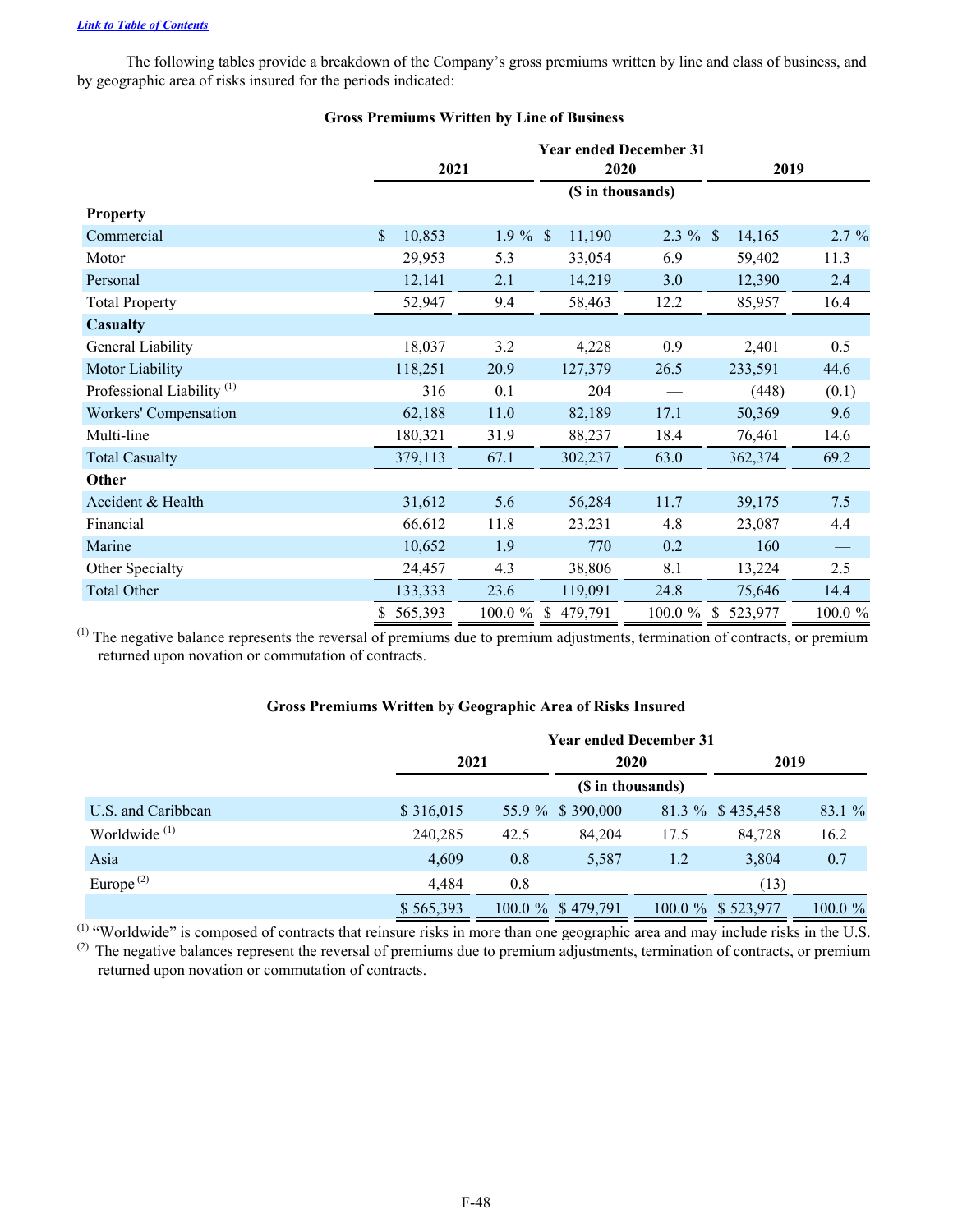# **GREENLIGHT CAPITAL RE, LTD. SUMMARY OF INVESTMENTS — OTHER THAN INVESTMENTS IN RELATED PARTIES AS OF DECEMBER 31, 2021**

| <b>Type of Investment</b>                                                   |   | Cost   |    | <b>Fair Value</b> | <b>Balance</b><br><b>Sheet Value</b> |        |  |
|-----------------------------------------------------------------------------|---|--------|----|-------------------|--------------------------------------|--------|--|
|                                                                             |   |        |    | (\$ in thousands) |                                      |        |  |
| Other investments                                                           |   |        |    |                   |                                      |        |  |
| Private investments and unlisted equities                                   | S | 17,411 | -S | 47,049            | - \$                                 | 47,049 |  |
| Derivative financial instruments (not designated as hedging<br>instruments) |   |        |    | 335               |                                      | 335    |  |
| Total other investments                                                     |   | 17,411 |    | 47,384            |                                      | 47,384 |  |
| Total investments                                                           |   | 17,411 |    | 47,384            |                                      | 47,384 |  |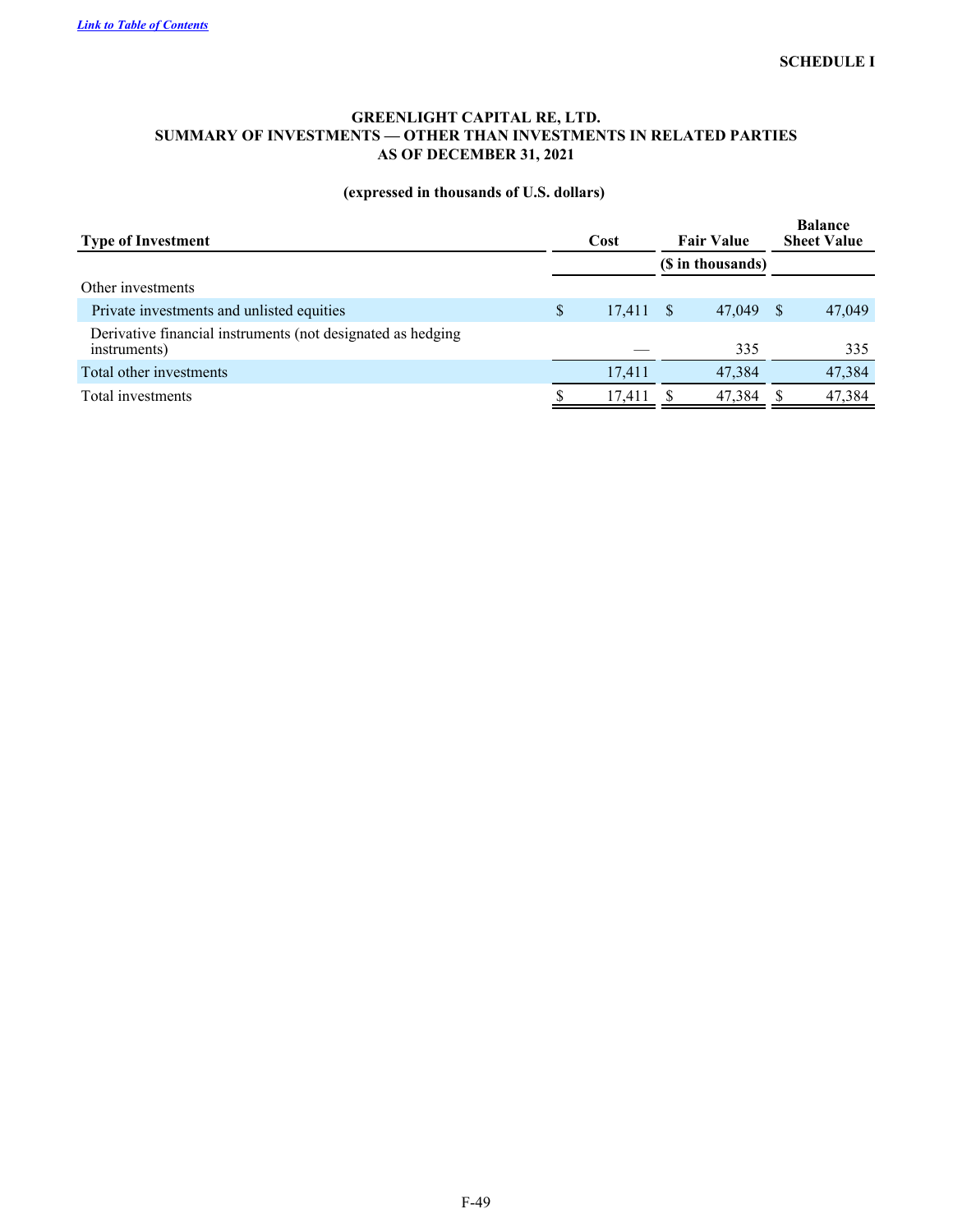# **GREENLIGHT CAPITAL RE, LTD. CONDENSED FINANCIAL INFORMATION OF REGISTRANT CONDENSED BALANCE SHEETS — PARENT COMPANY ONLY**

# **(expressed in thousands of U.S. dollars)**

|                                                                | December 31,<br>2021 |                   |               | December 31,<br>2020 |
|----------------------------------------------------------------|----------------------|-------------------|---------------|----------------------|
|                                                                |                      | (\$ in thousands) |               |                      |
| <b>Assets</b>                                                  |                      |                   |               |                      |
| Cash and cash equivalents                                      | \$                   | 485               | $\mathcal{S}$ | 7                    |
| Investment in subsidiaries                                     |                      | 576,287           |               | 551,790              |
| Notes receivable (net of allowance for expected credit losses) |                      |                   |               | 10,706               |
| <b>Total assets</b>                                            |                      | 576,772           | S             | 562,503              |
| <b>Liabilities and equity</b>                                  |                      |                   |               |                      |
| <b>Liabilities</b>                                             |                      |                   |               |                      |
| Convertible senior notes payable                               | \$                   | 98,057            | $\mathbf{\$}$ | 95,794               |
| Other liabilities                                              |                      | 150               |               |                      |
| Due to subsidiaries                                            |                      | 2,902             |               | 1,852                |
| Total liabilities                                              |                      | 101,109           |               | 97,646               |
| <b>Shareholders' equity</b>                                    |                      |                   |               |                      |
| Share capital                                                  |                      | 3,384             |               | 3,452                |
| Additional paid-in capital                                     |                      | 481,784           |               | 488,488              |
| Retained earnings (deficit)                                    |                      | (9,505)           |               | (27,083)             |
| Total shareholders' equity                                     |                      | 475,663           |               | 464,857              |
| <b>Total liabilities and equity</b>                            | \$                   | 576,772           | S             | 562,503              |

# **GREENLIGHT CAPITAL RE, LTD. CONDENSED FINANCIAL INFORMATION OF REGISTRANT CONDENSED STATEMENT OF OPERATIONS — PARENT COMPANY ONLY**

|                                                                          | <b>Year ended December 31</b> |           |    |                   |               |           |  |  |
|--------------------------------------------------------------------------|-------------------------------|-----------|----|-------------------|---------------|-----------|--|--|
|                                                                          |                               | 2021      |    | 2020              |               | 2019      |  |  |
|                                                                          |                               |           |    | (\$ in thousands) |               |           |  |  |
| <b>Revenue</b>                                                           |                               |           |    |                   |               |           |  |  |
| Net investment income                                                    | \$                            | 22        | -S | 141               | <sup>\$</sup> | 522       |  |  |
| Total revenues                                                           |                               | 22        |    | 141               |               | 522       |  |  |
| <b>Expenses</b>                                                          |                               |           |    |                   |               |           |  |  |
| General and administrative expenses                                      |                               | 4,263     |    | 3,485             |               | 6,496     |  |  |
| Interest expense                                                         |                               | 6,263     |    | 6,280             |               | 6,263     |  |  |
| Total expenses                                                           |                               | 10,526    |    | 9,765             |               | 12,759    |  |  |
| Net income (loss) before equity in earnings of consolidated subsidiaries |                               | (10, 504) |    | (9,624)           |               | (12, 237) |  |  |
| Equity in earnings of consolidated subsidiaries                          |                               | 28,082    |    | 13,490            |               | 8,251     |  |  |
| <b>Consolidated net income (loss)</b>                                    |                               | 17,578    |    | 3,866             |               | (3,986)   |  |  |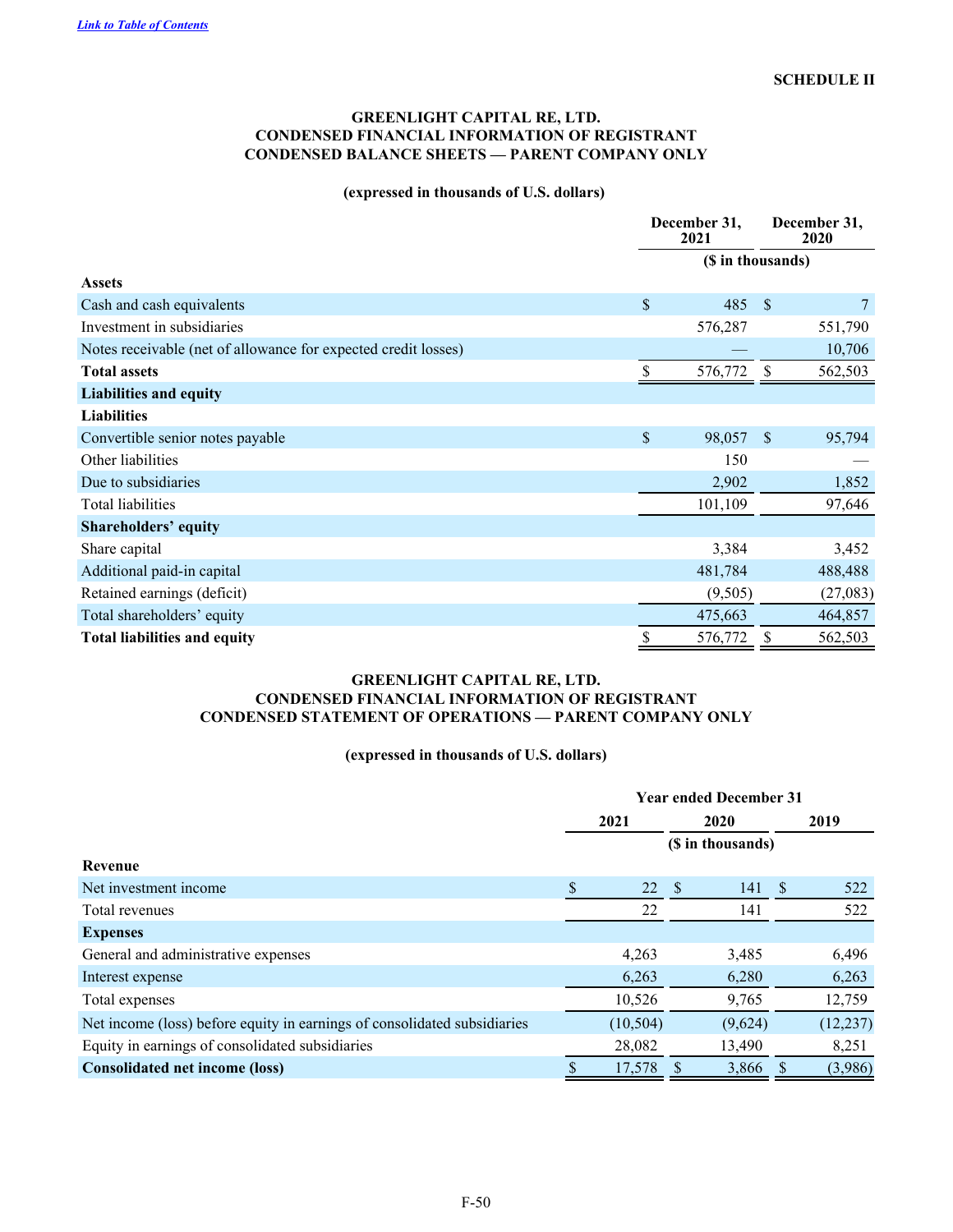# **GREENLIGHT CAPITAL RE, LTD. CONDENSED FINANCIAL INFORMATION OF REGISTRANT CONDENSED STATEMENTS OF CASH FLOWS — PARENT COMPANY ONLY**

|                                                                                                       |    | <b>Year ended December 31</b> |               |                   |               |                |  |
|-------------------------------------------------------------------------------------------------------|----|-------------------------------|---------------|-------------------|---------------|----------------|--|
|                                                                                                       |    | 2021                          |               | 2020              | 2019          |                |  |
|                                                                                                       |    |                               |               | (\$ in thousands) |               |                |  |
| Cash provided by (used in) operating activities                                                       |    |                               |               |                   |               |                |  |
| Net income (loss)                                                                                     | \$ | 17,578                        | $\mathcal{S}$ | 3,866             | $\mathcal{S}$ | (3,986)        |  |
| Adjustments to reconcile net income or loss to net cash provided by (used<br>in) operating activities |    |                               |               |                   |               |                |  |
| Equity in earnings of consolidated subsidiaries                                                       |    | (28,082)                      |               | (13, 490)         |               | (8,251)        |  |
| Net change in unrealized gains and losses on investments                                              |    |                               |               |                   |               | (200)          |  |
| Share-based compensation expense                                                                      |    | 2,813                         |               | 2,124             |               | 3,686          |  |
| Amortization and interest expense, net of change in accruals                                          |    | 2,263                         |               | 2,280             |               | 2,329          |  |
| Net change in                                                                                         |    |                               |               |                   |               |                |  |
| Due from subsidiaries                                                                                 |    |                               |               | 8,200             |               | (8,200)        |  |
| Other liabilities                                                                                     |    | 150                           |               | (1,611)           |               | 1,611          |  |
| Due to subsidiaries                                                                                   |    | 1,050                         |               | (3,346)           |               | (2,421)        |  |
| Net cash provided by (used in) operating activities                                                   |    | (4,228)                       |               | (1,977)           |               | (15, 432)      |  |
| Investing activities                                                                                  |    |                               |               |                   |               |                |  |
| Sale of investments                                                                                   |    |                               |               | 1,000             |               |                |  |
| Change in note receivable                                                                             |    | 10,706                        |               | (237)             |               | 11,496         |  |
| Contributed surplus to subsidiaries, net                                                              |    | 4,000                         |               | 19,000            |               | 3,935          |  |
| Net cash provided by (used in) investing activities                                                   |    | 14,706                        |               | 19,763            |               | 15,431         |  |
| Financing activities                                                                                  |    |                               |               |                   |               |                |  |
| Repurchase of Class A ordinary shares                                                                 |    | (10,000)                      |               | (17, 781)         |               |                |  |
| Net cash provided by (used in) financing activities                                                   |    | (10,000)                      |               | (17,781)          |               |                |  |
| Net increase (decrease) in cash and cash equivalents                                                  |    | 478                           |               | 5                 |               | (1)            |  |
| Cash and cash equivalents at beginning of the year                                                    |    | 7                             |               | 2                 |               | $\mathfrak{Z}$ |  |
| Cash and cash equivalents at end of the year                                                          | \$ | 485                           | $\mathcal{S}$ | 7                 | $\mathcal{S}$ | $\overline{2}$ |  |
| <b>Supplementary information</b>                                                                      |    |                               |               |                   |               |                |  |
| Non cash consideration from (to) subsidiaries, net                                                    | \$ | $(415)$ \$                    |               | (351)             | $\mathcal{S}$ | (196)          |  |